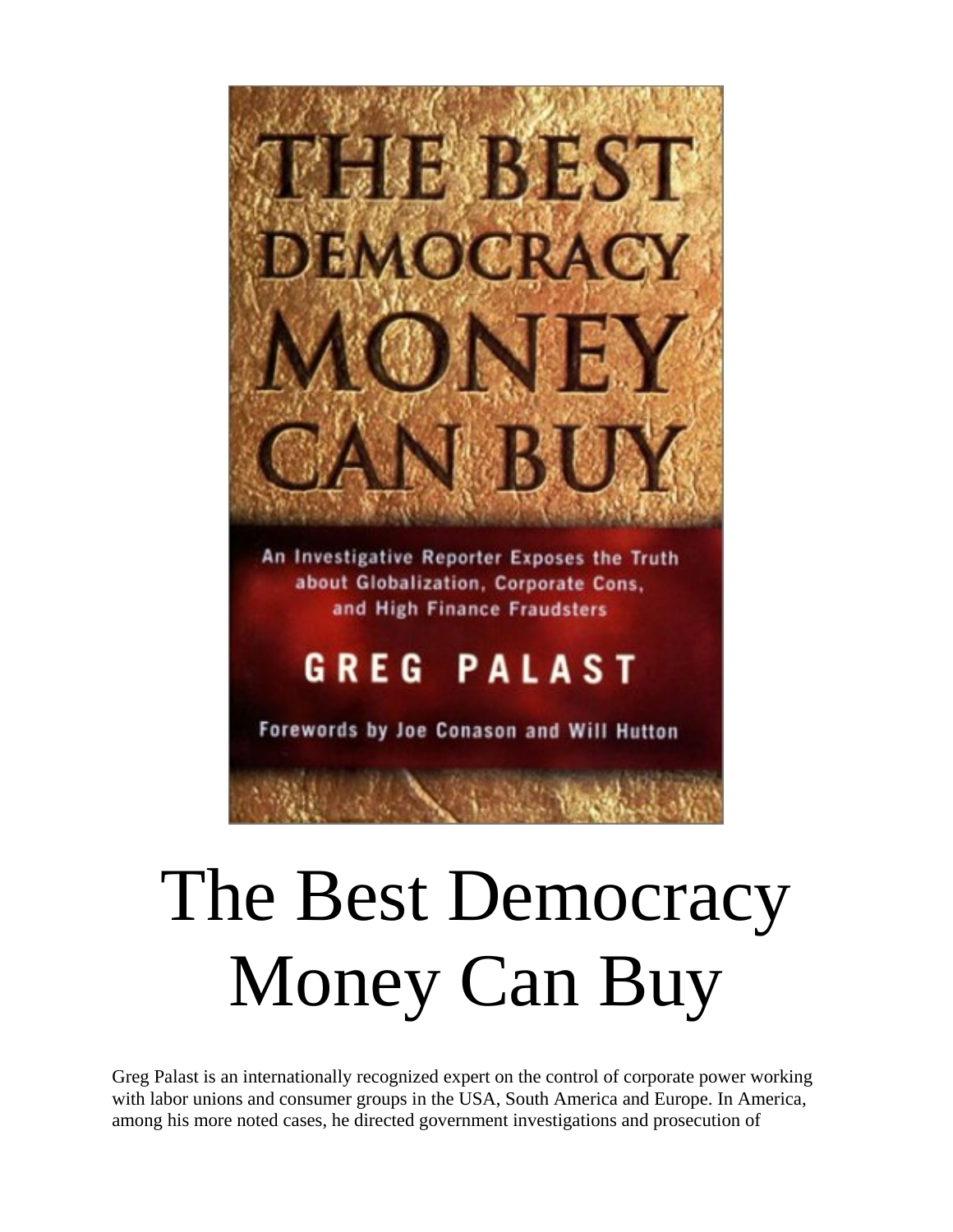racketeering by nuclear plant builders and, for the Chugach Natives of Alaska, probed charges of fraud by oil companies in the grounding of the Exxon Valdez.

Five years ago, Palast turned his investigative skills to journalism. His 1998 undercover exposé of corruption at the heart of Tony Blair's cabinet, "Lobbygate," earned him the distinction of being the first journalist in memory berated personally on the floor of Parliament by a prime minister—as well as an award for Story of the Year. His column for Britain's Observer newspaper, "Inside Corporate America," and other writings, have won him the Financial Times David Thomas Prize (1997) and nomination as Business journalist of the Year (1999). In America, Palast broke the story of how Katherine Harris and Jeb Bush removed thousands of Black and Democratic voters from registration roles prior to the presidential election. The series of revelations appeared in The Nation, the Washington Post, Harper's, the Guardian—and in Salon.com which named the exposé Politics Story of the Year. Palast's investigative reports can also be seen on BBC Television—"Newsnight's own Sam Spade." Publication of Democracy and Regulation, Palast's lectures at Cambridge University and the University of Sao Paulo, coauthored by Theo MacGregor and Jerrold Oppenheim, is forthcoming. He divides his time between London and New York.

#### *Some comments on Greg Palast's writings:*

"The journalist I admire most. His amazing work puts all the rest of us journalists to shame. I'm an avid reader of everything Palast writes—can never get enough of it."

*George Monblot, Guardian* 

"Hearsay and misinformation."

*Official spokesman, International Monetary Fund (IMF)* 

"Great writing on the Evil Empire of the IMF." *Jude Warmiski, former editorial page editor, Wall Street Journal* 

"The world's greatest investigative reporter you've never heard of."

*Cleveland Free Times* 

"To Americans who cannot read his stories printed in Britain's Observer, he is America's journalist hero of the Internet."

*Alan Colmes, Fox Television* 

"Intrepid investigative reporter who first broke the news that tens of thousands of likely Democratic voters were disenfranchised in Florida before the 2000 election." *US journalism Hall of Fame* 

"The Most Evil Man in the World."

*Private Eye* 

"Amazing reporting. I can't wait for the next installments."

*David Ruppe, ABC News*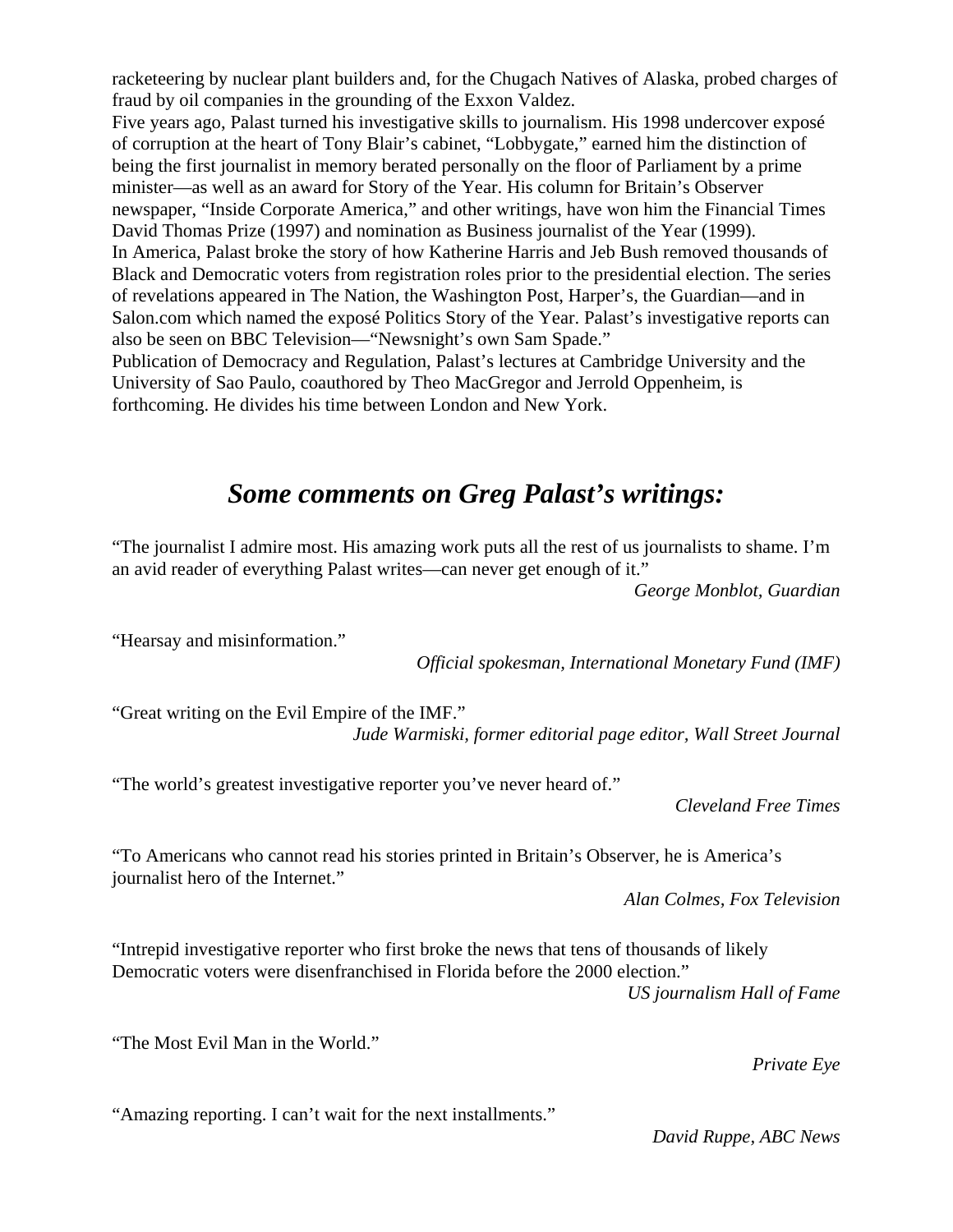"The Liar! Sleaze Reporter!"

"[Palast's reports) have not one shred of evidence!"

"Tony Blair's nightmare."

"George Bush's nightmare."

"The information is a hand grenade."

*John Pilger, New Statesman* 

"Rubbish... rubbish."

*Official spokesman, World Trade Organization (WTO)* 

"Courageous writing (on the WTO)—when no one else will do it." *Maude Barlowe, Council of Canadians* 

"The type of investigative reporter you don't see anymore—a cross between Sam Spade and Sherlock Holmes."

*Jim Hightower* 

"All power to Palast's pen!"

"Should be read all over America."

*Andrew Tobias, author, The Invisible Bankers* 

*Will Hutton, author, The State We're In* 

"Greg Palast is investigative journalism at its best. No one has exposed more truth about the Bush Cartel and lived to tell the story."

*Baltimore Chronicle* 

"Your Bullshit axe to grind with Bush is just another example of how far a punk ass loser will go to slander our president."

*(Signed) "A Real American."* 

*Mirror* 

*Prime Minister Tony Blair* 

*Harper's & Queen* 

*Laura Flanders, Working for Change Radio*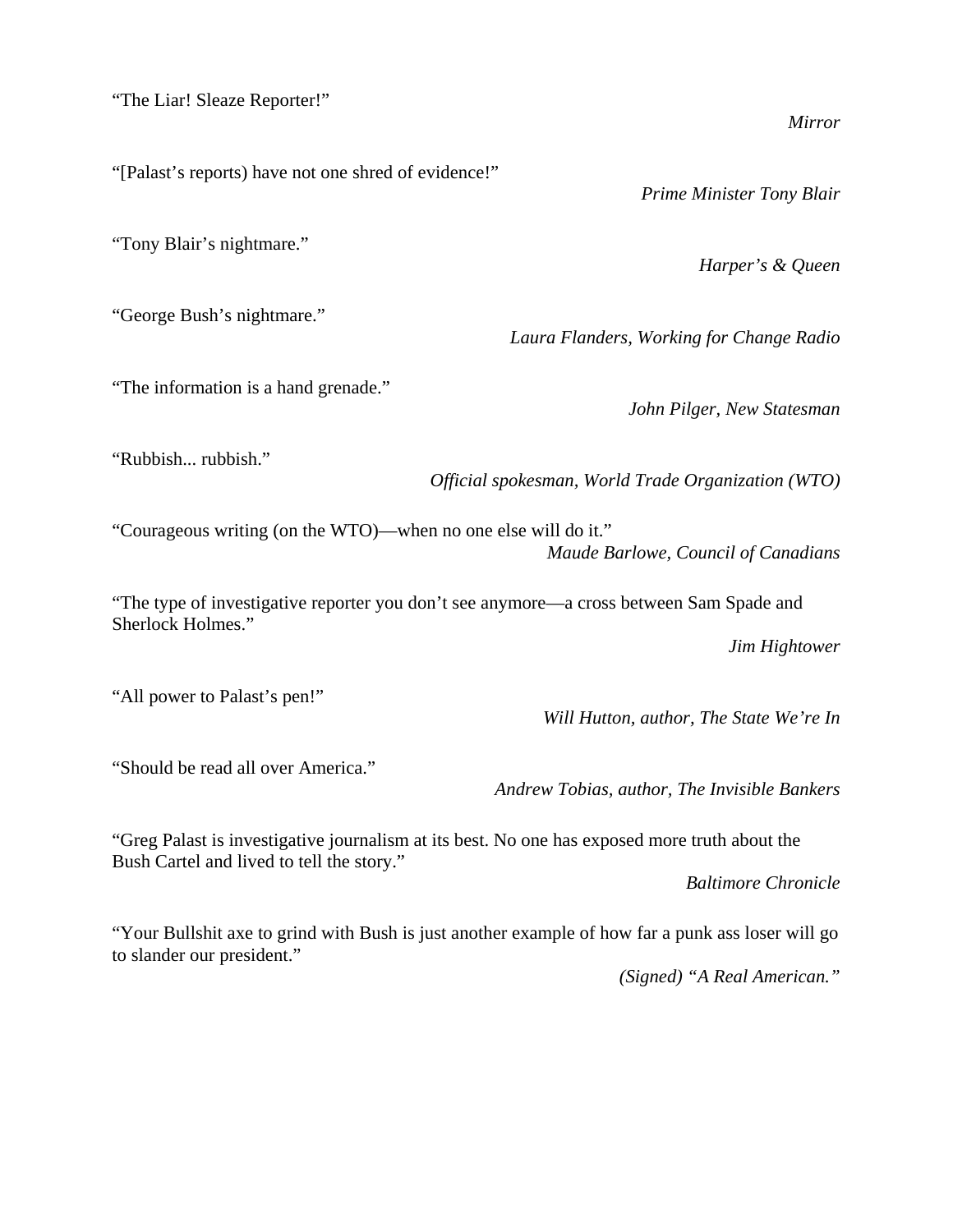# **THE BEST DEMOCRACY MONEY CAN BUY**

*An Investigative Reporter Exposes the Truth about Globalization, Corporate Cons and High Finance Fraudsters* 

## **Greg Palast**

First published 2002 by Pluto Press 345 Archway Road, London N6 5AA and 22883 Quicksilver Drive, Sterling, VA 20166- 2012, USA www.plutobooks.com Copyright © Greg Palast 2002 The right of Greg Palast to be identified as the author of this work has been asserted by him in accordance with the Copyright, Designs and Patents Act 1988. British Library Cataloguing in Publication Data A catalogue record for this book is available from the British Library ISBN 0 7453 1846 0 hardback Library of Congress Cataloging in Publication Data Palast, Greg. The best democracy money can buy: an investigative reporter exposes the truth about globalization, corporate cons, and high finance fraudsters / Greg Palast. p. cm. ISBN 0-7453-1846-0 1. Political corruption. 2. Corporations-Corrupt practices. 1. Title. JF1081 P35 2002 364.1'323-dc2l 2001008116

We cannot trust some people who are non-conformists. *Ray Kroc, chairman, McDonald's Corp, deceased* 

The thing about the Golden Straitjacket is, the tighter you wear it, the more gold it produces. *Thomas Friedman on globalization* 

I don't have to be nice to the spirit of the Anti-Christ.

*Dr ("Reverend") Pat Robertson* 

### **Contents**

**Forewords by Joe Conason and Will Hutton** ............................................................................ ix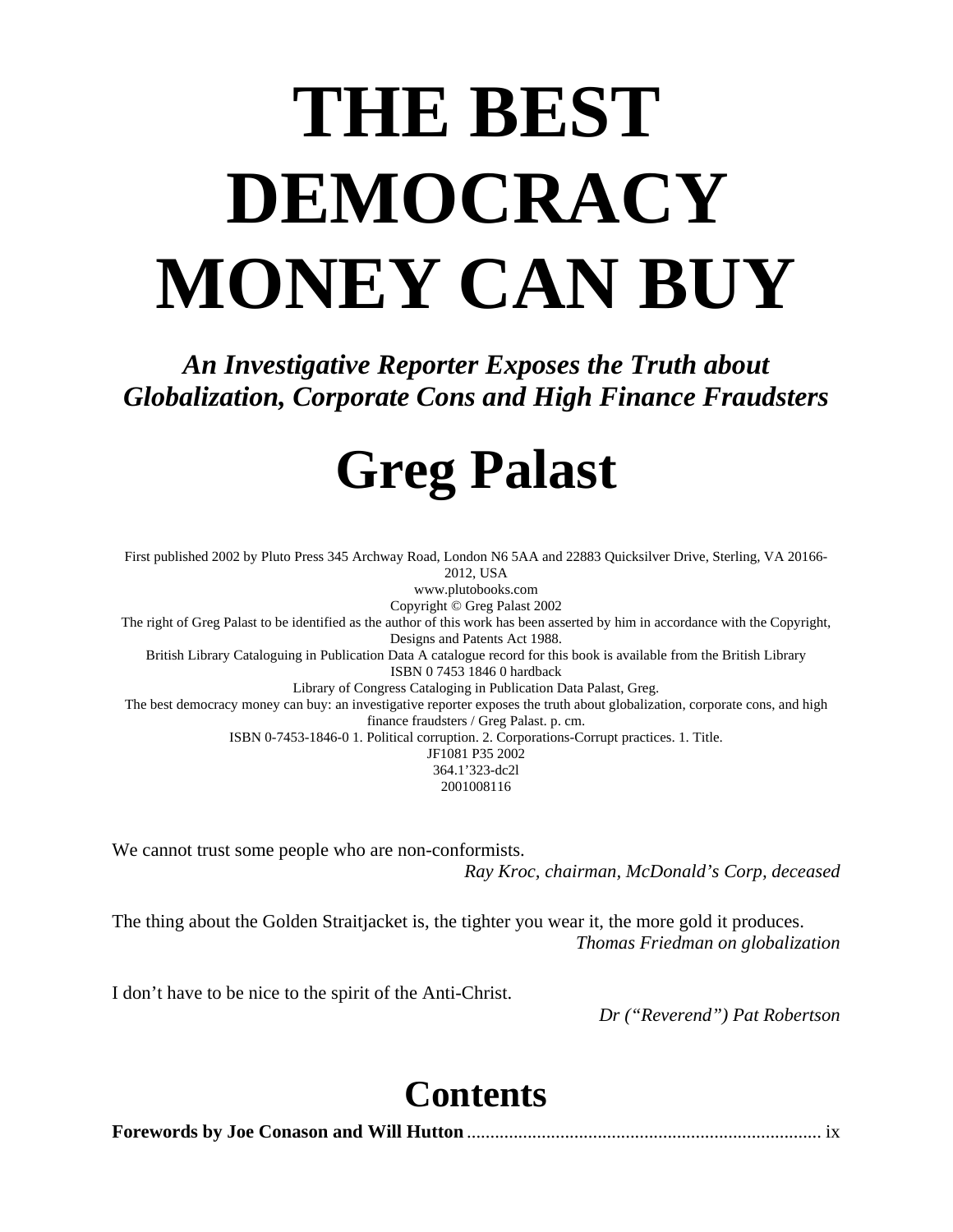| 1 Jim Crow in Cyberspace: The Unreported Story of How They Fixed the Vote in Florida.6      |
|---------------------------------------------------------------------------------------------|
| In the days following the presidential election, there were so many stories of African-     |
| Americans erased from voter rolls, you might think they were targeted by some kind of       |
| racial computer program. They were.                                                         |
| 2 Sell the Lexus, Burn the Olive Tree: Globalization and its Discontents<br>.44             |
| A cache of secret documents from inside the IMF, World Bank and World Trade                 |
| Organization explains the inner workings of the iron triangle of globalization.             |
| <b>3 Small Towns, Small Minds.</b><br>.76                                                   |
| I live in one of those lovely little rural villages in America that still preserve good old |
| American small town virtues. So why has our local newspaper written two editorials          |
| requesting I get the hell out?                                                              |
| 4 Pat Robertson, General Pinochet, Pepsi-Cola and the Anti-Christ: Special Investigative    |
|                                                                                             |
| Award-winning investigative reports.                                                        |
| .115                                                                                        |
| Fifteen thousand stockholders believe they hear Sam Walton speak months after he            |
| died—and other strange tales from Planet Dollar.                                            |
| .140                                                                                        |
| Who owns America? How much did it cost? Cash, check or credit card? The Bushes, the         |
| Clintons and the billionaires who love them.                                                |
| 7 Cash-for-Access—"Lobbygate": the Real Story of Blair and the Sale of Britain 152          |
| My bald head took up the entire front page of the Mirror under the headline, 'THE           |
| LIAR!' Did I upset someone? When Tony Blair came to power, I set up an undercover           |
| sting exposing the kasbah influence in 10 Downing Street.                                   |
| 182                                                                                         |
| When the TV infotainment hypnosis wears off, when "Have a nice day" is an insufficient      |
| answer to getting screwed by the powers that be, Americans can surprise themselves, rise    |
| up, and say, "No thanks, we won't kiss the whip that beats us." Thoughts in exile.          |
| .197                                                                                        |
| <b>Index</b>                                                                                |

#### **Forewords**

#### *Joe Conason and Will Hutton*

When I first knew Greg Palast years ago in New York, he was an extraordinarily determined and talented investigator, toiling away for a consortium of labor unions. Among the frustrations of his job was the necessity of explaining complex financial issues to doltish journalists. At some point since then, very much to the public benefit, he decided to pick up the pen himself and take on the world.

This fascinating book is really a world tour with Palast as guide. Those who join him will learn the previously unrevealed secrets of globalization, a term which really is a new "brand name" for very old forms of international investment and exploitation.

Joining the techniques and values of investigative journalism with his background in economics, Palast scrutinizes the global marketplace in ways that enlighten readers and frighten corporate chieftains. It is a salutary occupation that brings a touch of moral hygiene to institutions that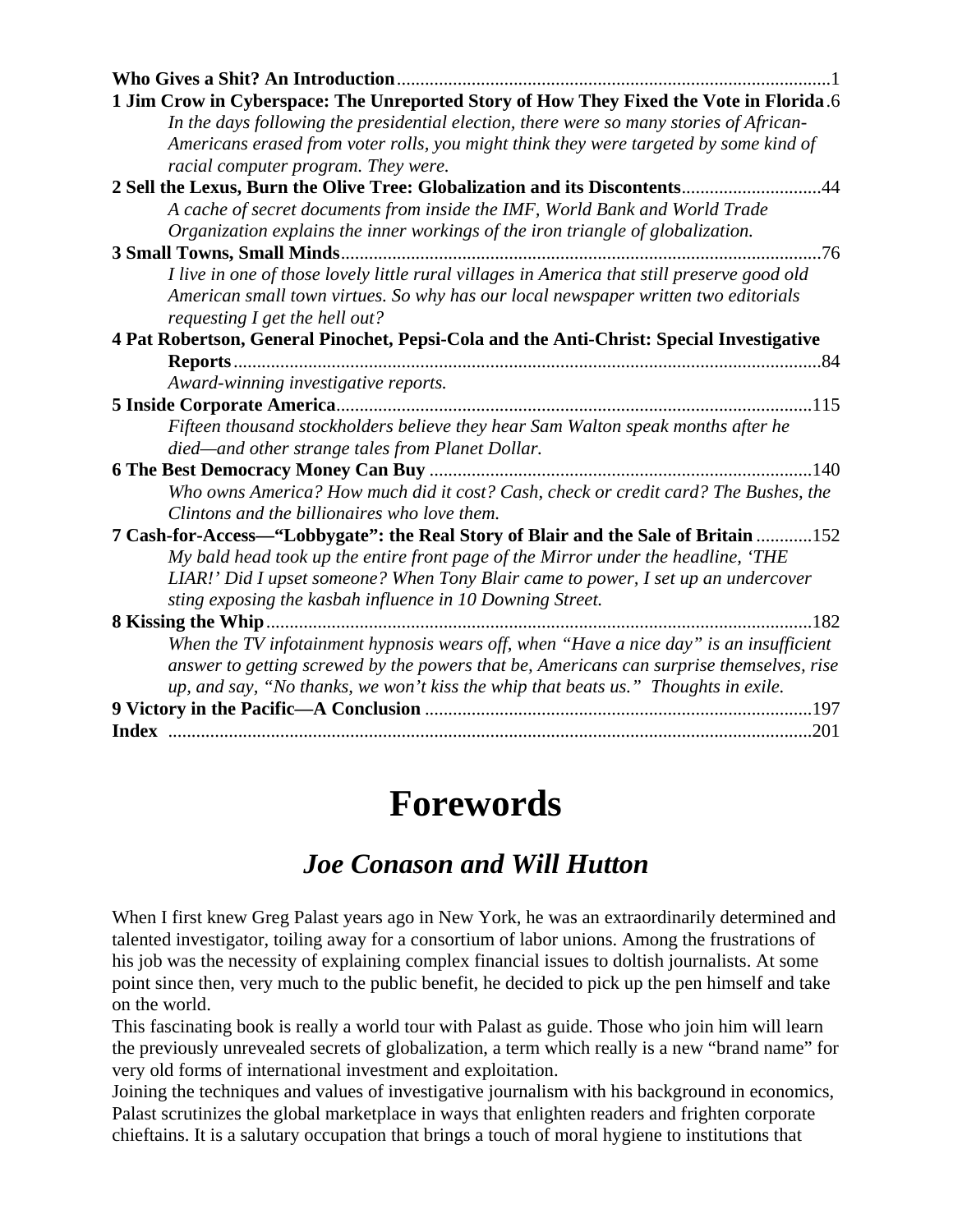badly need cleaning. Palast's bracing hosedown is a rare experience for the denizens of the corporate sector, who are accustomed to "business reporting" focused on stock prices and balance sheets.

It is ironic that we in the USA must turn to Britain for this American's unfettered reporting about our businesses and institutions—including some of the most important stories about last year's disputed presidential election. Readers who think they can no longer be shocked by that assault on democracy are... well, they're in for a shock.

Palast is a tough and salty character, but one wishes he weren't quite so unique. A few more reporters chasing these stories with his passion and perspicacity might be able to change the world.

*Joe Conason, New York Salon.com and New York Observer* 

Those in authority will not agree, but we need more Greg Palasts. Palast is instinctively on the side of the underdog, and knows that those with power and money are generally being economical with the truth. A journalist to his quick, he also takes the view that news is something that someone somewhere does not want in the public domain. Greg is determined to get it there.

I first met him during the Observer's famous scrape with authority over the Cash-for-Access Lobbygate scandal when I was editor. Greg had gone undercover to expose corporate lobbyists' influence on Tony Blair's New Labour government, and his revelations were devastating (see Chapter 7). This was investigative journalism at its best brave, painstaking and more than justified by the results.

His collection in this book is tribute to his techniques. As his reputation has grown so has the flow of the anonymous documents reaching his desk, again a tribute to the way he is seen by those inside and outside authority. You are not sent documents unless the sender believes in your capacity to understand and use them to maximum effect. Greg can be relied upon for both. But Greg is not just an effective journalist dedicated to cocking a nihilistic snook at the powers that be. He has the best of America's commitment to genuine democracy and the ability of wellinformed citizens to make rational judgements and hold the powerful to account—if only they have the information. Greg does pretty well by himself, but if we had a dozen Palasts the world would be a very different place.

*Will Hutton, London Author of The State We're In* 

For LINDA LEVY, whose work is here plagiarized without mercy.

For video links to these stories, documentation and updates, go to www.GregPalast.com

### **Who Gives a Shit? An Introduction**

You read the papers and you watch television, so you know the kind of spiderbrained, commercially poisoned piece-of-crap reporting you get in America. If you're reading this in Britain, you stand a chance of getting some real information, but your news is so censored and twisted in a knot that... well, that's another story (read Chapter 8, "Kissing the Whip"). You could call this book: *What You Didn't Read in the New York Times*. For example,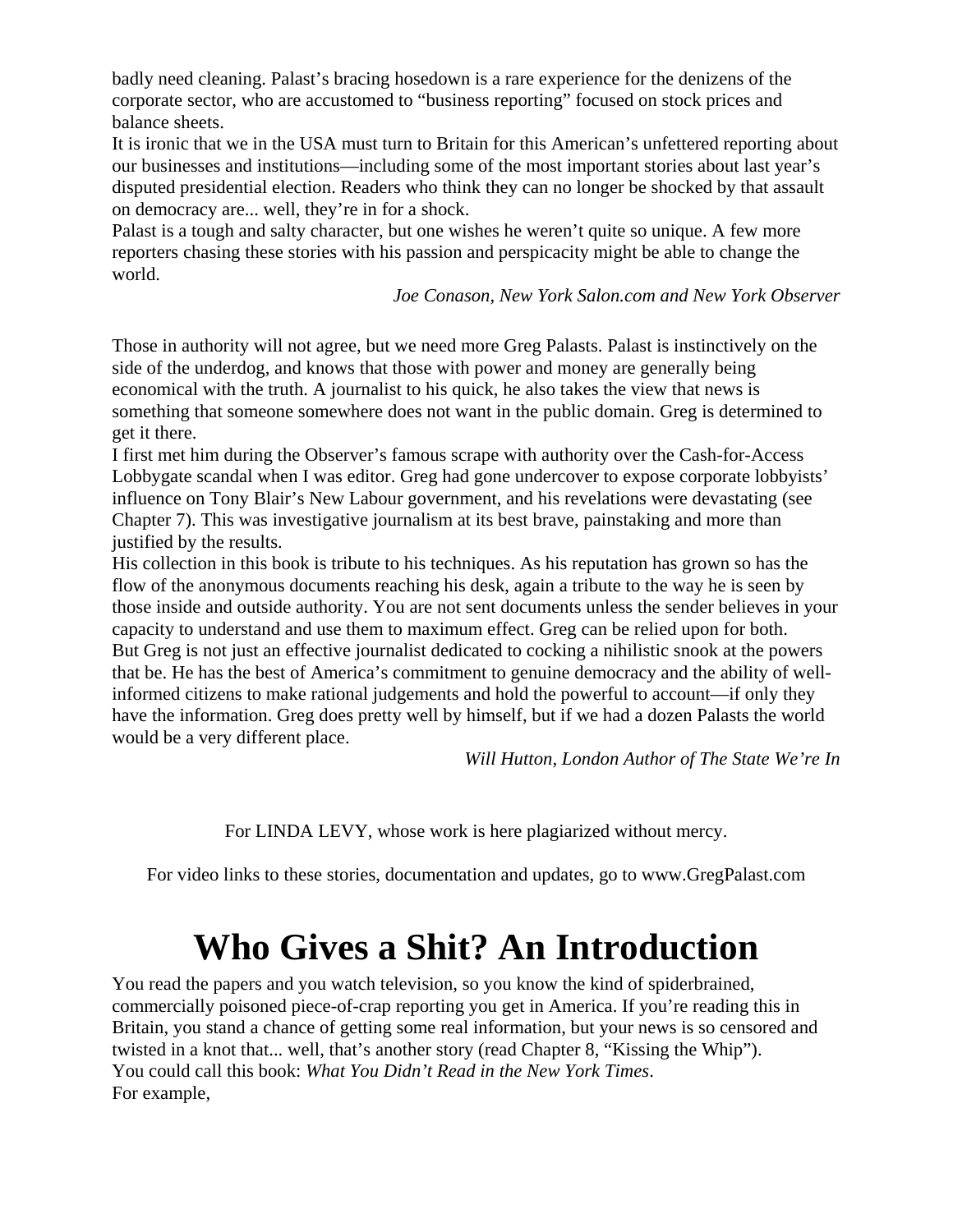Five months before the November 2000 election, Governor Jeb Bush of Florida moved to purge 57,700 people from the voter rolls, supposedly criminals not allowed to vote. Most were innocent of crimes, but the majority were guilty of being Black.

I wrote that exposé for page 1 of the nation's top newspaper. But it was the wrong nation, Britain. It ran in the Guardian and its Sunday sister paper, the Observer. You could see it on television too, on BBC TV's Newsnight, which airs my investigative reports.

(Want to know what was in that diseased sausage called a presidential election? Read Chapter 1, "Jim Crow in Cyberspace",which contains reports never printed in the US and new investigative material not yet reported on either continent.)

There's a lot more not printed in the US, barely seen in Britain. There's the story about Monsanto's genetically modified, milk-making hormone. It turns out, the company's test cows dripped pus into the milk buckets. Yummy. Monsanto fixed that problem the easy way—by burying test data. US officials helped out, slipping the company confidential regulatory documents. (See, "The Ignoble Prize in Chemistry", in Chapter 5.)

And you didn't read about accusations from inside the FBI and CIA that, prior to September 11, 2001, Bush's national security chiefs killed investigation into Saudi Arabian billionaires' funding of terror networks.

You didn't read about how the "Reverend" Dr Pat Robertson secretly, illicitly used his Christian Crusade jihad assets to boost his berserker get-rich-quick business schemes.

Nor did you read about Anibal Veron, an Argentine bus driver. Last year, Veron hadn't received his pay for nine months, protested in the road and was shot dead. Demonstrators charged that the IMF had a plan to force Argentina to cut wages. Anti-globalization conspiracy theory? I'll show you the document. You'll find Veron's story in Chapter 2, "Sell the Lexus, Burn the Olive Tree: Globalization and its Discontents". If you read the pro-globalization gurus such as Thomas Friedman or Anthony Giddens, you get the line that the New World Order is all about the communications revolution and cell phones that will call your broker and do your laundry at the same time. Wow. And if you're against it, you're against the future. The kids in the streets are just a bunch of unsophisticated jack-offs. That's what you get in the media and, in the US especially, there's no dissent from this slaphappy view of globalization.

I'm not going to argue with Friedman and Giddens and the guys in favor of The Future. What I will do is show you documents: Country Assistance Strategies, an Article 133 diplomatic letter, the GATS committee memos. Most are marked "confidential", "not for public disclosure"—and walked out of filing cabinets inside the IMF, World Bank, World Trade Organization and related agencies you've probably never heard of.

There's nothing in those documents about mobile phones for the Incas. Rather, there's a lot about raising water prices and what one insider described as "The IMF riot", the social explosion the World Bank expects and figures into its plans.

Not all of my work is so grim. In July 1998, I was in London and caught the front page of the Mirror, one of Britain's biggest-selling papers. The whole front page was a picture of this nastylooking bald guy—me—under a four-inch-tall headline: THE LIAR. And I thought, "Damn, it doesn't get any better than this.'

I didn't have time to enjoy it: my deputy editor and Prime Minister Tony Blair and my wife were all planning my punishments, for varied if related reasons. (See Chapter 8.) The Mirror did not like a story I had written with Antony Barnett for the Observer. To get the story, I'd gone undercover and exposed a stinky little deal-making operation running through Blair's cabinet. That story "Cash for Access—Lobbygate" grew out of this idea: Why not apply the techniques of investigations I've conducted in government racketeering cases to news reporting? This would be a quantum leap in dig-out-the-facts methodologies rarely used even by "investigative" journalists. That's what makes these writings a bit different—lots of facts, many from documents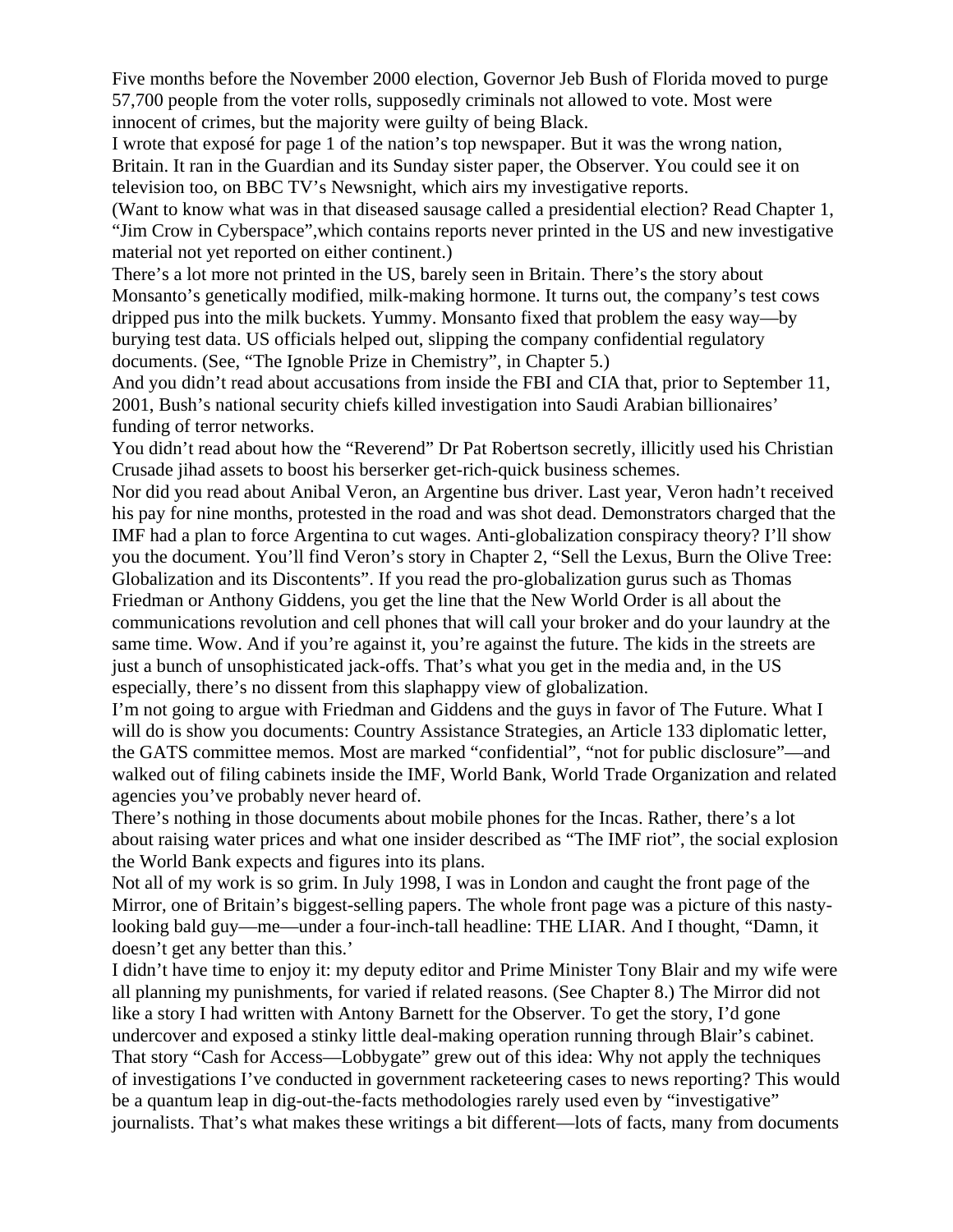thought by their writers to be hidden away in desk drawers, from missent faxes and from tape recordings made when big mouths didn't know who they were talking to.

If Britain's government was selling its nation, corporate America was buying. That's my main beat: "Inside Corporate America", the title of my column in the Observer. Those columns updated, all fresh material—are in Chapter 5—There you will get, for example, the skinny on Wal-Mart ("What Price a Store-gasm?") and the tale of the strange little deal cut by a big-time environmental group and the number one lobbyist representing polluters ("How the Filth Trade Turned Green").

So why have you not seen these stories, or few? Take that story of the theft of the US election. In America, editors looked at their shoes and whistled—and hoped it would go away. Though not everyone ignored it: I got lots of letters like this one: "Stay out of our politics, you English pig!" I hate to quibble, but I'm not British.

I'm from Los Angeles. Actually, the scum-end of LA, in the San Fernando Valley, raised in a pastel house between the power plant and the city garbage dump. It was not as glamorous as abject poverty, but not far above it. Half the kids in my school were Mexican-American and, brown or white, we were pretty much tagged as America's losers. You graduated, worked minimum wage at Bob's Big-Boy Burger on Van Nuys Boulevard, got your girlfriend pregnant and, if Vietnam didn't kill you, overtime at the Chevy plant would.

America was a carnivore and we were just food. Anyway, I got out and so did my sister—how we did is neither interesting nor remarkable.

Am I bitter? Why shouldn't I be when I look at the privileged little pricks that call the shots on this planet, whose daddies could make the phone calls, write the checks, make it smooth? Daddy Bush, Daddy Koch, Daddy Bin Laden—I've got a list.

As a scholarship kid at the University of Chicago, I witnessed the birth of the New World Globalization Order. It was the mid-1970s and I'd worked my way into Milton Friedman's postgraduate seminar and into a strange clique, which later became known as the "Chicago Boys". That was the little cabal of South America's budding dictators and "neoliberal" economists who would turn Chile into an experiment in torture and free markets.

Even then I was undercover, working for Frank Rosen, head of the United Electrical Workers Union, and Eddie Sadlowski, the dissident steel workers' leader, for a greater purpose I could only dimly understand.

I avoided journalism. Starting in 1975, from a desk in the basement of the electrical workers' union hall, I began grinding through account books of US corporations. Using their own abstruse financial codes, I challenged gas company heating charges. I negotiated contracts for steel and iron workers. I was broke and I was in heaven. My dad had been a furniture salesman. He hated furniture. If it were up to him, we would have eaten sitting on the floor. Mom worked in the school cafeteria (you know, hairnet and creamed corned) until she. became a hypnotist for McDonald's (really—see Chapter 3). From them, I gained a deep and abiding fear of working for a living.

Bang: One minute I was this dead-broke anti-corporate scourge with his head buried in bureaucratic file cabinets—and the next I was "America's number one expert on government regulation bar none" (I read that in the papers), with an office bigger than God's hairpiece on the 50th floor of the World Trade Center in New York City, giving lectures in Sao Paolo. Still, I kept my nose in the dusty files. I found things like this: Executives of a megalith power company, Long Island Lighting of New York, swore under oath that their nuclear plant would cost \$1.8 billion. Internal confidential memos said the plant would cost \$3.2 billion. I convinced the government to charge them with civil racketeering, and a jury said they should pay \$4.8 billion. Then, the governor of New York, a slick operator named Mario Cuomo, called the chief federal judge in New York and poof!—the jury's verdict was thrown out. That's when I learned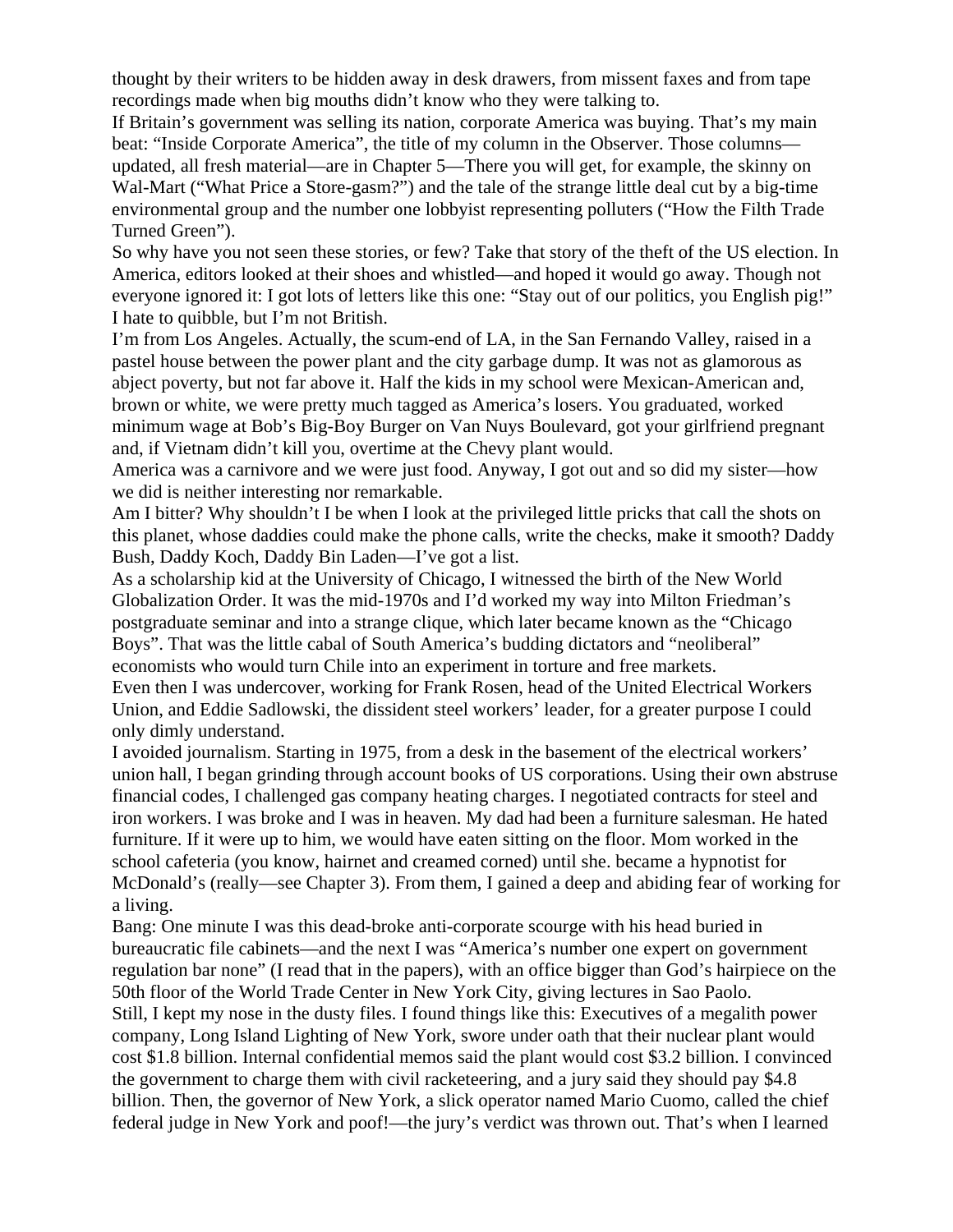about love, and that there is no love greater than the love of politicians for the captains of finance.

So am I bitter? See above.

Then I quit. It was during my investigation of the Exxon Valdez crack-up (see Chapter 4). 1 was working for the Chugach natives of Alaska. Our team quickly discovered the oil spill was no accident: before the tanker's grounding, Exxon shut off the ship's radar to save money and a British Petroleum affiliate had faked the safety equipment reports.

That's when I realized, from a kyak in the Prince William Sound, who can hear you scream? The press had f-d up the Exxon Valdez story something awful. That was five years ago. I decided from then on I'd write these stories myself, an idea immediately encouraged by the Guardian's Alex Brummer, the Observer's Will Hutton and Ben Laurance (all since moved to more lucrative venues), then producer Meirion Jones at BBC's Newsnight.

While American journalists spent those years smothered in Monica Lewinsky's panties, I had the luxury of diving into the filing cabinets of the Reverend Pat Robertson, the World Trade Organization and George Bush's favorite billionaires.

Not all my work is undercover gumshoe stuff. For those hungry for the grand theory behind all this journalism, Pluto Press is issuing a companion policy book, Regulation and Democracy, in cooperation with the United Nations International Labor Organization, which grew out of my lectures at Cambridge University and the University of Sao Paolo. Theo MacGregor and Jerrold Oppenheim are co-authors.

So where are you, America? Don't you want to know how your president was elected? How the IMF spends your money?

I got a hint of the answers from Mike Isikoff, a reporter with the Washington Post Newsweek group. A couple of years ago, he passed me some truly disturbing information on President Clinton, not the usual intern-under-the-desk stuff. I said, "Mike, why don't you print this?" And he said, "Because no one gives a shit.

But if you're one of the few who do, here's your book.

## **[Chapter] 1**

## **Jim Crow in Cyberspace: The Unreported Story of How They Fixed the Vote in Florida**

In the days following the presidential election, there were so many stories of African-Americans erased from voter rolls you might think they were targeted by some kind of racial computer program. They were.

#### *Silence of the Lambs: American journalism Hears No Evil, Sees No Evil, Reports No Evil*

Here's how the president was elected:

In the months leading up to the November balloting, Florida Governor Jeb Bush and his Secretary of State Katherine Harris ordered local elections supervisors to purge 57,700 voters from registries on grounds they were felons not entitled to vote in Florida. As it turns out, these voters weren't felons, at most a handful. However, the voters on this "scrub list" were, notably,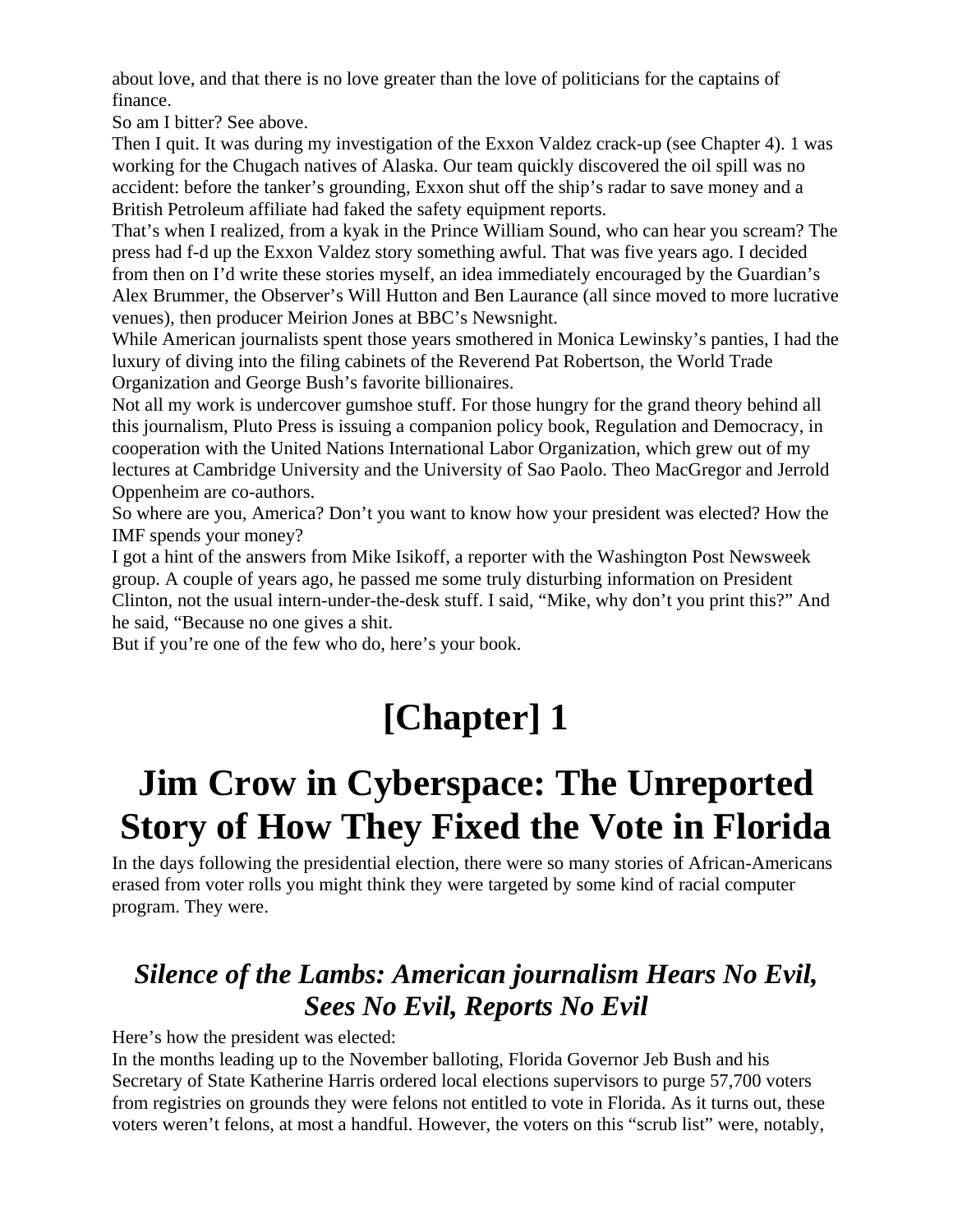African-American (about 54 per cent) and most of the others wrongly barred from voting were white and Hispanic Democrats.

Weeks after the election, first reports of this extraordinary news ran, as they should, on page 1 of the country's leading paper. The country: Britain. In the US, it ran on page 0—the story was not covered on the news pages. The theft of the presidential race in Florida was also given big television network coverage. But again, it was on the wrong continent: on BBC television, in London.

Was this some off-the-wall story that the British press misreported? The chief lawyer for the US Civil Rights Commission called it the first hard evidence of a systematic attempt to disenfranchise Black voters; and the Commission held dramatic hearings on the evidence. So why was this story investigated, reported and broadcast in Europe, for God's sake? I'd like to know the answer. That way I could understand why a Southern California ho'daddy with his wife and kiddies has to commute to London to tell this and other stories about my country. How did 100,000 US journalists sent to cover the election fail to get the vote theft story and print it (preferably before the election)? Investigative reports share three things: they are risky, they upset the wisdom of the established order and they are very expensive to produce. Do profitconscious enterprises, whether media companies or widget firms, seek extra costs, extra risk and the opportunity to be attacked? Not in any business text I've ever read. I can't help but note that my paper, the Guardian and its Sunday sister, the Observer, are the world's only leading newspapers owned by a notfor-profit corporation, as is BBC television.

But if profit-lust is the ultimate problem blocking significant investigative reportage, the more immediate cause of comatose coverage of the election and other issues is what is laughably called America's "journalistic culture". If the Rupert Murdochs of the globe are shepherds of the New World Order, they owe their success to breeding a flock of docile sheep—the editors and reporters snoozy and content with munching on, digesting, then reprinting a diet of press releases and canned stories provided by officials and corporation public relations operations.

Take this story of the list of Florida's faux felons that cost Al Gore the presidential election. Shortly after the UK story hit the world wide web, I was contacted by a CBS TV network news producer ready to run their own version of the story. The CBS hotshot was happy to pump me for information: names, phone numbers, all the items one needs for a quickie TV story. I also freely offered up to CBS this information: the office of the Governor of Florida, Jeb Bush,

brother of the Republican presidential candidate, had illegally ordered the removal of the names of felons from voter rolls—real felons, but with the right to vote under Florida law. As a result, another 40,000 legal voters (in addition to the 57,700 on the purge list), almost all Democrats, could not vote.

One problem: I had not quite completed my own investigation on this matter. Therefore, CBS would have to do some actual work, reviewing documents and law, obtaining statements. The next day I received a call from the producer who said, "I'm sorry, but your story didn't hold up." Well, how did the multibillion dollar CBS network determine this? Answer: "We called Jeb Bush's office." Oh. And that was it.

I wasn't surprised by this type of "investigation". It is, in fact, standard operating procedure for the little lambs of American journalism. One good, slick explanation from a politician or corporate chieftain and it's case closed, investigation over. The story ran on television anyway: I reported it on the BBC's Newsnight.

Let's understand the pressures on the CBS TV producer that led her to kill the story on the basis of a denial by the target of the allegations. The story required a massive and quick review of documents, hundreds of phone calls and interviews, hardly a winner in the slam-bam-thank-youma'am US school of journalism. Most difficult, the revelations in the story required a reporter to stand up and say that the big name politicians, their lawyers and their PR people were freaking liars. It would be much easier, a heck of a lot cheaper and no risk at all to wait for the US Civil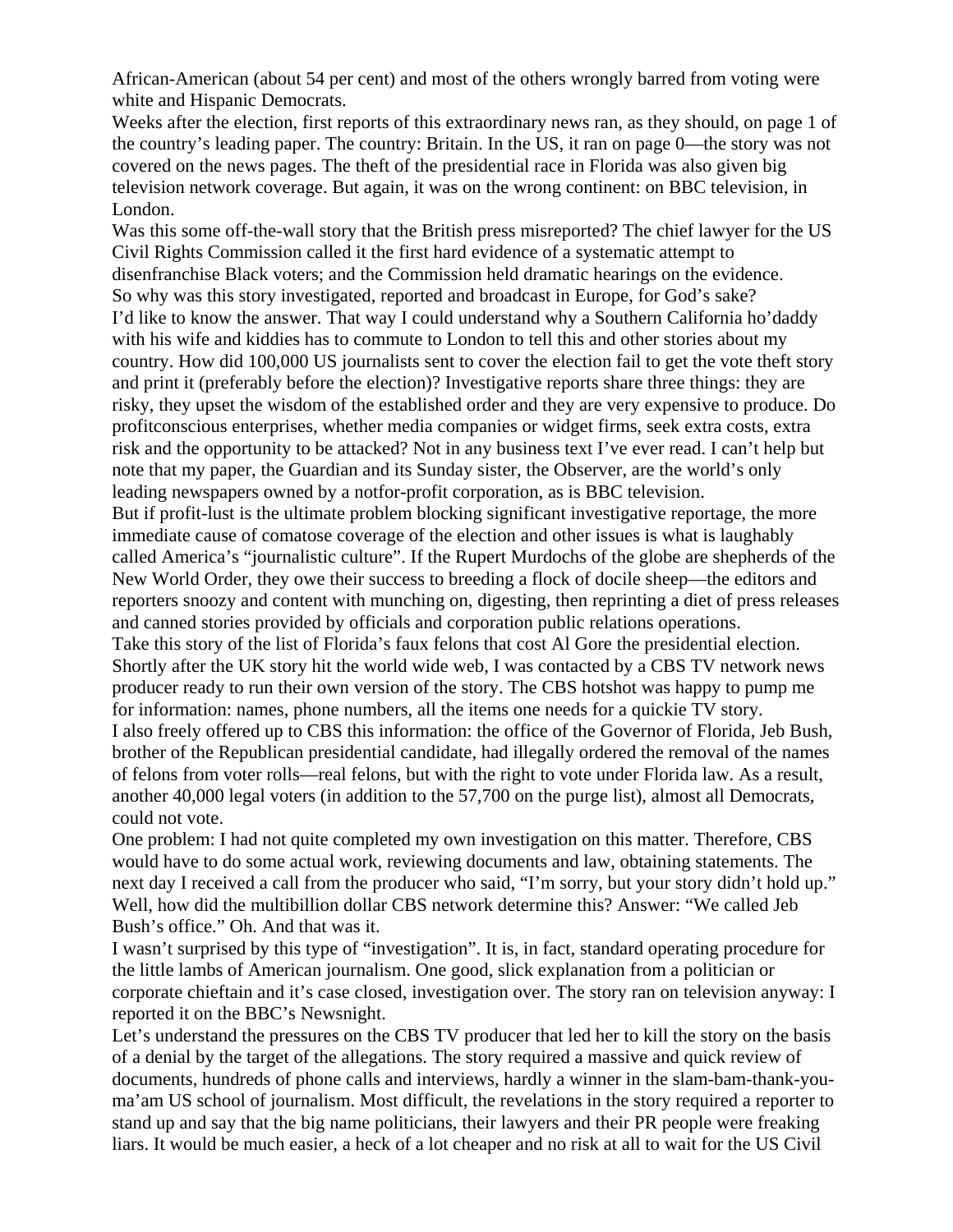Rights Commission to do the work, then cover the Commission's canned report and press conference. No one ever lost their job writing canned statements from a press release. Wait! You've watched Murphy Brown or The Front Page so you think reporters hanker every day to uncover the big scandal. Bullshit. Remember, All the President's Men was so unusual they had to make a movie out of it.

Meanwhile, back in sunny England...

My paper received about 2,000 bless-you-Britain-for-telling-us-the-truth-about our-elections letters from US Internet readers circulating the samizdat presidential elections coverage. And I received a few like this:

You pansey brits seem to think that the average American is as undereducated and stupid as the average british subject. Well comrad, I'm here to tell you...

which ended with some physically unfeasible suggestions of what to do with the Queen. Meanwhile, back in the US...

Salon.com, the Internet magazine, ran my story on the theft of the elections. It wasn't exactly "print", but at least it was American. And now columnists like Bob Herbert of the New York Times picked it up, and some radio talk shows... but still not one news editor called, not even from my "sister" paper, the Washington Post, with whom the Guardian shares material.

From a news view, and the flood of site hits, this was Salon's biggest politics story ever—and they named Part I their political story of the year. But where was Part 11? On their web-site and on radio programs the magazine was announcing Part 11 would appear in two days... and in two days... and in two days... and nothing appeared. Part 11 was the story blown off by the CBS Nightly News about an additional 40,000-plus voters whom Jeb Bush barred from voting. The fact that 90 per cent of these 40,000 voters were Democrats should have made it news... because this maneuver alone more than accounted for Bush's victory.

I was going crazy: Gore had not yet conceded... the timing of Part 11 was crucial. Where the hell was it? Finally, an editor told me, "The story doesn't check out. You see, we checked with Jeb Bush's office and they said

Agh! It was deja vu all over again.

Another staffer added, as a kind of explanation, "The Washington Post would never run this story."

Well, he had me there. They hadn't, they didn't. Not yet. At least Salon helped me sneak the first report past the border patrols. So God bless America. While waiting for America to awaken, I took my BBC film crew to Florida, having unearthed the "smoking gun" documents proving that Florida's Republican officials had knowingly knocked thousands of innocent Black voters off the Florida voter roles before the election. I had a page marked "confidential" from the contract between the state of Florida and the private company that had purged the voter lists. The document contained cold evidence that Florida knew they were taking the vote away from thousands of innocent voters, most of them Black.

It was February. I took my camera crew into an agreed interview with Jeb Bush's director of the Florida Department of Elections. When I pulled out the confidential sheet, Bush's man ripped off the microphone and did a 50-yard dash, locking himself in his office, all in front of our cameras. It was killer television and wowed the British viewers. We even ran a confession from the company. Newsworthy? Apparently not for the US.

My program, Newsnight, has a film-trading agreement with ABC Nightline, a kind of "sister" show. Over 20,000 netheads in the US saw the BBC webcast, a record; and they banged ABC TV with demands to broadcast the BBC film, or at least report on it. Instead, Nightline sent down its own crew to Florida for a couple of days. They broadcast a report that ballots are complex and Blacks are not well educated about voting procedures. The gravamen of the story was, Blacks are too frigging dumb to figure out how to vote. No mention that in white Leon County, machines automatically kicked back faulty ballots for voter correction; whereas in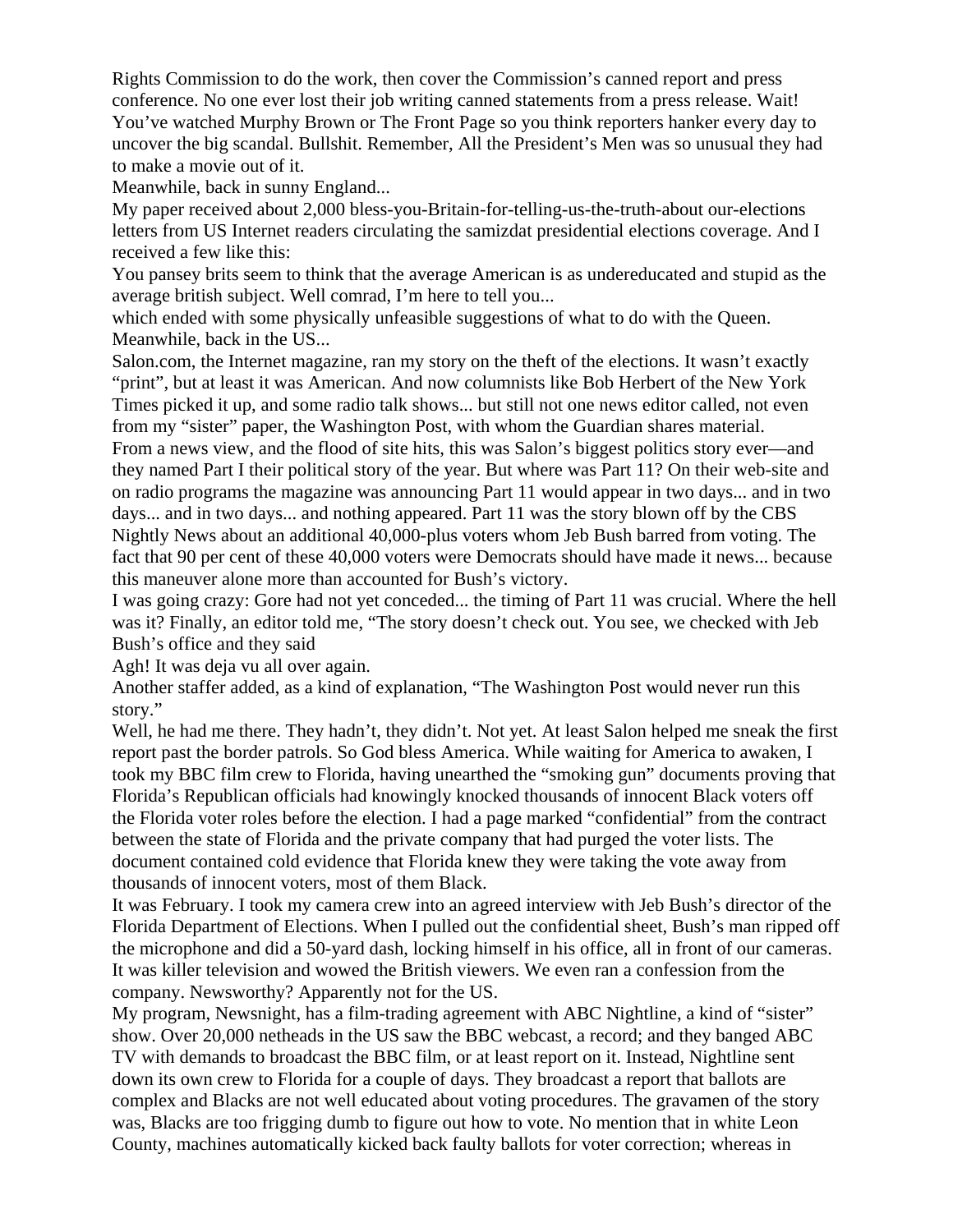Gadsden County, very Black, the same machines were programmed to eat mismarked ballots. That was in our story, too.

Why didn't ABC run the voter purge story? Don't look for some big Republican conspiracy. Remember the three elements of investigative reporting: risk, time, money. Our BBC Guardian stories required all of those, in short supply in US news operations.

Finally, in February, my Part Il on the theft of the elections found asylum in that distant journalistic planet not always visible to the naked eye, Nation Magazine. Bless them.

In May, the US Civil Rights Commission prepared to report on the election in Florida. They relied heavily on the material uncovered by BBC for the core of their Commission's finding of systematic voter disenfranchisement in Florida. Our documents were their main evidence used in witness cross-examinations.

And then, mirabile dictu, the Washington Post ran the story of the voter purge on page 1, including the part that "couldn't stand up" for CBS and Salon... and even gave me space for a by-lined comment. Applause for the Post's courage!

Would I be ungrateful if I suggested otherwise? The Post ran the story in June; though they had it at hand seven months earlier when the ballots were still being counted. They waited until they knew the findings of the US Civil Rights Commission Report, so they could fire from behind that big safe rock of Official Imprimatur. In other words, the Post had the courage to charge out and shoot the wounded. Black-out in Florida

These are the stories you weren't supposed to see: the reports that ran in Britain's Observer and Guardian, bits of script from the BBC television investigation and, to help set out the facts, the US stories from Salon, Nation and the Washington Post—and new material, never before printed nor broadcast on either continent Documents keep bubbling up from the cesspool of the Florida state offices. I've saved it for you here, having run out of the patience needed to knock heads with "respectable" US papers and networks.

In June last year, an editor at one of the biggest newspapers in the US told me, "The Committee has decided not to continue printing stories about the presidential vote. We think it's over. We don't want to look partisan. "

I thought, what "Committee"? And I picked up that I wasn't supposed to ask.

The first story of the voter purge ran on November 26, 2000, in my column, "Inside Corporate America" in the Observer, under the heading, "Black-out in Florida".

A Columbia University journalism student had posted a note on the Mother Jones Internet bulletin board flagging a story in the Palm Beach Post from months before the election that 8,000 voters had been removed from the voter rolls—by mistake. A researcher passed it to me. Given the Sturm und Drang in Florida, you'd think that an American journalist would pick up the story. Don't hold your breath. Undoubtedly, any curious reporter might have been waylaid by the Post's assurances that the "mistake" had been corrected.

But what if the Florida press puppies had been wrong? What if they had stood on their hind legs and swallowed a biscuit of bullshit from state officials? It was worth a call.

From London, for the Observer, I contacted a statistician at the office of the County Elections Supervisor in Tampa. Such an expert technician would have no reason to lie to me. The question at the top of my list: "How many of the voters on the scrub list are Black?"

And the statistician said, "You know, I've been waiting for someone to ask me that." This is what I wrote.

Vice-President Al Gore would have strolled to victory in Florida if the state hadn't kicked up to 66,000 citizens off the voters' registers five months ago as former felons. In fact, only a fraction were ex-cons. Most were simply guilty of being African-American. A top-placed election official told me that the government had conducted a quiet review and found surprise!—that the listing included far more African-Americans than would statistically have been expected, even accounting for the grievous gap between the conviction rates of Blacks and Whites in the US.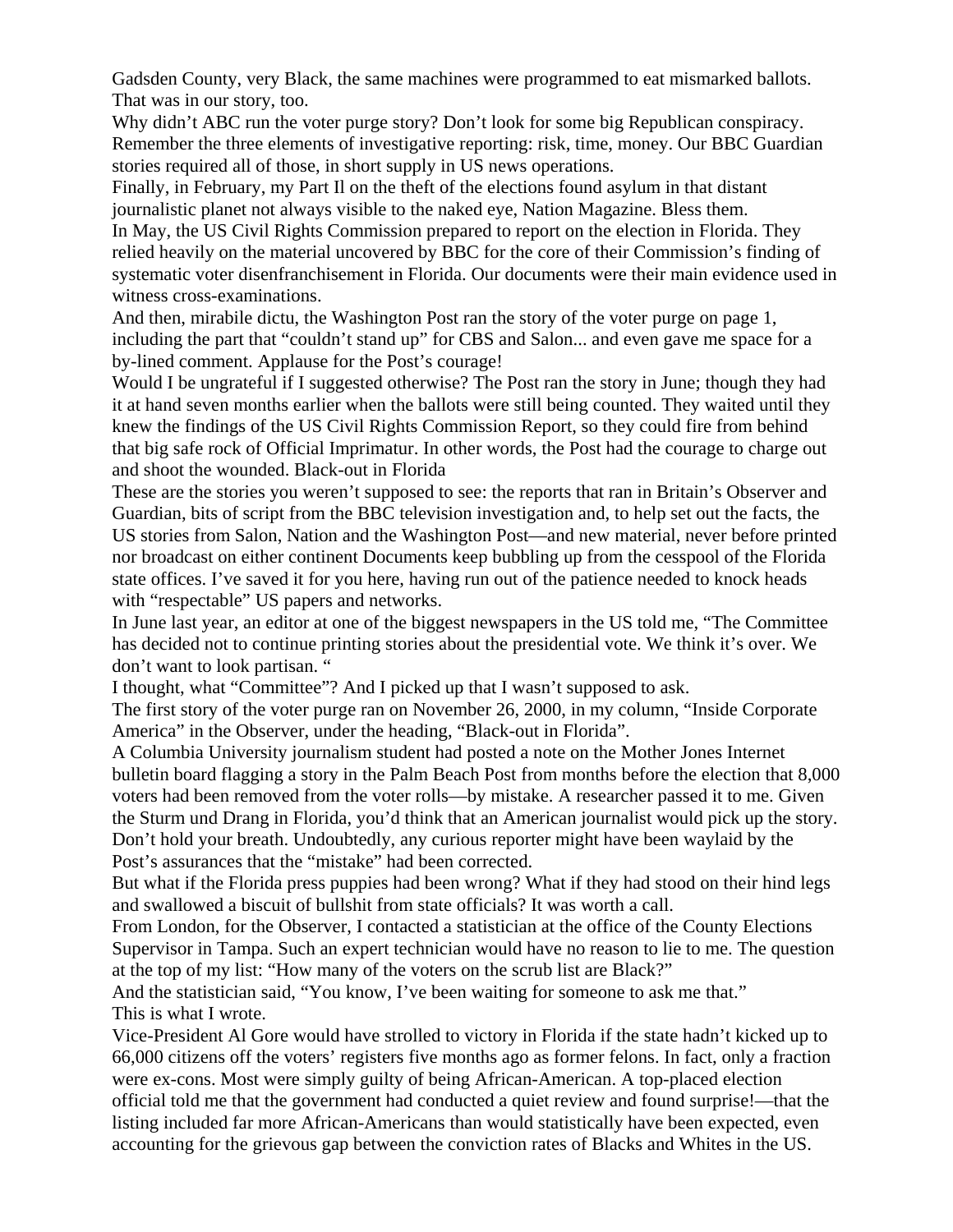One list of 8,000 supposed felons was supplied by Texas. But these criminals from the Lone Star State had committed nothing more serious than misdemeanors such as drunk driving (like their governor, George W. Bush).

The source of this poisonous blacklist: Database Technologies, acting under the direction of Governor Jeb Bush's frothingly partisan secretary of state, Katherine Harris. My thanks to investigator Solomon Hughes for informing me that DBT, a division of ChoicePoint, is under fire for misuse of personal data in state computers in Pennsylvania. ChoicePoint's board is loaded with Republican sugar daddies, including Ken Langone, finance chief for Rudy Giuliani's aborted Senate run against Hillary Clinton.

#### *Florida's Ethnic Cleansing of the Voter Rolls*

At the end of November 2000, the vote count in Florida was still on; Gore was still in the race. Word was, Gore's camp was split, with warriors fighting the gray-heads of the Establishment pushing the Democrat to lie down and play dead, advice he'd ultimately follow.

But at that time the race was wide open. Joe Conason, maybe the toughest investigative reporter in the US, insisted to his editors at Salon that they bring my story back to America. That would not be easy or cheap. The Texas list error—8,000 names—was corrected, said the state. That left the tougher question: what about the 5 7,700 other people named on that list?

The remaining names on the list were, in the majority, Black—not unusual in a nation where half of all felony convictions are against African-Americans. But as half the names were Black and if this included even a tiny fraction of innocents, well, there was the election for Bush.

The question was, then, was the "corrected" list in fact corrected? Finding the answer would not be cheap for Salon. It meant big bucks; redirecting their entire political staff to the story and making hotshot reporters knuckle down to the drudgery of calling and visiting county elections offices all over Florida.

Just before we hit the electronic streets with it, someone called a key player in the White House and Gore's inner circle about the story Salon would soon break. The Big Insider said, "That's fantastic! Who's the reporter?" The tipster said, "This American, he's a reporter in Britain, Greg Palast."

Mr White House Insider replied, "Shit! We hate that guy."

But that's another story. In the meantime, the Salon team—especially contributors Alicia Montgomery, Daryl Lindsey and Antony York (thank you all)—came back with a mother-load of evidence that, by the most conservative analysis, Florida had purged enough innocent Black voters to snatch the presidency from Al Gore. I said, "Well God bless America," and, on December 7, 2000, wrote this. If Vice-President Al Gore is wondering where his Florida votes went, rather than sift through a pile of chad, he might want to look at a "scrub list" of 5 7,700 names targeted to be knocked off the Florida voter registry by a division of the office of Florida Secretary of State Katherine Harris. A close examination suggests thousands of voters may have lost their right to vote based on a flawridden list of purported "felons" provided by a private firm with tight Republican ties.

Early in the year, the company ChoicePoint gave Florida officials a list with the names of 8,000 ex-felons to "scrub" from their list of voters.

But it turns out none on the list was guilty of felonies, only misdemeanors. The company acknowledged the error, and blamed it on the original source of the list—the state of Texas. Florida officials moved to put those falsely accused by Texas back on voter rolls before the election. Nevertheless, the large number of errors uncovered in individual counties suggests that thousands of eligible voters have been turned away at the polls.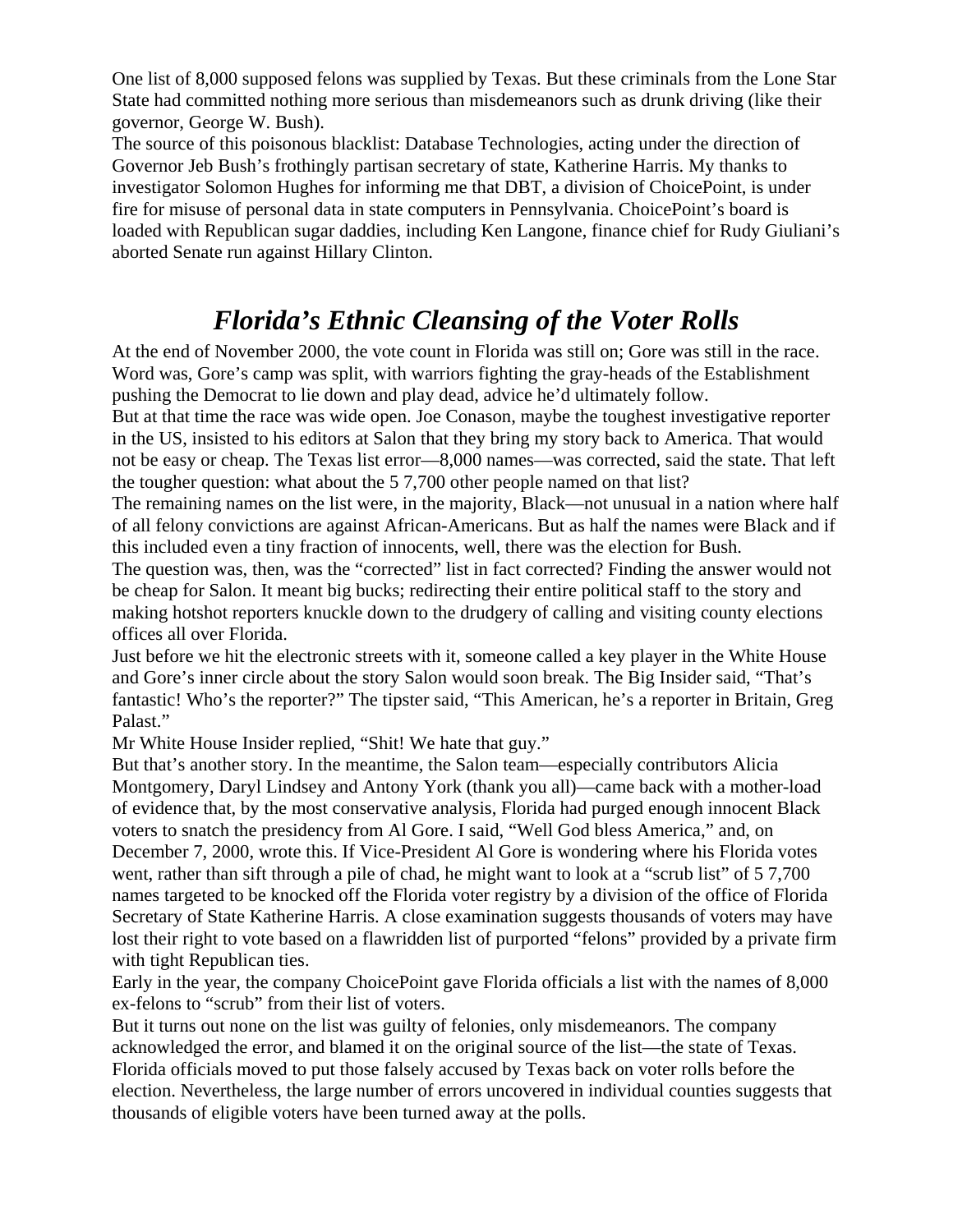Florida is the only state that pays a private company that promises to provide lists for "cleansing" voter rolls. The state signed in 1998 a \$4 million contract with DBT Online, since merged into ChoicePoint, of Atlanta. The creation of the scrub list, called the central voter file, was mandated by a 1998 state voter fraud law, which followed a tumultuous year that saw Miami's mayor removed after voter fraud in the election, with dead people discovered to have cast ballots. The voter fraud law required all 67 counties to purge voter registries of duplicate registrations, deceased voters and felons, many of whom, but not all, are barred from voting in Florida. In the process, however, the list invariably targets a minority population in Florida, where 31 per cent of all Black men cannot vote because of a ban on felons. If this unfairly singled out minorities, it unfairly handicapped Gore: in Florida, 93 per cent of African-Americans voted for the vice-president.

In the ten counties contacted by Salon, use of the central voter file seemed to vary wildly. Some found the list too unreliable and didn't use it at all. But most counties appear to have used the file as a resource to purge names from their voter rolls, with some counties making little—or no effort at all to alert the "purged" voters. Counties that did their best to vet the file discovered a high level of errors, with as many as 15 per cent of names incorrectly identified as felons. News coverage has focused on some maverick Florida counties that decided not to use the central voter file, essentially breaking the law and possibly letting some ineligible felons vote. Three weeks after the election, the Miami Herald reported that after researching voter records in twelve Florida counties but primarily in Palm Beach and Duval counties, which didn't use the file—it found that more than 445 felons had apparently cast ballots in the presidential election. But Palm Beach and Duval weren't the only counties to dump the list after questioning its accuracy. Madison County's elections supervisor, Linda Howell, had a peculiarly personal reason for distrusting the central voter file. She had received a letter saying that since she had committed a felony, she would not be allowed to vote.

Howell, who said she has never committed a felony, said the letter she received in March 2000 shook her faith in the process. "It really is a mess," she said.

I was very upset," Howell said. "I know I'm not a felon." Though the one mistake did get corrected and law enforcement officials were quite apologetic, Howell decided not to use the state list because its "information is so flawed". She's unsure of the number of warning letters that were sent out to county residents when she first received the list in 1999, but she recalls that there were ,many problems. "One day we would send a letter to have someone taken off the rolls, and the next day, we would send one to put them back on again," Howell said. "It makes you look like you must be a dummy."

Dixie and Washington counties also refused to use the scrub list. Starlet Cannon, Dixie's deputy assistant supervisor of elections, said, "I'm scared to work with it because of lot of the information they have on there is not accurate. "

Carol Griffin, supervisor of elections for Washington, said, "It hasn't been accurate in the past, so we had no reason to suspect it was accurate this year,"

But if some counties refused to use the list altogether, others seemed to embrace it all too enthusiastically. Etta Rosado, spokeswoman for the Volusia County Department of Elections, said the county essentially accepted the file at face value, did nothing to confirm the accuracy of it and doesn't inform citizens ahead of time that they have been dropped from the voter rolls.

"When we get the con felon list, we automatically start going through our rolls on the computer. If there's a name that says John Smith was convicted of a felony, then we enter a notation on our computer that says convicted felon -we mark an 'F for felon—and the date that we received it," Rosado said. "They're still on our computer, but they're on purge status," meaning they have been marked ineligible to vote.

"I don't think that it's up to us to tell them they're a convicted felon," Rosado said. "If he's on our rolls, we make a notation on there. if they show up at a polling place, we'll say, 'Wait a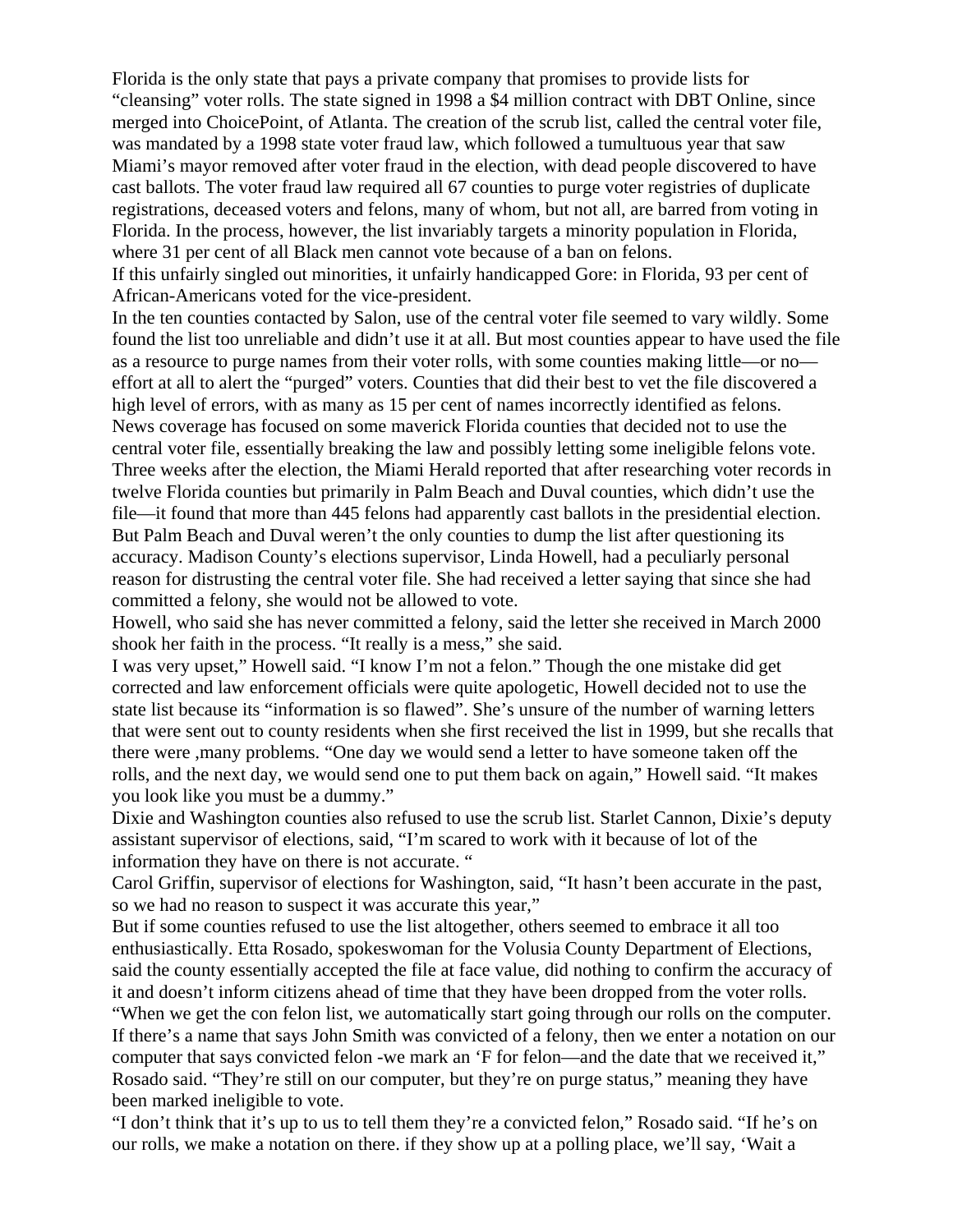minute, you're a convicted felon, you can't vote.' Nine out of ten times when we repeat that to the person, they say 'Thank you and walk away. They don't put up arguments." Rosado doesn't know how many people in Volusia were dropped from the list as a result of

being identified as felons. Hillsborough County's elections Supervisor, Pam Iorio, tried to make sure that the bugs in the system didn't keep anyone from voting. All 3,2S8 county residents who were identified as possible felons on the central voter file sent by the state were sent a certified letter informing them that their voting rights were in jeopardy. Of that number, SS I appealed their status, and

245 of those appeals were successful. Some had been convicted of a misdemeanor and not a felony, others were felons who had had their rights restored and others were simply cases of mistaken identity.

An additional 279 were not close matches with names on the county's own voter rolls and were not notified. Of the 3,258 names on the original list, therefore, the county concluded that more than 15 per cent were in error. If that ratio held statewide, no fewer than 7,000 voters were incorrectly targeted for removal from voting rosters.

Iorio says local officials did not get adequate preparation for purging felons from their rolls. "We're not used to dealing with issues of criminal justice or ascertaining who has a felony conviction," she said. Though the central voter file was supposed to facilitate the process, it was often more troublesome than the monthly circuit court lists that she had previously used to clear her rolls of duplicate registrations, the deceased and convicted felons. "The database from the state level is not always accurate," Iorio said. As a consequence, her county did its best to notify citizens who were on the list about their felony status. "We sent those individuals a certified letter, we put an ad in a local newspaper and we held a public hearing. For those who didn't respond to that, we sent out another letter by regular mail," Iorio said. "That process lasted several months."

"We did run some number stats and the number of Blacks [on the list] was higher than expected for our population," says Chuck Smith, a statistician for the county. Iorio acknowledged that African-Americans made up 54 per cent of the people on the original felons list, though they constitute only 11.6 per cent of Hillsborough's voting population.

Smith added that the DBT computer program automatically transformed various forms of a single name. In one case, a voter named "Christine" was identified as a felon based on the conviction of a "Christopher" with the same last name. Smith says ChoicePoint would not respond to queries about its proprietary methods. Nor would the company provide additional verification data to back its fingering certain individuals in the registry purge. One supposed felon on the ChoicePoint list is a local judge.

While there was much about the lists that bothered Iorio, she felt she didn't have a choice but to use them. And she's right. Section 98,0975 of the Florida Constitution states: "Upon receiving the list from the division, the supervisor must attempt to verify the information provided. If the supervisor does not determine that the information provided by the division is incorrect, the supervisor must remove from the registration books by the next subsequent election the name of any person who is deceased, convicted of a felony or adjudicated mentally incapacitated with respect to voting."

But the counties have interpreted that law in different ways. Leon County used the central voter file sent in January 2000 to clean up its voter rolls, but set aside the one it received in July. According to Thomas James, the information systems officer in the county election office, the list came too late for the information to be processed. According to Leon election supervisor Ion Sancho, "there have been some problems" with the file. Using the information received in January, Sancho sent 200 letters to county voters, by regular mail, telling them they had been identified by the state as having committed a felony and would not be allowed to vote. They were given 30 days to respond if there was an error. "They had the burden of proof," he says.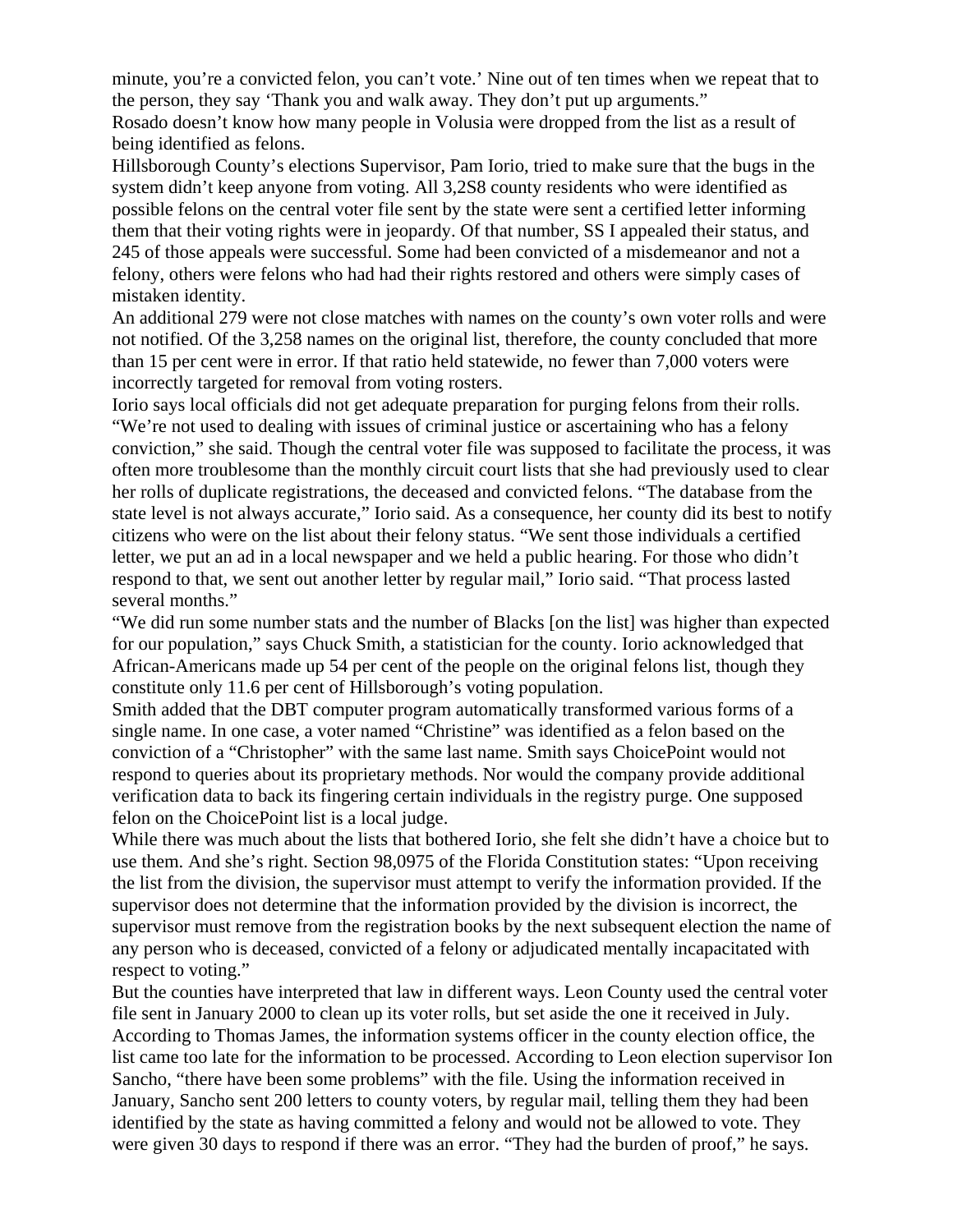He says 20 people proved that they did not belong on the list, and a handful of angry phone calls followed on election day. "Some people threatened to sue us," he said, "but we haven't had any lawyers calling yet."

In Orange County, officials also sent letters to those identified as felons by the state, but they appear to have taken little care in their handling of the list. "I have no idea," said June Condrun, Orange's deputy super-visor of elections, when asked how many letters were sent out to voters. After a bit more thought, Condrun responded that "several hundred" of the letters were sent, but said she doesn't know how many people complained. Those who did call, she said, were given the phone number of the Florida Department of Law Enforcement so that they could appeal directly to it,

Many Orange County voters never got the chance to appeal in any form. Condrun noted that about one-third of the letters, which the county sent out by regular mail, were returned to the office marked undeliverable. She attributed the high rate of incorrect addresses to the age of the information sent by DBT, some of which was close to 20 years old, she said.

Miami-Dade County officials may have had similar trouble. Milton Collins, assistant supervisor of elections, said he isn't comfortable estimating how many accused felons were identified by the central voter file in his county. He said he knows that about 6,000 were notified, by regular mail, about an early list in 1999. Exactly how many were purged from the list? "I honestly couldn't tell you," he said. According to Collins, the most recent list he received from the state was one sent in January 2000, and the county applied a "two-pass system". If the information on the state list seemed accurate enough when comparing names with those on county voter lists, people were classified as felons and were then sent warning letters. Those who seemed to have only a partial match with the state data were granted "temporary inactive status". Both groups of people were given 90 days to respond or have their names struck from the rolls.

But Collins said the county has no figures for how many voters were able to successfully appeal their designation as felons.

ChoicePoint spokesman Martin Fagan concedes his company's error in passing on the bogus list from Texas. ("I guess that's a little bit embarrassing in light of the election," he says.) He defends the company's overall performance, however, dismissing the errors in 8,000 names as "a minor glitch—less than one-tenth of 1 per cent of the electorate" (though the total equals 15 times Governor George W. Bush's claimed lead over Gore). But he added that ChoicePoint is responsible only for turning over its raw list, which is then up to Florida officials to test and correct. Last year, DBT Online, with which ChoicePoint would soon merge, received the unprecedented contract from the state of Florida to "cleanse" registration lists of ineligible voters—using information gathering and matching criteria it has refused to disclose, even to local election officials in Florida.

Atlanta's ChoicePoint, a highflying dot-corn specializing in sales of personal information gleaned from its database of four billion public and not-so-public records, has come under fire for misuse of private data from government computers.

In January 2000, the state of Pennsylvania terminated a contract with ChoicePoint after discovering the firm had sold citizens' personal profiles to unauthorized individuals. Fagan says many errors could have been eliminated by matching the Social Security numbers of ex-felons on DBT lists to the Social Security numbers on voter registries. However, Florida's counties have Social Security numbers on only a fraction of their voter records. So with those two problems—Social Security numbers missing in both the DBT's records and the counties' records—that fail-safe check simply did not exist.

In its defense, the company proudly points to an award it received from Voter Integrity Inc. for "innovative excellence [in] cleansing" Florida voter rolls. The conservative, non-profit advocacy organization has campaigned in parallel with the Republican Party against the 1993 motor voter law which resulted in a nationwide increase in voter registration of seven million, much of it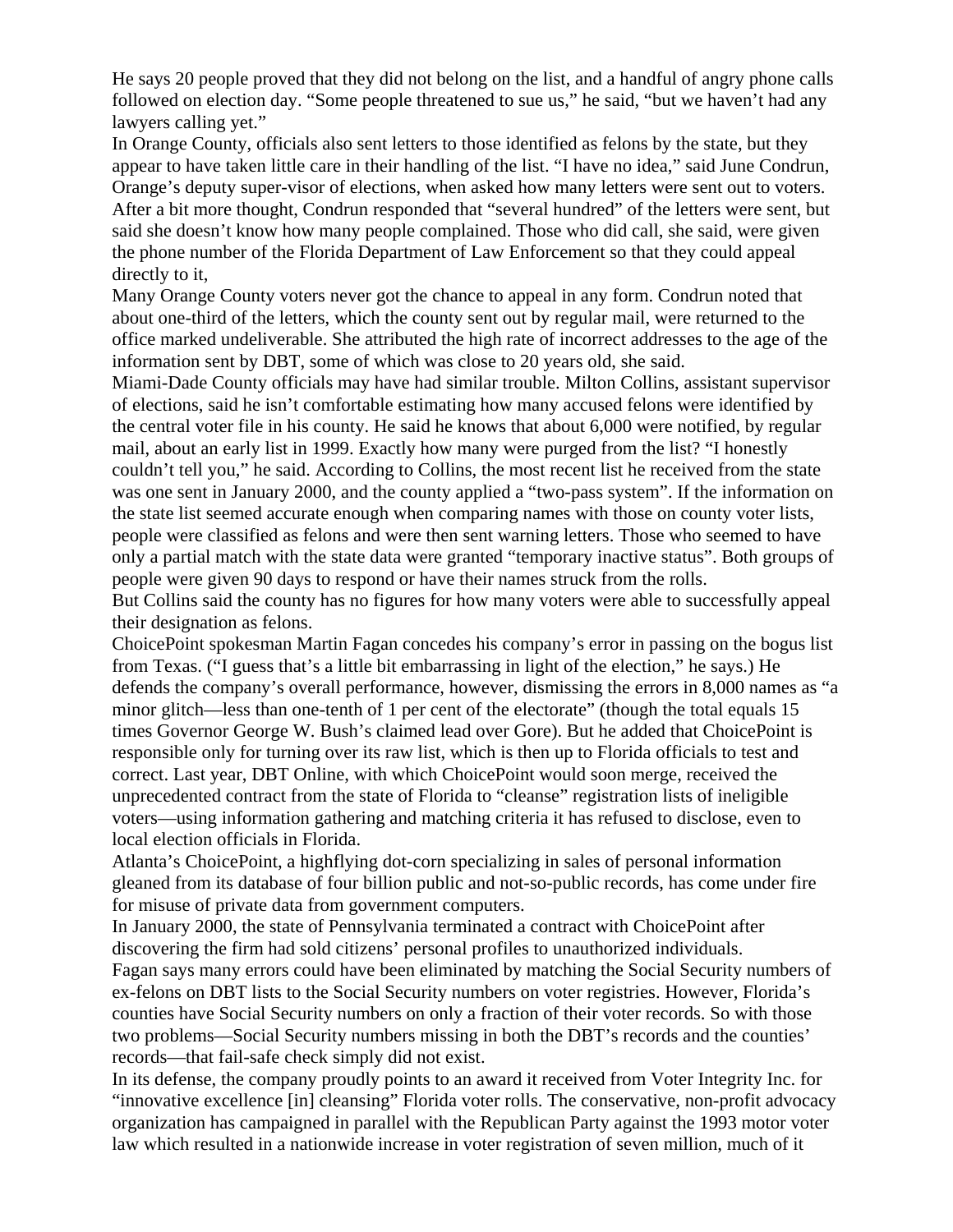among minority voters. DBT Online partnered with Voter Integrity Inc. three days later, setting up a program to let small counties "scrub" their voting lists, too.

Florida is the only state in the nation to contract the first stage of removal of voting rights to a private company. And ChoicePoint has big plans. "Given the outcome of our work in Florida," says Fagan, "and with a new president in place, we think our services will expand across the country."

Especially if that president is named "Bush". ChoicePoint's board, executive suite and consultant rosters are packed with Republican stars, including former New York Police Commissioner Howard Safir and former ultra-Right congressman Vin Weber, ChoicePoint's Washington lobbyist.

#### *A Blacklist Burning for Bush*

By this time we were confident that at least 7,000 innocent voters had been removed from voter rolls, half of them Black, and that swung the election. But my investigation was far from over and I round yet another 1, 704 eligible voters targeted for the purge, almost all Democrats. (Bush won the official Florida count by only 537 votes.) It was December 10, 2000—Gore was still hanging in there—I wrote this in the Observer for British readers. Hey, Al, take a look at this. Every time I cut open another alligator, I find the bones of more Gore voters—This week, I was hacking my way through the Florida swampland known as the office of Secretary of State Katherine Harris and found a couple thousand more names of voters electronically "disappeared" from the vote rolls. About half of those named are African-Americans. They had the right to vote, but they never made it to the balloting booths

On November 26, we reported that the Florida Secretary of State's office had, before the election, ordered the elimination of 8,000 Florida voters on the grounds that they had committed felonies in Texas. None had.

For Florida Governor Jeb Bush and his brother, the Texas blacklist was a mistake made in Heaven. Most of those targeted to have their names 'scrubbed" from the voter roles were African-Americans, Hispanics and poor white folk, likely voters for Vice-President Gore. We don't know how many voters lost their citizenship rights before the error was discovered by a few skeptical county officials before ChoicePoint, which has gamely 'fessed-up to the Texassized error, produced a new list of 57,700 felons. In May, Harris sent on the new, improved scrub sheets to the county election boards.

Maybe it's my bad attitude, but I thought it worthwhile to check out the new list. Sleuthing around county offices with a team of researchers from Internet newspaper Salon, we discovered that the "correct" list wasn't so correct.

Our ten-county review suggests a minimum 15 per cent misidentification rate. That makes another 7,000 innocent people accused of crimes and stripped of their citizenship rights in the run-up to the presidential race, a majority of them Black.

Now our team, diving deeper into the swamps, has discovered yet a third group whose voting rights were stripped. The state's private contractor, ChoicePoint, generated a list of 1,704 names of people who, earlier in their lives, were convicted of felonies in Illinois and Ohio. Like most American states, these two restore citizenship rights to people who have served their time in prison and then remained on the good side of the law.

Florida strips those convicted in its own courts of voting rights for life. But Harris's office concedes, and county officials concur, that the state of Florida has no right to impose this penalty on people who have moved in from these other states. (Only 13 states, most in the Old Confederacy, bar reformed criminals from voting.)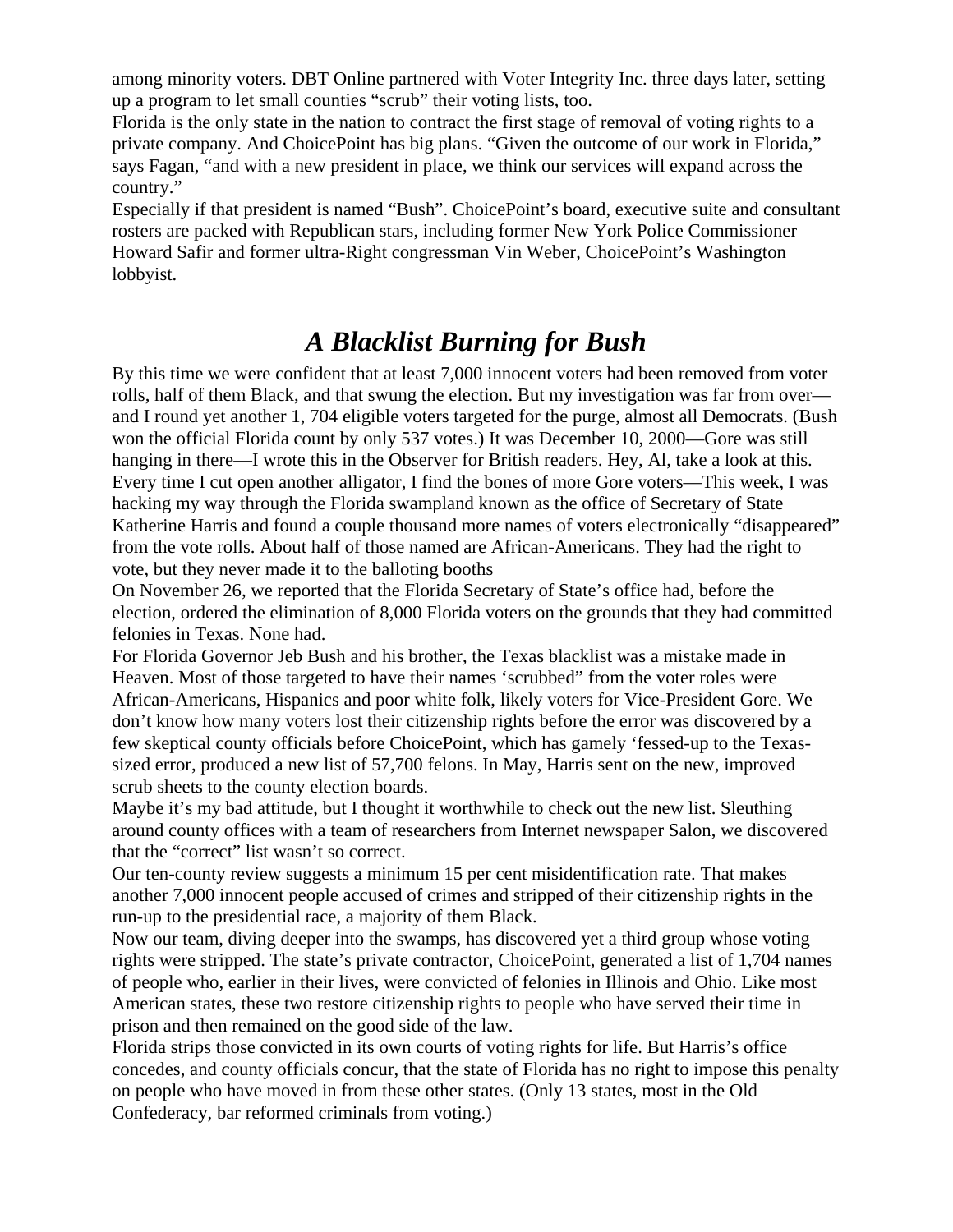Going deeper into the Harris lists, we find hundreds more convicts from the 35 other states that restored their rights at the end of sentences served. If they have the right to vote, why were these citizens barred from the polls? Harris didn't return my calls. But Alan Dershowitz did. The Harvard law professor, a renowned authority on legal process, said: "What's emerging is a pattern of reducing the total number of voters in Florida, which they know will reduce the Democratic vote."

How could Florida's Republican rulers know how these people would vote? I put the question to David Bositis, America's top expert on voting demo graphics. Once he stopped laughing, he said the way Florida used the lists from a private firm was "a patently obvious technique to discriminate against Black voters". In a darker mood, Bositis, of Washington's Center for Political and Economic Studies, said the sad truth of American justice is that 46 per cent of those convicted of felony are African-American. In Florida, a record number of Black folk, over 80 per cent of those registered to vote, packed the polling booths on November 7. Behind the curtains, nine out of ten Black people voted for Gore.

Mark Mauer of the Sentencing Project, Washington, pointed out that the "White" half of the purge list would be peopled overwhelmingly by the poor, also solid Democratic voters. Add it up. The dead-wrong Texas list, the uncorrected "corrected" list, plus the out-of-state excon list. By golly, it's enough to swing a presidential election. I bet the busy Harris, simultaneously in charge of both Florida's voter rolls and George Bush's presidential campaign, never thought of that.

And at the bottom of the story I added ChoicePoint's reaction.

It was Thursday, December 7, 2 am. On the other end of the line, heavy breathing, then a torrent of words too fast for me to catch it all. "Vile... lying... inaccurate... pack of nonsense... riddled with errors..." click! This was not a ChoicePoint whistleblower telling me about the company's notorious list. It was ChoicePoint's own media communications representative, Marty Fagan, communicating with me about my "sleazy disgusting journalism" in reporting on it. I was curious about this company that appears to have chosen the next president for America's voters.

They have quite a pedigree for this solemn task. The company's Florida subsidiary, Database Technologies (now DBT Online), was founded by one Hank Asher. When US law enforcement agencies alleged that he might have been associated with Bahamian drug dealers—although no charges were brought—the company lost its data management contract with the FBI. Hank and his friends left and so, in Florida's eyes, the past is forgiven.

Thursday, 3 am (I should say both calls were at my request). A new, gentler voice gave me ChoicePoint's upbeat spin. "You say we got over 15 per cent wrong—we like to look at that as up to 85 per cent right!" That's 7,000 votesplus—the bulk Democrats, not to mention the thousands on the faulty Texas list. Gore may lose the White House by 500 votes.

I contacted San Francisco-based expert Mark Swedlund. "It's just fundamental industry practice that you don't roll out the list statewide until you have tested it and tested it again," he said. "Dershowitz is right: they had to know that this jeopardized thousands of people's registrations. And they would also know the [racial] profile of those voters."

"They" is Florida State, not ChoicePoint. Let's not get confused about where the blame lies. Harris's crew lit this database fuse, then acted surprised when it blew up. Swedlund says ChoicePoint had a professional responsibility to tell the state to test the list; ChoicePoint says the state should not have used its "raw" data.

Until Florida privatized its Big Brother powers, laws kept the process out in the open. This year, when one county asked to see ChoicePoint's formulas and back-up for blacklisting voters, they refused—these were commercial secrets. So we'll never know how America's president was chosen.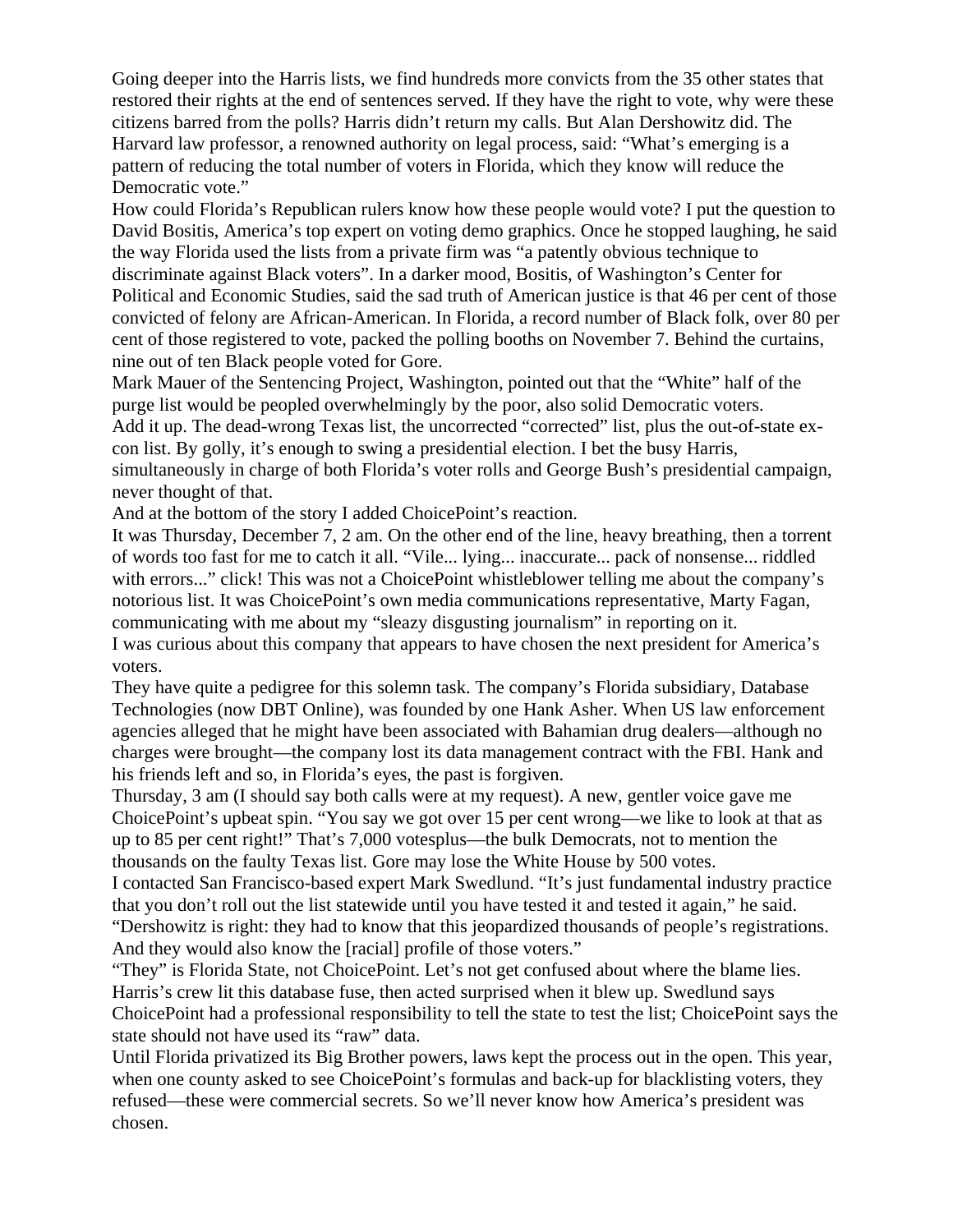Florida's Disappeared Voters: Yet Another 40,000 Located. Let Me Repeat That: 40,000 Now it gets weird. Salon was showered with praise—by the New York Times, LA Times, Washington Post, Cleveland Plain Dealer columnists (almost to a one Black or Jewish) hot-rifled by, as Bob Kuttner of the Boston Globe put it, Florida's 'lynching by laptop'. But no news editors or news producers called me (except the CBS Network News producer who ran away with tail tucked as soon as Governor Jeb denied the allegations).

So, in London, they read about the "third group", the 1,700 felons from outside Florida who had a right to vote, but were illegally bounced off the registries.

I began to look into the rights of felons in Florida—those actually convicted. Every paper in America reported that Florida bars ex-criminals from voting. And as soon as every newspaper agrees, that's the first signal it probably isn't true. Someone wants the papers to believe this. So I reached a clerk in First Brother jeb's office who said, "Call me tomorrow before official opening hours." And this heroic clerk spent two hours the next morning telling me, "The courts tell us to do this, and we do that."

I asked four times, "Are you telling me the governor knowingly violated the law and court orders, excluding eligible voters?"

And four times I got, "The courts tell us to do this [allow certain felons to vote] and we do that [block them]."

But Salon, despite a mountain of evidence, stalled, then stalled some more. Resentment of the takeover of the political coverage by an 'alien' was getting on the team's nerves. I can't blame them. And it didn't help that Salon was facing bankruptcy, staff were frazzled and it was nearly Christmas. And Salon's fact-checkers got a message that stops US news outlets like a cross freezes a vampire: a flat-out denial and soft-shoe explanation from a state official. Jeb Bush's people said they were innocent, they had the right to block these voters.

The remains of the year were lost while I got hold of legal opinions from top lawyers saying Bush's office was wrong; and later the Civil Rights Commission would also say Bush was wrong. But the political clock was ticking and George W. was oozing toward the Oval Office. And there was another problem that delayed the story. I had written about the case of a Black pastor in Alachua County illegally barred from voting. Doubts were raised about the story by reporters who saw my drafts. They could not understand why a middle-aged Black man, an excon to boot, did not raise a ruckus in a county office in the rural South to demand his rights. After all, voters in Palm Beach had no problems complaining publicly.

E.J. Dionne of the Washington Post told me, "You have to get this story out, Greg, right away!" Notably, instead of directing me to the Post's newsroom, he told me to call Nation, a kind of refugee center for storm-tossed news reports.

After double-checking and quintuple-checking the facts, Nation printed a summary of my research, "Scrub Helps Shrub", and the story of the "third group" of wrongly purged ex-felon voters (the list now hit 2,800), and a fourth group of voters wrongly barred from registering in the first place—yet another 40,000 of them, almost all Democratic voters.

It was now February 5, 2001—so President Bush could read this report in Nation from the White House...

In Latin America they might have called them votantes desaparecidos, "disappeared voters". On November 7, 2000, tens of thousands of eligible Florida voters were wrongly prevented from casting their ballots—some purged from the voter registries and others blocked from registering in the first instance. Nearly all were Democrats, nearly half of them AfricanAmerican. The systematic program that disfranchised these legal voters, directed by the offices of Florida's Governor Jeb Bush and Secretary of State Katherine Harris, was so quiet, subtle and intricate that if not for George W. Bush's 500-vote eyelash margin of victory, certified by Harris, the chance of the purge's discovery would have been vanishingly small.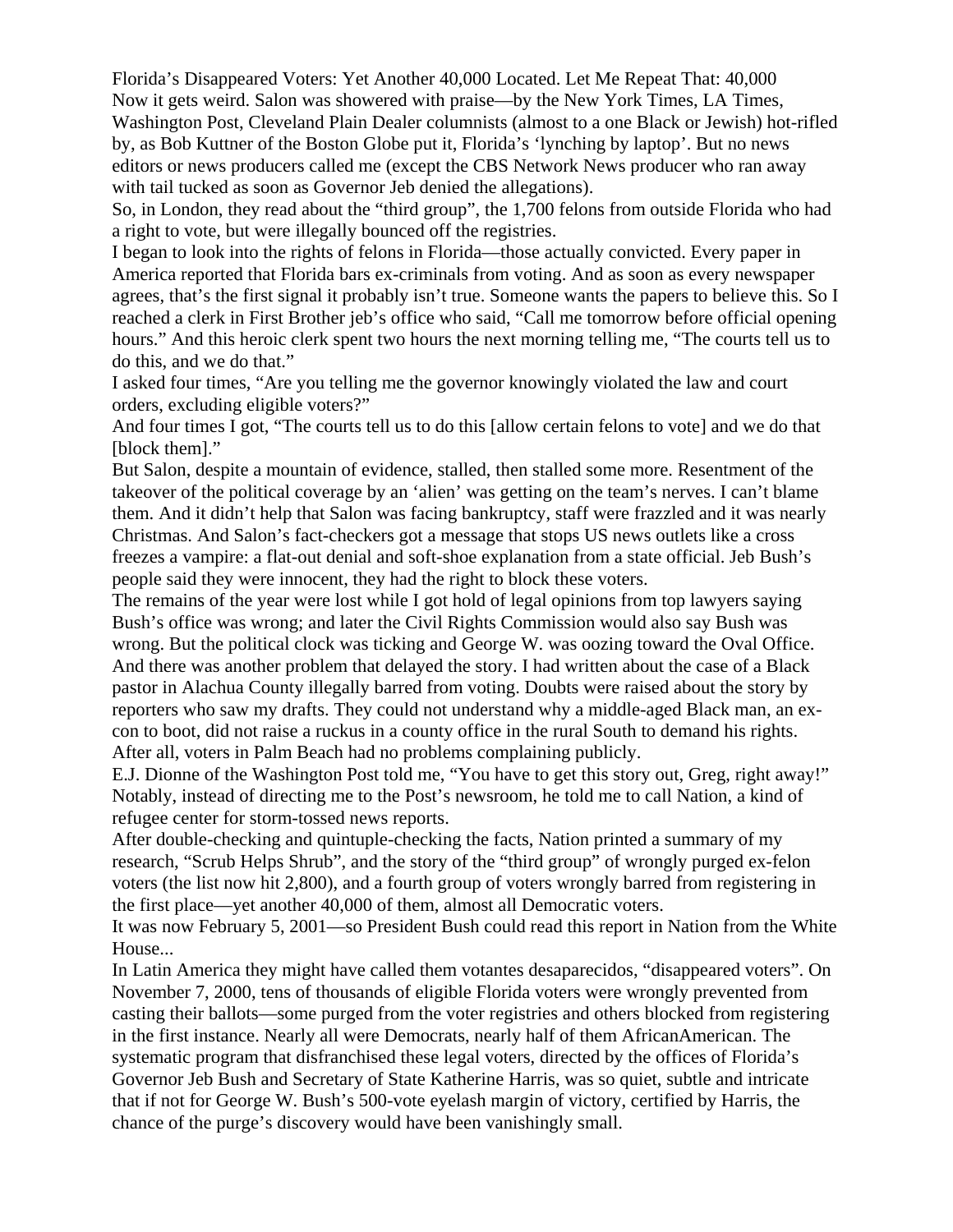The group prevented from voting—felons—has few defenders in either party. It has been well reported that Florida denies its nearly half a million former convicts the right to vote. However, the media have completely missed the fact that Florida's own courts have repeatedly told the governor he may not take away the civil rights of Florida citizens who have committed crimes in other states, served their time and had their rights restored by those states.

People from other states who have arrived in Florida with a felony conviction in their past number "clearly over 50,000 and likely over 100,000," says criminal demographics expert Jeffrey Manza of Northwestern University. Manza estimates that 80 per cent arrive with voting rights intact, which they do not forfeit by relocating to the Sunshine State. In other words, there are no fewer than 40,000 reformed felons eligible to vote in Florida.

Nevertheless, agencies controlled by Harris and Bush ordered county officials to reject attempts by these eligible voters to register, while, publicly, the Governor's Office states that it adheres to court rulings not to obstruct these ex-offenders in the exercise of their civil rights. Further, with the aid of a Republican-tied database firm, Harris's office used sophisticated computer programs to hunt those felons eligible to vote and ordered them thrown off the voter registries. David Bositis, senior research associate at the joint Center for Political and Economic Studies in Washington, DC, suggests that the block-and-purge program "must have had a partisan motivation. Why else spend \$4 million if they expected no difference in the ultimate vote count?" Bositis notes that, based on nationwide conviction rates, AfricanAmericans would account for 46 per cent of the ex-felon group wrongly disfranchised. Florida's Black voters gave Al Gore nine out of ten of their votes.

White and Hispanic felons, mostly poor, vote almost as solidly Democratic as African-Americans. A recently released University of Minnesota study estimates that, for example, 93 per cent of felons of all races favored Bill Clinton in 1996. Whatever Florida's motive for keeping these qualified voters out of the polling booths on November 7, the fact is that they represented several times George W. Bush's margin of victory in the state. Key officials in Bush's and Harris's agencies declined our requests for comment. The National Association for the Advancement of Colored People, tipped off to the racially suspect voter purge by early reports of this investigation, added the tainted felon hurit to its lawsuit, filed on January 10, 2001, against Harris, her elections unit chief Clay Roberts and their private database contractor. The suit accuses them of violating the Voting Rights Act of 1965 and the Constitution's equal protection amendment. The NAACP demands an immediate injunction to halt the felon purge. The disfranchisement operation began in 1998 under Katherine Harris's predecessor as Secretary of State, Sandra Mortham. Mortham was a Republican star, designated by Jeb Bush as his lieutenant governor running mate for his second run for governor.

Six months prior to the gubernatorial contest, the Florida legislature passed a "reform" law to eliminate registration of ineligible voters: those who had moved, those who had died and felons without voting rights. The legislation was promoted as a good government response to the fraudtainted Miami mayoral race of 1997.

But from the beginning, the law and its implementation emitted a partisan fragrance. Passed by the Republican legislature's majority, the new code included an extraordinary provision to turn over the initial creation of "scrub" lists to a private firm. No other state, either before or since, has privatized this key step in the elimination of citizens' civil rights.

In November 1998 the Republican-controlled Office of the Secretary of State handed the task to the single bidder, Database Technologies, now the DBT Online unit of ChoicePoint Inc. of Atlanta, into which it merged last year.

The elections unit within the Office of the Secretary of State immediately launched a felon manhunt with a zeal and carelessness that worried local election professionals. The Nation has obtained an internal Florida State Association of Supervisors of Elections memo, dated August 1998, which warns Mortham's office that it had wrongly removed eligible voters in a botched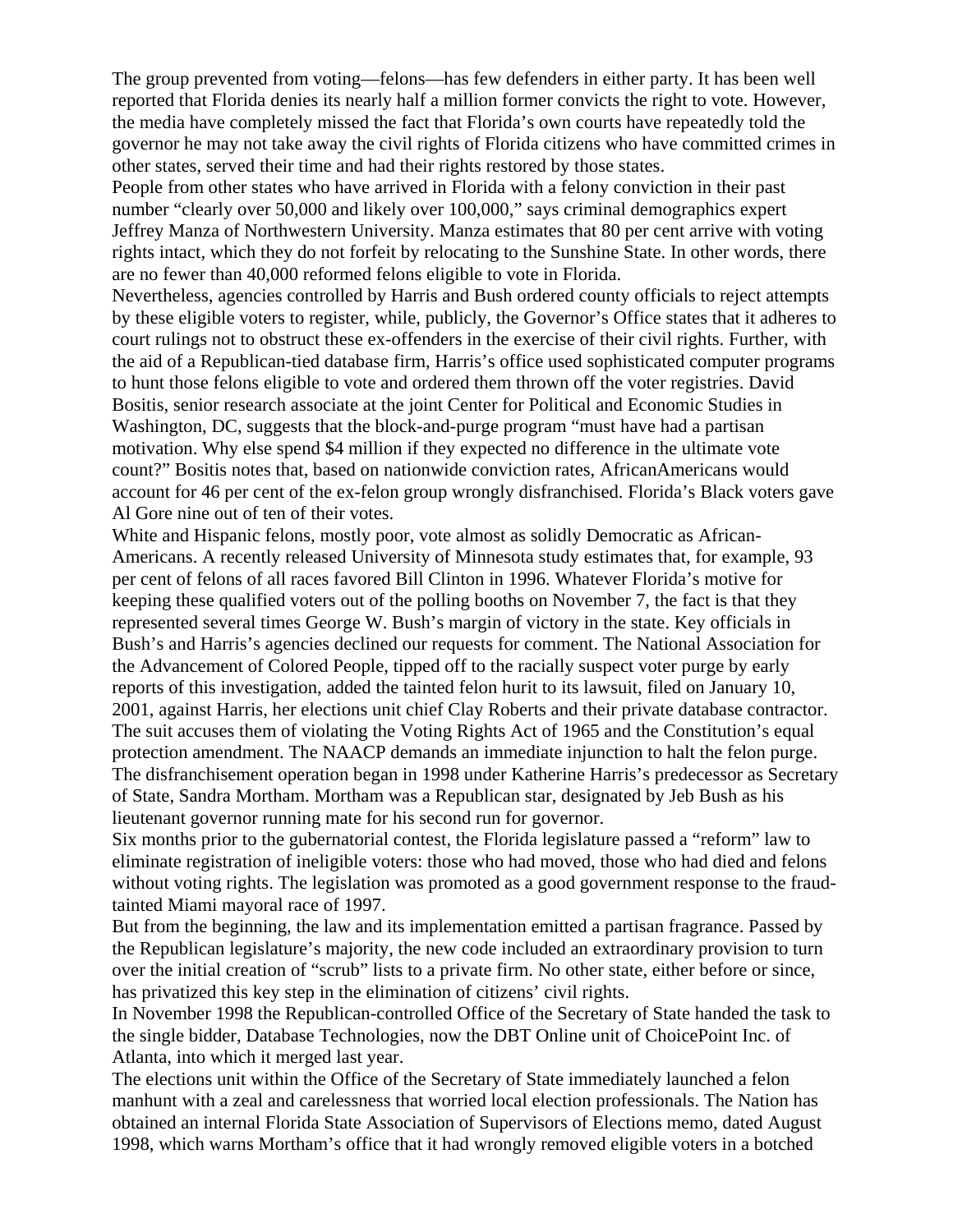rush "to capriciously take names off the rolls". However, to avoid a public row, the supervisors agreed to keep their misgivings within the confines of the bureaucracies in the belief that "entering a public fight with [state officials] would be counterproductive".

That November, Jeb Bush had an unexpectedly easy walk to the governor's mansion, an election victory attributed, ironically, to his endorsement by Black Democratic politicians feuding with their party.

Over the next two years, with Republicans in charge of both the governorship and the Secretary of State's Office, now under Harris, the felon purge accelerated. In May 2000, using a list provided by DBT, Harris's office ordered counties to purge 8,000 Florida voters who had committed felonies in Texas. In fact, none of the group was charged with anything more than misdemeanors, a mistake caught but never fully reversed. ChoicePoint DBT and Harris then sent out "corrected" lists, including the names of 437 voters who had indeed committed felonies in Texas. But this list too was in error, since a Texas law enacted in 1997 permits felons to vote after doing their time. In this case there was no attempt at all to correct the error.

The wrongful purge of the Texas convicts was no one-of-a-kind mishap. The Secretary of State's Office acknowledges that it also ordered the removal of 714 names of Illinois felons and 990 from Ohio—states that permit the vote even to those on probation or parole. According to Florida's own laws, not a single person arriving in the state from Ohio or Illinois should have been removed. Altogether, DBT tagged for the scrub nearly 3,000 felons who came from at least eight states that automatically restore voting rights and who therefore arrived in Florida with full citizenship.

A ChoicePoint DBT spokesman said, and the Florida Department of Elections confirms, that Harris's office approved the selection of states from which to obtain records for the felon scrub. As to why the department included states that restore voting rights, Janet Modrow, Florida's liaison to ChoicePoint DBT, bounced the question to Harris's legal staff. That office has not returned repeated calls.

Pastor Thomas Johnson of Gainesville is minister to House of Hope, a faith-based charity that guides ex-convicts from jail into working life, a program that has won high praise from the pastor's friend, Governor Jeb Bush. Ten years ago, Johnson sold crack cocaine in the streets of New York, got caught, served his time, then discovered God and Florida—where, early last year, he attempted to register to vote. But local election officials refused to accept his registration after he admitted to the decade-old felony conviction from New York. "It knocked me for a loop. It was horrendous," said Johnson of his rejection.

Beverly Hill, the election supervisor of Alachua County, where Johnson attempted to register, said that she used to allow ex-felons like Johnson to vote. Under Governor Bush, that changed. "Recently, the [Governor's Office of Executive] Clemency people told us something different," she said. "They told us that they essentially can't vote."

Both Alachua's refusal to allow Johnson to vote and the governor's directive underlying that refusal are notable for their timing—coming after two court rulings that ordered the secretary of state and governor to recognize the civil rights of felons, arriving from other states. In the first of these decisions, Schlenther v. Florida Department of State, issued in June 1998, Florida's Court of Appeal ruled unanimously that Florida could not require a man convicted in Connecticut 25 years earlier "to ask [Florida] to restore his civil rights, They were never lost here." Connecticut, like most states, automatically restores felons' civil rights at the end of their sentence, and therefore "he arrived as any other citizen, with full rights of citizenship".

The Schlenther decision was much of the talk at a summer 1998 meeting of county election officials in Orlando. So it was all the more surprising to Chuck Smith, systems administrator with Hillsborough County, that Harris's elections division chiefs exhorted local officials at the Orlando meeting to purge all out of-state felons identified by DBT. Hillsborough was so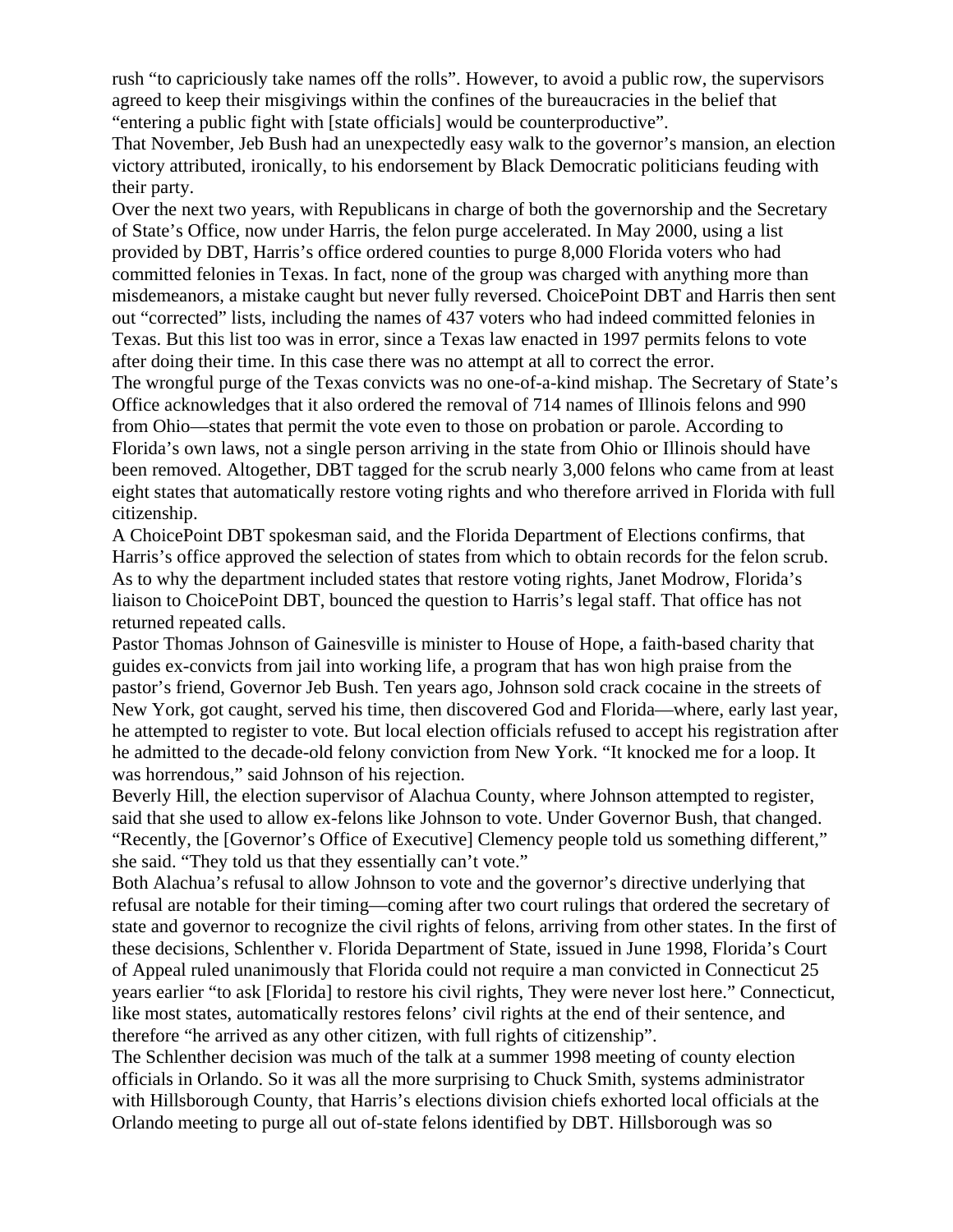concerned about this order, which appeared to fly in the face of the court edict, that the county's elections office demanded that the state put that position in writing—a request duly granted. The Nation has obtained the text of the response to Hillsborough. The letter, from the Governor's Office of Executive Clemency, dated September 18, 2000, arrived only seven weeks before the presidential election. It orders the county to tell ex-felons trying to register that even if they entered Florida with civil rights restored by another state's law, they will still be "required to make application for restoration of civil rights in the state of Florida, " that is, ask Governor Bush for clemency—the very requirement banned by the courts. The state's directive was all the more surprising in light of a second ruling, issued in December 1999 by another Florida court, in which a Florida district court judge expressed his illdisguised exasperation with the governor's administration for ignoring the prior edict in Schlenther.

Voting rights attorneys who reviewed the cases for the Nation explained that the courts relied on both Florida statute and the "full faith and credit" clause of the US Constitution, which requires every state to accept the legal rulings of other states. "The court has been pretty clear on what the governor can't do," says Bruce Gear, assistant general counsel for the NAACP. And what Governor Bush can't do is demand that a citizen arriving in Florida ask him for clemency to restore a right to vote that the citizen already has.

Strangely enough, the Governor's Office does not disagree. While Harris, Bush and a half-dozen of their political appointees have not returned our calls, Tawanna Hayes, who processes the requests for clemency in the Governor's Office, states unequivocally that "we do not have the right to suspend or restore rights where those rights have been restored in another state". Hayes even keeps a copy of the two court decisions near her desk and quotes from them at length. So, why have the governor and secretary of state ordered these people purged from the rolls or barred from registering? Hayes directed us to Greg Munson, Governor Bush's assistant general counsel and clemency aide. Munson has not responded to our detailed request for an explanation. A letter dated August 10, 2000, from Harris's office to Bush's office, obtained under Florida's Freedom of Information Act, indicates that the chief of the Florida State Association of Supervisors of Elections also questioned Harris's office about the purge of ex-cons whose rights had been restored automatically by other states. The supervisors' group received the same response as Hillsborough: strike them from the voter rolls and, if they complain, make them ask Bush for clemency.

While almost all county supervisors buckled, Carol Griffen did not. Griffen, Washington County's elections chief, concluded that running legal voters through Jeb Bush's clemency maze would violate a 1993 federal law, the National Voter Registration Act, which was designed to remove impediments to the exercise of civil rights. The law, known as "motor voter", is credited with helping to register seven million new voters. Griffen quotes from the Florida section of the new, NVRA-certified registration form, which says: "I affirm I am not a convicted felon, or if I am, my rights relating to voting have been restored," "That's the law," says the adamant Griffen, "and I have no right stopping anyone registering who truthfully signs that statement. Once you check that box there's no discussion." Griffen's county refused to implement the scrub, and the state appears reluctant to challenge its action.

But when Pastor Johnson attempted to register in Alachua County, clerks refused and instead handed him a 15-page clemency request form. The outraged minister found the offer a demeaning Catch-22, "How can I ask the governor for a right I already have?" he says, echoing, albeit unknowingly, the words of the Florida courts.

Had Johnson relented and chosen to seek clemency, he would have faced a procedure that is, admits the Clemency Office's Hayes, "sometimes worse than breaking a leg". For New Yorkers like Johnson, she says, "I'm telling you it's a bear." She says officials in New York, which restores civil rights automatically, are perplexed by requests from Florida for nonexistent papers declaring the individual's rights restored. Without the phantom clemency orders, the applicant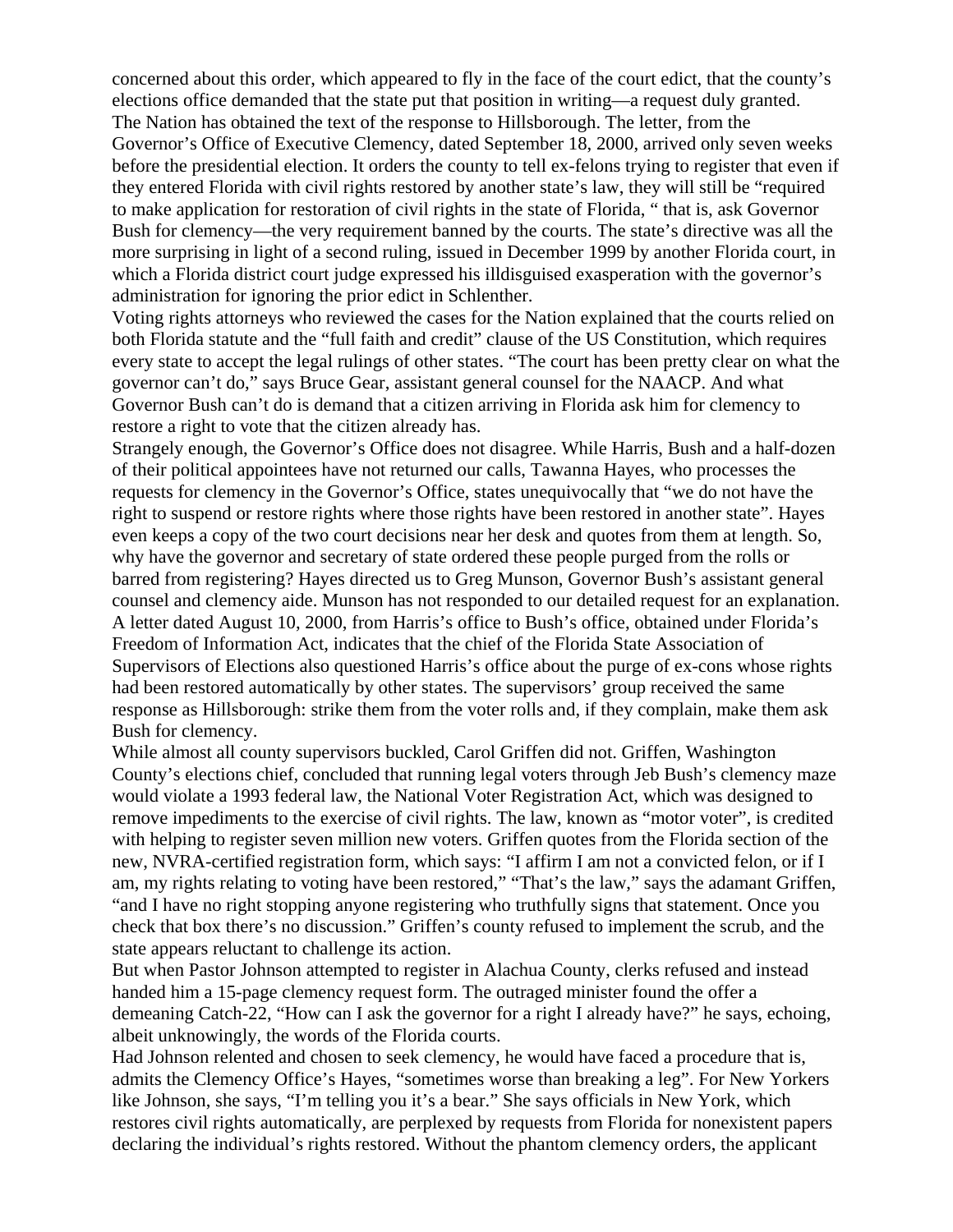must hunt up old court records and begin a complex process lasting from four months to two years, sometimes involving quasijudicial hearings, the outcome of which depends on Jeb Bush's disposition.

Little wonder that out of tens of thousands of out-of-state felons, only a hardy couple of hundred attempted to run this bureaucratic obstacle course before the election. (Bush can be compassionate: he granted clemency to Charles Colson for his crimes as a Watergate conspirator, giving Florida resident Colson the right to vote in the presidential election.) Was Florida's corrupted felon-voter hunt the work of cozy collusion between Jeb Bush and Harris, the president-elect's brother and state campaign chief, respectively? It is unlikely we will ever discover the motives driving the voter purge, but we can see the consequences, Three decades ago, Governor George Wallace stood in a schoolhouse door and thundered, "Segregation now! Segregation tomorrow! Segregation forever!" but failed to block entry to African-Americans, Governor Jeb Bush's resistance to court rulings, conducted at whisper level with high-tech assistance, has been far more effective at blocking voters of color from the polling station door. Deliberate or accidental, the error-ridden computer purge and illegal clemency obstacle course function, like the poll tax and literacy test of the Jim Crow era, to take the vote away from citizens who are Black, poor and, not coincidentally, almost all Democrats. No guesswork there: Florida is one of the few states to include both party and race on registration files.

Pastor Johnson, an African-American wrongfully stripped of his vote, refuses to think ill of the governor or his motives. He prefers to see a dark comedy of bureaucratic errors: "The buffoonery of this state has cost us a president." If this is buffoonery, then Harris and the Bushes are wise fools indeed. What Really Happened In Florida? BBC Television's Newsnight Investigates

What did the Nation story tell us? About 80 per cent of registered voters actually vote in presidential elections, and about 90 per cent of this illegally excluded group, outof-state exfelons, vote Democratic. Therefore, about 36,000 would have voted for Gore, 4,000 for Bush. You do the arithmetic: that was the election right there.

And that would be the last new investigative report on the matter in the US press and TV news. America had, as Katherine Harris requested, 'moved on'.

...But I hadn't.

A few things still bothered me. As always, it was the money. I looked into state files and discovered that ChoicePoint's DBT was not the first contractor on the job. The Florida Department of Elections terminated a contract with a small operator who won the work with a bid of \$5,700. Florida then gave the job to DBT for a fee of \$2,317,800—no bidding. When I contacted database industry experts about the fee paid by Florida, 27 cents per record, their eyes popped out—"Wow!" "Jeez!" 'Scandalous!"—easily ten times the industry norm.

Something else bothered me: it was the weird glee, the beaming self-congratulations, from the ChoicePoint public relations man over my reporting that 15 per cent of the names on his purge list were wrong (even though the error turned around an election). To ChoicePoint, my story was good news: in effect, they said, I reported their list was "85 per cent" correct. But was it? The list was 85 per cent "accurate", said ChoicePoint's PR man, because they used Social Security numbers. That was convincing—until I checked the felon scrub lists themselves and almost none of them listed a voter's Social Security number. Floridians, until recently, did not have to provide their Social Security number when registering.

Four days after I ran my first report in England, on November 30, 2000, the Bloomberg business news wire interviewed Marty Fagan of ChoicePoint, one of the PR men who'd spoken to me. Based on the big "success" of its computer purge in Florida, ChoicePoint planned to roll out its voter-purge operation across to every state in the Union. This could become a billion-dollar business.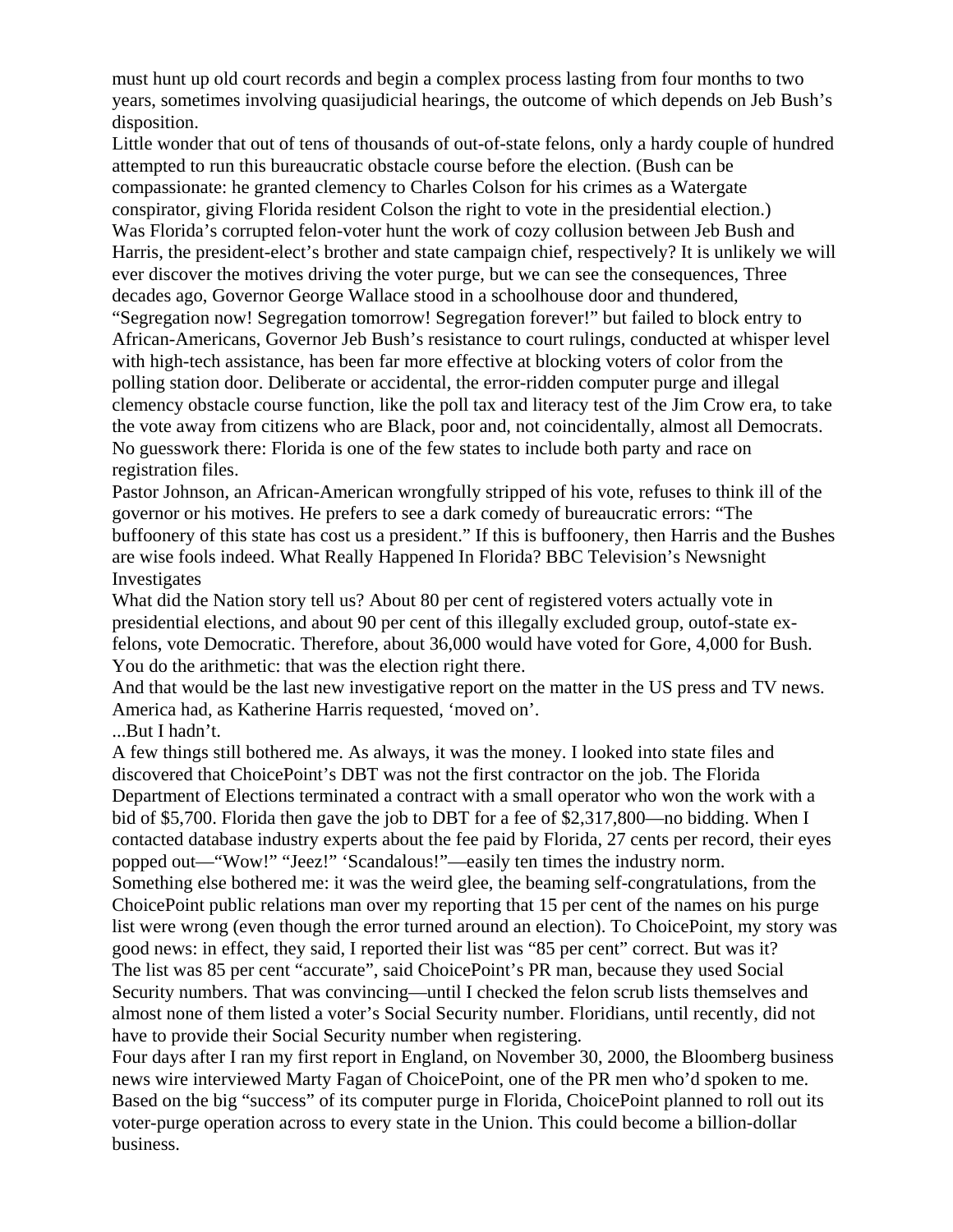Fagan crowed to Bloomberg about the accuracy of ChoicePoint's lists. The company, he said, used 1,200 public databases to cross-check "a very accurate picture of an individual," including a history of addresses and financial assets. That was impressive. And indeed, every database expert told me, if you want 85 per cent accuracy or better, you will need at least those three things: Social Security numbers, address history and a check against other databases. But, over the weeks and months I discovered:

ChoicePoint used virtually no Social Security numbers for the Florida felon purge; • of its 1,200 databases with which to "check the accuracy of the data", ChoicePoint used exactly none for crosschecking;

• as to the necessary verification of address history of the 66,000 named .potential felons", ChoicePoint performed this check in exactly zero cases.

There was, then, not a chance in hell that the list was "85 per cent correct". And we knew this: one county, Leon (Tallahassee), had done the hard work of checking each name, one by one, to verify independently that the 694 named felons in Tallahassee were, in fact, ineligible voters. They could verify only 34 names—a 95 per cent error rate. That is killer information. In another life, decades ago, I taught "Collection and Use of Economic and Statistical Data" as an adjunct professor at Indiana University. Here's a quicky statistics lesson. The statewide list of felons is "homogeneous" as to its accuracy. Leon County provides us with a sample large enough to give us a "confidence interval" of 4.87 at a confidence "level" of 99 per cent. Are you following me, class? In other words, we can be 99 per cent certain that at least 90.2 per cent of the names on the Florida list are not felons—52,000 wrongly tagged for removal.

OK, you want to argue and say not everyone tagged was actually removed. There might be some problems in the sample group. Maybe it's not 52,000 wrong names, but 42,000 or 32,000. Excuse me, but Gore "lost" by 537 votes. But I digress.

Now I was confident the list was junk—it had to be, because ChoicePoint did not use the most basic tools of verification. But why didn't they? Is ChoicePoint incompetent, didn't know how to verify a list? That's unlikely—this is the company hired by the FBI for manhunts, and the FBI doesn't pay for 90 per cent wrong.

And why would ChoicePoint lie about it? How did it happen? Did someone want it wrong? Could someone, say, want to swing an election with this poisoned list? And more documentary evidence piled up: including one sheet marked "DBT CONFIDENTIAL AND TRADE SECRET".

"When the going gets weird," Hunter Thompson tells journalists, "the weird turn pro." In London, I showed this "CONFIDENTIAL" sheet to the ultimate pro, Meirion Jones, producer with BBC Television's Newsnight. He said, "How soon can you get on a plane to Florida?" Our BBC Newsnight broadcast began with a country and western twang off the rental car radio: "After hundreds of lies... fake alibis..."

Newsnight's camera followed me up to the 18th floor of the Florida's Capitol Building in Tallahassee to my meeting with Clayton Roberts, the squat, bullnecked Director of Florida's Division of Elections.

Roberts, who works directly under Secretary of State Katherine Harris, had agreed to let us film our chat. We exchanged pleasantries as we both sat in his reception sofa outside his office. His eyes began to shift, then turned into panic as he read the heading of the paper on the sofa next to me: "CONFIDENTIAL". He certainly knew what I had when I picked up the paper and asked him if the state had checked whether DBT (the ChoicePoint company) had verified the accuracy of a single name on the purge list before they paid the company millions.

Roberts responded by saying, "No I didn't ask DBT," sputtered a few half-started sentences, ripped off his lapel microphone, jumped up and charged over the wires and slammed the office door on me and the camera crew giving chase. We were swiftly escorted out of the building by very polite and very large state troopers.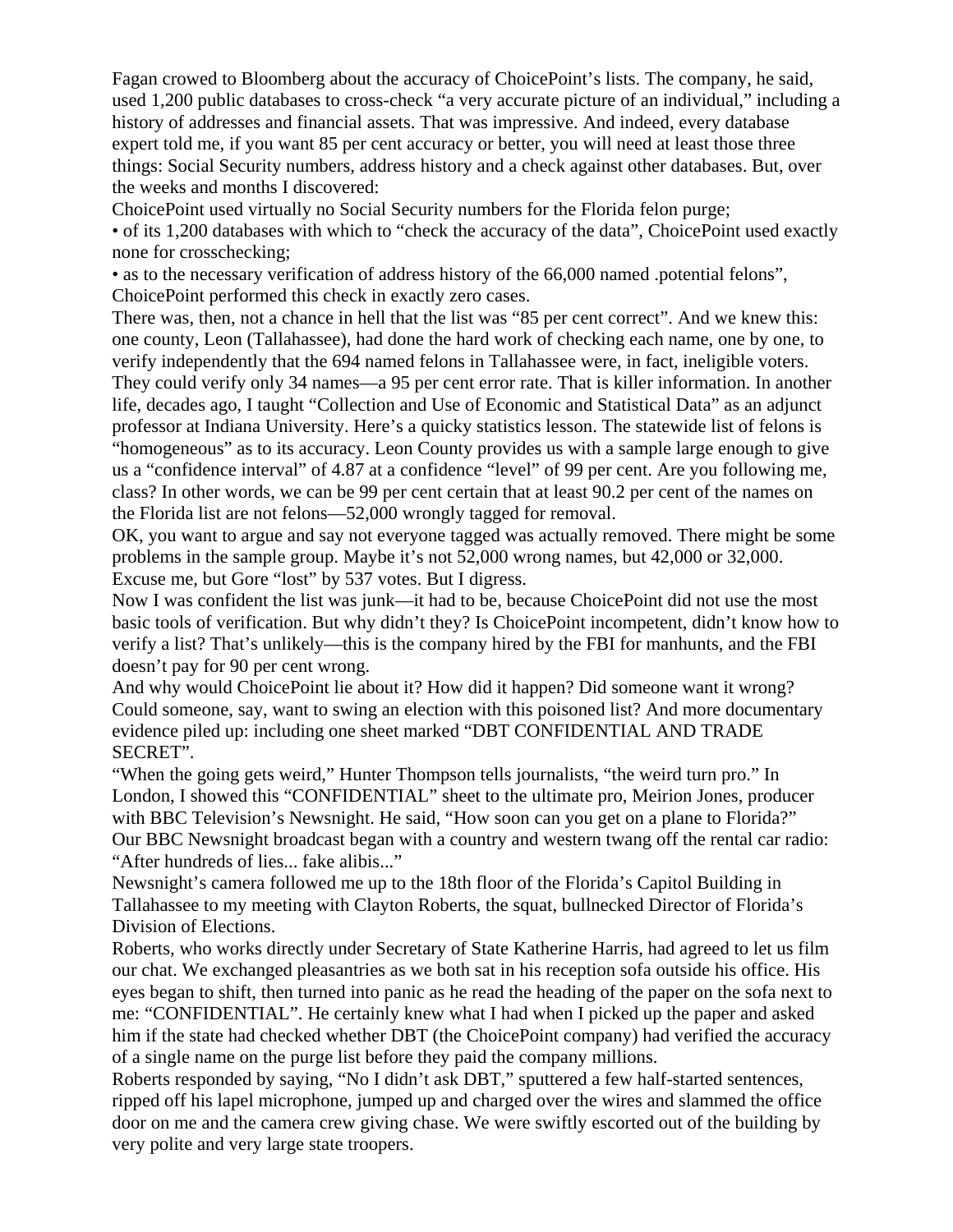Before he went into hiding and called the Smokies, Roberts whipped around and pointed an angry finger at the lens, "Please turn off that camera!"

Which we did—BBC rules. But he didn't add, "and turn off the microphone", so our lawyers ruled we could include his parting shot, "You know if y'all want to hang this on me that's fine." I will. Though not him alone. By "this" he meant the evidence in the document, which I was trying to read out to him on the run.

You can watch the film of Roberts's bunny-hop by visiting:

http://news.bbc.co.uk/olmedia/cta/progs/newsnight/palast.ram

What was so terrorizing to the Republican honcho? The "CONFIDENTIAL" page, obviously not meant to see the light of day, said that DBT would be paid \$2.3 million for their lists and 'manual veriflcation using telephone calls and statistical sampling'. No wonder Roberts did a runner. He and Harris had testified under oath to the US Civil Rights Commission that verification of the voter purge list was left completely up to the county elections supervisors, not to the state or the contractor, ChoicePoint DBT.

In fact, it was the requirement to verify the accuracy of the purge list that justified ChoicePoint's selection for the job as well as their astonishingly high fee. Good evening, Mr Smith. Are you the same Mr John Smith that served hard time in New York in 1991? That becomes expensive repeated thousands of times, but necessary when civil rights are at stake. Yet DBT seems to have found a way to cut the cost of this procedure: by not doing it. At least, there is no record of DBT having made extensive verification calls. And even if the manual verification process was implemented, why didn't it catch the fact that every single record on the Texas felon list was wrong?

(Later, I confronted DBT at their Florida headquarters about the verification calls, but our camera crew was barred entry. After returning to London, we received a call from one of their executives explaining that "manual verification by telephone" did not "require us to actually make telephone calls" to anyone on the list. Oh, I see,)

From the evidence, BBC broadcast that the faux felon purge and related voting games cost Al Gore 22,000 votes in Florida. One could quibble with the sum, but, tweak it as you will, it was 40 times the margin of victory for Bush certified by Katherine Harris. Now the British public knew who won the election.

Jim Crow in Cyberspace: New Unreported Evidence

But I had more questions, leading to the big one: was it planned—the purge of innocents and other voting games? A company charging \$5,700 is booted out for one, with big Republican ties, charging \$2.3 million, with no competitive bidding. A "little birdie" told George Bruder, ChoicePoint DBT's senior vice-president, to enter that astonishing bid, he said later. What else did the little birdie tell him?

The evidence piled up.

#### *The missing statistician*

First, there's the matter of the missing statistician. Florida's contract states:

During the verification phase, DBT shall use academically-based and widely utilized statistical formulas to determine the exact number of records necessary to represent a valid cross-section [sample] of the processed files. DBT shall consult a professional statistician... Upon the return of the processed data, DBT shall supply the formulas and mathematical calculations and identify the professional statistician used during the verification process.

The 8,000-name Texas list had a 100 per cent error rate—which seemed a wee bit high to me. What kind of "academicallybased formula" was used to verify the accuracy of these data? Who was the statistician? Inscrutably silent on whether he or she exists or existed, ChoicePoint DBT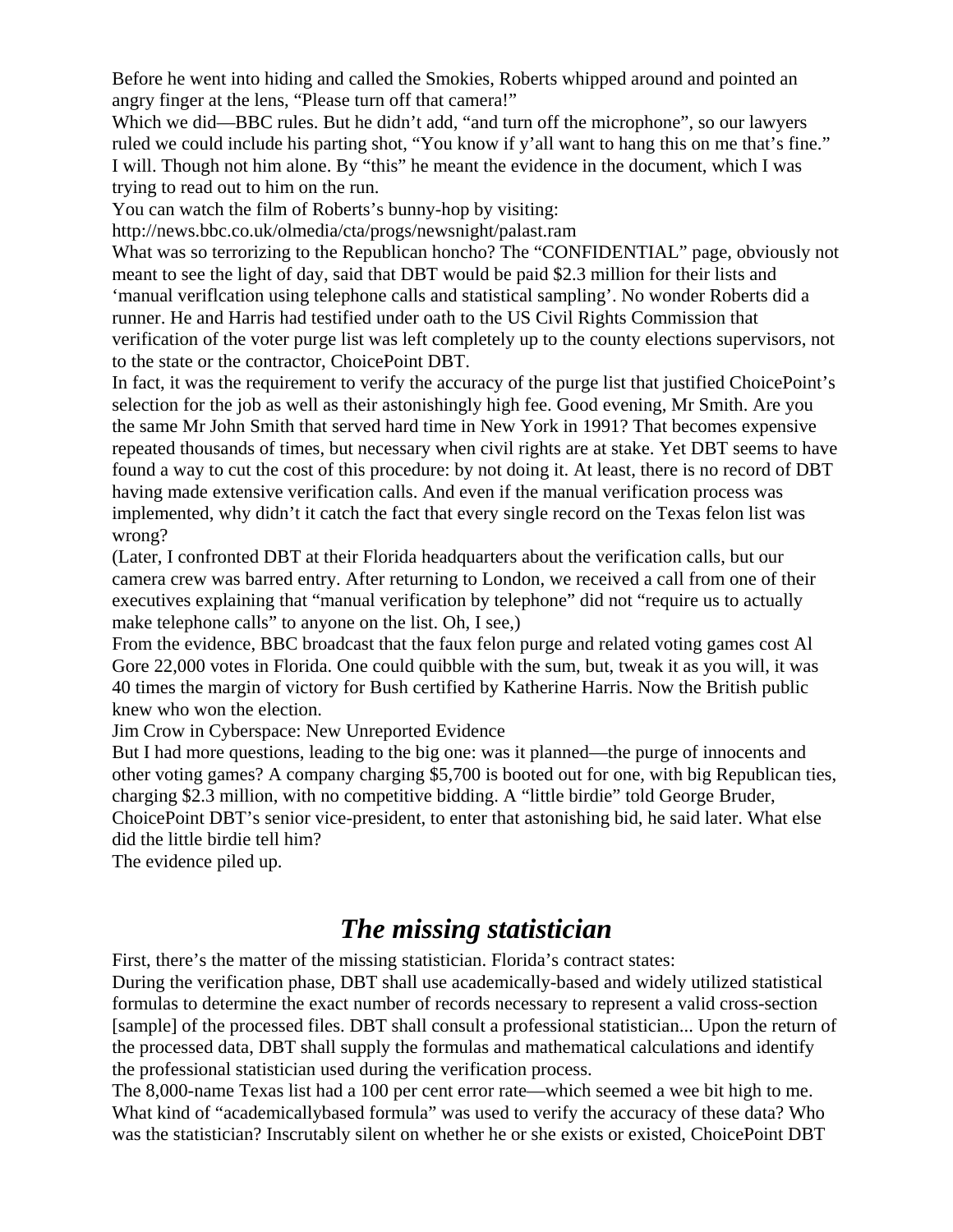referred me back to Clay Roberts. His Department of Elections cannot name this Man of Mystery either, although the contract requires DBT to provide evidence of the statistician's hiring and analysis. The name, the info, were not in state files.

No independent technician, no expert to see it go rotten, no one to blow the whistle. Millions and millions of records—ignored

And what happened to the 1,200 databases, the millions and millions of records that DBT used in its Carl Saganesque sales pitch to the state? In fact, the state paid for this vital cross-check—or at least DBT's bid said that for their bigbucks bid, they offered artificial intelligence for "crossreferencing, linked databases... simultaneously searching hundred of data sources, conducting millions of data comparisons, compiling related data for matching and integration". In all, they had four billion records to check against. Under "Offer and Bid" it read:

DBT will process total combined records from:

8,250,000 Criminal Conviction Records

62,000,000 National Change of Address...

And so on. The phone calls, the massive data-crunching, it all justified the big

pay-off to DBT and scared away competitors who could not match DBT s database firepower, a bid promising, "273,318,667 total records to be processed".

But once the contract was nailed, another little birdie in the state told DBT not to bother with all that expensive computing work. In the state files, on the DBT bid, I found a hand-written notation, "don't need", next to the listing of verification databases (the 62 million address histories, etc.), though this work was included in the price.

These cross-checks were the justification for hiring DBT without competitive bidding, and for its high price. For example, Republican officials told the federal government that DBT's special expertise was needed to obtain and analyze out-of-state felon lists. Yet Janet Modrow, the state's liaison with DBT, confessed to me that DBT merely downloaded the lists from the dozen states that make the data available publicly, such as Texas. Any high school kid with a Mac and a credit card could have grabbed the names off the Internet. And that was OK with the state, even though eight of the eleven states should not even have been used. Had the state told DBT to complete its cross-check as paid for, the 57,700 list would have been cut to a fraction of the original number, allowing thousands more Black citizens to vote. When I asked DBT to provide evidence that they had made the required calls to verify felons list or performed any other of the cross-checks, the company sent me, instead of evidence, a Miami Herald article stating, "the responsibility of verifying the accuracy was" left to the "67 county supervisors of elections". That was repeated by Harris and Jeb Bush to the US Civil Rights Commission under oath: verification was in the hands of the counties.

While I would not normally question a public official testifying under penalty of perjury, nor any fact printed by such an august journal as the Miami Herald, I thought it best to direct DBT to the contract itself. It says in black and white: "DBT will then verify the accuracy of the data contained in the output files", the scrub lists given to the state. The means of verification— "manual, telephone, and statistical methods" are detailed.

So we have this: the state of Florida pays a contractor what appears to be several times more than a standard fee for services and then does not object when the costly part of the work is simply not done—or done so poorly that it is worse than not done at all. DBT's seeming negligence in passing on the bogus Texas list cost Florida and its counties a pretty penny to attempt to reverse the error. Yet Mudrow, in Harris's office, says the state has either demanded reimbursement nor sought any penalty as permitted under the contract, In fact, the state awarded DBT another contract renewal, bringing total fees to over \$4 million. Why didn't the watchdog bark? (Following my first reports, when the stats hit the fan, ChoicePoint DBT agreed to a one-year extension of their contract without charge.)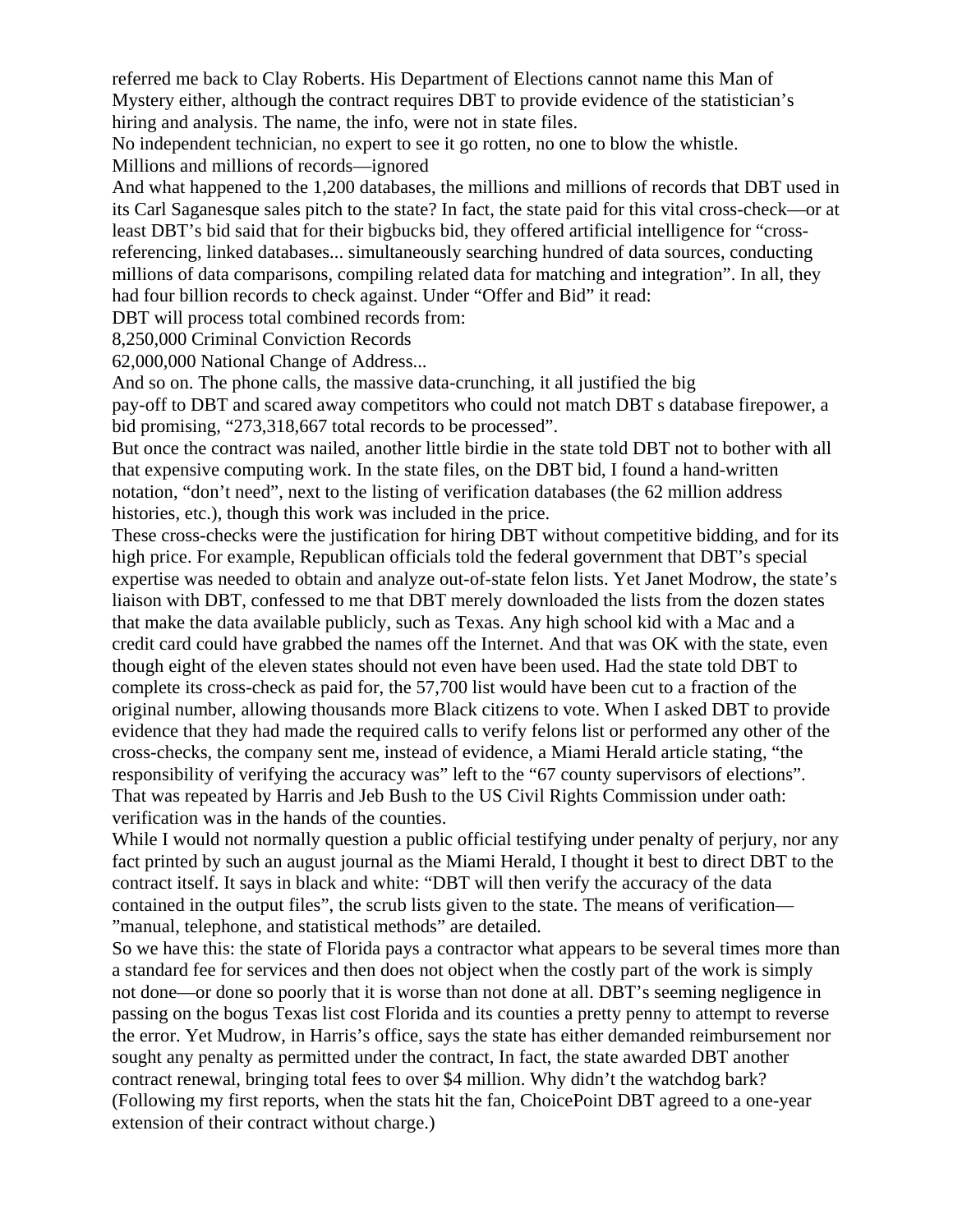One can only conclude that Harris's office paid an awful lot of money for either (a) failed, incomplete, incompetent, costly, disastrous work that stripped innocent citizens of their rights or (b) services performed exactly as planned. "Wanted there to be more names than we can verify..."

Was DBT paid to get it wrong? Every single failure—to verify by phone, to sample and test, to cross-check against other databases—worked in one direction: to increase the number of falsely accused voters, half of them Black. ChoicePoint, such an expert outfit, did such a horrendous job, without complaint from their client, you'd think their client, the state, ordered them to get it wrong.

They did. just before we went on air in February 2000, ChoicePoint's vicepresident, James Lee, called us at the BBC's studios with the first hint that the state of Florida told the company to give them the names of innocents. The state, he said, "wanted there to be more names than were actually verified as being a convicted felon."

We broadcast the story with their statement—and ChoicePoint went ballistic, demanding in writing to network chiefs in London that we retract it all. On the Internet, a self-proclaimed expert on a pro-Bush web-site wrote that we had faked the Roberts tape, "unethical as you can get," because we clearly must have hidden away "the two-hour interview that preceded" Roberts's running away—fantasy footage that would have made Roberts look honest. The BBC wouldn't back down an inch, detailing evidence we had yet to broadcast. Jones of Newsnight roared back at the Internet wingnuts. The BBC had unexpected proof that we didn't play editing games with the Roberts interview. While I taped Roberts, a documentary film crew taped me taping Roberts (a truly postmodernist scene). The cameramen with Counting on Democracy, by Emmy Award winning producer Danny Schechter, filmed the interview from handshake to door slam.

Following the broadcast, I received a call from Congresswoman Cynthia McKinney, who represents Atlanta, home of ChoicePoint's headquarters. She demanded their executives appear before a special hearing in Atlanta. The company would not answer questions from me, but if they came from her they might hesitate about shucking and jiving a member of the US Congress. On April 17, ChoicePoint's James Lee opened his testimony before the McKinney panel with notice that, despite its prior boast, ChoicePoint was getting out of the voter purge business. Then the company, in highly technical, guarded language, effectively confessed to the whole game, fingering the state.

For example, Lee said that the state had given DBT the truly insane directive to add to the purge list people who matched 90 per cent of a last name—if Anderson committed a crime, Andersen lost his vote. DBT objected, knowing this would sweep in a huge number of innocents. The state ordered DBT to shift to an 80 per cent match. It was programmed-in inaccuracy. Names were reversed—felon Thomas Clarence could knock out the vote of Clarence Thomas. Middle initials were skipped, "Jr" and "Sr" suffixes dropped, nicknames and aliases were added to puff up the list. And DBT sent in—quite quietly—its objections in e-mails it now produced. Were these true objections to this slaughter of civil rights—or just "CYA" (Cover Your Ass) memos? No matter. "DBT told state officials," testified Lee, "that the rules for creating the [purge] list would mean a significant number of people who were not deceased, not registered in more than one county or not a felon would be included on the list. Likewise, DBT made suggestions to reduce the numbers of eligible voters included on the list."

But the state said, Forget about it.

ChoicePoint's "confession" made my work easier, though I already had many of these state emails, like one (of June 14, 2000) about the "tweaked" data on middle names and "short names"—e.g. allowing Edward and Edwin to match.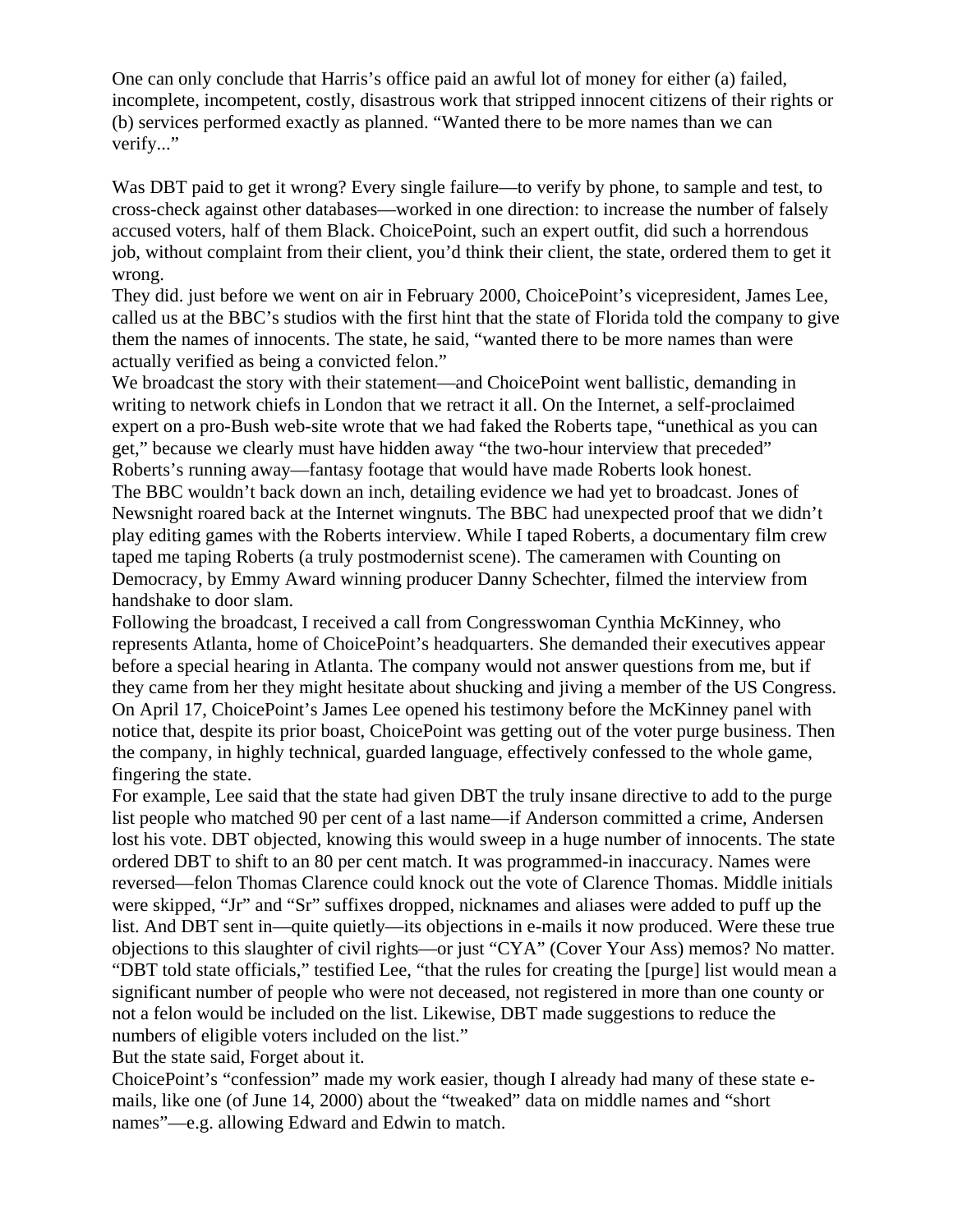Experts told me the state could have chosen criteria that could have brought down the number of "false positives" to less than a fragment of I per cent (as is done for medical records). One, Mark Hull, said it made him ill to learn what the company had agreed to do. He had been senior programmer for CDB Infotek, a ChoicePoint company.

#### *Hunting the Black voter*

They were hunting for innocents and, it seems, the blacker the better. To swing an election, there would be no point in knocking off thousands of legitimate voters if they were caught randomly that would not affect the election's outcome. The key was color. And here's where the computer game got intensely sophisticated. How could it be that some 54 per cent of the list were Black? Yes, half of America's felons are Black, but how could it be that the innocent people on the list were mostly Black?

In November, ChoicePoint's PR men jumped up and down insisting in calls to me that "race was not part of the search criteria"—which the company repeated in press releases after they were sued by the NAACP for participating in a racist conspiracy against citizens' civil rights. DBT complained to editors, to the investigators. Race was not a search criterion, period! Then, I obtained a letter dated June 9, 2000 from ChoicePoint DBT's Vice-President Bruder written to all county elections supervisors:

The information used for the matching process included first, middle, and last name; date of birth; race; and gender; but not Social Security Number.

But they had not lied to me. Read closely. They used race as a match criterion, not a search criterion. The company used this confusion between "match" and "search" criteria to try to pull the BBC off the track. They tried to slide the race question by the US Civil Rights Commission. But, at the Commission's request, on the morning of February 16, the day after our broadcast, I had faxed the Commission the June 9 letter and other key documents. Later that day, the Commission questioned Bruder.

COMMISSION: Was race or party affiliation a matching criterion in compiling that list? BRUDER: [under oath] No...

COMMISSION: [June 9 letter read into record.] Did you write this letter? It has your signature on it.

BRUDER: Can I see it, please?

COMMISSION: So, you misinformed the Florida Supervisors of Elections that race would be used as a matching criterion?

BRUDER: Yes.

Wise answer, Mr Bruder. Misleading elections officials is not a crime, perjury would be, He pleaded confusion. So if race was not a match criterion, how did Black people get matched to felons?

I was mightily confused until I looked again at the scrub sheets: ChoicePoint DBT simply identified race for every real felon, and the Secretary of State provided the race of the voters. It was left to the county supervisors to finish the Jim Crow operation: reasonably, they would accept racial matches as "proof" that the right person was named. Therefore, a Black felon named Will Whiting—this is an actual case—wiped out the registration of an innocent Will Whiting (Black) but not the rights of an innocent Will Whiting (White).

This methodology also explained another discovery. While Blacks made up about half the list of 57,700 targeted for the purge, of those ultimately expunged from the voter rolls, it appears over 80 per cent are African-American.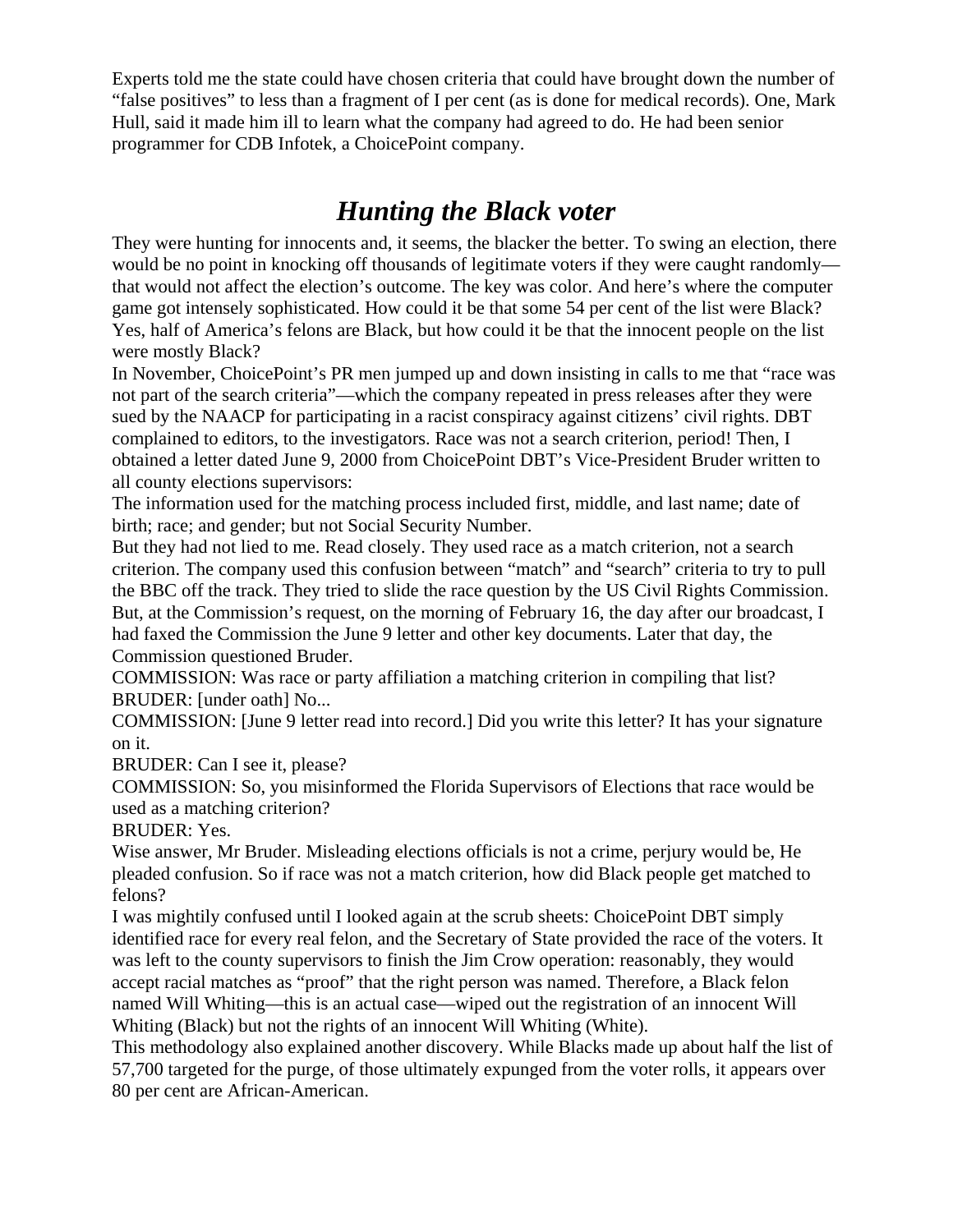#### *Evidence vanishes*

And then, evidence began to disappear.

The counsel for the Civil Rights Commission told me he was most concerned about the purge of the 2,834 felons who did have a right to vote (he'd read my Nation article)—a wilful violation of two court orders. Proof of the illegal procedure was a September 18, 2000 letter to county supervisors. The letter was read to me by a county clerk, not sent.

So I called Janet Keels in Governor Jeb Bush's Office of Executive Clemency; I wanted a hard copy of the letter. A crew filming An American Coup captured the call on camera...

My name is Gregory Palast and I'm calling from London.

My name is Troy Walker.

Troy, maybe you can help me. There is a letter from Janet Keels'[Governor's] Office of Executive Clemency, dated September 18, 2000. This is to Hillsborough Board of Elections dealing with registration of voters who moved to the state, committed a felony but have received executive clemency. I'm sure you have a copy of it...

We do have a letter referencing something close to that.

OK, what date is that letter?

This letter is dated February 23, 2001. What? He then read me a letter from Keels saying the exact opposite of the September 18 memo.

September 18 (before the elections): convicts from other states moving to Florida "would be required to make application for restoration of civil rights in the State of Florida".

February 23 (after the election): out-of-state convicts "need not apply for restoration of civil rights in Florida".The tenacious Dave Ruppe of ABC.com news discovered this document switch-a-roo independently, though the network did not broadcast the story.

The post-election letter was drafted one week after the Civil Rights Commission began to question Florida about the illegal maneuver—and now Troy was telling me there was no record of the first letter in Keels's files, or in the office's files, or in the state computers. From other sources, I obtained the incriminating September 18 memo, on Governor Bush's letterhead with Keels's signature.

#### *The pre-clearance deception*

The US Voting Rights Act assumes something very unkind about Florida, that the Old South state will twist the process to stop African-Americans from voting. Florida cannot be trusted to change voting procedures on its own. So, with the handful of other states named in the 1965 Act, Florida must "preclear" voting operations changes with the US Justice Department. The state must certify any new voter registration process will have no "disparate impact" on Black voters. How in the world did Florida zing this racially bent felon purge scheme past the Feds? In 1998, the Justice Department smelled something rotten and asked a few questions, including, Why did Florida need to hire an outside contractor? On July 21, 1998, a lowly state legislative aide drafted a soothing memorandum of law to the Justice Department, dismissing the purge operation as mere administrative reform. The aide—Clayton Roberts—worked with a State Senator—Katherine Harris. In 1998 they sowed; in 2000 they reaped. A huge amount of followup research on the presidential race (and other stories in this book) was conducted by a large team of researchers, most unpaid volunteers, some the top names in their technical fields, some inspired amateurs. The intensely complex research unravelling Florida's deceptive moves to obtain pre-clearance was conducted by Paul Lukasiak.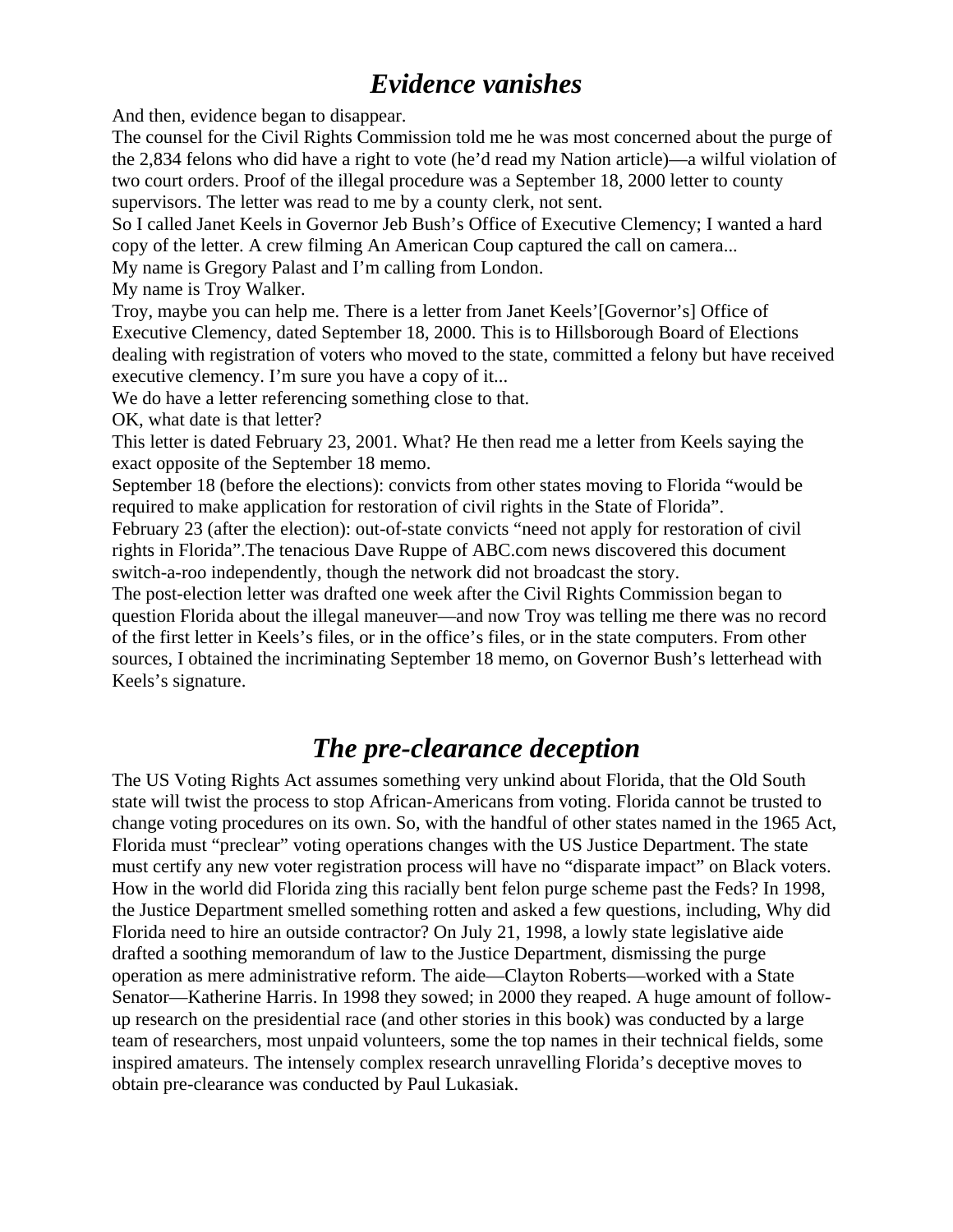#### *Voting machine apartheid*

The office of Leon County Supervisor of Elections Ion Sancho is right across the road from the State Capitol in Tallahassee. While researching files in his office on the felon purge, the camera crew with Counting on Democracy asked to take a picture of me "voting"—putting my paper ballot into the practice voting machine set up in the Elections Office, to get what we call "B-roll" atmospheric footage. I deliberately made a mistake—voting both Nader and Buchanan. I put my pretend ballot into the machine and—grrrr-zunt!—it shot back into my hands. In other words, you could not make a voting mistake on this machine, called an "Accuvote". Mighty cool. So I asked a clerk: does every county using paper ballots have this machine? Yes and no. The adjoining county, Gadsden, also had machine-read paper ballots, but did not activate the reject mechanism. It's incredibly easy to make a wrong mark on a paper ballot. Make one wrong mark on your ballot in Gadsden, the machine accepts it—then the ballot is not counted. So I asked what I call The Florida Question: "By any chance, do you know the racial profile of counties where machines accept bad ballots?"

Then I got The Florida Answer: "We've been waiting for someone to ask us that." The clerk then pulled out a huge multicolor sheet, listing, for every Florida county, the number of ballots not counted. In a presidential race decided by 537 votes, Florida simply did not count 179,855 ballots. And whether your vote counted depended a lot on your color. In Leon (Tallahassee), a White county, only one in 500 ballots was spoiled. In neighbouring Gadsden, with a high population of Black voters, one in eight ballots were rejected, never counted. In the Black counties, for example, some voters had checked off and written in the name "Al Gore"—yet their vote did not count for Gore.

Here's the breakdown of ballots not counted in Florida's blackest and whitest counties: Black counties 25+ per cent African-American residents Ballots not counted Gadsden 52 per cent 12 per cent Madison 42 per cent 7 per cent Hamilton 39 per cent 9 per cent Jackson 26 per cent 7 per cent

White counties Fewer than 5 per cent African-American residents Citrus 2 per cent X per cent Pasco 2 per cent 3 per cent Santa Rosa 4 per cent 1 per cent Sarasota 4 per cent 2 per cent Detect a pattern? And as the Tallahassee officials demonstrated to me, whether a ballot was counted or not had almost nothing to do with the voters' education or sophistication—but an awful lot to do with the type of machine and how the buttons are set. Was the governor or Katherine Harris aware of this racially-loaded technical problem? Their offices were literally a stone's throw away from the test machine. The technicians told me, "That's why we set up this machine, so they could see it—before the election."

#### *Cover-up and counterspin*

While virtually none of the new investigative material reached America's shores, the counterspin machine was in full throttle. The Wall Street Journal, usually unbiased, ignored the racial demographics of the mountains of spoiled ballots and proclaimed that there was no racial difference in the geographic division of sophisticated voting machines.

My felon purge reports got Florida's press poodles up in arms. Months after the election, Palm Beach Post, ChoicePoint DBT's home-town paper, announced dramatically, "thousands of felons voted in the presidential election last year... It's likely they benefited Democratic candidate Al Gore." Wow! Thousands!

The Post's FELONS VOTED! shock-horror story run one week before the US Civil Rights Commission aimed to blast the state/DBT purge list as garbage. What did the Post's sleuths use to hunt for felons? The DBT list. They then looked for voters who matched, by name, birthday,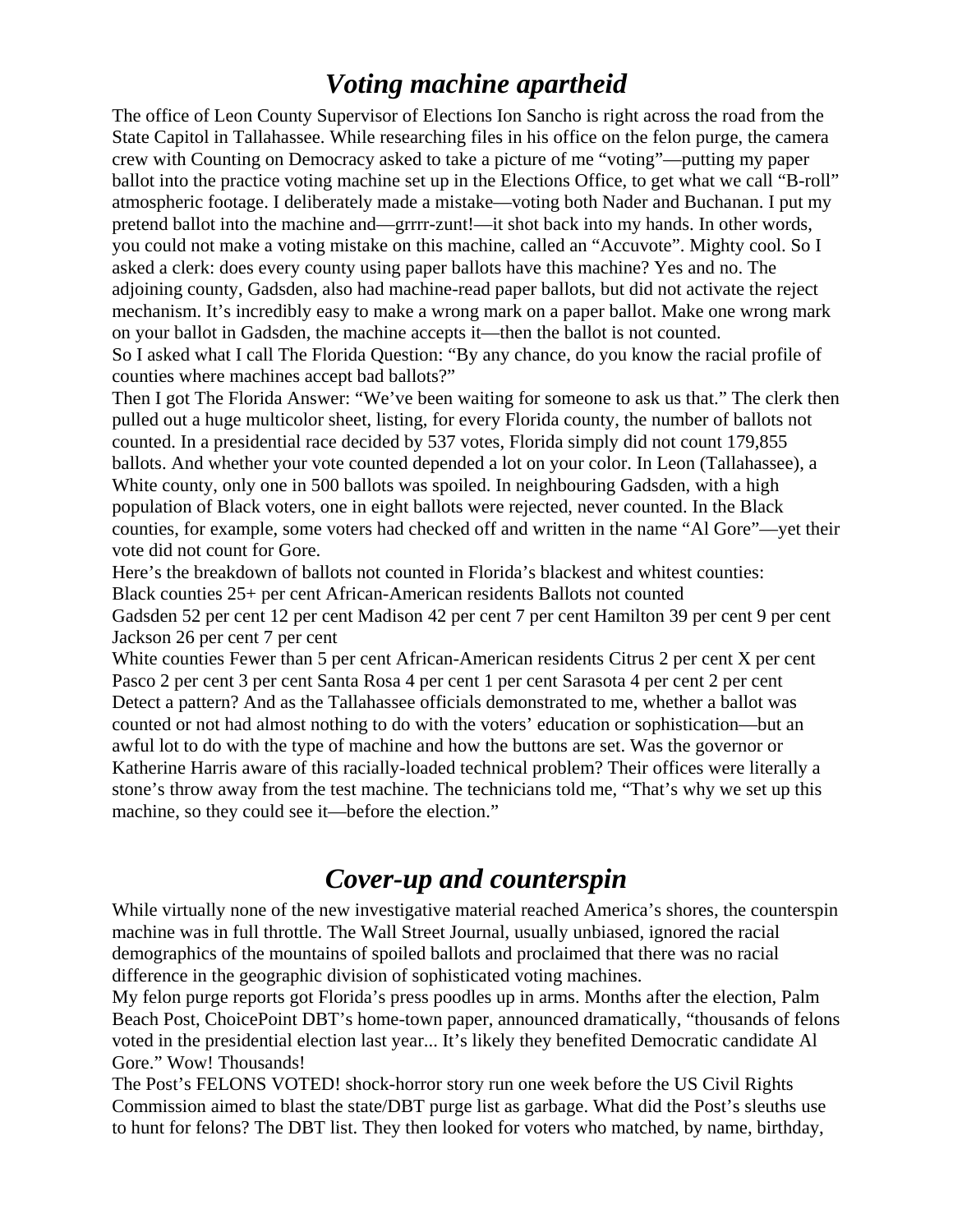race and gender, "felons" among the six million Florida voters. It was DBT Lite. They failed to do even the lame cross-checks done by the state and counties.

The Post did not find "5,643 felons voted", or anything close to it. Rather, they simply had a list of common names (e.g. John Jackson) and birthdays, maybe some misdemeanor violators or felons with clemency. (Think of this: if every birthday were a city, America would have 365 cities with 750,000 people in it. How many in that city's phone book would have the name "Joe White"?)

This was just not bad journalism, it smacked of a disinformation campaign. There's good reason to suspect the motive and method of the Post's story. This is the paper, remember, that began to sniff the fake purge before the election, but then swallowed what a secret pre-election memo from the state to DBT's Bruder called the "Department of Elections News Coverage Game Plan". In that memo, discovered after the election by our researchers, the Department of Elections gloat how they got the Palm Beach Post to, "correct" their story and planted happy-talk stories in the Sun-Sentinel and other papers. ( E-mail dated June 26, 2000, from Janet Carabelli, Department of Elections, to Dee Smith, Bruder, others; obtained through Florida Open Records Act.)

#### *The ultimate measure*

And there's the ultimate test of the veracity of DBT and Post lists: the Attorney General of Florida, Bob Butterworth, told me he absolutely would prosecute anyone who illegally voted or registered. A felon voting has committed a new felony—that means jail time. The idea that 57,700 Floridians—or even 5,643—would chance years in pokey to vote was on its face incredible. If DBT and the Post found criminals, why haven't they been arrested? Butterworth is now checking a handful, and as of this writing, has not busted one single "felon voter". The Theft of the Presidential Election—2004

From the Washington Post

Twisted press coverage murdered the story of ethnic cleansing of the voter rolls. But that wasn't good enough for the New York Times, Washington Post, CNN and the other keepers of the New Information Order. With other major new outlets joined together as "The Consortium", they spent a wagon-load of cash to hire the National Opinion Research Center (NORC), of the University of Chicago, to conduct what was wrongly called a "recount" of the ballots. For months they held back the results. Finally, more than a year after the election, they released their findings. "Bush would have won anyway," healdlines reassured us. So shut up, move on, get over it: the Lion of Kabul won fair and square.

Or did he? First, understand that NORC did not "recount" the ballots. Rather, its teams described each of the 180,000 ballots that Katherine Harris barred counties from including in the official total. This was the flrst count of these ballots. Second, NORC "coders" were not allowed to state the intent of the voter, merely provide physical descriptions of each ballot. They could note, in code, "Paper ballot, Gore circled," but could not count that ballot as a vote for Gore. The newspaper and television executives and editors, not the NORC experts, called the "winner" in this one.

Most Americans would have thought the news groups spent millions to found out whom Floridians wanted to vote for. That tends to be what we mean by "democracy". But the news bosses were in no mood for a democracy that threatened the legitimacy of authority, especially with a war on in Afghanistan and an economy in the toilet. So, despite the fact that NORC coders clearly found that the majority of Florida voters thought they had voted for Gore, the papers called the NORC findings for Bush. Like, huh? NORC has put its data on the web, so the Gore majority is there for all to see (for those who bother to look). The media chiefs' trick was to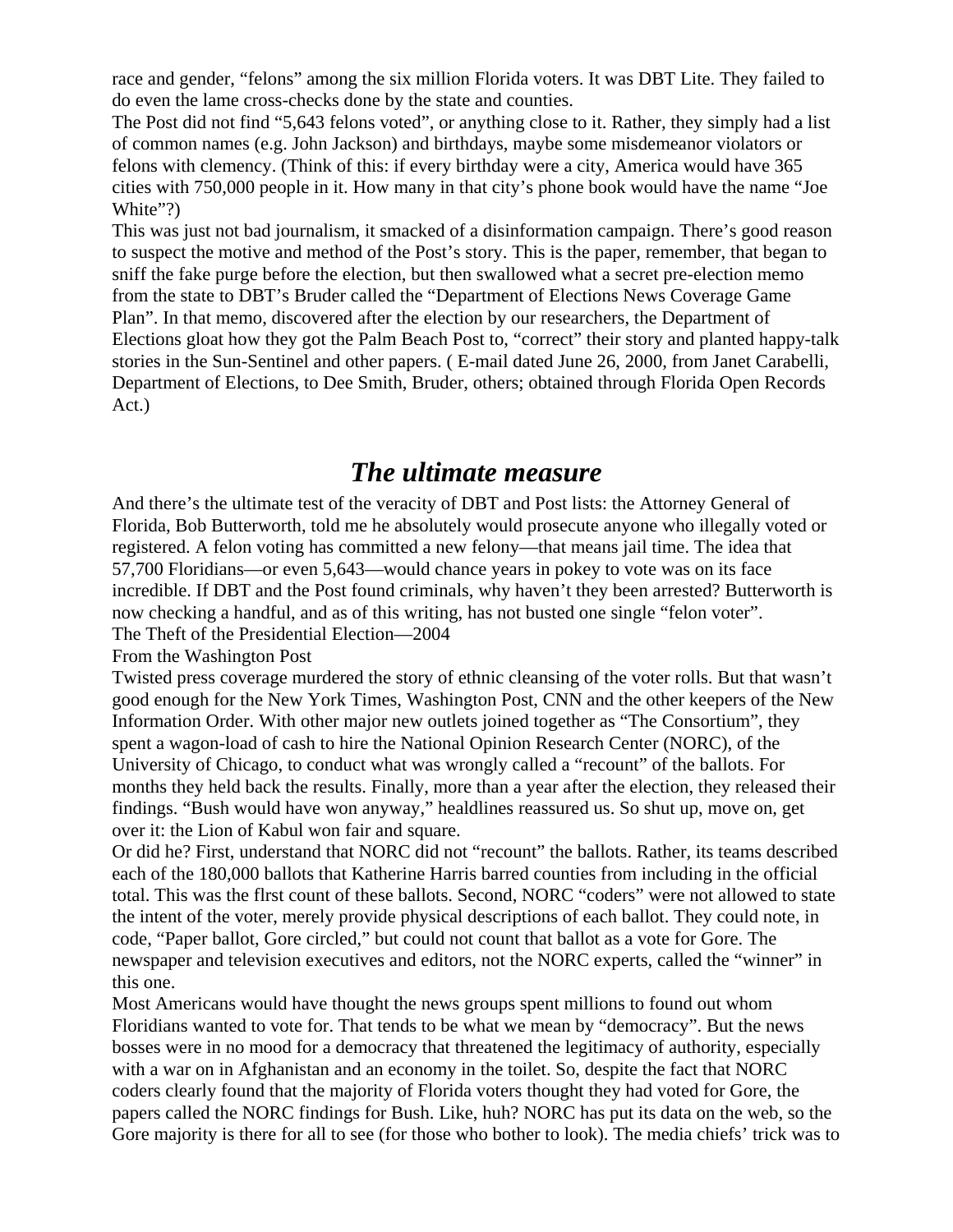say that, going by various Florida rules, which knock out ballots with stray markings, Bush would have won. Well, we knew that. That's how Katherine Harris called it for Bush—on technicalities, not votes. Through this editorial three-card monte, the Republic was saved. I watched the NORC operation at first hand in Miami in February 2001. There was an Alice in Wonderland weirdness in the process—"First we announce the winner, then we count the ballots." It was not difficult to discern whom the voters wanted. "It screamed at you," said one counter. If someone circled "Gore" exactly whom do you think they wanted as president? Yet, such ballots were not included in the official count simply because of a wrongly placed or stray mark—often made by the voting machine itself, as it turns out. The Consortium members did not comment on this exclusion of tens of thousands of clearly marked ballots, which the NORC data reveal—or on the effect of this exclusion: the inauguration of the wrong person.

Still, the big theft of voting rights was not the failure to count the ballots (though that nailed the election shut), but the blocking of voters through the felon purge. It would be unfair of me to say the big-dog US papers refused to run my story. It took six months, but the Washington Post finally, cautiously, re-reported the Salon and Nation stories on the theft of the last election—and gave me a platform to warn about the theft of the next election, In "The Wrong Way to Fix the Vote" I commented:

Lord, save us from "reform". If you liked the way Florida handled the presidential vote in November, you'll just love the election reform laws that have passed since then in ten states, and have been proposed in 16 others. These laws mandate a practice that was at the heart of the Florida debacle: computer-aided purging of centralized voter files. The laudable aim is to rid registries of the names of the dead, as well as of felons and others legally barred from voting. But the likely result will be the elimination of a lot of legitimate voters and an increased potential for political mischief.

You would think other states would run from Florida's methods. But in their current legislative sessions, Colorado, Indiana, South Dakota, Texas, Virginia, Georgia, Kansas, Montana and Washington have passed bills that—while varying in specifics—would follow the Sunshine State's lead in centralizing, computerizing and cleansing voter rolls. Senator Christopher S. Bond (R-Mo.) has introduced a bill in which certain conditions in an state would trigger mandatory voter list purges.

To a large extent these bills are a response to "motor voter" legislation, which has added millions of citizens, particularly minorities, to voter registries. Since minority voters tend to be Democratic, it is not surprising that "motor voter" laws are popular among Democrats, and most of the bills attempting to purge the roles are sponsored by Republicans.

But many factors go into the ill-advised rush to reform. Take the case of Georgia. The day before the November 2000 election the Atlanta journal-Constitution and WSB-TV jointly reported that records indicated that deceased Georgians had voted 5,412 times over the last 20 years. They specifically cited one Alan J. Mandel, who apparently cast his ballot in three separate elections after his demise in 1997. Subsequently, a very live Alan J. Mandell (note the two L's) told the secretary of state that local election workers had accidentally checked off the wrong name on the list. That may or may not explain what really happened—but in the midst of the chad mania that dominated the headlines last autumn, details became less important than the newly energized drive for so-called reform.

If the reformers succeed, look out. Florida's Black-hunt purge began under the cover of the voting "reform" law passed by the state in 1998.

Here I wanted to include that the law was promoted in Florida, and pushed nationwide, by the Voter Integrity Project of Washington DC, founded by a Republican operative. Just before Bush's election, VIP presented its special Voter Integrity Award to DBT, the ChoicePoint company—at a VIP conference sponsored by: DBT. But the Post Preferred not.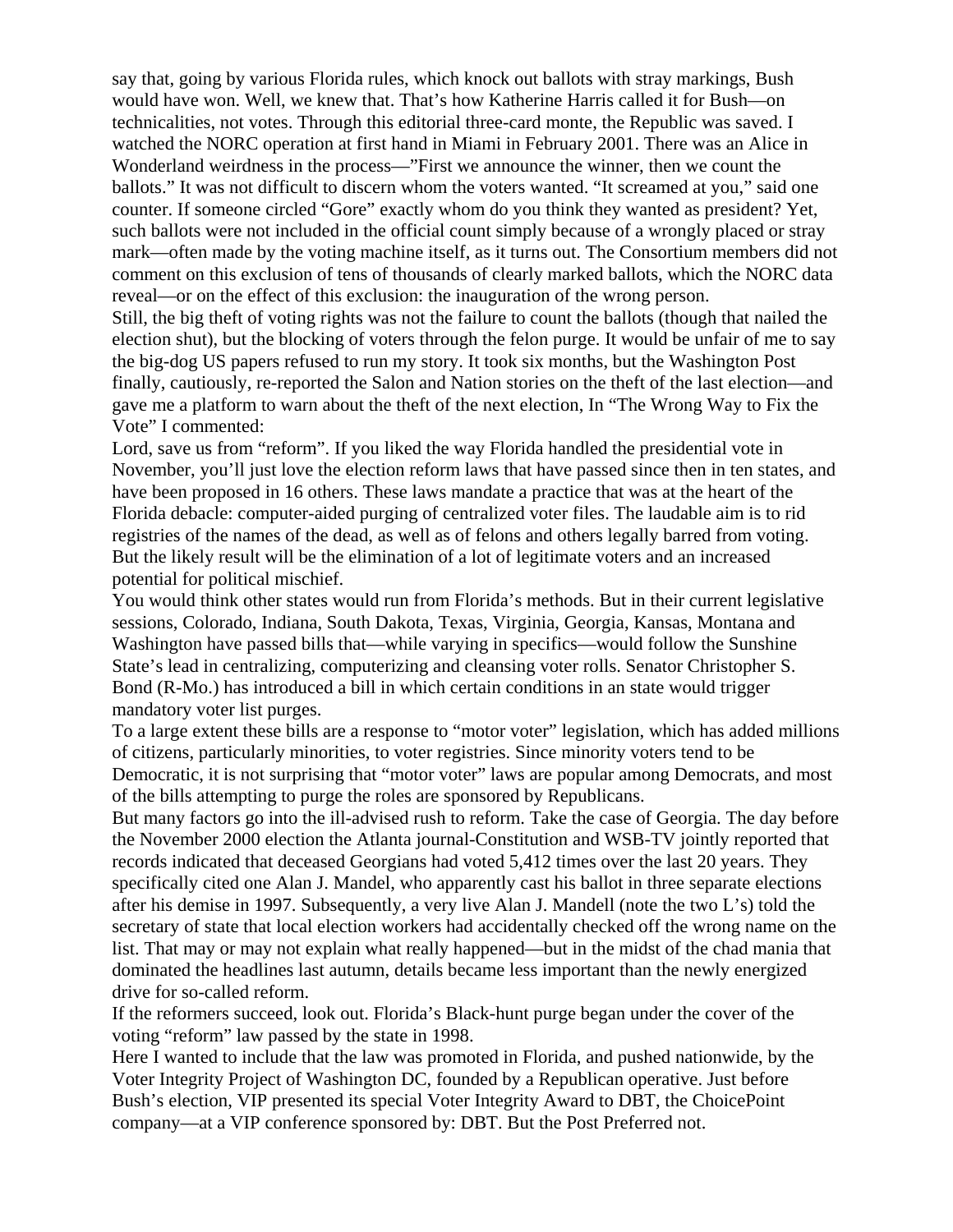I wrote more in the Washington Post about voting reform, which I won't bother you with here, because, at bottom, this story of a stolen election—the last one, the next one—is not about machines, nor computers, nor database management.

#### *Democracy and the people who count*

If the theft of the US election came down to fixing our voting machines or procedures, we could solve our problems by the means suggested last year by the Russian Duma: "Taking into consideration the growing influence of the USA upon the affairs of the world community" American presidential elections, like Haiti's and Rwanda's, should be held under the auspices of the United Nations.

The solution to democracy's ills cannot be found in computers or in banning butterfly ballots. All that stuff about technology and procedure is vanishingly peripheral to this fact: the man who lost the vote grabbed the power. I report from Europe, where simple minds think that the appropriate response to the discovery that the wrong man was elected would be to remove him from office.

So where do we turn? The Democrats' employing William Daley, son of Chicago's old Boss Daley, as their spokesman during the Florida vote count, and Al Gore's despicably gracious concession speech, show that both political parties share, though in different measure, a contempt for the electorate's will.

Two other presidential elections were nearly stolen in the year 2000, in Peru and in Yugoslavia. How ironic that in those nations, not the United States, the voters' will ultimately counted. Peruvians and Yugoslavs took to heart Martin Luther King's admonition that rights are never given, only asserted. They knew: when the unelected seize the presidential palaces, democrats must seize the streets.

## **[Chapter] 2**

## **Sell the Lexus, Burn the Olive Tree: Globalization and its Discontents**

I was getting myself measured for a straitjacket when I received an urgent message from Bolivia. First let me tell you about this jacket. It was Thomas Friedman's idea. He's the New York Times columnist and amateur economist who wrote The Lexus and the Olive Tree, which is kind of a long, deep kiss to globalization.

I was about to debate with Friedman in Cleveland at a Council on World Affairs meeting last May. Globalization, he said, was all about the communications revolution. It was about the Internet. You could sit in your bedroom, buy shares in Amazon.com and send e-mails to Eskimos all at the same time, wearing your pajamas.

We were "connected" and "empowered" and "enabled". And if that wasn't cool enough by itself, globalization made economies grow. Any nation on the planet that simply took the pledge and followed the map could open the hidden gold mine. Poverty would end, and so would the tyrannies of government and every Bolivian would get their own e-mail address.

The end of world poverty! Eskimos! E-mail! I wanted this brave new future and I wanted it now! All I had to do, said Friedman, is change into something a little more form-fitting. "The Golden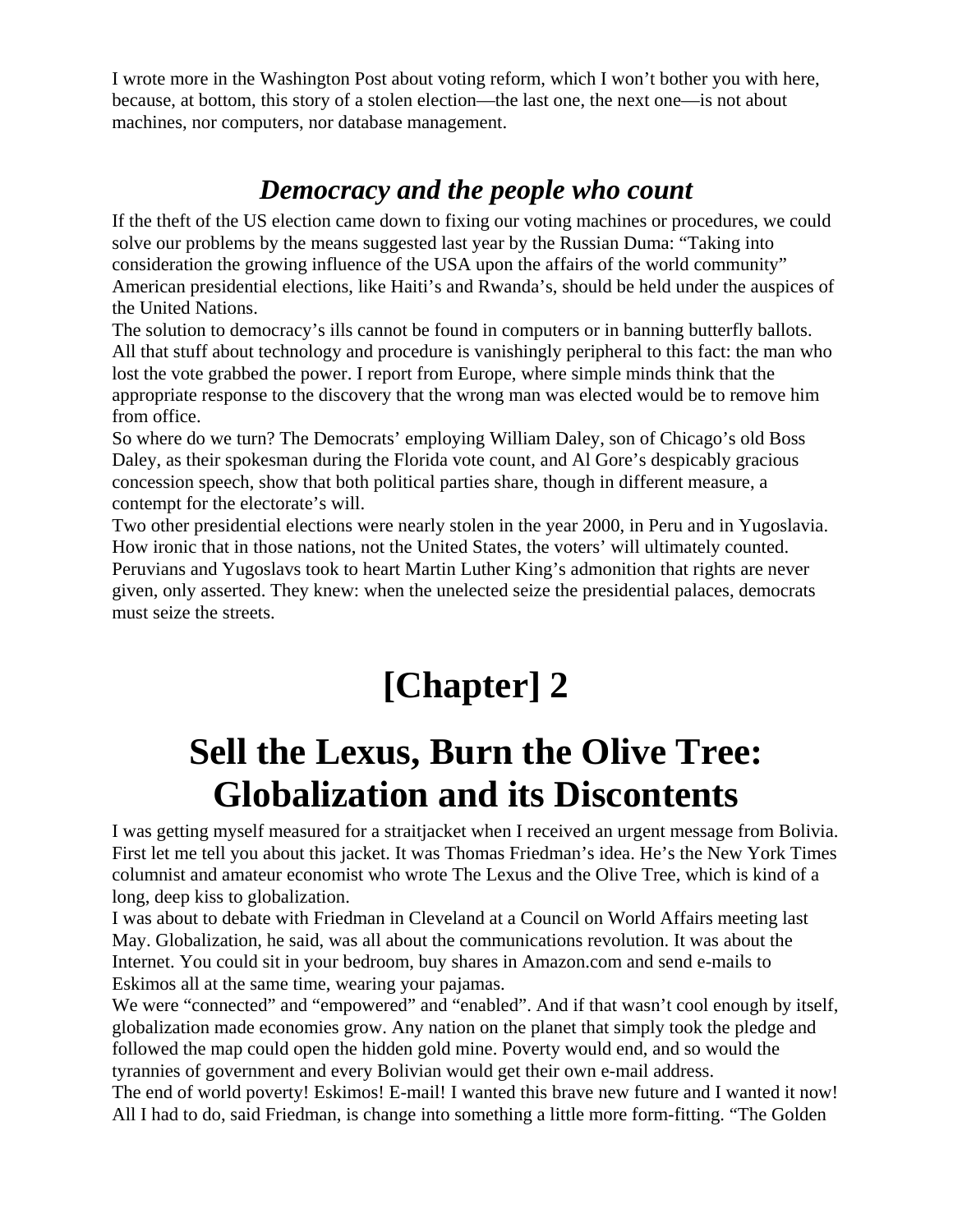Straitjacket is the defining politicaleconomic garment of globalization." And, the tighter you wear it, "the more gold it produces".

Friedman was talking figuratively, of course, about the latest economic fashion, "tailored by Margaret Thatcher". Ronald Reagan, he said, "sewed on the buttons". There are about a dozen specific steps, but the key ones are: cut government, cut the budgets and bureaucracies and the rules they make; privatize just about everything; deregulate currency markets, capital markets, free the banks; open every nation's industry to foreign trade, without tariffs, and foreign ownership without limit; wipe away border barriers to commerce; let the market rule, on setting prices, on investments; cut pensions, welfare, subsidies; let politics shrink and let markets guide us.

Selling the rules is easy work; there is no dissent. OK, there were green-hairs in Seattle and Genoa and so on. As Tony Blair said, "The protests and people who indulge in the protests are completely misguided. World trade is good for people's jobs and people's living standards. These protests are a complete outrage."

But we have to forgive youth its lack of sophistication. What the kids in the street didn't know is that history's over with, done, kaput. Friedman tells us: "The historical debate is over. The answer is free-market capitalism." And whether Republicans or Democrats, Tories or New Labour, Socialists or Christian Democrats, we're all signed on, we're all laced up in our straitjackets, merely quibbling about the sleeve length.

I was about to say, "Strap me in." But, I had just received this note—an email—from Cochabamba, Bolivia. It was about Oscar Olivera, a community leader I knew through my work with Latin American labor unions. It said:

Close to 1,000 heavily armed members of the Bolivian security forces dispersed peaceful marchers with tear gas, beating them and confiscating their personal possessions. What was the problem? Maybe the Internet was down and they couldn't unload their

Amazon.com shares.

The message ended: "Oscar is missing. His whereabouts are unknown."

Something else bothered me. A large cache of documents had fallen into my hands. They came from the deepest files of the International Monetary Fund, from the desk drawers of officials at the European Commission and the World Trade Organization: Country Assistance Strategies, an Article 133 diplomatic letter, the GATS committee memos—the real stuff of globalization from inside the organizations that dream up, then dictate, the terms of the new international economics.

In the deep pile, there was nothing about Eskimos on cell phones, but I found an awful lot about cutting Argentine pensions by 13 per cent, breaking up unions in Brazil... and raising water prices in Bolivia, all laid out in chilling technospeak and stamped "for official use only". The spiky-haired protesters in the streets of Seattle believe there's some kind of grand conspiracy between the corporate powers, the IMF, the World Bank and an alphabet soup of agencies which work to suck the blood of Bolivians and steal the gold from Tanzania. But the tree-huggers are wrong; the details are far more stomach-churning than they imagine. In March 2001, when Ecuador's government raised the price of domestic gas and hungry Indians burned the capital, I was reading the World Bank's confidential plan issued months before. The bank, with the IMF, had directed this 60 per cent increase in the price of domestic fuel, predicting coldly this could set the nation alight. It's as if the riots were scheduled right into the plan. And they were, at least according to one of the only inside sources I can name, Joseph Stiglitz, former chief economist of the World Bank. "We called them the IMF riots." The riots were programmed as well as the response, what the document called "resolve"—the police, the tanks, the crackdown.

And that's what you'll find in this chapter: explication of the lists of "conditionalities" (167 for Ecuador) required by the World Bank and IMF for their loans, the unpublished proposed terms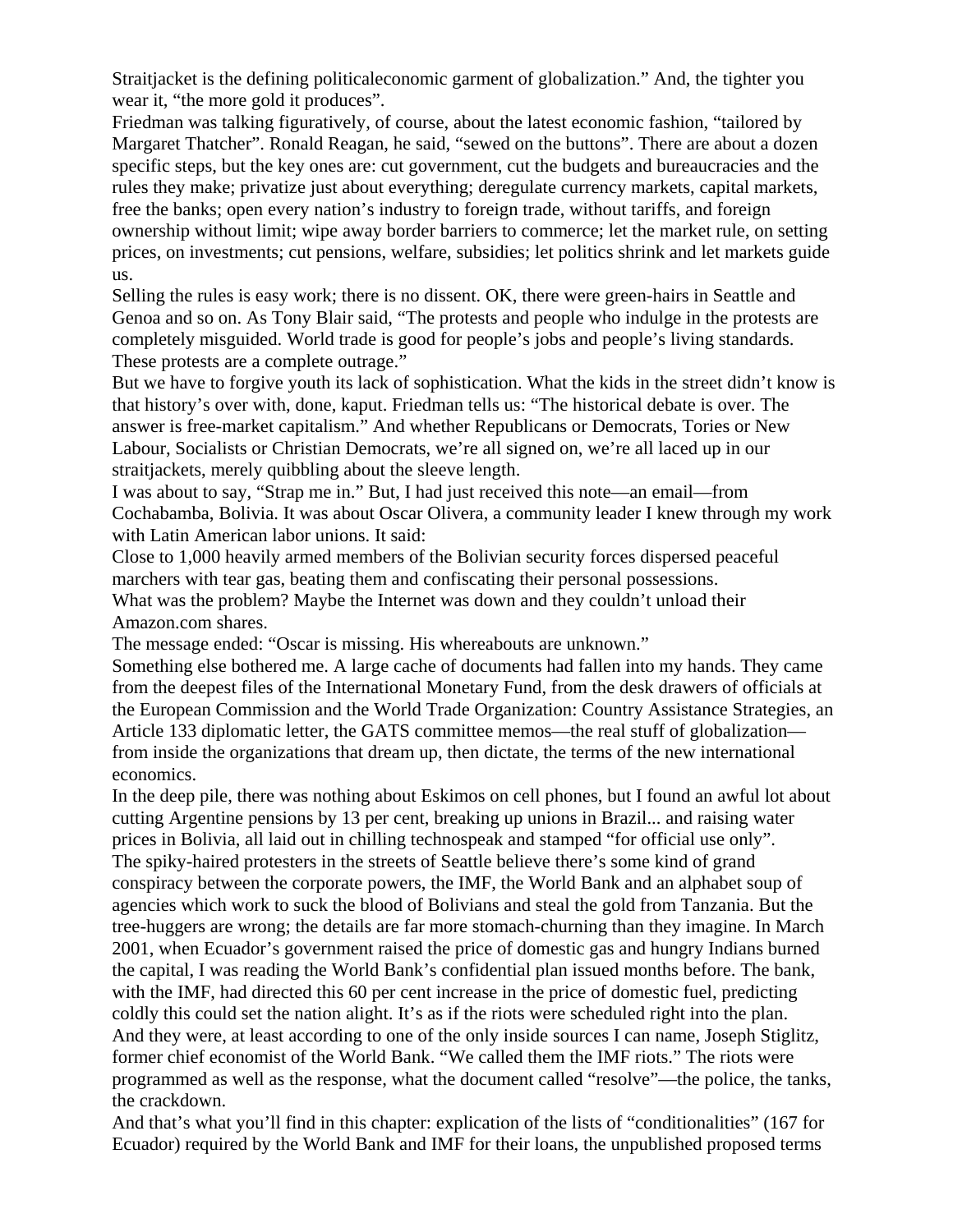for implementing article VI.4 of the GATS treaty under the World Trade Organization; intellectual property rules under something called the "TRIPS" agreement and how this determines everything from breast cancer treatment to Dr Dre's control of rap music; and all the other dirty little facts of globalization as it is actually practiced. And you can read it in your pajamas.

Friedman ended his talk—he won't debate face-to-face, so we had to speak on separate days—by quoting with joyous approval the wisdom of Andy Grove, the chairman of Intel Corporation: "The purpose of the new capitalism is to shoot the wounded."

That day, for Oscar's sake, I was hoping Friedman was wrong.

Dr Bankenstein's Monsters: The World Bank, The IMF and the Aliens Who Ate Ecuador So call me a liar, I was standing in front of the New York Hilton Hotel. It was during the big G7 confab in 2000, when the limousine carrying IMF director Horst Kohler zoomed by, hit a bump and out flew a report, "Ecuador Interim Country Assistance Strategy'. It was marked,

'Confidential. Not for distribution. ' You suspect that's not how I got this document, but you can trust me that it contains the answer to a very puzzling question.

Inside the Hilton, Professor Anthony Giddens explained to an earnest crowd of London School of Economics alumni that "Globalization is a fact, and it is driven by the communications revolution."

Wow. That was an eye-opener. The screeching green-haired freakers outside the hotel demonstrating against the IMF had it all wrong. Globalization, Giddens seems to say, is all about giving every villager in the Andes a Nokia Internet-enabled mobile phone. (The man had obviously memorized his Thomas Friedman.) What puzzled me is why anyone would protest against this happy march into the globalized future.

So I thumbed through my purloined IMF "Strategy for Ecuador" looking for a chapter on connecting Ecuador's schools to the world wide web. Instead, I found a secret schedule. Ecuador's government was ordered to raise the price of cooking gas by 80 per cent by November 1, 2000, it says. Also, the government had to eliminate 26,000 jobs and cut real wages for the

remaining workers by 50 per cent in four steps in a timetable specified by the IMF. By July 2000, Ecuador had to transfer ownership of its biggest water system to foreign operators, then Ecuador would grant British Petroleum's ARCO unit rights to build and own an oil pipeline over the Andes.

That was for starters. In all, the IMF's 167 detailed loan conditions looked less like an "Assistance Plan" and more like a blueprint for a financial coup d'etat.

The IMF would counter that it had no choice. After all, Ecuador is flat busted, thanks to the implosion of the nation's commercial banks. But how did Ecuador, an OPEC member with resources to spare, end up in such a pickle? For that, we have to turn back to 1983, when the IMF forced Ecuador's government to take over the soured private debts Ecuador's elite owed to foreign banks. For this bail-out of US and local financiers, Ecuador's government borrowed \$1.5 billion.

For Ecuador to pay back this loan, the IMF dictated price hikes in electricity and other necessities. And when that didn't drain off enough cash, yet another "Assistance Plan" required the state to eliminate 120,000 workers.

Furthermore, while trying to pay down the mountain of IMF obligations, Ecuador foolishly "liberalized" its tiny financial market, cutting local banks loose from government controls and letting private debt and interest rates explode. Who pushed Ecuador into this nutty romp with free market banking? Hint: the initials are I—M—F—which made liberalization of the nation's banking sector a condition of another berserker Assistance Plan. The facts of this nasty little history come from yet another internal IMF report that flew my way marked "Please do not cite." Pretend I didn't.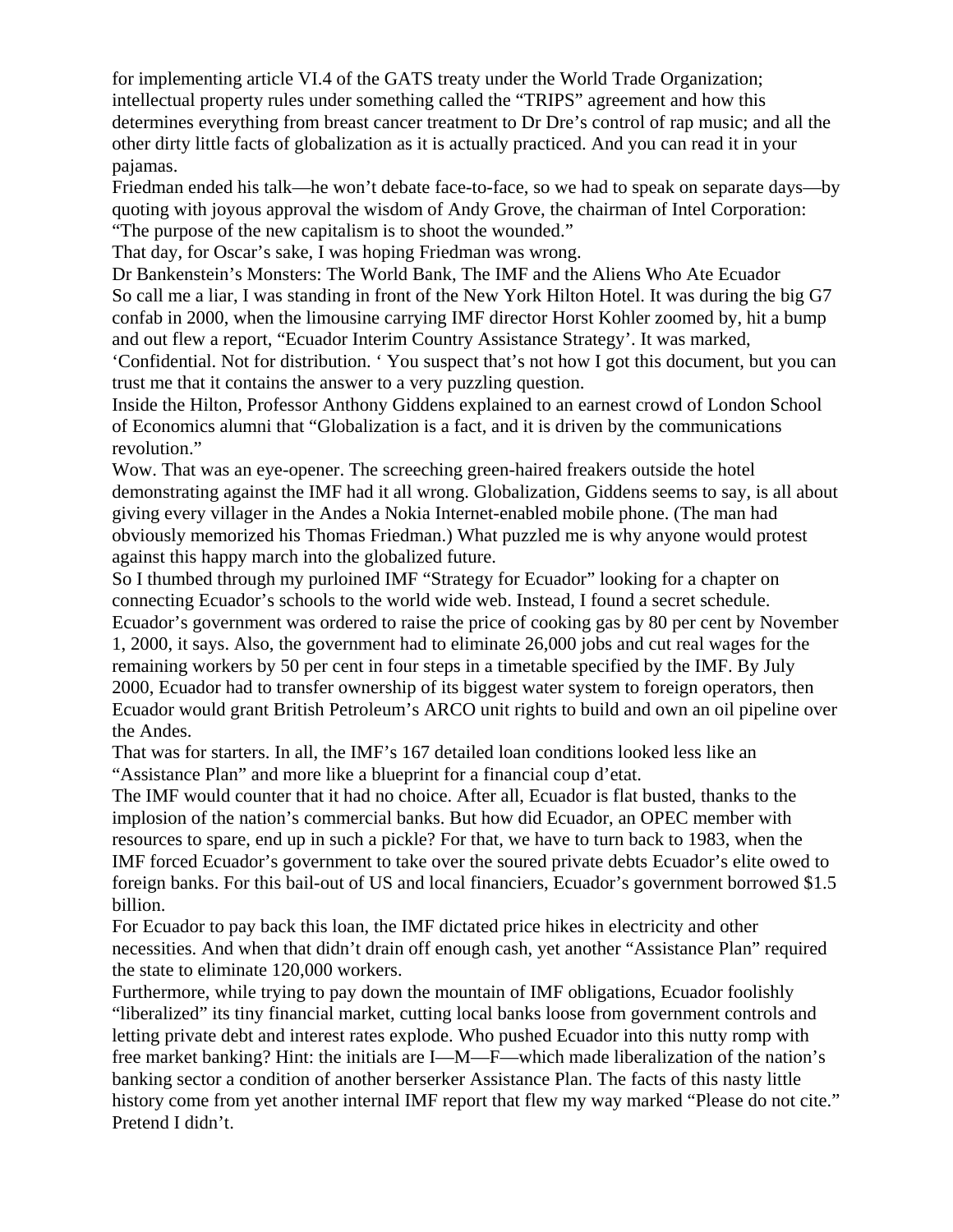The IMF and its sidekick, the World Bank, have lent a sticky helping hand to scores of nations. Take Tanzania. Today, in that African state, 1.3 million people are getting ready to die of AIDS. The IMF and World Bank have come to the rescue with a brilliant neoliberal solution: require Tanzania to charge for hospital appointments, previously free. Since the Bank imposed this requirement, the number of patients treated in Dar Es Salaam's three big public hospitals has dropped by 53 per cent. The Bank's cure must be working.

The IMF/World Bank also ordered Tanzania to charge fees for school attendance, then expressed surprise that school enrolment dropped from 80 per cent to 66 per cent.

Altogether the Bank and IMF had 157 helpful suggestions for Tanzania. In April 2000, the Tanzanian government secretly agreed to adopt them all. It was sign or starve. No developing nation can borrow hard currency without IMF blessing (except China, whose output grows at 5 per cent per year by studiously following the reverse of IMF policies).

The IMF and World Bank have effectively controlled Tanzania's economy since 1985. Admittedly, when they took charge they found a socialist nation mired in poverty, disease and debt. Their neoliberal experts wasted no time in cutting trade barriers, limiting government subsidies and selling off state industries. The Bank's shadow governors worked wonders. According to Bankwatcher Nancy Alexander of Globalization Challenge Initiative (Washington), in just 15 years, Tanzania's GDP dropped from \$309 to \$210 per capita, literacy

fell and the rate of abject poverty jumped to 51 per cent of the population.

Yet, despite this neoliberal effort, the World Bank failed to win the hearts and minds of Tanzanians for its free market game plan. In June 2000, the Bank reported in frustration, "One legacy of socialism is that most people continue to believe the State has a fundamental role in promoting development and providing social services."

It wasn't always thus. The World Bank and IMF were born in 1944 with simple, laudable mandates—to fund post-war reconstruction and development projects (the World Bank) and lend hard currency to nations with temporary balance-of-payments deficits (the IMF).

Then, beginning in 1980, the Banks seem to take on an alien form. In the early 1980s, Third World nations, haemorrhaging after the five-fold increases in oil prices and a like jump in dollar interest payments, brought their begging bowls to the IMF and World Bank. But instead of debt relief, they received Structural Assistance Plans listing an average of 114 "conditionalities" in return for capital. While the particulars varied from nation to nation, in every case the roll-over of debts dangled from edicts to remove trade barriers, sell national assets to foreign investors, slash social spending and make labor "flexible" (read, "crush your unions").

Some say the radical and vicious change in the Banks in 1980 resulted from Ronald Reagan's election that year as president, the quickening of Mrs Thatcher's powers and the beginning of the "neoliberal" (free market) ascendancy in policy. (My own information is that the IMF and World Bank were taken over by a space alien named Larry. It's obvious that "Larry" Summers, once World Bank chief economist, later US Treasury Secretary, is in reality a platoon of extraterrestrials sent here to turn much of the human race into a source of cheap protein.) So what have the aliens accomplished with their structural assistance free market prescriptions? Samuel Brittan, Financial Times columnist and globalization knight errant, declares that new world capital markets and free trade have "brought about an unprecedented increase in world living standards". Brittan cites the huge growth in GDP per capita, life expectancy and literacy in the less developed world from 1950 to 1995.

Now hold on a minute. Until 1980, virtually every nation in his Third World survey was either socialist or welfare statist. They were developing on the "Import Substitution Model" by which locally-owned industry built through government investment and high tariffs, anathema to the neoliberals. In those dark ages of increasing national government control (1960-80) and new welfare schemes, per capita income grew 73 per cent in Latin America and 34 per cent in Africa. By comparison, since 1980, under the Reagan/Thatcher model Latin American growth has come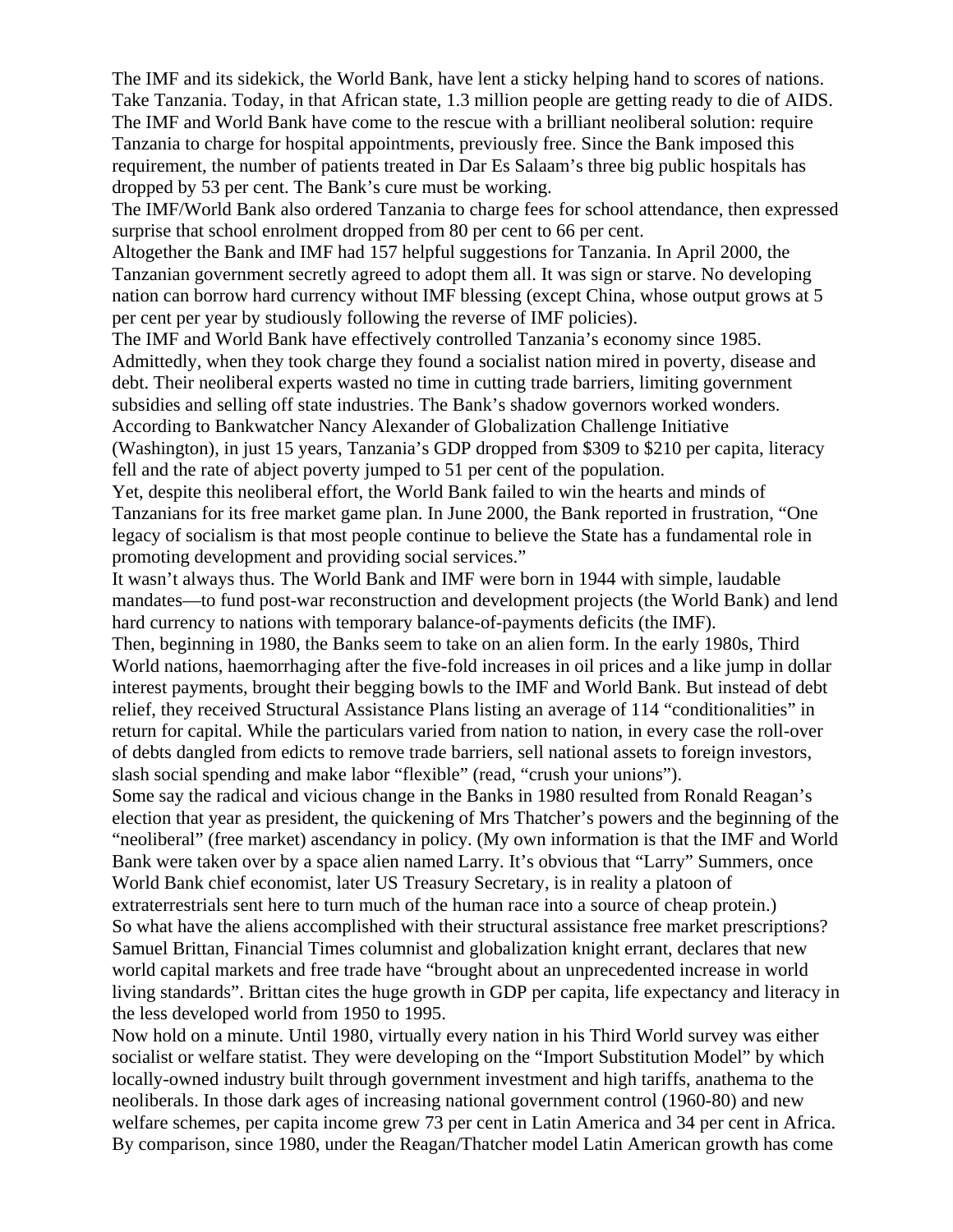to a virtual halt, growing by less than 6 per cent over 20 years—and African incomes have declined by 23 per cent.

Now let's count the corpses. From 1950 to 1980, socialist and statist welfare policies added more than a decade of life expectancy to virtually every nation on the planet. From 1980 to today, life under structural assistance has got brutish and shorter. Since 1985, in 15 African nations the total number of illiterate people has risen and life expectancy fallen—which Brittan attributes to "bad luck, [not] the international economic system". In the former Soviet states, where IMF and World Bank shock plans hold sway, life expectancy has fallen off a cliff—adding 1.4 million a year to the death rate in Russia alone. Tough luck, Russia! Admittedly, the World Bank and IMF are reforming. No longer do they issue the dreaded "Structural Assistance Plans". They now call them "Poverty Reduction Strategies". Doesn't that make you feel better?

In April 2000, the IMF reviewed the fruits of globalization. In its "World Outlook" report, the Fund admitted that, "in the recent decades, nearly onefifth of the world population have regressed. This is arguably," the IMF concedes, "one of the greatest economic failures of the 20th Century."

And that, Professor Giddens, is a fact.

It annoys me something fierce when I expose some institution and they don't respond with a complaint, comment or a lawsuit. But firom the IMF and World Bank honchos—nothing. But I hadn't looked on the tight continent, in fact, the World Bank wrote a long response to this exposé and published it in an African newspaper. That was odd, but odder still, as to the wacko, destructive plan for Ecuador, they simply denied the documents existed. Figure 7 shows a page from one of the documents that don't exist.

The Globalizer Who Came in from the Cold: The IMF's Four Steps to Economic Damnation "It has condemned people to death," the former apparatchik told me. This was like a scene out of Le Carr~. The brilliant old agent comes in from the cold, crosses to our side and in hours ordebrieflng, empties his memory of horrors committed in the name of a political ideology he now realizes has gone rotten.

And here before me was a far bigger catch than some used Cold War spy. Joseph Stiglitz was chief economist of the World Bank. To a great extent, the new world economic order was his theory come to life.

I "debriefed" Stiglitz over several days, at Cambridge University, in a London hotel and finally in Washington in April 2001 during the big confab of the World Bank and the International Monetary Fund. Instead of chairing the meetings of ministers and central bankers, Stiglitz was kept exiled safely behind the blue police cordons, the same as the nuns carrying a large wooden cross, the Bolivian union leaders, the parents of AIDS victims and the other "antiglobalization" protesters. The ultimate insider was now on the outside.

In 1999 the World Bank fired Stiglitz. He was not allowed quiet retirement; US Treasury Secretary Larry Summers, I'm told, demanded a public excommunication for Stiglitz having expressed his first mild dissent from globalization World Bank-style.

Here in Washington we completed the last of several hours of exclusive interviews for the Observer and Newsnight about the real, often hidden, workings of the IMF, World Bank and the bank's 51 per cent owner, the US Treasury.

And here, from sources unnamable (not Stiglitz), we obtained a cache of documents marked "confidential", "restricted" and "not otherwise (to be] disclosed without World Bank authorization". Stiglitz helped translate one, a "Country Assistance Strategy", from bureacratese. There's an Assistance Strategy for every poorer nation, designed, says the World Bank, after careful in-country investigation. But according to insider Stiglitz, the Bank's staff "investigation" consists of close inspection of a nation's five-star hotels. It concludes with the Bank staff meeting some begging, busted finance minister who is handed a "restructuring agreement" pre-drafted for his "voluntary" signature (I have a selection of these).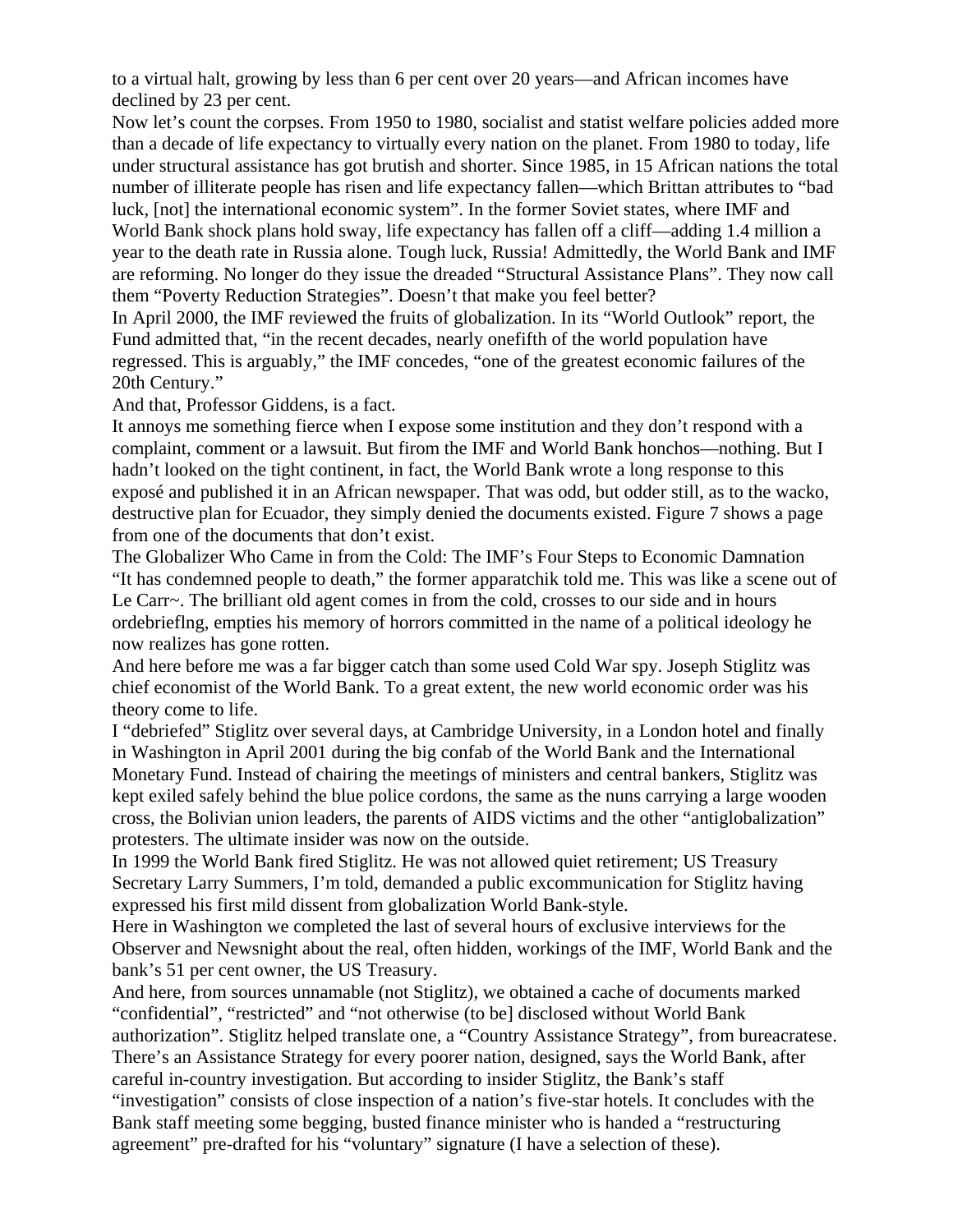Each nation's economy is individually analyzed, then, says Stiglitz, the Bank hands every minister the exact same fourstep program.

Step 1 is Privatization—which Stiglitz said could more accurately be called "Briberization". Rather than object to the sell-offs of state industries, he said national leaders—using the World Bank's demands to silence local critics—happily flogged their electricity and water companies. "You could see their eyes widen" at the prospect of 10 per cent commissions paid to Swiss bank accounts for simply shaving a few billion off the sale price of national assets.

And the US government knew it, charges Stiglitz, at least in the case of the biggest "briberization" of all, the 1995 Russian sell-off. "The US Treasury view was this was great as we wanted Yeltsin re-elected. We don't care if it's a corrupt election. We want the money to go to Yeltzin" via kick-backs for his campaign.

Stiglitz is no conspiracy nutter ranting about Black Helicopters. The man was inside the game, a member of Bill Clinton's cabinet as chairman of the president's Council of Economic Advisers. Most ill-making for Stiglitz is that the US-backed oligarchs stripped Russia's industrial assets, with the effect that the corruption scheme cut national output nearly in half, causing depression and starvation.

After briberization, Step 2 of the IMF/World Bank one-size-fits-all rescueyour-economy plan is "Capital Market Liberalization". In theory, capital market deregulation allows investment capital to flow in and out. Unfortunately, as in Indonesia and Brazil, the money simply flowed out and out. Stiglitz calls this the "hot money" cycle. Cash comes in for speculation in real estate and currency, then flees at the first whiff of trouble. A nation's reserves can drain in days, hours. And when that happens, to seduce speculators into returning a nation's own capital funds, the IMF demands these nations raise interest rates to 30 per cent, 50 per cent and 80 per cent. "The result was predictable," said Stiglitz of the hot money tidal waves in Asia and Latin America. Higher interest rates demolished property values, savaged industrial production and drained national treasuries.

At this point, the IMF drags the gasping nation to Step 3: Market-Based Pricing, a fancy term for raising prices on food, water and domestic gas. This leads, predictably, to Step 3-1/2: what Stiglitz calls "The IMF riot."

The IMF riot is painfully predictable. When a nation is "down and out, [the IMF] takes advantage and squeezes the last pound of blood out of them. They turn up the heat until, finally, the whole cauldron blows up"—as when the IMF eliminated food and fuel subsidies for the poor in Indonesia in 1998. Indonesia exploded into riots, but there are other examples—the Bolivian riots over water prices in April 2000 and, in February 2001, the riots in Ecuador over the rise in domestic gas prices imposed by the World Bank. You'd almost get the impression that the riot is written into the plan.

And it is. Stiglitz did not know about the documents the BBC and the Observer obtained from inside the World Bank, stamped over with those pesky warnings "confidential", "restricted", "not to be disclosed". Let's get back to the "Interim Country Assistance Strategy" for Ecuador. In it the Bank several times states—with cold accuracy—that they expected their plans to spark "social unrest", to use their bureaucratic term for a nation in flames.

That's not surprising. The secret report notes that the plan to make the US dollar Ecuador's currency has pushed 5 1 per cent of the population below the poverty line. The World Bank "Assistance" plan simply calls for facing down civil strife and suffering with "political resolve"—and still higher prices.

The IMF riots (and by riots I mean peaceful demonstrations dispersed by bullets, tanks and tear gas) cause new panicked flights of capital and government bankruptcies. This economic arson has its bright side—for foreign corporations, who can then pick off remaining assets, such as the odd mining concession or port, at fire sale prices.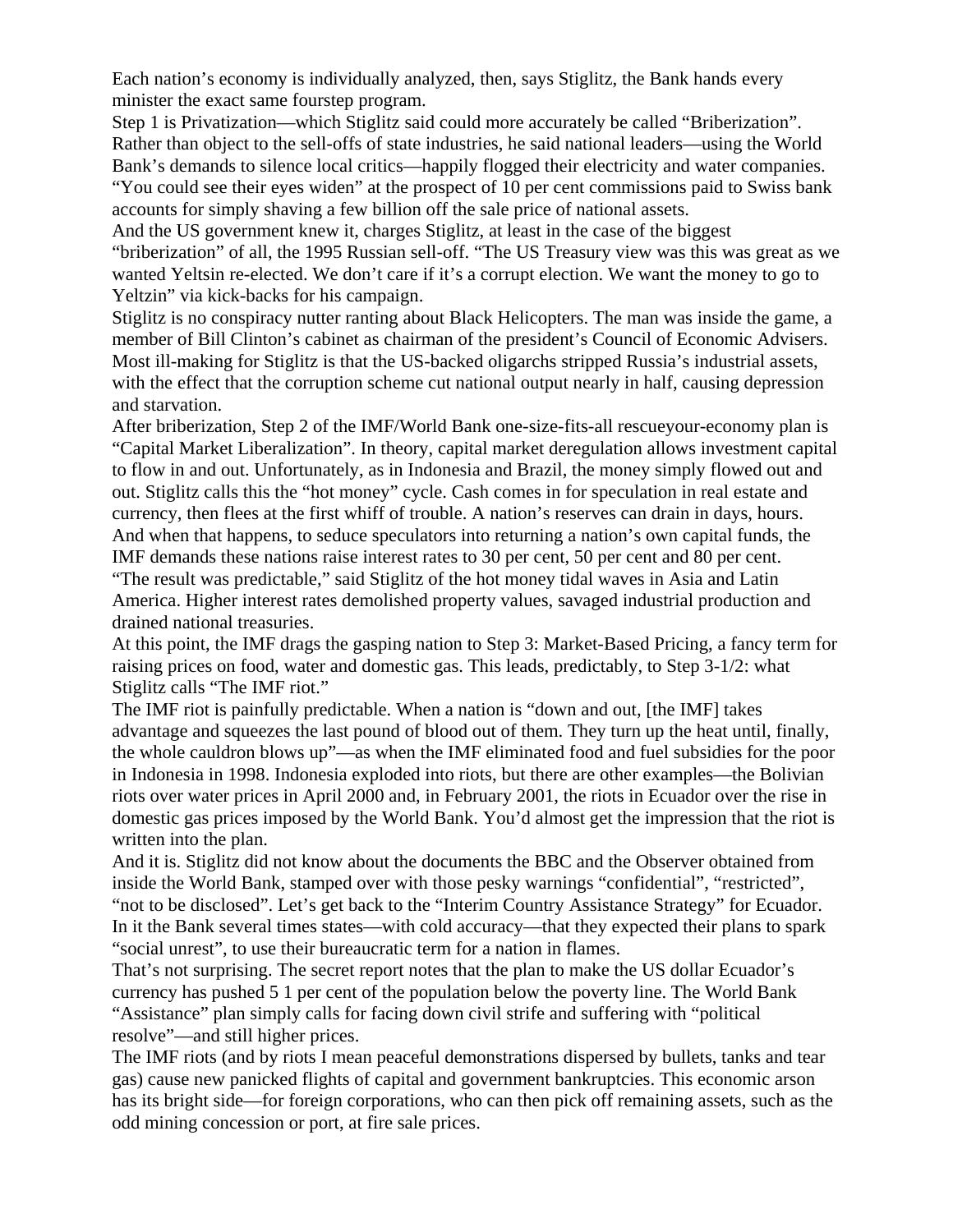Stiglitz notes that the IMF and World Bank are not heartless adherents of market economics. At the same time the IMF stopped Indonesia "subsidizing" food purchases, "when the banks need a bail-out, intervention [in the market] is welcome". The IMF scrounged up tens of billions of dollars to save Indonesia's financiers and, by extension, the US and European banks from which they had borrowed.

A pattern emerges. There are lots of losers in this system, but one clear winner: the Western banks and US Treasury, making the big bucks from this crazy new international capital churn. Stiglitz told me about his unhappy meeting, early in his World Bank tenure, with Ethiopia's new president in the nation's first democratic election. The World Bank and IMF had ordered Ethiopia to divert aid money to its reserve account at the US Treasury, which pays a pitiful 4 per cent return, while the nation borrowed US dollars at 12 per cent to feed its population. The new president begged Stiglitz to let him use the aid money to rebuild the nation. But no, the loot went straight off to the US Treasury's vault in Washington.

Now we arrive at Step 4 of what the IMF and World Bank call their "poverty reduction strategy": Free Trade. This is free trade by the rules of the World Trade Organization and World Bank. Stiglitz the insider likens free trade WTO style to the Opium Wars. "That too was about opening markets," he said. As in the nineteenth century, Europeans and Americans today are kicking down the barriers to sales in Asia, Latin American and Africa, while barricading their own markets against Third World agriculture.

In the Opium Wars, the West used military blockades to force open markets for their unbalanced trade. Today, the World Bank can order a financial blockade that's just as effective—and sometimes just as deadly.

Stiglitz is particularly emotional over the WTO's intellectual property rights treaty (it goes by the acronym TRIPS, of which we have more to say later in this chapter). it is here, says the economist, that the new global order has dt condemned people to death" by imposing impossible tariffs and tributes to pay to pharmaceutical companies for branded medicines. "They don't care," said the professor of the corporations and bank ideologues he worked with, "if people live or die."

By the way, don't be confused by the mix in this discussion of the IMF World Bank and WTO. They are interchangeable masks of a single governance system. They have locked themselves together by what are unpleasantly called "triggers". Taking a World Bank loan for a school "triggers" a requirement to accept every "conditionality"—they average 111 per nation—laid down by both the World Bank and IMF. In fact, said Stiglitz, the IMF requires nations to accept trade policies more punitive than the official WTO rules.

Stiglitz's greatest concern is that World Bank plans, devised in secrecy and driven by an absolutist ideology, are never open for discourse or dissent. Despite the West's push for elections throughout the developing world, the so-called Poverty Reduction Programs "undermine democracy". And they don't work. Black Africa's productivity under the guiding hand of IMF structural "assistance" has gone to hell in a handbag.

Did any nation avoid this fate? Yes, said Stiglitz, identifying Botswana. Their trick? "They told the IMF to go packing."

So then I turned on Stiglitz. OK, Mr Smart-Guy Professor, how would you help developing nations? Stiglitz proposed radical land reform, an attack at the heart of "landlordism", on the usurious rents charged by the propertied oligarchies worldwide, typically 50 per cent of a tenant's crops. So I had to ask the professor: as you were top economist at the World Bank, why didn't the Bank follow your advice?

"If you challenge [land ownership], that would be a change in the power of the elites. That's not high on their agenda." Apparently not.

Ultimately, what drove him to put his job on the line was the failure of the banks and US Treasury to change course when confronted with the crises—failures and suffering perpetrated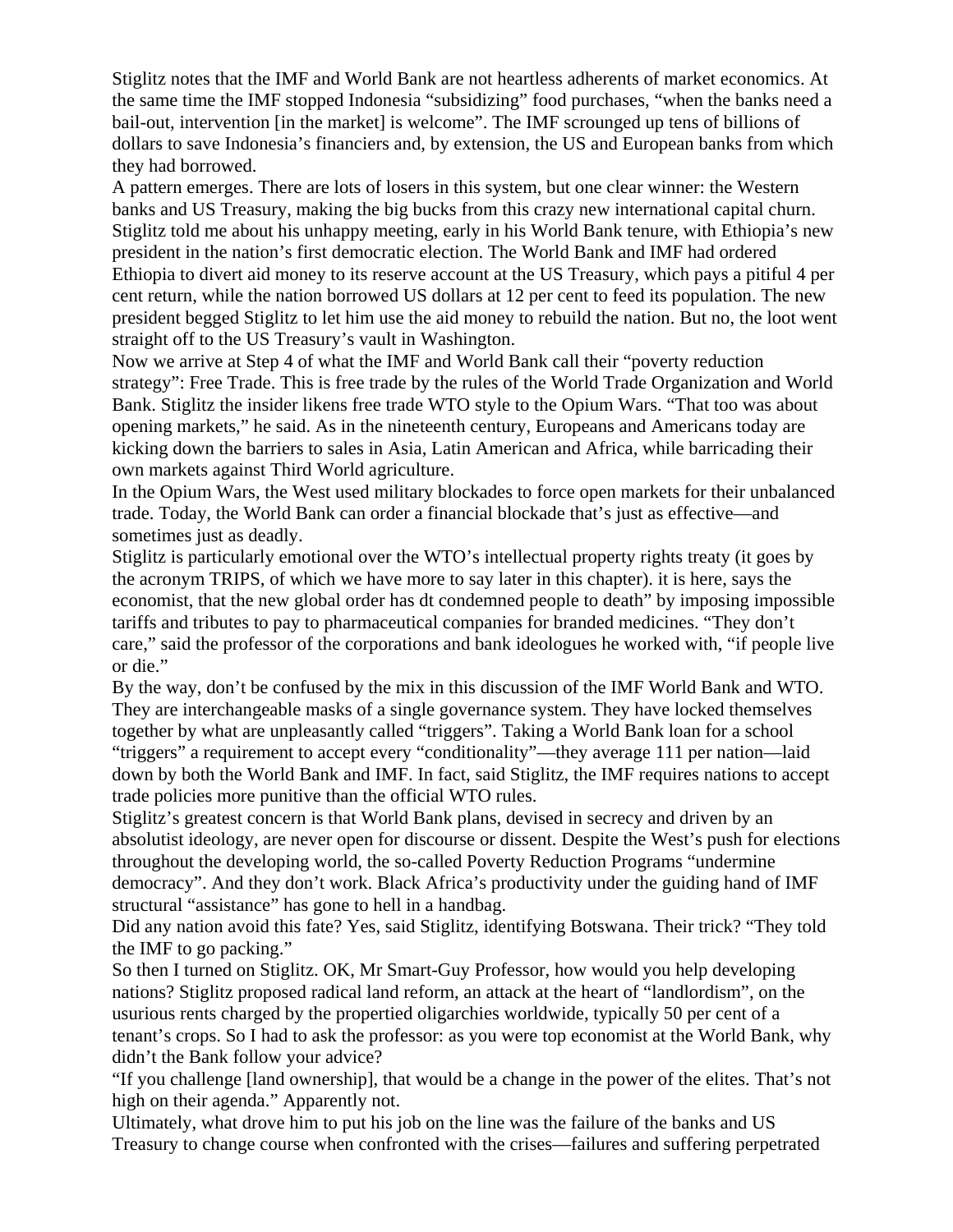by their four-step monetarist mambo. Every time their free market solutions failed, the IMF simply demanded more free market policies.

"It's a little like the Middle Ages," the insider told me. "When the patient died they would say, 'Well, he stopped the bloodletting too soon; he still had a little blood in him'."

I took away from my talks with the professor that the solution to world poverty and crisis is simple: remove the bloodsuckers.

Joe Stiglitz survived his sacking from the World Bank and complaints about our interviews. In September 2001, he was awarded the Nobel Prize in Economics. A version of this story was first published as 'The IMFs Four Steps to Damnation' in the Observer and another version in the Big Issue—that's the magazine that the homeless flog outside London tube stations. Big Issue offered equal space to the IMF, whose "deputy chief media officer' wrote:

...I find it impossible to respond given the depth and breadth of hearsay and misinformation in [Palast's] report.

Of course it was difficult for him to respond. The so-called 'misinformation" came from the unhappy lot inside the Deputy Chiers own agency and the World Bank; unhappy whistleblowers who also quietly provided me with key intelligence for the next story.

### *New British-American Empire of the Dammed*

In April 2000 the front pages of British newspapers were splattered with photos of two dead white farmers in Zimbabwe. The news from Bolivia—"Protests claim two lives'—was pushed into a teeny 'World in Brief' in the Guardian. (In US papers Bolivia vanished, replaced by Monica Lewinsky's dress.) What a shame. The Zimbabwe murders merely exercised a suppressed nostalgia for England's imperial past. But Bolivia is the story of Britain (and America's) imperial future.

First, let's correct the arithmetic. The count in Bolivia was six dead, 175 injured including two children blinded after the military fired tear gas, then bullets, at demonstrators opposing the 35 per cent hike in water prices imposed on the city of Cochabamba by the new owners of the water system, International Waters Ltd (IWL) of London.

Following the Cochabamba killings, Hugo Banzer (once Bolivia's dictator, then the elected president) declared a nationwide state of siege, setting curfews and abolishing civil liberties. On April 12, 2000, just after the martial law declaration, World Bank Director James Wolfensohn took time out from his own preparations against protests in Washington to comment to reporters, "The riots in Bolivia, I'm happy to say, are now quieting down."

I contacted Oscar Olivera, leader of the Cochabamba protests, to ask him how he organized the riots. On April 6, following the first protests against the price increases, Olivera, a trade union official, with a coalition of 14 economists, parliamentarians, lawyers and community leaders, accepted a government invitation to discuss the IWL price hikes. After entering the government offices in Cochabamba, Olivera and his colleagues were arrested. With Olivera in chains, the riot outside the building could only have been directed by the leader of the 500 protesters,

Cochabamba's Roman Catholic archbishop. There is, of course, the possibility that the World Bank's Wolfensohn had it wrong, and that what he calls rioters were in fact innocent victims of deadly repression. Olivera, one of five protest leaders released (the government banished the 17 others to internal exile), flew to Washington to try to speak with Wolfensohn. But the director is a busy man and Olivera left without a meeting.

Never heard of International Water Limited (IWL)? Like many of Britain's multinationals, it is controlled by a larger US corporation—in this case, construction giant Bechtel of San Francisco. From its US headquarters, Bechtel issued a statement flatly denying the upheaval in Bolivia had anything to do with its water price hikes. Rather, IWL's American owner hinted darkly that the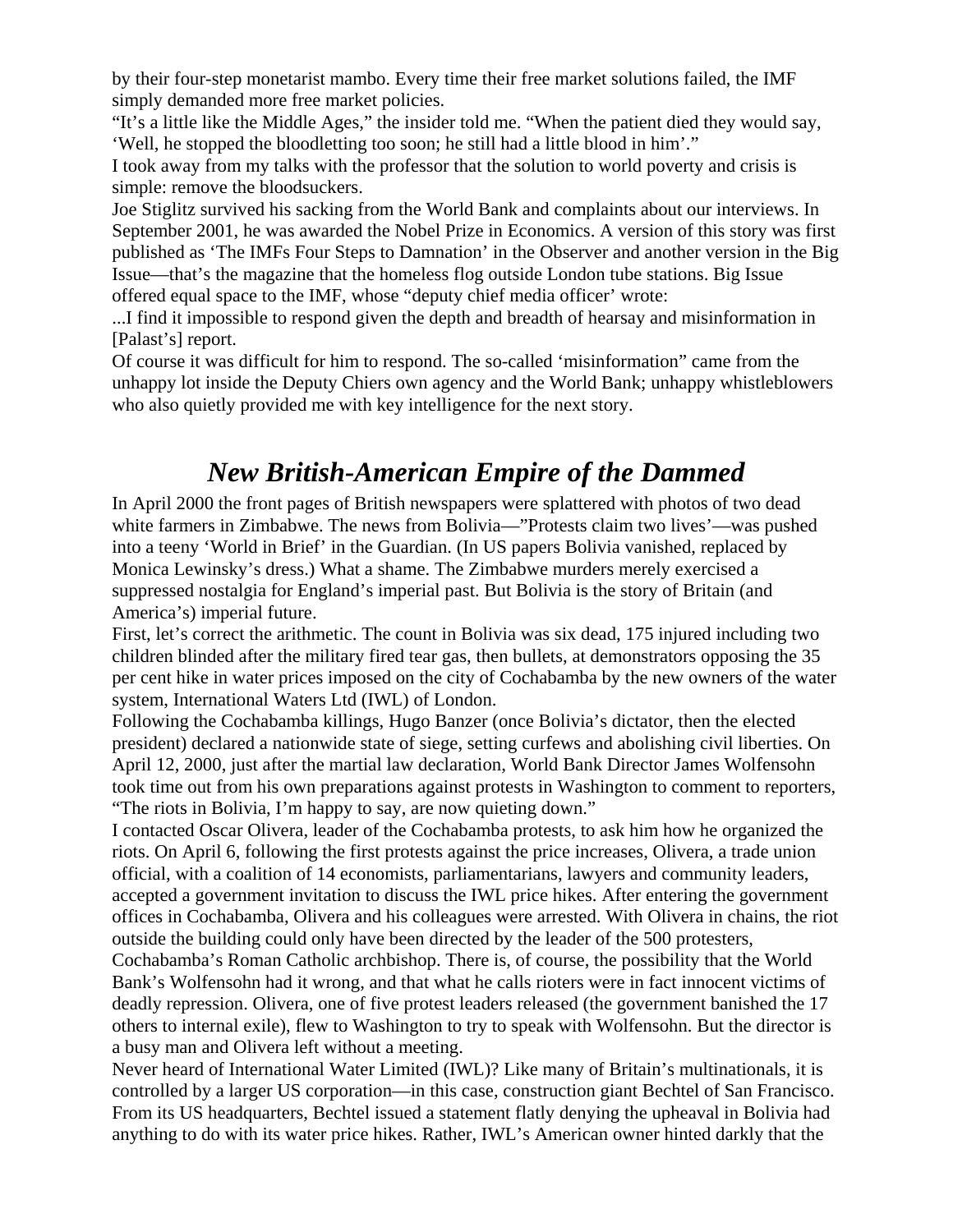revolt was partly the work of those opposing a "crackdown on coca-leaf production". Olivera responds that neither he nor the archbishop traffics in narcotics.

The price hikes that triggered the water war were driven by IWL's need to recover the cost of the huge Misicuni Dam project. Water from the Misicuni Dam system costs roughly six times that of alternative sources. Why would IWL buy water from a ludicrously expensive source? Just possibly because IWL owns a part of the Misicuni Dam project.

The public had one other objection with IWL's charging for the dam project: there is no dam. It has not yet been built.

Now, it is a basic tenet of accounting that investors, not customers, fund capital projects. The risk-takers then recover their outlay, with profit, when the project produces a product for sale. This is the heart, soul and justification of the system called "capitalism". That's the theory. But when a monopoly operator gets its fist round a city's water spigots, it can pump the funds for capital projects (even ones that cost 600 per cent over the market) from captive customers rather than its shareholders.

Samuel Soria, the Bolivian government's former consultant on the water projects, said he was unable to extract from IWL evidence it had put in any funds at all into the operation. Soria, chairman of Cochabamba's Council of Economists, was told the water system's purchasers had deposited \$10 million into a Citibank account in New York, but Soria found no evidence of its transfer to Bolivia. Water prices, he fears, could eventually rise 150 per cent under IWL management.

"No money was shelled out by anybody" for the water company, Luis Bredow, the editor of Cochabamba's newspaper Gente [People], told me. Bredow's own investigation concluded that the operators grabbed the entire system for nothing. He attributes these exceptionally favorable terms to IWL's partnering with former Bolivian president Jaime Pasamora, leader of a political party allied to Banzer.

I contacted IWL's London spokesman who said little more than, "How did you find out that IWL was involved in Cochabamba?" (The company's Bolivian group is called Aguas de Tunari.) In fact, the British company's involvement is getting to be, to use Bredow's term, "misterioso". President Banzer, to quell the spreading demonstrations, announced cancellation of the water privatization on April 5.

A day later, word leaked that IWL was back in the saddle at the water company and people took to the streets again, nationwide. On April 10, the panicked government declared that the foreign consortium had "abandoned" their franchise when its British CEO supposedly fled the country. But I was able to track down the IWL executive to a La Paz hotel where, his associates told me, they were about to open negotiations with the Banzer government.

It can't be said that the British-American operators brought misery to Cochabamba; they found plenty already there. Intestinal infections leading to diarrhoeal illness is Bolivia's number one disease and child killer, the result of water hookups and sanitation reaching only 31 per cent of rural homes.

World Bank Director Wolfensohn has a solution to the lack of water: raise the price. So pay up, Wolfensohn demanded of the protesting Bolivian water users in his extraordinary April 12 diatribe against the "rioters" .

Wolfensohn's shut-up-and-pay-up outburst contradicts the internal counsel of his own experts. In July 1997, at a meeting in Washington, the Bank's technocrats laid out to the Bolivians the case against Misicuni and even warned about social upheaval if prices rose. According to World Bank insiders (I won't get them fired by using their names), the Bank's hydrologists and technicians devised a water plan for Cochabamba at a fraction of Misicuni's bloated cost. This alternative could be paid off without raising prices on current customers. Water supply and distribution would be divided between two companies to avoid the kind of self-dealing inherent in IWF's Aguas de Tunari set-up.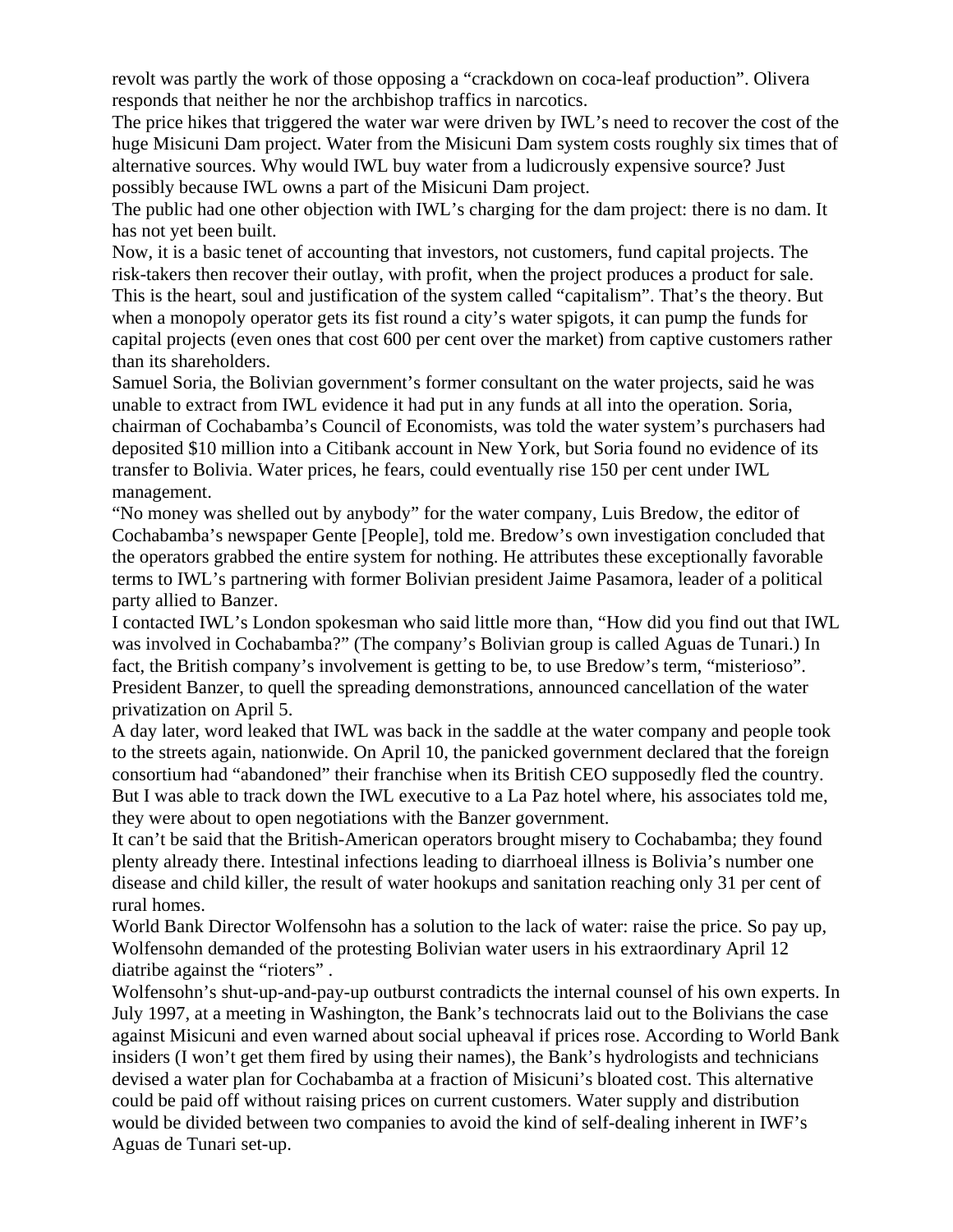So why did Wolfensohn attack protests against a project the World Bank itself found dodgy and damaging? There are larger plans not discussed with the Bank's low-level minions. Long before ministerial limousines clogged the US capital for the April 2000 World Bank "Ministerial" meeting, the big policy decisions were settled in far-flung "sectoral" meetings. In the case of water, nearly 1,000 executives and bureaucrats gathered in The Hague in March 2000 to review and refine a program to privatize the world's water systems.

But these private operators who carved up the planet into "market segments" in March can only turn in profits if prices rise radically and rapidly. IWF secured from Bolivia a 16 per cent real guaranteed return. This profit boost itself was enough to account for the initial 35 per cent hike in rates. The ransacking of Bolivia's water supply would not have occurred without a bit of helpful arm-twisting by the World Bank.

The IMF, World Bank and Inter-American Development Bank have written water system selloffs into what they modestly term "master plans" for each Latin American nation. Consortia such as IWL were formed to capture these cast-off public assets.

The IMF and World Bank justify the sell-offs by claiming that privateers are committed to deliver capital for desperately needed water system repairs and expansion. But like a gigolo's flowers, the promises rapidly wilted. Cochabamba's protest organizers knew that just across the border in Buenos Aires, the region's first privatization consortium eliminated 7,500 workers, the system bled from lack of maintenance and prices jumped, repeating the story of virtually every water privatization from the Philippines to East Anglia. In Argentina, the new owners of the Buenos Aires system include, notably, the World Bank itself.

Britain is re-establishing imperial reach, albeit in the shadow of Americans, through rapid lowcapital takeovers of former state assets, concentrated in infrastructure where monopoly control virtually guarantees outsized profit. From the British Gas takeover of the Sao Paolo, Brazil, gas company to United Utilities' buy-out of the Manila water company, it all seemed a riskless romp—until a few thirsty, angry peasants in the Andes decided they could stop the New Imperium in the streets.

#### *Bolivia vanishes: see Style section*

You didn't read this story about the killings in Bolivia in your newspaper? Come now, it was right there in the Washington Post... in paragraph 10 of the story on page 13 of the Style section. I kid you not: the Style section. It dangled from the bottom of a cute little story on the lifestyle of some local anti-WTO protesters.

And so one of the most extraordinary international stories of the year just went PFZZZT!—and disappeared from sight.

Some vital stories get buried because they fail the "sex" test of hot photos or have no domestic news hook. But Bolivia had it all. Networks could obtain high-quality video footage of the military gunning down civilians. At the center of this story were huge American and British corporations, including Bechtel of San Francisco. Most important, this general strike in South America offered a dramatic and bloody parallel to protests in Washington occurring on the very same days. By any normal news measure, this was a helluva story of globalization stopped dead in its tracks... all while the McDonald's burned in Washington.

When Wolfensohn, president of the World Bank, called the massacred protesters "rioters" he was hoping to discourage the press from writing sympathetically about the Bolivians. He need not have worried. There was nothing on the tube; and aside from the mention in the Post's Style section and a few news wire paragraphs in the New York Times, for the mainstream media, the Bolivians simply vanished.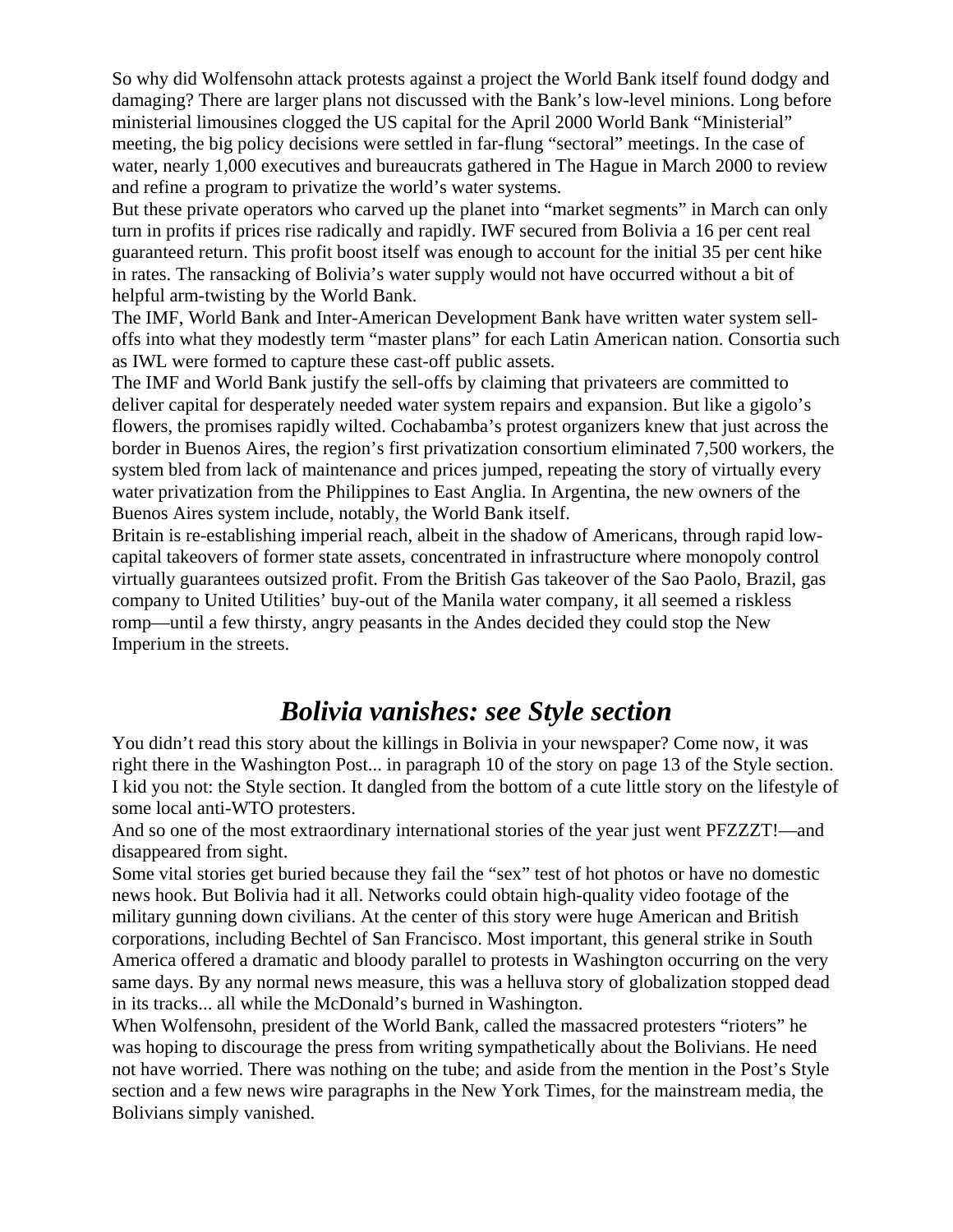However, the little bit of coverage obtained was actually worse than none. The Financial Times sent a reporter to Bolivia. The lead paragraph of his report informed us that on the wall of the protesters' headquarters hung "faded portraits of Che Guevara and Fidel Castro". There was no mention at all that six people had died.

The FT reporter, who should know better, picked up the line that drug traffickers were somehow behind the water protests. The fanciful accusation was put out on a Bechtel Corporation news release, but hey, a corporate press release is better than a fact.

Bolivians themselves were also denied the full story, but by more direct means. The courageous editor of the Bolivian newspaper Gente published an investigative series exposing the sweetheart deals between the US-European investors and politically connected Bolivians. At the end of April, Gente's publishers, admitting to threats of financial ruin by the water system's Bolivian partners, demanded that their editor, Luis Bredow, print a retraction of his reports. Instead, Bredow printed his resignation.

As to the Cochabamba protest leader Oscar Olivera, his release was secured by an international campaign (more than once—he has been arrested three times). That was good news, then I received this.

IN A MESSAGE DATED 9/5/00 9:29:32 AM EASTERN DAYLIGHT TIME, SENDER WRITES:

SUBJECT HEADING: BOLIVIA DEAD

ON THE AFTERNOON OF SATURDAY APRIL 8TH 17 YEAR OLD VICTOR HUGO DAZA WAS

KILLED BY A SHOT THROUGH HIS FACE. A FRIEND OF MINE KNOWS HIS FAMILY AND SAYS

HE WAS IN TOWN RUNNING AN ERRAND FOR HIS MOTHER.

## *Who Shot Argentina? The Fingerprints on the Smoking Gun Read "IMF"*

In August 2001, 1 received the sad news that Argentina had died, or at least its economy. Officially, unemployment hit a grim 16 per cent—unofficially another quarter of the workforce was either unpaid, locked out or getting too little to survive on. Industrial production, already down 25 per cent hallway through the year, fell into a coma induced by interest rates which, by one measure, have jumped to over 90 per cent on dollar-denominated borrowings.

This was an easy case to crack. Next to the still warm corpse of Argentina's economy, the killer had left a smoking gun with his fingerprints all over it. The murder weapon: "Technical Memorandum of Understanding", dated September 5, 2000. It was signed by Pedro Pou, president of the Central Bank of Argentina for transmission to Horst Kohler, Managing Director of the International Monetary Fund.

I received a complete copy of the "Understanding" along with attachments and a companion letter from the Argentine Economics Ministry to the IMF from... well, let's just say the envelope had no return address.

Close inspection leaves no doubt that this "Understanding" fired the fatal bullets into Argentina's defenseless body. To begin with, the Understanding required Argentina cut the government budget deficit from US\$5.3 billion in 2000 to \$4.1 billion in 2001. Think about that. That September, Argentina was already on the cliff-edge of a deep recession. Even the halfbaked economists at the IMF should know that holding back government spending in a contracting economy is like turning off the engines on an aeroplane in stall. Cut the deficit? As my four-year-old daughter would say, "That's stooopid."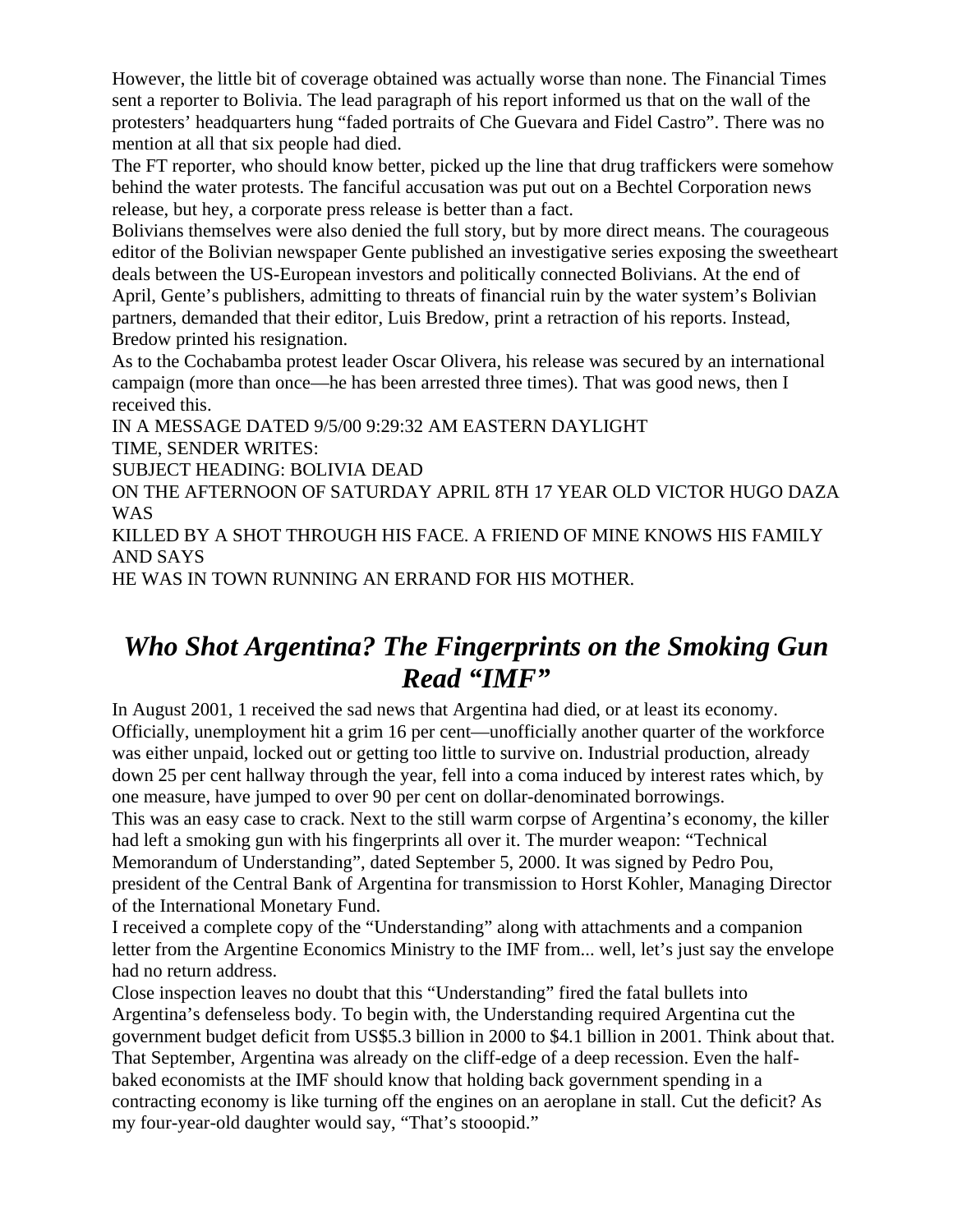Later, as the economy's wings fell off, the IMF brains trust ordered the elimination of the deficit, causing the economy to implode.

The IMF is never wrong without being cruel as well. And so we read, under the boldface heading "Improving the Conditions of the Poor", agreement to drop salaries under the government's emergency employment program by 20 per cent, from \$200 a month to \$160. But you can't save much by taking \$40 a month from the poor. For further savings, the Understanding also promised, "a 12-15 percent cut in salaries" of civil servants and the "rationalization of certain privileged pension benefits".

In case you haven't a clue what the IMF means by "rationalization", it means cutting payments to the aged by 13 per cent under both public and private plans. Cut, cut, cut in the midst of a recession. Stooopid.

Salted in with the IMF's bone-head recommendations and mean-spirited plans for pensioners and the poor are economic forecasts that border on the delusional. In the Understanding, the globalization geniuses projected that, if Argentina simply carried out their plans to snuff consumer spending power, somehow the nation's economic production would leap by 3.7 per cent and unemployment decline. In fact, by the end of March 2001, the nation's GDP had already dropped 2.1 per cent below the year earlier mark, and has nosedived since.

What on earth would induce Argentina to embrace the IMF's goofy program? The payoff was an \$8 billion aid package put together by the IMF, World Bank and private lenders.

But there is less to this generosity than meets the eye. The Understanding also assumed that Argentina will continue to "peg" its currency, the peso, to the dollar at an exchange rate of one to one. The currency peg doesn't come cheap. American banks and speculators have been charging a whopping 16 per cent risk premium above normal in return for the dollars needed to back this currency scheme.

Now do the arithmetic. On Argentina's \$128 billion in debt, normal interest plus the 16 per cent surcharge by lenders comes to about \$27 billion a year. In other words, Argentina's people don't net one penny from the \$8 billion loan package. None of the bail-out money escapes New York where it lingers to pay interest to US creditors holding the debt, big fish like Citibank and little biters like Steve Hanke.

Hanke is president of Toronto Trust Argentina, an "emerging market fund" which loaded up 100 per cent on Argentine bonds during the last currency panic, in 1995. Cry not for Steve, Argentina. His annual return that year of 79.25 per cent put the fund at the top of the speculation league table.

Hanke profits by betting on the failure of IMF policies. But "vulture" investing is merely Hanke's avocation. In his day job as professor of economics at Johns Hopkins University, Maryland, he generously offers straightforward advice to end Argentina's woe, although his recommendation would put him out of the speculation game: "Abolish the IMF."

To begin with, Hanke would do away with the "peg"—that 1 peso for 1 dollar exchange rate which has proved a meat-hook on which the IMF hangs Argentina's finances.

But it's not the peg itself that skewers Argentina. The peg causes suffering only when combined with the Four Horsemen of IMF neoliberal policy: liberalized financial markets, free trade, mass privatization and government surpluses.

"Liberalizing" financial markets means allowing capital to flow freely across a nation's borders. Indeed, since liberalization, the capital has flowed freely, with a vengeance. Argentina's panicked rich have dumped their pesos for dollars and sent the hard loot to investment havens abroad. In June 2001 alone, Argentinians withdrew 6 per cent of all bank deposits.

Once upon a time, Argentina's government-owned national and provincial banks supported the nation's debts. But in the mid-1990s, the government of Carlos Menem sold these off to Citibank of New York, Fleet Bank of Boston and other foreign operators.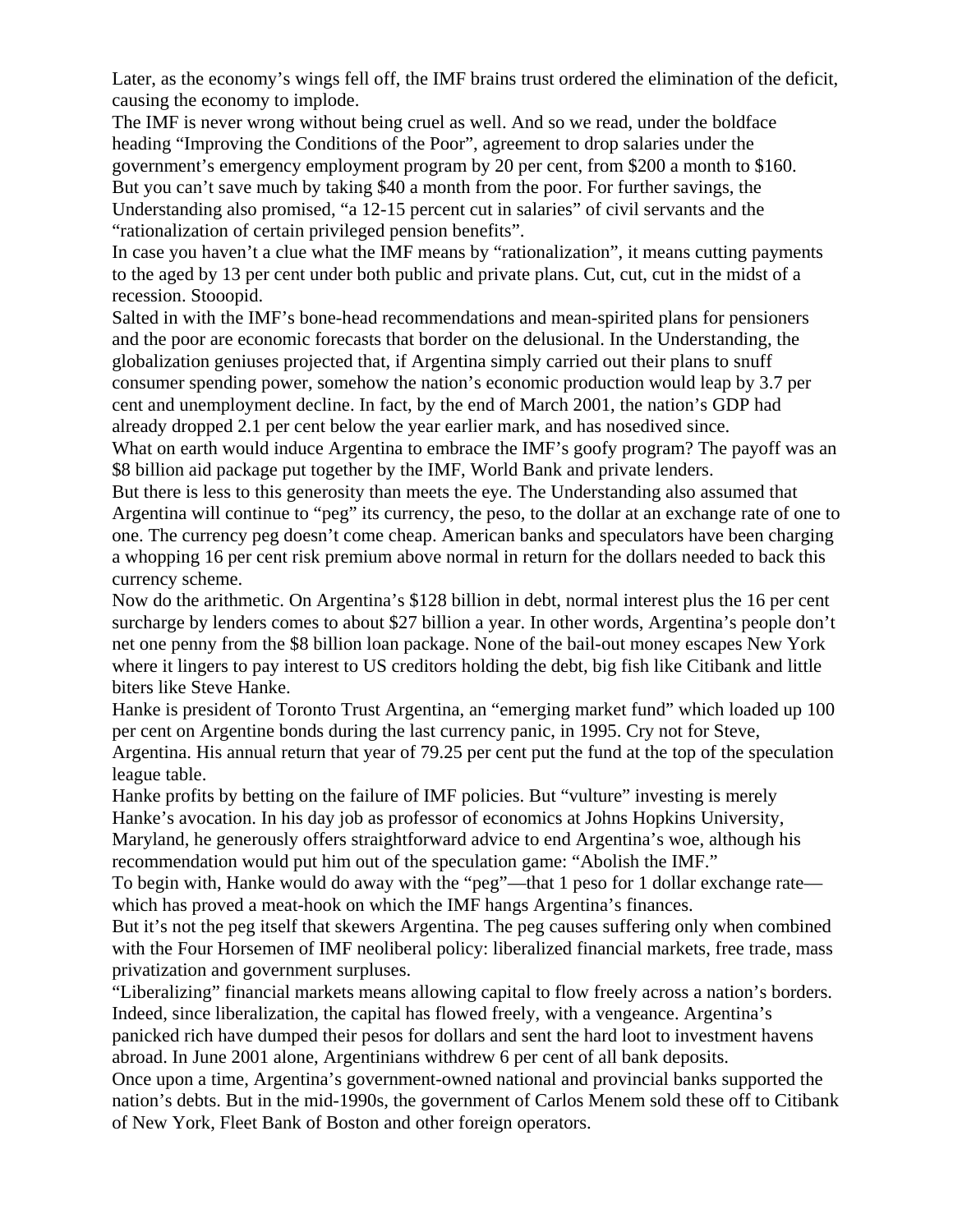I spoke with Charles Calomiris, a former World Bank adviser, who describes these bank privatizations as a "really wonderful story". Wonderful for whom? Argentina has bled out as much as \$750 million a day in hard currency holdings.

There's more cheer for creditors in the Understanding, including "reform of the revenue sharing system". This is the kinder, gentler way of stating that the US banks will be paid by siphoning off tax receipts earmarked for education and other provincial services. The Understanding also finds cash in "reforming" the nation's health insurance system.

But when cut cut cut isn't enough to pay the debt holders, one can always sell "las joyas de mi abuela", grandma's jewels, as journalist Mario del Cavril describes his nation's privatization scheme. The French picked up a big hunk of the water system and promptly raised charges in some towns by 400 per cent.

The Understanding's final bullet is the imposition of "an open trade policy". This puts Argentina's exporters, with their products priced via the "peg" in US dollars, into a pathetic, losing competition against Brazilian goods priced in a devaluing currency. Stooopid.

Still, in the IMF's tiny minds their scheme could work. All that is required is a "flexible" workforce, willing to bend to lower pensions, lower wages or no wages at all. But, to the dismay of Argentina's elite, the worker bees are proving inflexibly obstinate in agreeing to their own impoverishment,

One inflexible worker, Anibal Veron, a 37-year-old father of five, lost his job as a bus driver; his company owes him nine months' pay. Veron joined the "piqueros", the angry unemployed who blockade roads (39 blockades in August 2001 alone). In clearing a blockade in November, he was killed with a bullet to the head, allegedly by the military police. The death in Genoa of antiglobalization protester Carlo Guiliani was page 1 news in the US and Europe. Veron's death was page 0. It took our top researcher, Oliver Shykles, two days just to find Veron's name. Nor did you read about Carlos Santilldn, 27, or Oscar Barrios, 17, gunned down in a church courtyard in Salta Province when the police fired on a protest against the IMF austerity plan.

Globalization boosters like Tony Blair prefer to portray resistance as a lark of pampered Western youth curing their ennui by "indulging in protest, misguided" by naive notions. The media plays to this theme, focusing on the white kids marching in Genoa, but not the 80,000 in the streets of Buenos Aires in May 2000, or the general strike honoured by seven million Argentine workers in June 2000.

In Argentina, President Fernando de la Rua blames violence on the protesters. But the Peace and justice Service (SERPAJ) charges de la Rua's government with using hunger and terror to impose the IMF plans. I reached SERPAJ leader Adolfo Perez Esquivel in Buenos Aires. He told me he is documenting cases of torture of protesters by police in the town where Santilldn and Barrios died. To Perez Esquivel (who won the Nobel Peace Prize in 1980) repression and IMF "liberalization" are handmaidens. He told me he has just filed a complaint charging police with recruiting children as young as five into paramilitary squads, an operation he compares to the Hitler Youth.

But Perez Esquivel, who led protests against the Free Trade Agreement of the Americas, doesn't agree with my verdict against the IMF in Argentina's death. He notes that the economically fatal "reforms" are embraced with enthusiasm by the nation's finance minister, Domingo Cavallo, best remembered as the head of the central bank during the military dictatorship. For the ageing pacifist, that suggests that the untimely demise of the nation's economy wasn't murder, but suicide.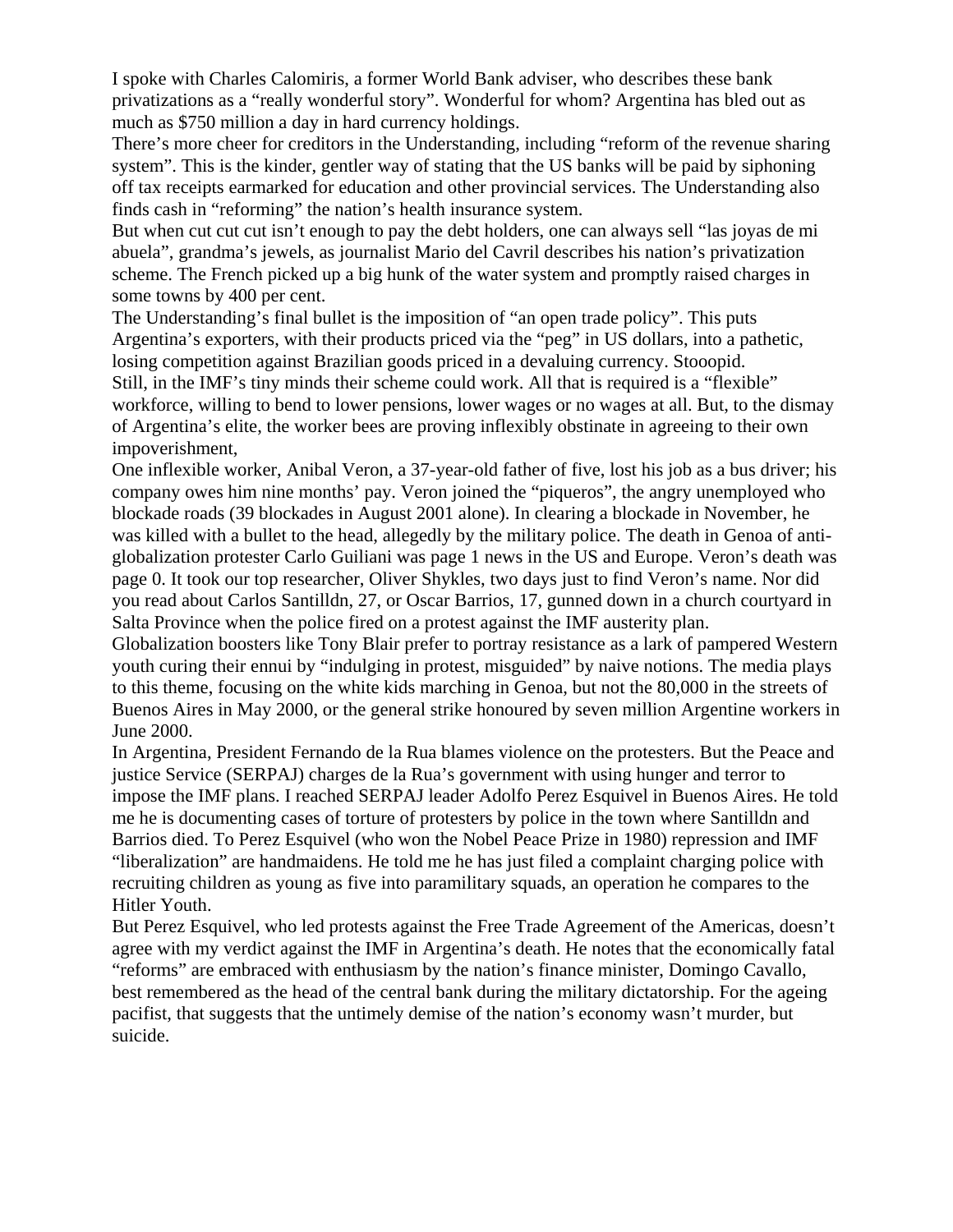## *Bad Trips at the WTO*

In July 2000, the New York Times reported that Bill Clinton had saved Africa. That big-hearted lug proposed lending African nations a billion dollars a year for AIDS drugs which—more joy!—the pharmaceutical companies have agreed to just give away at 75 per cent off list price. But just when I thought I could announce Christmas in July, I came into possession of a twelvepage document from Argentina. It appears to have originated in the Office of the United States Trade Representative in Geneva (which does not deny the document's authenticity). The confidential official missive threatened Argentina for opening its borders to the drugs trade—not the fun stuff, but sales of legal, licensed medicines. If Argentina does not end its commitment to free crossborder trade in pharmaceuticals, wrote the US Trade Rep, America would keep Argentina on the "Section 301 Watch List", a kind of death row for trading partners. If you read the gospels of globalization apostles, you might get the impression that the World Trade Organization is all about doing away with tariffs and trade barriers. Only in your dreams. In the real world, the WTO is the mechanism for privatizing the tariff system. Once, countries protected their workers and local industry behind taxes at national borders. In the new world trade order, global corporations may demand levies against nations which sell or buy products outside the zones they have marked out by brand names and market segments. The WTO's penal system for prohibited importing and exporting goes under the psychedelic title TRIPS (Trade-Related Intellectual Property Rights).

TRIP-ing, Argentina and Africa—it all fits together. The story begins with this un-fun fact: 25.3 million people in Southern Africa are going to die of AIDS unless medicine arrives now. Luckily, Brazil, India and, most aggressively, Argentina can make the drugs dirt cheap and ship them to the dying. But US, British and Swiss pharmaceuticals giants howled about the proposed crossshipments. The US trade cops, led by then Vice-President Al Gore, backed by Big Pharma, halted the life-saving plan—Nelson Mandela's pleas, Nobel Prize and flowered shirts notwithstanding.

Unfortunately for Gore, running for president at the time, his let-them-eataspirin policies resulted in his every campaign stop attracting packs of enraged Gay-mericans, who hollered about his killing more Africans than Michael Caine in Zulu. This did not make good TV for Al. So his buddy President Bill found a few billion to quell the restless natives.

However, the billions come with strings attached or, more accurately, chains and manacles. South Africa must buy 100 per cent of the medicine from the US and pay back all the cash at "commercial interest rates".

The US Trade Rep's poison pen letter to Argentina is the supply side of this scheme to stop South Africa breaking the de facto embargo on free trade in pharmaceuticals. South Africa hoped to use a loophole in TRIPS which permits importing of patent drugs in extreme emergencies, even without the patentholders' approval. Initially, the US retaliated against South Africa by taxing some of its imports to the US—until the anti-Gore demos. The US Trade Rep's threat against Argentina indicates that the Clinton administration re-aimed the sanctions missiles at Argentina to avoid the impolitic Mandela imagery while cutting off South Africa's AIDS drugs supply at the source.

If Argentina didn't back down, this would have happened: after an expected WTO show trial, Argentina's economy would be hung from a pole in Geneva as an example for India and Brazil, other potential exporters.

Maybe I'm not being fair. After all, TRIPS seeks to protect and compensate manufacturers for their risky investments and inventiveness in creating medicines like AZT, Glaxo-Wellcome's anti-AIDS drug.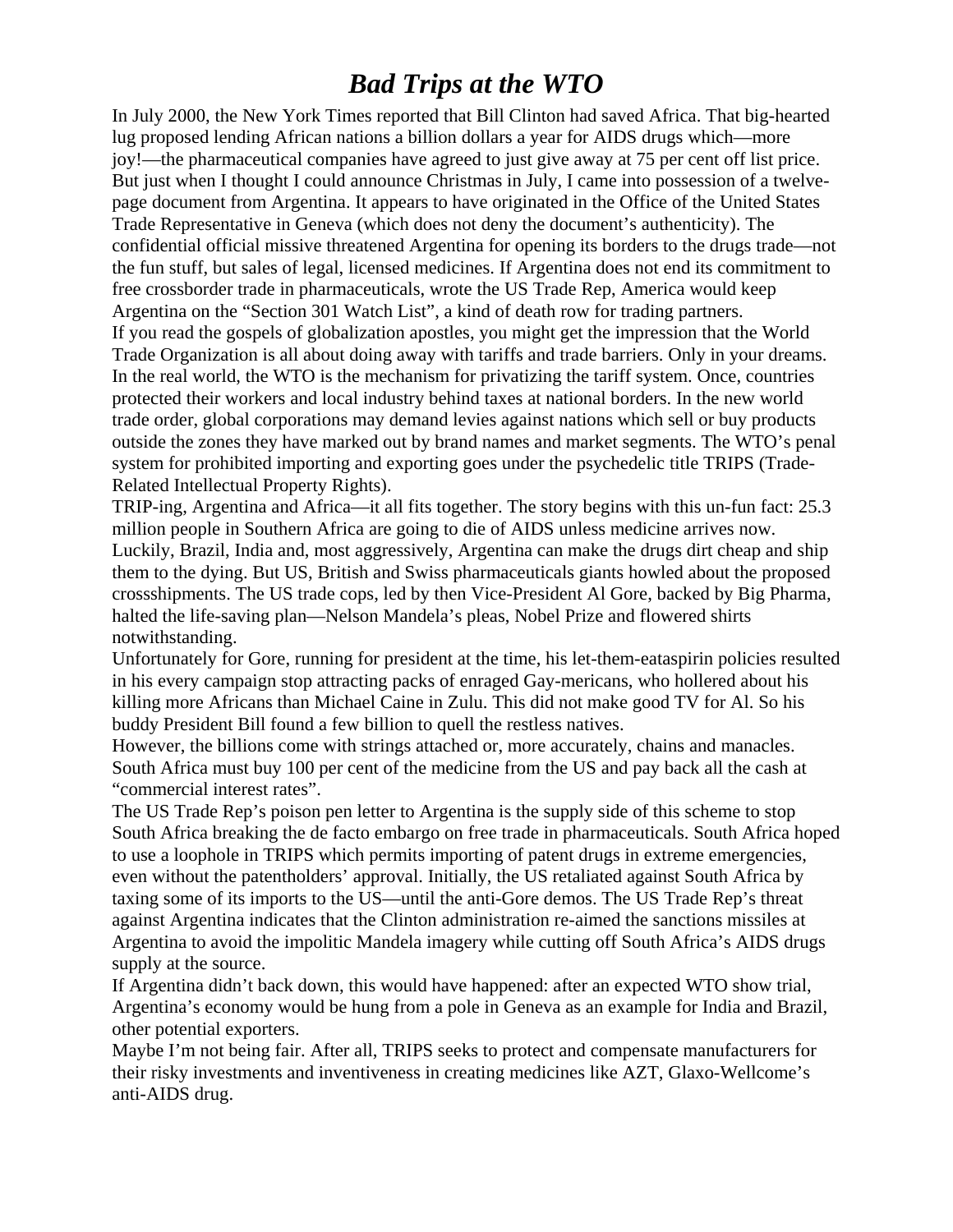Glaxo was inventive, all right, but not in discovering AZT. A professor, Jerome Horowitz, synthesized the drug in 1964, under a grant from the US government's National Institutes of Health (NIH). A Glaxo unit bought the formula to use on pet cats.

In 1984, an NIH lab discovered the HIV virus. The government lab urgently asked drug makers to send samples of every anti-retrovirus drug on their shelves. NIH spent millions inventing a method to test these compounds. When the tests showed AZT killed the virus, the government asked Glaxo, as the compound's owner, to conduct lab tests.

Glaxo refused. You can't blame them. HIV could contaminate labs, even kill researchers. So the NIH's Dr Hiroaki Mitsuya, combining brilliance, bravery and loads of public cash, performed the difficult proofs on live virus. In February 1985, NIH told Glaxo the good news and asked the company to conduct human trials.

Glaxo refused again. Here's where Glaxo got inventive. Within days of the notice, the company filed a patent in Britain for its "discovery". Glaxo failed to mention the US government work. But Glaxo has a heart. The Americo-British behemoth announced it would sell South Africa an AZT-based drug for only \$2 a day per patient, more than 75 per cent off the price charged in America and Europe. I called Glaxo USA to say thanks but, after a few questions, it became clear that the \$2 price merely matched the Brazilian/Argentine prices, still about triple the cost of production.

Think about that. If \$2 is the free market price, then Americans and Europeans pay 400 per cent over the odds, price discrimination explicitly protected by TRIPS. That's the funny thing about the WTO's expansion of socalled intellectual property rights. TRIPS trade barriers are sold in the West on the slick line that those people- the dark, unindustrious tribes of the southern hemisphere—are trying to steal our inventions. In fact, says expert Jamie Love of the Consumer Project on Technology in Washington, Western patients have as much to lose as Africans under the new regime of thought ownership.

This came to Love graphically in 1997 when Maude Jones, a 30-year-old London woman, called him, begging help to obtain Taxol. The drug could have cured her breast cancer, but the National Health Service did not prescribe it because of its stratospheric cost.

There is no patent on Taxol. The US government discovered it. But pharmaceutical behemoth Bristol-Myers Squibb, because it performed minor work calculating dosage levels, holds the intellectual property rights on dose-related data, even though the data were originally collected by government. Even without a patent, Britain's data protection laws give BristolMyers lock-up control on Taxol in the UK for ten years.

Bristol-Myers takes no chances with its cancer monopoly. Taxol comes from the yew tree. While Western drug companies have long argued that Asian rain forest plants are theirs for the taking without paying royalties, Bristol-Myers obtained from Congress the exclusive right to harvest yew trees on US government lands, about the only place it grows on the planet. For these public assets, B-M paid nothing. But Maude Jones paid. Ultimately, the company was shamed into offering her the medicine for free, if she moved to America. However, doctors concluded the offer was probably too late. As her family already faced bankruptcy, Maude (not her real name) phoned Love to say she had chosen to die.

From her death, Love told me the young woman hoped South Africans, Americans and Europeans would discover "a helpful solidarity". In AIDS and breast cancer, the stricken North and South share a horrific commonality as the new landless peasantry in the apartheid of intellectual property rights.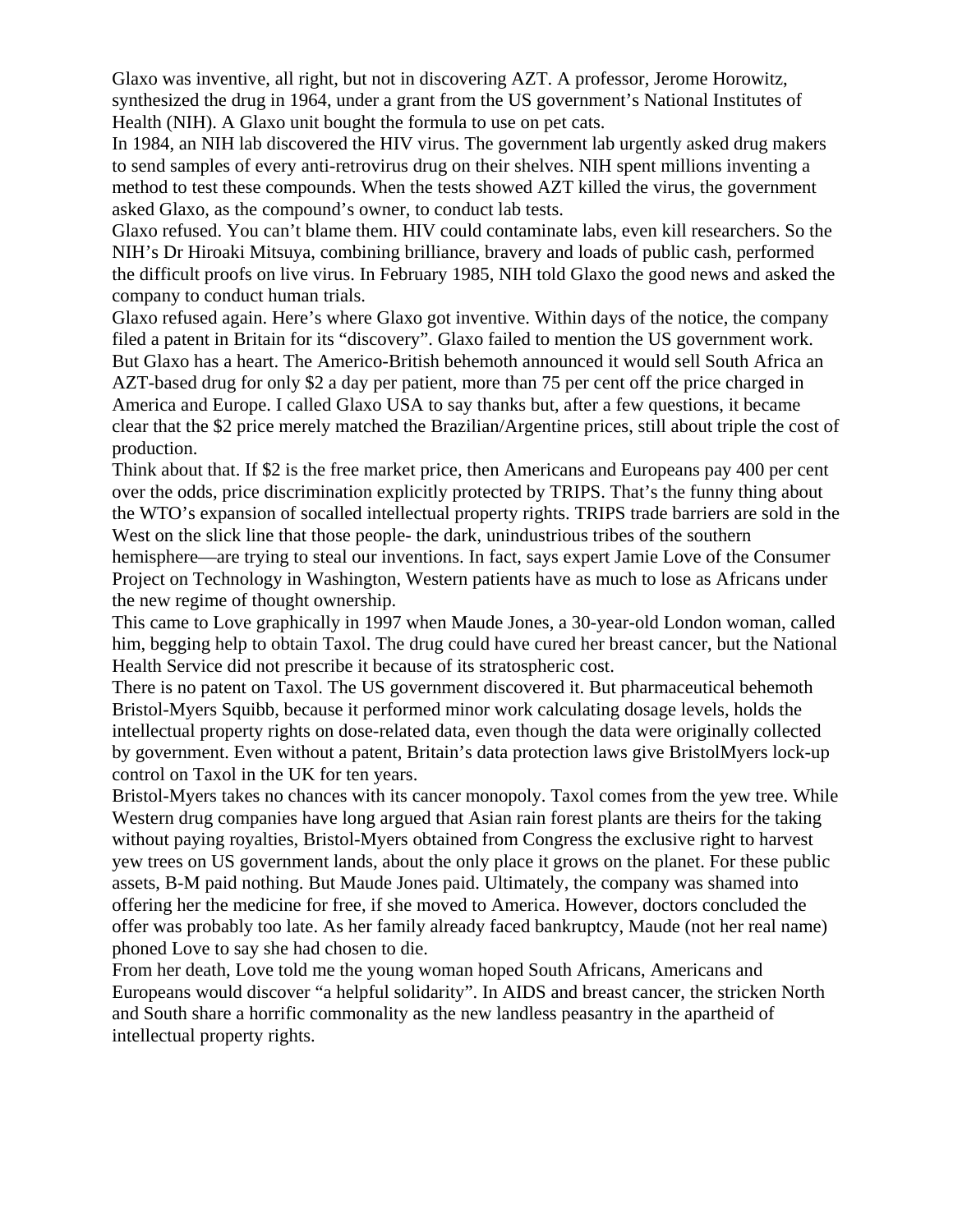#### *Dr Dre Guards Sony's Plantation House*

The Doctor didn't mince words with me. 'Now shut the fuck up and get what's coming to you!' In my exchange with Endre Young, the artist known as Dr Dre, this was the example he gave of his copyright intellectual property, which he fears is reproduced, without compensation, by ne'er-do-wells accessing www.napster.com,

Mr Young filed suit and a California judge, to protect this gentleman beset by copyright pirates, effectively ordered Napster's closure. Mr Young was philosophical about the ruling, "I'm in a murderous mind-state with a heart full of terror. "

Yo, what's going on here? Behind the angry black face of the rapper's assault on Napster are the grinning white faces of his co-plaintiffs, Recording Industry Association of America, front for the Big Six record companies—Sony, EMI, BMG, Universal, Warner and Polygram. Together, these six media megaliths distribute over 95 per cent of all music CDs sold in the Western world. Behind their public tears shed for compensating their artists—and since when did that become a concern of the music industry?—is the deeper agenda of protecting this musical OPEC. According to consent decrees in little noticed cases filed by the US Federal Trade Commission, the Six Bigs have for years bullied retailers to ensure that you get whacked for \$36 for that Abba Tribute CD you just had to have.

Now let's look at the B-side of the recording industry combine. As Bill Gates teaches us, a wellfunctioning monopoly fleeces its customers at one end while simultaneously squeezing suppliers at the other. In the case of the music cartel, the suppliers of raw material—the musicians—have to get through one of six tightly guarded gateways. (The six companies distribute 95 per cent of all CDs in the Western world.) As a result, the only stuff that makes it out the other end of these resistant sphincters onto the airwaves and into the big stores are Spicebunnies, Eric Clapton deplugged, pre-fabricated bad boys like Eminem and middle-aged moguls' talent-free trophy wives (which should not be taken as a dig at the gifted Mariah Carey). In other words, the Big Six don't just control how you buy what you want, they tell you what you want.

It used to be that industry's inputs, the talent, railed against this closed system. That's where Dre's posse comes in. His tinker-toy "ganstas" give street cred to the moguls' assault on the Internet, the first serious alternative route for distributing music Time-Warner hasn't chosen for you. The system suits rap producer Dre just fine as the cartel allows him and Puff Daddy to jointly lock out musicians that could replace them or the artists in their stable, such as Mr Marshall Mathers (Eminem), author of the "get what's coming to you" lyric. Dre's no fool. He knows that control of his little patch is dependent on his defending his bosses' intellectual property plantation.

Dre v. Napster is the musical sideshow of the bigger war over ownership of intellectual property, ranging from ditties to DNA. In my prior story, I described how the Clinton administration blocked South Africa's purchasing of low-cost drugs to stem the spread of AIDS. To protect the right of Glaxo-Wellcome plc to embargo cross-border sales of AZT that did not meet the company's terms, Clinton threatened South Africa with trade sanctions under the World Trade Organization's TRIPS rules.

I am pleased to report that one nation has finally displayed the huevos to stand up to America's bully-boy enforcement of WTO diktat: the US Congress voted, and Bush may have to sign, America's unilaterally exempting itself from TRIPS. US retailers will be free to import any cheap drugs they desire from Canada and Mexico though the legal patent holders may howl and bray. Ah, the privileges of empire. And when "intellectual property rights" threatens US privileges, suddenly WTO rules don't apply.

When Nelson Mandela suggested that South Africa could issue "compulsory licences" for local manufacture of cheap AIDS drugs, Al Gore threatened him with the WTO hammer. Yet, at the same time, at the behest of the "GoreTechs", Al's Silicon Valley billionaire buddies from AOL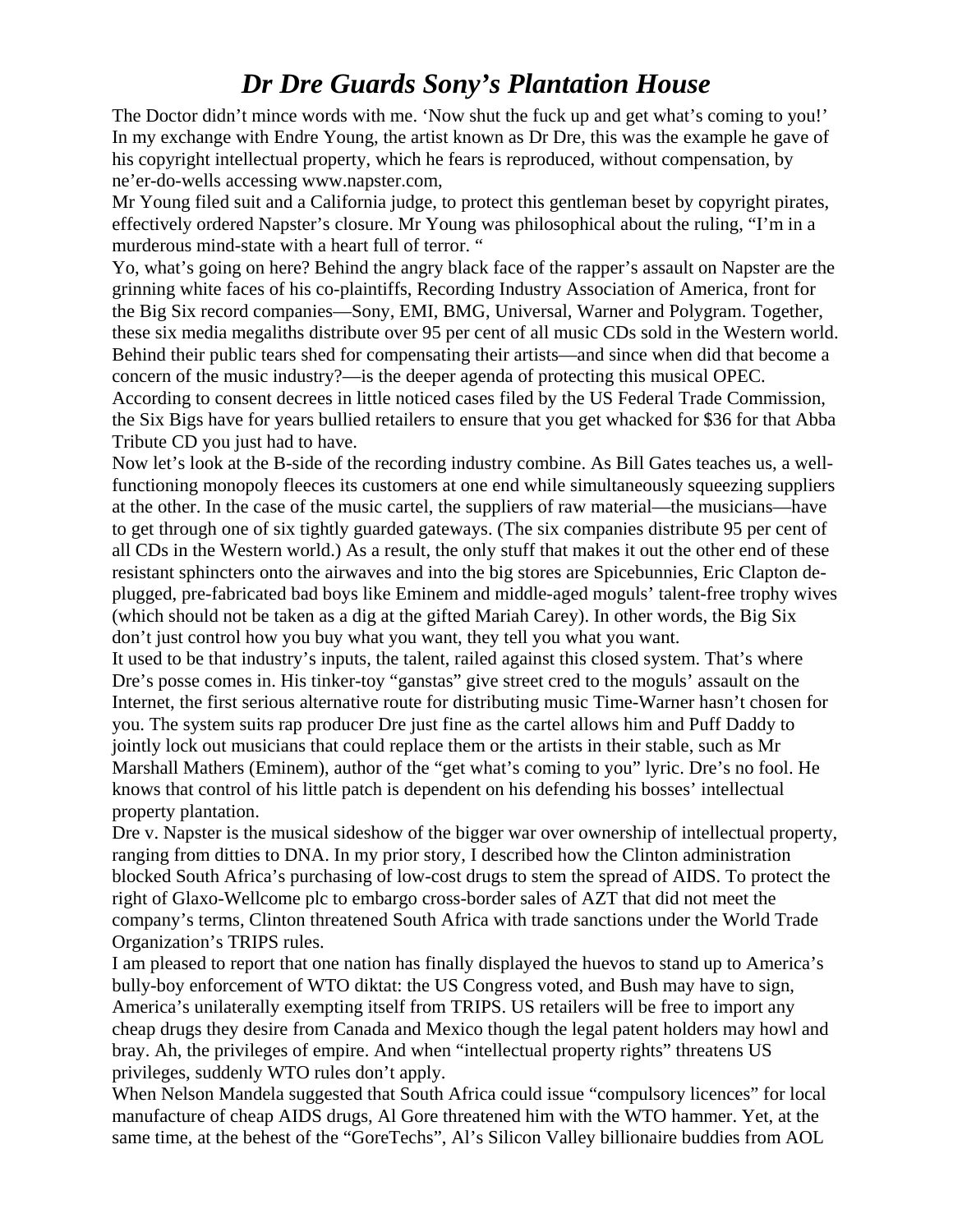and Oracle, the US Justice Department compelled Microsoft to divulge its proprietary codes and license Windows software to the Gore-Techs at a government-capped price. Hey, I'm all for the US seizure of Gates's intellectual property, but I can't ignore the rank whiff of hypocrisy. But then, hypocrisy is the oxygen of the new imperial order of thought ownership. Every genteel landlord of fenced-in intellectual real estate began life as a thief. Under WTO and US law today, how many products built on ideas of others could never have made it to market? (I bet Mr Gates, so quick to shout "piracy!" could name two products that depend heavily on lifting the intellectual discoveries of others: MS-DOS and Windows.) As Isaac Newton would say now, "If I see further than others, it is because I stand on the shoulders of giants too dumb to patent their discoveries."

Not everyone is entitled to compensation. The WTO requires, on penalty of sanctions, that every nation pass laws granting patents on "life-forms", by which Americans and Europeans mean genetically modified Frankenstein seeds or drugs, often remakes of traditional genomes shoplifted from Third World forests. When Thailand mischievously registered traditional medicines as that nation's intellectual property, the US Trade Representative wrote that turning nature's bounty into patent property could "hamper medical research" (reinforcing the notion that Americans are incapable of irony).

WTO is sold as the defender of unfettered markets. But Lori Wallach of Ralph Nader's Global Trade Watch notes that WTO's TRIPS exists to prevent free trade. No pharmaceutical or media magnate has to suffer lectures, as do workers who lose their jobs to uncontrolled imports, that sales lost to open borders will benefit them in the long run.

As the Napster case shows, the new expansion of intellectual property rights has little to do with compensation for the creator and everything to do with corporate control.

Still, shouldn't originators receive remuneration? Well, Dr Dre swears his touching soliloquies about his piteous "bitch mama" are taken from The Streets. Has he sent royalty checks to the brothers?

I confess I never interviewed Dre. He didn't return my call. But the words quoted here are, unarguably, his intellectual property, and I wish to compensate him. I want to make sure that you, Dre—and Sony and Microsoft and Glaxo-Wellcome get what's coming to you.

After I printed this fantasy interview with Dre I received this bitchy little note from record company BMG.

You assert that six companies dominate the industry. [Due to] takeovers, there is [sic] currently five, and will soon be four when Warner and EMI merge.

The industry spokesman avers that my error should convince readers that there is no monopoly control of the market.

I stand corrected.

## *GATS Got His Tongue*

#### *Secret trade treaty documents reveal the shark hidden in the free trade swimming pool...*

When Churchill said, "democracy is the worst form of government except all the others," he simply lacked the vision to see that, in March 2001, the WTO would design a system to replace democracy with something much better—Article VIA of GATS.

Some months ago, an extraordinary document, dated March 19, 2001, marked "confidential", came through my fax machine from the WTO Secretariat. This unassuming six-page memo the WTO modestly hid away in secrecy may one day be seen as the post-democratic Magna Carta. It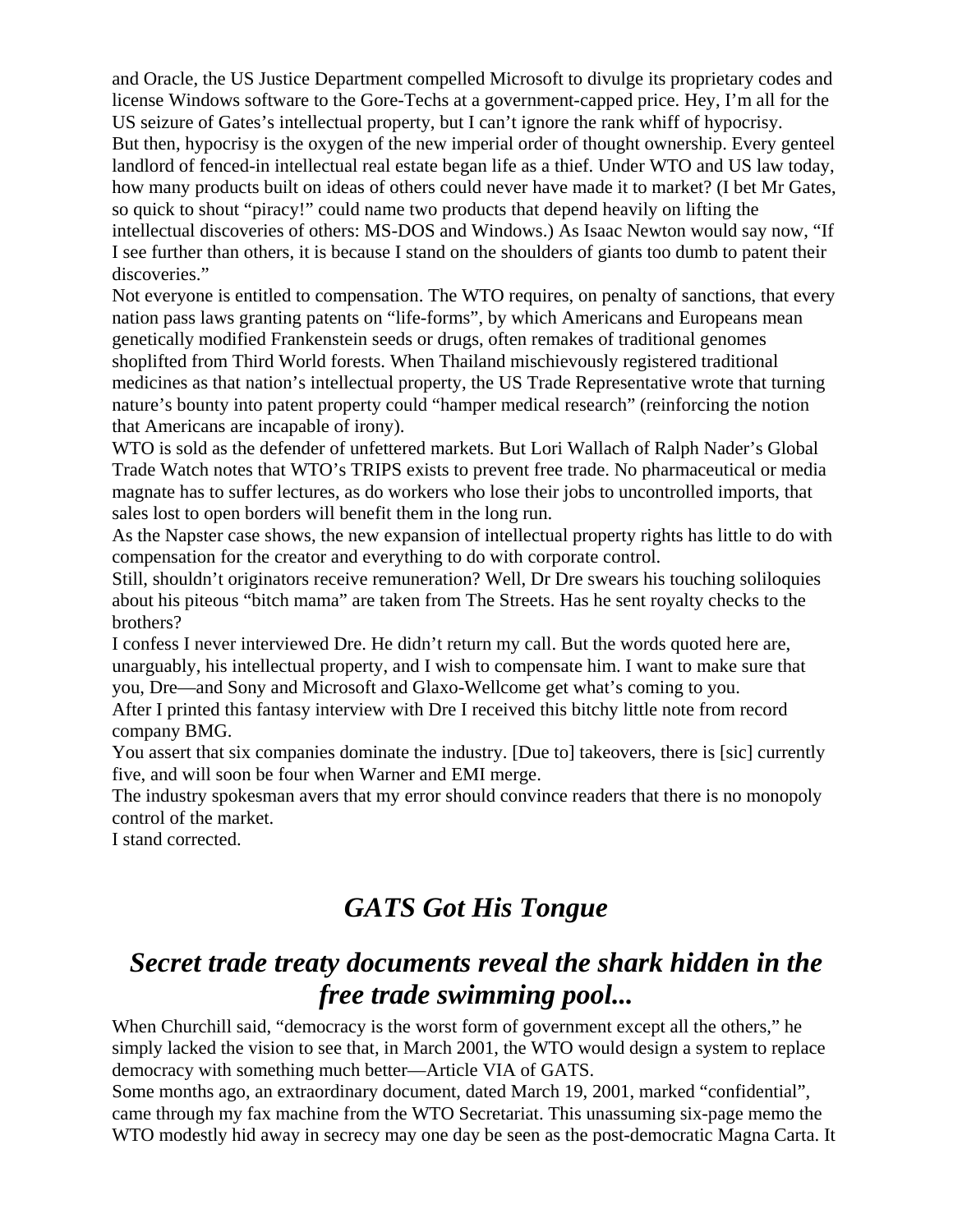contained a plan to create an international agency with veto power over parliamentary and regulatory decisions.

The memo begins with considering the difficult matter of how to punish nations that violate "a balance between two potentially conflicting priorities: promoting trade expansion versus protecting the regulatory rights of governments".

Think about that. For a few centuries Britain, America and now almost all nations have relied on elected parliaments, congresses, prime ministers and presidents to set the rules. It is these ungainly deliberative bodies that "balance" the interests of citizens and businesses.

Now kiss that obsolete system goodbye. Once nations sign on to the GATS, Article VIA, called The Necessity Test, will kick in. Then, per the Secretariat's secret program outlined in the March 19 memo, national parliaments and regulatory agencies will be demoted, in effect, to advisory bodies. Final authority will rest with the GATS Disputes Panel to determine if a law or regulation is "more burdensome than necessary". And the GATS panel, not Parliament or Congress, will tell us what is "necessary".

As a practical matter, this means nations will have to shape laws protecting the air you breathe, the trains you ride in and the food you chew by picking, not the best or safest means for the nation, but the cheapest methods for foreign investors and merchants.

Let's get down to concrete examples. The Necessity Test had a trial run in North America via inclusion in NAFTA, the region's free trade agreement. The state of California had banned a gasoline additive MBTE, a chemical cocktail that was found to contaminate water supplies. A Canadian seller of the "M" chemical in MBTE filed a complaint saying California's ban on the pollutant fails the Necessity Test.

The Canadians assert, quite logically, that California, rather than ban MBTE, could require all petrol stations to dig up storage tanks and reseal them, and hire a swarm of inspectors to make sure it's done perfectly. The Canadian proposal might cost Californians a bundle and might be impossible to police. But that's just too bad. The Canadians assert their alternative is the least trade restrictive method for protecting the California water supply. "Least trade-restrictive" is NAFTA's Necessity Test. If California doesn't knuckle under, the US Treasury may have to fork out over \$976 million to the Canadian pollutant's manufacturer.

The GATS version of the Necessity Test is NAFTA on steroids. Under GATS, as proposed in the memo, national laws and regulations will be struck down if they are "more burdensome than necessary" to business. Notice the subtle change from banning "trade restrictive" rules (NAFTA) to "burdensome rules". Suddenly the GATS treaty is not about trade at all, but a sly means to wipe away restrictions on business and industry, foreign and local.

What burdensome restrictions are in the corporate cross-hairs? The US trade representative has already floated proposals on retail distribution. Want to preserve Britain's greenbelts? Well, forget it—not if some bunch of trees are in the way of a Wal-Mart superstore. Even under the current, weaker GATS, Japan was forced to tear up its own planning rules to let in the retail monster boxes.

The government assures us that nothing threatens the right to enforce laws in the nation's public interest. But not according to the March 19 memo. The WTO report that, in the course of the secretive multilateral negotiations, trade ministers have agreed that, before the GATS tribunal, a defense of "safeguarding the public interest... was rejected".

In place of a public interest standard, the Secretariat proposes a deliciously Machiavellian "efficiency principle". "It may well be politically more acceptable to countries to accept international obligations which give primacy to economic efficiency." This is an unsubtle invitation to load the GATS, with requirements which rulers know their democratic parliaments could not accept. This would be supremely dangerous if, one day, the US elected a president named "Bush" who wanted to shred air pollution rules or, say, Britain elected a prime minister named "Blair" with a mad desire to sell off his nation's air traffic control system. How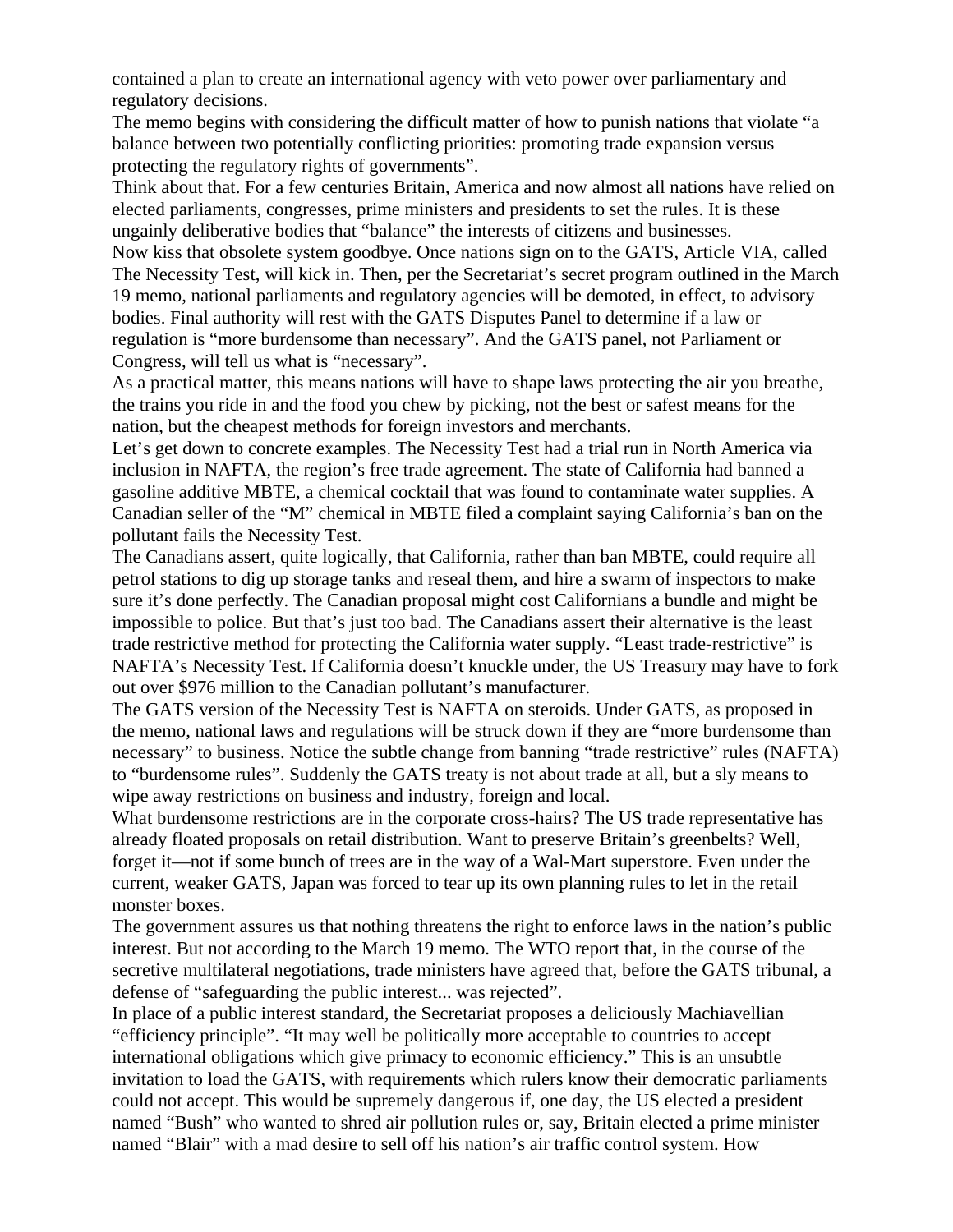convenient for embattled chief executives: what elected congresses and parliaments dare not do, GATS would require.

Britain's government can brush off the green-haired anti-GATS protester, but can't ignore the objections of the British Medical Association (BMA) jittery about GATS' control over Britain's National Health Service, In its journal, the Lancet, the BMA nervously questions Pascal Lamy's assurances that "interpretation of the rules [must not be] settled by disputes procedures," that is, the GATS panel. One defender of GATS calls the BMA's accusation "hysterical".

But after reading the March 19 internal memo, hysteria may be the right prescription. The Secretariat's memo makes no concession to sovereign interpretation of the rules. Under the postdemocratic GATS regime, the Disputes Panel, those Grand Inquisitors of the Free Market, will decide whether a nation's law or a regulation serves what the memo calls a "legitimate objective".

While parliaments and congresses are lumbered with dated constitutional requirements to debate a law's legitimacy in public, with public evidence, with hearings open to citizen comment, GATS panels are far more efficient. Hearings are closed. Unions, consumer, environmental and human rights groups are barred from the participating—or even knowing what is said before the panel.

Is the March 19 memo just a bit of wool-gathering by the WTO Secretariat? Hardly. The WTO was working from the proposals suggested in yet another confidential document also sent to me by my good friend, Unnamable Source. The secret memo, "Domestic Regulation: Necessity and Transparency", dated February 24, 2001, was drafted by the European Community's own "working party" in which the UK ministry claims a lead role.

In letter to MPs, Trade Minister Dick Caborn swears that, through the EC working party, he will insure that GATS recognizes the "sovereign right of government to regulate services" to meet "national policy objectives". Yet the February 24 memo, representing the UK's official (though hidden) proposals, rejects a nation's right to remove its rules from GATS jurisdiction once a service industry is joined to the treaty. Indeed, this official and officious document contains contemptuous attacks on nations claiming "legitimate objectives" as potential "disguised barriers" to trade liberalization. Moreover, that nasty little codicil borrowed from NAFTA, that regulation must not be "more trade restrictive than necessary", is promoted in the secret EC document, ready for harvesting by the WTO Secretariat's free market fanatics.

Not knowing I had these documents in hand, Britain's Trade Ministry still insisted when I called that GATS permitted nations a "right of to regulate to meet national policy objectives". I was not permitted to question Dick Caborn himself (and in the post-GATS future, I understand, no mortal may gaze directly upon him). But let us suppose, for a moment, that Caborn believes what his press office says on his behalf, that there is nothing to fear from GATS, especially because the UK can opt in or out of clauses as it chooses.

Don't count on it. According to Professor Bob Stumberg of Georgetown University, Washington DC, the WTO is now suggesting that the Necessity Test, the shark in the swimming pool, will be applied "horizontally", that is, to all services. No opt-outs.

A Caborn letter to MPs admits that his pleasant interpretation of GATS has not been "tested in WTO jurisprudence". In other words, he doesn't actually know if a GATS panel will rule as in his fantasies. This is, after all, the minister who, with his European counterparts, just lost a \$194 million judgment to the US over the sale of bananas.

(Now, I can understand how Caborn goofed that one. Europe argued that bananas are a product, but the US successfully proved that bananas are a service—try not to think about that—and therefore fall under GATS.)

And note: America doesn't grow bananas—so how did it get in this dispute anyway? Did it have anything to do with the fact that Carl Lindner, Chief of the " Chiquita "Banana Company, is one of the top donors to both Democrats and Republicans?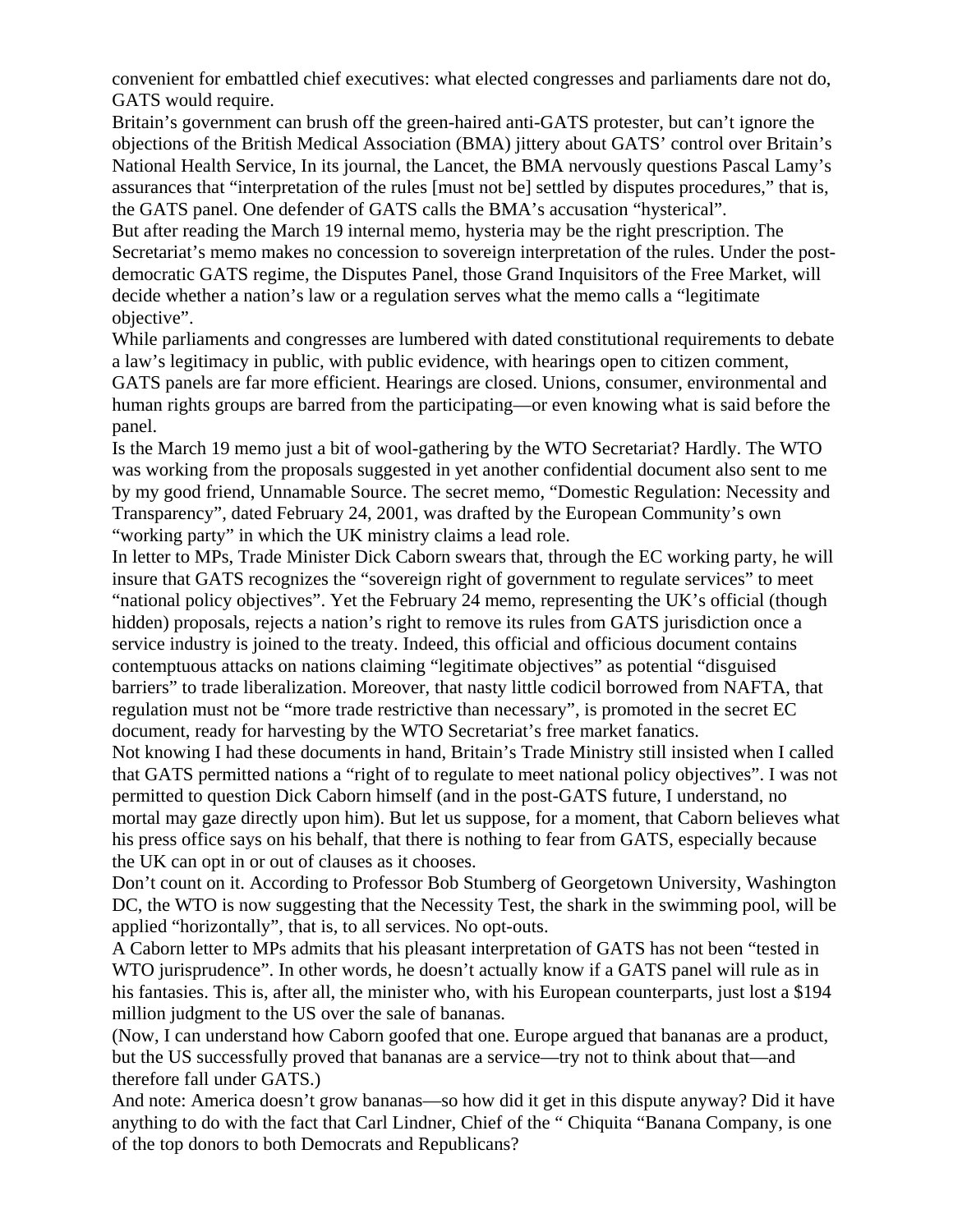And that illustrates the key issue. No one in Britain should bother with what some UK trade minister thinks. The only thing that counts is what George W. Bush thinks. Or at least, what the people who think for George think. Presumably, the UK's minister won't sue his own country for violating the treaty. But the US might. It has. Forget Caborn's assurance—we need assurance from President Bush that he won't use GATS to help Wal-Mart, Citibank or Chevron Oil beat the hell out of Britain or Canada (or California for that matter).

The odd thing is, despite getting serviced in the bananas case, the Blair government and the European Commission have not demanded explicit language barring commerce-first decisions by a GATS panel. Instead, the secret February 14 EC paper encourages the WTO's Secretariat to use the punitive form of The Necessity Test sought by the US. So there you have it. Rather than attack the rules by which corporate America whipped the planet, Caborn and the EC are keen on handing George Bush a bigger whip.

To review the confidential WTO documents, visit

http://www.corpwatch.org/issues/wto/featuredl2OO1/gpalast.html

Tinkerbell, Pinochet and the Fairy Tale Miracle of Chile—Questioning Globalization's Genesis Myth

Cinderella's Fairy Godmother, Tinkerbell and Senator Augusto Pinochet have much in common. All three performed magical good deeds. In the case of Pinochet, he is universally credited with the Miracle of Chile, the wildly successful experiment in free markets, privatization,

deregulation and union-free economic expansion, whose laissez-faire seeds have spread from Santiago to Surrey, from Valparaiso to Virginia.

They may be a bit squeamish about the blood on his chariot, but all neoliberal 'reformers' must agree, globalization's free market revolution was born from the barrel of his guns. Whatever his shortcomings, they tell us, he was Chile's economic saviour and lit the world's future economic path.

But Cinderella's pumpkin did not really turn into a coach. The Miracle of Chile, too, is just another fairy tale. The claim that General Pinochet begot an economic powerhouse is one of those utterances, like "ethical foreign policy", whose truth rests entirely on its repetition. Chile can claim some economic success. But that is the work of Salvador Allende—who saved his nation, miraculously, a decade after his death.

In 1973, the year the general seized the government, Chile's unemployment rate was 4.3 per cent. In 1983, after ten years of free market modernization, unemployment reached 22 per cent. Real wages declined by 40 per cent under military rule. In 1970, 20 per cent of Chile's population lived in poverty. By 1990, the year "President" Pinochet left office, the number of destitute had doubled to 40 per cent. Quite a miracle.

Pinochet did not destroy Chile's economy all alone. It took nine years of hard work by the most brilliant minds in world academia, a gaggle of Milton Friedman's trainees, the Chicago Boys. Under the spell of their theories, the general abolished the minimum wage, outlawed trade union bargaining rights, privatized the pension system, abolished all taxes on wealth and on business profits, slashed public employment, privatized 212 state industries and 66 banks and ran a fiscal surplus. The general goose-stepped his nation down the "neoliberal" (free market) path, and soon Thatcher, Reagan, Clinton, Blair, the IMF and the planet would follow.

But what actually happened in Chile? Freed from the dead hand of bureaucracy, taxes and union rules, the country took a giant leap forward... into bankruptcy and depression. After nine years of economics Chicago-style, Chile's industry keeled over and died. In 1982 and 1983, gross domestic output dropped 19 per cent. That's a depression. The free market experiment was kaput, the test tubes shattered. Blood and glass littered the laboratory floor.

Yet, with remarkable chutzpa, the mad scientists of Chicago declared success. In the US, President Ronald Reagan's State Department issued a report concluding: "Chile is a casebook study in sound economic management." Milton Friedman himself coined the phrase "The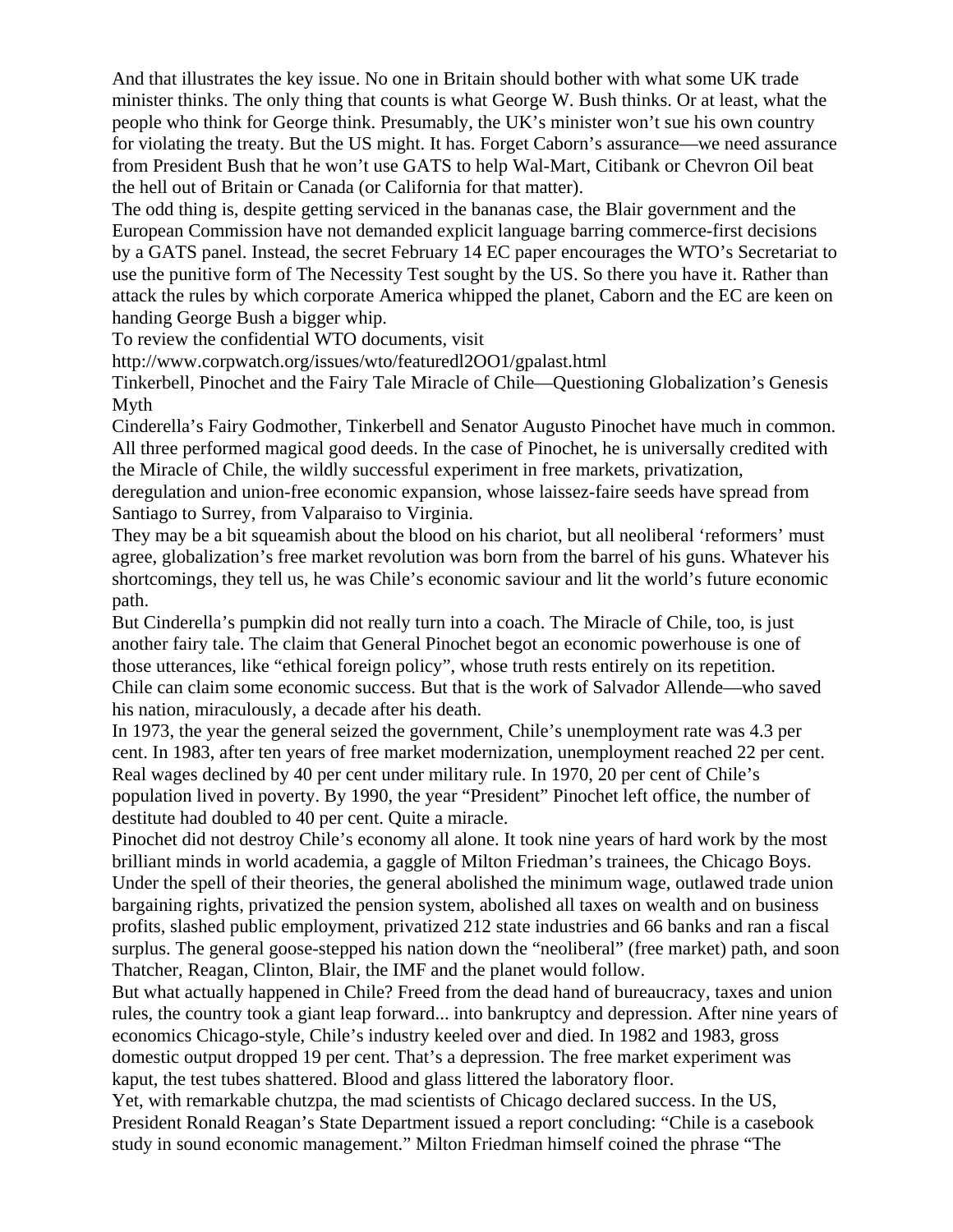Miracle of Chile". Friedman's sidekick, economist Art Laffer, preened that Pinochet's Chile was "a showcase of what supply-side economics can do".

It certainly was. More exactly, Chile was a showcase of deregulation gone berserk. The Chicago Boys persuaded the junta that removing restrictions on the nation's banks would free them to attract foreign capital to fund industrial expansion. (A decade later, such capital market liberalization would become the sine qua non of globalization.) On this advice, Pinochet sold off the state banks—at a 40 per cent discount from book value—and they quickly fell into the hands of two conglomerate empires controlled by speculators Javier Vial and Manuel Cruzat. From their captive banks, Vial and Cruzat siphoned cash to buy up manufacturers—then leveraged these assets with loans from foreign investors panting to get their piece of the state giveaways. The banks' reserves filled with hollow securities from affiliated enterprises. Pinochet let the good times roll for the speculators. He was persuaded, to use Tony Blair's words 20 years on, that "Governments should not hinder the logic of the market."

By 1982, the Chilean pyramid finance game was up. The Vial and Cruzat "Grupos" defaulted. Industry shut down, private pensions were worthless, the currency swooned. Riots and strikes by a population too hungry and desperate to fear bullets forced Pinochet to reverse course. He booted his beloved Chicago experimentalists.

Reluctantly, the general restored the minimum wage and unions' collective bargaining rights. Pinochet, who had previously decimated government ranks, authorized a program to create 500,000 jobs. The equivalent in the US would be the government's putting another 20 million on the payroll. In other words, Chile was pulled from depression by dull old Keynesian remedies all Franklin Roosevelt, zero Margaret Thatcher. The junta even instituted what remains today as South America's only law restricting the flow of foreign capital.

New Deal tactics rescued Chile from the Panic of 1983, but the nation's long-term recovery and growth since then is the result of—cover the children's ears—a large dose of socialism. To save the nation's pension system, Pinochet nationalized banks and industry on a scale unimagined by the socialist Allende. The general expropriated at will, offering little or no compensation. While most of these businesses were eventually reprivatized, the state retained ownership of one industry: copper. For nearly a century, copper has meant Chile and Chile copper. University of Montana metals expert Dr Janet Finn notes, "It's absurd to describe a nation as a miracle of free enterprise when the engine of the economy remains in government hands." (And not just any government hands. A Pinochet law, still in force, gives the military 10 per cent of state copper revenues.)

Copper has provided 30-70 per cent of the nation's export earnings. This is the hard currency that has built today's Chile, the proceeds from the mines seized from Anaconda and Kennecott in 1973—Allende's posthumous gift to his nation.

Agribusiness is the second locomotive of Chile's economic growth. This also is a legacy of the Allende years. According to Professor Arturo Vasquez of Georgetown University, Washington DC, Allende's land reform, the break-up of feudal estates (which Pinochet could not fully reverse), created a new class of productive tiller-owners, along with corporate and cooperative operators, who now bring in a stream of export earnings to rival copper. "In order to have an economic miracle," says Dr Vasquez, "maybe you need a socialist government first to commit agrarian reform."

So there we have it. Keynes and Marx, not Milton Friedman, saved Chile.

But the myth of the free market miracle persists because it serves a quasi-religious function. Within the faith of the Reaganauts and Thatcherites, Chile provides the necessary genesis fable, the ersatz Eden from which the laissez-faire dogma sprang successful and shining.

Half a globe away from Chile, an alternative economic experiment was succeeding quietly and bloodlessly. The southern Indian state of Kerala is the laboratory for the humane development theories of Amartya Sen, winner of the 1998 Nobel Prize for Economics. Committed to income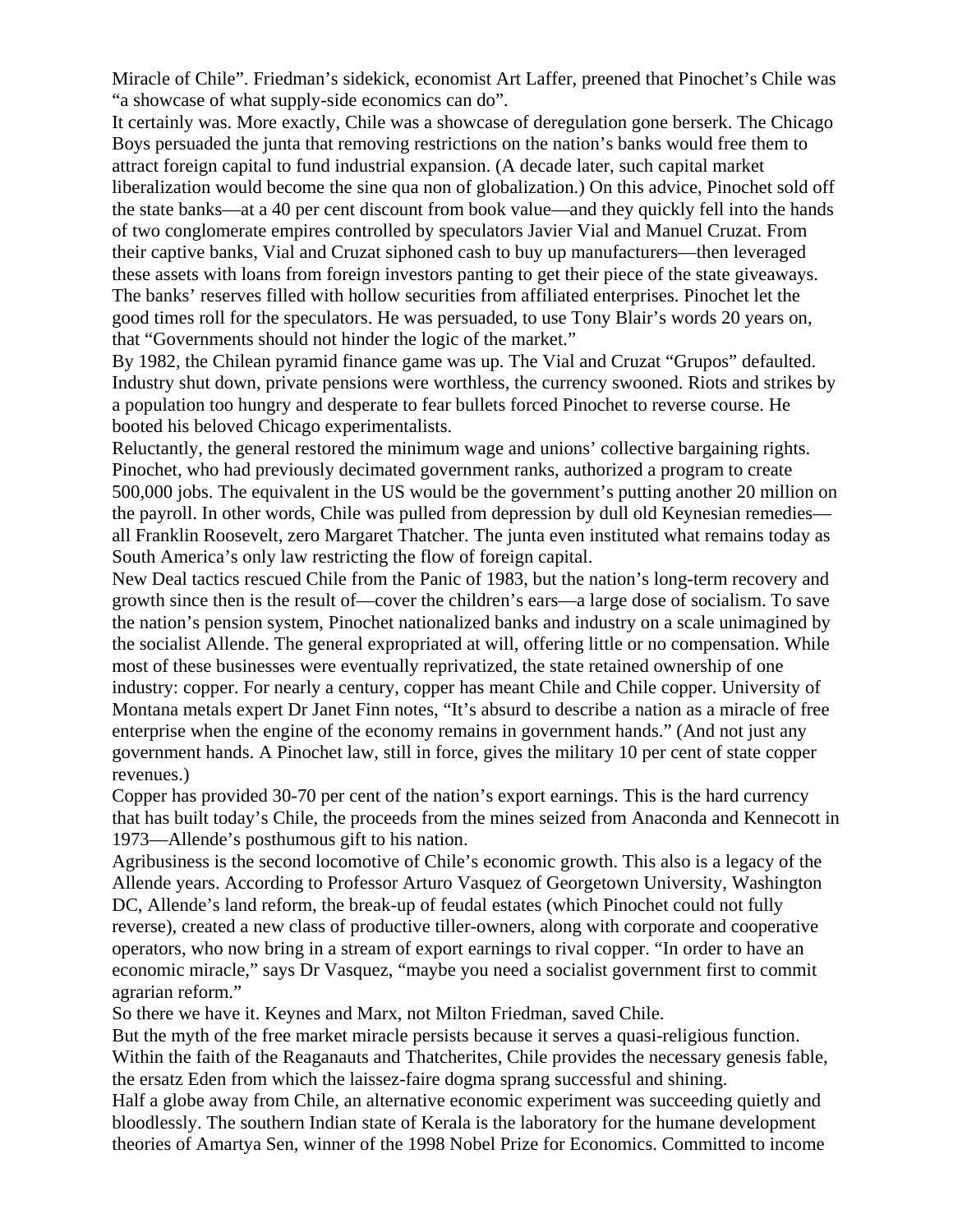redistribution and universal social services, Kerala built an economy on intensive public education. As the world's most literate state, it earns its hard currency from the export of technical assistance to Gulf nations. If you've heard little or nothing of Sen and Kerala, maybe it is because they pose an annoying challenge to the free market consensus.

In the year Sen won the prize, the international finance Gang of Four—the World Bank, the IMF, the Inter-American Development Bank and the International Bank for Settlements—offered a \$41.5 billion line of credit to Brazil then sinking in its debts. But before the agencies handed the drowning nation a life preserver, they demanded that Brazil commit to swallow the economic medicine that nearly killed Chile. You know the list by now: fire-sale privatizations, flexible labor markets (i.e. union demolition) and deficit reduction through Savage cuts in government services and social security.

In Sao Paulo, the public is assured these cruel measures will ultimately benefit the average Brazilian. What looks like financial colonialism is sold as the cure-all tested in Chile with miraculous results.

But that miracle was in fact a hoax, a fraud, a fairy tale in which everyone did not live happily ever after. Looking back

I have an advantage over Thomas Friedman. I was there at the beginning, at the moment of conception when the sperm of Milton Friedman's oddball economic theories entered the ovum of the fertilized mind of Ronald Reagan, who was then Governor of California. I witnessed the birth of Thatcherism before Thatcher—there, at the University of Chicago, in the early 1970s, the only American member of an elite group, later known as the 'Chicago Boys". Most were Latin Americans, a strange collection in white turtleneck sweaters and dark shades, fight out of the movie Z, who would turn Chile into an experiment in torture and free markets.

The group's official title, "Latin American Finance Workshop", was directed by a Professor Arnold Harshberger; Friedman's was the "Money and Banking Workshop". I worked my way in with both of them—even then I was undercover, operating for the electrical and steel workers' union leaders Frank Rosen and Eddie Sadlowski. Frank told me, "Keep your damn mouth shut, put away the childish Mao buttons, put on a suit and flnd out what these guys are up..." I wouldn't call Milton Friedman a midget, but what sticks in my mind is that his feet didn't touch the floor in the built-up chair in which he presided. Rhodesia (now Zimbabwe) was a hot topic. The nation was controlled by Whites, 5 per cent of the population, who kept the 95 per cent Black population in virtual slavery, without hope and certainly without the right to vote. Professor Friedman opined from his high chair, "Why are people attacking Rhodesia, the only democracy in Africa?" And I remember the professor was driven around in a black limousine by a Black chauffeur.

So, while the other students, the budding bankers and dictators-in-training are drooling in admiration, I'm reporting back, "This Friedman is one sick puppy. No one's going to buy this self-serving 'laissez faire' free market mumbo jumbo from some ultra-right wing-nut." Twenty-five years later, Blair and Bush and Clinton and de la Rua and Putin open their mouths and out comes Milton Friedman. And everywhere I turn, the guys running the show are wearing their Golden Straitjackets and grinning and groping and agreeing with each other. And all I can think of is something another professor of mine, Allen Ginsberg, said: The soul should not die ungodly in an armed madhouse.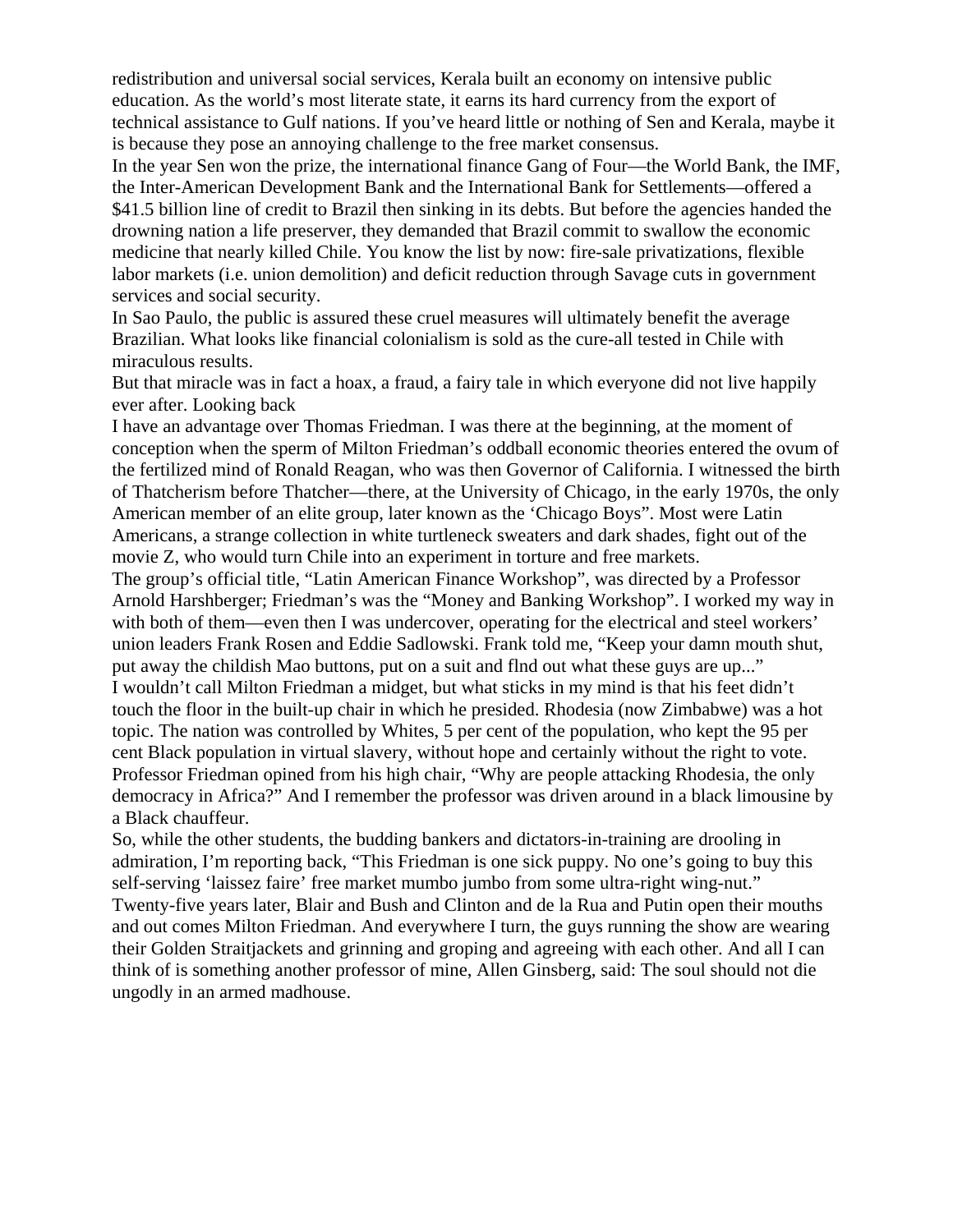# **[Chapter] 3**

## **Small Towns, Small Minds**

I live 100 miles outside the city, in the sticks. When I published a version of these stories in the New York Times, my village's newsletter printed an editorial suggesting that I pack up and get the hell out of town. It was the second time they'd requested my departure. I can't imagine why.

## *My Mother Was a Hypnotist for McDonald's*

In 1970, one of the corporation's biggest franchisees, moving millions of burgers in Hollywood, California, feared for their crew leaders. Working 15-hour shifts scattered over nights and days for \$3 an hour, some of these so-called managers took on that look of insomniac spookiness that could end with one of them "going postal" the colloquialism which describes what happens when the California penchant for self-expression meets the American fascination with automatic weapons. That wouldn't do. So my mother taught them self-hypnosis. 'Twenty minutes trance is worth four hours' sleep!' Maybe that's why I don't eat Clown meat anymore. When I look at those grinning, unblinking faces, asking, "Do you want fries with that?'...

To residents of Montparnasse and Hampstead, the opening of each new McDonald's heralds the Bozo-headed declasse Americanization of Europe. But to me, McDonald's represents something far more sinister: the frightening Americanization of America.

To understand what I mean, let's begin with this: the US is ugly. A conspiracy of travel writers have sold the image of America the Beautiful: Georgia O'Keefe sunsets over New Mexico's plateau, the wide-open vistas of the Grand Canyon. But to get there, you must drive through a numbing repetitive vortex of sprawled Pizza Huts, Wal-Marts, K-Marts, The Gap, Jiffy-Lubes, Kentucky Fried Chickens, Starbucks and McDonald's up to and leaning over the Canyon wall. All America's special tastes—New Orleans jambalaya, Harlem ham hocks, New England crab boil—whatever is unique to a region or town has been hunted down and herded into a few tourist preserves. The oppressive ubiquity of contrived American monoculture has ingested and eliminated any threat of character. The words of McDonald's late CEO Ray Kroc, "we cannot trust some people who are nonconformists," have become our national anthem. Almost. One hundred miles dead east of New York City, a hamlet of farmers called Southold held out. Southold was the last place in New York State where you could look from a rolling road across an open cornfield uninterrupted by Golden Arches. The town board refused McDonald's request to build as "just not part of our rural character". A group of visiting English land use experts had planted in our village the un-American idea of "stewardship" trumping property rights. In Britain, these battles are common stuff—in 1999, 40 mums and kids in Shaftesbury, Harrow, marched against conversion of the Hungry Horse pub into an Avaricious Clown—but in the US in 1990, Tiny Town Resists was national news. The rebellion lasted six years. Then McDonald's huffed and puffed and threatened law suits, and Southold—my town bowed down. Today, Southold schools bus students to "instructional" outings at McDonald's. The story of Mom and McDonald's is my contribution to the Great Bubble debate. A whole gaggle of Chicken Littles in the financial press have been cackling about The Bubble, the allegedly insupportable speculative rise in share prices which had to burst and spew out financial fire, brimstone and bankruptcies.

Yes, we've seen dot-coms vanish like backseat vows of eternal love. But stay calm. The sky is not, I repeat not, falling. The Bubble Theorem is the creation of good-hearted souls of the Left made ill by the orgy of monstrous increases in wealth for a few and begging bowls for the many.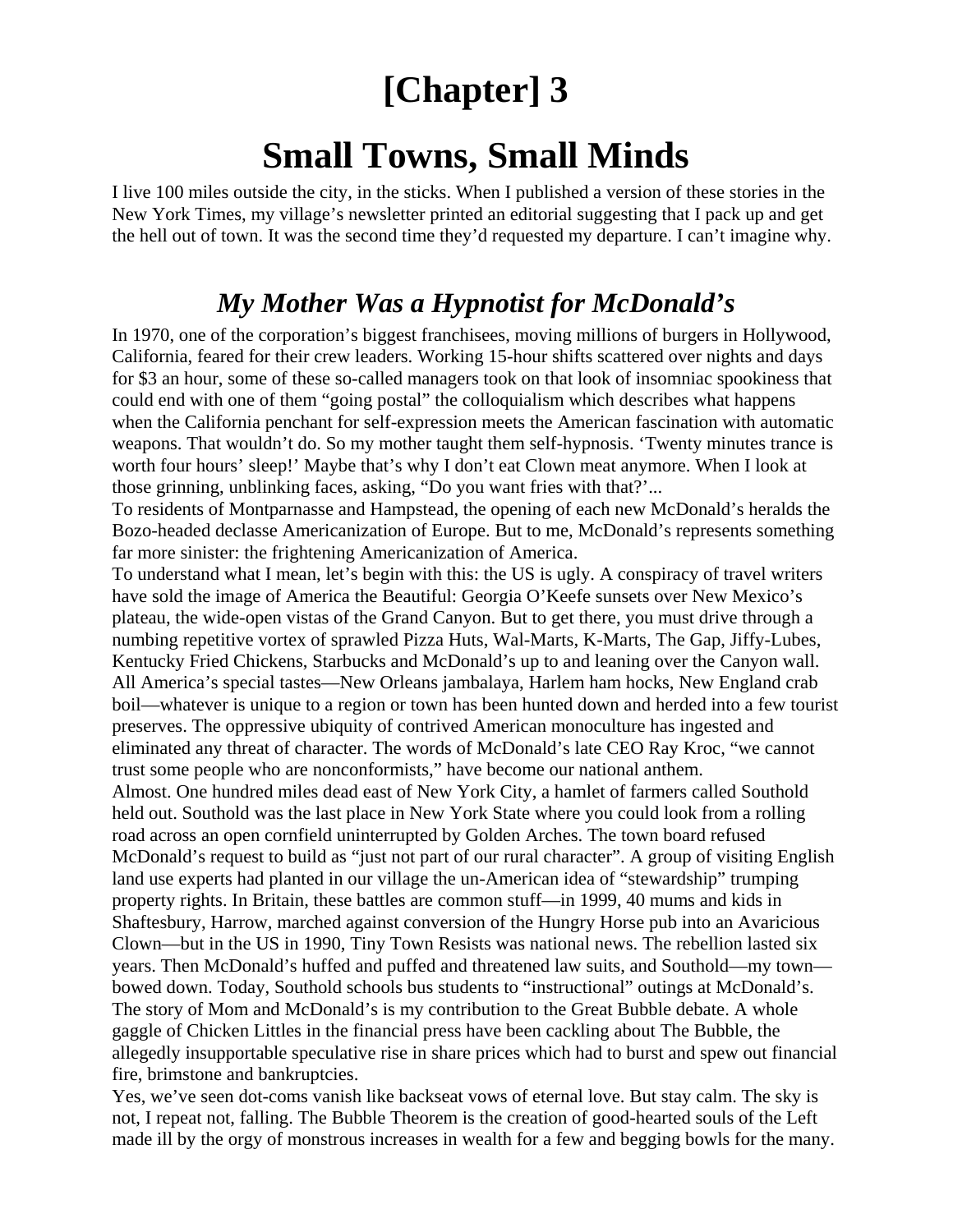The world's 300 richest people are worth more than the world's poorest three billion. The stock market could not rise indefinitely on the promises of dot-coms that sell nothing yet lay claim to a large share of the planet's wealth. Brilliant economic analysts like the Guardian's Larry Elliot and complete cranks like Robert Schiller sermonized about the coming "Day of Reckoning". Yet the 2001 "collapse" of the stock market barely dimpled the overall rise in equity values seen over the decade.

The belief that a Price Must Be Paid is religion not economics, Calvinism dressed up in Marxist clothing. What the Bubble-heads fail to accept is that the class war, as Messrs Blair and Bush tell us, is indeed over—but not because we have reached a happy social entente. Let's face it, the working class has been defeated soundly, convincingly, absolutely.

Dr Edward Wolff, director of the Income Studies Project at the Jerome Levy Institute, New York, tells me that between 1983 and 1997, 85.5 per cent of the vaunted increase in America's wealth was captured by the richest 1 per cent. In that time, overall US income rocketed—of which 80 per cent of America's families received 0 per cent. The market's up, but who is the market? According to Wolff, the Gilded One Per Cent own \$2.9 trillion of the nation's stocks and bonds out of a total \$3.5 trillion.

Not coincidentally, the rise in the riches of the rich matches quite well with the wealth lost by production workers through the shrinking of their share of the production pie. US workers are producing more per hour (up 17 per cent since 1983) while keeping less of it (real wages are down 3.1 per cent). So there you have it: the market did not rise on a bubble of fictions but on the rock-hard foundation of the spoils of the class war.

What's going on here? Let's start with computers. Forget Robert Reich's sweet notion that computers can make work more meaningful and worthwhile. The purpose of every industrial revolution, from the steam-powered loom to the assembly line, is to make craft and skills obsolete, and thereby make people interchangeable and cheap. And now, computerization is speeding the industrialization of service work.

That brings us back to "Micky Us". While Ray Kroc gets all the kudos for building the company, it was the genius of the brothers McDonald, Richard and Maurice, in 1948, to divide the production of restaurant food into discrete, skill-less tasks. McDonald's ruthlessly and methodically applied to the corner greasy spoon, the working man's cafe, the techniques of Taylorism, the timeand-motion paradigm which rules factory assembly lines. No more cooks. Any clown can make a hamburger for McDonald's. Their machines are designed so that unskilled employees hired off the street can reach full speed within minutes. Britain's prime minister, mesmerized by the modern, says he is creating a Knowledge Economy. Oh, yeah. At McD's, you can spend all day punching machine-portioned glops of ketchup onto burger buns. In one of the Observer's undercover investigations, we learned that McDonald's retained the notorious union-busting firm Jackson Lewis of New York. But why should McDonald's bother? Fast food operators report employee turnover averaging 300 per cent per year—and, despite what the industry says, they love it. Workers out the door in four months don't demand pensions, promotions, training or unions. In 1996, a British civil court found the company systematically exploited young workers, but that is a temporary situation. It won't be long before the majority of workers of all ages will need no more experience than any 17-year-old slacker—and will be paid like one.

The stock market went up because the human market went down. Here in the twenty-first century, Blake's Dark Satanic Mills have been replaced by Bright Demonic Happy Meals as the factory for deconstructing work into a cheap commodity.

It is estimated that one in eight American adults have worked at a McDonald's. This acts as a kind of moral instruction for the working class, as jail time does for ghetto residents. It is one reason behind America's low unemployment rate. As my old professor Milton Friedman taught me, unemployment falls when workers give up hope of higher pay.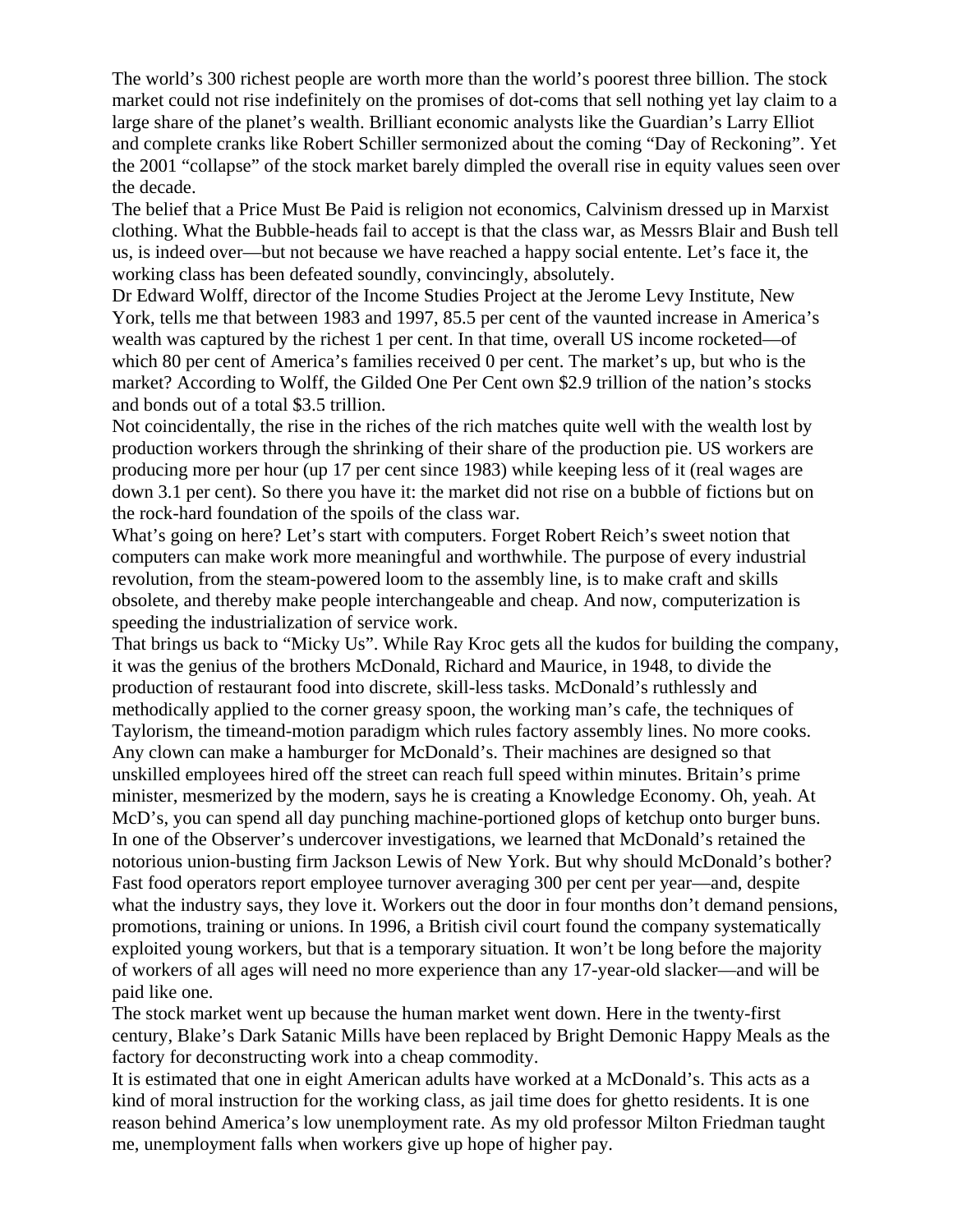## *Things Like That Don't Happen Here*

Last autumn, one of my neighbours, Kenneth Payne, fortified by the courage available at one of our local bars, loaded his shotgun, walked across the road to the trailer home of his best buddy, Curtis Cook, and emptied both barrels into Cook's stomach. While his friend bled to death, Kenneth sat down on his porch and telephoned a local family to say, 'No one's going to bother your little girl anymore.' Kenneth claimed Curtis had earlier in the evening confessed to molesting the neighbour's eight-year-old child.

The next day, our town's burghers ran out to tell curious metropolitan reporters, 'Things like that don't happen here. ' Really? None of my neighbours mentioned the story of our school principal's daughter, who hid her pregnancy from her parents then drowned her child right after its birth. I thought it worth reporting, so I did, in the Observer and the New York Times. What kind of monstrous hamlet do I live in? While few Americans have heard of it, Britons know it as the congenial, rural town lionized on BBC radio's "Letter from America", broadcast by Alistair Cooke, one of our few unarmed residents.

Like Alistair, I've made shameless use of the cartoon imagery of this convenient exemplar of unspoiled, small town America. In the prior article, I told you about our town's heroic struggle to block McDonald's opening a restaurant, a threat to our quaint rural character. The way I told it, we were gloriously defeated by the corporation's McLawyers who bullied us into bending our preservation laws.

I left out of the story about our defense against the fast food giant being sabotaged from within by that fifth column of small businessmen found in every American town—the local real estate agents, shopkeepers and farmers hoping to turn a quick buck on their properties once the planning rules are breached and broken.

I've written scores of bad-tempered columns about the brutish ways of America's biggest businesses. That viewpoint is admittedly a bit unbalanced. To be fair, we must recognize that for sheer narrow-minded, corrosive greed nothing can beat the US's grasping, whining, small businessmen. And within that avaricious little pack, none is so poisonously selfcentered and incorrigible as the small town businessman of rural America.

During the presidential debates, Al Gore opened the bidding to win this pampered demographic by promising to slash inheritance taxes, "to save our family farms and businesses". Until President Bush took office, if you inherited a farm or business worth up to \$2.6 million you paid no tax at all. But that's just not enough for what the fawning candidates call "local entrepreneurs". Gore promised to raise the exemption to \$4 million—only to be trumped by George W. Bush who promised to wipe away inheritance taxes altogether (one of the few promises he kept).

This group of small businessmen and farmers, so deserving of protection of their tax-free millions, is the same that defeated Bill and Hillary Clinton's 1993 proposal to require all businesses to provide bare-bones health insurance for their employees, an expenditure of only 35 cents per hour. Fortune 500 corporations expressed few qualms about the mandatory insurance plan as most big firms already provide some health care Coverage for their employees. It was the swarm of Lilliputian entrepreneurs, under the aegis of their National Federation of Independent Businesses, who blocked the Clintons' modest attempt to end medical care apartheid in America. You name it—maternity leave, minimum wage, even health and safety inspections and rules barring racism in hiring any meagre proposal to protect the lives and families of working people, and the NFIB's small businesses legions have their swords out to kill it.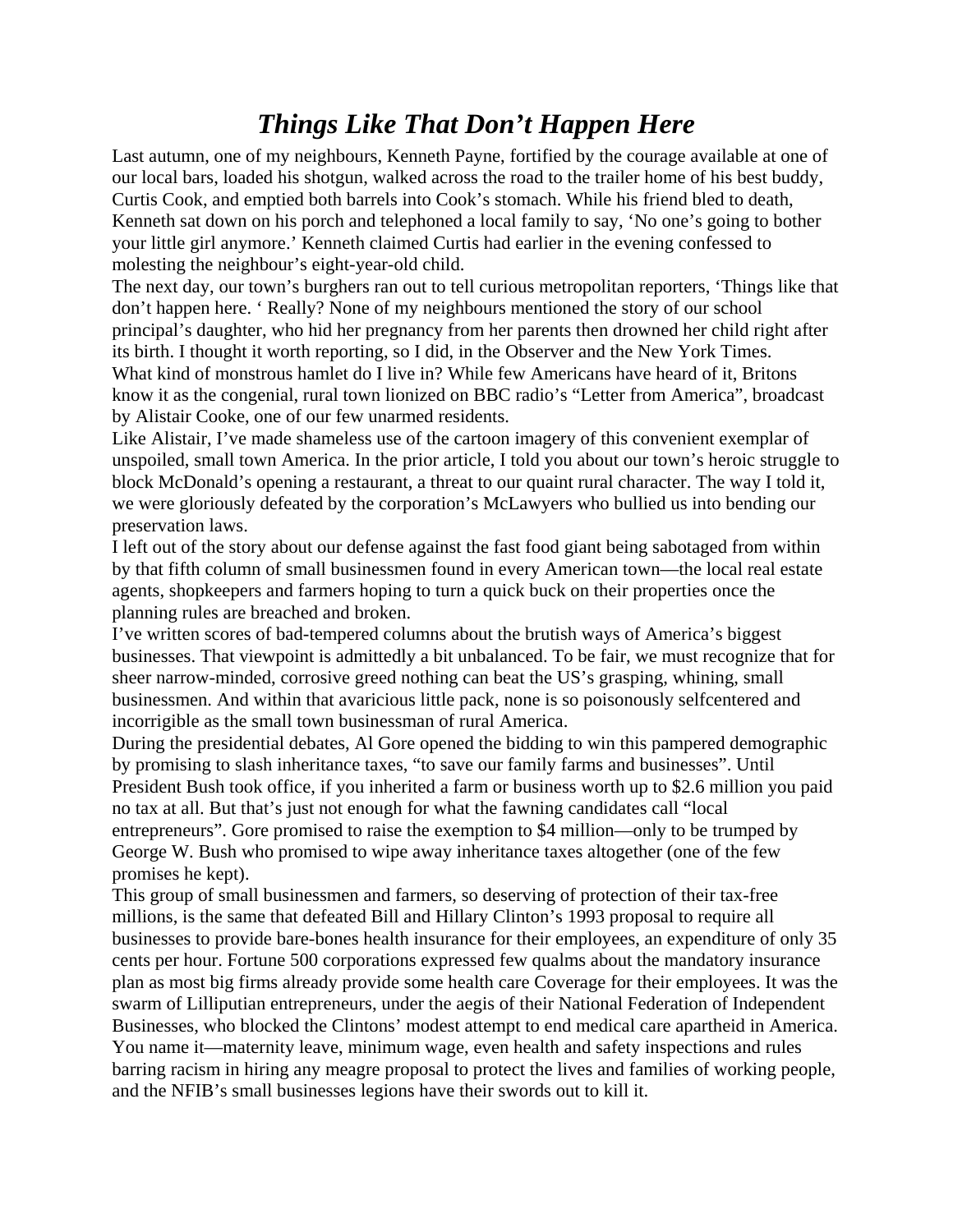But we must never say so. Al Gore can shoot at big tobacco and big oil, Bush can vilify teachers and union workers, but any politician who breathes a word against rural businesses, farmers or the NFIB's Scrooge battalions ends up as electoral road-kill.

Ten years ago, our town convinced a charitable foundation with more money than wisdom to pay for experts from Britain to tell us how to preserve our area's rural character. We held meetings, referenda, elections. It was that active small town American democracy that makes foreign writers like Tocqueville and Jonathan Freedland ga-ga with admiration. At the end, the town voted overwhelmingly to adopt what became known as the "UK Stewardship Plan" to protect our green fields and prevent ugly urban sprawl.

Come by my town today and count the pustules of strip malls and fluorescent signs directing you to Bagels Hot! Cars Like New No Down-Payment! Dog Burger! where cornfields once grew. Sensible British designs and a preservation-minded electorate could not overcome the me-first obstructionism of a hard core of small businessmen and farmers lusting to sell off their land to McDonald's, Wal-Mart and housing speculators.

I didn't equate rural shotgun murders or child molesting to the small town businessman's penchant for despoiling the rural landscape. But they are covered over by the same cowardly silence. No politician, local or national, has the guts to break through the mythology, the legend of the struggling local businessman who cares and sacrifices for his community. This folkloric invention approaches saintliness when the discussion turns to rural, small town America with its treacly images of barbershop quartets, Farmer Brown on his tractor and the Main Street parade after the strawberry harvest.

What makes this myth of happy small town America off-limits to challenge is that it provides pleasant code words for the ugliest corner of the American psyche. When politicians talk about "small town American values", "family values" and the "hard-working small businessman" everyone knows the color of that town, that family and that businessman—white. Pleasantville USA is implicitly placed against the urban jungle populated at the bottom by darkskinned muggers and pregnant teenagers on the dole, and at the top by Jewish financiers of Hollywood pornography.

It would dangerously undermine this politically useful imagery if the public were reminded that small towns are filled with pale-faced citizens despairing and dangerous as any in the inner cities. Nor could the NFIB win those special exemptions from taxes and planning regulations for small businesses and farms if they were seen, not as struggling defenders of local communities, but as dollar-crazed and duplicitous operators who wouldn't care if McDonald's put a drivethough in the Lincoln Memorial.

Every landscape we build, wrote psychologist Norman O. Brown, is our recreation of the interior of our mothers' bodies. What does it say about Americans when we look out over a natural vista we are seized with psychic anguish if we cannot locate a throbbing neon sign flashing PIZZA HOT!

In our little town, it was George, the owner of the local lumberyard, who proudly organized successful business opposition to the UK Stewardship plan. With dollar signs in his eyes, he welcomed McDonald's and the boxy shopping mall that replaced several hundred acres of raspberry fields.

But small-town Georges forget that, when they break down government regulations, it is big business that gleefully rushes through the breach. Last time I saw him, George the lumberman was stunned by the announcement that Home Depot, the Wal-Mart of do-it-yourself stores, would replace a nearby cornfield. And that means George is out of business.

In a small town, neighbourly manner, I expressed my sympathy to George. If I were a better person, I would have meant it.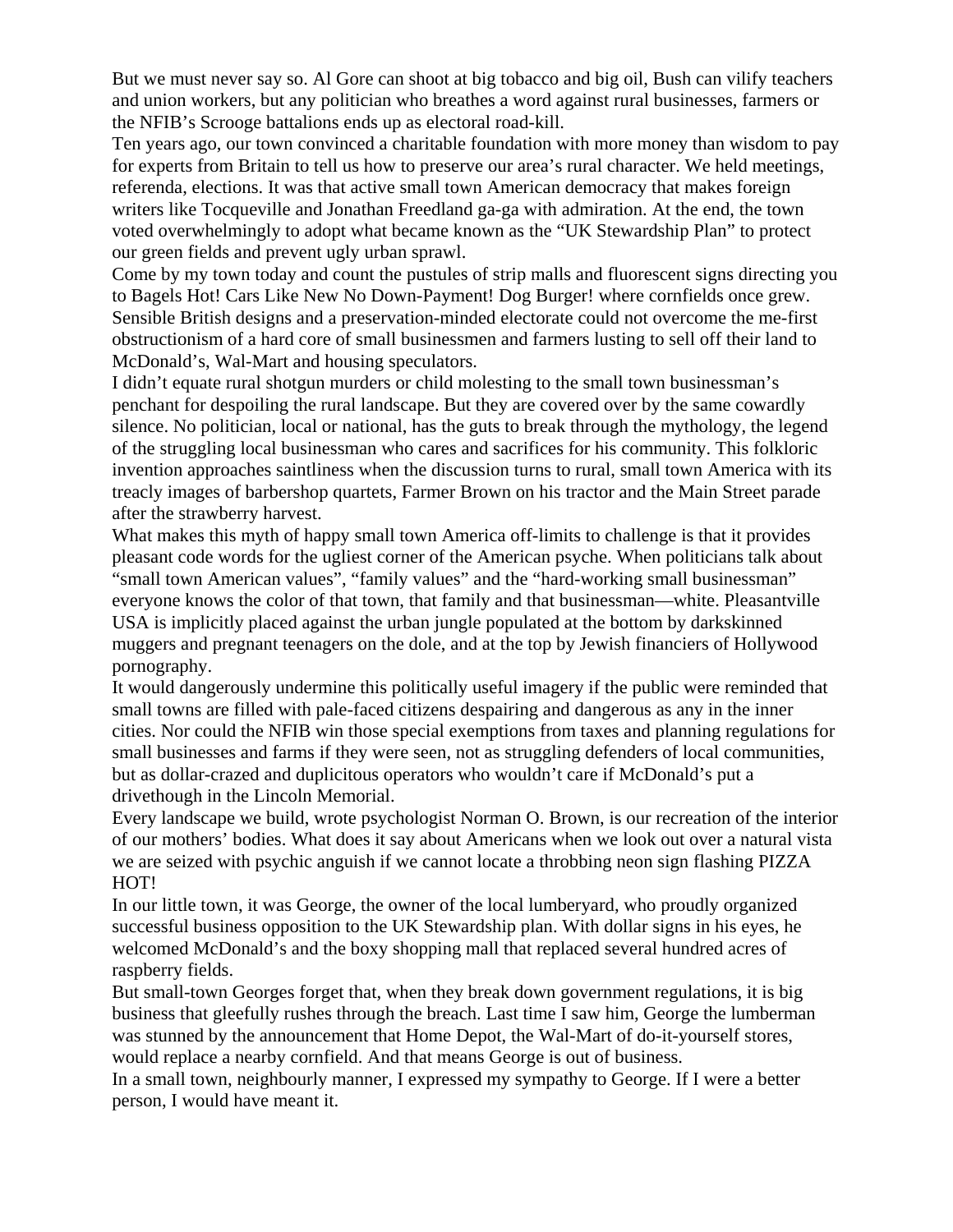#### *Insane about Asylum*

At midnight on May 12, 2000, twelve Mexicans crossed the Rio Grande on the flrst leg of their journey to Farmingville, Long Island, where my town's tradesmen pick up their laborers. Lost in the fearfully vast Arizona desert, the twelve died of dehydration. I surprised myself by wanting to write something almost kind about my town.

So here's me, using one of the lowest tricks in journalism—asking a London cab driver to give his salt-of-the-earth opinion on one of the great issues of the day: asylum seekers. He couldn't wait.

"Well, it's like you're ashamed to be English today! You're not supposed to be English!" I had good reason to ask. As an American, I can't get my head around British election time "asylum" hoo-hah. At the last election Prime Minister Blair and his Tory opponent William Hague seemed to be competing for the post of Great White Hunter, stalking "bogus" asylum seekers among the herd of "legitimate" ones.

In America, we don't have asylum seekers; we have immigrants. Lots of them—29 million by the low-ball official census, with 1.2 million more coming in each year. US cities compete for prime-pick foreign workers as they would for a foreign auto plant.

America certainly has had anti-immigrant politicians. In the nineteenth century we had the appropriately named KnowNothing Party and in 1988 we had Mike Huffington. Huffington's wife Arianna famously convinced her overly-rich husband to run for the US Senate on a rabid anti-immigration platform.

It was a perplexing campaign for California, where Whites are the minority race and the only true non-immigrants are, if you think about it, a handful of Shosone Indians. Mrs Huffington herself delivered the most virulent antiforeigner speeches... in her thick Greek accent.

After his demolition at the polls, the demoralized Huffington announced he could remain neither a Republican nor a heterosexual.

Huffington's defeat also allowed George W. Bush to convince his party to adopt hug-animmigrant slogans. Bush would hold open the Golden Door for immigrants, but not out of a weepy compassion for the "huddled masses yearning to breathe free". Immigration is simply good business.

In fact, it's the deal of the millennium, says Dr Stephen Moore of the Cato Institute, a think-tank founded by big-name Republicans. "It's a form of reverse foreign aid. We give less than \$20 billion in direct aid to Third World nations and we get back \$30 billion a year in capital assets." By "assets" he means workers raised, fed, inoculated and educated by poorer countries, then shipped at the beginning of their productive lives to the US. (The average age of immigrants is 28.)

The Cato Institute reckons that the US "imports" about \$25 billion a year in human "goods". "It is the lubricant to our capitalistic economy," said Moore (as I eschewed thoughts of the film Modem Times, where Charlie Chaplin gets squeezed through giant gears), "giving US companies a big edge over European competitors."

Given the US experience, American economists would find the entire British fixation on "bogus" and "legitimate" asylum seekers just wacky. Instead of asking newcomers for a commitment to building Britain, they are asked solely whether they are running for their lives. What an odd standard for choosing new citizens.

American industry saves a bundle due to its access to an army of low-skill, low-wage foreign workers who can be hired, then dumped, in a snap. US industry also siphons off other nations' best and brightest, trained at poor nations' expense.

The habit of siphoning off other countries' high-skilled workers, let me note, permits America's monied classes to shirk the costly burden of educating America's own underclass. (So far, this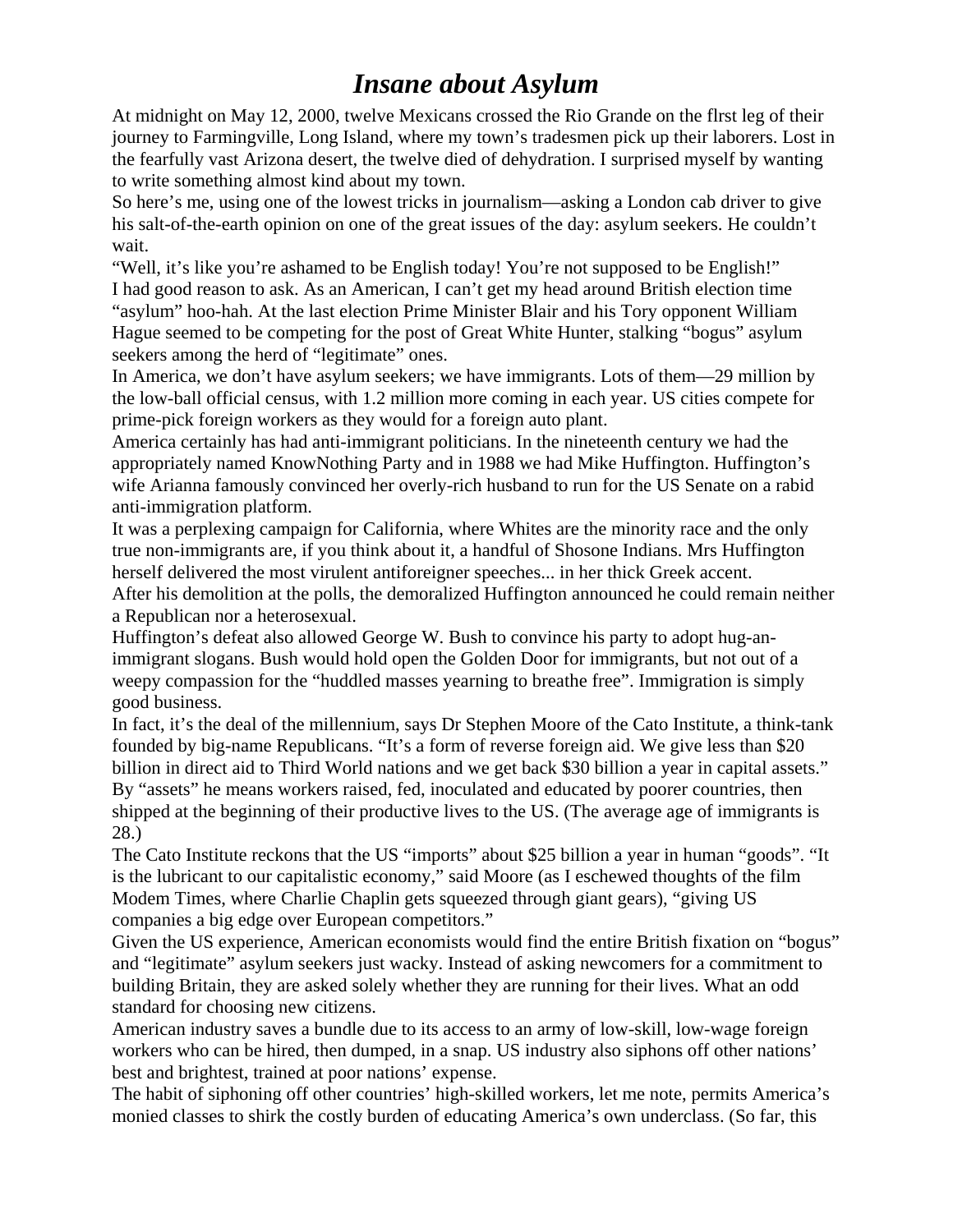system hums along smoothly: Bangalore-born programmers in Silicon Valley design numberless cash registers for fast-food restaurants so they can be operated by illiterate Texans.)

To get a closer understanding of the Cato Institute studies, I talked with a piece of imported human capital. His name is Mino (I can't disclose his last name). Mino first tried to get into the US from Guatemala eleven years ago. He paid thousands of dollars to a gusano (a "worm" ) to sneak him across the border. The cash bought Mino a spot in a sealed lorry stuffed with 100 other men. Mino felt lucky: he didn't die. But he did spend three days in jail when La Migra (the Immigration and Naturalization Service) grabbed him.

Back in Guatemala, Mino next bought a plane ticket to JFK airport—and a false visa. This time, no problems. Within days, Mino had a job washing dishes in the local cafe in my town on Long Island, east of New York. I asked the chief planner for our region, Dr Lee Koppelman, about the role of "illegal" workers like Mino in our local economy. Koppelman laughed: "There wouldn't be an economy without the illegals." He estimates there are more than 100,000 "undocumented" workers in our county alone. Nationwide, undocumented workers total between seven million and eleven million.

Our local businesses, says Koppelman, "turn a blind eye" to the suspect status of the workers stooping in our strawberry fields and clearing our construction sites. One local farmer tells me he gets his field hands from El Salvador—though I know this guest worker program ended more than 20 years ago.

Our business community's "blindness" goes beyond ignoring someone's counterfeit "green card". The local shop paid Mino the legal minimum wage, but worked him twice the legal number of hours.

And that's another advantage to US-style immigration. "The workforce is flexible," says the expert from Cato. "Flexible" means millions of workers too scared of La Migra to blow the whistle on illegal working hours, or to join unions or make a fuss when, at the end of the harvest season (or tourist season or production run) they are told to get lost.

By keeping the Golden Door only slightly ajar, with a third of all immigrants fearful of deportation, America's employers profit from something that works quite a bit like the old South African system of migrant workers. "Workers just materialize," says Koppelman, then are expected to vanish, leaving neither businesses nor communities with any responsibility for their survival nor their families' when work ends.

So why does Britain fear this gloriously profitable scheme of importing valuable worker-assets? The English notion that immigrants drain government resources is a laugh. The US Senate Immigration sub-committee tells me the government turns a nice profit on immigration, efficiently collecting in taxes from migrants roughly double what they get back in services. America approves 2.5 million applications to stay a year; Britain lets in a paltry 129,000. But what about my cabby's fear of losing his English identity? Face it, Shakespeare's dead. England's cultural exports are now limited to Morris dancing, football hooliganism and Hugh

Grant.

I humbly suggest you consider floating Home Secretary David Blunkett into the English Channel dressed like the Statue of Liberty with robe, tiara, torch and a sign reading: "Desperately seeking new material for stagnant gene pool!"

Now for the happy American ending: today, Mino owns a landscaping business, drives a flash pick-up truck, plans to buy a home, get rid of his accent and finish a degree in accounting. No one here resents Mino's success. His story is every American's story. It's my story. Anna Palast stole across the border in 1920. Luckily, La Migra didn't catch her until a few days before her 100th birthday.

And that's what neither Blair nor the Tories understand. It's not where you come from that counts. It's where you're going.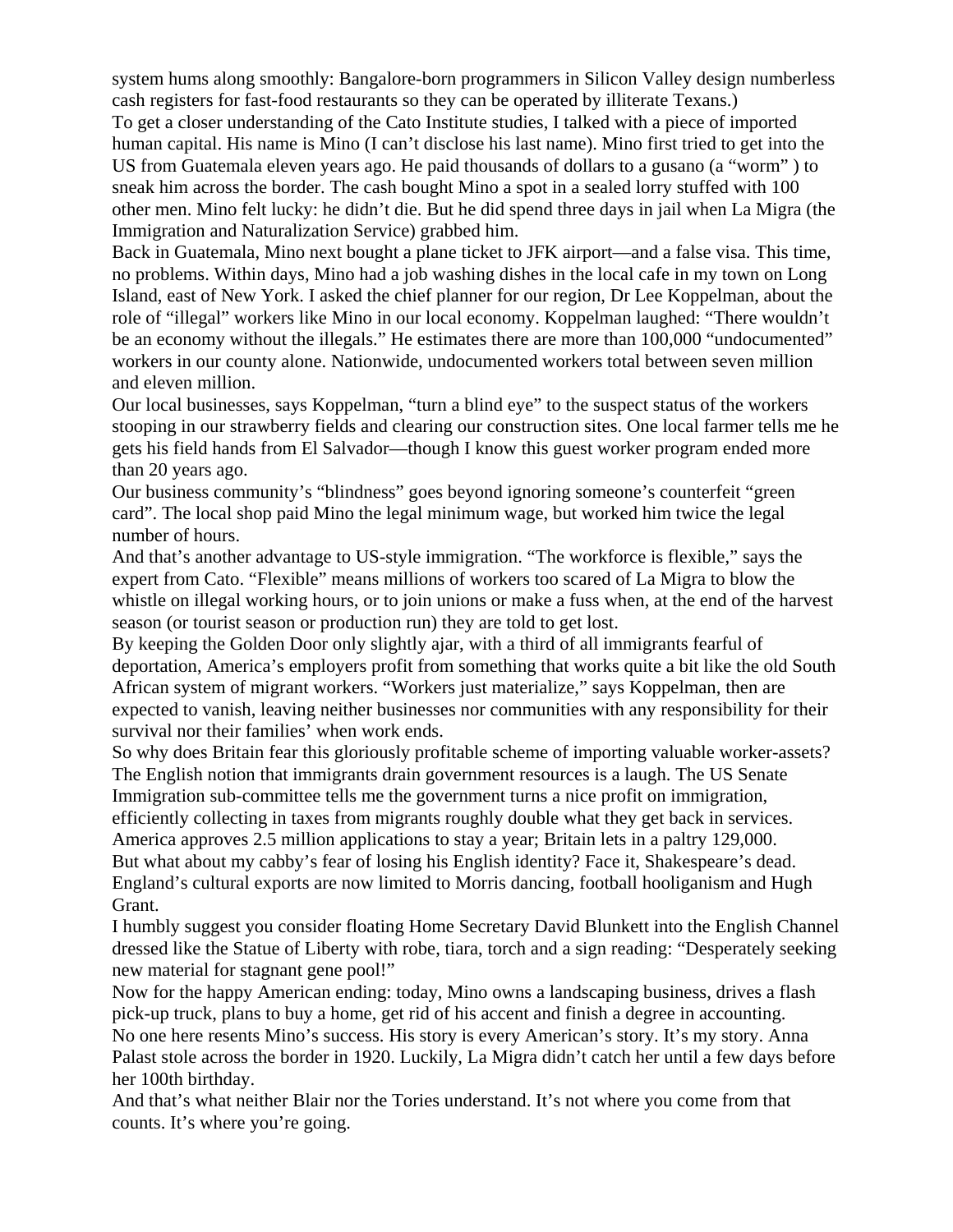## **[Chapter] 4**

#### *Pat Robertson, General Pinochet, Pepsi-Cola and the Anti-Christ: Special Investigative Reports*

Papers fly out of filing cabinets and land on my desk. Voices whisper phone numbers of corporate, government, even church, insiders. People talk and my tape recorder happens to be rolling. I guess I'm a lucky guy.

I've tried to carry over to journalism the techniques of in-depth investigation I used in gathering intelligence for government racketeering cases. While there's the cloak-and-dagger fun stuff (setting up false front organizations as I did for the Observer in the Lobbygate sting), most of it involves hours, days and weeks lost in piles of technical and financial papers. Glamorous it ain't. It is expensive and time-consuming—not exactly attractive to editors for whom Quick and Cheap are matters of principle, both professional and personal. Bless those editors who've tolerated my deviant journalistic behaviour.

Almost all the stuff in this book is "investigative", that is, revealing information the subjects of the stories assumed and hoped had been well hidden. These reports were a bit more difficult to tease out, especially when the subject of one, through divine communication, learned that I was a correspondent for a newspaper, the Observer, founded by an agent of Lucifer. But I knew that already.

Sympathy for the Banker: Anti-Christ Inc. and the Last Temptation of Pat Robertson In May 1999, the oldest financial enterprise in the English-speaking world, the Bank of Scotland, decided to launch into the cyber-future with the largest-ever telephone and Internet bank operation, to be based in the US. Their choice of partner and chairman for the enterprise, US televangelist 'Reverend' Pat Robertson, scandalized a few Britons.

The United Kingdom's business elite could dismiss objections with a knowing condescension. To them, Robertson was just another Southern-ftled Elmer Gantry bigot with a slick line of LordyJesus hoodoo who could hypnotize a couple of million American goobers into turning over their bank accounts to the savvy Scots.

I had a different view of the Reverend Pat. For years, I'd kept tabs on the demi-billionaire media mogul who had chosen one president of the United States and would choose another... and who left a scent of sulphur on each of his little-known investments from China to the Congo. The Feds were already on his case, but I could speak to insiders in the born-again Christian community once high in Reverend Pat's billiondollar religious-commercialpolitical empire, who would never talk to officialdom.

Most difficult was convincing the Reverend's protectors to let me speak directly to The 'Doctor" (as they call him) at his compound in Virginia; and once there, getting my wire through the metal detector. ('Officer, could you please hold my cigarette lighter?")

While some Britons could not fathom why the Bank of Scotland chose Robertson, I was more surprised that Robertson chose the Scots. He had, in fact, written a great deal about that Presbyterian-run finance house. In Robertson's darkly woven universe, the Bank of Scotland was the manifestation on earth of the Spirit of the Anti-Christ.

It's time someone told you the truth. There is an Invisible Cord easily traced from the European bankers who ordered the assassination of President Lincoln to German Illuminati and the "communist rabbi" who is the precise connecting link to Karl Marx, the Trilateral Commission, the House of Morgan and the British bankers who, in turn, funded the Soviet KGB. This is the "tightly knit cabal whose goal is nothing less than a new order for the human race under the domination of Lucifer".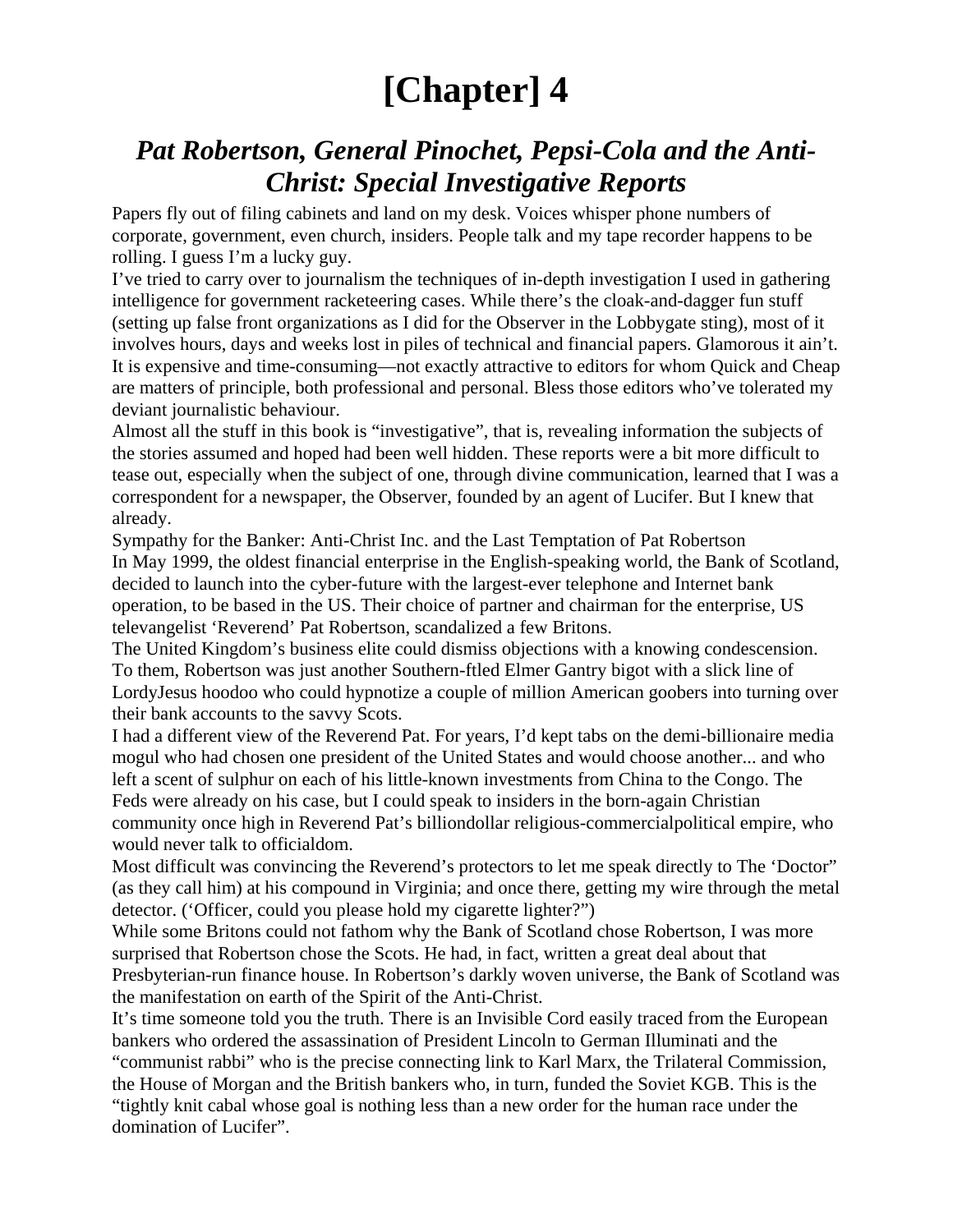If you don't know about the Invisible Cord, then you have not read New World Order by Dr Marion "Pat" Robertson, chairman of the Bank of Scotland's new American consumer bank holding company.

Interestingly, the Scottish bank's biography of Robertson failed to mention New World Order, the 1991 bestseller which a Wall Street Journal review uncharitably described as written by "a paranoid pinhead with a deep distrust of democracy".

There is so much the Bank of Scotland forgot to include in their profile of Dr Robertson that it is left to the Observer to properly introduce this man of wealth and taste. The bank, for example, failed to note that Dr Robertson is best known to Americans as the leader of the 1.2 millionstrong ultra-right political front, Christian Coalition. It may seem a bit odd for the Bank of Scotland to choose as their spokesman a man widely feared by many in the target market as America's own Ian Paisley. But the Bank of Scotland says it is not concerned with Dr Robertson's religious beliefs. Nor, apparently, is Dr Robertson concerned with theirs. He has called Presbyterians, members of Scotland's established Church, "the spirit of the Anti-Christ". What would entice the Bank of Scotland to join up with a figure described by one unkind civil liberties organization as "the most dangerous man in America"? Someone more cynical than me might suspect that the Bank of Scotland covets Dr Robertson's fiercely loyal following of two million conspiracy wonks and Charismatic Evangelicals. A former business partner of Robertson's explained The Reverend's hypnotic pull on their wallets: "These people believe he has a hot-line to God. They will hand him their life savings." Robertson drew believers to his other commercial ventures. "People remortgaged their homes to invest in his businesses," the insider told me. If he did use his ministry to promote his business, this would cross several legal boundaries.

In an exclusive interview with the Observer, Dr Robertson swore to me he will keep bank commerce, Christianity and the Coalition completely separate. But our look into the Robertson empire, including interviews with his former and current business associates, reveals a hidden history of mixing God, gain and Republican campaign. Not all has been well concealed. Tax and regulatory authorities have tangled for decades with his supposedly non-partisan operations. The combination of Christianity and cash has made Dr Robertson a man whose net worth is estimated at somewhere between \$200 million and \$1 billion. He himself would not confirm his wealth except to tell me that his share in the reported \$50 million start-up investment in the bank deal is too small for him to have taken note of the sum.

Neil Volder, president of Robertson's financial business and future CEO of the bank venture, emphasizes Robertson's selflessly donating to his church 65-75 per cent of his salary as head of International Family Entertainment. I was surprised: that amounted to only a few hundred thousand dollars yearly, pocket change for a man of Dr Robertson's means. There was also, says Volder, the \$7 million he gave to "Operation Blessing" to help alleviate the woes of refugees fleeing genocide in Rwanda. Or did he? Robertson's press operation puts the sum at only \$1.2 million—and even that amount could not be corroborated.

More interesting is how the "Operation Blessing" funds were used in Africa. Through an emotional fundraising drive on his TV station, Robertson raised several million dollars for the tax-free charitable trust. "Operation Blessing" purchased planes to shuttle medical supplies in and out of the refugee camp in Goma, Congo (then Zaire). However, investigative reporter Bill Sizemore of the Virginian-Pilot discovered that, except for one medical flight, the planes were used to haul heavy equipment for something called the African Development Corporation, a diamond mining operation distant from Goma. African Development is owned by Pat Robertson. Did Robertson know about the diversion of the relief planes? According to the pilots' records, he himself flew on one plane ferrying equipment to his mines.

One of Robertson's former business partners speaking on condition of confidentiality told me that, although he often flew with Dr Robertson in the minister's jet, he never saw Robertson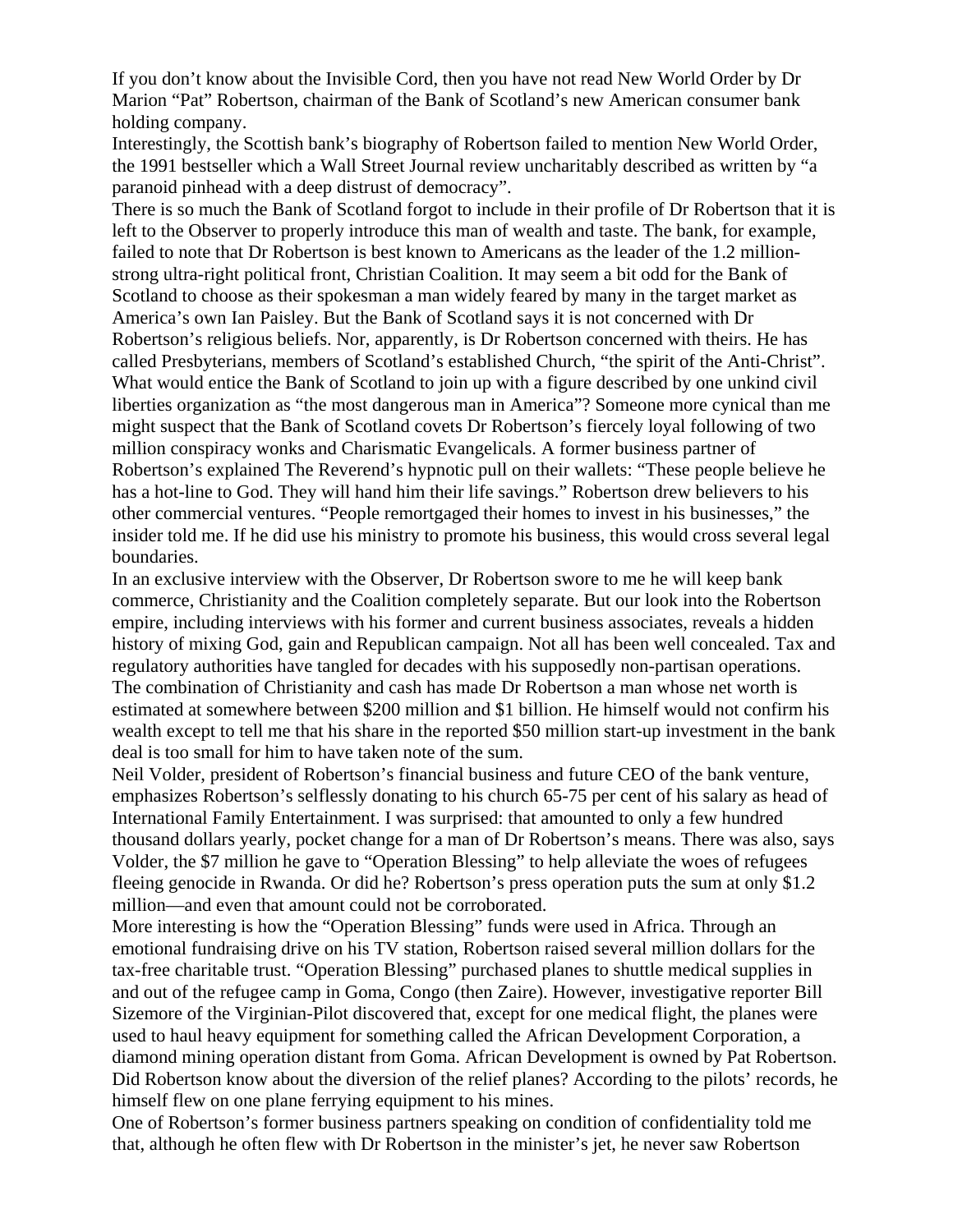crack open a Bible or seek private time for prayer. "He always had the Wall Street Journal open and Investors' Daily." But on the Congo flight, Robertson did pray. The pilot's diary notes, "Prayer for diamonds".

Volder told me that Robertson's diverting the planes for diamond mining was actually carrying out God's work. The planes, he asserts, proved unfit for hauling medicine, so Robertson salvaged them for the diamond hunt which, if successful, would have "freed the people of the Congo from lives of starvation and poverty". None the less, the Virginia State Attorney General opened an investigation of "Operation Blessing".

Volder asserts that Robertson was "not trying to earn a profit, but to help people". As it turned out, he did neither. The diamond safari went bust, as did Robertson's ventures in vitamin sales and multi-level marketing. These disastrous investments added to his losses in oil refining, the money pit of the Founders Inn Hotel, his jet leasing fiasco and one of England's classier ways of burning money, his buying into Laura Ashley Holdings (he was named a director). One cannot term a demi-billionaire a poor businessman but, excepting the media operations handed him by his non-profit organization, Robertson the "entrepreneur" seems to have trouble keeping enterprises off the rocks. Outside the media, Robertson could not cite for me any commercial success.

Undeniably, Dr Robertson is a master salesman. To this I can attest after joining the live audience in Virginia Beach for 700 Club, his daily television broadcast.

That week, he was selling miracles. Following a mildly bizarre "news" segment, Dr Robertson shut his eyes and went into a deep trance. After praying for divine assistance for his visions, he announced, "There is somebody who has cancer of the intestines... God is healing that right now and you will live!... Somebody called Michael has a deep chest cough... God is healing you right now!"

It is not clear why the Lord needs the intervention of an expensive cable TV operation to communicate to Michael. But more intriguing theological issues are raised by the program hosts' linking miracles to donations made to Robertson's organization, In a taped segment, a woman's facial scars healed after her sister joined the 700 Club (for the required donation of \$20 per month). "She didn't realize how close to her contribution a miracle would arrive." It ended, "Carol was so grateful God healed her sister, she increased her pledge from the 700 Club to the 1000 Club."

The miracles add up. In 1997, Christian Broadcast Network, Robertson's "ministry", took in \$164 million in donations plus an additional \$34 million in other income.

Earlier tidal waves of tax-deductible cash generated by this daily dose of holiness and hostility paid for the cable television network which was sold in 1990 to Rupert Murdoch, along with the old sit-coms that filled the nonreligious broadcast hours, for \$1.82 billion. Seven years prior to the sale of this media bonanza, the tax-exempt group "spun it off" to a for-profit corporation whose controlling interest was held by Dr Robertson. Lucky Pat.

Robertson donated hundreds of millions of dollars from the Murdoch deal to both Christian Broadcast Network (CBN) and CBN (now Regent) University. That still left Robertson burdened with heavy load of cash to carry through the eye of the needle.

In his younger days, Robertson gave up worldly wealth to work in the Black ghettos of New York, But, says a former Coalition executive, "Pat's changed." She noted that he gave up his ordination as a Baptist minister in 1988. (He is still called, incorrectly, "Reverend" by the media.) His change in 1988 was accelerated when, says another associate, his former TV co-host Danuta Soderman Pfeiffer, "he was ensnared by the idea that God called him to run for president of the United States".

The 1988 run for the Oval Office began with Robertson's announcing his endorsement by Highest Authority. It was not some quixotic adventure. The losing race generated a mailing list of three million sullen Americans of the heartland whose rage was given voice by Robertson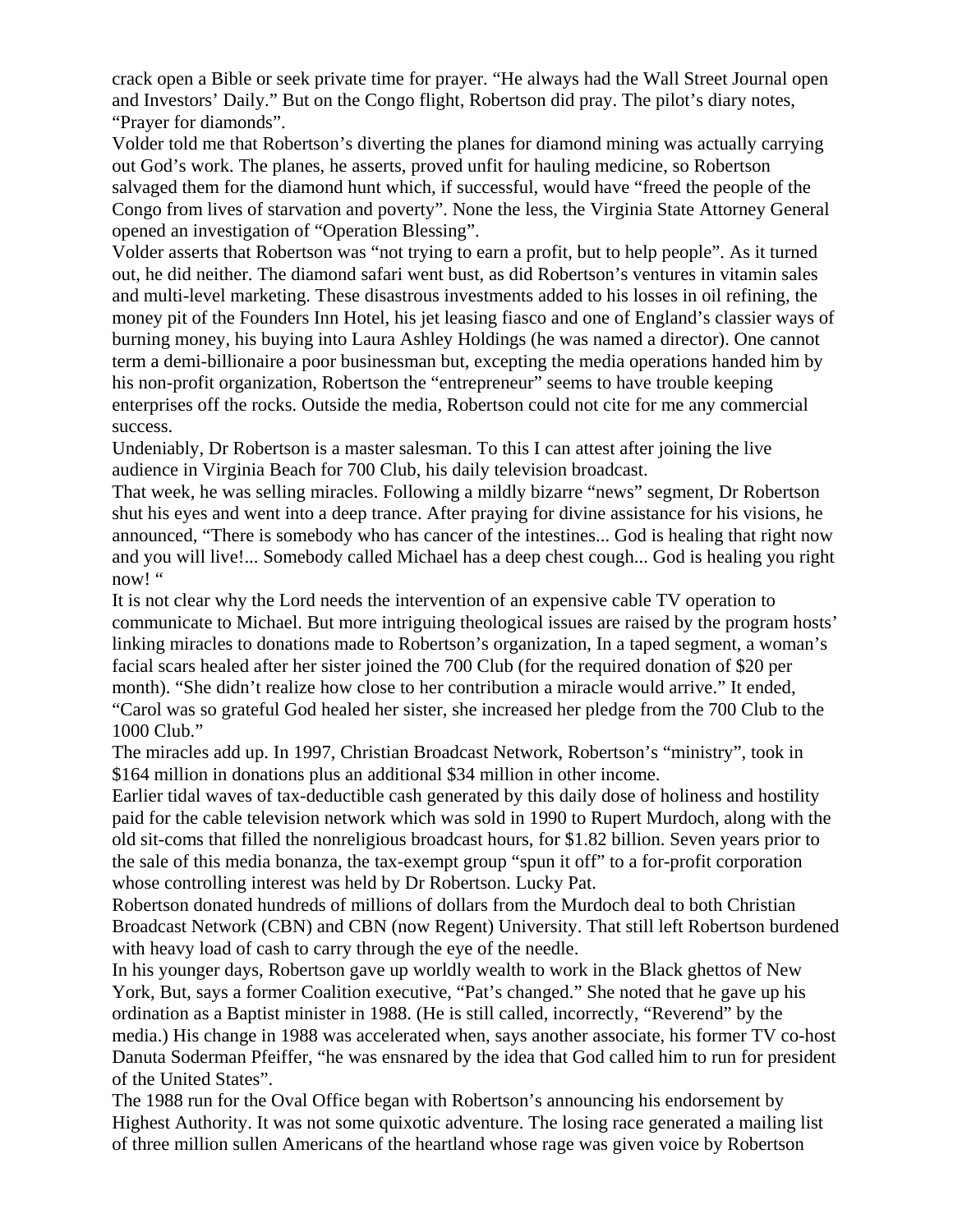forming, out of defeat, the Christian Coalition. Some say he ran just to generate the list, and Volder offers that this may have been, in fact, the Lord's stratagem. These mailing lists, like the CBN lists, are worth their weight in gold. Robertson swore they would not be used in for the banking business. To dip into the Christian lists uncompensated to promote the new bank would breach the law.

But abuse of these lists lies at the heart of charges by ex-partners with whom I spoke. The IRS opened an investigation of the doctor's use of lists, but had not been able to obtain statements from some witnesses willing to speak with the Observer.

Two former top executives in the for-profit operations who have never previously spoken to the media state that Robertson personally directed use of both the tax-exempt religious group's lists and the "educational" Christian Coalition lists to build what became Kalo-Vita, the pyramid sales enterprise which sold vitamins and other products. (Kalo-Vita collapsed in 1992 due to poor management amid lawsuits charging deception.)

A former officer of the company alleges some operations were funded, without compensation, including offices, phones and secretarial help, by the ministry. When insiders questioned Robertson's using viewers' donations for a personal enterprise, Robertson produced minutes of Board meetings that characterized as "loans" the start-up capital obtained from CBN. According to insiders not all Board members were made aware of these meetings until months after they were supposedly held. Dr Robertson's spokesman responds that they are unfamiliar with the facts of the allegation.

The executives were also alarmed about Dr Robertson's preparing to use the 20,000-strong and growing Kalo-Vita sales force as "an organizational structure to back his political agenda"—and partisan ambitions. (US federal investigators never got wind of this alleged maneuver.) The US Federal Election Commission had already charged Dr Robertson's groups with misusing the Christian Coalition lists. Federal courts are reviewing internal documents including a September 15, 1992, memo from the Coalition's then president, Ralph Reed. The Observer obtained a copy of the memo from Reed to the coordinator of President George W. Bush's reelection campaign which says Pat Robertson "is prepared to assist... [by] the distribution of 40 million voter guides... This is a virtually unprecedented level of cooperation and assistance... from Christian leaders." Unprecedented and illegal, says the FEC, which sued the Christian Coalition, technically a tax exempt educational corporation, for channelling campaign support worth tens of millions of dollars to Republican candidates. The action is extraordinary because it was brought by unanimous vote of the bipartisan commission which cited, among other things, the Coalition's favoring Colonel Ollie North with copies of its lists for North's failed run for the US Senate.

Records subpoenaed from the Christian Coalition contain a set of questions and answers concocted by the Coalition and the Republican Party for a staged 1992 "interview" with Bush broadcast on the 700 Club. This caught my eye first, because it appears to constitute a prohibited campaign commercial and second, because Robertson months earlier claimed Bush was "unwittingly carrying out the mission of Lucifer". With Bush running behind Bill Clinton, Robertson must have decided to stick with the devil he knew.

But the government will never see the most incriminating documents. Judy Liebert, formerly Chief Financial Officer for the Christian Coalition, told me she was present when Coalition President Reed personally destroyed documents subpoenaed by the government. Also, when Liebert learned that the Coalition had printed Republican campaign literature (illegal if true), she discovered that the evidence, contained in the hard drive of her computer, had been removed. Indeed, the entire hard drive had been mysteriously pulled from her machine—but not before she had made copies of the files.

When Liebert complained to Robertson about financial shenanigans at the Coalition, "Pat told me I was 'unsophisticated'. Well, that is a strange thing for a Christian person to say to me."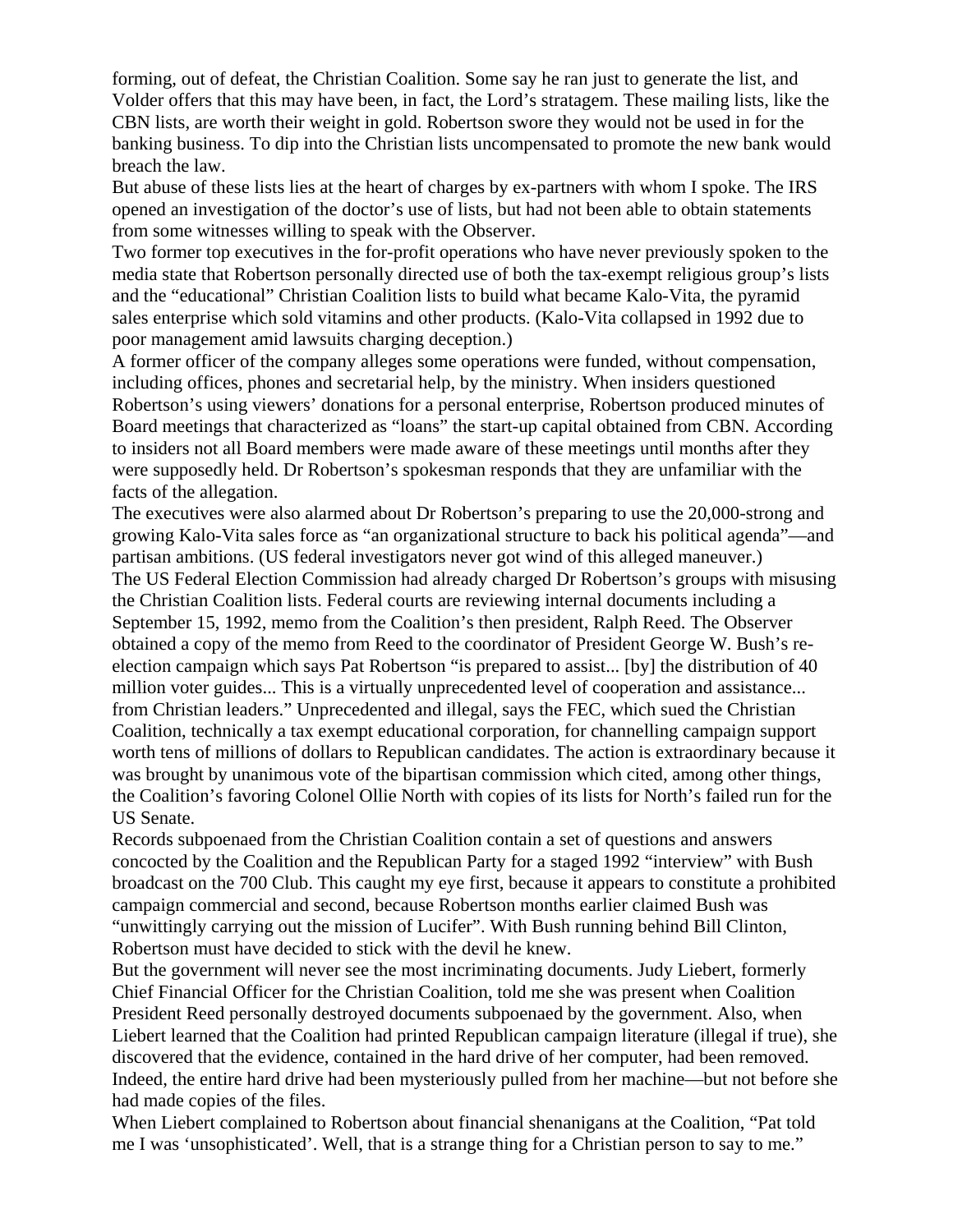The Coalition has attacked Liebert as a disgruntled ex-employee whom they fired. She responded that she was sacked only after she went to government authorities—and after she refused an \$80,000 severance fee that would have required her to remain silent about the Coalition and Robertson. The Feds, notes the Coalition, have never acted on Liebert's charge of evidence tampering.

Little of this information has been reported in the press. Why? The three hour dog and pony show I was put through at the CBN-Robertson financial headquarters in Virginia Beach culminated in an hour-long diatribe by his CEO Voider about how Robertson was certain to sue any paper that did not provide what he called a "balanced" view. He boasted that by threatening use of Britain's draconian libel laws and Robertson's bottomless financial treasure chest, one of his lawyers "virtually wrote" a laudatory profile of Robertson in a UK newspaper. As in the days when the Inquisition required recalcitrants to view instruments of torture, I was made to understand in detail the devastation that would befall me if my paper did not report what was "expected" of me. This was said, like all the Robertson team's damning anthems, in a sweet, soft Virginia accent.

Would Dr Robertson use his ministry's following to promote the Bank of Scotland venture? Despite Robertson's protests to the contrary, his banking chief Voider laid out a plan to reach the faithful, including appearances of bank members of the 700 Club, mailings to lists coincident with their own, and "infomercials" just after the religious broadcasts. This is just the type of mixing that has so upset the election commission and the Internal Revenue Service, which in 1998 retroactively stripped Christian Broadcasting of its tax-exempt status for 1986 and 1987. I met Dr Robertson in his dressing room following his televised verbal intercourse with God. Robertson, though three hours under the spotlight, didn't break a sweat. He peeled off his makeup while we talked international finance. Here was no hayseed huckster, but a worldly man of wealth and taste.

And, despite grimacing and grunts from Voider, Dr Robertson told me he could imagine tying his Chinese Internet firm ("The Yahoo of China," he calls it) into the banking operation. Picking up Voider's body shakes, Dr Robertson added, "Though I'm not supposed to talk about Internet banking."

And he wasn't supposed to mention China. His fellow evangelists are none too happy about his palling around with Zhu Rongi, the communist dictator who gleefully jails Christian ministers. Voider defends Dr Robertson's friendship with Zhu (and association with deposed Congo strongman Mobutu) on the grounds that "Pat would meet with the Devil if that is only way to help suffering people." The fact that the political connections assisted in obtaining diamond (Congo) and Internet concessions (China) is secondary.

The Bank of Scotland will be launched in the US through Dr Robertson's accustomed routes: phone and mail solicitations. But once he hits the Net, with or without the Chinese, this bank deal will make Pat Robertson the biggest financial spider on the world wide web. Yet, his choosing the Bank of Scotland as his partner is surprising because, until this year, Dr Robertson boasted of his English, not Scottish, heritage. Moreover, in New World Order, he singled out one institution in particular as the apotheosis of Satan's plan for world domination, the British chartered central banks conceived by Scottish banker William Paterson: the Bank of England and Bank of Scotland.

Dr Robertson explains that Rothschild interests carried on the Paterson plan, financing diamond mines in Africa which, in turn, funded the satanic secret English Round Table directed by Lord Milner, editor of the Observer (Ah-Ha!) a century ago. Furthermore, the Scottish banker's charter became the pattern for the US Federal Reserve Board, a diabolic agency created and nurtured by the US Senate Finance Committee whose chairman was the evil Money Trust's dependable friend, Senator A. Willis Robertson—Pat Robertson's father.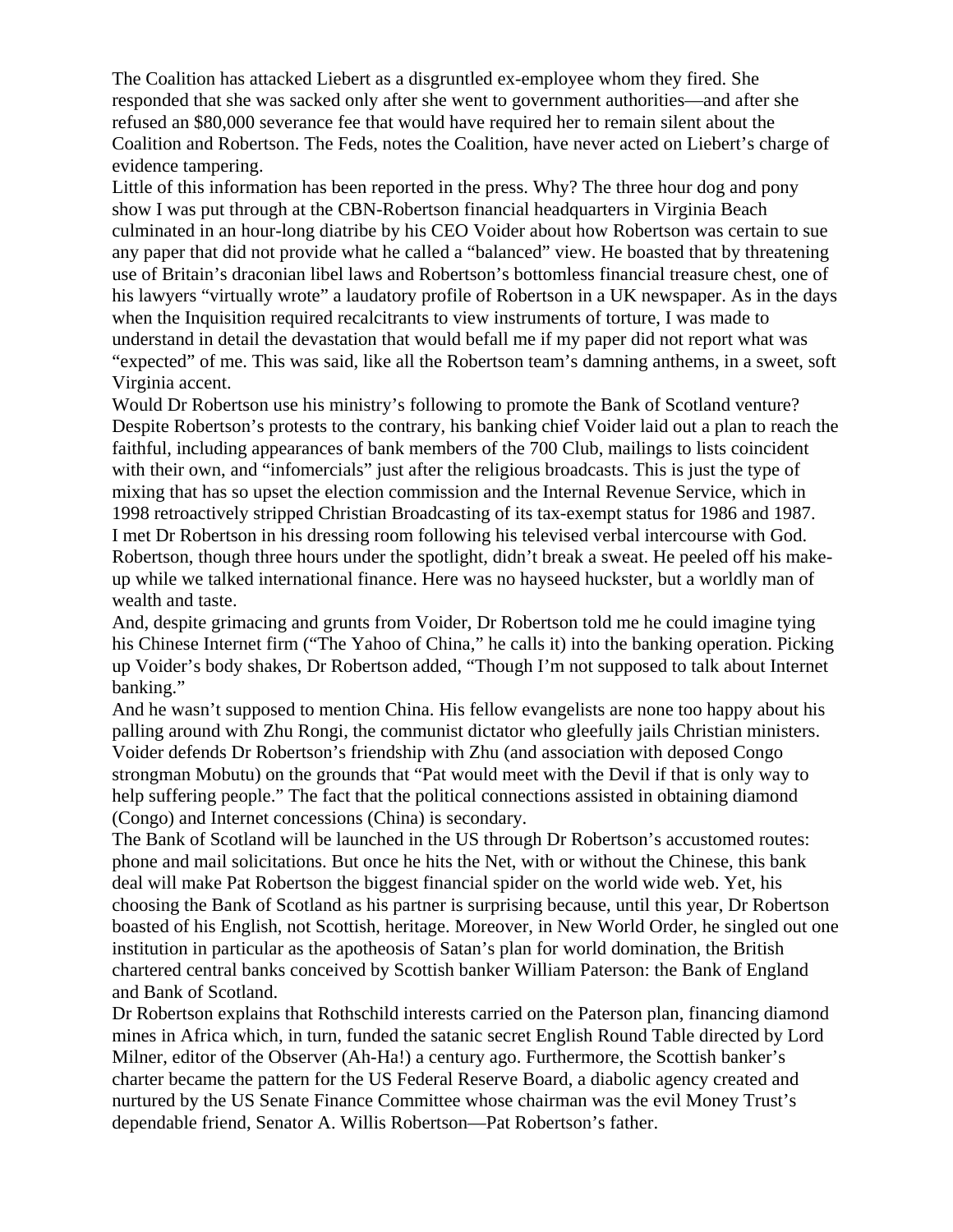That's right. Pat is the scion of the New World Order, who gave up its boundless privileges to denounce it.

Or did he?

I had done some research on the Anti-Christ. How would we recognize him? How would the Great Deceiver win over Godfearing Christians? What name would he use? As I drove away from the chapel-TV studio-university-ministry banking complex, I realized I'd forgotten to ask a key question. Why does the ex-Reverend go by the name "Pat"—not his Christian name, Marion? It struck me that "Pat Robertson" is an obvious anagram for the Devil's agent, Paterson of the Scottish bank. My silly thoughts piled higher, fuelled by staying up all night to finish New World Order. Suddenly, like Robertson, I too had a vision of an Invisible Cord that went from Lucifer to Illuminati to Scottish bankers to African diamonds to the Senate Finance Committee to Communist Dictators to the world wide web... Ridiculous, I know, but strangely, though I thought I'd turned off the radio, it continued to play that damned Rolling Stones song, Pleased to meet you!

Hope you've guessed my name...

## *Afterword*

The Almighty moves mysteriously, and swiftly. Within a week after the Observer printed the article, Robertson abandoned the 'dark land' of Scotland, as he called it, and the big banking dream went poof! Robertson fled Darkest Scotland. He even resigned from the Board of Laura Ashley, the UK fashion house.

But our exposure of evidence indicating that Robertson had used the "educational" foundation mailing lists of the Christian Coalition not only for political purposes (as the US government charged) but to promote the failed Kalo-Vita cosmetics pyramid marketing operation opened up whole new possibilities of investigation into whether the pastor sheered his flock. Public interest lawyers with People for the American Way announced they would take our discoveries to the US Federal Elections Commissions and the Internal Revenue Service.

More problems surfaced. The Observer, not the Bank of Scotland, announced Robertson's appointment as chairman of the proposed bank venture. Why? Usually such things are announced with fanfare. The answer may be that the US banking authority, the Controller of the Currency, did not know of Robertson's involvement. The "Reverend", though chairman of the holding company, could not be found listed as a member of the board of the subsidiary that applied for the banking charter. It seems the Feds have lots of problems granting charters to persons under investigation for misuse of assets. Failure to mention Robertson's chairmanship would not help their chartering cause.

Then there were the allegations of destruction of evidence. The Christian Coalition's CFO told me that Ralph Reed, a big Republican operative even today, "would got through (the subpoenaed documents] and throw everything on the floor—I mean just pitch it—just take it and throw it on the floor". When challenged on the legality (and Christianity) of such actions, Reed reportedly said, "Why don't you just take a gun and blow my brains out."

But Robertson had a better plan. Weirdly, the Christian Coalition's taxexempt status had been in limbo for an unprecedented ten years, with no US government prepared to take it away nor legally able to grant it. After our story ran, Robertson simply withdrew the application, costing him virtually nothing in cash but thereby pulling the plug on all the investigations of the use or misuse of the Coalition's assets.

Not wanting to leave himself exposed, Robertson within days also announced the shut-down of the Christian Coalition (June 10, 1999). The New York Times, National Public Radio and 60 Minutes, the infotainment flagship of the CBS network, all announced that Robertson and his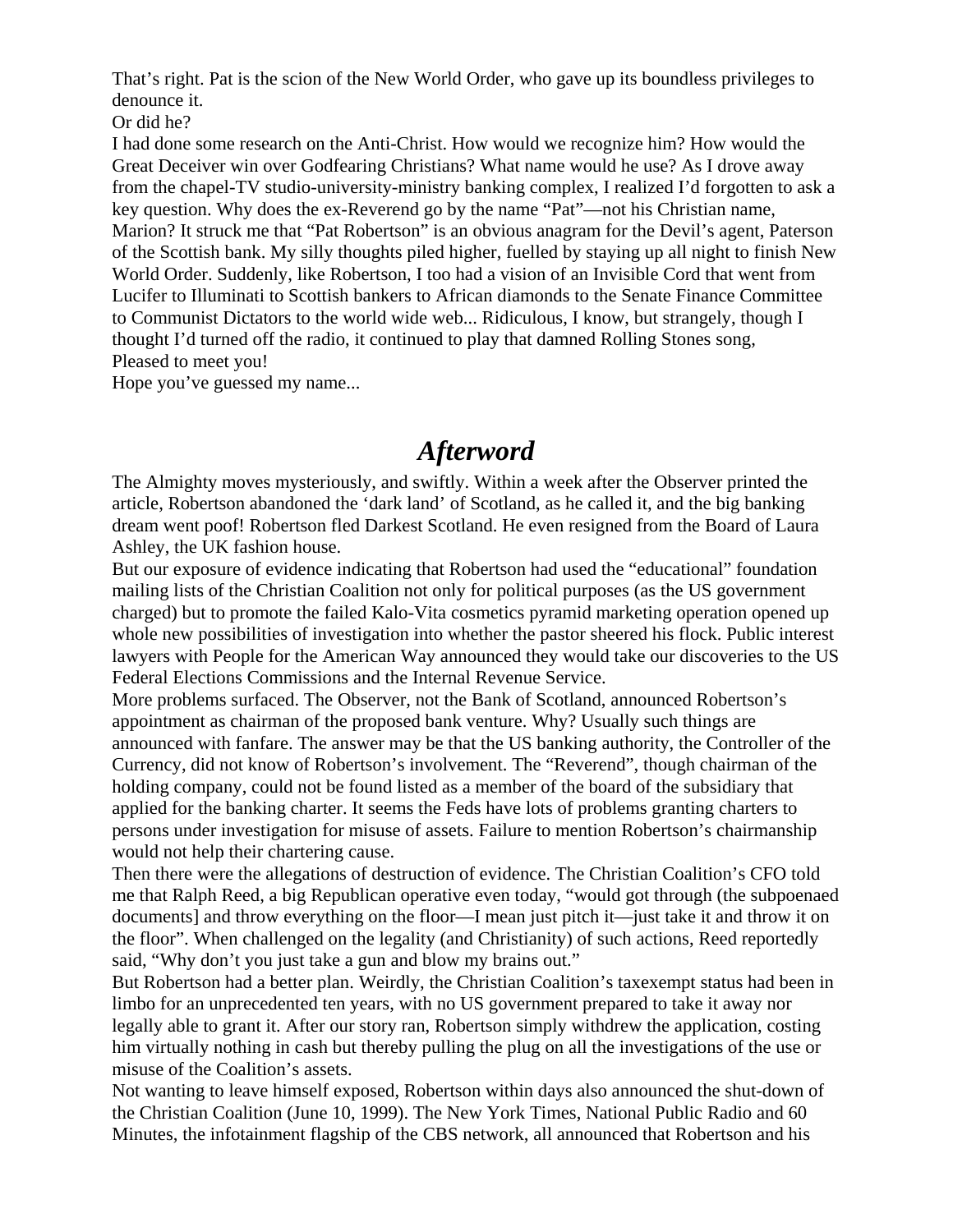Coalition were finis, his political machine sunk. This was a sure signal that Robertson would rise again, and stronger.

The wily shape-shifter closed Christian Coalition (a Virginia organization) only to establish "Christian Coalition of America". Within a year, his childhood chum, George H.W. Bush, would need his help again. This time, son George W. was in hot water. In January 2000, Senator John McCain beat the Dim Son in the New Hampshire Republican presidential primary. McCain was being hailed as a real American hero, calling for an end to corporate softmoney campaign donations. He looked unstoppable in the race for the Republican nomination... until the Virginia and South Carolina primaries. This was Christian Coalition turf. A whisper campaign among The Believers tagged McCain, a red-white-and-blue war veteran, as Satan's stand-in. McCain lost those primaries, and that's how Dr Pat chose our president (with a little help from friends in Florida).

### *The Cola-Nut Coup: Pinochet, Nixon and Pepsi*

In 1998, Augusto Pinochet, on one of his many shopping trips to London, was arrested for murder, that is, held for extradition to Spain to face charges. I thought I might track down some of his alleged accomplices. This led to that embarrassing historical factotum, Henry Kissinger no surprise there—and behind him to the real Mr Bigs of the operation: ITT Corporation, Anaconda Copper and Pepsi-Cola.

When the story hit, my main source screamed bloody murder—not about Pinochet, but about me. Edward Korry, the US ambassador to Chile under Richard Nixon, complained to my editor he'd been had, bamboozled, set-up, conned into talking six hours of taped revelations. The old ambassador is a fervent anti-communist who thought most highly of the "Chicago Boys", the University of Chicago economic free market shock troops that pillaged and impoverished Chile (my view) or (his yiew) saved the South American country.

He believed I was one of the "Boys", a student of Milton Friedman and crew, and so the curmudgeon—whose hatred of, and threats against, journalists are notorious—let down his guard. However, I had not lied to him, I really had been one part of the closed little Chicago Boys study group. Just because he convinced himself I was a fellow free market fruitcake, well, there's nothing I could do about that. And although he attacked me for reporting his words, and his politics gives me the shivers, I look on Ambassador Korry as kind of heroic. Though he hated the Allende government, he would not countenance bribery or bloodshed, not even for Pepsi. "It is the firm and continuing policy that Allende be overthrown by a coup... pleasereview all your present and possibly new activities to include propaganda, black operations, surfacing of intelligence or disinformation, personal contacts, or anything else your imagination can conjure...'

"EYES ONLY" "RESTRICTED HANDLING" "SECRET"

message from CIA headquarters to US station chief in Santiago, October 16, 1970 "SUB-MACHINE GUNS AND AMMO BEING SENT BY REGULAR COURIER LEAVING WASHINGTON 0700 HOURS 19 OCTOBER DUE ARRIVE SANTIAGO...' message from CIA, October 18, 1970

You would be wrong to assume this plan for mayhem had anything to do with a cold war between the Free World and communism. Much more was at stake: Pepsi-Cola's market share and other matters closer to the heart of corporate America.

In exclusive interviews with the Observer, the US Ambassador to Chile at the time, Edward Malcolm Korry, interpreted these and other chilling CIA, State Department and White House top secret cables obtained by the National Security Archives. Korry literally filled in the gaps,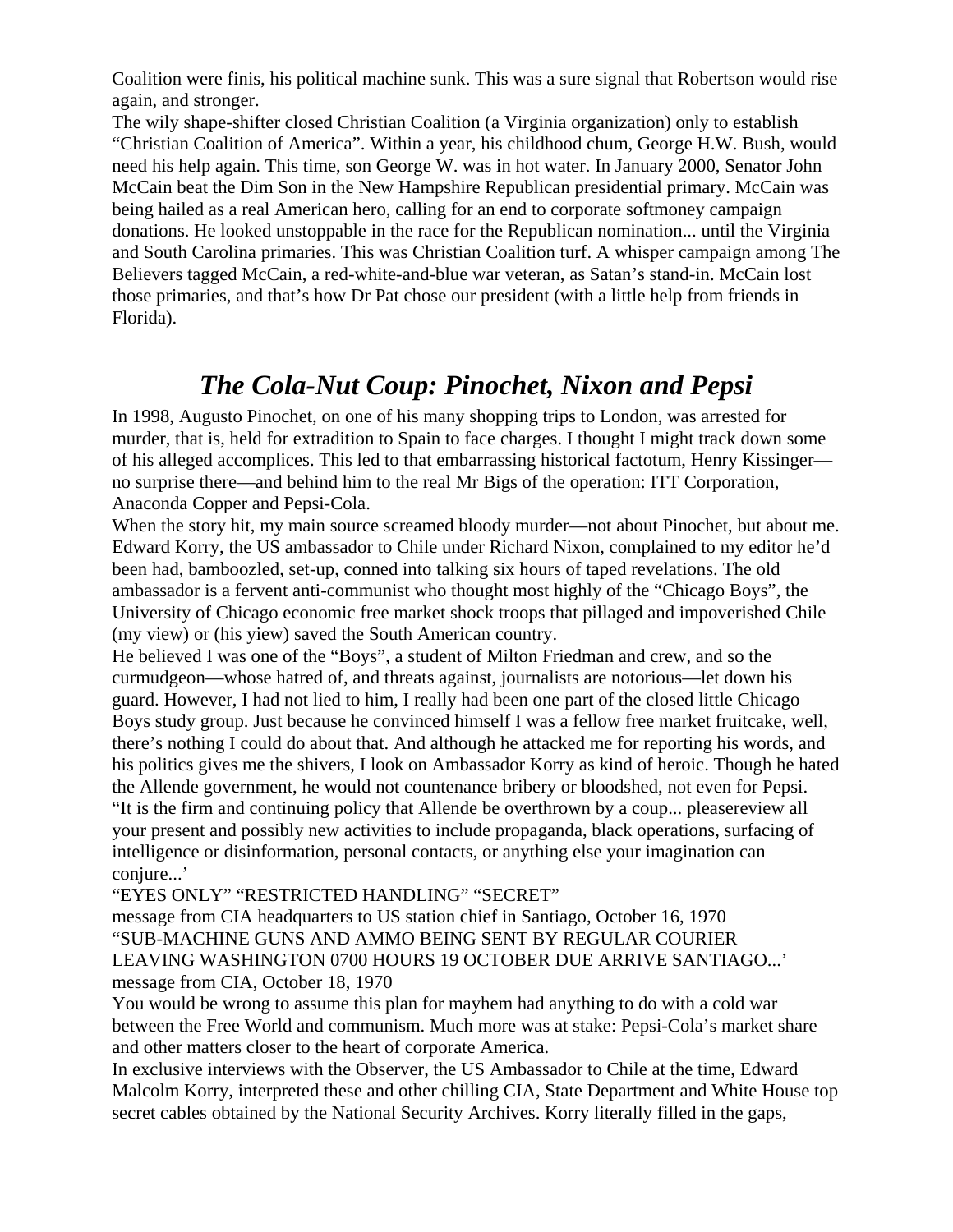describing cables still classified and providing information censored by black lines in the documents made available under the US Freedom of Information Act.

Korry, an ambassador who served Presidents Kennedy, Johnson and Nixon, gives a picture of US companies, from cola to copper, using the CIA as a kind of international collection agency and investment security force.

Indeed, the October 1970 plot against Chile's president-elect Salvador Allende, using CIA "submachine guns and ammo", was the direct result of a plea for action one month earlier by Donald M. Kendall, chairman of the Board of PepsiCo, in two phone calls to Pepsi's former lawyer, President Richard Nixon. Kendall arranged for the owner of the company's Chilean bottling operation to meet National Security Adviser Henry Kissinger on September 15. Some hours later, Nixon called in his CIA chief, Richard Helms, and, according to Helms's handwritten notes ' ordered the CIA to prevent Allende's inauguration.

But this is only half the picture, according to Korry. He revealed the US conspiracy to block Allende's election did not begin with Nixon, but originated—and read no further if you cherish the myth of Camelot—with John Kennedy. In 1963, Allende was heading toward victory in Chile's presidential election. Kennedy decided his own political creation, Eduardo Frei (the late father of Chile's current president) could win the election by buying it. The president left it to his brother Bobby Kennedy to put the plan into motion.

The Kennedys cajoled US multinationals to pour \$2 billion into Chile—a nation of only eight million people. This was not benign investment, but what Korry calls "a mutually corrupting" web of business deals, many questionable, for which the US government would arrange guarantees and insurance. In return, the American-based firms kicked back millions of dollars toward Frei's election. This foreign cash paid for well over half of Frei's successful campaign. By the end of this process, Americans had gobbled up more than 85 per cent of Chile's hardcurrency earning industries. The US government, on the hook as guarantor of these investments, committed extraordinary monetary, intelligence and political resources for their protection. Several business-friendly US government fronts and operatives were sent into Chile—including the American Institute for Free Labor Development, infamous for sabotaging militant trade unions.

Then, in 1970, US investments both financial and political faced unexpected jeopardy. A split between Chile's center and right-wing political parties permitted a Communist-Socialist-Radical alliance, led by Salvador Allende, to win a plurality of the presidential vote.

That October, Korry, a hardened anti-communist, hatched an admittedly off-the-wall scheme to block Allende's inauguration and return Frei to power. To promote his own bloodless intrigues, the Ambassador says he "backchannelled" a message to Washington warning against military actions which might lead to "another Bay of Pigs" fiasco. (Korry retains a copy of this stillclassified cable.)

But Korry's prescient message only angered Kissinger, who had already authorized the Pepsiinstigated coup, scheduled for the following week. Kissinger ordered Korry to fly in secret to Washington that weekend for a dressing down.

Still clueless about the CIA plan, Korry, now in a White House corridor, told Kissinger that "only a madman" would plot with Chile's ultra-right generals. As if on cue, Kissinger opened the door to the Oval Office to introduce Nixon.

Nixon once described Korry, his ambassador, as "soft in the head", yet agreed with Korry's conclusion that, tactically, a coup could not succeed. A last-minute cable to the CIA in Santiago to delay action was too late: the conspirators kidnapped and killed Chile's pro-democracy Armed Forces Chief, Rene Schneider. The Chilean public did not know of Nixon's CIA having armed the general's killers. Nevertheless, public revulsion at this crime assured Allende's confirmation as president by the Chilean Congress.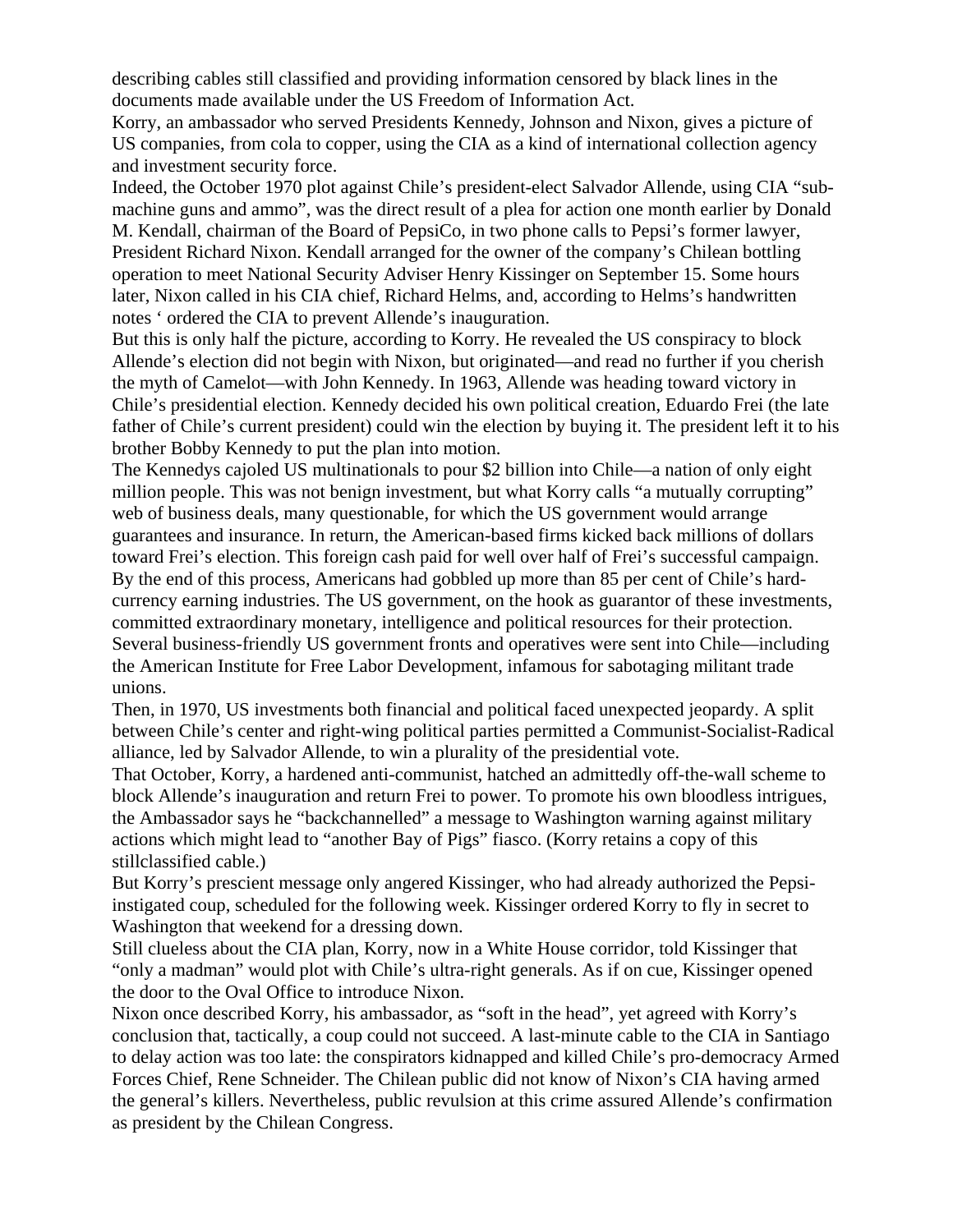Even if Nixon's sense of Realpolitik may have disposed him to a modus vivendi with Allende (Korry's alternative if his Frei gambit failed), Nixon faced intense pressure from his political donors in the business community who had panicked over Allende's plans to nationalize their operations.

In particular, the president was aware that the owner of Chile's phone company, ITT Corporation, was channelling funds illegally—into Republican Party coffers. Nixon was in no position to ignore ITT's wants—and ITT wanted blood. An ITT board member, John McCone, pledged Kissinger \$1 million in support of CIA action to prevent Allende from taking office. McCone was the perfect messenger: he had served as director of the CIA under Kennedy and Johnson.

Separately, Anaconda Copper and other multinationals, under the aegis of David Rockefeller's Business Group for Latin America, offered \$500,000 to buy influence with Chilean congressmen to reject confirmation of Allende's electoral victory. But Ambassador Korry wouldn't play. While he knew nothing of the ITT demands on the CIA, he got wind of, and vetoed, the cash for payoffs from the Anaconda gang.

Over several days of phone interviews from his home in Charlotte, North Carolina, Korry revealed, among other things, that he even turned in to Chilean authorities an army major who planned to assassinate Allende—unaware of the officer's connection to the CIA's plotters. Once Allende took office, Korry sought accommodation with the new government, conceding that expropriations of the telephone and copper concessions (actually begun under Frei) were necessary to disentangle Chile from seven decades of "incestuous and corrupting" dependency. US corporations didn't see it that way. While pretending to bargain in good faith with Allende on the buy-out of their businesses, they pushed the White House to impose a clandestine embargo of Chile's economy.

But in case all schemes failed, ITT—charges Korry—paid \$500,000 to someone their intercepted cables called "The Fat Man". Korry identified The Fat Man as Jacobo Schaulsohn, Allende's ally on the compensation committee.

It was not money well spent. In 1971, when Allende learned of the corporate machinations against his government, he refused compensation for expropriated property. It was this— Allende's failure to pay, not his allegiance to the hammer and sickle—which sealed his fate. In October 1971, the State Department pulled Korry out of Santiago. But he had one remaining chore regarding Chile. On his return to the US, Korry advised the government's Overseas Private Investment Corporation to deny Anaconda Copper and ITT compensation for their properties seized by Allende.

Korry argued that, like someone who burns down their own home, ITT could not claim against insurance for an expropriation the company itself provoked by violating Chilean law. Confidentially, he recommended that the US Attorney General bring criminal charges against ITT's top brass, including, implicitly, the company's buccaneer CEO Harold Geneen, for

falsifying the insurance claims and lying to Congress.

Given powerful evidence against the companies, OPIC at first refused them compensation—and the Justice Department indicted two mid-level ITT operatives for perjury. But ultimately, the companies received their money and the executives went free on the not unreasonable defense that they were working with the full knowledge and cooperation of the CIA—and higher. In September 1970, in a secret cable to the US Secretary of State, Ambassador Korry quotes Jean Genet, "Even if my hands were full of truths, I wouldn't open it for others." Why open his hand now? At the age of 77, one supposes there is the tempting, though impossible, desire to correct history. The old diplomat himself says only that it is important to take out of the shadows what he calls—a bit optimistically—the last case of US "dollar diplomacy".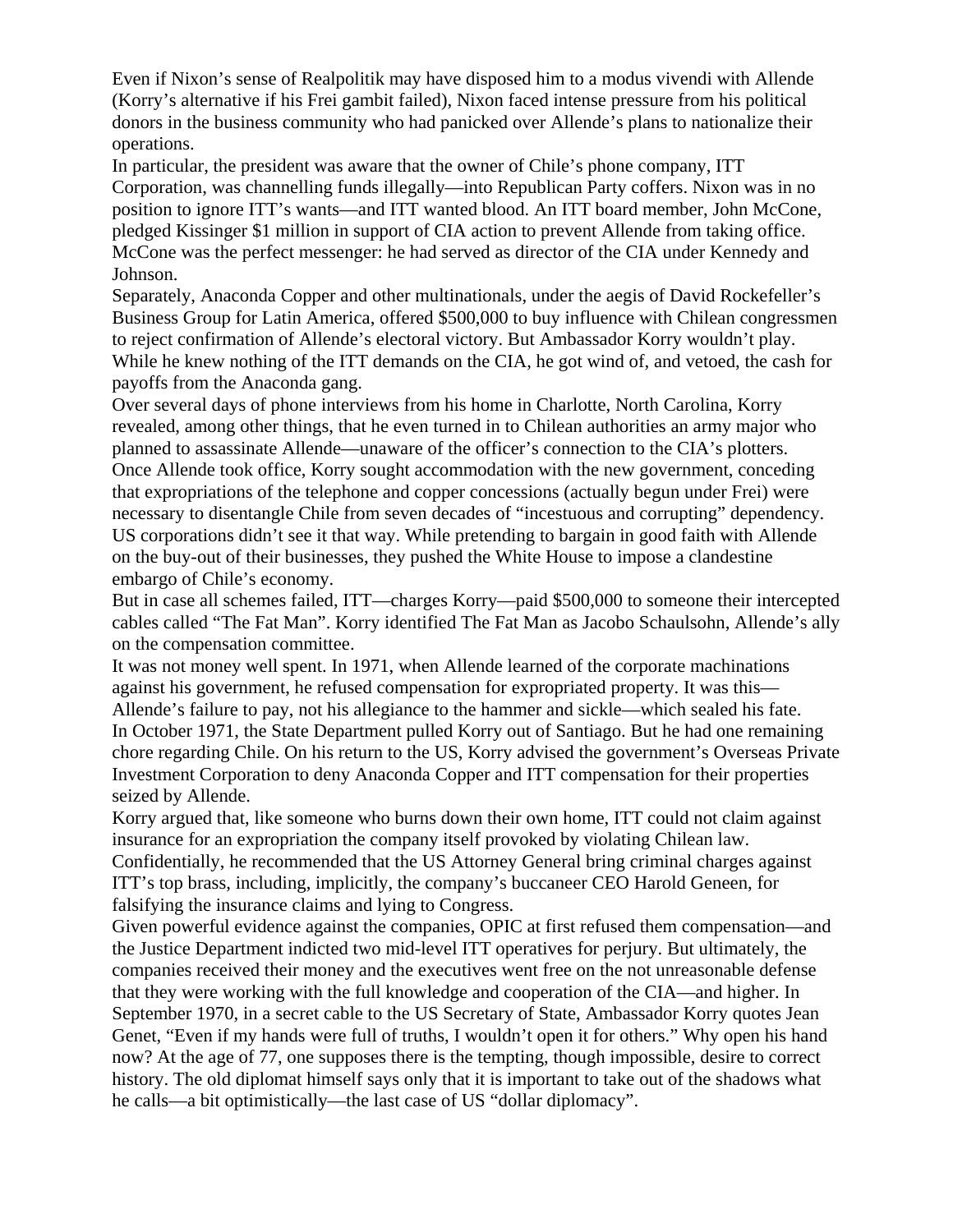### *And the Ignoble Prize in Chemistry Goes to...*

In May 1999 a cache of documents fell out of a low-flying aeroplane and oil to my desk. However they ended up in my possession, they certainly came by an interesting route: from the flies of WTO food safety regulators where they had been filched by US functionaries and passed under the table to Monsanto Corporation. This was fresh evidence of a dangerous new epidemic: the infection of science by corporate cash.

Thirty-seven per cent of Americans over the age of 15 find sexual intercourse painful, difficult to perform or plain just don't feel like doing it. Who says so? Doctors Edward Laumann and Raymond Rosen, that's who. And because they said it in JAMA, the prestigious Journal of the American Medical Association, the story had enough white-lab-coat credibility to pop up in every US newspaper suffering from Monica Lewinsky withdrawal pains.

Oh, did I forget to mention that the study's authors previously worked for Pfizer, maker of Viagra? JAMA forgot to mention it as well.

Maybe you don't care whether Americans are hot or not. But contamination by cash affects research on several other organs. Calcium channel blocking drugs reduce the risk of heart disease. But they may have an unfortunate side effect: they could give you a heart attack. But don't worry: an avalanche of learned articles in medical journals vouch for the drugs' safety and efficacy. Now worry: according to an investigation by the New England Journal of Medicine, 100 per cent of the scientists supporting the drugs received financial benefits from pharmaceutical companies, 96 per cent from the manufacturers of these channel blockers. Only two out of 70 articles disclosed drug company ties to authors' bank accounts.

Surreptitiously putting a hunk of the scientific community on its payroll can help a manufacturer win government approval for human and animal drugs. But when suborning conflicts of interest fails to do the trick, one US manufacturer, Monsanto Company, turns to more proactive means of influencing regulators.

The Observer had received copies of letters, memoranda and meeting notes indicating that Monsanto obtained crucial restricted documents from a key international regulatory committee investigating the company's controversial bovine growth hormone, called BST. A shot of BST boosts a cow's milk output. But European and American experts say BST has such yummy sideeffects as increasing the amount of pus in milk, promoting infection in cow udders and potentially increasing the risk of breast and prostate cancer in humans who drink BST-laced milk.

According to an internal Canadian health ministry memo dated November 1997, Monsanto got its hands on advance copies of three volumes of position papers intended for review in closed meetings of the UN World Health Organization's Joint Experts Committee on Food Additives. This is one valuable set of documents. The European Community's ban on the genetically altered hormone was set to expire in 1999. The Experts Committee advises the international commission which votes whether to add Monsanto BST to something called the Codex Alimentarius, the international list of approved food additives. Codex listing would make it difficult for nations to block imports of BST-boosted foods.

Monsanto's cache included confidential submissions by the EC's Directors General for food and agriculture as well as analysis by British pharmacologist John Verrall.

I spoke with Verrall just after he learned his commentary was passed to Monsanto. Verrall was stunned not just by selective release of reports he believed confidential—participants sign nondisclosure statements about the proceedings but by the source of the leak. The memo identifies Monsanto's conduit from the UN experts' committee as Dr Nick Weber of the US Food and Drug Administration (FDA). Dr Weber, it turns out, works at the FDA under the supervision of Margaret Miller. Dr Miller, before joining government, headed a Monsanto laboratory studying and promoting BST.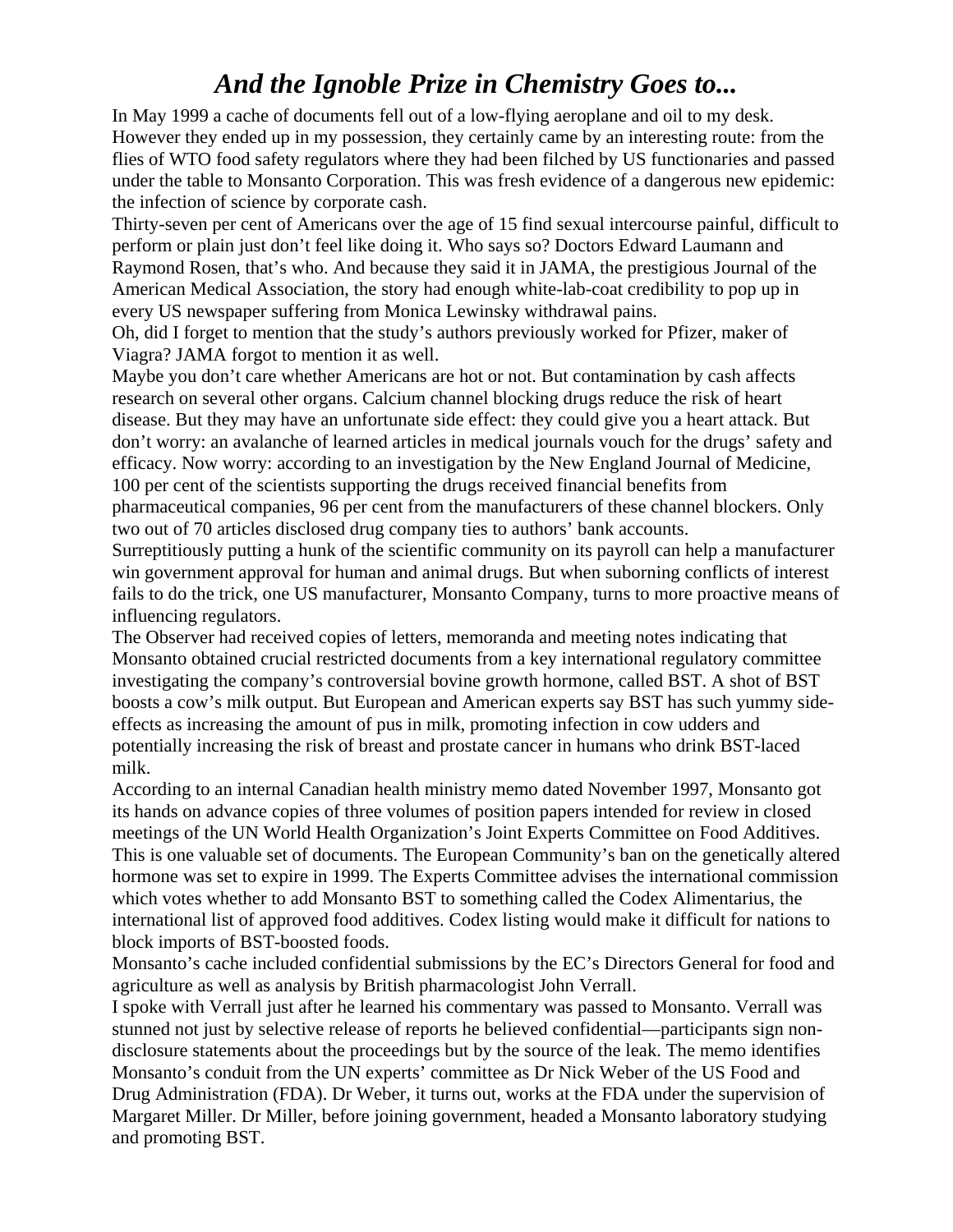After scouring the purloined Committee documents, Monsanto faxed a warning to company allies in government that one participant on the Experts Committee, Dr Michael Hansen, "is not completely on board". Indeed he was not. Hansen was furious. A BST expert with the Consumers' Policy Institute, Washington, Hansen interprets the memos to mean that some US and Canadian authorities, supposedly acting as objective, unaffiliated scientists, were in fact working in cahoots with Monsanto as advocates for the producer.

Other memos discuss plans by US and Canadian officials sympathetic to Monsanto, to "share their communication strategy" with industry. The plan was to lobby members of the Experts Committee. Monsanto would secretly provide help in preparing a response to critics of BST ahead of the vote of the experts panel scheduled for February 1998. Whether the scheme using inside information affected the outcome, we don't know. We do know Monsanto won that vote. Because proceedings were confidential, we cannot know how a majority overcame objections of known dissenters. But we can presume Monsanto was not harmed by the late addition of BST defender Dr Len Ritter to the deliberations. An intraoffice memo obtained from Canada's Bureau of Veterinary Drugs states that Dr Ritter's name was subtly suggested to the bureau's director in an August 1997 phone call from Dr David Kowalczyk, Monsanto's regulatory affairs honcho. Of course, there is not much value to Monsanto in obtaining government approvals to sell BSTladen milk if no one will buy the stuff. Luckily for Monsanto, the US FDA not only refuses to require labelling hormone-laced products, but in 1994 published a rule which effectively barred dairies from printing "BST-free" on milk products. This strange milk carton exception to America's Bill of Rights was signed by Michael Taylor, deputy to the FDA Commissioner. Prior to joining the US agency, Taylor practiced law with the firm of King & Spalding, where he represented Monsanto. Taylor, no longer in government, did not return our calls to his office at his current employer—Monsanto Washington.

Monsanto does not just place friends in government, it likes to make friends. Canadian Health Ministry researcher Dr Margaret Haydon told me Monsanto offered her bureau \$1-2 million in a 1994 meeting in return for their authorizing the sale of BST. Monsanto counters the funds were proffered solely to support the cash-strapped agency's research. When asked if he considered the Monsanto offer "a bribe", Haydon's supervisor replied, "Certainly!" though he said he laughed off the proposal.

No one's laughing now. Haydon and five other government scientists filed an extraordinary plea with Canada's industrial tribunal seeking protection for their jobs and careers. They fear retaliation for ripping the cover off longhidden, highly damaging facts about BST. America's rush to approve the hormone in 1993 rested on a study published in the journal Science by FDA researchers, which concluded there were no "significant changes" in BST-fed rats. The rats tell a different tale. Their autopsies revealed thyroid cysts, prostate problems and signs of BST invading their blood. The Monsantosponsored US researchers failed to publish these facts and the FDA sealed the full study, saying its public release would "irreparably harm" Monsanto. Indeed it would.

The Canadian scientists, finally winning access to the full study, blew the whistle on the rat cover-up. The facts became public via their labor board action, a decade after the original, misleading report. By then BST had received US FDA approval as safe.

I regret singling out Monsanto if only because I'm left with so little room to honour other corporate nominees for the Ignoble Prize in Chemistry. BST expert John Verrall, a member of the UK Food Ethics Council, says the Monsanto episode only illustrates a trend in which "Multinational corporations have let morals slide down the scale of priorities." He concludes—in what must be a sly reference to Monica Lewinsky—"The white coat of science has been stained."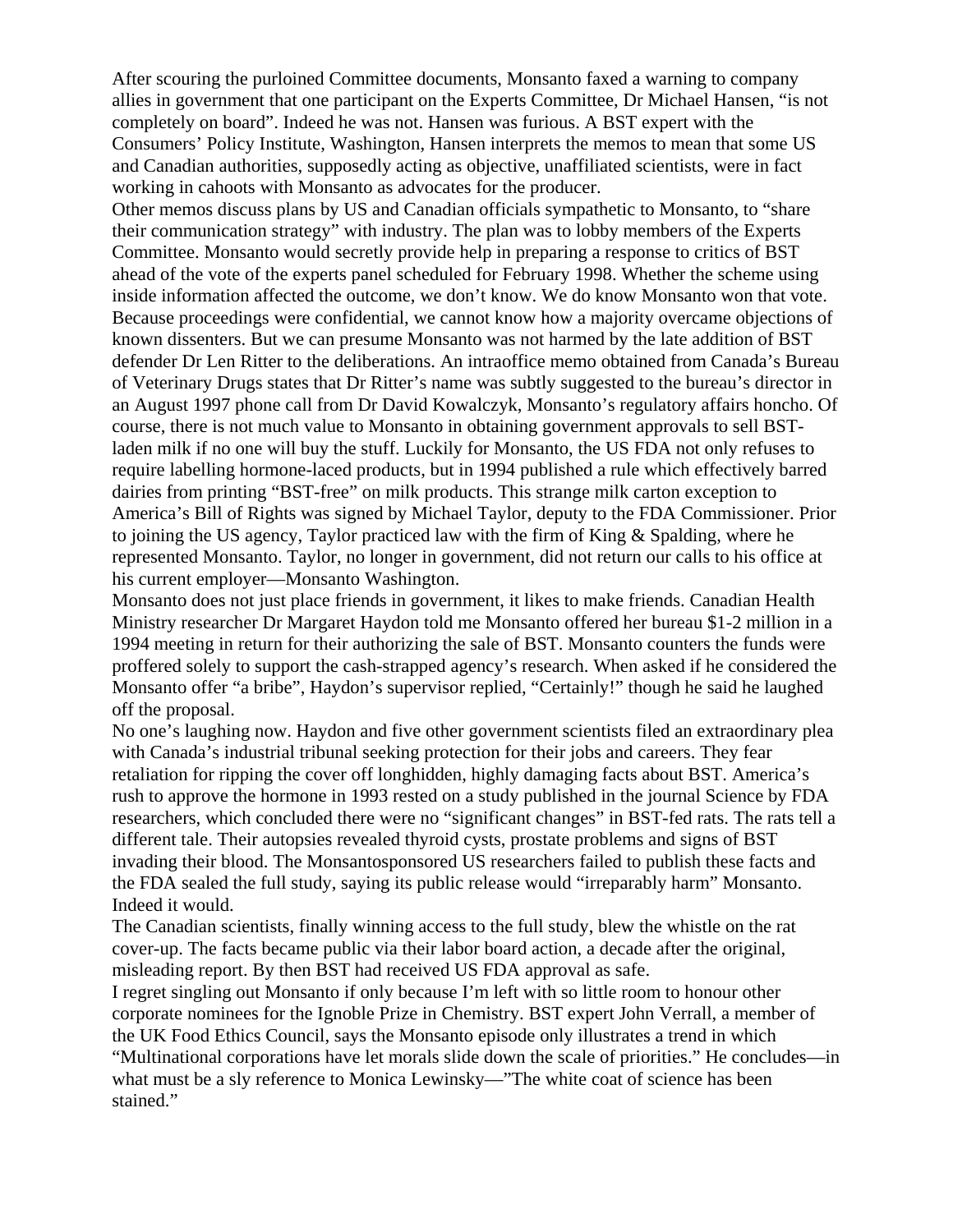### *A Well-Designed Disaster: The Untold Story of the Exxon Valdez*

On March 24, 1989, The Exxon Valdez broke open and covered 1,200 miles of Alaska's shoreline with oily sludge.

The land smeared and destroyed belongs to the Chugach Natives of the Prince William Sound, the last people in America who lived substantially off what they hunt and catch. Within days of the spill, the Chugach tribal corporation asked me to investigate allegations of fraud by Exxon and the little known "Alyeska' consortium. In three years' digging, my team followed a 20-year train of doctored safety records, illicit deals between oil company chiefs and programmatic harassment of witnesses. And we documented the oil majors' brilliant success in that old American sport, cheating the Natives. Our summary of evidence ran to four volumes. Virtually none of it was reported. The official story remains "Drunken Skipper Hits Reef". Don't believe it.

In fact, when the ship hit, Joe Hazelwood was not near the wheel, but below decks, sleeping off his bender. The man left at the helm, the Third Mate, would never have hit Bligh Reef had he simply looked at his Raycas radar. But he could not, because the radar was not turned on. The complex Raycas system costs a lot to operate, so frugal Exxon management left it broken and useless for the entire year before the grounding.

There's more to the Exxon Valdez story you've never been told.

• "Alyeska" is the six-company oil group that owns the pipeline and runs the tankers. We discovered an internal memo describing a secret, toplevel meeting of the group in Arizona held just ten months before the spill. There, the chief of their Valdez Operations, Theo Polasek, warned executives that it was "not possible" to contain an oil spill in the center of the Prince William Sound—exactly where the Exxon Valdez grounded. Polasek needed millions of dollars for spill containment equipment. The law required it, the companies promised it to regulators, then at the meeting, the proposed spending was voted down.

• Smaller spills before the Exxon disaster could have alerted government watchdogs that the port's oil spill-containment system was not up to scratch. But the oil group's lab technician, Erlene Blake, told me that management routinely ordered her to change test results to eliminate "oil-in-water" readings. The procedure was simple, says Blake. She was told to dump out oily water and re-fill test tubes from a bucket of cleansed sea water, which they called "The Miracle Barrel".

• A confidential letter dated April 1984, fully four years before the big spill, written by Captain James Woodle, then the oil group's Valdez Port commander, warns management that, "Due to a reduction in manning, age of equipment, limited training and lack of personnel, serious doubt exists that [we] would be able to contain and clean up effectively a medium or large size oil spill." Woodle told me there was a spill at Valdez before the Exxon collision, though not nearly as large. When he prepared to report it to the government, his supervisor forced him to take back the notice, with the Orwellian command, "You made a mistake. This was not an oil spill." The canard of the alcoholic captain has provided effective camouflage for British Petroleum's involvement in the environmental catastrophe that Exxon Valdez caused. Alaska's oil is BP oil. The company owns and controls a majority of the Alaska pipeline system. Exxon is a junior partner, and four others are just along for the ride. Captain Woodle, Technician Blake, Vice-President Polasek, all worked for BP's Alyeska.

When it comes to oil spills, the name of the game is "containment" because, radar or not, some tanker somewhere will hit the rocks. Failure to contain the Exxon Valdez spreading oil is what destroyed the coastline.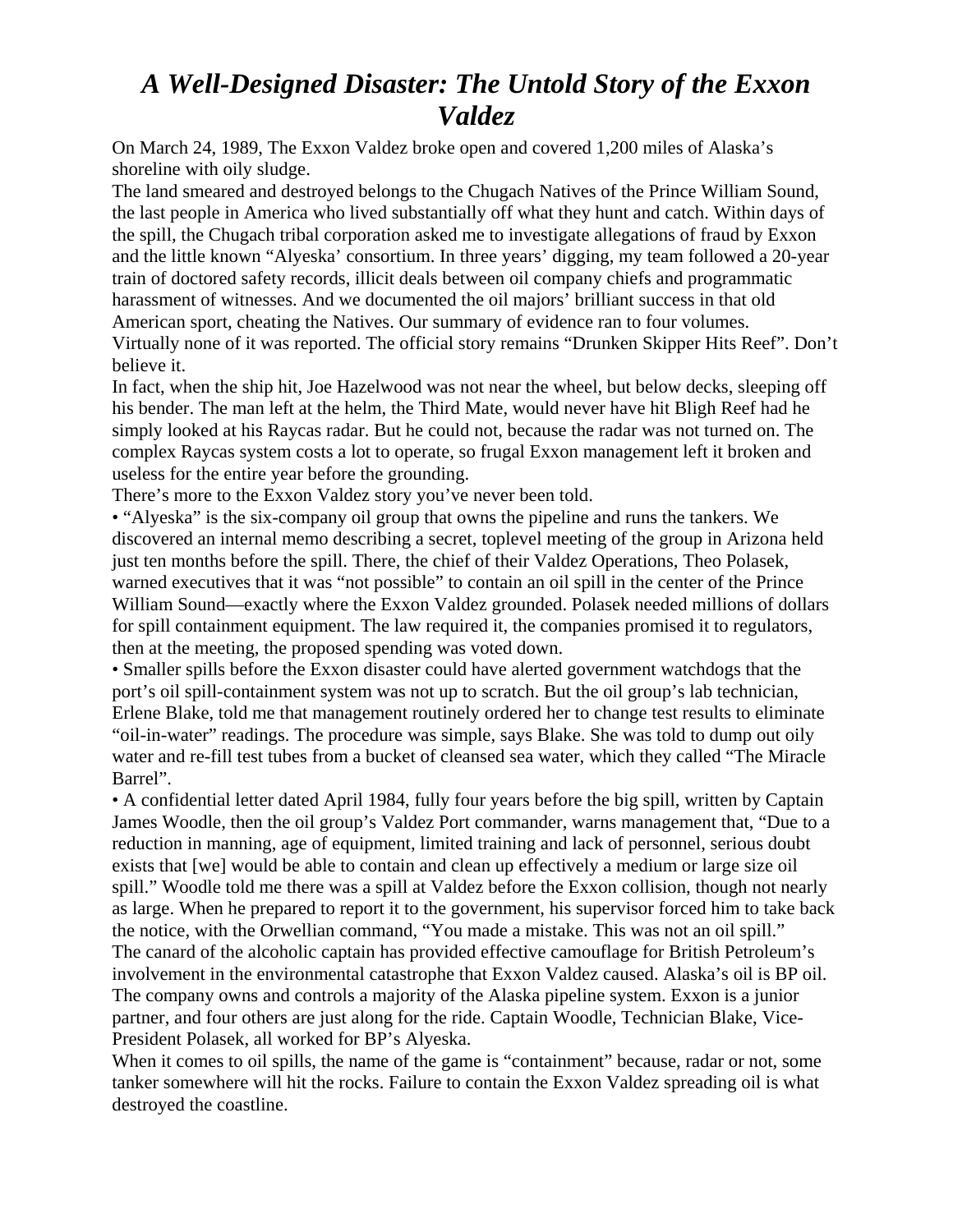Quite naturally, British Petroleum has never rushed to have its name associated with Alyeska's destructive recklessness. But BP's London headquarters, I discovered, learned of the alleged falsification of reports to the US government nine years before the spill. In September 1984, independent oil shipper Charles Hamel of Washington DC, shaken by evidence he received from Alyeska employees, told me he took the first available Concorde, at his own expense, to warn BP executives in London about scandalous goings-on in Valdez. Furthermore, Captain Woodle swears he personally delivered his list of missing equipment and "phantom" personnel directly into the hands of BP's Alaska chief, George Nelson.

BP has never been eager for Woodle's letter, Hamel's London trip and many other warnings of the deteriorating containment system to see the light of day. When Alyeska got wind of Woodle's complaints, they responded by showing Woodle a file of his marital infidelities (all bogus), then offered him pay-outs on condition that he leave the state within days, promising never to return.

As to Hamel, the oil shipping broker, BP in London thanked him. Then a secret campaign was launched to hound him out of the industry. A CIA expert was hired who wiretapped Hamel's phone lines. They smuggled microphones into his home, intercepted his mail and tried to entrap him with young women. The industrial espionage caper was personally ordered and controlled by BP executive James Hermiller, president of Alyeska. On this caper, they were caught. A US federal judge told Alyeska this conduct was "reminiscent of Nazi Germany".

BP's inglorious role in the Alaskan oil game began in 1969 when the oil group bought the most valuable real estate in all Alaska, the Valdez oil terminal land, from the Chugach Natives. BP and the Alyeska group paid the natives one dollar.

Arthur Goldberg, once a US Supreme Court justice, tried to help the Natives on their land claim. But the Natives' own lawyer, the state's most powerful legislator, advised them against pressing for payment. Later, he became Alyeska's lawyer.

The Natives, who lived off what they hunted and caught, did extract written promises from the oil consortium to keep the Prince William Sound safe from oil spills. These wilderness seal hunters and fishermen knew the arctic sea. They demanded that tankers carry state-of-the-art radar and that emergency vessels escort the tankers. The oil companies put all this in their government approved 1973 Oil Spill Response Plan.

Yet, when the tanker struck Bligh Reef, the spill equipment—which could have prevented the catastrophe—wasn't there. (An Alyeska honcho said he was afraid the natives would steal it.) The promised escort ships were not assigned to ride with the tankers until after the spill. And the night the Exxon Valdez grounded, the emergency spill-response barge which carries oilcontainment barriers and pumps was sitting in a dry dock in Valdez locked in ice. We found letters to the government from the oil companies swearing, just before the spill, they would not ship oil unless the emergency barge was in the water, ready to go.

When the pipeline opened in 1974, the law required Alyeska to maintain round-the-clock oil spill response teams. As part of the come-on to get hold of the Chugach's Valdez property, Alyeska hired the natives for this emergency work. The Natives practiced leaping out of helicopters into icy water, learning to surround leaking boats with rubber barriers. But the Natives soon found they were assigned to cover up spills, not clean them up. Their foreman, David Decker, told me he was expected to report one oil spill as two gallons when 2,000 gallons had spilled.

Alyeska kept the Natives at the terminal for two years—long enough to help break the strike of the dock workers union then quietly sacked the entire team. To deflect inquisitive inspectors looking for the spill teams, Alyeska created sham emergency teams, listing names of oil terminal workers who had not the foggiest idea how to use spill equipment, which, in any event, was missing, broken or existed only on paper. When the Exxon Valdez grounded, there was no Native spill crew, only chaos.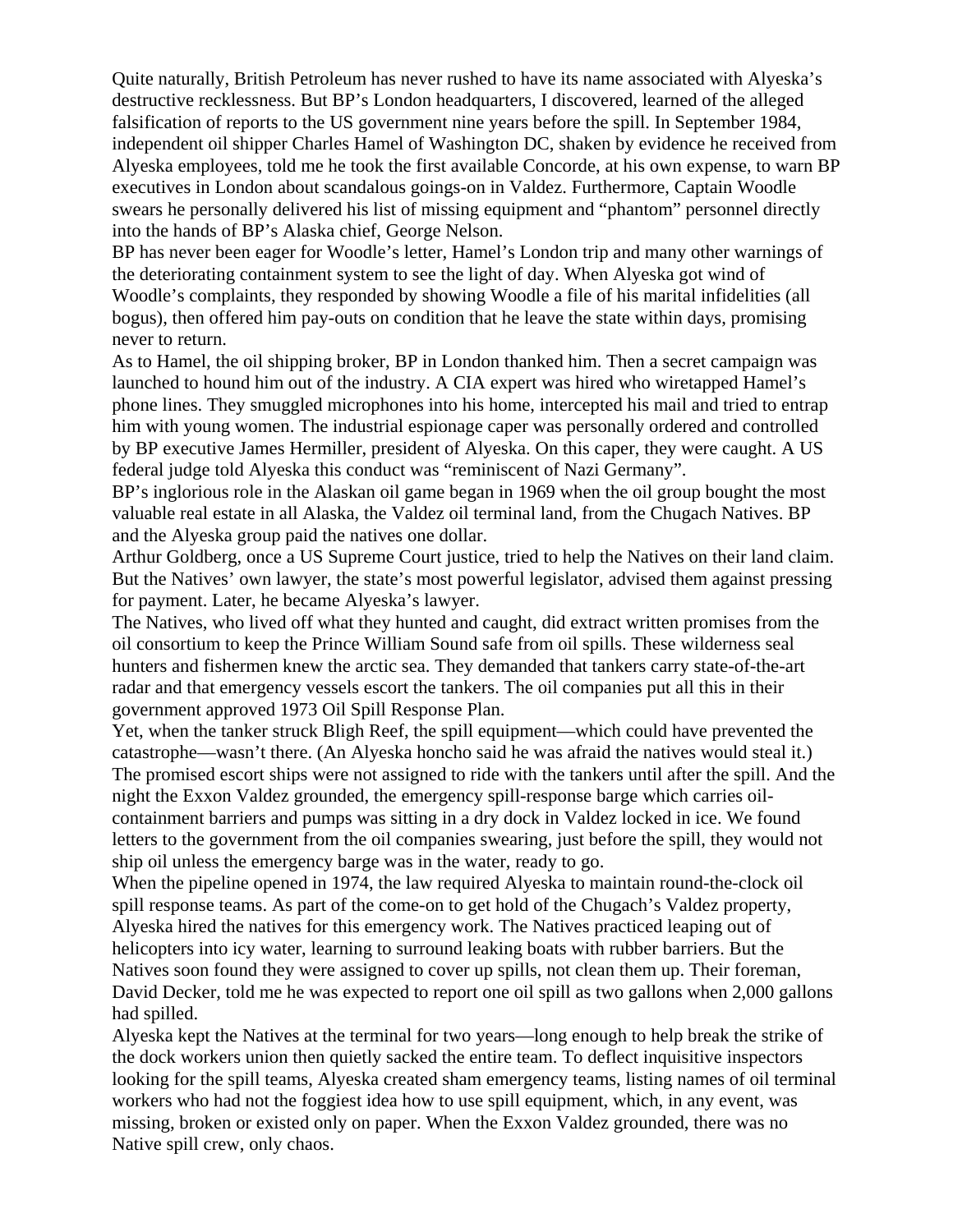Nearly a decade ago, a jury ordered Exxon to pay \$S billion, though the petroleum giant stalls payment through legal maneuvers. The BP-led Alyeska. consortium was able to settle all claims for 2 per cent of the acknowledged damage, roughly a \$50 million pay-out, fully covered by an insurance fund.

The Fable of the Drunken Skipper has served the oil industry well. It transforms the most destructive oil spill in history into a tale of human frailty, a terrible, but one-time, accident. But broken radar, missing equipment, phantom spill personnel, faked tests—all of it to cut costs and lift bottom lines—made the spill disaster not an accident but an inevitability.

I went back to the Sound just before the tenth anniversary of the spill. On Chenega, they were preparing to spend another summer scrubbing rocks. A decade after the spill, in one season, they pulled 20 tons of sludge off their beaches. At Nanwalek village ten years on, the state again declared the clams inedible, poisoned by "persistent hydrocarbons". Salmon still carry abscesses and tumours, the herring never returned and the sea lion rookery at Montague Island remains silent and empty.

But despite what my eyes see, I must have it wrong, because right here in an Exxon brochure it says, "The water is clean and plant, animal and sea life are healthy and abundant."

#### *Today*

Go to the Sound today, on Chugach land, kick over a rock and it smells like a gas station. As to my four-volume summary of evidence of frauds committed against the Natives: in 1991, when herring failed to appear and fishing in the Sound collapsed, the tribal corporation went bankrupt and my files became, effectively, useless.

#### *Coda: Nanwalek Rocks*

A longer version of the following story was nearly censored out of Index on Censorship. The magazine had hired a guest editor for the "Tribes" issue, an amateur anthropologist. He'd been to the same group of Alaskan villages where I worked. The Natives performed their special ceremony for him. Among themselves they call it "Putting on the feathers". in which they provide those quaint and expected lines which so please the earnest white men with 16 mm Airflex cameras and digital tape recorders.

He wrote down "healing poems' about 'our friend the bear'. I imagined him with helmet and pukka shorts preserving in his leather notebook the words of the ancient, wizened Injuns. Stanley Livingstone meets Pocahontas.

It was my terrible, self-inflicted misfortune to spoil this delicate idyll of the Noble Savage by my reporting that Alaskan Natives are, in fact, very much like us, if not more so.

At the far side of Alaska's Kenai Fjord glacier, a heavily armed and musically original rock-androll band held lock-down control of the politics and treasury of Nanwalek, a Chugach Native village, when I first went to work there in 1989.

According to not-so-old legend, rock came to the remote enclave at the bottom of Prince William Sound in the 1950s when Chief Vincent Kvasnikoff found an electric guitar washed up on the beach. By the next morning, he had mastered the instrument sufficiently to perform passable covers of Elvis tunes. Of all the lies the Natives told me over the years, this one, from the Chief himself, seemed the most benign.

We sat in the Chief's kitchen facing an elaborate Orthodox altar. Russian icons spread the length of the wall. It was a golden day, late summer at the end of the salmon run, but the Chief's 18 year-old nephew hung out in the bungalow watching a repeating loop of Fred Astaire movies on the satellite TV.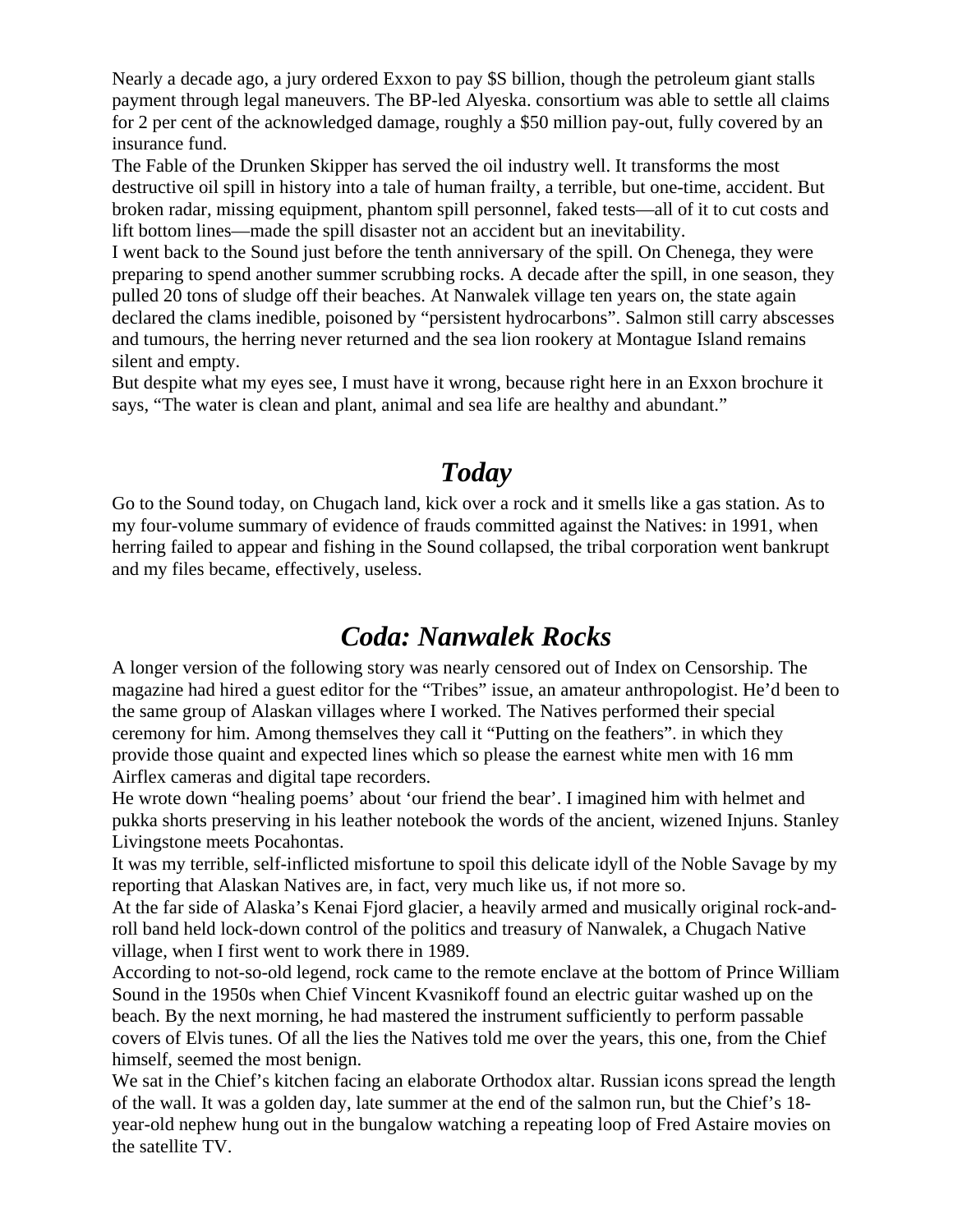Fishing was just excellent, the Chief assured me. He'd taken twelve seals that year. I didn't challenge the old man, legless in his wheelchair. Everyone knew he'd lost his boat when the bank repossessed his commercial fishing licence. The village once had eight commercial boats, now it had three. Besides, all the seal had been poisoned eight years earlier, in 1989, by Exxon's oil.

It took,an entire 'Month for the oil slick from the Exxon Valdez to reach Nanwalek. Despite the known, unrelenting advance of the oil sheet, Exxon had not provided even simple rubber barriers to protect the inlets to the five lakes that spawned the salmon and fed the razor clams, sea lions, bidarki snails, seals and people of the isolated village on the ice. But when the oil did arrive, followed by television crews, Exxon put virtually the entire populace of 270 on its payroll. "The place went wild," Lisa Moonan told me. "They gave us rags and buckets, \$16-something an hour to wipe off rocks, to baby-sit our own children." In this roadless village that had survived with little cash or storebought food, the Chief's sister told me, "They flew in frozen pizza, satellite dishes. Guys who were on sobriety started drinking all night, beating up their wives. I mean, all that money. Man, people just went berserk."

With the catch dead, the banks took the few boats they had, and Chief Vincent's sister, Sally Kvasnikoff Ash, watched the village slide into an alcoholand drug-soaked lethargy. Sally said, "I felt like my skin was peeling off." Nanwalek's natives call themselves Sugestoon, Real People. "After the oil I thought, this is it. We're over. Sugestoon, we're gone unless something happens.  $\zeta$   $\zeta$ 

Sally made something happen. In August 1995, the village women swept the all-male tribal council from office in an electoral coup plotted partly in the native tongue, which the men had forgotten. Sally, who's Sugestoon name Aqniaqnaq means "First Sister", would have become Chief if Vincent, she says, hadn't stolen two votes. The rockers, Chief Vincent's sons ' were out—so was booze (banned), fast food and the band's party nights in accordance with the new women's council cultural revolutionary diktats. The women returned Native language to the school and replaced at least some of Kvasnikoff's allnight jam sessions, which had a tendency to end in drunken brawls, with performances of the traditional Seal and Killer Whale dances. They put the village on a health food regime. "We're fat," says First Sister, who blames the store-bought diet which, since the spill, must be flown in twice-weekly from city supermarkets. To show they meant business on the alcohol ban, the women arrested and jailed Sally's disabled Uncle Mack for bringing a six-pack of beer into the village on his return from the hospital.

On Good Friday 1964, the snow-peaked mountains of Montague Island rose 26 feet in the air, then dropped back twelve feet, sending a tidal wave through the Prince William Sound. At the village of Chenega, Chugach seal hunter Nikolas Kompkoff ran his four daughters out of their stilt house, already twisted to sticks by the earthquake, and raced up an icecovered slope. Just before the wall of water overcame them, he grabbed the two girls closest, one child under each arm, ran ahead, then watched his other two daughters wash out into the Sound.

Chenega disappeared. Not one of their homes, not even the sturdier church, remained. A third of the Natives drowned. Survivors waited for two days until a postal pilot remembered the remote village.

Over the following 20 years, Chenegans scattered across the Sound, some to temporary huts in other Chugach villages, others to city life in Anchorage. But every Holy Week, these families sailed to the old village, laid crosses on the decaying debris, and Kompkoff would announce another plan to rebuild. Over the years, as the prospect of a New Chenega. receded into improbability, Nikolas became, in turn, an Orthodox priest, a notorious alcoholic and failed suicide. He survived a self-inflicted gun shot to the head. He was defrocked for the attempt. In 1982, Nikolas convinced his nephew, Larry Evanoff, to spend his life savings building a boat that could traverse the Sound.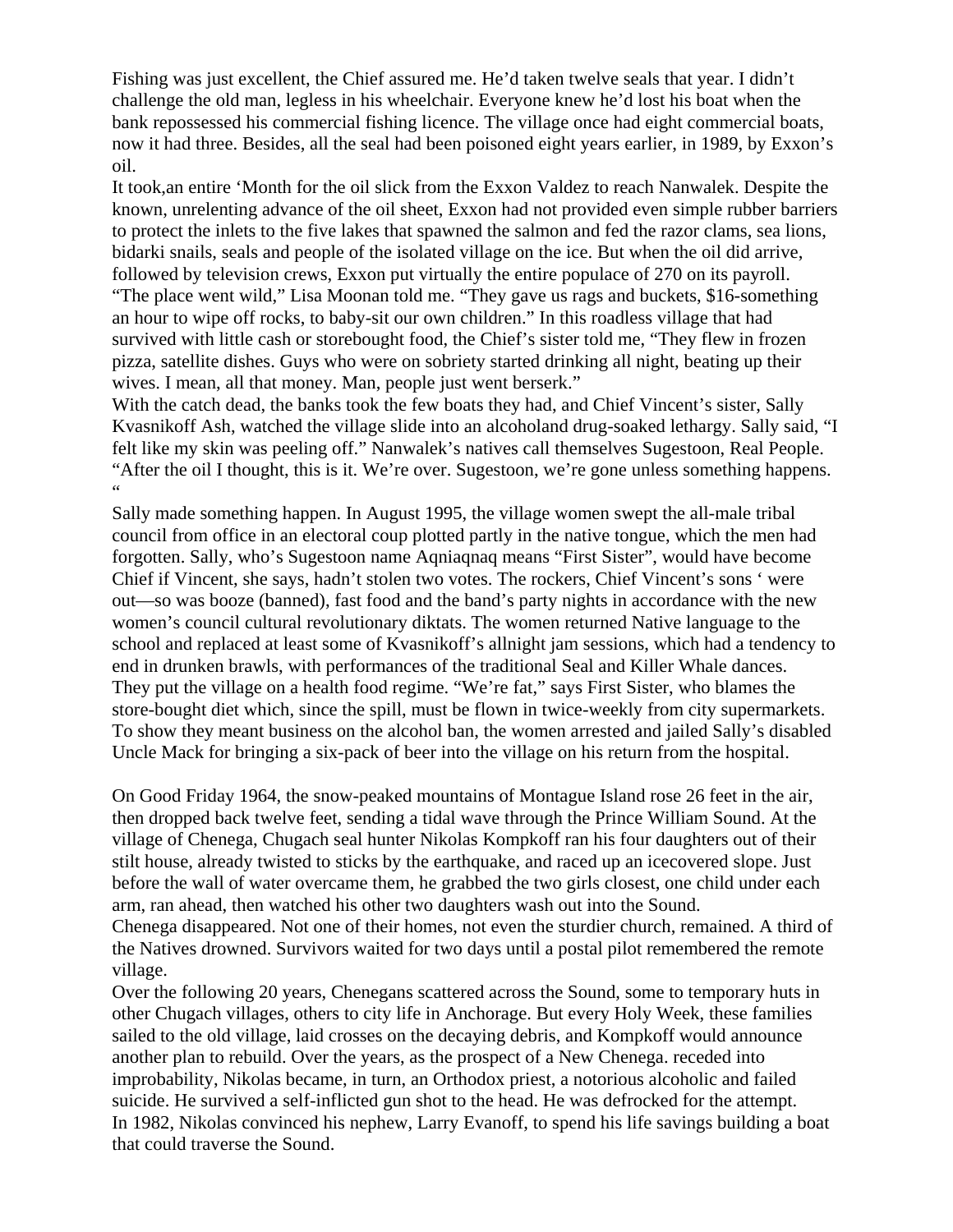Evanoff has four long scars across his torso. These wounds from Vietnam helped him get a government job as an air traffic controller in Anchorage, but he was fired when his union went on strike. Larry had lost both his parents in the earthquake.

Larry's boat was not finished until the sub-arctic winter had set in. Nevertheless, he sailed to remote Evans Island with his wife and two children, aged 9 and 14. They built a cabin and, for two years, without phone or shortwave radio, 100 miles from any road, lived off nearby seal, bear and salmon while they cleared the land for New Chenega. Over the next seven years, 26 of Chenega's refugee families joined the Evanoffs, built their own homes and, with scrap wood from an abandoned herring saltery, built a tiny church with a blue roof for Nikolas, whom they still called "Father".

On March 24, 1989, the village commemorated the twenty-fifth anniversary of the tidal wave. That night, the Exxon Valdez oil tanker ran aground and killed the fish, smothered the clam beds and poisoned all the seal on which Chenegans subsisted.

In mid-century, the average life expectancy for Chugach Natives was 38 years. They had next to nothing by way of cash and the state moved to take even that away. In the 1970s, new "limited entry" laws barred them from selling the catch from their traditional fishing grounds unless they purchased permits few could afford. The Natives did have tenuous ownership of wilderness, villages and campsites. In 1969, America's largest oil deposit was discovered on Alaska's north slope. The Chugach campsite on Valdez harbour happened to be the only place on the entire Alaska coast that could geologically support an oil tanker terminal. Their strip of land grew in value to tens or even hundreds of millions of dollars. In June of that year, Chief Vincent's father Sarjius representing Nanwalek and Father Nikolas representing the nonexistent Chenega agreed to sell Valdez to British Petroleum and Humble Oil (later called "Exxon")—for one dollar. The Alaskan Natives could not afford to hire legal counsel, so they were truly grateful when Clifford Groh, head of Alaska's Republican Party and the most powerful attorney in Alaska, volunteered to represent them without charge against the oil companies. Some months after signing the one dollar sale of Valdez, Groh took on work representing his biggest client yet, "Alyeska", the Exxon-BP oil pipeline consortium.

But before he was done with the Chugach, Groh transformed them utterly and forever. No longer would Chugach be a tribe. Groh incorporated them. The tribe became Chugach Corporation. The villages became Chenega Corporation and English Bay (Nanwalek) Corporation. The chiefs'powers were taken over by corporate presidents and CEOs, tribal councils by Boards of Directors. The Sound's natives, once tribe members, became shareholders—at least for a few years until the stock was sold, bequeathed, dispersed. Today, only eleven of Chenega's 69 shareholders live in the island. Most residents are tenants of a corporation whose last annual meeting was held in Seattle, 2,000 miles from the island.

I first met the president of Chenega Corporation, Charles "Chuck" Totemoff, soon after the spill when he missed our meeting to negotiate with Exxon. I found the twenty-something wandering the village's dirt pathway in soiled jeans, stoned and hung over, avoiding the corporate "office", an old cabin near the fishing dock.

Years later, I met up with Chuck at Chenega Corporation's glass and steel office tower in downtown Anchorage. The stern, long-sober and determined executive sat behind a mahogany desk and unused laptop computer. Instead of photos of the village, a huge map of Chenega's property covered the wall, color-coded for timber logging, real estate subdivision and resort development. He had penned a multi-million dollar terminal services agreement with the Exxon-BP pipeline consortium. For Chenega island, a 46-room hotel was in the works.

In 1997, 1 returned to Chenega. It was the worst possible day for a visit. Larry was out on "pad patrol", leading a Native crew cleaning up tons of toxic crude oil still oozing out of Sleepy Bay eight years after the Exxon Valdez grounding. They'd already lost a day of work that week for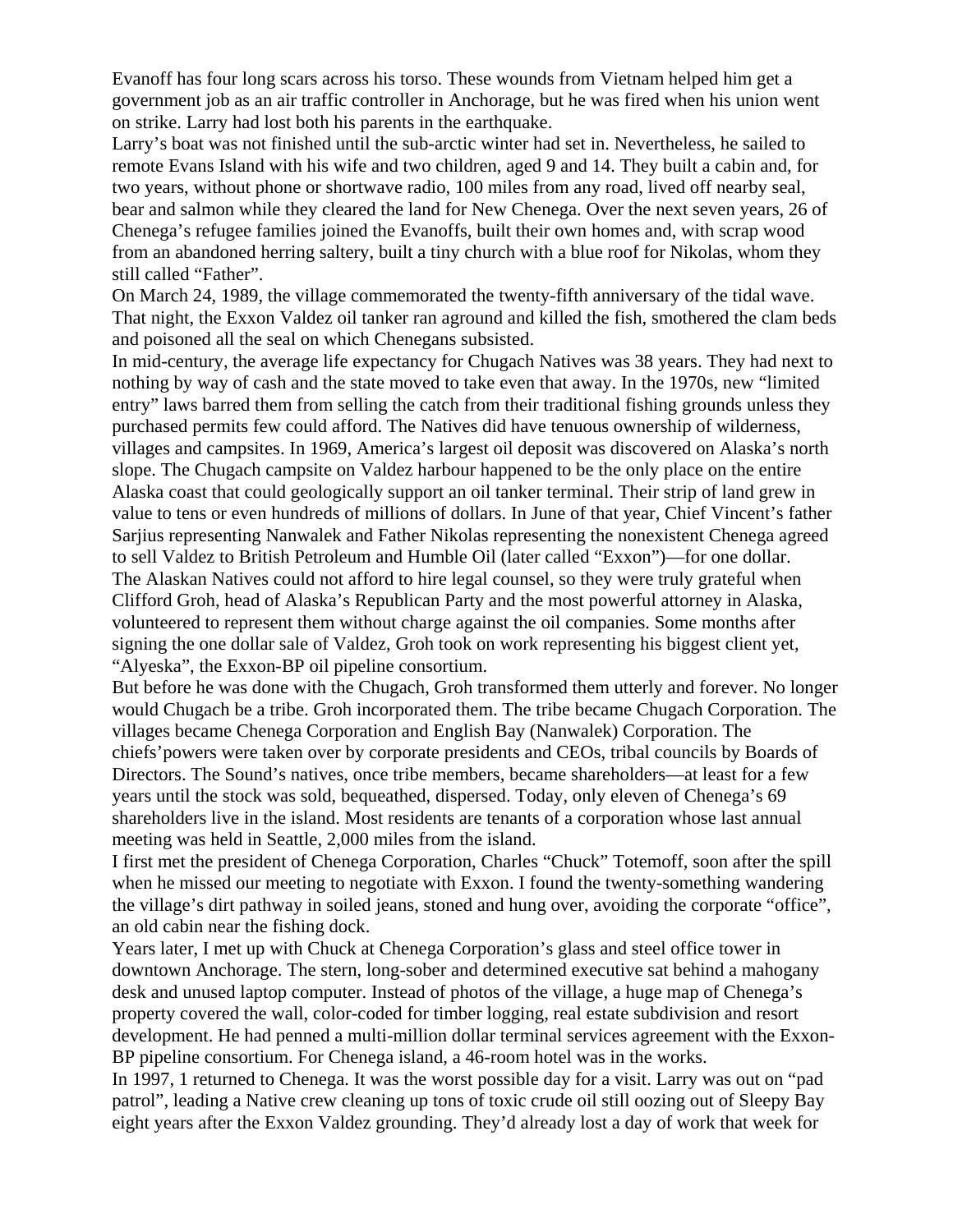Frankie Gursky's funeral, an 18-year-old who had shot himself after a drink-fuelled fight with his grandmother.

Larry and his team continued to scour the oil off the beach, his family's old fishing ground, but it wasn't theirs any more. The day before, the Corporation had sold it, along with 90 per cent of Chenega's lands, to an Exxon-BP trust for \$23 million.

"Corporation can't sell it," Larry said, when I told him about the check transfer. "People really can't own land." He rammed a hydraulic injector under the beach shingle and pumped in biological dispersants. "The land was always here. We're just passing through. We make use of it, then we just pass it on."

Nanwalek also sold. Chief Vincent's son leader of the rock band and director of the corporate board, arranged, just before his death from AIDS, to sell 50 per cent of the village land to an Exxon trust.

I was in Corporate President Totemoff's office the day Exxon wired in the \$23 million. When Totemoff moved out of the village, he announced, "I hope I never have to see this place again." Now he doesn't have to. I asked Chuck if, like some city-dwelling natives, he had his relatives ship him traditional foods. "Seal meat?" He grinned, "Ever smell that shit? Give me a Big Mac any time."

California Reamin': Hunting the Power Pirates from Pakistan to the Golden Gate, the Untold Story of Electricity Deregulation

On April 10, 1989, Jacob "Jake" Horton, senior vice-president of Southern Company's Gulf Power Unit, boarded the company jet to confront his Board of Directors over accusations of illegal payments to local politicians. Minutes after take-off, the plane exploded. Later that day, police received an anonymous call, "You can stop investigating GuIf Power now."

I had just begun my own investigation of Southern Company for a Georgia consumer organization which would lay the foundation for a series of screeds in the Guardian, New York Times, Washington Post, La Republica (Peru) and Financial Times on the deregulation of the power markets worldwide. Here's the latest.

Just before George W. Bush took office in 2001, the lights in San Francisco blinkered out. Wholesale electricity prices in California rose on some days by 7,000 per cent. San Francisco's power company declared bankruptcy. Within days of his inauguration, the new president declared an "energy crisis" and proposed laws to wipe away all regulation, economic and environmental, on electricity markets. At first, it was billed as the magic potion to end blackouts; then after the horrors of September 11, 2001, Bush's energy plan was remarketed as a weapon against Middle East terrorists. Alternatively, nastyminded readers may believe the president's energy program is just some pea-brained scheme to pay off his oil company buddies, fry the planet and smother Mother Earth in coal ash, petroleum pollutants and nuclear waste. In truth, it's more devious than that.

Under the polluters' wet-dream of an energy plan lies the mystical economics of "electricity deregulation". And behind the smoke of this odd backwater of market theory is a multicontinental war over the ownership and control of \$4 trillion in public utility infrastructure, a story that began a decade earlier, with Jake's exploding jet.

In 1989, I was focused on transcripts of Treasury Department tape recordings made a year earlier by accountant Gary Gilman. Wearing a hidden microphone, Gilman recorded his fellow Southern company executives detailing the method by which the company charged customers for \$61 million of spare parts which, in fact, had not been used. Like all good accountants, they kept a careful record of the phantom parts in electronic ledgers found in one executive's car. I spent months decoding the accounts, gaining an insight into what would, a decade later, lead to blackouts in 'Frisco and riots in Pakistan.

What you will read now are pieces from several stories on the theory and practice of electricity deregulation. After having seen deregulation eat Britain's electricity consumers alive, it was a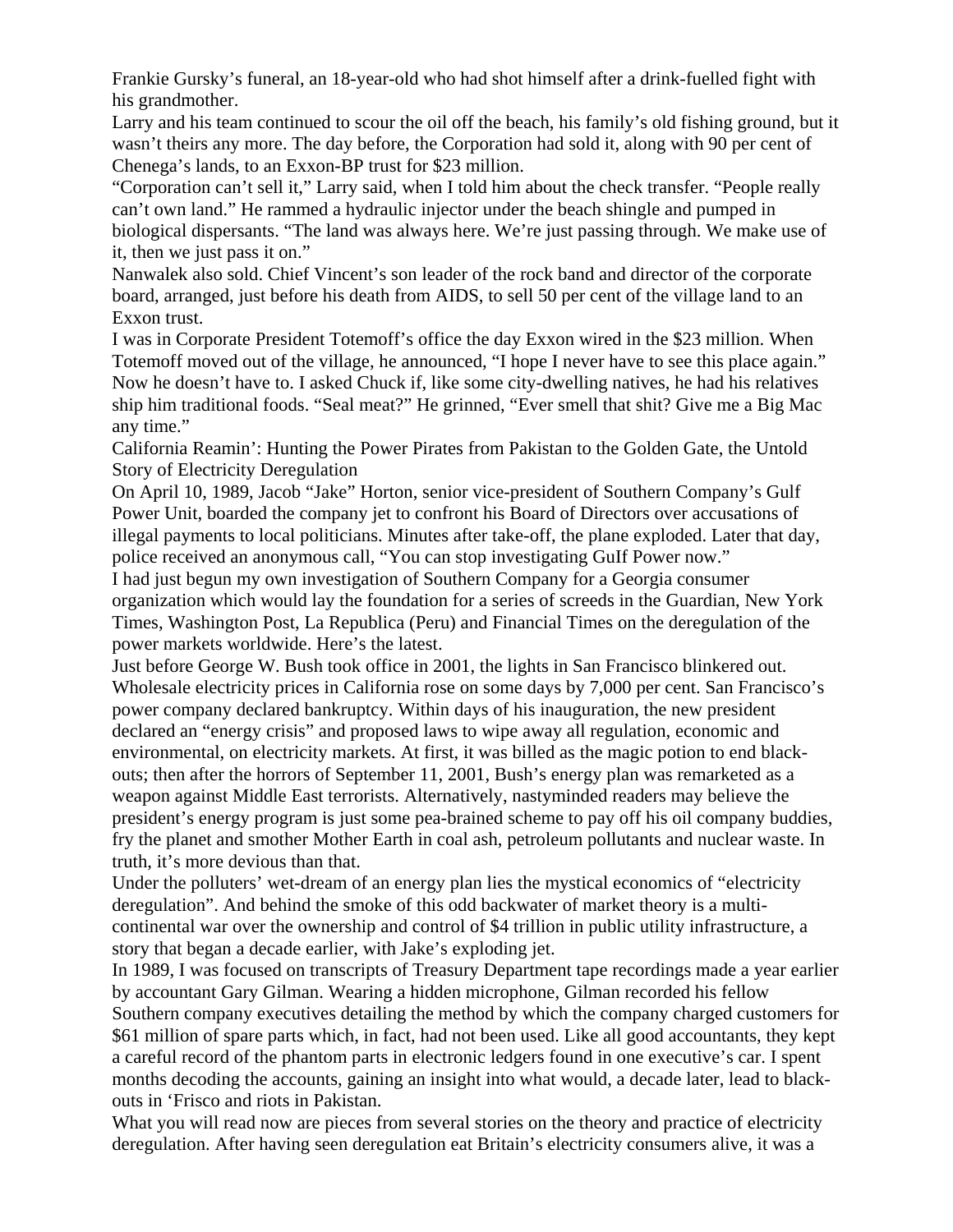no-brainer to predict what it would do to California and elsewhere. Since the turn of the century, US state governments have kept tight lids on utility monopolies' profits. This regulatory system—uniquely open and democratic—was the legacy of the Populists, an armed and angry farmers' movement whose struggle bequeathed to Americans just about the lowest power prices, and highest service quality electricity service in the world—which is, of course, anathema to power company shareholders. In the 1980s, Southern Company was an unremarkable regional electricity company dying of a thousand financial cuts. Consumer groups demanded rightly that electricity companies, including Southern, eat their investments on foolish nuclear plants. Southern showed nothing but cash losses for years.

What about poor Jake? "He saw no other way out," laments former Southern chairman A.W. "Bill" Dahlberg. Dahlberg, who took over after Horton's death, conceived an unorthodox way out for Southern from its regulatory and financial troubles. The plan: the near-bankrupt local company would take over the entire planet's electricity system and, at the same time, completely eliminate from the face of the earth those pesky utility regulations which had crushed his company's fortunes.

California black-outs are just a hiccup on the road to the astonishing success of this astonishing program.

While America's papers were filled with tales of the woes of the two California electric companies bleeding from \$12 billion in payments for electricity supplies, virtually nothing was said of the companies collecting their serum. The biggest sellers and traders in the new California and Western market were Enron of Houston, Reliant of Houston and Southern. The success on Southern's and the Texans' plan for world power conquest (or, if you prefer, "vision for globalization of energy supplies") hinged on Britain. As Keynes noted, the mad rants of men in authority have their origins in the jottings of some forgotten professor of economics. The professor in question here is Dr Stephen Littlechild. In the 1970s, young Stephen cooked up a scheme to replace British government ownership of utilities with something almost every economist before him said simply violated all accepted theorems: a free market in electricity. The fact that a truly free market didn't exist and can't possibly work did not stop the woman in authority, Mrs Thatcher, from adopting it. In 1990, Professor Littlechild's market, the England-Wales Power Pool, went into business. On paper, it was an academic beauty to behold. In this auction house for kilowatt hours, private power plant owners would ruthlessly bid against each other to cut electricity prices for British consumers.

I can't say for certain whether the market scheme failed in minutes or days, but the pool quickly became a playground for what the industry calls "gaming"—collusion, price gouging and all sorts of sophisticated means of fleecing captive electricity consumers. Ten years of hapless fixes by Littlechild and his successor have failed to stem the tide of rip-offs at the heart of this unfixable system. At the same time, "deregulated" regional electric companies expertly vacuumed the pockets of captive customers.

From their besieged Atlanta headquarters, Southern's executives learned they could charge in "deregulated" England double the price permitted in Georgia. In 1995, Southern bought up England's South Western Electricity Board. This was the first purchase ever by a US power company outside the US, or even outside its own local service area. The cash rolled in and American operators—seeing the UK industry earn five times the profit allowed in the US—soon grabbed the majority of the British electricity sector.

Although Mrs Thatcher's private power market scheme was a poor idea proved worse in practice, the International Monetary Fund and World Bank adopted it as a requirement of every single structural assistance program worldwide. The World Bank's former chief economist, Joe Stiglitz, who once promoted the privatizations for the Bank, told me how their teams would fly into Russia and Asia, preach the wonders of selling electricity markets, "and you could see the wheels turning in the local officials' minds". Here was a means for their corruption "rents" to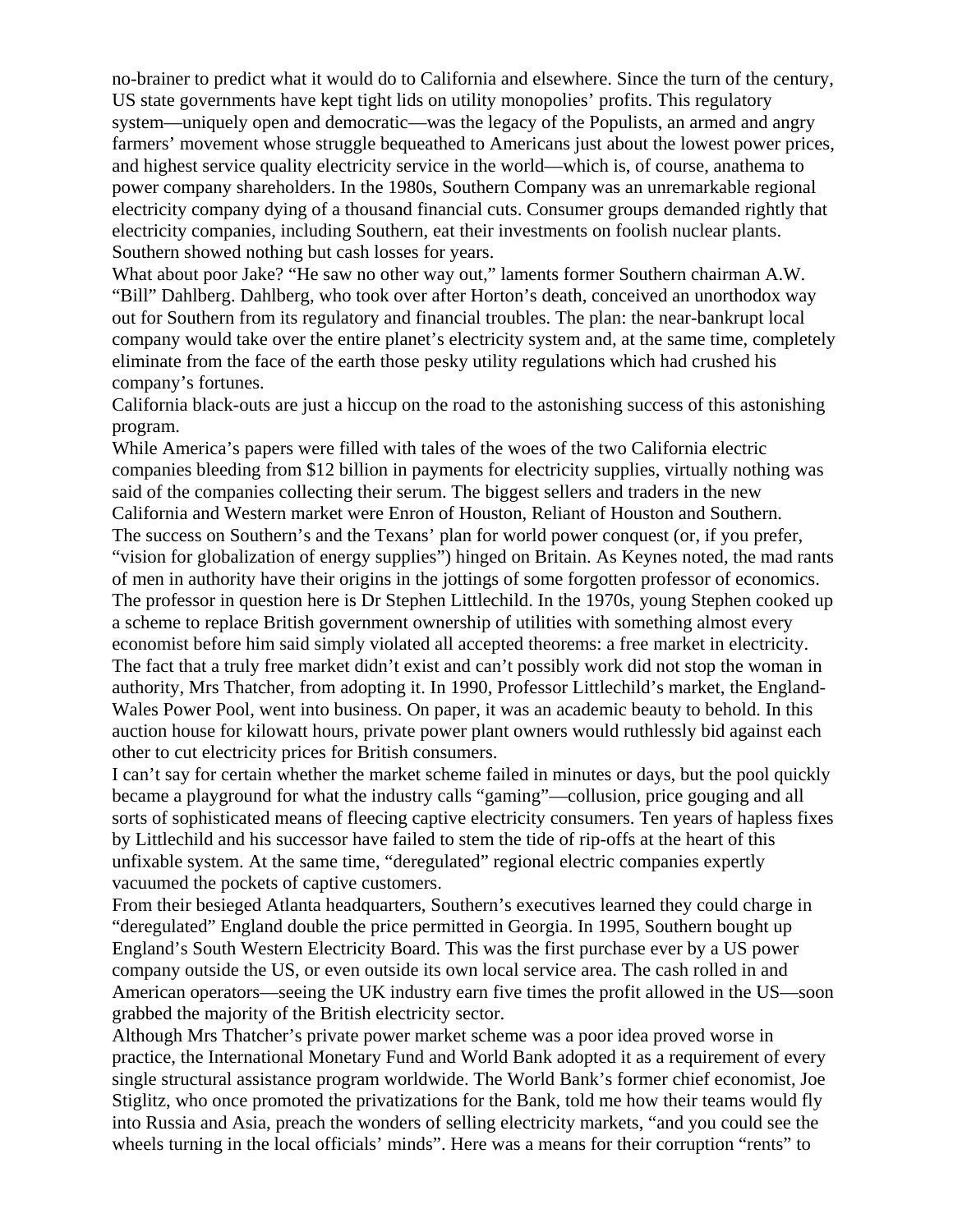multiply a thousand-fold. The baksheesh flowed and power systems were privatized from Brazil to Pakistan.

US power buccaneers, led by Southern and Texas companies Enron, Reliant and TXU, grabbed plants and wires on every continent save Antarctica.

But not in the US, not at first. America stubbornly exempted itself from neoliberal "reform", and this rankled the new international players. So the industry's lobbyists, like Columbus bringing back Indians for display from the New World, brought Mrs Thatcher's professors and their wheezing free market contraptions to California. In 1996, the state's legislature, inebriated by long draughts of utility political donations, tossed out a regulatory system which, until then, had provided reasonably cheap, clean, reliable energy to the state. Despite the British disaster, the sun-addled legislators wrote into the law itself the lobbyists' slick line that a "deregulated" market would cut consumer prices by 20 per cent.

My parents sent me their light bill from San Diego. Instead of 20 per cent savings, in the first year of deregulation, their energy charges rose 379 per cent. But before the big bills hit, the new planetary power merchants, using a combination of money muscle and America's penchant to follow first-and-best California, suckered 23 other states into adopting deregulation plans. SCE and PG&E, California's two big regional electricity distribution companies, wrote a price freeze into the law which permitted them to stuff their accounts with \$20 billion in extra revenues as oil prices fell. They sold off their plants to traders and generations who used the games learned in England—"stacking", "cramming" and "false scheduling"—to vacuum SCE's and PG&E's pockets clean. The \$12 billion in debt owed to Southern Company and the other deregulated sellers bankrupted PG&E—which immediately came running to the governor for a bail-out. They got it. California consumers will now pony up about \$35 billion to pay off the speculators and generating companies. Before their assault on the California beachheads, the power pirates landed in Rio de Janeiro, South America's City of Light. In 1999, 1 received a postcard from Rio, which was completely black. "Cariocis" (Rio residents) mailed them in protest against Light, Rio's electricity company, now nicknamed "Dark". The federal government privatized Rio Light, selling it to Electricite de France and Reliant of Houston, Texas. The new owners, who had promised improved service, swiftly axed 40 per cent of the company's workforce. Unfortunately, Rio's electricity system is not fully mapped. Rio Light's electricity workers had kept track of the location of wires and transformers in their heads, When they were booted out by the new Franco-Texas owners, the workers took their mental maps with them. Nearly every day, a new neighborhood went dark. The foreign owners blamed El Niño, the weather in the Pacific Ocean. Rio is on the Atlantic,

But for the new foreign owners' consortium, not all was darkness. The windfall from reduced wages and price increases helped the foreign owners hike dividends 1,000 per cent. Rio Light's share price jumped from \$300 to \$400.

The terms of this asset sell-off are dictated by a hefty document drafted by the US-UK consulting firm of Coopers & Lybrand (now PriceWaterhouse Coopers). While the term "market" is sprinkled throughout, the blueprint is feudal, not capitalist. PriceWaterhouse Coopers divided the nation's saleable infrastructure into legally enforceable monopolies designed to guarantee new, principally foreign, owners super-profits unimpeded by real government control nor by competition. It is patterned on the medieval system of "tax farming" by which, for a one-time payment, kings permitted private tax collectors to pick the peasants clean.

And to whom had the World Bank turned over our energy future? It came down to no more than half a dozen big players. I've introduced you to Southern. The largest power seller identified by the governor of California as a price gouger, the coowner of Rio Light, was Reliant, known as Houston Power & Light before it globalized.(1 should be careful what I say about Reliant. The company maintained a file on me, including a fantasmic profile of my sex life far spicier than the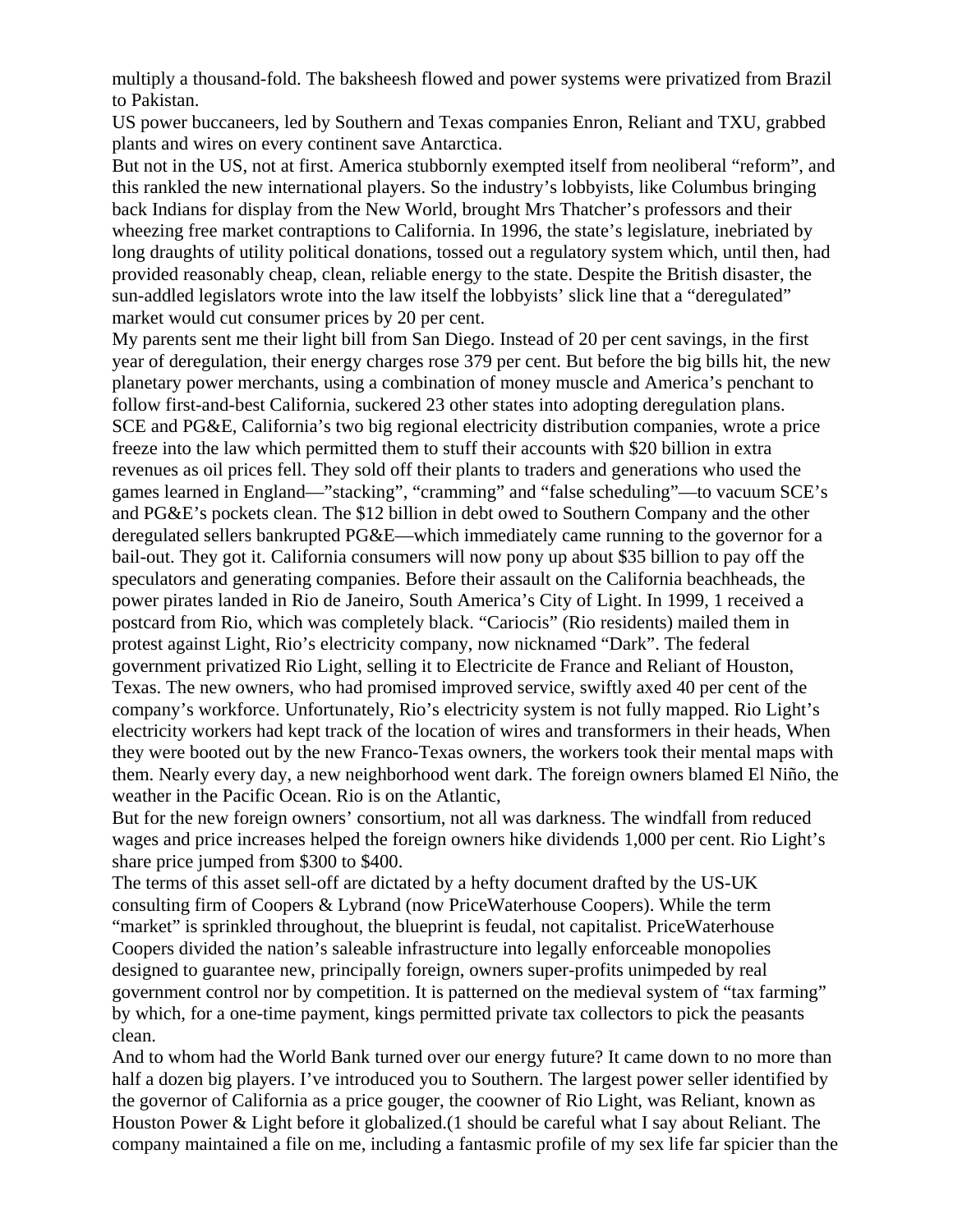mundane reality. In 1999 Reliant handed this filth file "confidentially" to reporters who dared quote me. Nice guys.) I knew them from reading records of their South Texas nuclear plant. The plant's construction management drilled tiny holes in the ceiling of the workers' locker room and placed three-inch espionagestyle cameras to ferret out the disloyal. If they suspected a worker had filed negative safety reports, they were fired: John Rex for blowing the whistle on forged safety inspection documents; Thomas Saporito for exposing security violations; Ron Goldstein for flagging faked welding records. Other key internationalized power companies besides Reliant include Enron, the largest lifetime donor to George W. Bush's political career and Entergy International of Little Rock, Arkansas, tied to Bill and Hillary Clinton. Interestingly, all three come up in Britain's "Lobbygate" scandal (Chapter 8). Another one of the big players was Entergy International of Little Rock, Arkansas, once a division of a struggling regional electricity company, which started landing huge projects, including ownership of London Electricity following the election of their home-town boy, Bill Clinton, to the White House. Entergy used their connections to sign deals in China; and Entergy's chairman Dahlberg found Peru attractive after that nation's president shut down the elected congress. "They've got a good stable situation there," said the pleased executive. "Sort of a benevolent dictator, which means good, responsible leadership."

Pakistan looked like another Entergy jackpot when, in 1992, the government of Benezir Bhutto, in a manner most strange, agreed to increase the amount Pakistan's power agency would have to pay for electricity from plants partowned by Entergy (10 per cent) and Britain's National Power (40 per cent). Then, in 1998, Bhutto lost the election and the new Pakistan government discovered her secret ownership of posh properties in London. Putting her unexplained riches together with the crazy generous deal with the UK-US power companies, the government in October 1988 charged her and the Western consortium with bribery. Pakistan's new government then ended the high payments to the British-American consortium on the internationally accepted rule of law that contracts allegedly obtained by bribery are unenforceable. Officially, the IMF and World Bank condemn bribery. Nevertheless, within days of Pakistan's filing corruption charges and cutting payments to the accused British-American power combine, the IMF Bank, at Clinton's and Blair's request, threatened to cut off Pakistan's access to international finance.

Panicked by the threat of economic blockade, Pakistan prepared to collect the cash to pay off the UK-US consortium. On December 22, 1998, Pakistan's military sent 30,000 troops into the nation's power stations. Peter Windsor, National Power's Director of International Operations, told me, "A lot changed since the army moved in. Now we have a situation where we can be paid, they've found a way to collect from the man in the street." Yes, at gunpoint, trade union lawyer Abdul Latif Nizamani told me after his arrest and release following mass demonstrations. (Windsor vehemently denied the bribery charges.)

With Pakistan's army in control of the nation's infrastructure, and acting as guarantor of payment to the multinationals, General Musharraf's final takeover nine months later—a "surprise coup" to Western press—was, in fact, a foregone conclusion to the power plant dispute.

In the months before he left office, President Clinton flew to Pakistan. Shocked congressmen could not understand why Clinton would meet a military dictator not recognized by the US State Department. The answer was the real item on the agenda: higher electricity prices to pay the questionable contracts with the British-American power group. That takes us back to California. I looked into the December 2000 black outs. That month in Southern California the wholesale price of electricity jumped 1,000 per cent over the previous year and the price of natural gas, fuel for the power plants, jumped 1,000 per cent in one week. Power shortage? Nope. The California power grid operator reported that, just over the California border at the "Henry Hub" gas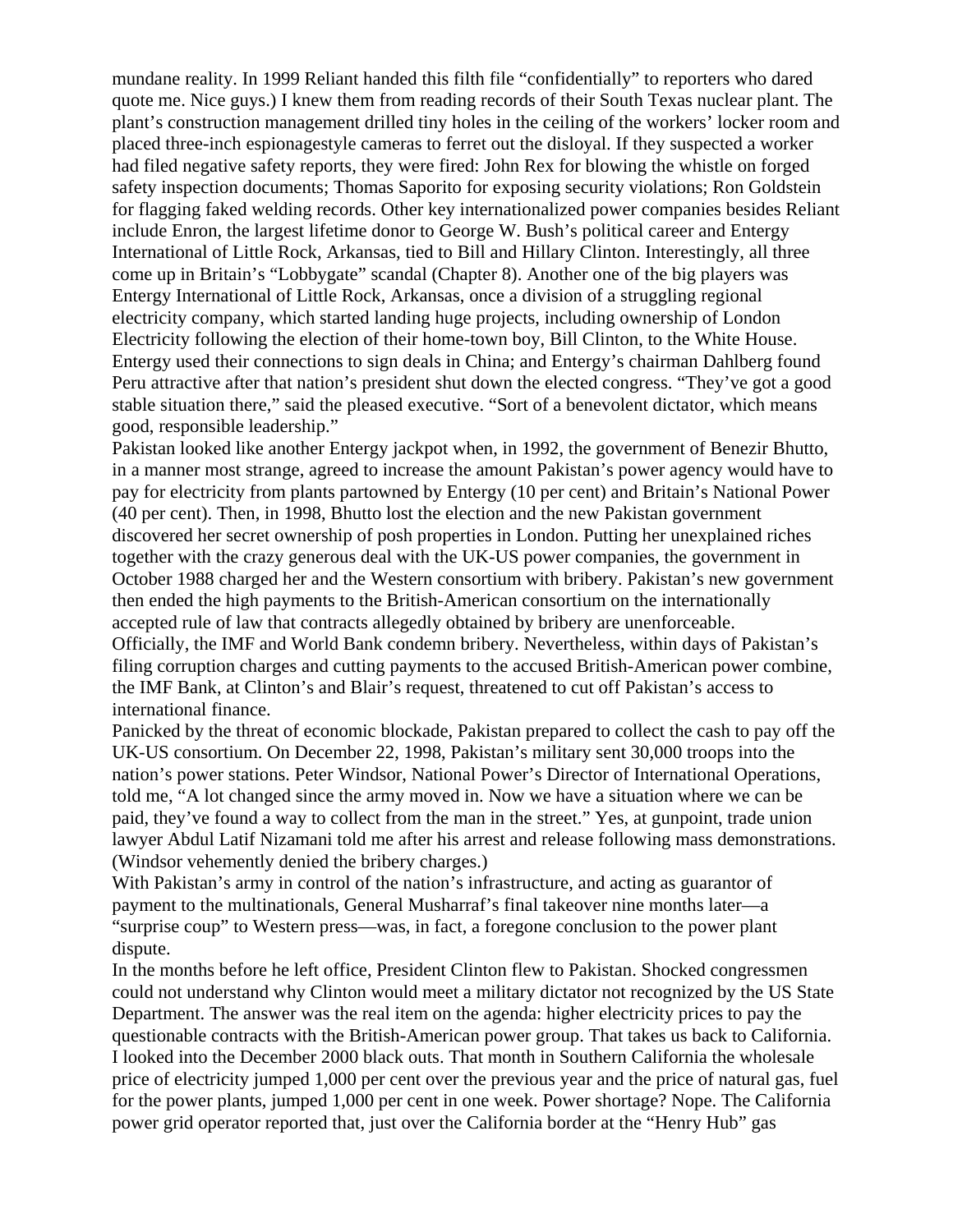pipeline switching center, you could buy plentiful gas for \$1 a therm. A couple miles down the pipeline in California, the price was \$ 10.

It turns out two power merchants, which controlled the biggest pipe into California, simply blocked part of the tube. Result: panic, price spikes, blackouts. Market speculators made a half a billion dollars on that cute little maneuver. In all, says a technical report by Dr Anjali Shiffren of the state's grid system, "monopoly rents", "economic withholding" and "physical withholding" were responsible for artificial shortages and excess charges of \$6.2 billion in 2000, more in 2001. In other words, California didn't run out of energy, it ran out of supplies of government. California's governor then borrowed the billions to pay the power pirates and save local electric companies from liquidation. Consumers will pay off this debt for decades. And that is the true wisdom of the deregulated marketplace in electricity: the brilliant method by which profits are privatized and losses socialized.

## **[Chapter] 5**

### **Inside Corporate America**

For two decades, we've known the name of the enemy. No matter whether Democrat or Republican, Tory or New Labour, politicians compete for their chance to lash him at the whipping post. the bureaucrat, that paunchy apparatchik with the thick rule book, his fat bottom spreading behind a paper-choked desk, scheming of ways to pick the pockets of the productive class and get in the way of business doing business. Even government tells us: the enemy is government. Our only chance of rescue is a cavalry of inventive, creative entrepreneurial private sector samurai, especially the new, cando American corporate eagles,

Wackenhut Corporation, Monsanto, Enron, Reliant, Novartis. These are a few of the knights errant of the New Order. But as Butch said to Sundance, "Who are these guys?" Before we put humanity entirely into their hands and their corporate brothers', it might be wise to better acquaint ourselves with how these organizations, who would govern us better than government, conduct themselves when left to their own devices.

In 1998, I was hired by the Observer to do just that in an ongoing series of investigative and analytical reports titled "Inside Corporate America". My mission was to enter the bodies and souls of US-based multinationals, many you've never heard of, who may soon have extraordinary control of your health, your culture and your freedom.

#### *Gilded Cage: Wackenhut's Free Market in Human Misery*

New Mexico's privately operated prisons are filled with America's impoverished, violent outcasts—and those are the guards. That's the warning I took away from confidential documents and from guards who spoke nervously and only on condition their names never appear in print. In 1999, New Mexico rancher Ralph Garcia, his business ruined by drought, sought to make ends meet by signing on as a guard at the state prison at Santa Rosa run by Wackenhut Corporation of Florida. For \$7.95 an hour, Garcia watched over medium security inmates at the Wackenhut's complex. Among the "medium security" were multiple murderers, members of a homicidal neo-Nazi cult and the Mexican Mafia gang. Although he had yet to complete his short training course, Garcia was left alone in a cell block with 60 unlocked prisoners. On August 31, 1999, they took the opportunity to run amuck, stab an inmate, then Garcia, several times.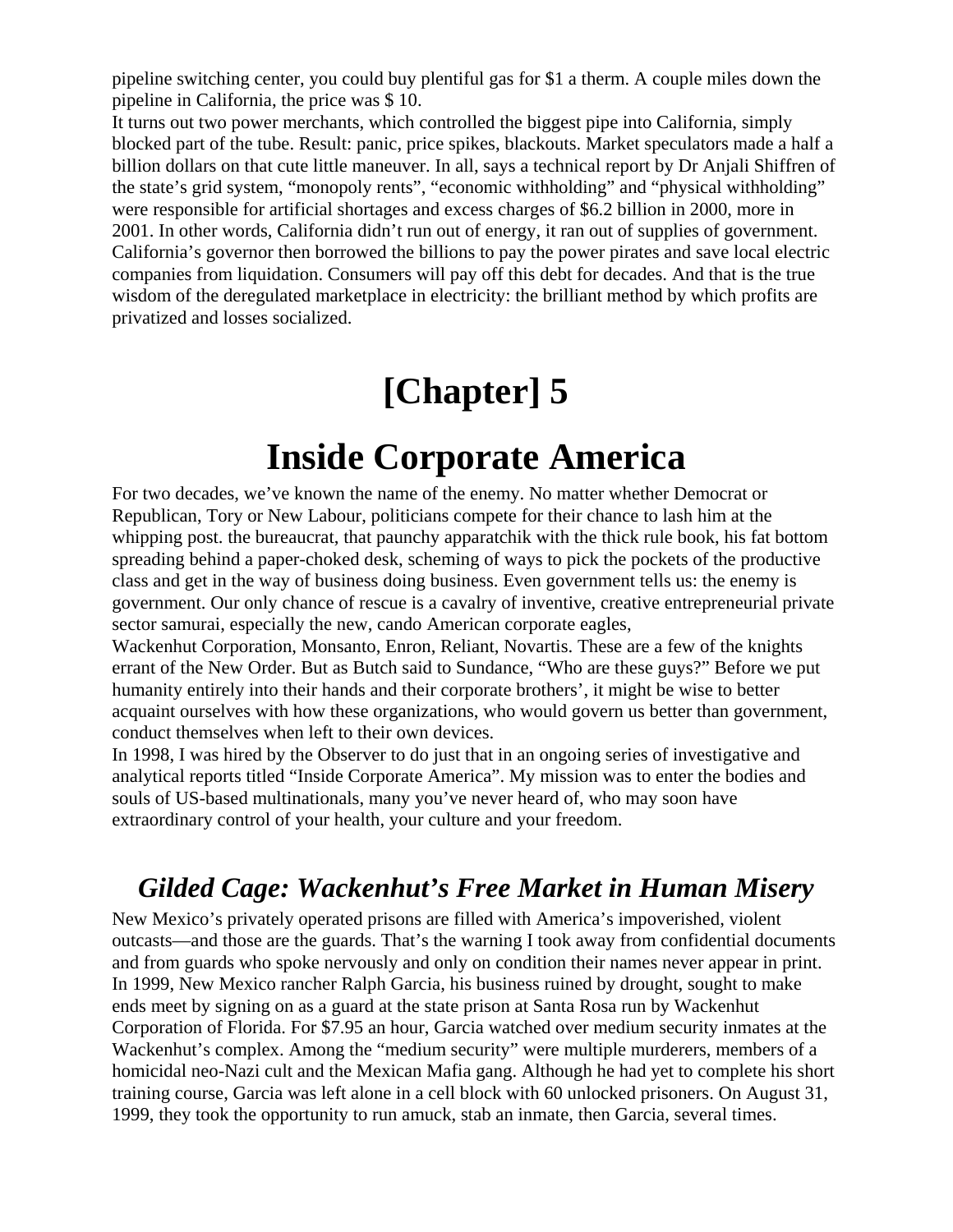Why was Garcia left alone among the convicts? Let's begin with Wackenhut's cut-rate Jails'R'Us method of keeping costs down by packing two prisoners into each cell and posting one guard to cover an entire "pod" or block of cells. This reverses the ratio in government prisons—two guards per block, one prisoner per cell. Of course, the state's own prisons are not as "efficient" (read "cheap") as the private firm's. But then, the state hasn't lost a guard in 17 years—where Wackenhut hadn't yet operated 17 months.

Sources told me that just two weeks prior to Garcia's stabbing, a senior employee warned corporate honchos the oneguard system is a death-sentence lottery. The executive's response to the complaint, "We'd rather lose one officer than two."

How does Wackenhut get away with it? It cannot hurt that it put Manny Aragon, the state legislature's Democratic leader, on its payroll as a lobbyist and used an Aragon company to supply concrete for the prison's construction. Isn't that illegal? I asked State Senator Cisco McSorley. The Democratic Senator, a lawyer and vice chairman of the legislature's Judiciary Committee, said, "Of course it is," adding a verbal shrug, "Welcome to New Mexico." Wackenhut agreed to house, feed, guard and educate inmates for \$43 a day. But it can't. Even a government as politically corroded as the Enchanted State's realized Wackenhut had taken them for a ride. New Mexico found it had to maintain a costly force of experienced cops at the ready to enter and lock-down prisons every time Wackenhut's inexperienced "green boots" lost control. A riot in April required 100 state police to smother 200 prisoners with tear gas—and arrest one Wackenhut guard who turned violent. The putative savings of privatization went up in smoke, literally.

The state then threatened to bill Wackenhut for costs if the state had to save the company prison again. In market terms, that proved a deadly disincentive for the private company to seek help. On August 31, during a phone check to the prison, state police heard the sounds of chaos in the background. Wackenhut assured the state all was well. By time the company sent out the May Day call two hours later, officer Garcia had bled to death.

Why so many deaths, so many riots at the Wackenhut prisons? The company spokesman told me, "New Mexico has a rough prison population." No kidding.

We have obtained copies of internal corporate memos, heartbreaking under the circumstances, from line officers pleading for life-saving equipment such as radios with panic buttons. They begged for more personnel. Their memos were written just weeks before Garcia's death. Before the riots politicians and inspectors had been paraded through what looked like a fully staffed prison. But the inspections were a con because, claim guards, they are ordered to pull 16 and 20-hour shifts for the official displays.

One court official told me with low pay for dangerous work, Wackenhut filled the hiring gap, in some cases, with teenage guards, some too young to qualify for a driver's licence. And because of lax background checks, some excons got on the payroll.

A few kiddie guards and insecure newcomers made up for inexperience by getting macho with the prisoners, slamming them into walls. "Just sickening," a witness told me in confidence. Right after the prison opened, a pack of guards repeatedly kicked a shackled inmate in the head. You might conclude these guards needed closer supervision, but that they had. The deputy warden stood nearby, arms folded. One witness to a beating said the warden told the guards, "When you hit them, I want to hear a thunk." The company fired those guards and removed the warden—to another Wackenhut prison.

Conscientious guards were fed up. Four staged a protest in front of the prison, demanding radios—and union representation. Good luck. The AFL-CIO tagged Wackenhut one of the nation's top union-busting firms. The guards faced dismissal.

Senator McSorley soured on prison privatization. New Mexico, he says, has not yet measured the hole in its Treasury left by the first few months of Wackenhut operations. After the riots, the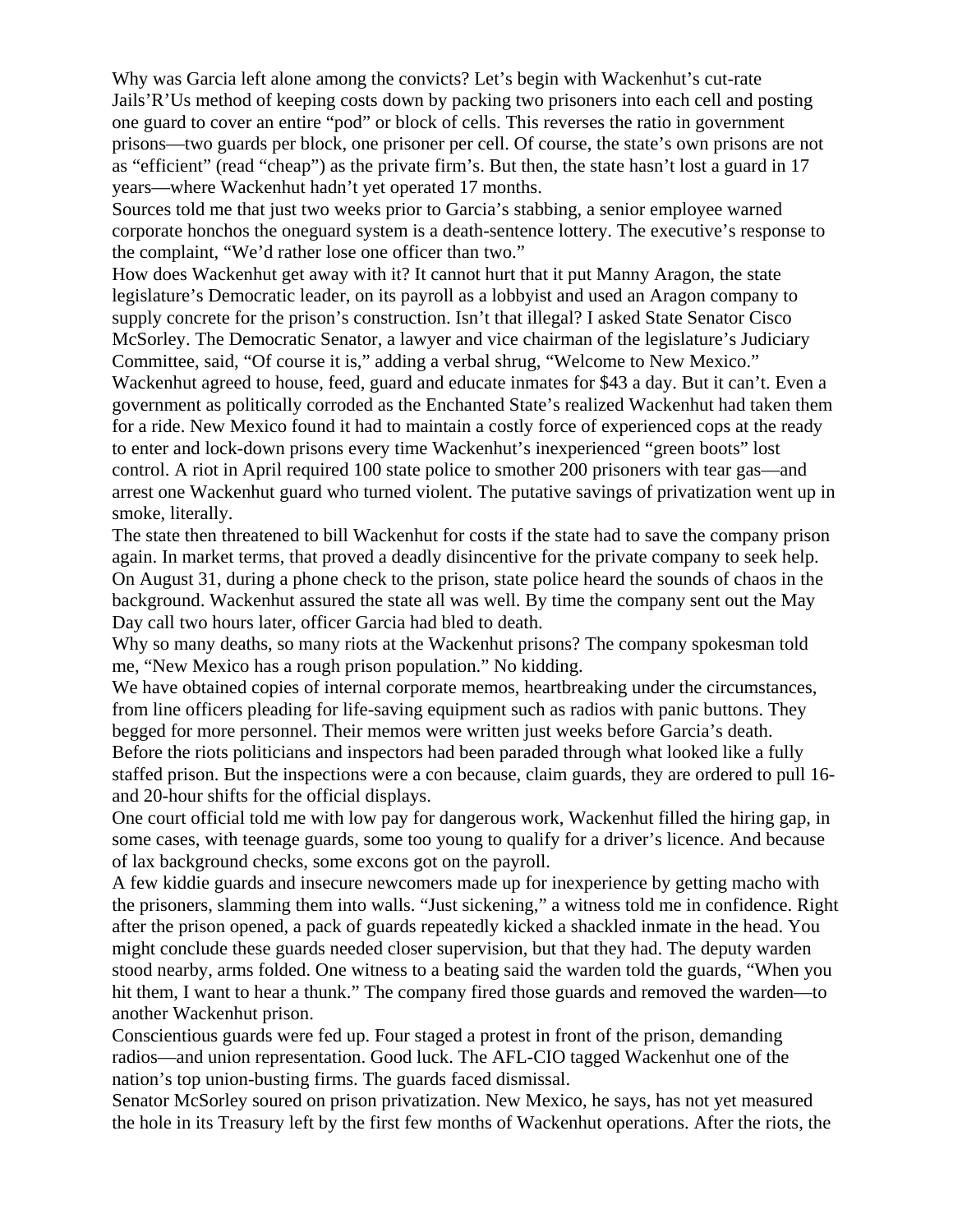company dumped 109 of their problem prisoners back on the government which then spent millions to ship them to other states' penitentiaries.

Still, let's-get-tough pols praise Wackenhut's "hard time" philosophy: no electricity outlets for radios, tiny metal cells, lots of lock-down time (which saves on staffing). And, unlike government prisons, there's little or no schooling, job training, library books, although the state paid Wackenhut for these rehab services. The company boasted it could arrange for in-prison computer work, but the few prisoners working sewed jail uniforms for \$0.30 an hour. Most are simply left to their metal cages. Brutality is cheap, humanity expensive—in the short run. The chief of the state prison guards' union warns Wackenhut's treating prisoners like dogs ensures they lash out like wolves.

Wackenhut Corporation does not want to be judged by their corrections affiliate only. Fair enough. Following the Exxon Valdez disaster in Alaska, an Exxon-British Petroleum joint venture wiretapped and bugged the home of a whistleblower working with the US Congress. This black bag job was contracted to, designed by and carried out by a Wackenhut team. Wackenhut did not have a very sunny summer in 1999. Texas terminated their contract to run a prison pending the expected criminal indictment of several staff members for sexually abusing inmates. The company was yanked from operating a prison in their home state of Florida. Mass escapes in June, July and August threatened Australian contracts. In New Mexico, Wackenhut's two prisons, which had barely been open a year, experienced numerous riots, nine stabbings and five murders, including Garcia at Santa Rosa. Wackenhut's share price plummeted.

But there was a ray of hope for the firm. At the end of Wackenhut's sunless summer, between the fourth and fifth murder in New Mexico, the office of Britain's Home Secretary announced he would award new contracts to the company including one to build and operate a prison at Marchington. Wackenhut has become the leading operator of choice in the globalization of privatized punishment based on its stellar experience in the US.

With state after state handing Wackenhut walking papers, what could have motivated Her Majesty's Prison Service to invite the company to operate a UK prison? The Home Office at first denied they offered new work to the company, noting huffily that Britain too cancelled a Wackenhut contract, ending their operations at Coldingley Prison by "mutual agreement". (In fact, it was not so ,'mutual". A confidential audit leaked into hands of a prison expert and passed to me accused Wackenhut of dubious accounting and "total disregard for fundamental tenets of Prison Services financial policy".)

When the Home Office spokesman said they had given no new contract to Wackenhut, I suggested he look under the corporate alias, "Premier". I received a breathless call the next morning: Yes, we have several contracts with Premier, including operation of the Doncaster Prison (aka "Doncatraz") and the planned Marchington prison. Wackenhut, said the flak, "is a part of the Premier consortium". That's one way of putting it. Wackenhut owns 50 per cent of Premier and controls Premier's UK prison operations.

The prison service checks the backgrounds of its prison guards, but what about companies applying to run the entire operation? Did the UK Prison Service contact US authorities? No. Did they even enquire of Wackenhut an explanation of the deaths, riots, criminal indictments and contract terminations in the US? "Uh, we have no reason to contact Wackenhut." This eyeswide-shut indifference has a purpose: it permits the Blair government's born-again free market faith in prison privatization to remain undisturbed.

The Home Office has also paid Wackenhut to open a new Child Prison in County Durham. The prison opened one month after American prosecutors charged Wackenhut executives and guards of a Texas juvenile center with ,offensive sexual contact. Deviant sexual intercourse and rape were rampant and where residents were physically injured, hospitalized with broken bones."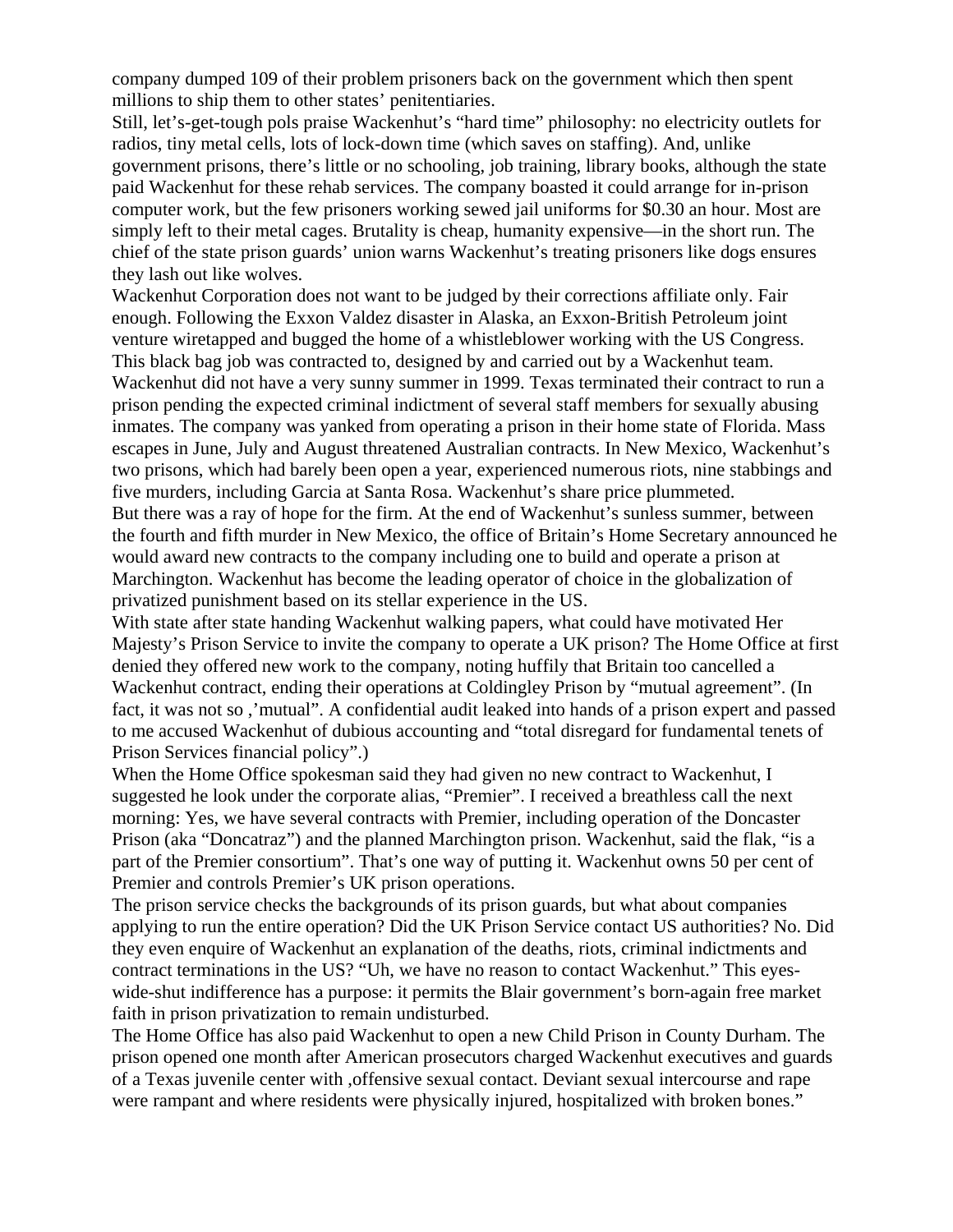It wasn't a convict but an employee who told me, "My 15 months in the prison were hell on earth. I'll never go back to Wackenhut." Those sentiments need not worry the company so long as they are not shared by governments mesmerized by the free market in human misery. Following my initial report on Wackenhut, I was flooded with whistleblowers, insiders and professionals in the incarceration 'industry' who piled papers on me: internal company and government documents from three continents, pleading that I keep their names concealed. To be honest, I hated it. I felt weighed down, responsible and guilty as hell because I couldn't report it. There was the story of Wackenhut's juvenile center in Louisiana where guards beat a I 7-year-old boy so severely that part of his intestines leaked into his colostomy bag. But that's not exactly attractive television. Editor after editor said, "No sale.'

Nevertheless, I spent nights going through technical documents. One thing is clear to me from reviewing the confidential bid documents leaked to me from Her Majesty's Prison Service: Wackenhut's bid to operate Doncaster Prison was clearly higher in cost to the government than a competing proposal from the civil servants and union employees already operating the prison. But the government jiggered with the bidding analysis to reach the conclusion that somehow higher was lower, less qualified was more qualified. As the Blair government is in love with privatization and love is blind, it chose Wackenhut to do the job,

In the meantime, more Wackenhut guards were indicted in Texas and Louisiana for brutality and illegal use of gas grenades inside a detention center for youth, yet Britain's Home Secretary gave the company approval to open a jail for juveniles near Bristol. I mentioned this to New Mexican State Senator McSorley, who said, 'That's bordering on the bizarre. "

No senator, it's award-winning. It earned the UK Home Secretary, lack Straw, one of my annual Golden Vulture awards, which I promised to send him mounted, manacled and beaten black and blue.

#### *What Price A Store-Gasm?*

At Wal-Mart's 1992 general meeting, company founder Sam Walton asked his shareholders to stand and sing 'God Bless America'. The 15,000 Wal-Martians responded emotionally to Sam's call, even though Mr Walton had been dead for two months.

Walton's request to the stockholder-cum-revival meeting in rural Arkansas—channelled through an executive, spot-lit and on bended knee, speaking to the departed Deity of Retail—was not surprising. Wal-Mart is the most patriotic, flag-waving company in America.

Until you look under the flags. Stores are decked out like a war rally, with Stars and Stripes hung from the ceiling and cardboard eagles shrieking, BUY AMERICA! But one independent group sampled 105,000 store items and found only 17 per cent made-in-the-USA items, many on sales carts marked "Made in America!"

Wal-Mart Store's annual sales far exceed the GDP of the old Warsaw Pact. Where does all that stuff come from? Avid WalMart shopper Wu Hongda can tell you.

"Harry" Wu is famous in the US. Although he escaped China after 19 years in a prison camp for "counter-revolutionary" views, Wu conned his way back into the prisons to document laogai, the misery of forced labor. In 1995, Wu was caught and re-jailed.

But Wu told me another part of the tale. just before his last arrest, he set up a fake commercial front and sent a confederate to Guanclong Province posing as a wholesale clothes buyer looking to contract with Shantou Garment Trading Company. The Trading Company uses factories in both Shantou town and within nearby Jia Yang prison. Shantou gave Wu's operatives "references" from another customer: Wal-Mart.

I asked Wal-Mart directly if they used incarcerated gangs in Guandong to stitch T-shirts, breaking US law. The company responded, inscrutably, that its contracts prohibit slaves,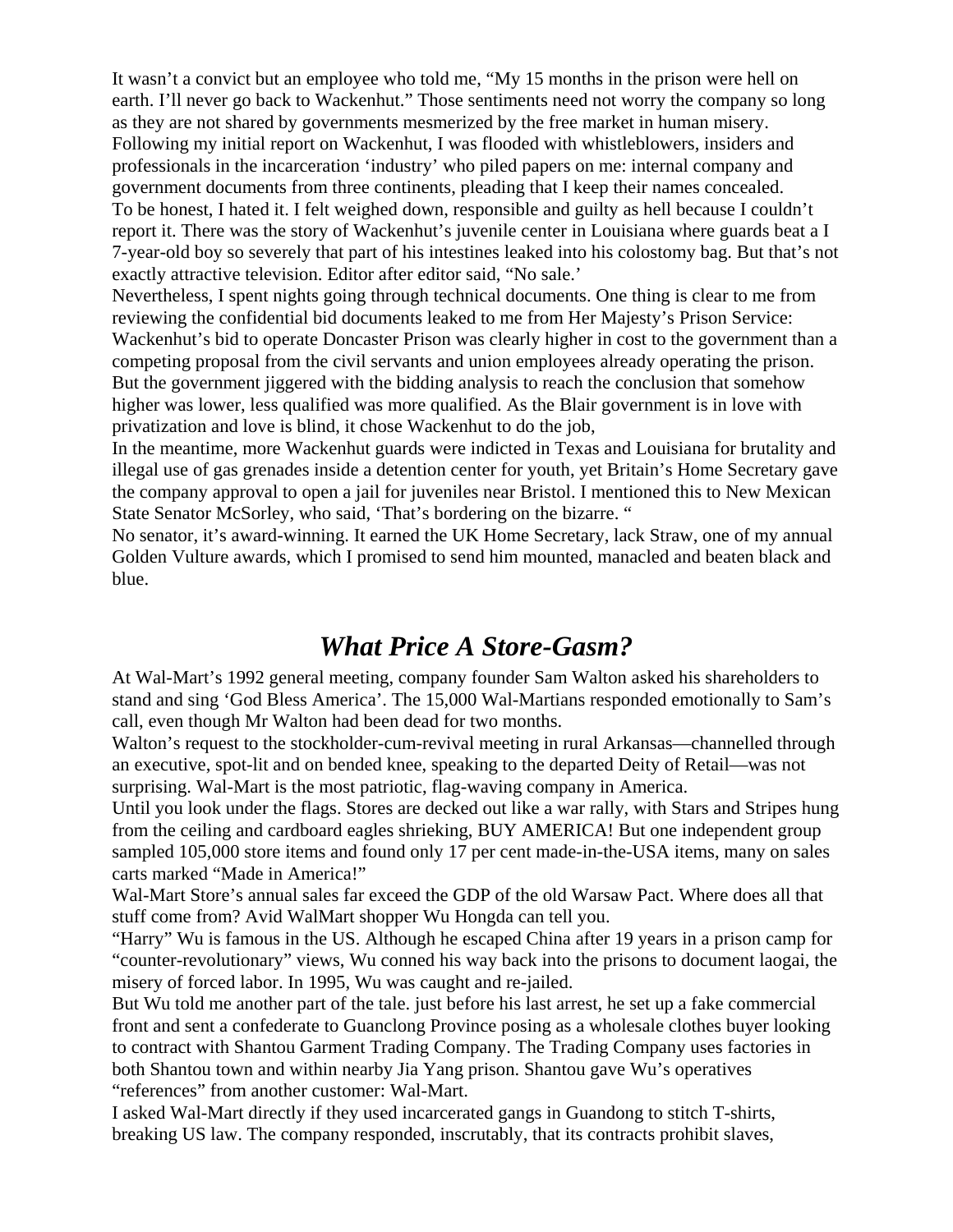prisoners or little children from making its products. How does Wal-Mart know if company contractors with plants in China's gulag use captive labor? They can't know. Wu's associate was told Chinese authorities prohibit monitoring production inside the prison.

Of course, asking Wal-Mart if shirts are made by workers shackled or "free" is merely playing China's game. To the workers, whether inside or outside the barbed wire enclosures, China is a prison economy. What wage can a worker expect when competing prison factories pay an effective wage of zero—and when the price for complaining about the system is made so starkly visible?

Wu, now back in the US, continues to shop at Wal-Mart, just to check labels. He has discovered bicycles, condoms and other necessities manufactured by the Peoples' Liberation Army under the aptly named brand "New Order".

Outside China, who makes the dirt-cheap clothes? The answer depends on how you define "children". When reporters confronted CEO David Glass with photos of 14-year-old children locked in his Bangladesh factories, he said, "Your definition of children may be different from mine." But those were the bad old days, back in 1992, before Wal-Mart published its Code of Conduct, which ended contractor abuses.

Or maybe not. According to the highly reliable National Labor Committee of New York, Wal-Mart contractor Beximco is listed as paying teenage seamstresses in Bangladesh 18 cents an hour and their helpers 14 cents working an 80-hour seven-day week. That's half the legal minimum wage and way beyond the legal work week of 60 hours.

Wal-Mart told me this could not happen. But the company has a bad habit of trying to put one over on reporters. In 1994, former Wall Street Journal reporter Bob Ortega, author of the fearsome exposé, In Sam We Trust, was taken on a dog-and-pony show of Wal-Mart's Guatemalan contract factories filled with smiling adult workers. But Ortega had arrived secretly two weeks earlier to speak with the child seamstresses hidden from the official tour. Later, human rights activists flew Guatemalan Wendy Diaz to the US where she testified about the sweatshop where, as a 13-year-old, she earned \$0.30 an hour making Wal-Mart label clothes. Regarding abuse of child workers, Wal-Mart's former lawyer, Senator Hillary Clinton, the "little lady" Sam appointed to his Board of Directors, did not return my calls.

Despite the bothersome gripes of a few skinny kids from Guatemala, Wal-Mart maintains a folksy image based on Sam Walton's aw-shucks Joe Bloke manner. Joyous clerks, say the company, chant pledges of customer service, which end with shouts of "So help me Sam!" The multi-billionaire took time to go into his shops and warehouses, put on a name tag and chat with employees over doughnuts. An employee told me about these folksy chats. In 1982, well on his way to becoming America's richest man, Sam dropped by an Arkansas distribution center and told the loaders, as one regular guy to another, if they voted to join a union in a forthcoming representation ballot, he would fire them all and shut down the entire center.

The words, corroborated by eight witnesses, may have been in violation of US labor law, but they were darned effective, The workers voted down the union, keeping Sam's record perfect. Out of 2,450 stores in America today, exactly none is unionized.

Who needs a union anyway? Arkansas headquarters would not tell the Observer the company's wage rate for clerks. So our volunteers called Wal-Marts nationwide to apply for cashier jobs. Openings averaged \$6.10 an hour (a hair above Britain's minimum wage), though in deference to an old American tradition, Wal-Mart offered only \$4.50 near Indian reservations.

But these wages are before Wal-Mart deducts for health insurance "copayments". Because the deductions could wipe out their cash pay checks, most workers cannot accept this "benefit". There is a pension plan and profit sharing. But Sam Walton didn't make his billions by sharing profits. Wal-Mart invented the disposable workforce. About a third of the workers are temporary and hours expand, shift, contract at whim. The workforce turns over like the shoe inventory, so few ever collect full pensions or profit shares.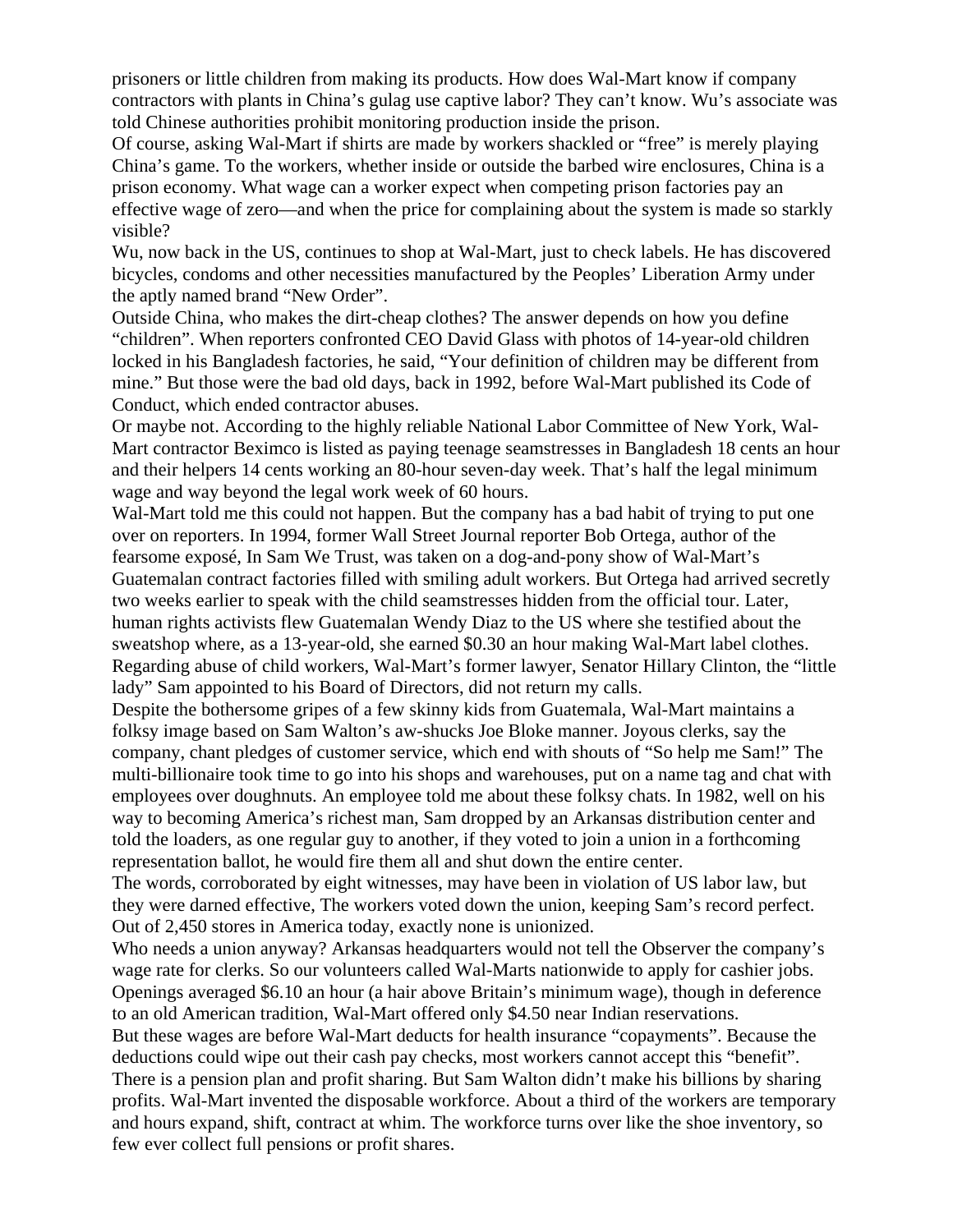But Wal-Mart does provide free meals, sort of. Most workers' salaries are near or below the official US poverty line, so those without second jobs qualify for government food stamps. With 780,000 workers, Wal-Mart has the nation's largest payroll, if you call that pay. Taking over the care and feeding of the Wal-Martyred workforce is a huge government welfare program. It could have been worse, but the courts rejected Walton's plea for exemption from the US minimum wage.

Wal-Mart does respond to workers who plead for an extra bowl of porridge. When employee Kathleen Baker handed her store manager a petition from 80 workers hoping for a little raise, she told me, she was fired on the spot for theft of the use of the company typewriter to write up the petition. The charge ruined her ability to get another job.

In 1994, Linda Regalado was threatened with loss of her job if she continued to talk to fellow "associates" about their right to join a union. She persevered and Wal-Mart made good on its illegal threat. Shortly thereafter, her husband Gilbert, working at the same store, was seriously injured and Wal-Mart refused to pay for surgery. The government sued the company, but the United Food and Commercial Workers, which backed Linda's cause, threw in the towel. The Commercial Workers' organizer told me that "the Fear Factor had become so widespread" that the union had no choice but to abandon all hope of signing up any Walton operation. Now Wal-Mart has come to Britain's happy realm. Will Wal-Mart megaliths chew up England's greenbelts and bleed rural high streets? Tony Blair's government denies reports that it has loosened the ban on giant out-of-town stores. Britain's Trade Ministry says its preservation policy remains unchanged (and will announce that policy as soon as industry lobbyists tell them what it is). A Wal-Marted Britain is not an inevitability. US towns "are wising up," says Al Norman, head of Sprawl-Busters, which helped 88 communities slam the door on the Beast in the Box. Down the road from my home, 60 miles from New York City, Wal-Mart has built a "Sam's Club". It is one of the company's smallest shops. Still, it could fit three of Britain's Tesco supermarkets plus a football field inside the one building. Entering for the first time, reason cannot withstand 70,000 Standard Commercial Product Units under the fluorescent sun moaning you want me, take me, have me, fulfilling my nastiest human desire for Cheap and Plenty. But my store-gasm has a cost. I step out of the Big Box and into the Pine Barrens, the last scrap of woodland left on Long Island's suburban moonscape, which Wal-Mart, despite a thousand urban alternatives, insisted on cutting up for its car parking lots.

Thirty miles east in my small farming hamlet, one in four shop windows on Main Street say, For Rent. Maybe we'll end up like Hudson Falls, once called "Home Town USA". Planning theorist James Howard Kunstler told me, "That town's main street is now a pitiful husk of disintegrating nineteenth-century buildings." After Sam Walton's Big Boxes landed outside the town, Hudson Falls was "sprawled into extinction".

No more cheap commercial thrills for me. I'm staying out of the Box, so help me Sam.

#### *How the Filth Trade Turned Green*

Long before George W. Bush killed the global warming treaty, it was mortally wounded by industry lobbyists—and the richest environmental group in America.

Up in the hills of Tennessee, they just love air pollution. Can't get enough of it. In fact, they'll spend hard cash for more of it.

In May 1992, the Tennessee Valley Authority paid a Wisconsin power company for the "right" to belch several tons of sulphur dioxide into the atmosphere, allowing the TVA to bust abovecontamination limits set by law. Wisconsin cut its own polluting to offset Tennessee's. This was the first ever trade in emissions credits, an experiment in using market mechanisms to cut nationwide pollution overall. Why should you care if Billy Hill is paying good money to suck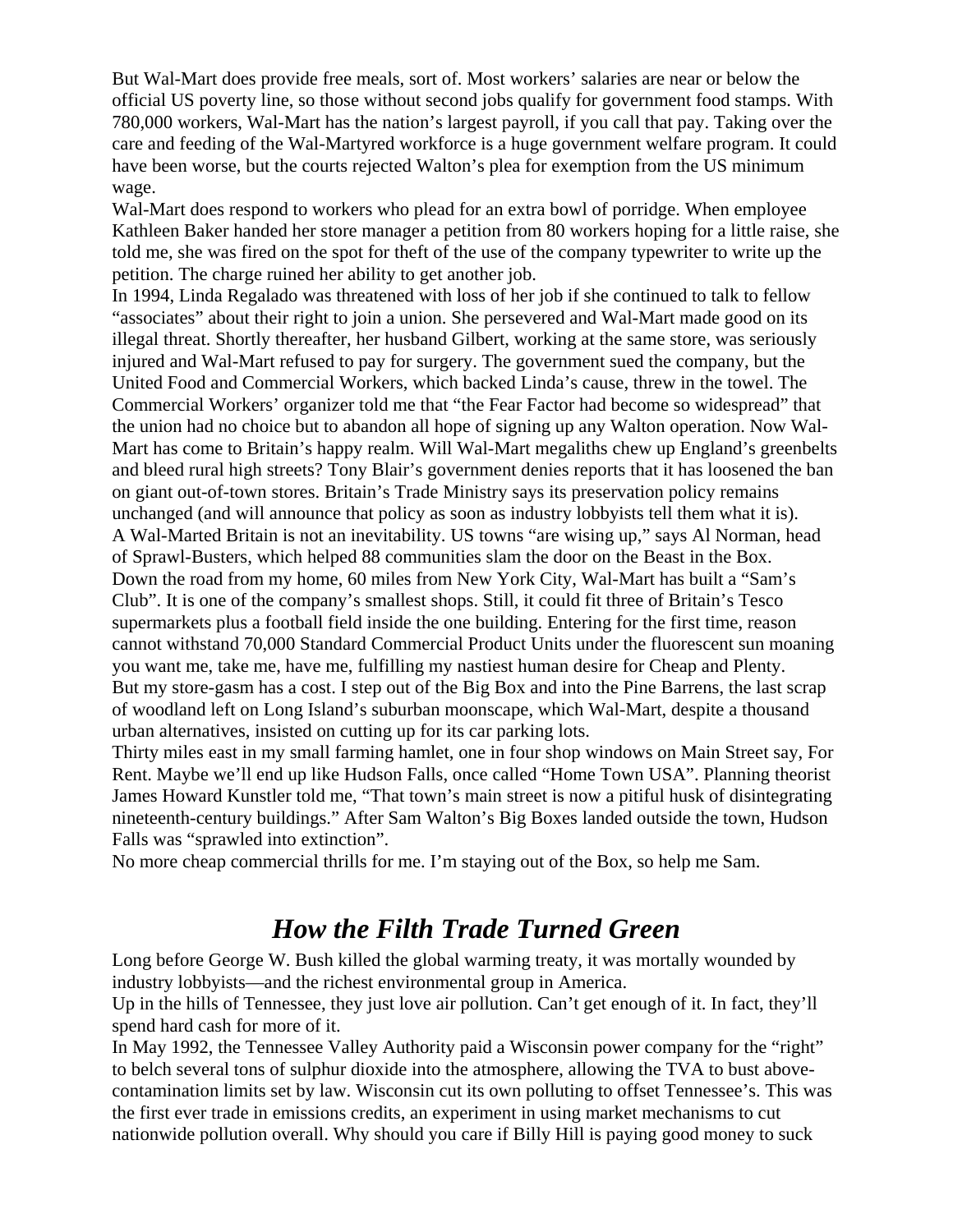soot? Because trading rights to pollute (first tried on Tennessee) was the cornerstone for implementing the Kyoto Protocol, the global warming treaty, which proposed rules for industrial production worldwide for the next three decades.

The Kyoto Protocol aimed to slash emissions of "greenhouse gases" which would otherwise fry the planet, melt the polar caps and put Blackpool and Los Angeles under several feet of water. (It will also have negative effects.

As you can imagine, industry's big lobbying guns lined up against the Protocol. Leading the charge against the treaty is Citizens for a Sound Economy, an ultra-right pressure group chaired by corporate super-lobbyist Boyden Gray.

Squaring off against CSE is the influential Environmental Defense Fund of Washington DC. So committed are EDF's greens to the treaty that they set up a special affiliate to help implement the protocol's trading system. EDF's new Environmental Resource Trust is chaired by Boyden Gray. Huh?

How did Gray, top gun of big industry's anti-treaty forces become chief of a respected environmental group? Did he have a deathbed conversion? No, Mr Gray's in fine health, thank you. Someone far more cynical than me might suggest that Mr Gray and his polluting clients, unable to halt the clean air treaty during the Clinton administration, perfected a new way to derail the environmental movement: If you can't beat 'em, buy 'em. By covering themselves in the sheep's clothing of a respected green organization, polluters can influence treaty talks to make darn certain they do not have to change their dirtmaking ways.

That's where the Tennessee model comes in. By insinuating into the protocols a company's right to meet pollution targets by buying unused emissions allotments, US industry can blow up the treaty from the inside. Fronting the filthtrading scheme is the Environmental Defense Fund. The idea of contamination credits originated with the corporate lobby Business Roundtable. We know this because the Roundtable left a memo to that effect in a photocopy machine at a Kyoto follow-up meeting in Buenos Aires.

Other than the plain creepiness of selling rights to pollute, what is wrong with such trades if they painlessly cut emissions overall? Well, keep your eye on that "if". I haven't yet found a single trade that took an ounce of pollution out of the atmosphere. The free market fix for dirty air was rotten from the first deal. In the 1992 Wisconsin "sale" of pollution to Tennessee, the Wisconsin company's right to sell sulphur dioxide was based on their agreement not to build another power plant. But state authorities in Wisconsin would never have permitted building the new plant. Therefore, the seller's supposed reduction in pollution was a sham; however, the additional spume of poison from the Tennessee mountains is real and deadly.

Despite this sorry record, US negotiators have pushed emissions trading as a take-it-or-leave-it condition of America's participation in the global warming treaty. Emissions trading, as a socalled "market mechanism" for saving the biosphere, is the pride and joy of the Third Way, the means by which New Democrats hoped to replace those nasty old ruleby-command laws— "THOU SHALT NOT POLLUTE"—with efficient, retail transactions, possibly at your local TOXINS'R'US. (America already has a "stock exchange" where 15 million tons of sulphur dioxide are traded each year.)

Under US treaty proposals, any US or European manufacturer who wants to crank up their earthbaking discharges will have to buy up rights from a greenminded company which has cut emissions. But where in the world will they find earthfriendly industries willing to sell their rights to pollute? You'll never guess: Russia and Ukraine.

In case you were on vacation when Russia became an eco-paradise, I'll fill you in. The treaty's rights to pollute are allocated based on the level of air trash pumped out in 1990. Up to that year, remember, Russians were under communist rule, forced to work in grimy, choking factories. Now they are free not to work at all. The post-communist Russian industrial depression has cut that nation's emissions by 30 per cent. Thus, the bright side of starvation on the Steppes: a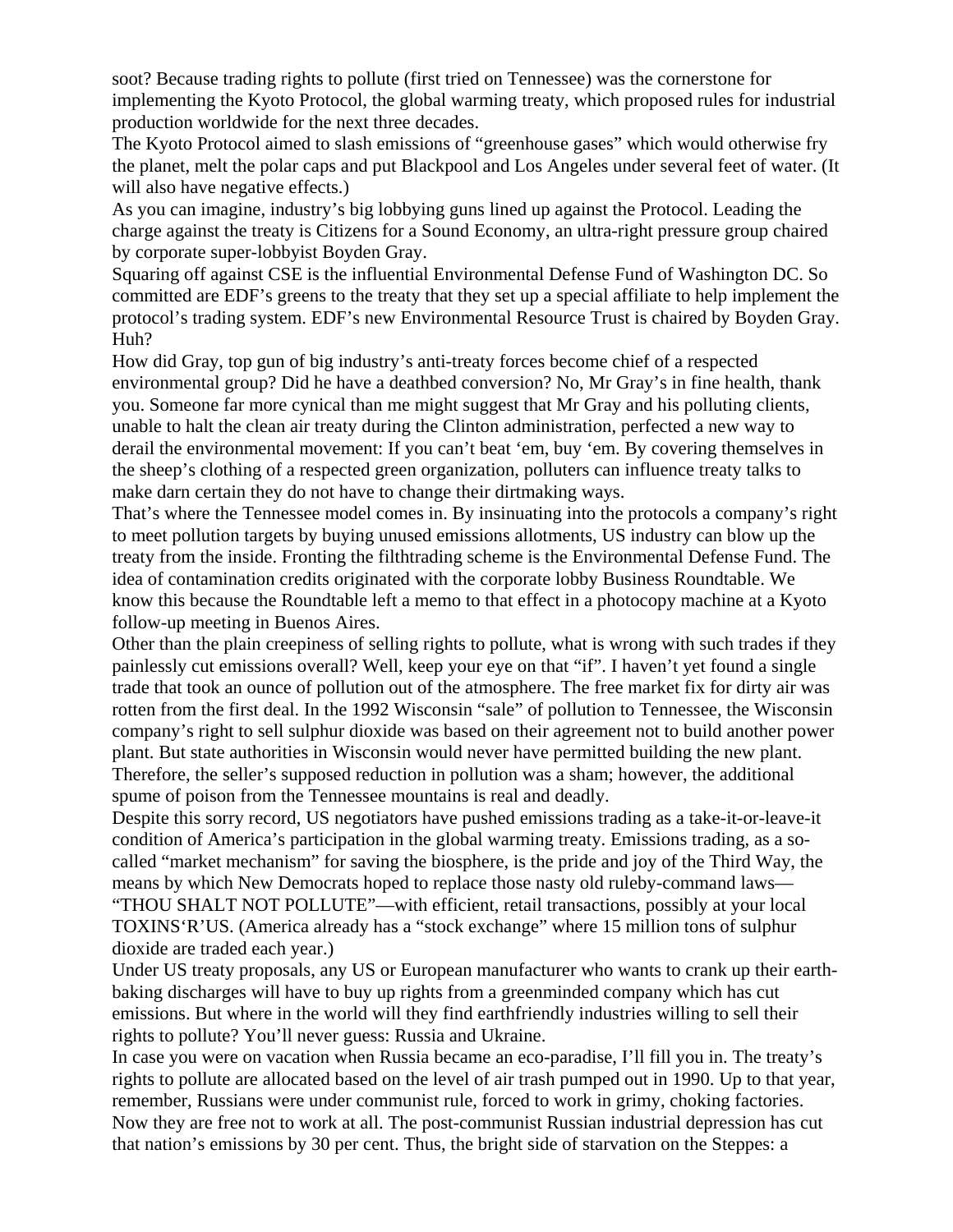bountiful supply of pollution "credits", enough to eliminate 90 per cent of US industries' assigned reduction in pollution.

Is anyone fooled? Did tree-hugging Al Gore, vice-president when the scheme was proposed, jump up and holler "Fraud!" Not a chance. To corporate applause, the VP has blessed the bogus trading in filth credits. Gore even used the pollution trading scam to enhance his green credentials by posing for photo ops surrounded by members of that most revered environmental organization, the Environmental Defense Fund.

It gets worse. The Clinton-Gore administration, before taking its final bow, announced a scheme to give "early credits" to US companies that cut emissions before any treaty takes effect. So, for example, if a chemical company shuts a plant to bust its trade union, they get credits. A dozen top environmental groups are up in arms about this windfall for phantom reductions in pollution—but not EDF, which takes pride in crafting the proposal's details.

How did EDF come up with this bizarre idea? Apparently, under the tutelage of some of America's most notorious polluters, at least according to internal documents faxed to my newspaper from a source (whom, as you undoubtedly understand, I cannot name) from inside the Environmental Resource Trust, the EDF unit chaired by Boyden Gray.

One memorandum, dated October 21, 1997, states: "At the present time, most of the major utilities have been regularly meeting with EDF staff to discuss this concept." Another memo indicates the group could cash in on the credits, opening the door to an environmental group profiting by selling rights to increase pollution. An EDF staffer admitted the plan was drafted with Southern Company and American Electric Power, notorious polluters, "looking over our shoulders".

Why do some enviros appear to act like Rent-A-Greens for the Boyden Grays and corporations they once blasted? It's not just the loot. Rather, genteel alliance with industry is the ticket that lets them hang out with Gore or Bush and the industry Big Boys in the deal-making loop. They believe that, from the inside, talking the "market" lingo, they can change policy. They certainly are allowed to feel important. Unfortunately, the collaborationists have confused proximity with influence.

The filth trade is the ugly stepchild of the new mania to replace regulation with schemes that pose as "market" solutions. We know the attractions of the filth trade to politicians of any party: it provides a pretence of action to the public while giving winking assurance to industry that the status quo is not disturbed.

The sale of crud credits is chopping the legs off America's anti-pollution laws and it will be used to sabotage any new global warming treaty.

Marketing-not-governing gimmicks spread like Tennessee kudzu. And it's not limited to the trade in pollution. Don't be surprised when General Pinochet claims to have purchased unused bone-cracking rights from Pol Pot.

#### *Neither Bodies to Kick nor Souls to Damn*

Here's something to put your mind at ease. In the US, the federal government payroll includes 150 bureaucrats whose job is measuring the space between a mattress and the railings on a bunk bed.

While the rest of America is busy making things people can use, these rulerarmed squadrons launch surprise raids on shopping malls and furniture stores hunting for the latest threat to society: the killer kiddy bed. If a railing is even a half inch off the specifications in their little rule books, the bed is put under arrest and removed. Altogether the bureaucrats have saved us from 513,000 criminal beds, costing manufacturers nearly \$100 million. Never mind that the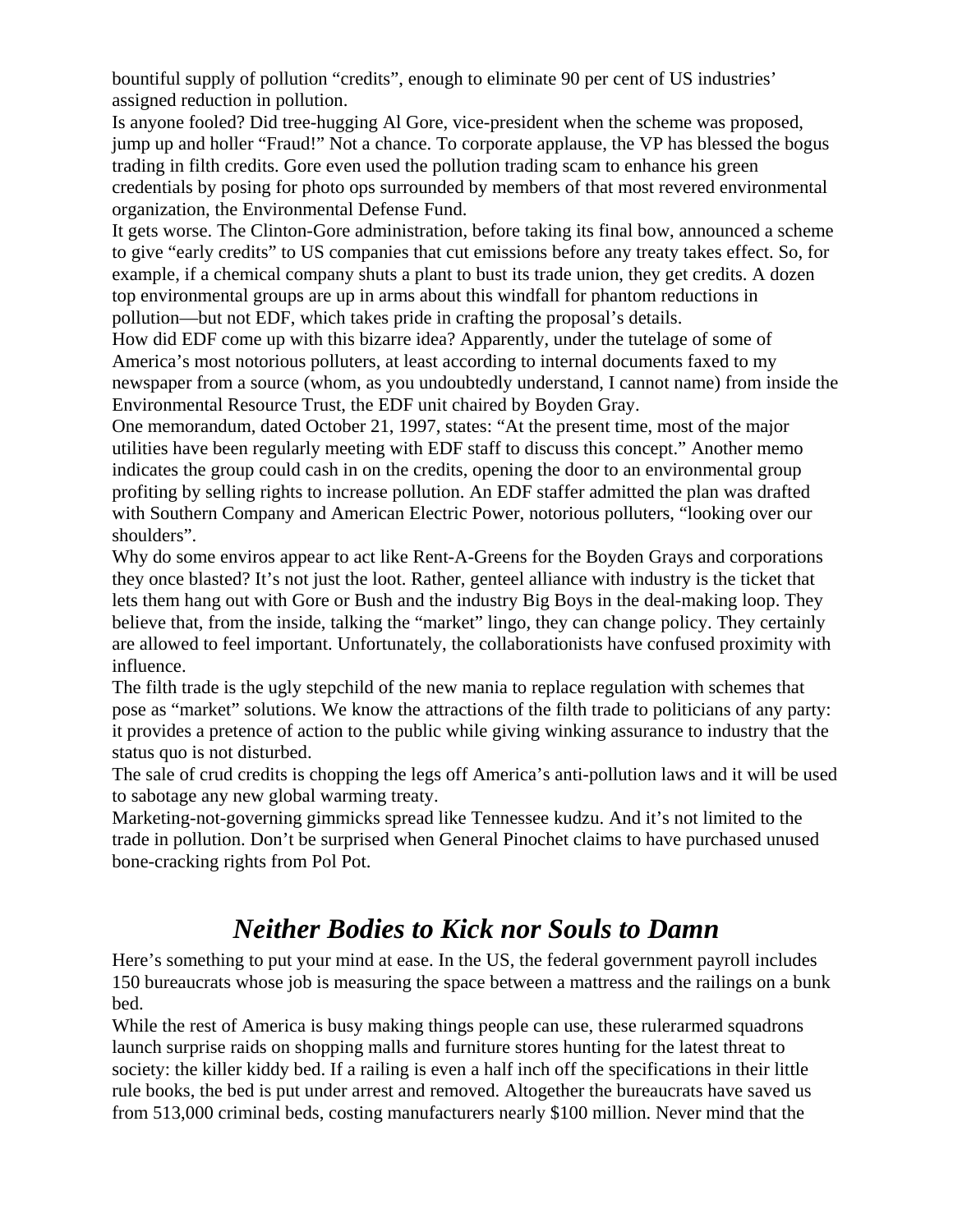industry issued its own strict safety standards voluntarily without help from the little men with rulers.

That's Version A. Now try Version B.

One evening in May 1994, James Mayernick's wife put their visiting young nephew, Nicholas, into the top cot of a brand new bunk bed. Ten minutes later, hearing her own son's screams,,, she rushed to the children's room to see Nicholas hanging. When the boy struggled to free himself, the railing pushed his head into the mattress. The gap between rail and mattress, an inch more than allowed by regulation, permitted his body to slip through, but not his head. Nicholas suffocated, the fifty-fourth child to die trapped in bed rails before the government sweep. So which version tickles your fancy? In the Version A world-view, the US has become America the Panicked, where selfserving lawyers and journalists have created a lucrative industry of scaremongering, hunting down dangers rare or nonexistent. The result of all this misguided hysteria, say the Version A advocates, the Deregulators, is the mushrooming of giant bureaucracies whose sole effect is to hog tie business with red tape and maddening, nitpicking regulations.

America, which touts itself as the land of free enterprise cowboys, John Wayne individualism and capitalism unfettered, has the most elaborate, pervasive, rule-spewing system of regulating private industry on the face of the earth. US government agencies such as the Consumer Product Safety Commission—the bed police—have exploded to a scale unimagined in Europe. For example, in 1999 the UK had 265 nuclear plant inspectors. The US, with not many more operating plants than Britain, had 4,000.

And for good reason. America tried it the other way, hoping the marketplace would reward enlightened producers and drive out the rogues. Not a chance. The Mayerniks' bed, which smothered their nephew, was manufactured by El Rancho Furniture of Lutts, Tennessee long after the industry published its "voluntary standards" for bed designs.

How did America become international headquarters for corporate capitalism and, at the very same time, the society with the world's tightest constraints on private industry? It all goes back to the beginning of the nineteenth century when Andrew Jackson ran for president on the platform of outlawing that dangerous new legal concoction called, the "Corporations". Jackson and his ally, Thomas Jefferson, feared this faceless, heartless creature made of stock certificates. Before the advent of the stockholder corporation, business owners had names and faces. They could be personally held accountable for their evils before courts or mobs or the Lord in His Heaven or at society dinners. But, ran Jackson's manifesto, "Corporations have neither bodies to kick nor souls to damn."

President Jackson could not stop the corporate Dreadnought. Instead, as historian Arthur Schleisinger put it, Jackson established government regulation as the means by which the democracy would impose a sense of morality upon these amoral entities.

The regulatory reform gang argues that in the twenty-first century we no longer need the reams of rules and the phalanx of agency inspectors. Enlightened corporations now understand the long-term advantage of protecting the public interest voluntarily. Oh, please. Catalina Furniture of California resisted the government order to recall 5,000 of its bunk beds despite a report that, as happened to the Mayernicks' nephew, a three-year-old child was caught between mattress and rails on the thin beds. The company protested at the recall on the grounds that the first trapped child survived.

Recently, I was nauseated by a full-page advert run by Mobil Oil (soon to be Exxon-Mobil) topped with the banner: "Two of the Safest Ships Ever Built". It announced the launch of a new, double-hulled oil tanker which, trumpeted Mobil, would "have prevented most of history's collision caused oil spills". Indeed, it would have. However, the Exxon-Mobil PR people, preening and prancing in their double-hulled self-congratulations, failed to mention that in the 1970s the oil giants successfully sued the government of Alaska, blocking a law requiring they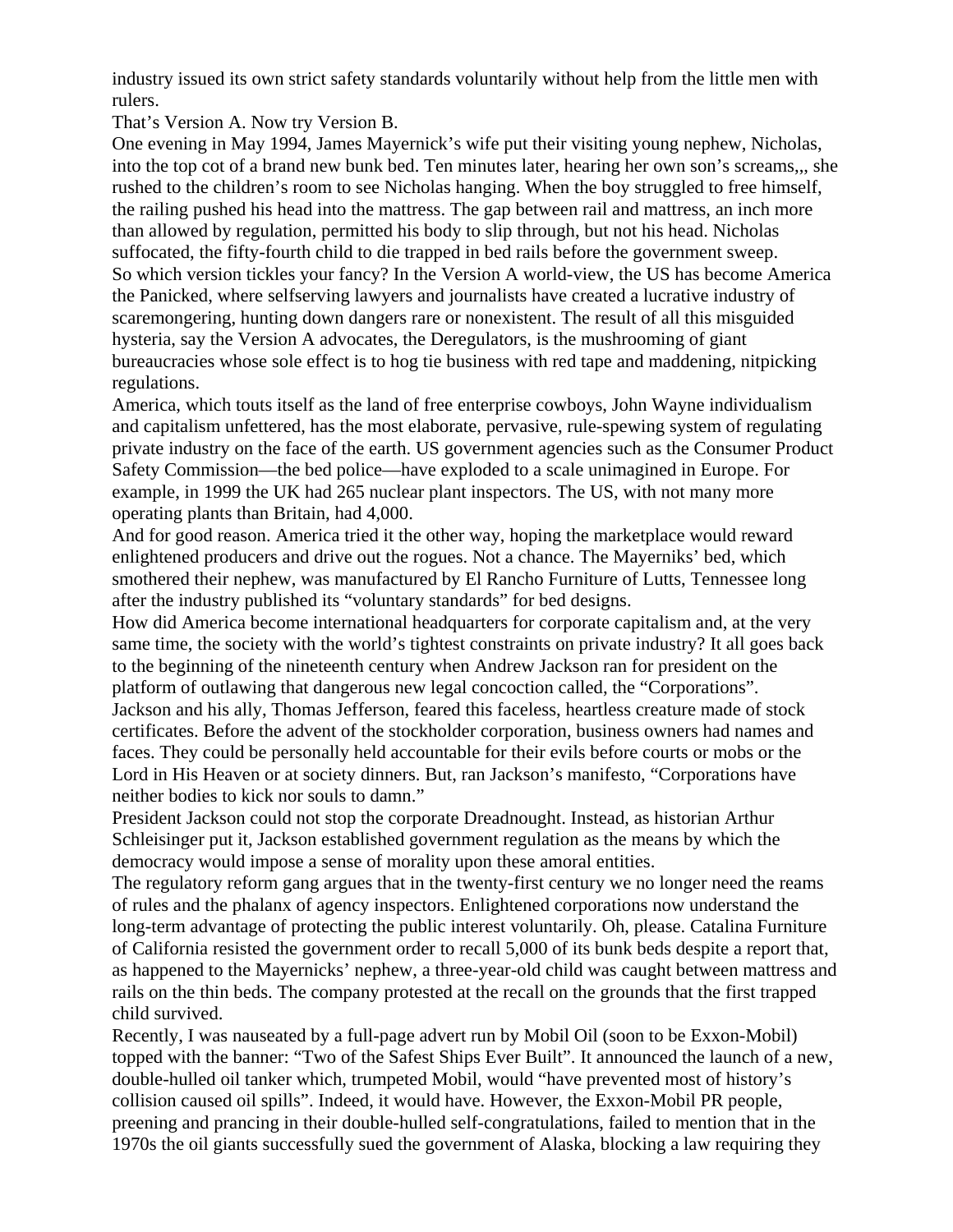use double hull ships when moving oil out of the port of the Valdez. As a direct consequence, the single-hulled Exxon Valdez destroyed 1,200 miles of Alaska's coastline. MobilExxon now sees the light—but only because, after the great spill, Congress, under public pressure, rammed the double-hull rule down Big Oil's corporate throats.

Today, the Jacksonian compact is under assault, and not just from the Republicans—we expect them to be craven toadies to business interests—but from that Democratic coulda-been Al Gore. As vice-president, he pushed a program called "ReInventing Government", which all but dynamited Jefferson's head off Mt Rushmore.

Gore's "Re-Inventing Government" program repackaged in Democratic sheep's clothing all the hate-the-government blather which once spewed from moss-back Republicans. Gore's cute anecdotes about red tape and goofy rules mask a treacherous proposal for industry to "peer review" any new government regulation. This would add new levels of bureaucracy, procedural delay and red tape. But it would accomplish the goal of General Motors and Alliance USA, a business lobby which devised the plan for Gore, to choke off tougher safety and environmental rules.

I spoke with one of the little bureaucrats with a ruler, Consumer Product Safety Commission inspector Robin Ross. Measuring bed rails "is one of the things I like best" about the job, she says. It is a nice break from her main chore, taking evidence from families of children hung, sliced, drowned and burned. Sometimes, when her day is done, "I just sit in my car and cry." I asked her about the best-selling book called The Death of Common Sense: How Law is Suffocating America. The author, Philip K. Howard, Al Gore's deregulation guru, is especially fond of jokes about government agents "who even measure the number of inches surrounding a railing". Robin acknowledges the need for a second look at rule-making, but she notes that it wasn't the law that suffocated Nicholas Mayernick.

#### *Heartbreaker*

No, there aren't a million lawyers in America. Only 925,671. But that's not nearly enough, according to Elaine Levenson.

Levenson, a Cincinnati housewife, has been waiting for her heart to explode. In 1981, surgeons implanted a mechanical valve in her heart, the Bjork-Shiley, "the Rolls-Royce of valves," her doctor told her. What neither she nor her doctor knew was that several Bjork-Shiley valves had fractured during testing, years before her implant. The company that made the valve, a unit of the New York-based pharmaceutical giant, Pfizer, never told the government.

At Pfizer's factory in the Caribbean, company inspectors found inferior equipment, which made poor welds. Rather than toss out bad valves, Pfizer management ordered defects ground down, weakening the valves further, but making them look smooth and perfect. Then Pfizer sold them worldwide.

When the valve's struts break and the heart contracts, it explodes. Two-thirds of the victims die, usually in minutes. In 1980, Dr Viking Bjork, whose respected name helped sell the products, wrote to Pfizer demanding corrective action. He threatened to publish cases of valve strut failures.

A panicked Pfizer executive telexed, "ATTN PROF BJORK. WE WOULD PREFER THAT YOU DID NOT PUBLISH THE DATA RELATIVE TO STRUT FRACTURE." The company man gave this reason for holding off public exposure of the deadly valve failures: " WE EXPECT A FEW MORE. " His expectations were realized. The count has reached 800 fractures, 500 dead—so far. Dr Bjork called it murder, but kept public silence.

Eight months after the "don't publish" letter, a valve was implanted in Mrs Levenson.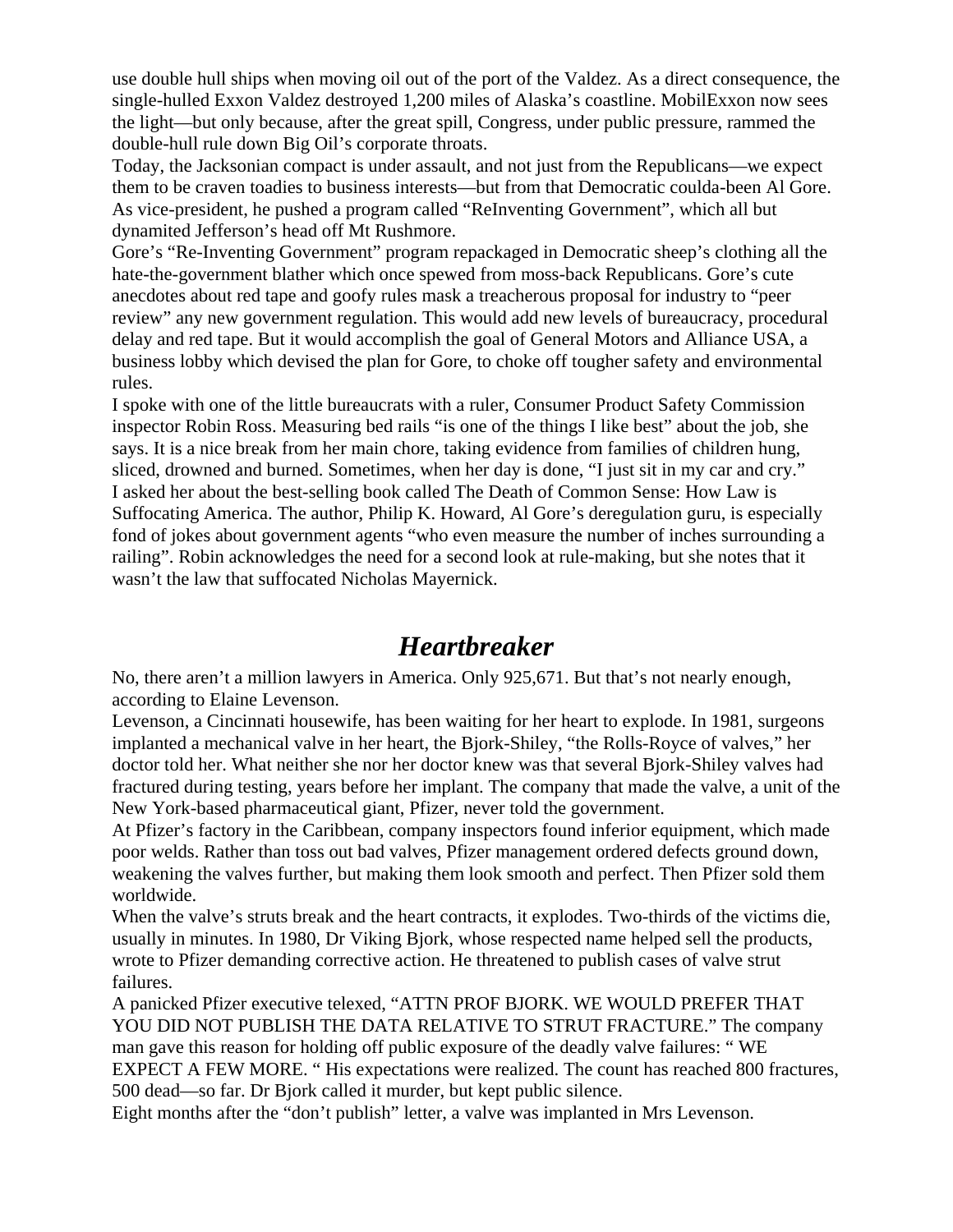In 1994, the US Justice Department nabbed Pfizer. To avoid criminal charges, the company paid civil penalties—and about \$200 million in restitution to victims. Without the damning evidence prised from Pfizer by a squadron of lawyers, the Justice Department would never have brought its case.

Pfizer moans that lawyers still hound the company with more demands. But that is partly because Pfizer recalled only the unused valves. The company refused to pay to replace valves of fearful recipients.

As you've learned from watching episodes of LA Law, in America's courtrooms the rich get away with murder. Yet no matter the odds for the Average Joe, easy access to the courts is a right far more valuable than the quadrennial privilege of voting for the Philanderer-in-Chief. This wee bit of justice, when victim David can demand to face corporate Goliath, makes America feel like a democracy.

Some Britons appreciate the US system. Several British heart valve victims sued Pfizer in US courts.

In Britain itself, Pfizer has little to fear. As a London solicitor for the pharmaceutical industry told me, "US legal excesses are not visited upon defendants here." And the drug companies want to keep it that way. If you happened to be in Blackpool during the 1998 Labour Party Conference, you could have dropped by Pfizer's booth. (For more discreet approaches to Downing Street, Pfizer used GPC Access, Derek Draper's former lobby firm.) Pfizer had two reasons to cuddle up to New Labour. First, Pfizer was pushing the National Health Service to pay a stiff price for its love potion, Viagra. Second, to protect Viagra super-profits, Pfizer needed to prevent a toughening of UK products liability law demanded by the European Union. Back in the US, the heart valve victims' rights were under attack. Waving the banner of "Tort Reform", corporate America had funded an ad campaign portraying entrepreneurs held hostage by frivolous lawsuits. But proposed remedies stank of special exemptions from justice. A ban on all lawsuits against makers of parts for body implants, even those with deadly defects, was slipped into Patients' Rights legislation by the Republican Senate leader. The clause, killed by exposure, was lobbied by the Health Industries Manufacturers Association supported by—you guessed it—Pfizer.

At their best, tort lawyers are cops who police civil crime. just as a wave of burglaries leads to demand for more policemen, the massive increase in litigation has a single cause: a corporate civil crime wave.

Six years ago, after 18 buildings blew up in Chicago and killed four people, I searched through the records of the local private gas company on behalf of survivors. What I found would make you sick. I saw engineers' reports, from years earlier, with maps marking where explosions would be likely to take place. The company, People's Gas, could have bought the coffins in advance. Management had rejected costly repairs as "not in the strategic plan". It's not planned evil at work here, but the enormity of corporate structures in which human consequences of financial acts are distant and unimaginable.

I admit, of the nearly one million lawyers in the US, you could probably drown 90 per cent and only their mothers would grieve. But as Mrs Levenson told me, without her lawyer who worked for a percentage of her settlement, Pfizer would not have paid her a dime of compensation. The tort reformers' line is that fee-hungry lawyers are hawking bogus fears, poisoning American's faith in the basic decency of the business community, turning us into a nation of people who no longer trust each other. But whose fault is that? The lawyers? Elaine Levenson put her trust in Pfizer Pharmaceutical. Then they broke her heart.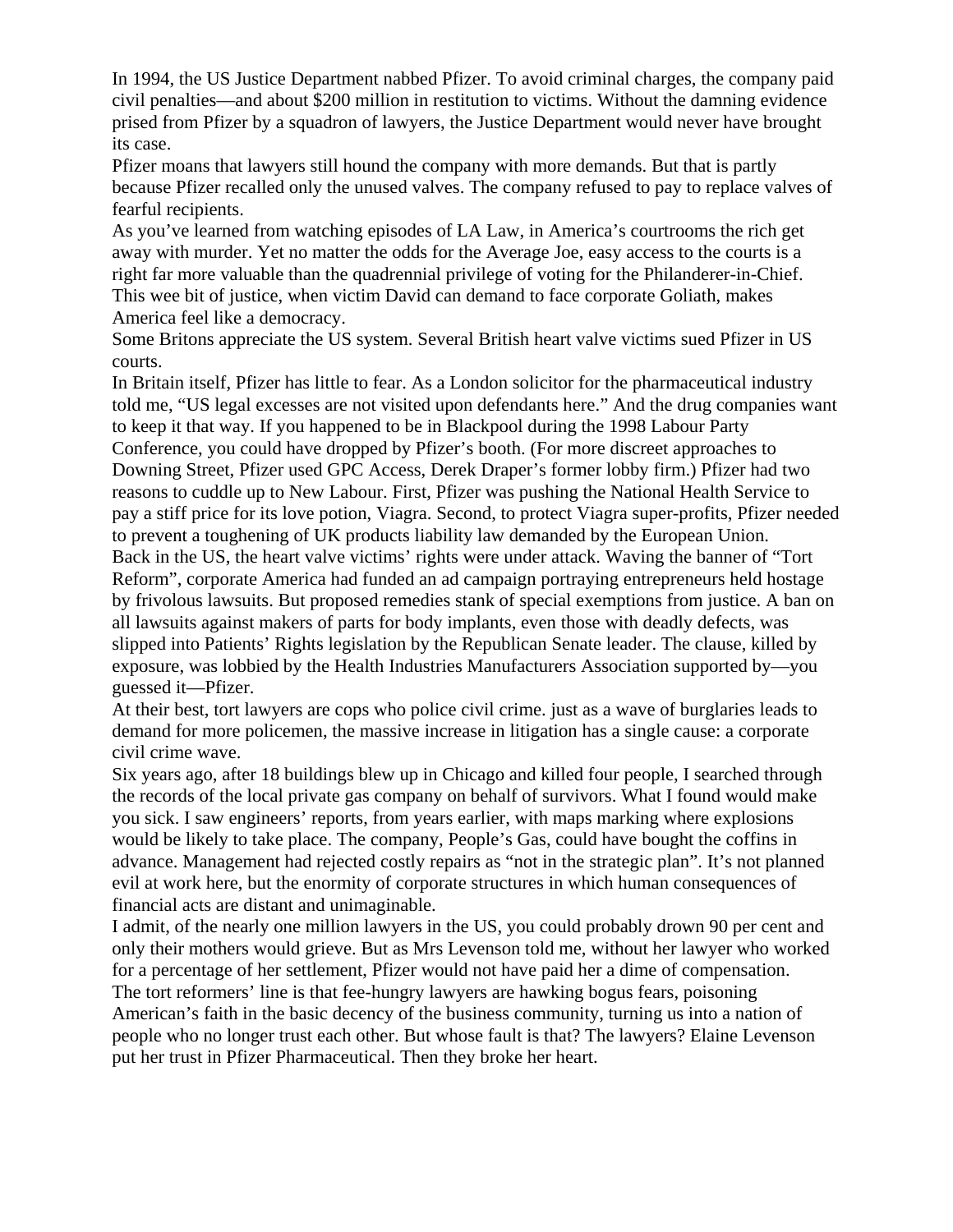### *War on Corruption? Not Quite, Minister*

In July 2000, 1 had a very interesting conversation with one of Britain's top corporate banisters, who told me about an enlightening conversion he'd had at a Trade Ministry reception. It was just after Tony Blair took over the government. As the free drinks flowed at the Ministry bash,

...I was introduced to somebody who identified himself as the chairman of the company you just mentioned [Balfour Beatty] and we were talking about corruption.

He announced with enormous pride that he personally had handed over the check to the government minister for the Pergau Dam bribe.

And it just so happened that I had my tape recorder turned on.

There's still one bargain left in Rip-Off Britain: the price of a UK minister remains way below the cost of purchasing officials in the US, even below traditional influence shopping centers in the developing world.

Case in point: last year, it was disclosed that the US Justice Department had sought Swiss help in tracking \$60 million from British Virgin Island bank accounts which justice contends was paid to the current president and former prime ministers of Kazakhstan. The account was funded by US giant ExxonMobil, British Petroleum and Phillips Petroleum. (There was no accusation of criminal intent by the oil firms who, we assume, had legitimate reasons to send their millions on holiday to the Caribbean.)

By contrast, in 1989, prior to its merger with Exxon, Mobil paid a mere 10,000 pounds (\$15,000) to Neil Hamilton MP, following his attempt to scupper a tax on North Sea oil. During the trial of Hamilton's libel suit against Mohamed Al Fayed and the Guardian, a Mobil executive testified that Hamilton, then sitting on the Finance Committee in Commons, demanded cash for defending the oil company's positions in the committee. The Mobil executive was "horrified"; nevertheless, the company suggested the payment be invoiced as a consulting fee, although "the reality was we were buying off Mr Hamilton for what he had done, in connection with this tax issue".

In what must be the most stunning—and never reported—statement during the trial, Mobil's lawyer informed his executive, "This was the normal course of things for some MPs who did ask for payment."

Really? Which other MPs? And how much? And which other companies received bills from Parliamentarians'R'Us?

Most important, is this "normal course of things" still business as usual? At first blush, it appeared the game was over. Tough-guy Home Secretary Jack Straw published "Upholding Integrity: the Prevention of Corruption". Extortionists and bribers beware. No more Hamiltonian fees for favors.

Well, not exactly, explained a Home Office spokesperson. The Home Office would not call a payment to a Member of Parliament a bribe if the cash is "remuneration" for services performed. Furthermore, the government's proposal states that "offering a bribe" will not constitute an offense unless the pay-off is "primarily" the reason for a public servant's actions. If a future Hamilton simply hates taxes on oil companies deep in his heart and oil company payola merely stiffens his resolve, the cash is his to keep.

Then bribery is legal? Don't be cynical. A 10 pound pay-off, says the Home Office, would be a "gratuity", but a 1,000,000 pound pay-off is corrupt. It depends on the amount the fixer believes would influence the politician's decision. How about 10,000 pounds? The functionary told me, either as a warning or an advertisement, "Ten thousand would influence me, but maybe not some of our wealthier MPs." (The Home Office declines, however, to publish the legal price list for each member of government.)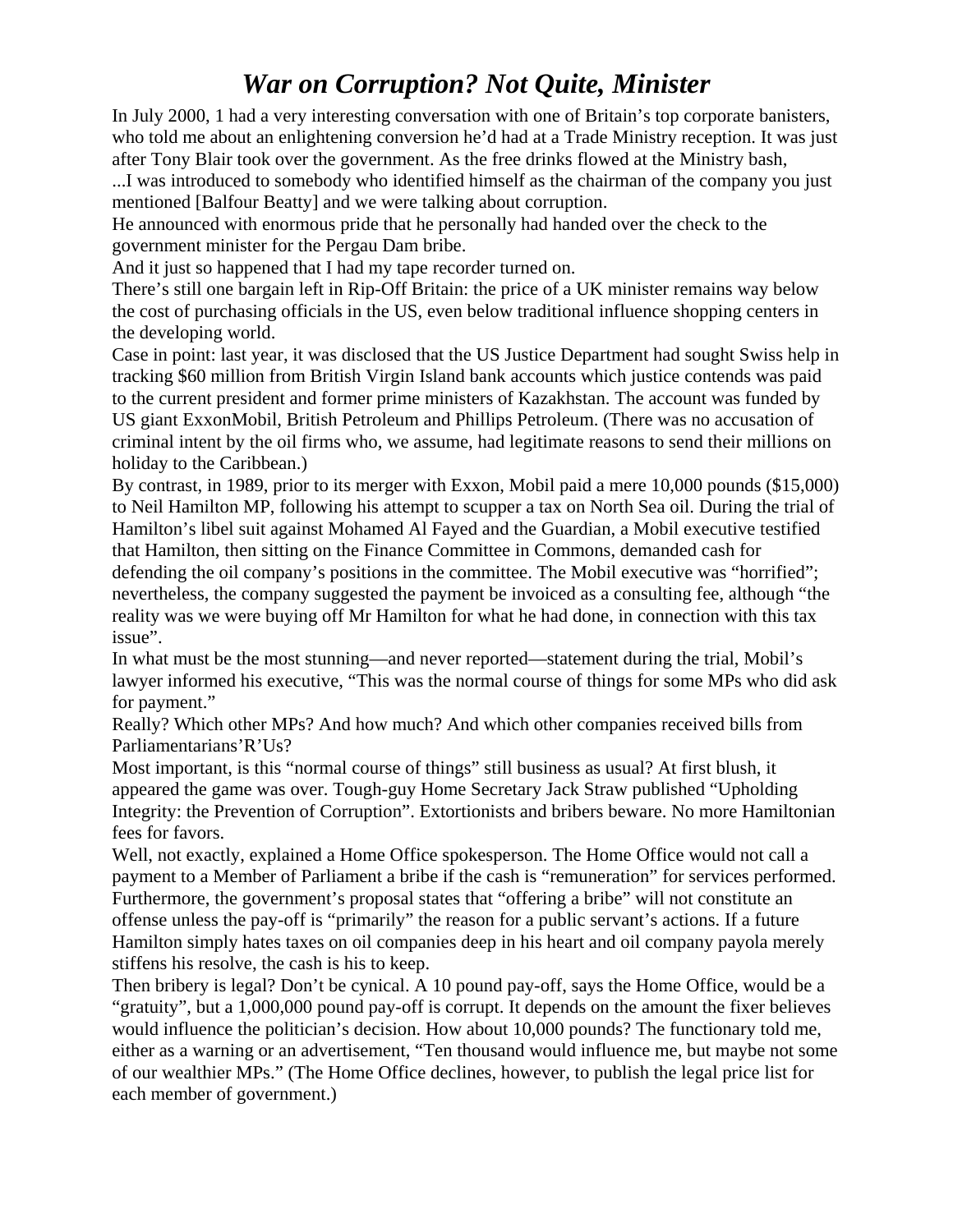I was assured that the normal course of things would remain undisturbed. "We are not trying to change the law, just clarify it." New Labour, promised the Home Office, had simply repackaged current common law and three old codes into a single new statute.

So why had Mr Straw bothered at all with this legal shuffling? Because there was a need for one change. For the first time, the anti-corruption rules, such as they are, will now apply to British corporations bribing foreign officials. This was not a courageous advance toward a moral foreign policy. Rather, PM Tony Blair has been dragged kicking and screaming into action by the Organization for Economic Cooperation and Development's declaring Britain out of compliance with the Organization's Anti-Bribery Convention.

Thus, as a result of the government's belated and grudging move to adhere to international regulations, UK companies that oblige requests for gratuities from Col. Mustaffa Hamilton of Fanatistan are now subject to the same diligent lack of prosecution as in dealings with the domestic Mr Hamilton.

The real test of Blair's commitment to shutting down the worldwide kasbah for favors is not whether the Home Office puts English executives into leg irons but an action far less dramatic: cutting off public subsidies to companies found guilty of corruption. The World Bank has adopted this simple rule: if you pay off a potentate (and get caught), you lose your loan guarantees and your government contracts.

The Government of Lesotho has charged a consortium including construction giant Balfour Beatty (along with several European and American operators) with paying at least 22 million rand to government agents to grease approval of lucrative contract amendments in the building of the Highlands Dam. It looks grim for Balfour Beatty. The Swiss government has obliged prosecutors with details of bank accounts traceable to some of the accused.

While Balfour Beatty's consortium is in the dock in Lesotho, the company is drawing down funds backed by the British taxpayer through the Export Credit Guarantee Department (ECGD) for the company's work on the Ilisu Dam project in Turkey—and Tony Blair wants to sell the London Underground to Balfour Beatty.

The ECGD says it is looking into the Lesotho case. I called Lesotho's Chief Prosecutor about any evidence he had passed to Britain's government. He told me no one from the Home Office, the Department of Trade and Industry (DTI) or the British government had contacted him. That does not mean there has been no UK investigation. The DTI told one watchdog organization that officials asked Balfour Beatty if the charges had merit and the company said "No." Well then, case closed.

"Government is so hypocritical," says Jeremy Carver, head of international law with the firm Clifford Chance. Carver, adviser to the anti-corruption campaign Transparency International, cited the government's predilection for strong press releases and weak enforcement. It was Carver to whom the Balfour Beatty executive boasted he "personally had handed over the check to the government minister for the Pergau Dam bribe" in Malaysia. Carver noted that a Tory trade minister, learning of the pay-off, publicly congratulated Balfour Beatty on its patriotic competitiveness.

Carver looks longingly at the US Foreign Corrupt Practices Act, the oldest, toughest such statute, the grounds for the US Justice Department's foray into Kazakstan. But he may not want to look too closely at the US experience.

Where, after all, did the Kazakhs get the idea of paying off a president? In 1995 and 1996, Roger Tamraz, an investor promoting US backing for an oil pipeline in Kazakhstan, secretly provided \$300,000 to the Democratic Party, a violation of US election law. This did not surprise Johnny Chung, who pleaded guilty to funnelling money from Red Chinese military industries to Clinton's campaign. Chung, who earned several meetings with the president, explained: "I see the White House is like a subway—you have to put in coins to open the gates. "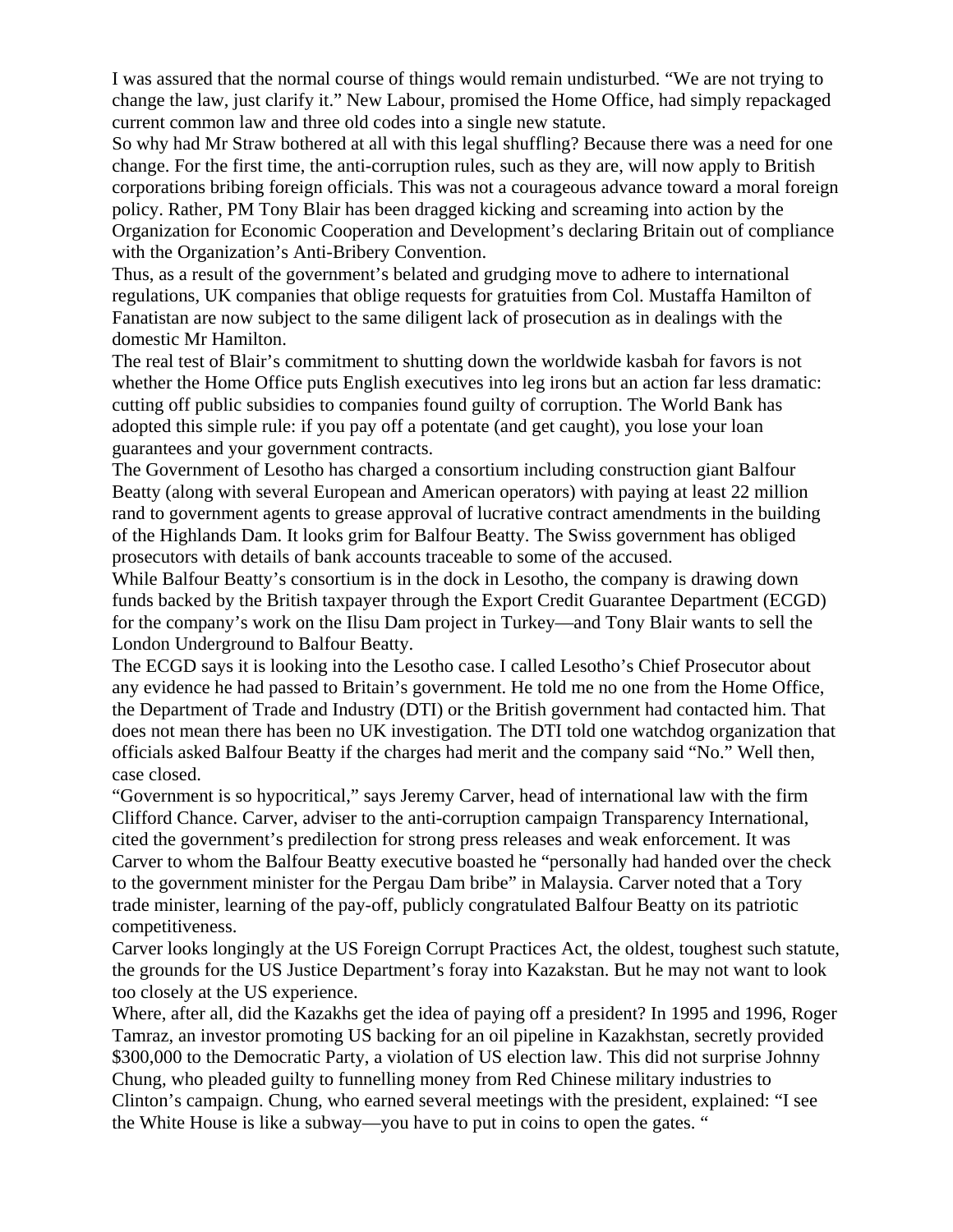These and hoarier tales suggest American politicians' zeal to prevent payments of bribes abroad is motivated primarily by a jealous desire to keep all the baksheesh at home.

Not unexpectedly, the week after I reported this story, the mail brought a note from Balfour Beatty.

A company spokesman, Mr Tim Sharp, wrote that he spoke to my source who, according to the company, "denies absolutely having said what is attributed to him". The company demanded a retraction.

There was something odd about this complaint. The company seemed to challenge only the words of the accusation, not the substance. For clarification, I wrote to the company asking for an answer to a simple, and far more relevant, question: "Did Balfour Beatty pay bribes in Malaysia—yes or no?"

I received no reply.

This was a difficult time for Balfour Beatty. A consortium to which the company belongs faces new charges of bribery, this time over another dam project in Lesotho in Southern Africa. Adding insult to indictment, the FBI raided Balfour Beatty's American offices in response to other allegations. I thought the company deserved an extra chance to clear its name. So I called Mr Sharp:

Question: Was a payment made to a government official by Balfour Beatty, its chairman or an agent for its chairman regarding the Pergau Dam project, yes or no?

Balfour B: I TELL YOU I'VE WORKED WITH SOME JOURNALISTS IN MY TIME! Question: Did you pay a bribe?

Balfour B: I LIKE YOUR APPROACH.

Question: I just want to know if you bribed the Malaysians,

Balfour B: WE COULD SPEND THE REST OF THE AFTERNOON!

[We nearly did. This continued for almost an hour.]

Question: I'm worried about the issue of bribery and corruption.

Balfour B: AREN'T WE ALL?....

Question: I'm happy to print "Balfour Beatty states unequivocally that no payment was made to a Malaysian official.'

Balfour B: I SUGGESTED TO YOU THAT YOU MIGHT HAVE MISLED PEOPLE. (How had I led my readers astray?]

Balfour B: THE THING YOU WROTE HAS BEEN DENIED FLATLY BY YOUR ALLEGED SOURCE! [Odd this: I had a tape-recording, but Balfour Beatty claimed to have received a letter from the lawyer I had quoted. Twice, I asked Sharp to read it during our interview. Only on the second reading did he include this]:

Balfour B: [reading from the letter] "I DO NOT DENY THE ACCURACY OF THE WORDS ATTRIBUTED TO ME IN THE ARTICLE.

Oh.

For their helpful clarification, Balfour Beatty won a Golden Vulture Award, which I offered to deposit in a numbered Swiss account. And the Observer printed the following correction: We hereby retract the statements made regarding Balfour Beatty's alleged boasting of corrupt practices on the grounds that our article was wholly accurate.

### *When You're Hot, You're Hot*

Here's an idea: Why don't we send 10,000 tons of high-level uranium waste to Russia? You'd rather not? Not until you buy your lead suit?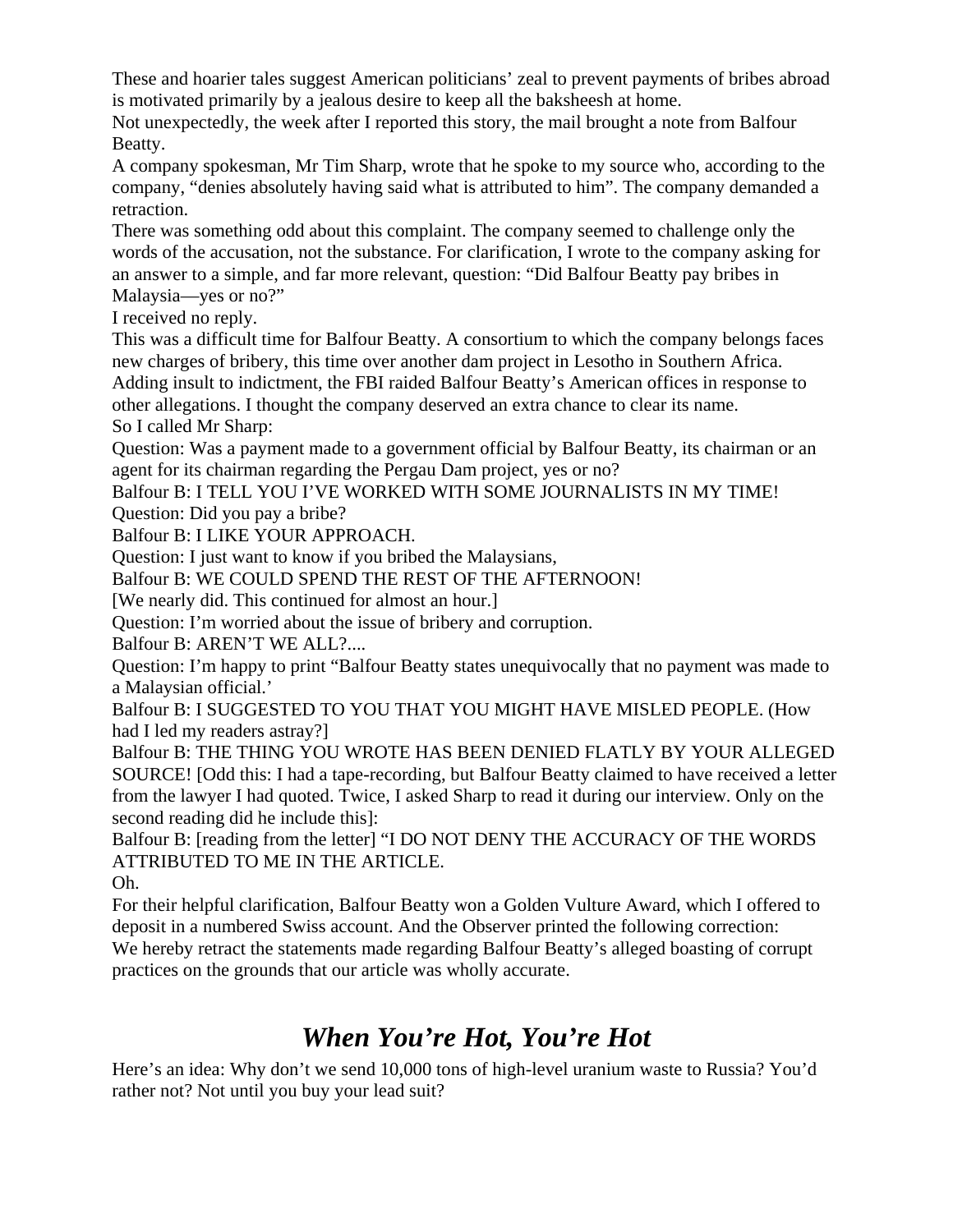OK then, how about we send 10,000 tons of radioactive garbage to Russia and throw in \$15 billion for Vladimir Putin. For the cash, Putin must solemn promise to store the bomb-making material safely and not let any of it slip into the hands of the Iranians or the IRA. Just when I thought the Bush administration had adopted every crack brained idea that could threaten Mother Earth, along comes another. This send-uranium-to-Russia scheme is the creation of something called the NonProliferation Trust (NPT Inc.), a Washington group which says it "grew out of extensive dialog with... the arms control community and the environmental community".

If by "arms control community" you were thinking of Greenpeace, you'd be a bit wide of the mark. The chairman of NPT Inc. is Admiral Daniel Murphy, once Deputy Director of the CIA and Bush Senior's chief of staff. The other seven listed board members and executives include former CIA chief William Webster, two nuclear industry executives, one former Nixon administration insider, the general who commanded the US Marine Corps, one top Masonic official and, indeed, one certified greenie tree-hugger.

It may not be your typical save-the-world line-up, but their idea is worth a hearing. Russia has a huge hot pile of "fissile material"—bomb fixings and old nuclear plant rods—sitting in polluted Siberian towns whose very names, like Chilyabinsk- 14, sound radioactive. NPT Inc.'s idea is that if we send them more radioactive garbage, plus cash, Russia will then have the means and obligation to store theirs, and ours, safely. In July the scheme got a big boost when the Duma, under pressure from Putin, abolished the Russian law which barred the nation's importing most foreign nuclear waste.

NPT Inc.'s assemblage of ex-spooks and militarists (and their lone green compatriot) control the operation through three non-profit trusts. But nonprofit does not mean that no one gains. So after no small amount of digging and several pointed questions by my associate Oliver Shykles, this self-described charity admitted it will pay a British-American wheeler-dealer, Alex Copson, some unidentified percentage of the deal. NPT has been reluctant to give details of Copson's potential gain from the success of NPT, possibly because the polo and sports car afficionado with the posh accent lacks the diplomatic gloss appropriate to this sensitive enterprise. Copson once described the natives of the Marshall Islands as "fat, lazy, fucks" when they nixed one of his nuke dump schemes. Sources tell me Copson also suggested dumping hot stuff under the North Sea.

Contractors will share a few billion from this scheme, including German power consortium Gellschaft fur NuklearBehaltg mbH (GNB). By the way, Dr Klaus Janberg of GNB is director of "not-for-profit" NPT International.

But the real winner, should NPT succeed, would be the long-dead nuclear industry, which George Bush hopes to bring back from the crypt. There is one huge obstacle to Bush's radioactive dream: disposing of the nuclear waste. If you think about it, the only indispensable appliance for a kitchen is a toilet (presumably in another room); so too, one cannot build a nuclear plant without planning for the end product.

At \$15 billion, dumping in Russia is a bargain. Since Russia is already a nuclear toilet, who would notice a little more hot crud?

Russia's own environmentalists have noticed, but objections from their Ecological Union are smothered by the ringing endorsement of the nuclear issues chief of one of America's richest environmental groups, the Natural Resources Defense Council. NRDC's Dr Thomas Cochrane sits on NPT Inc.'s MinAtom Trust board of directors, painting the project with a heavy coat of green.

What on Mother Earth would drive the NRDC man to front for NPT? Bernardo Issel, director of the Washington-based Non-Profit Accountability Project, sent the Observer a copy of NPT Inc.'s draft, "Long-term Fissile Materials Safeguards and Security Project". At page 18, one finds arrangements for the NRDC to administer a \$200 million Russian "environmental reclamation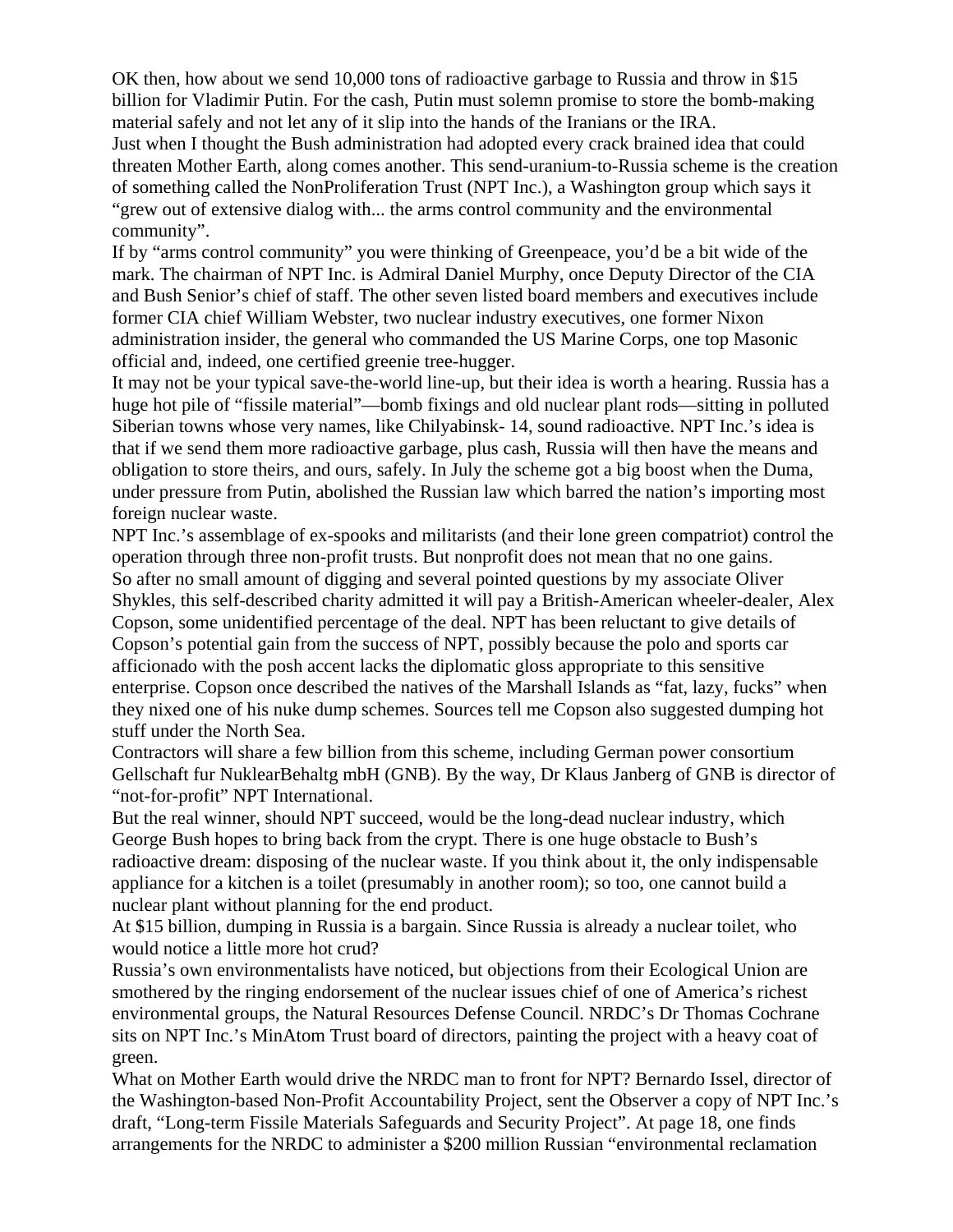fund", for which the green group will receive a fee of up to 10 per cent of expenditures, a cool \$20 million.

NRDC's Cochrane insists his group would have never taken that role. An NPT spokesman says the clause has been removed from a new draft contract, though they have refused our request to see the document.

Is this another case of greens selling out for greenbacks? It's not that simple. The NRDC's Dr Cochrane is as straight a shooter as you'll ever meet. The problem here is not payola, but philosophy. The NRDC represents the new wave of environmental organization enchanted with the use of market mechanisms. Like the Environmental Defense Fund with its goofy pollution trading scheme, these groups are mesmerized by can-do entrepreneurs with access to huge mounds of capital and sold on the pleasant if naive idea that the profit motive can be bent to the public good.

The NRDC and other pro-market environmentalists are always on the hunt for what their prophet, Amory Lovins, calls "win-win" cases—deals that aid the environment while making big bucks for the corporate players. To the horror of many consumer advocates, NRDC stood with business lobbyists to push the trade in "pollution credits" and promote deregulation of electricity in California, though the group did a quick flip on deregulation when the scheme flopped. The NPT scheme is the quintessential public-private partnership that business greens find irresistible. For Dr Cochrane, the uranium-dumping scheme's attraction is NPT Inc.'s promise, which cannot be easily dismissed, to provide billions to clean up Russia's radioactive hell-holes. And NPT also promises to toss in \$250 million to a Russian Orphans Fund.

Environmental clean-up, non-proliferation and orphans. Why would Russia's green activists turn away from this obvious win-win? The answer, in a word, is "MinAtom". MinAtom, Russia's ministry of atomic industries, is, of course, the agency that created the nuclear mess in the first place. Can MinAtom be trusted to safely handle both the nuclear fuel and faithfully use the several billion for environmental clean-up, not to mention the orphans?

As soon as I heard "MinAtom", I ran to my notes of my interview with Joseph Stiglitz, former World Bank economist and one-time chief of Bill Clinton's Council of Economic Advisers. The economist told me about an incident involving MinAtom which disturbs him to this day. In July 1998, the Clinton administration privatized the United States Enrichment Corporation, USEC. According to Stiglitz, the privatized USEC proved inefficient at enriching uranium, but exceptionally efficient at enriching several Clinton associates. Hillary's sidekick Susan Thomases was a USEC lobbyist. The law firm that defended the president in one of Bill's bimbo law suits picked up \$15 million for work leading up to USEC's flotation. A federal judge concluded, after reviewing documents USEC tried to conceal, that the privatization decision was influenced by "bias, self-interest and selfdealing".

To sell privatization, Clinton's buddies at USEC promised their corporation would buy up tons of Russia's old warhead uranium from MinAtom. As with NPT, the sales pitch was that, by taking over government enrichment operations, private industry could reduce the amount of bomb ingredients in Russia's hands at no cost to the US Treasury. Another public/private winwin.

But Stiglitz, ever the hard-nosed economist, could not fathom how this new profit-making corporation could pay the Russians above-market price for the uranium. The answer was, USEC couldn't. In 1996, some unnamed birdie dropped a damning document on Stiglitz's White House desk. It was a memo indicating that MinAtom had demanded USEC take about double the amount of uranium originally expected. Rather than take the costly deliveries, USEC quietly arranged a payment to MinAtom of \$50 million. Stiglitz called it "hush money". USEC says it was a legitimate pre-payment for the hot stuff. However one describes it, MinAtom was more than happy to play along, for a price.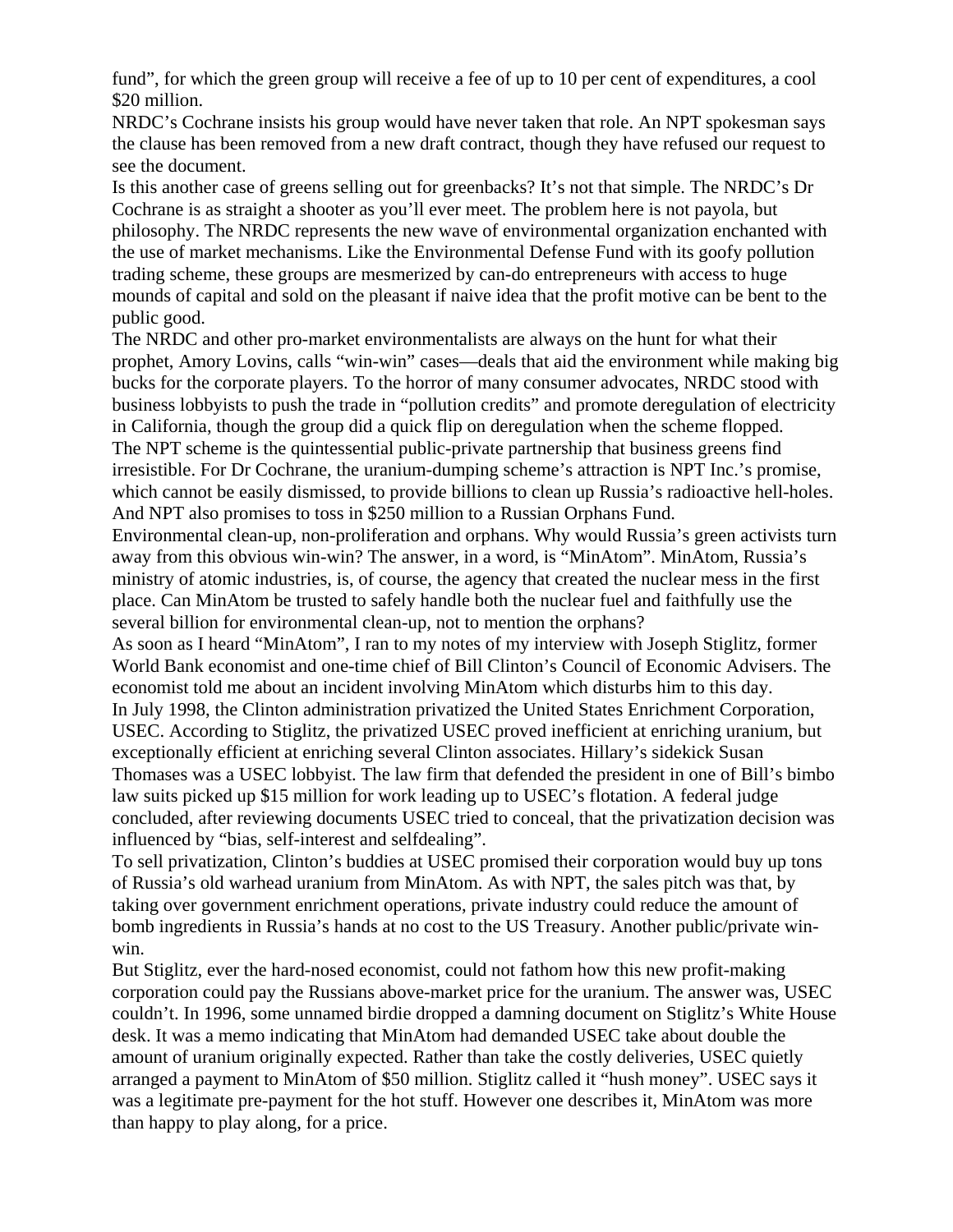Yet NPT Inc. tells us MinAtom and US private enterprise can now form a trustworthy partnership to safeguard nuclear material for the next few thousand years. At first, this puzzled me: NPT Inc.'s board is led by the CIA and military men who pushed Star Wars, which they sold on the premise that Russia has probably let slip nuclear material to unnamed "rogue states". But I think I've solved this puzzling conundrum. What we have here is the ultimate, and very green, recycling program: NPT ships America's uranium to the Russians... which then falls into the hands of a rogue state... which then returns it to the US perched atop an intercontinental ballistic missile... which is shot down by the trillion-dollar Star Wars defense system. Win-win for everyone.

#### *"Two Symbols of American Capitalist Hegemony"*

#### *September 11, 2001*

There's two people you ought to know: Greg O'Neill and Clinton Davis. They are exceptionally important because, according to the Guardian, they are "two symbols of American hegemony". Technically, the paper refers to the two towers of the World Trade Center. But it was not American hegemony that fell 50 floors into horrid, crushing oblivion. Nor was it just some architectural artefact that was a justly deserved "painful lesson" about US foreign policy, as one French columnist wrote with unapologetic glee.

For four years, I've written tales from inside corporate America—from pig swill price-fixing conspiracies ripping off Asians to Texas power pirates turning off the lights in Rio. And when the profit hunt turned from goofy to cruel, I've printed the names of victims from Argentina to Tanzania. Now the victims are from inside America itself, from what US television hair-do Tom Brokaw, also happy to reduce humans to emblems, called "the symbols of American capitalism". Davis worked in the basement of the Trade Center; O'Neill in Tower One. (And, not so long ago, I worked in Tower Two, Floor 50.)

Here's what O'Neill did on Floor 52. When the Exxon Valdez grounded, he fought the oil company to get compensation for the Natives of Alaska. When he learned an electric company had faked safety reports on its nuclear plant, O'Neill, a lawyer, sued them and put these creeps out of business.

Davis worked in the cops' division of the state's Port Authority. Neither Davis nor O'Neill would be my first choice as a symbol of US imperial might, to target for retaliation for "terror by Jewish groups", to use one British commentator's bone-head words.

If anything, the Trade Center was a symbol of American socialism. These towers were built by New York State in the 1970s, when "government-owned" became quite unfashionable in Thatcherized Britain. The towers' owner, New York's Port Authority, generates the revenue which keeps the city's infrastructure—subways, tunnels, bridges, and more—out of the hands of the ever-circling privatizers. Convincing capitalists that publicly owned operations are as good an investment bet as General Motors fell to government securities market-makers, Cantor-Fitzgerald (100th floor, 700 workers, no known survivors).

Here's a statistic you might find a bit odd to bring up at this moment. Capitalization of corporations owned by the US federal government exceeds \$2.85 trillion. Add to that state and local operations, like water systems, and the total invested in public enterprise eclipses the stock market, making the US one of the most socialized nations left on this sad planet. If you're not American, you wouldn't know that. And if you are, you probably wouldn't know that either. There's a lot you probably don't know about America that would surprise you, that would surprise ourselves.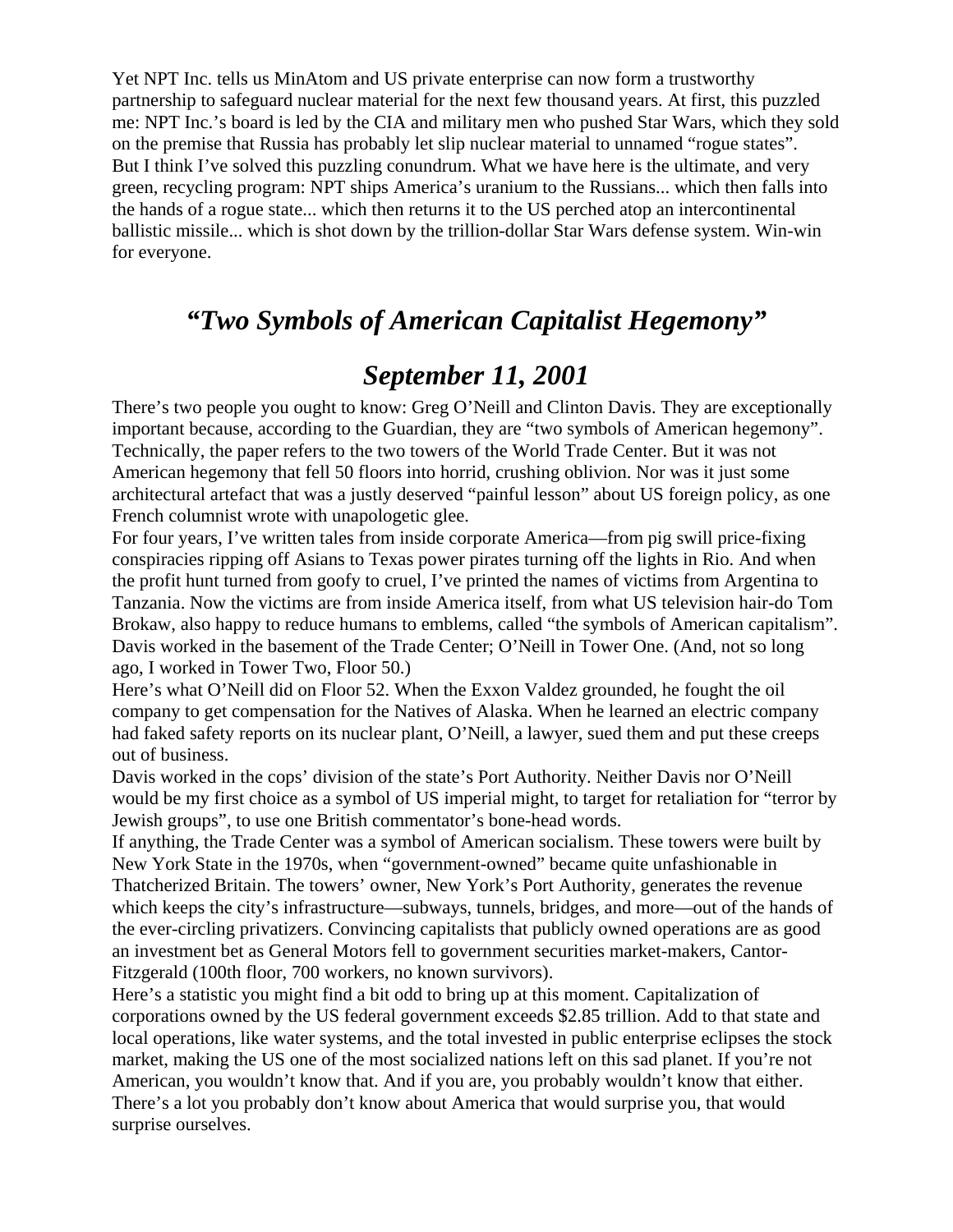As I write this, George W. Bush is beating the war drum against Osama Bin Laden, a killer created in our president's very own Cold War Frankenstein factory. During the war in Vietnam, thousands filled jails (including me) to resist it. It would help those of us Americans ready to stop the killing machine if Europeans would stop the smarmy lecturing. In a sickening but not unique commentary, the Guardian's Seamus Milne wagged his finger at Americans still gathering corpses. "They can't see why they are hated." He demands that Americans must "understand" why O'Neill and Davis were the targets of bloodcrazed killers. Hey, if your government backs Israel, well, just get used to it baby. (And what do you mean "they are hated" Seamus? When did the Muslim world fall in love with the British Imperial conquerors of Iraq, Palestine and the Khyber Pass?)

After the IRA bombed London's Canary Wharf, I don't remember Americans suggesting this was a just revenge for the Queen's occupation of Northern Ireland, a time to cuddle up to the berserkers with bombs.

Commentators like Milne have a great advantage over me. While Bin Laden hasn't returned my phone calls, he seems to know exactly the killer's cause. We have to "understand" that the terrorists don't like America's foreign policy. Well, neither do I. But I also understand that the bombers are not too crazy about America's freedom of religion nor equality of women under the law. And they're none too happy about our reluctance, despite televangelists' pleas, to cut off the hands of homosexuals.

On my journalistic beat investigating corporate America, I've heard every excuse for brutality and mayhem: "We met all the government's safety standards"; "We never asked for the military to use force on our behalf." The excuses and bodies pile up. Maybe I just have to accept that killing is in fashion again, for profit, for revolution, to protect American interests or to take vengeance on American interests.

Baroness Thatcher thinks we should understand Pinochet; the Bush family ran their own little jihad against communism I was supposed to understand; now some Europeans want us to understand a new set of little Pinochets with turbans. To prevent an unelected US president from ordering up counteratrocities, grieving Americans don't need nasty admonitions about the causes, just or unjust, of our killers.

That terrible Tuesday evening, I had to call O'Neill's home. He answered the phone. "My god, you're safe!"

O'Neill replied, "Not really." I hope that doesn't disappoint the Guardian.

Davis was safe too, in the towers' basement. But he chose to go up into the building to rescue others. Today, this symbol of American capitalist hegemony is listed as missing.

# **[Chapter] 6**

### **The Best Democracy Money Can Buy**

Who owns America? How much did it cost? Was the transaction cash, check or credit card? Or a donation to my son who's running for president? Or a consulting contract to my wife's former law partner to comfort him on his way to the federal penitentiary?

And what do you give a billionaire who has everything? That gold mine in Nevada they so covet? Immunity from prosecution?

Then there's the practical difficulty of gift-wrapping the US Congress.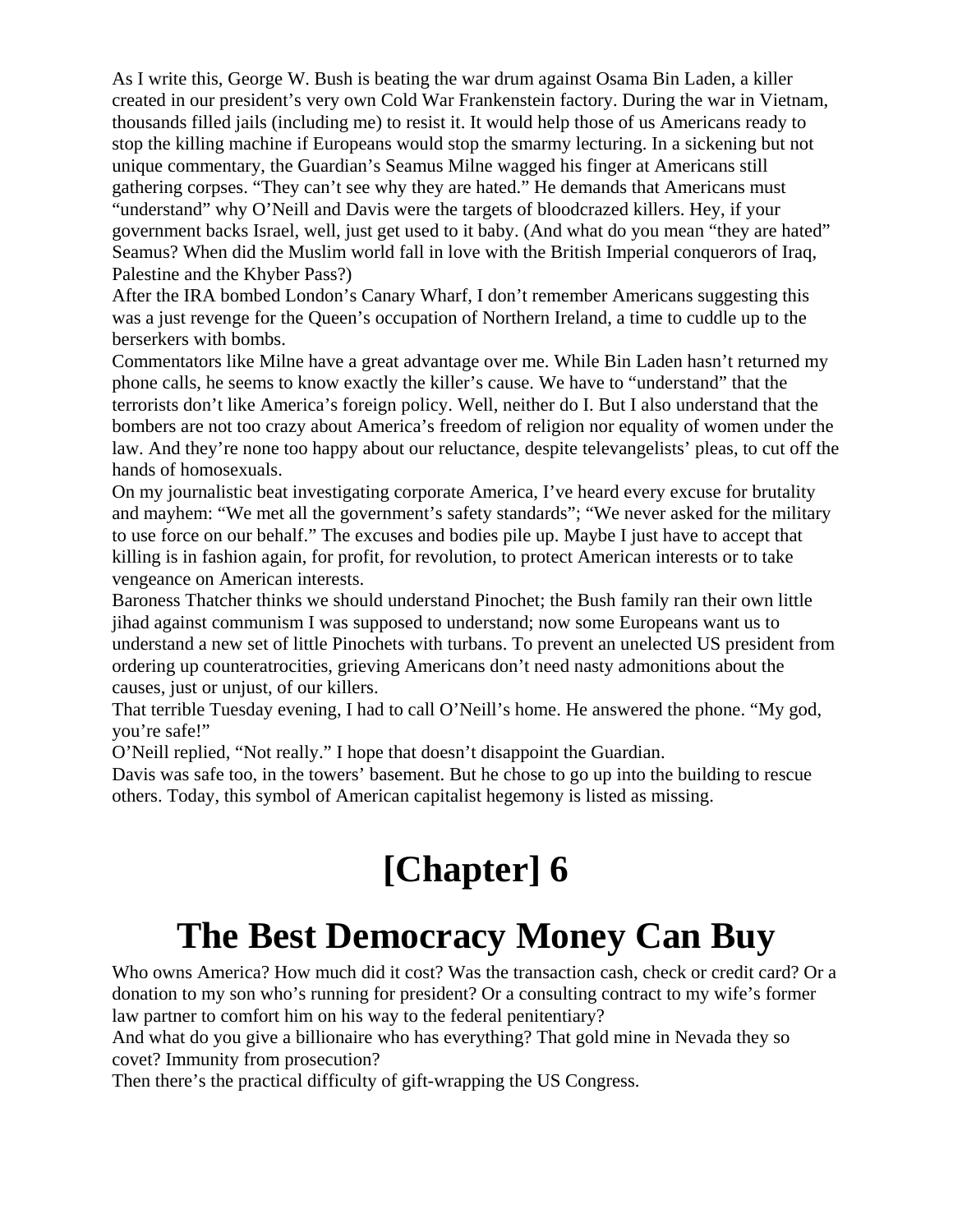#### *Ah, the Smell of Texas in the Morning*

According to LaNell Anderson, real estate agent, what I'm smelling is a combination of hydrogen sulphide and some other unidentifiable toxic gunk. With the crew from BBC's Newsnight, we've pulled up across from a pond on Houston's ship channel, home of the biggest refinery and chemical complex in America, owned by ExxonMobil.

The pond is filled with benzene residues, a churning, burbling goop. Though there's a little park nearby, this is not a bucolic swimming hole. Rather, imagine your toilet backed up, loaded, churning and ripe—assuming your toilet is a halfmile in circumference.

In May 2001, I flew to Houston to prepare for the official release of President George W. Bush's proposal to end the energy crisis in California. The Golden State was suffering rolling blackouts. The state's monthly electricity bill shot up by 1,000 per cent.

But as soon as I got a whiff of the president's proposals, I knew his plan had nothing to do with helping out the Gore voting surfers on the Left Coast. Bush's "energy crisis" plan reeks of pure eau de Texas, that sulphurous combination of pollution, payola and political power unique to the Lone Star State.

Bush put his vice-president, Dick Cheney, in charge of the committee to save California consumers. Recommendation number one: build some nuclear plants. Not much of an offer to earthquake-prone California, but a darn good deal for the biggest builder of nuclear plants based in Texas, the Brown and Root subsidiary of Halliburton Corporation. Recent CEO of Halliburton: Dick the Veep.

Suggestion number two: drill for oil in Alaska's Arctic Wildlife Refuge. California does not burn oil in its power plants, but hey, committee member and commerce secretary Don Evans gave the Arctic escapade a thumbs-up. Evans most recent employment: CEO of Tom Brown Inc., a billion-dollar oil and gas corporation.

And so on. Former Texas Agriculture Commissioner Jim Hightower told me, "They've eliminated the middleman. The corporations don't have to lobby the government any more. They are the government." Hightower used to complain about Monsanto's lobbying the secretary of agriculture. Today, Monsanto executive Ann Venamin is the secretary of agriculture.

Well back to energy. California's electricity watchdog agency claims that speculators and a little club of energy merchants exercised raw monopoly power to overcharge state consumers by a breathtaking \$6.2 billion last year. Bill Clinton, before his final bow, issued an order on December 14, halting uncontrolled speculation in the electricity market. You could hear the yowls all the way to Texas where the big winners in the power game—Enron, TXU, Reliant, Dynegy and El Paso corporation—have their headquarters.

These five energy operators, through their executives and employees, ponied up \$4.1 million for the Republican presidential campaign cycle, according to the Center for Responsive Politics in Washington. They didn't have long to wait before their investment—excuse me, donation—paid off big time. just three days after his inauguration, Bush swept away Clinton's orders directing controlled power sales to California.

Back in the ship channel, once LaNell picked up the scent of airborne poisons, she hopped from her Lexus, pulled out a big white bucket and opened a valve, sucking in a three-minute sample of air which she'll send off to the US Environmental Protection Agency. She believes the EPA will trace and fine the polluter.

Hunting killer fumes is a heck of hobby. LaNell began after learning she had a rare immune system disease associated with chemical pollution. Her mom and dad died young of lung disease and cancer. She grew up and lives near the ship channel.

I didn't have the heart to tell her that she might as well chuck away her buckets. Quietly tucked into President Bush's new budget is a big fat zero for the key EPA civil enforcement team. This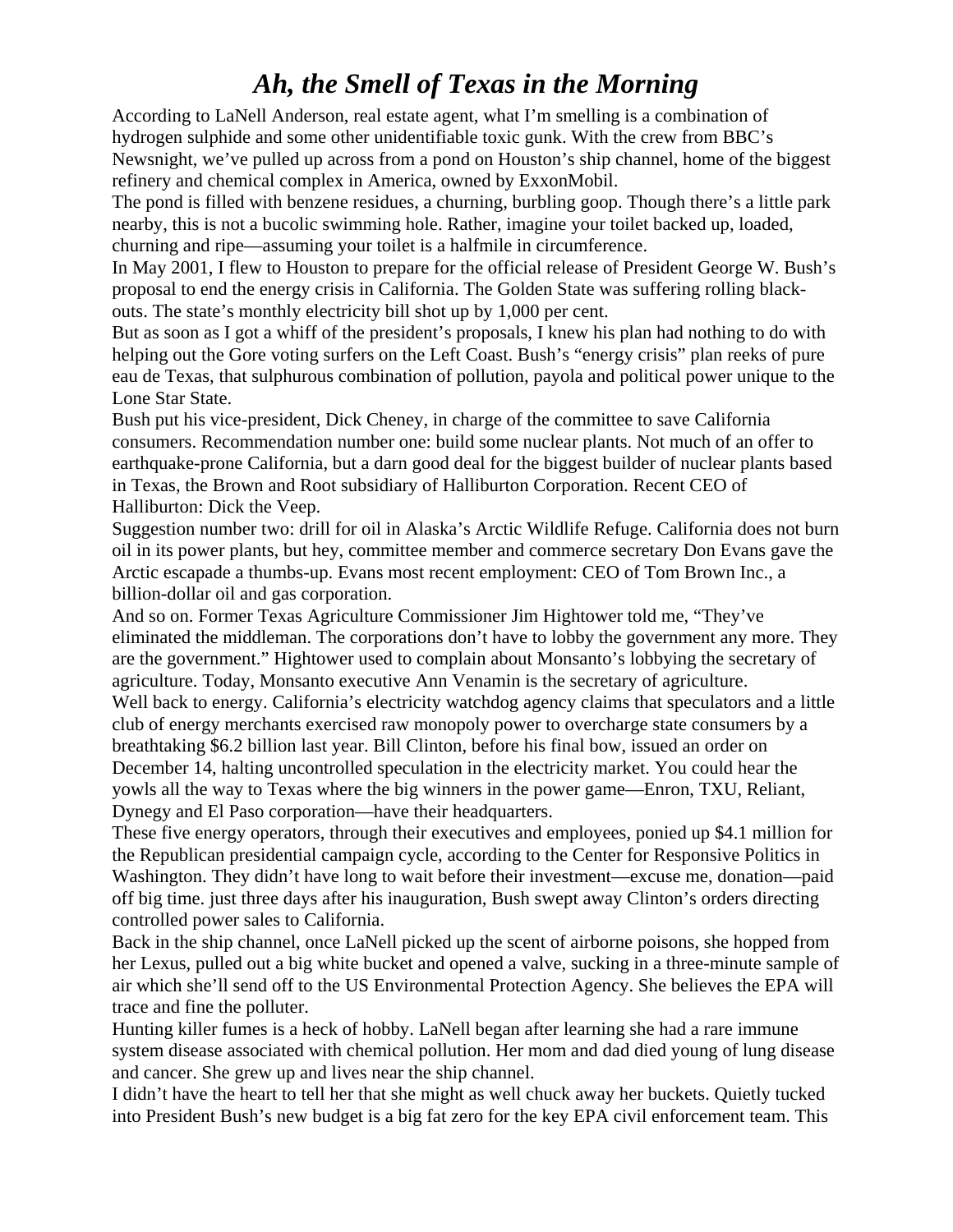has no connection whatsoever to the petrochemical industry dumping \$48 million into the Republican campaign.

LaNell stopped to chat with some Chicano sub-teens playing soccer with an old bowling ball. They live in what ExxonMobil calls its "vulnerability zone". The refinery released 1,680,000 lb of toxic chemicals into the air and water here in 2000 by accident. According to Exxon-Mobil records, if the pentane on site vaporized and ignited, it would burn human skin within 1.8 miles: 7,300 people live in that zone.

Bush is addressing the problem. He's closing down public access to these reports on the killing zones.

A giant flare suddenly lit up the other side of the channel—and LaNell sped off to investigate. She discovered that a chemical plant blew a hydrogen line—and the operators, rather than store the ruined batch of ethylene, chose to ignite it. The toxic fireball, big as the Houses of Parliament, burned from the stack for several hours, exhaling a black cloud over Houston. LaNell said this sickening "sky dumping" procedure is okey-dokey with Texas state regulators.

Now Bush proposes moving air quality enforcement away from the tougher feds to these laidback state agencies. And the Bush energy plan proposes additional loosening of EPA rules on the chemical industry.

On to Dallas, where I met with Phyllis Glazer, founder of a group of bereaved mothers in Winona, Texas. They lost their children to rare diseases which they believe are related to a local hazardous waste "injection well", a big underground chemical dump. Cynthia wore one of those fancy Western dance shirts with the metal bangles and cowhide fringe, so I brilliantly asked her if she enjoys Texas two-stepping. "Actually, I don't do a lot of dancing these days. My bones are deteriorating."

Phyllis and the moms took a bus to Washington DC. But official doors slammed in their faces. "They said someone who's given 200,000 or a couple million, their call goes straight through." One Texan who made his way through the doors to power is Ken Lay, the chairman of Enron, the electricity speculating outfit which made out so well in Bush's energy program. Lay is a Pioneer, but not the kind that lives in a little house on the prairie, busting the soil. A "Pioneer" designates the big buckaroos who pledged to raise \$100,000 apiece for Mr Bush. Four hundred Pioneers—that's \$40 million in campaign booty.

Lay wouldn't talk to me, but his fellow Pioneer, Senator Teel Bevins, Texas Panhandle rancher, was right friendly. His office walls in the Capitol in Austin sport a pair of riding chaps, his Pioneer medallion and the head of a deceased LongHorn. I was assured the back half of the beast ended up on the Senator's barbecue.

Getting the hundred grand for Bush was no problem for the cowboy politician. Easiest money he ever raised ("Eezist monuh ah eva rayzed"). And Bush never forgets his friends. One unheralded milestone of Bush's first 100 days is his allowing beef packers to zap meat with radiation to kill salmonella, a disinfectant cheaper than non-nuclear methods. (Bush's proposal to permit a bit of salmonella in school lunch meats was withdrawn after the public reacted with loud gagging and retching noises.)

I told the senator about Phyllis Glazer, the cancer victim and pollution fighter, and her complaint that Washington access required big bucks donations.

"Well, it's easy for the press to take some victim and make her a poster girl. The reality is individuals in a country with 300 million people have very little opportunity to speak to the President of the United States."

But what about Pioneer Lay of Enron Corp? His company, America's number one power speculator, is also Dubya's number one political career donor. Lay was personal adviser to Bush during the post-election "transition". And his company held secret meetings with the Energy Plan's drafters. Bush's protecting electricity deregulation has meant a big pay-day for Enron, profit up \$87 million in the first quarter of Bush's reign thanks to reversing Clinton orders.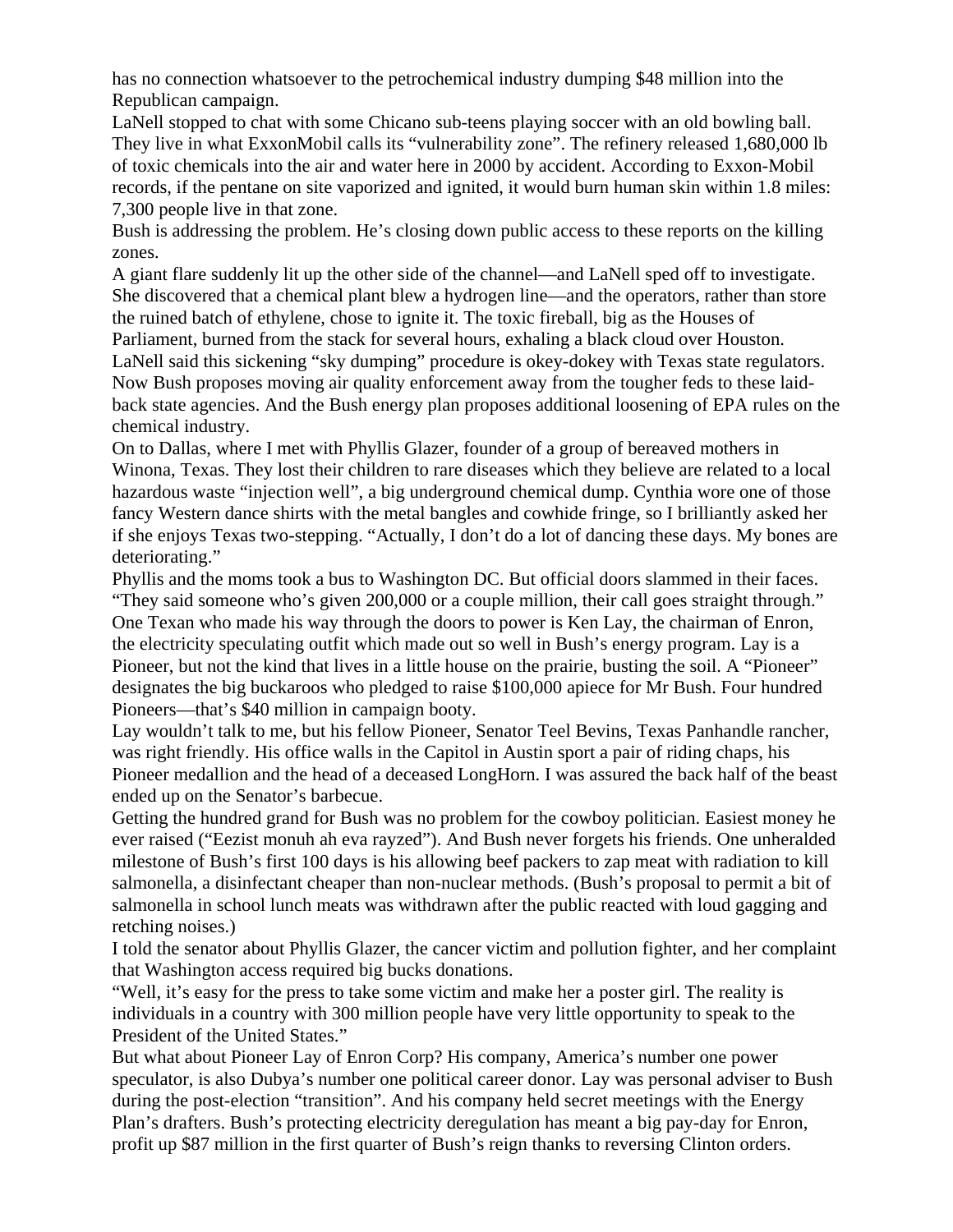The senator is nothing if not candid. "So you wouldn't have access if you had spent two years of your life working hard to get this guy elected president raising hundreds of thousands of dollars?"

In case I didn't understand, he translated it into Texan. " Ya dance with them what brung ya!" I couldn't argue with that. If President Bush chose to two-step with Lay of Enron instead of Phyllis Glazer, well, let's be honest, Phyllis ain't much on the dance floor these days. Check out Senator Biven's riding chaps on the BBC broadcast from the Lone Star State which

you can still view in RealVideo at

http://news.bbc.co.uk/olmedia/1315000/video/\_1319141\_payback\_vi.ram

#### *Did Bush spike the investigations of Bin Laden?*

During America's days of innocence just before September 11, 2001 our unelected president's favors for his monied buddies appeared as a vaudeville of venality, but not life-threatening. Then, after September and into the new year, darker tales began to seep out of the pus-holes of America's intelligence agencies.

After September 11, the BBC's and Guardian's investigation teams, in coordination with the National Security News Service of Washington, set out to find out why the CIA, FBI and other well-funded spooks could neither prevent nor know about the most deadly attack on America since Pearl Harbor. From inside the agencies we heard that government chiefs stopped key investigations into allegations of the funding of Al Quaida and other terrorist organizations by top Saudi royals and some members of the Bin Laden family, not just Osama. Crucially, one topplaced operative told me that, even under Bill Clinton, investigations that implicated Saudis were subject to "constraints". But after the elections, under Bush's control, the agencies were ordered to "back off" from any inquiries into the Saudi royals or the Bin Laden family, except for the supposed lone black sheep, Osarna.

As a result, one agent told me, "There were particular investigations that were effectively killed." We learned that the Bush administration's ruling killed the secret hunt for the funding, possibly from Saudi Arabia, for Pakistan's successful manufacture of an "Islamic" atom bomb. Without realizing the black humor of his comment, the insider added that the restrictions on the investigations ended on September 11.

And there was a lot to investigate—or in the case of the CIA and FBI under Bush, a lot to deliberately ignore. One international arms dealer (I'm sorry, but in this business, sinners are better sources than saints) described a meeting of Saudi billionaires at the Hotel Monceau in Paris in May 1996 to decide who would pay, and how much, to Osama bin Laden's operations. (Our information is that this was not an act of support for Osama but protection money to keep the mad bomber away from Saudi Arabia.) At a lower level, FBI agents let slip a document showing that, on September 11, 1996, the FBI closed an investigation on Bin Laden family members—not Osama—and their links to "alleged terrorist" organizations. FBI agents were livid that these investigations were shut down for five years—until September 11, when they were, for sad and obvious reasons, reactivated.

Was the FBI's case closed because there were no grounds to watch these groups and the Bin Ladens? At the time the FBI agents were directed to look away, one organization, the World Assembly of Muslim Youth (WAMY) was accused of connections to terror in India and the Philippines. Maybe they are completely innocent (the FBI targets lots of innocents, too many in fact), but the question was, why was the FBI blocked—then unblocked on September I I? When we asked, the answer came back from several sources: "Arbusto" and "Carlyle". A young George W. Bush made his first million as principal of Arbusto Oil, Texas. The nearly worthless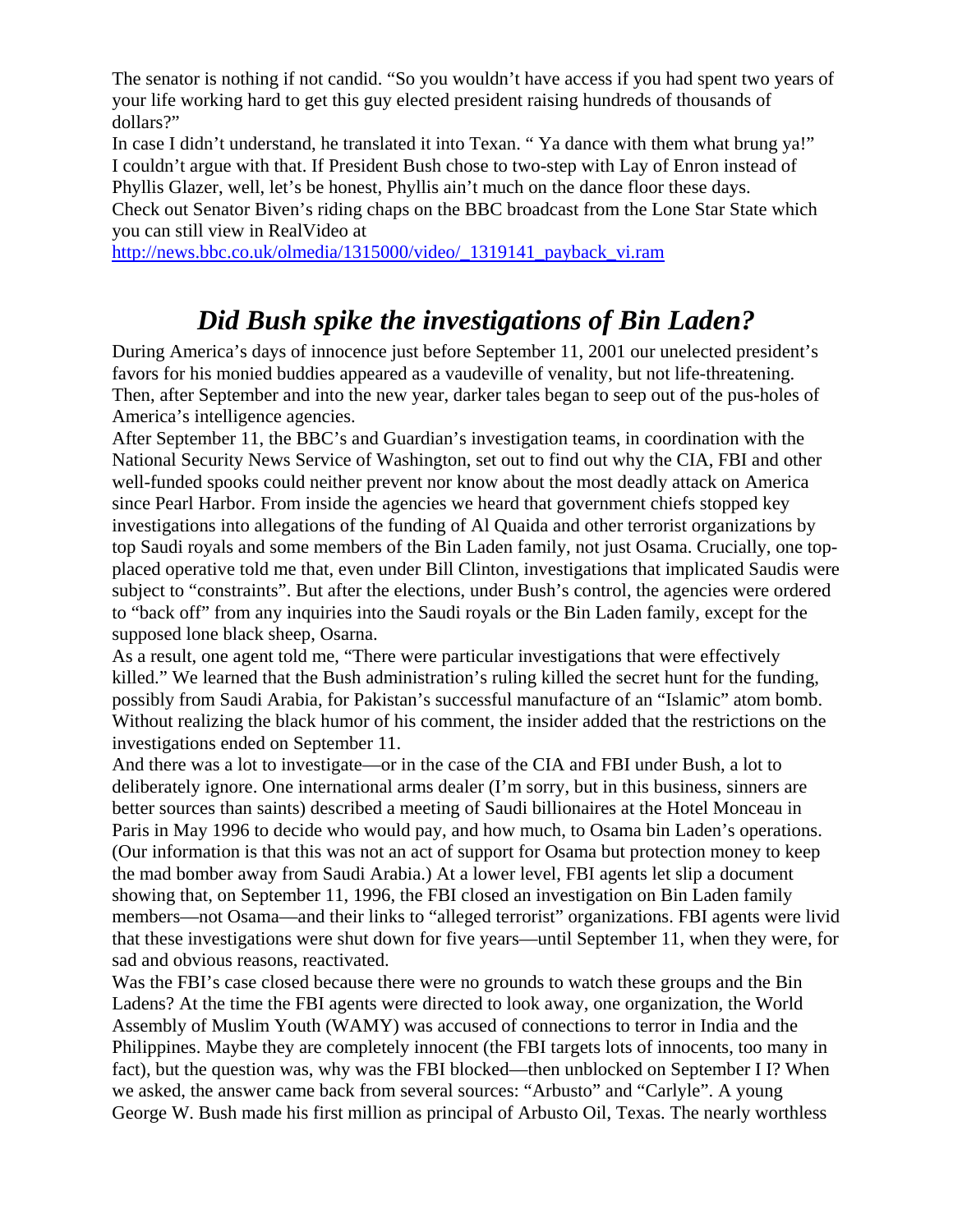venture ended up as a gold mine for the little Bush ("Arbusto" means "shrub" in Spanish), with financing and contracts from Saudi-linked businessmen and Gulf Arabs.

Carlyle is a holding and investment bank which, through its ownership of United Technologies and other arms makers, has become one of America's top defense contractors. It also has the distinction of having had both Bush pere and fi1s as paid retainers. In 1999, the elder Bush traveled to Saudi Arabia as a Carlyle representative.

James Baker, Bush the First's pro-Saudi secretary of state, works for Carlyle; its chairman is Frank Carlucci, Bush Sr's former defense secretary. The Bin Laden family held a stake in the secretive private company until just after the September 11 attack. It would be absurd to say that the Presidents Bush spiked 'investigations of terrorist funding by the Saudis in return for packets of money. The system is not so crude. But it is quite natural to conclude that these smiling billionaires, where associates made your family wealthy, are unlikely to have funded mass murder of Americans, despite the evidence.

#### *Bush Family Finances: The Best Democracy Money Can Buy*

Writing in London, I have put up with condescending comments about America's democratic rituals from a nation with an unelected House of Lords occupied by a bunch of cross-dressing genetic fossils. It's easy to knock America, but the world should think of the \$3 billion spent in the 2000 US election campaign in positive terms. Think of it as the privatization of democracy though an outright auction for the presidency would have been more efficient.

George W. Bush may have lost at the ballot box but he won where it counts, at the piggy bank. The Son of a Bush rode right into the White House on a snorting porker stuffed with nearly half a billion dollars (\$447 million): my calculation of the suffocating plurality of cash from Corporate America ("soft" money, "parallel" spending, "marketing fund"), a good 25 per cent more than Al Gore's take.

George W. could not have amassed this pile if his surname were Jones or Smith. The key to Dubya's money empire is Daddy Bush's post-White House work which, incidentally, raised the family's net worth by several hundred per cent.

Daddy Bush has many friends who filled up his sonny's campaign kitty while Bush performed certain lucrative favors for them. In 1998, Bush pere created a storm in Argentina when he lobbied his close political ally, President Carlos Menem, to grant a gambling licence to Mirage Casino corporation.

Bush wrote that he had no personal interest in the deal. That's true. But Bush fils did not do badly. After the casino flap, Mirage dropped \$449,000 into the Republican Party war chest. The ex-president and famed Desert Stormtrooper-in-Chief also wrote to the oil minister of Kuwait on behalf of Chevron Oil Corporation. Bush says, honestly, that he "had no stake in the Chevron operation". Following this selfless use of his influence, the oil company put \$657,000 into the Republican Party coffers. Most of the loot, reports the Center for Responsive Politics, came in the form of "soft money". That's the squishy stuff corporations use to ooze around US law which, you may be surprised to learn, prohibits any donations to presidential campaigns in the general election.

Not all of the elder Bush's work is voluntary. His single talk to the board of Global Crossing, the telecoms start-up, earned him \$13 million in stock. The company also kicked in another million for his kid's run.

And while the Bush family steadfastly believes that ex-felons should not have the right to vote for president, they have no objection to ex-cons putting presidents on their payroll. In 1996, despite pleas by US church leaders, Daddy Bush gave several speeches (he charges \$100,000 per talk) sponsored by organizations run by Rev. Sun Myung Moon, cult leader, tax cheat—and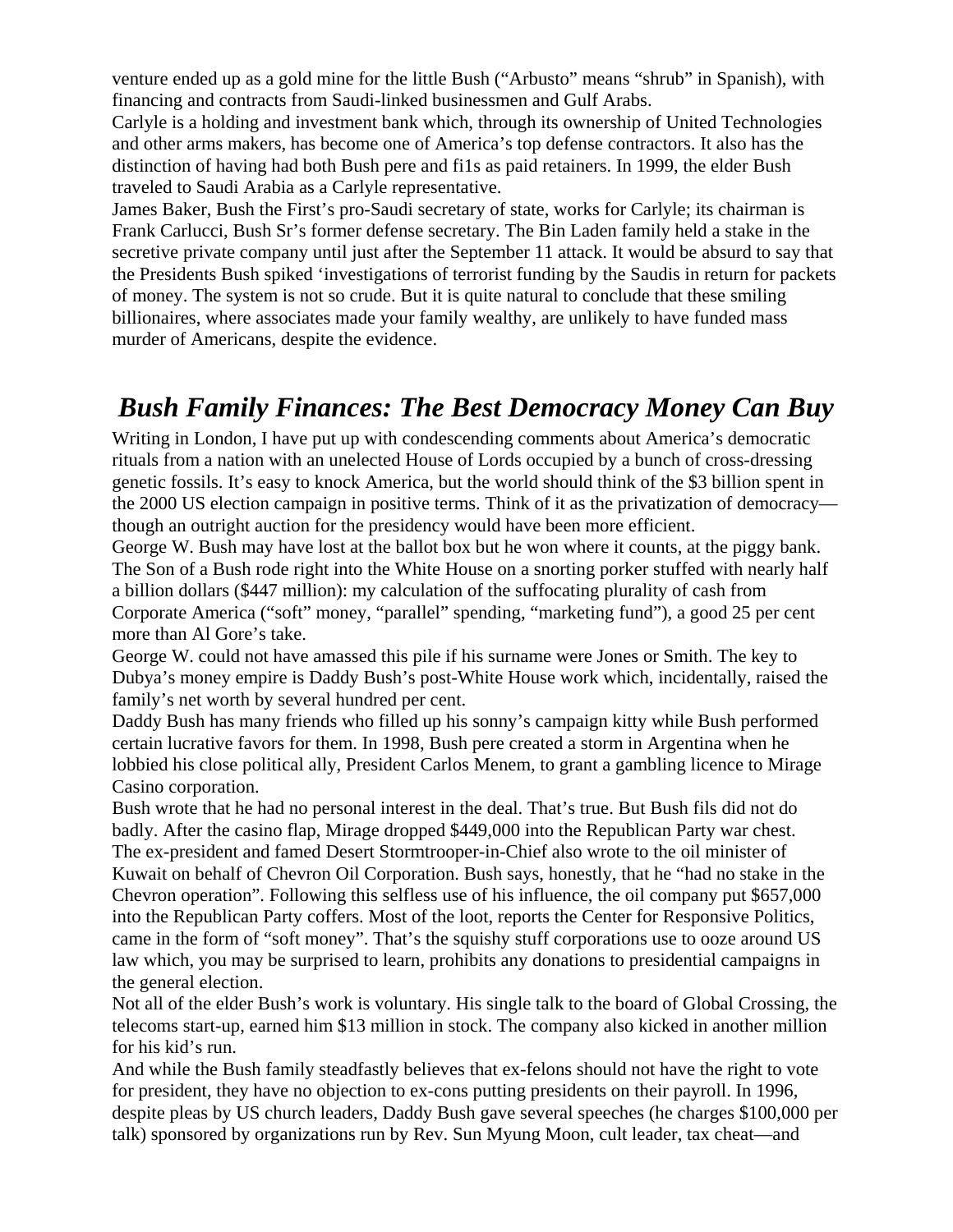formerly, the guest of the US federal prison system. Take two packets of payments to the Republican Party from...

CENSORED: This part is all about a Canadian gold mining company that Bush Sr worked for after he left the White House. The story's a real page-turner: all about Daddy Bush, the dictator Suharto, Adnan Khashoggi (the arms trafficker pardoned by Bush Sr) and that gold mine in Nevada.

Well, you won't read about it here. That's because there is some chance that someone may read this book while standing on the soil of the United Kingdom. The gold company's lawyers have demanded and received a promise from Guardian Newspapers never again to publish this article. For me to do so here would mean taking a chance that corporate censors might attempt to use libel courts to lock my paper in a financial Tower of London and suck our bank accounts dry. Read Joe Conason's story in Salon, "Exporting Corporate Control" which can be found at http://www.salon.com/news/col/cona/2001/07/20/gold/index.html.

So hand me the scissors; out it goes. No games, no coy rewriting of the material. If Britons want to read a free press, they should go to Moscow or Tanzania or Bolivia where this information has been published—or, alternatively trade in your Queen for a written constitutional guarantee of freedom of the press, In fact, you can borrow America's—we aren't using it.)

The Bush family daisy chain of favors, friendship and campaign funding goes way back to Dubya's "War Years". Junior Bush was a fighter pilot during the war in Vietnam, not in the United States Air Force, where one could get seriously hurt, but in the Texas air force, known as the Air Guard. Texas's toy army, an artefact of Civil War days, is a favorite club for warmongers a bit squeamish about actual combat. Membership excused these weekend warriors from the military draft and the real shoot'm up in 'Nam. Young George W. tested at 25 out of 100, one point above "too-dumb-to-fly" status, yet leaped ahead of hundreds of applicants to get the Guard slot.

In 1968, an aide to the Lone Star State's lieutenant governor Ben Barnes quietly suggested to Brig. Gen. James Rose that he find a safe spot in the Air Guard for Congressman George H. Bush's son. Neither of our Presidents Bush remember asking for this favor. How Barnes knew he should make the fix without a request from the powerful Bush family remains a mystery, one of those combinations of telepathy and coincidence common to Texas politics.

Fast forward to 1997. A company named GTech operated the Texas lottery. That year GTech's operation faced an unprecedented threat. The state's lottery director was sacked following revelations that GTech had put the director's boyfriend on the company payroll while he was under indictment for bribery. A new clean-hands director, Lawrence Littwin, ordered an audit, ended GTech's contract and put it out for re-bid. Littwin also launched an investigation into GTech's political donations,

Then a funny thing happened. The Texas Lottery Commission fired Littwin. Almost immediately thereafter, the Bushappointed commissioners cancelled the bidding for a new operator, though the low bidder had already been announced to replace GTech. The commissioners also halted the financial audit, ended the political payola investigation—and gave the contract back to GTech. Why did the Texas government work so hard at saving GTech's licence? An unsigned letter to the US Justice Department points to one lobbyist to whom GTech paid fees of \$23 million—Ben Barnes. The letter accuses Barnes of using his knowledge of Governor Bush's draft-dodging to lock in GTech's exclusive deal with the state. In court papers filed in a civil racketeering suit brought by discharged regulator Littwin, Barnes confessed that he got Bush into the Guard and took millions from GTech. Littwin asserted that other witnesses can prove the cash bought the governor's influence to save GTech's licence.

GTech responds, irrefutably, that it terminated the contract with Barnes before the 1997 dismissals of the lottery directors—but not before the blackmailing alleged in the anonymous letter. And, although the company denies it maintained the financial connection to Barnes,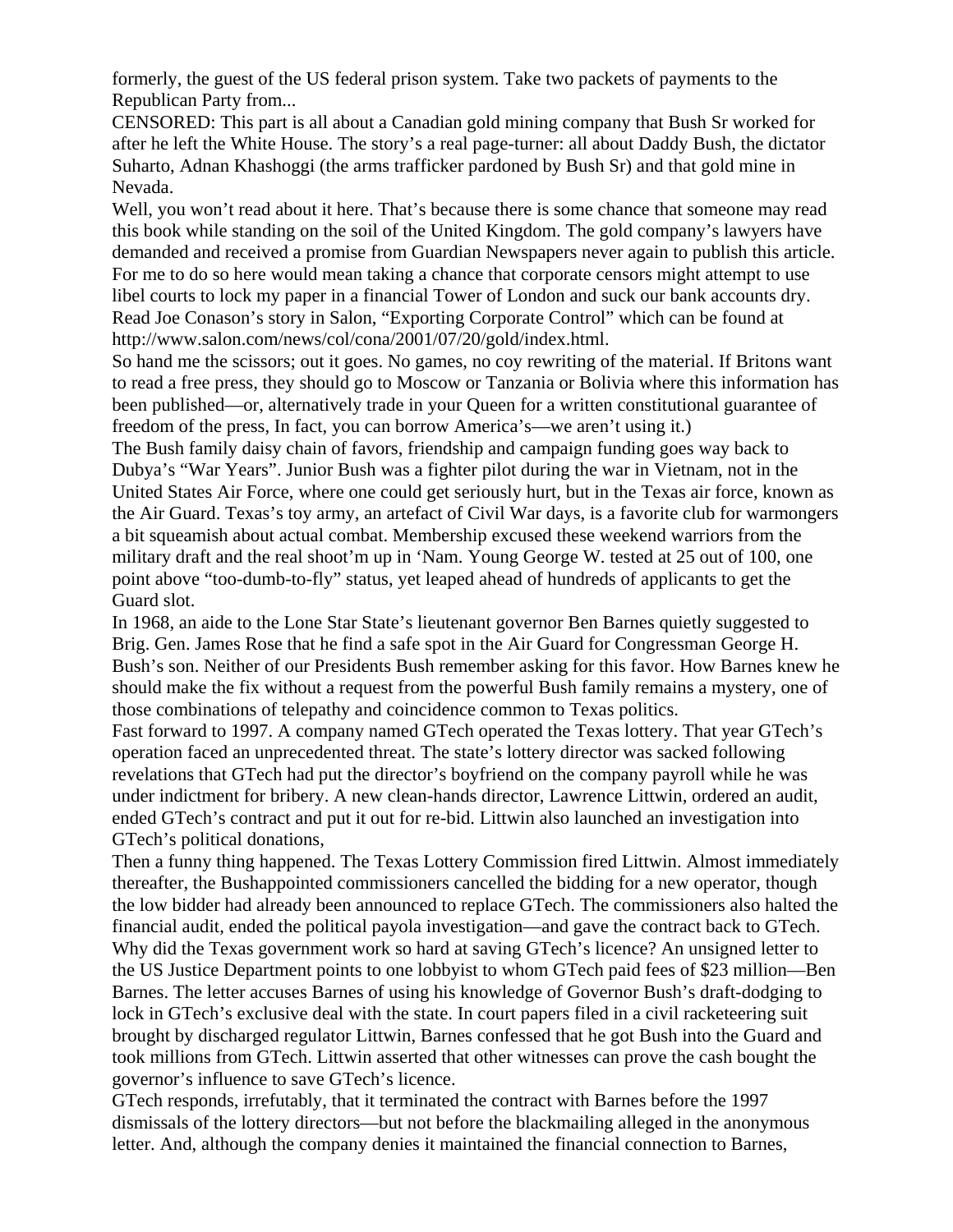GTech's chairman Guy Snowden was a partner in a big real estate venture with Barnes's wife. (In 1995, Snowden was forced to resign as chairman of GTech when a jury found he tried to bribe British billionaire Richard Branson.)

What did GTech get for their \$23 million to Barnes, the man who saved Dubya from the war (to which Bush Sr happily sent other men's sons)? Can't say: in November 1999 GTech paid a reported \$300,000 to Littwin. In return, the whistleblower agreed to sea] forever Barnes's fivehour deposition transcript about the Bush family influence on the Lottery and the Air Guard. I'm not complaining, mind you. After all, the Bush family has given us the best democracy money can buy.

#### *Republicans and Democrats, Hand in Hand, to Save the Billionaire Boys' Club*

A thoughtful reader found my Texas tales about President Bush a wee harsh: 'G'day, asshole! Smelled any good ones lately? That's generally where guys like you have their noses. By the way, it's PRESIDENT Bush to you, numbnuts. Now, have a g'day and may Ireland be free!'

So I resolved to be a bit fairer—and take a look at the strange financial history of the Arkansas Hillary-Billies. I thought it proper to check Special Prosecutor Ken Starr's evidence. He had nothing. Starr; whose mind is as small as it is vicious, spent \$40 million investigating the Clintons and turned up with little more than a bucket of dirty 'Whitewater' ' a stained dress and some overwritten softporn, "So then I pulled down the President's... . " How could they find nothing? Part of the problem was that Starr and staff were no Sam Spades, just a bunch of rightwing preppy snots from white-shoe law firms who thought they could replace investigative know-how with unlimited meanness. But if Starr was lost in a nutty cavort with Clinton's slick willy, the Senate Governmental Affairs Committee was looking into the serious stuff. six-flgure payments to Hillary's former law partners by the Riady family of Indonesia and Entergy International of Little Rock, Arkansas, Hillary's former client. (When it came to foreign policy that suited Entergy, the Clinton Administration could not be more accommodating.) Then, in 1998, just as the Republicans on the Senate Committee were closing in on the evidence that could, if borne out, pull down the Clintons... the Committee closed its investigation. Why? In 1998, 1 found an answer: 'Triad.'

Clinton was saved from this far more threatening inquiry by two of America's wealthiest industrialists, Charles and David Koch. They had not set out to rescue Clinton. The Koch brothers despise Clinton with a passion.

Koch Industries is the biggest company you've never heard of—and their owners like it that way. Estimates of its annual turnover, at \$35 billion a year, make it bigger than Microsoft or Boeing Aircraft. We can only estimate because Koch [pronounced "coke" like the cola] is a private corporation, second largest in the US. David and Charles Koch, who own nearly all of it, are reported to have a combined net worth of \$4 billion.

The Koch clan's fortune originated in Russia where daddy Fred Koch built oil refineries for Stalin's regime. In 1946, Koch returned from the Soviet Union to Wichita, Kansas, and founded the ultra-right John Birch Society. David and Charles have rejected their father's politics, preferring to back ultra-ultra rightwing causes. In 1980, as a Libertarian Party candidate, David campaigned against Ronald Reagan.

Secrecy is the Kochs' trademark. From headquarters in Wichita, they operate the nation's only private, secure telephone network outside the CIA to control their core business as America's largest purchaser of oil and gas from small farmers and Indian reservations.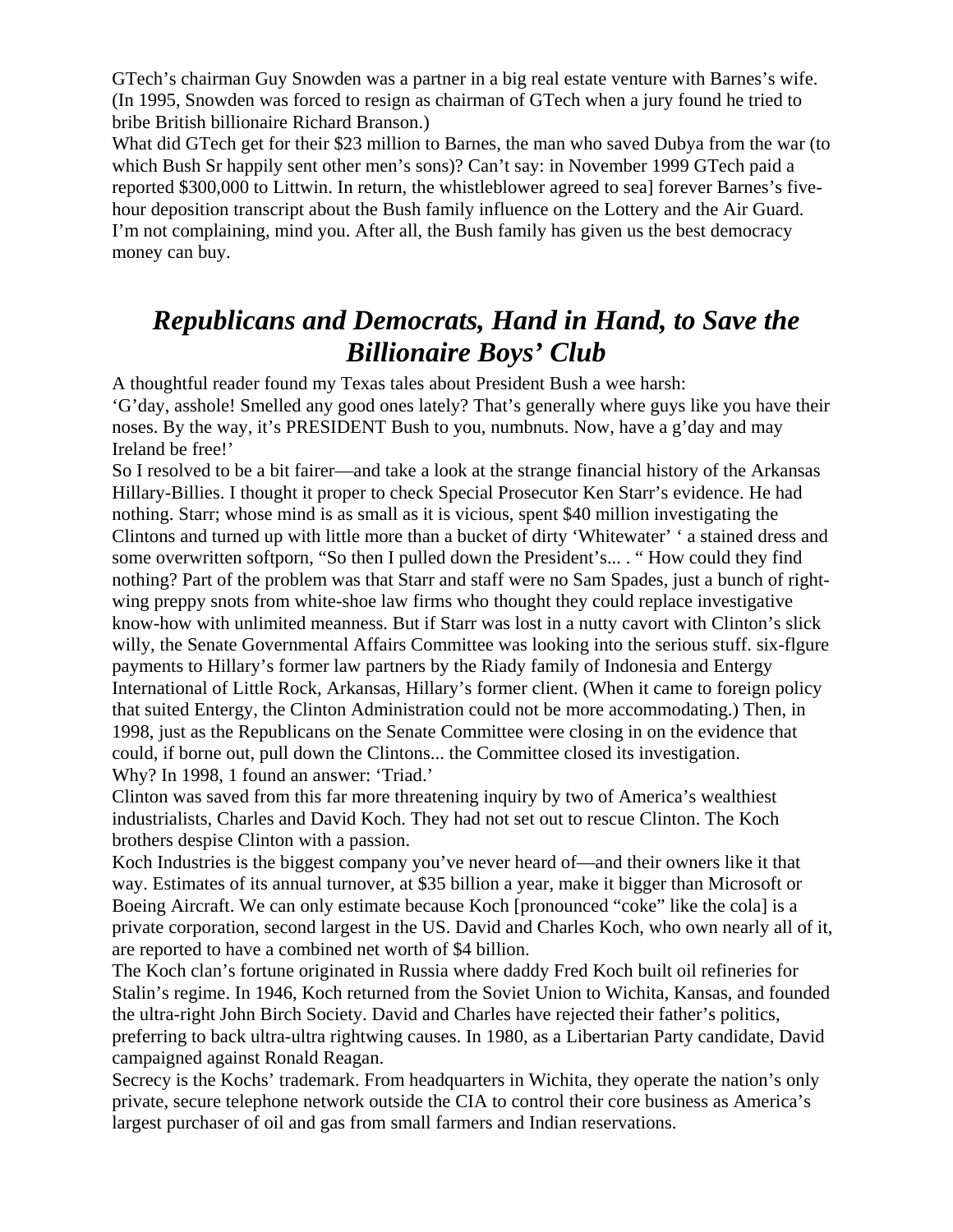As a private company, the Kochs answer to no one about their expenditures. No little old ladies query them at stockholder meetings. Unconstrained, the Koch brothers can indulge their singular dream. Where other US corporations throw a few million dollars into the political arena in the hope of obtaining a few special favors, the Kochs have spent close to \$100 million to change the entire tone of political discourse in America.

And they succeeded. With \$21 million spent to establish the Cato Institute in Washington DC, \$30 million to start the Council for a Sound Economy and tens of millions more for think tanks, political action committees and the like, they constructed a nonpareil policy apparatus which reinvigorated the antigovernment movement with a new intellectual legitimacy backed by fearsome political clout. From Cato and the Koch machine came Newt Gingrich's "Contract for America" and the funds to put Gingrich in power in the 1994 elections. Not that the Kochs don't call in special favors. In 1989, the US Senate Special Committee on Investigations reported that "Koch Oil, a subsidiary of Koch Industries, is the most dramatic example of an oil company stealing by deliberate mismeasurement and fraudulent reporting." FBI agents had watched Koch Industries trucks taking, but not fully paying for, oil from little gathering tanks on Indian reservations. An expert for Indian tribes calculates that \$1.5 billion of Koch Industries' wealth comes from pilfered oil. Koch denies all charges.

Action against Koch stalled until 1995 when an FBI agent on the Senate investigation, Richard Elroy, charged in a letter to the Justice Department that criminal prosecution had been declined "for political reasons" during the first Bush presidency. But Clinton's Justice Department followed up on the FBI's evidence and filed civil lawsuits charging Koch Industries with 3 15 wilful acts of pollution. Clinton also empanelled two grand juries to consider criminal indictments.

The government's case would have collapsed if one clause of the "Contract for America", the Regulatory Reform Act, had become law.

Passage of the legislation depended upon the Republicans holding their majority in Congress. In the 1996 election cycle, Republican control was in jeopardy. Crucial to their ultimate narrow victory in that campaign was a multi-million dollar television advertising blitz in key districts paid for by the Coalition for Our Children's Future, a registered charity. The action was extraordinary for a child protection society—as was their choice of candidates to assist, Only weeks before CCF purchased the adverts, every one of the incumbent congressmen they helped, all Republicans, voted to abolish food stamps for children of the poor.

The politicians supported by the "Children's" fund had something in common besides an antipathy to free meals for youngsters. Their districts contained Koch operations.

US law prohibits corporate payments in aid of political campaigns. Investigators with the Senate Governmental Affairs Committee located bank records linking the Children's charity and other political front groups to Triad Management, an operation funded by the Kochs. Democratic senators threatened to subpoena Koch Industries' chiefs to question whether they funded Triad and manipulated its related groups. Democrats could drag the tycoons before the same public tribunal on campaign finances skewering Clinton.

A key Senate insider, who must remain anonymous, says Republicans then offered a straightforward trade: "A truce—you don't do Triad, we don't do Clinton." Other sources inside the Committee confirm that the Republicans, under the direction of Senators Trent Lott and Don Nickles, rather than risk exposure of the Kochs' web of mega-dollar funding operations, agreed to shut down the money probe and let Clinton off the hook.

The true, unreported reason for the collapse of the inquiry most threatening to Clinton—the one that could have knocked him out of office, the Indonesia money chain—reveals the ultimate measure of Koch influence, that Republicans sacrificed their case against the president to keep their secret benefactors under wraps.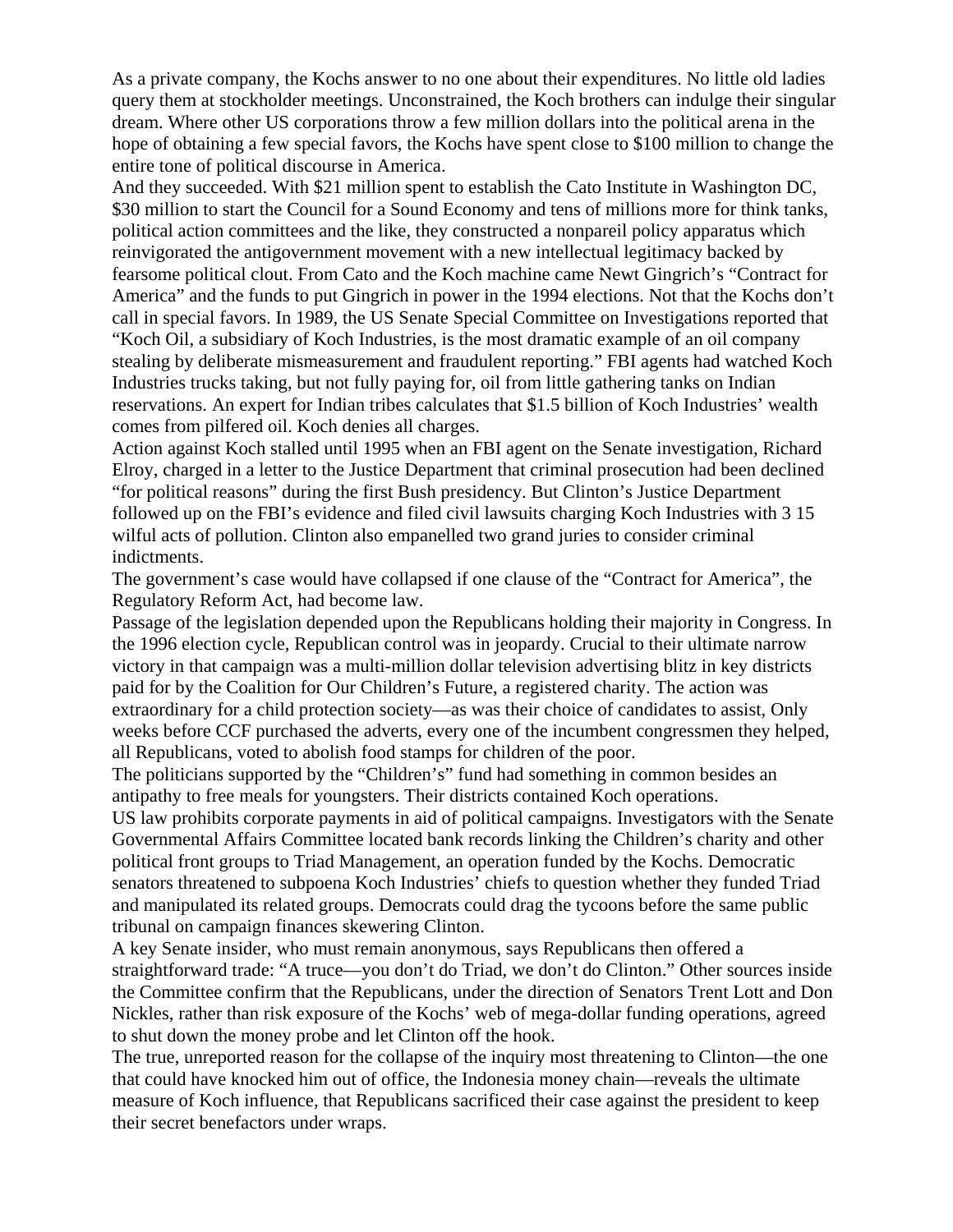Both parties were content with their mutual protection agreement. With the important fundraising allegations off limits, there has been nothing left for Republican investigators to do—except rummage through Monica Lewinsky's dirty laundry and sniff at the president's zipper.

I ran this story in the Observer. It was, of course, never reported in the US. Why did Democratic insiders give me this information? Because they were spitting mad at the Republicans; the Dems thought they had a cease-fire and the Republicans were playing games with the Monica Lewinsky story. Republicans decided that the deal only barred investigation of campaign finances; and did not include light-weight stuff like the president's playing stinky flnger with an intern.

I discovered the deal not because I was on some kind of hunt for the goods on Clinton or on Newt Gingrich, but because, in my old day-job as an investigator and government adviser, I'd been tracking the Koch brothers, Entergy Corporation and the Riady interests. (See "California Reamin': Hunting the Power Pirates" in Chapter 4.) That both Entergy and Koch, master dealmakers, popped up in the middle of a Senate inquiry which suddenly stopped dead gave off the smell of a bit too much bipartisan cooperation.

The Kochs, by the way, are a real piece of work. FBI agents caught their company skimming oil out of the gathering tanks of poor Indians in Oklahoma in the 1980s. Maybe the top guys at Koch Industries, the billionaire brothers themselves, didn't know about the skimming game; maybe there was a good explanation. But not according to Roger Williams, an executive in the oilgathering operation.

Williams kept records of the filching—a couple of dollars worth of oil here, a couple there hardly the kind of petty cash that billionaires would seem to bother with. But Williams (on tape I've obtained) was asked how Charles Koch reacted to a paper that "showed how much overage they had and how many dollars". Williams said, of billionaire Koch and another executive with him at the time, "They would just giggle and nudge each other, you know, it's kind of a fun time."

And that's where I heard the phrase that well explains the success of some of America's wealthiest corporate chiefs. Williams was surprised at the billionaire's concern over these smallchange scams, but Williams said Charles Koch told him, "I want my fair share and that's all of it."

# **[Chapter] 7**

## **Cash-for-Access—"Lobbygate": The Real Story of Blair and the Sale of Britain**

On the first Wednesday of July 1998, on the floor of the House of Commons, Britain's prime minister rose to defend himself According to the news reports, for the first time since his election the year before, Tony Blair's hands were shaking. The PM denounced the American reporter whose expose of wholesale corruption in his cabinet 'had not one shred of evidence'. Meanwhile, Blair's spokesman, a former pornographer named Alastair Campbell, grabbed every

newsman he could find in the hallway to whisper that they should not trust a "man in a hat' ' while Peter Mandelson, known as Prince of Darkness, and the power behind the power of the prime minister, hissed a warning about 'the man with an agenda'.

Unfortunately, I couldn't enjoy any of this. I could hardly keep my eyes open, half-passed-out after 70 sleepless hours in my "safe house" in Crouch End. I had moved in with sympathetic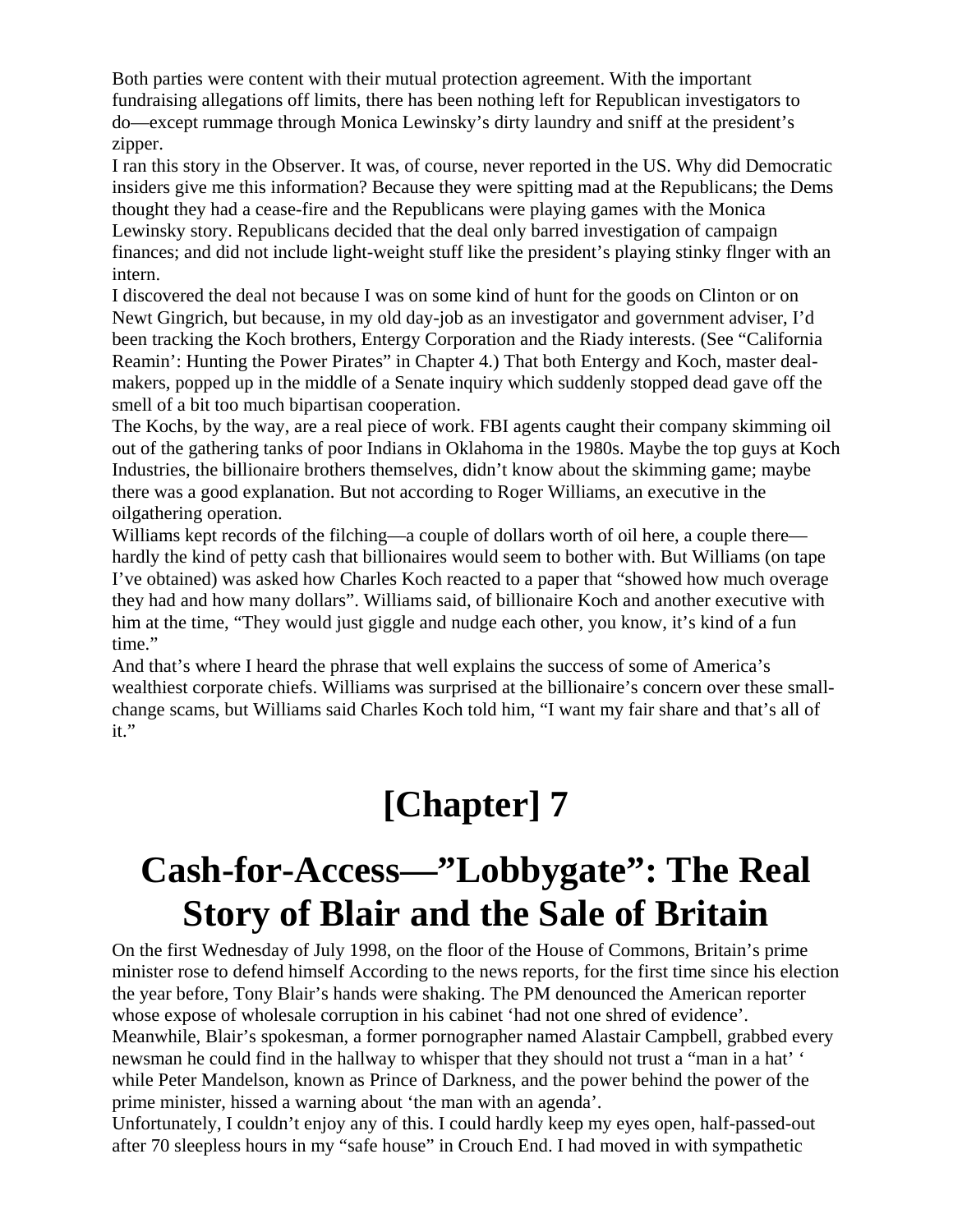friends in the middle of the night because of a crank bomb scare at my hotel and to avoid camera crews.

But that's not why I didn't get any sleep. My paper, the Observer, had run a front-page story with detailed evidence that cronies of the prime minister, including his princeling and other cabinet members, had bartered policies for payola, cash for access. Our Observer team described lobbyists' special, secret access to ministers operating a flea market for favors out of 10 Downing Street. Not a shred or evidence? My paper announced that I had tape recordings of lobbyists explaining exactly how and when and to whom they made the fixes—for Tesco's supermarkets, for American power companies, for friends of Clinton, friends of Bush, friends of Blair and for Rupert Murdoch.

Blair's attack-masters demanded, the radio and TV stations demanded, I play the tapes. They said, the tapes are phoney. They don't exist. Palast's a liar. And now the business editor of the Observer, the brilliant journalistic fanatic Ben Laurance, was shouting at my friends trying to block him at the door at my Crouch End hideaway that I had to get out of bed, get to the BBC studios and confront with tape the number one New Labour fixer, Derek Draper, on another live Newsnight broadcast.

But the truth was, I didn't have the tape.

The day before, I called my wife back home in the States with our one-year old twins and told her to express to me the tape marked "Draper". It was right in the middle of my desk. Linda said, "I don't see any tape. There's no tape here." The next day, the entire front page of the Mirror was taken up by a photo of a balding, snearing, devious-looking man me—under a four-inchhigh screamer, "THE LIAR". "CASH FOR ACCESS—LOBBYGATE" began innocently enough. Antony Barnett, Britain's best investigative journalist, got a tip that lobbying firms close to Blair's New Labour Party government were getting their hands on inside information to pass on to their clients. Antony who, with the editor, Will Hutton, had just asked if I could write for the Observer, thought I might give a couple of these guys a call, maybe hinting to our targets I needed a little influence.

At first, I said no. My idea had been to bring to journalism the full arsenal of weapons used in my official racketeering probes. No more quick and cheap. What I had in mind would take time and it would cost thousands of pounds.

To do this right, we needed a front, for which I enlisted a top US business executive, Mark Swedlund, formerly with Booz Allen Hamilton, who mixes street smarts with boardroom savvy. We added a former Morgan Stanley executive (no name, sorry) and gave ourselves impressive legitimacy by tying up with one of America's white shoe law firms well known to Her Majesty (no names, sorry again).

The most difficult fake-out was to recreate me. All these lobbyists knew me; it was their job to know. They knew I contributed to the Guardian, but more important, I was, before the election, one of Blair's much displayed American policy advisers, close in with Blair's Trade and Industry and energy ministers, "that influential American", said a big-shot British industrialist. It was bullshit, but now it would be useful bullshit.

I couldn't wear a false moustache and voice-coder—so I changed from Greg Palast, policy weanie and reporter, to Greg Palast, scuzz-ball, sleaze-o-"consultant" on the take... just like them. I didn't get my beach-front estate and stable of ponies, I told them, by writing good government advice for the Guardian. I had a damn successful consulting firm that made deals. At no time did we offer money in return for influence or access or favors (though they would be offered to us). I was looking for something else: what had these lobbyists already done for others. My line: "The Texans I'm working with don't want a lot of boasting horseshit, these boys need hard, no-nonsense evidence of exactly what you've done, for whom. Names, dates, deeds, and solid proof if you want our business.'

And they delivered... right to our suite at the London Tower Hotel.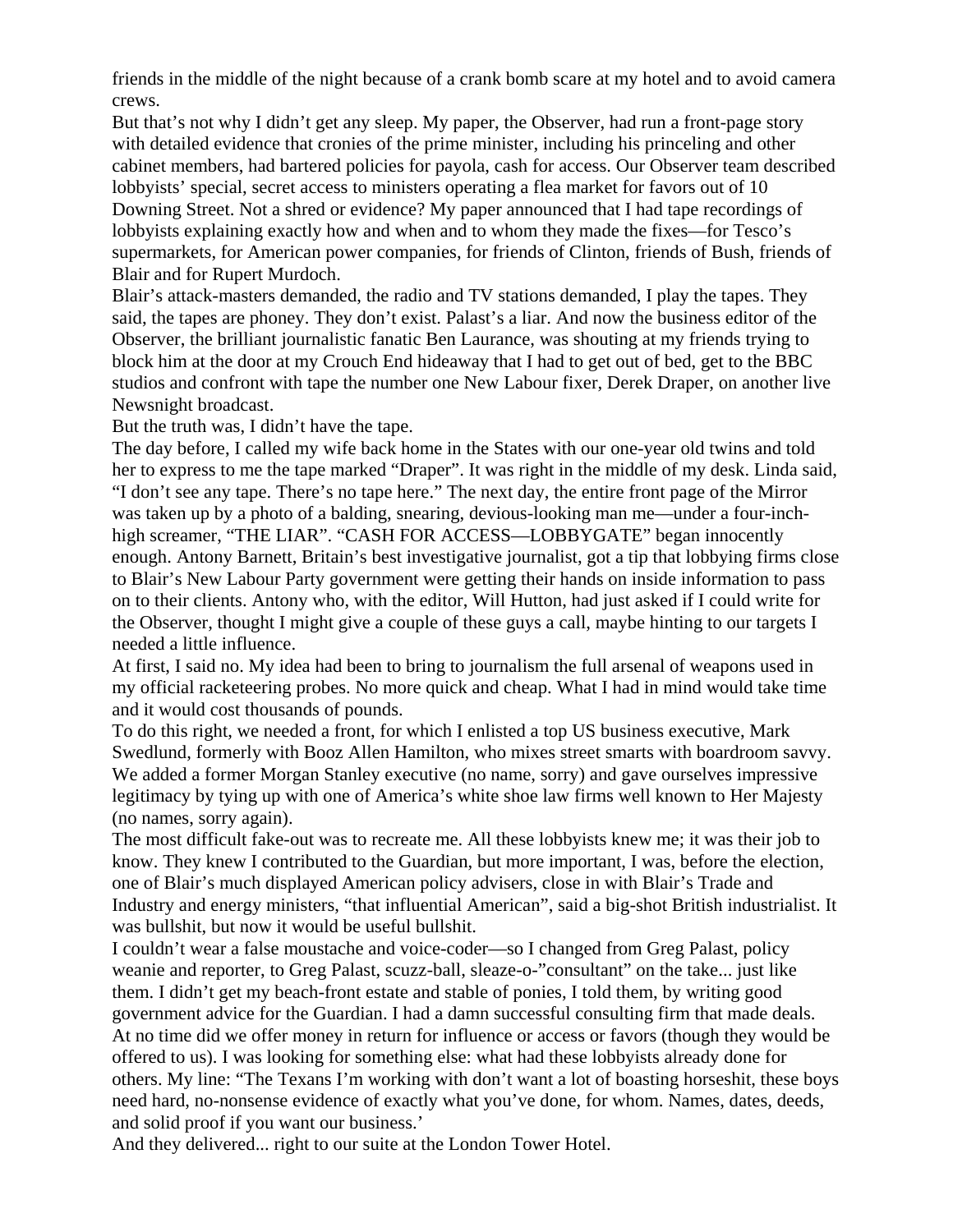#### *Lobbygate—Cash for Access*

#### *Complete and uncut*

"There are 17 people that count. To say that I am intimate with every one of them is the understatement of the century. On the morning of June 8, 1998, I found a surprise in my fax machine, a copy of the Trade and Industry Select Report on Energy Policy. What made it surprising was that the report had not yet been released to the public.

Attached to the fax was a short, hand-written note to me from Karl Milner of GJW Government Relations. Through the 1997 general election, Milner handled internal communications for Gordon Brown, then Shadow Chancellor. Milner wrote, "Thought you may be interested." I was. In May, the Observer received a tip from reliable sources that certain lobbyists had offered clients advance drafts of confidential government papers. But our investigation nearly crashed on take-off, When I first contacted Milner on behalf of two American clients seeking "an influential presence" in Britain, he immediately recognized me as a writer for the Guardian. Yet surprisingly, he faxed the restricted government document to my offices at Union Associates in New York, a firm well known for its investigations of corporate corruption.

I called Milner. Maybe he had not filched the documents from the government but rather had committed the lesser offense of lifting a pre-release copy from a journalist. Milner assured me otherwise. His special access to policy papers for his clients was standard operating procedure. "We have many friends in government. They like to run things past us some days in advance, to get our view, to let them know if they have anything to be worried about, maybe suggest some changes." The report contained crucial recommendations sought by another potential client to whom he was pitching.(I can now say that was Enron, the energy Goliath from Texas, tight in with the Bush family. See, "Ah, the Smell of Texas in the Morning" in Chapter 6.) The managing director of Milner's firm is Andrew Gifford, chairman of the Association of Professional Political Consultants. The Nolan Committee on Standards of Conduct, Britain's ethics watchdog, praised the Association's voluntary Code of Conduct. The government concluded the industry could police itself without government regulation. "I'm very excited"

June 11: the Chancellor of the Exchequer, Gordon Brown, announced new government spending caps. I was trying to end my third phone call with Derek Draper, top lobbyist with GPC Market Access. Draper had been chief aide to Minister without Portfolio Peter Mandelson. "I'm very excited," said Draper, "Very excited."

What had so excited Mr Draper?

"Gordon Brown put the cap on total spending at 2.75 per cent, not 2.5 per cent, like everyone expected! And we said so! We said so last week!"

This one-quarter percentage point difference may seem minuscule, but in the hands of securities traders and arbitrageurs, advance word could be parlayed into quite a windfall. Indeed, the week earlier, Draper had given the correct number to his client Salomon Brothers, the US investment banking giant. I complimented Draper on his firm's extraordinary forecasting work. He responded, "No, I'm afraid it's inside information." In a voice crackling with schoolboy glee, Draper added, "If they [Salomon] acted on it, they'd have made a fortune!"

Indeed they would have. And under US law, they would have risked jail time.

The Observer never asked any lobbyist to produce confidential government documents or information. We did not have to. Milner, Draper and others provided the evidence unrequested, meant to convince us they could deliver the goods from Tony Blair's New Labour government.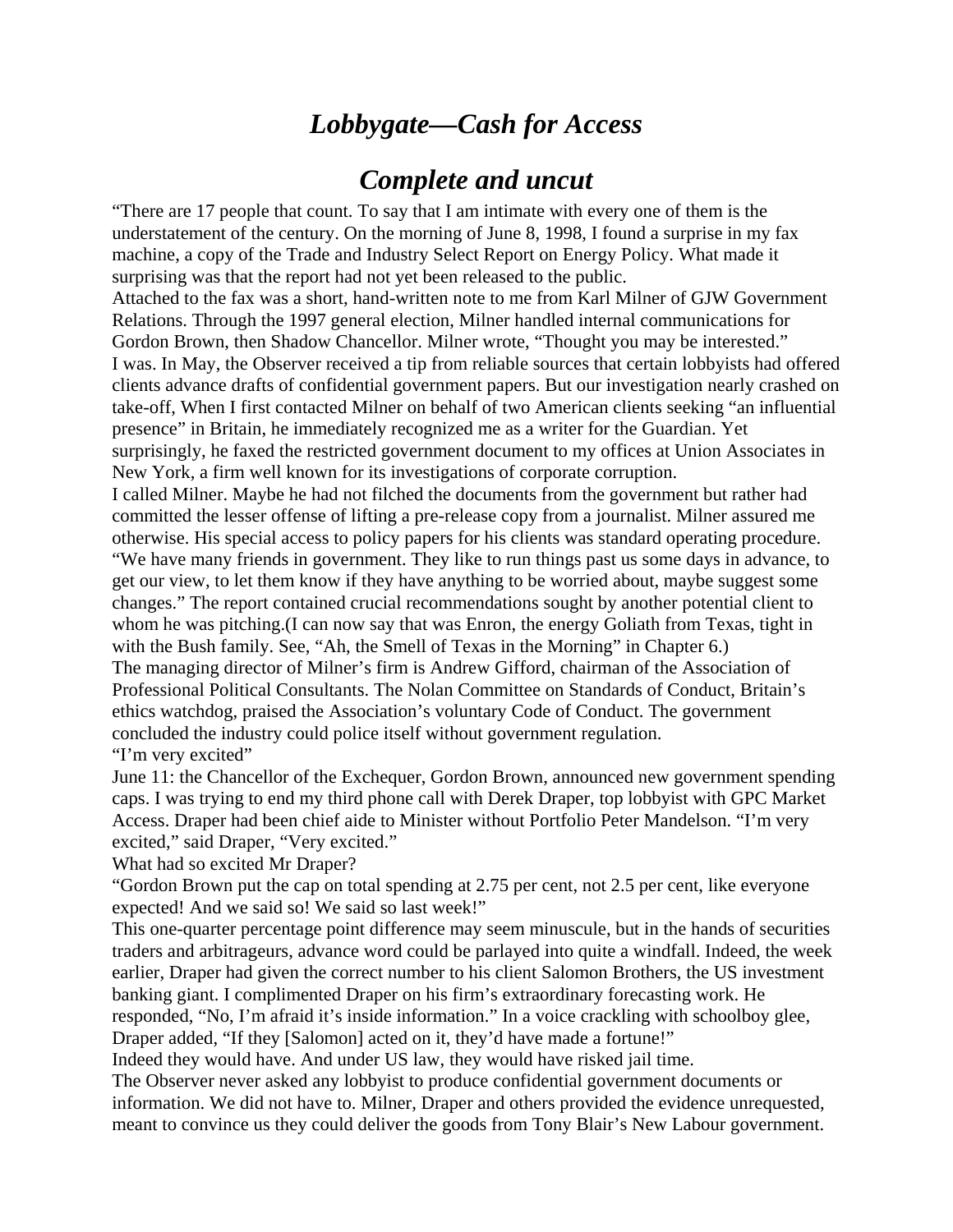Draper too quickly recognized me as a writer with the Guardian and Observer. Yet, from our first New York-to-London call, Draper gossiped, gushed and ultimately could not resist revealing his special access to the Treasury and Downing Street.

If we retained his firm, what could he deliver for our money? Could he secure a seat on one of the government's task forces? Done! "We just got the Chief Executive of British Gas on the government's Welfare to Work Task Force." Draper emphasized that winning this coveted spot at the elbow of the chancellor was an enormous achievement for a company once known in Labour circles as "the Fat Cats headed by Cedric the Pig" (an unkind reference to former British Gas chairman Cedric Brown).

What if my clients had reputations far less savoury than BG? Not a problem. In fact, Draper was about to sign up such a "challenging" client, US lottery operator GTech Corp (another company close to the Bushes). The company was in hot water. A jury had found them guilty of attempting to bribe the British tycoon Richard Branson (they wanted him to drop his competing bid for Britain's lottery). Blair had committed to oust GTech from the lucrative Camelot consortium, which had exclusive rights to operate the UK lottery. Draper described his scheme-in-progress to waltz GTech around the official watchdogs and lure Labour ministers into a sticky web of agreements with his new client.

"The government needed someone to sell tickets for this ridiculous Millennium Dome thing that my old boss is building. But GTech is offering to do that via the national lottery-selling equipment. Now it doesn't take a lot to work out that if the government thinks that GTech can sell government tickets for the Dome then it's got to be a legitimate firm to sell tickets for the lottery. See what I mean? Our forte, like, is to be imaginative."

His "old boss" was Peter Mandelson, minister without portfolio, architect of the New Labour shift to the right. To call Draper and Mandy close would be a grievous understatement. Mandy had dedicated his book, The Blair Revolution, to the young man.

In a recent profile in Business on Sunday Draper said his friendships with Labour's top officeholders were a "hindrance" to his lobbying business because his former workmates are "all so concerned to be ethical". Nevertheless, Draper assured me that, if we needed to change a law to our liking, "I can have tea with Geoffrey Robinson! I can get in to Ed Balls!" When Draper spoke of reaching Paymaster General Robinson and Balls, the chancellor's chief adviser, you could hear the exclamation points in his voice. He added, "Once someone pays us."

## *A kind of schizophrenia*

While fielding calls and faxes from Draper and Milner, we reached Lawson Lucas Mendelsohn, a firm less than one year old yet already the hottest lobby group in town, collecting f 2 million in billings in one year. LLM lists 20 powerful clients including the RSPCA and Rupert Murdoch's News International. Named for its three founders, LLM is the definition of "inside". Neal Lawson advised Tony Blair on campaign strategy, Ben Lucas conducted Blair's political briefings and Jon Mendelsohn handled the future prime minister's contacts with business. But LLM is no influence-for-hire operation that can be purchased by anyone with a check-book. To obtain their muchsought services, LLM clients are asked to review and embrace an elevenpage introductory statement of principles and methods, a somewhat chilling mix of Peter Mandelson and Nietzsche. A chart on page 3 displays two columns labelled in bold face, "The Passing World and The Emerging World". To the Passing World belong "ideology", "conviction" and "politicians who lead". These will be replaced in the Emerging World by pragmatism, consumption and "politicians who listen". The sales brochure-cum-manifesto announces that the political terms Right and Left are now "obsolete". LLM promises to guide clients to understand "not only new Labour but more importantly the new world".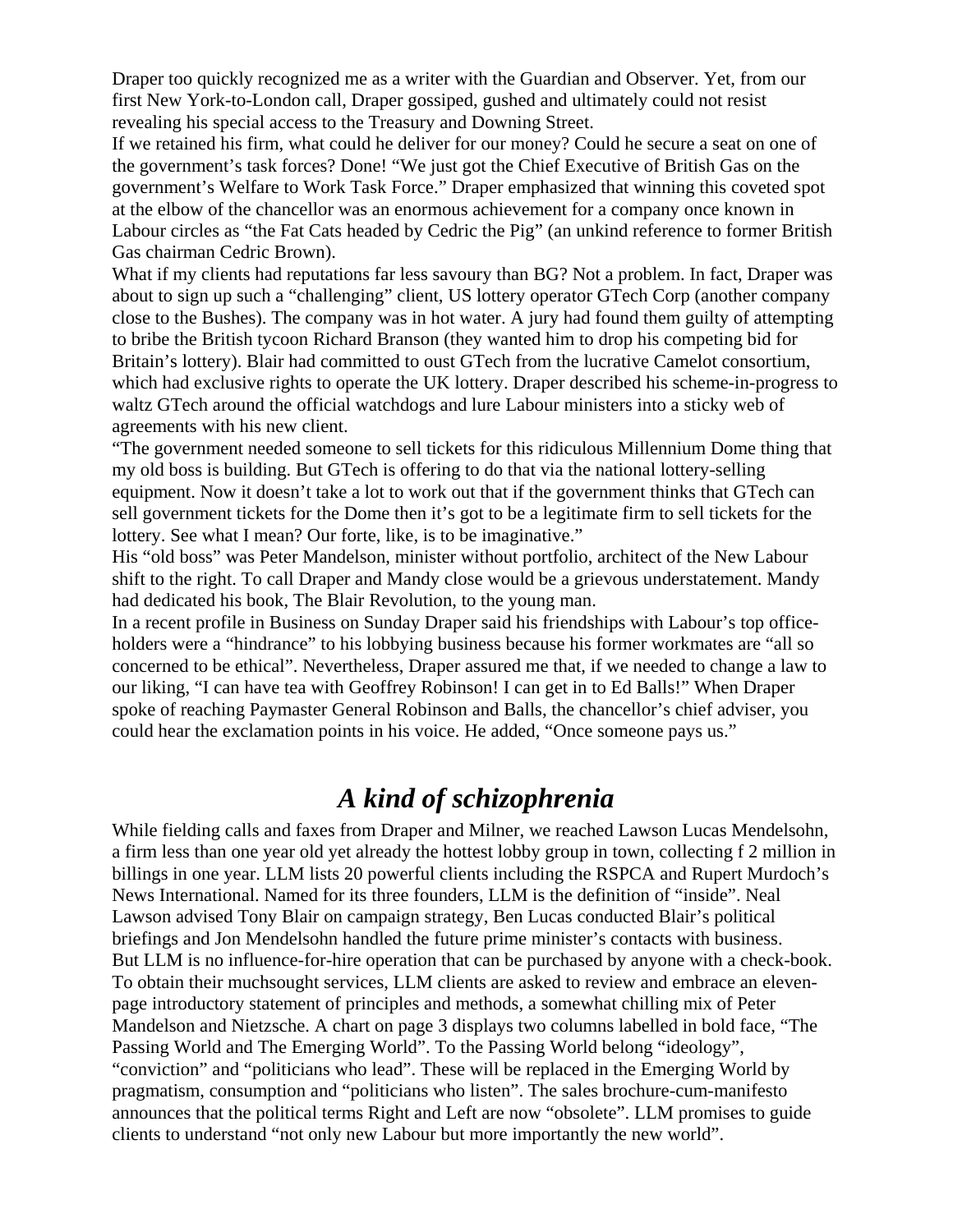Partner Ben Lucas knows what government will do because "we know how they think". But what may seem like telepathic prognosticating comes down to harvesting insider leaks. Lucas knew, for example, that on June I I Gordon Brown would announce the creation of a new housing inspectorate. "The reason I knew that in advance is that I was speaking to people who were writing the chancellor's speech." He delivered the information to an LLM client and advised them on ways to capitalize on the early warning.

Also, like his competitor Draper, Lucas had several days' notice of details in the chancellor's public spending announcement. Lucas offered up other examples of "intelligence which in market terms would be worth a lot of money".

The inside track on decisions is one thing, influencing the outcome is another. Influence requires access. What could we obtain for our monthly retainer? LLM's Lawson trumped GPC's tea with Geoffrey Robinson by offering, if needed, to "reach anyone. We can go to Gordon Brown if we have to." His partner Lucas commented, "We use relationships in a subtle way."

And how were these relationships subtly used? On behalf of Tesco, LLM were about to derail the chancellor's plan for a tax on car parks. LLM was holding secret negotiations that very week with Policy Unit advisers to Blair, the ones who told Deputy Prime Minister John Prescott, nominally in charge of the issue, when to jump and how high. The tax, pushed by environmentalists to discourage excessive auto use, would have cost the supermarket giant more than E20 million annually.

Lawson also took credit for taking the regulatory heat off Anglian Water. The utility had failed to live up to its promises to invest in reducing water leakage, and had run into trouble in mishandling sewer sludge. And LLM successfully lobbied against trade union pleas for easier recognition.

When complimented for avoiding less reputable clients such as GTech, Lawson countered that he had in fact lobbied for the scandal-plagued lottery operator. LLM used Labour's trust in them to "assure the government how [GTechl will behave". GTech does not appear on the LLM's published client list.

Lawson and Lucas were quick to point out that lobbying is not all about calls to the Treasury. Sometimes LLM recommends the indirect route, "placing things with columnists we know the chancellor reads". They called this 11creating an environment". In addition, LLM operates a captive think tank, Nexus, to give their views (or their clients' views) the imprimatur of academic legitimacy. Sometimes they make use of the Socialist Environmental Research Foundation, which, Lucas assured me, is a purchased front for retailers.

Lawson explained how LLM plays on what they call politics without leadership. in a milieu in which a lack of conviction is deemed an asset, with no fixed star of principles by which to steer, policy is susceptible to the last pitch heard over cocktails. "The Labour government is always of two minds, it operates in a kind of schizophrenia. On big issues especially, they don't know what they are thinking. Blair himself doesn't always know what he is thinking."

## *Lunch at Number 10*

Draper was now aware that he had competitors for our business, and he determined to display his prowess at opening the doors to power, "I took the chief executive of the House Builders Federation in to see Geoff Norris [Blair's policy adviser] the other day, and that meeting took place in the Downing Street dining room! It's not difficult for me to take people into these people."

Sensing I was not impressed with merely breaking bread with ministers, he offered a story certain to leave an impression. Draper's client PowerGen PLC has long hungered to buy a regional electricity company, but even Conservative trade minister Ian Lang had rejected such an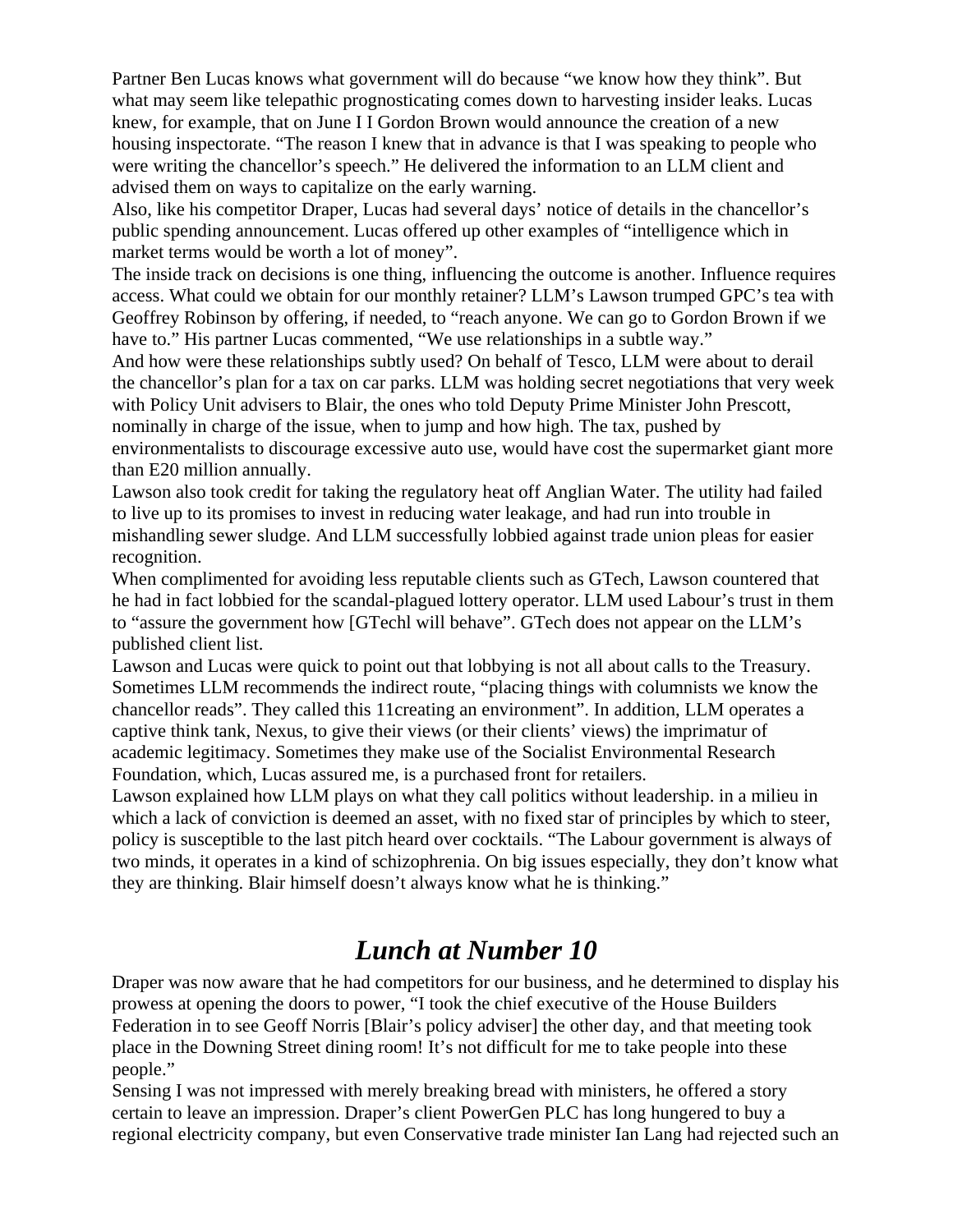acquisition as a naked attempt to create an electricity monopoly controlling a third of England. Lang's successor at the Department of Trade and Industry (DTI), Margaret Beckett, appointed by Blair, had already blasted such competition-killing combinations. PowerGen's case seemed lost. Now Draper told me he'd steered the chairman of PowerGen, Ed Wallis, around Beckett and brought him directly into the Treasury for a confidential meeting with a top adviser to Chancellor Brown. The PowerGen merger deal is now locked. Government rejection "will not happen again". Had Draper pulled off an extraordinary fix or was this merely hardsell horsefeathers?

I told Draper my own clients, representing US oil shippers and power plant builders, would need exemptions from environmental rules, in effect, a licence to pollute England. Draper had told me, "I don't sell my mates," but in this case, if we retained him, he would go straight "to Number 10 [to] one of my best friends, Liz Lloyd," whom Blair had put in charge of environment matters at the Downing Street Public Policy Unit.

Why would he not take us to the minister of the environment? In response, Draper introduced me to the ways of what he calls "Policy World, the little world of business people and politicians" with true authority. A good lobby ist not only opens doors, he steers his clients away from those who have fallen off the surface of this potent planet. "There is an environmental minister, Michael Meacher. He's very weak and basically he's irrelevant and nobody should have to take him into account. To be honest with you, he's a nobody going nowhere, so I wouldn't particularly sort him out. I don't think he'll be in the job much longer. Then the DTI obviously matter, but they're very weak, as people perceive Margaret Beckett to be useless and perceive [energy minister] John Battle to be pretty useless. So if you wanted to change the government's approach, quite frankly, you don't want to advocate to someone in the DTI."

Interestingly, Draper strongly advised against currying favor with Labour through political donations, though he could arrange a sponsorship of a Labour event, in which case, my clients' names could be shielded from publicity.

#### *The Nigerian connection*

Shandwick Public Affairs' annual revenues of 2.6 million pounds make it the biggest operator in the influence game. Shandwick's chief operative, Colin Byrne, formerly Blair's press aide, is older than his go-go competitors, more reserved and less given to boasting about a fix. Byrne never offered a stolen document, never tried to sell lunch at Downing Street,

Byrne's new partner is Chris Savage, recently of the Trades Union Congress. The firm advertises his services as "one of the few people on the Left who really understands industry policy". They are joined by Richard Aylard who, says his company profile, "drafted all of HRH's speeches and articles on the environment" from 1989 to 1996. Prince Charles need not lift his pen. How did Shandwick employ these progressive and green credentials? According to Byrne, their signal accomplishment was what he terms "corporate reputation management" for Shell International. Their prime assignment was to create a political shield for Shell Oil's operations in Nigeria in the wake of the Nigerian dictatorship's execution of Ken Saro-Wira. Saro-Wira had organized indigenous protests against the oil company. Did anyone at Downing Street find Shandwick's defense of Shell in Nigeria a bit offputting? "No, not at all!" Byrne assured me. Indeed, with their reputation under Shandwick's management, "Shell are now perceived as very much being the Good Guys again."

In the entire tour of lobby shops, not one of these former environmentalists and anti-sleaze crusaders signalled qualms about flacking for a Shell or a GTech—with a single exception. A Labour-connected lobbyist handling a big-name corporate account passed me a note asking for help in landing a non-profit organization as a client, "So I can stop working for these pigs."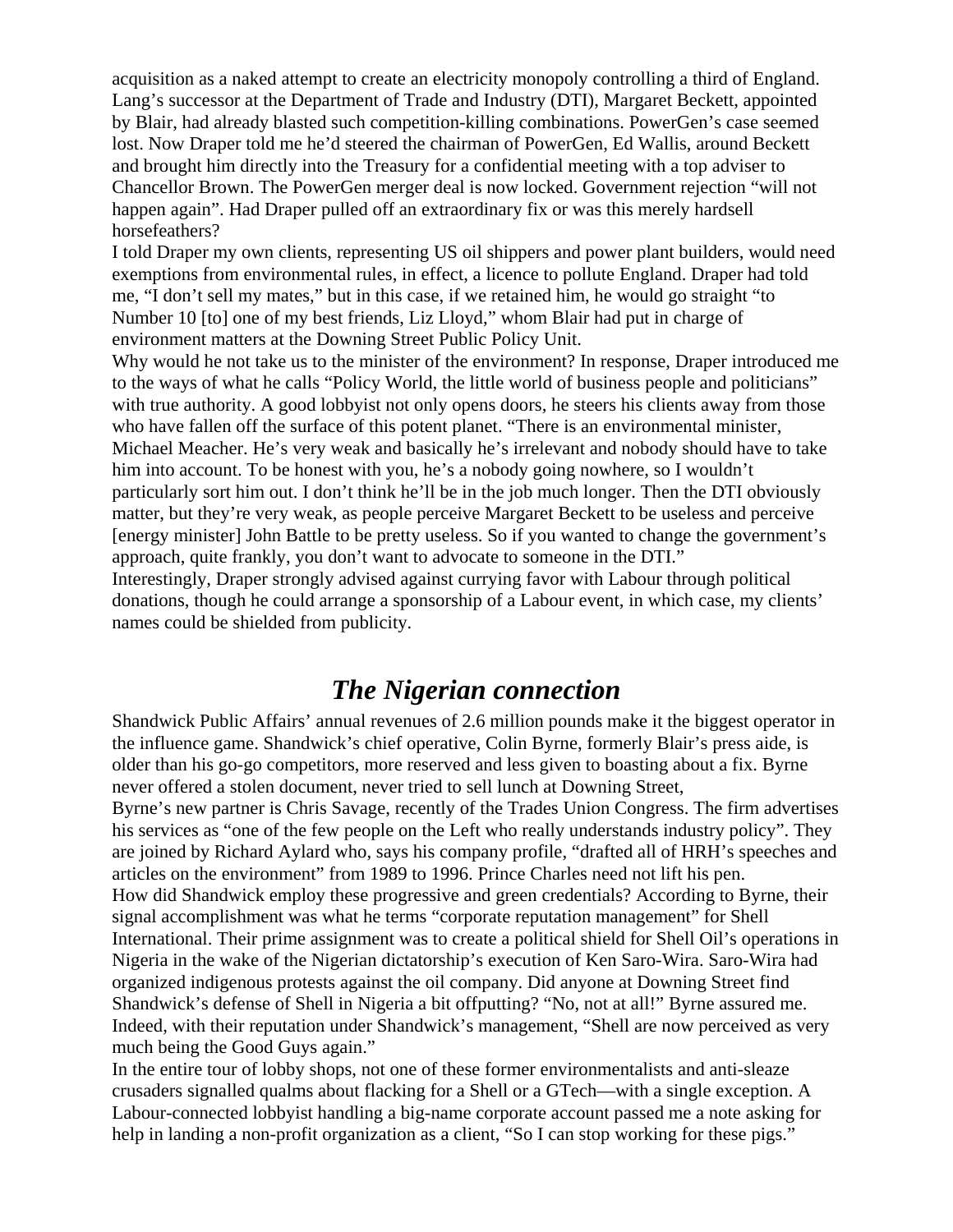Part II: To London Understatement of the century

Monday, June 23. The investigation moved to the Sanctuary building at Westminster Abbey. Within this historic courtyard at Number 7, GPC Access's Derek Draper guides us through the peculiarities of British democracy.

"There are 17 people who count," Draper tells us. "And to say I am intimate with every one of them is the understatement of the century." This intimacy is based on a web of favors of which the lobbyist keeps a careful mental inventory. At Gordon Brown's confidential request, he put out a supposedly independent newsletter praising the chancellor's minimum wage proposal. In the Sunday Telegraph, he authored a 2,000-word profile of Ed Balls, a Brown aide. He'd given Balls editorial control and the Telegraph was none the wiser. As to Jonathan Powell, the prime minister's chief of staff, gatekeeper at Number 10, "1 got him the job."

Draper lectures us that one must not call in these chits in a crude manner. In seeking favors from government chiefs, "It is important to reference the New Labour mindset and flatter them into thinking their viewpoint is new. You say to Geoffrey Robinson, for example, that he is very important."

My "business partner", Mark Swedlund, interrogated Draper. We Americans have come for access, not lessons in Labour rhetoric. We needed proof of Draper's insider bona fides. Draper rose to the challenge, literally. He stood up from his chair, removed a phone pager from his belt and, holding it above his forehead, read off one phone message after another, nearly two dozen, from the powerful and nearto-power. "Ed Miliband—call me, Dave Miliband—please call, Andrew Hackett... that's [deputy prime minister] Prescott's office." The recitation continued. There were several messages from Liz Lloyd of the Downing Street Policy Unit, Balls from the Treasury and others, each pleading for a moment of the lobbyist's time for tea, advice or requests unknown.

The lobbyist was in a cheery mood. His walking the CEO of the Builders' Federation into Downing Street the week before was already paying dividends. Blair's adviser Geoff Norris agreed to resurrect the Builders' plans to dig up several greenbelt areas for houses. "Just a bloody bunch of mud tracts at the edge of town," as Draper described the lands at issue, despite the claims of local councils.

Such favors must be returned. "Tony needed ten environmental gimmicks" for a news release to support the government's green image. Draper rapidly provided a list, "electric cars, silly things like that". Draper rolled his eyes. "They loved it."

#### *Message to Murdoch*

Our next stop, Soho. There, in the trendy loft offices of LLM lobbyists Ben Lucas and Jon Mendelsohn, we endured a mindnumbing two-hour lecture on the Third Way, "analyticallydriven evidence-based decision-making," a solid wall of New Labour-speak.

But what at first seemed like an aimless think tank seminar had purpose. Lucas and Mendelsohn's point was to introduce us to a world in which, as their manifesto told us, message matters more than content. For their fee of 5,000-20,000 pounds per month, these two Professor Higginses would instruct us in the political grammar of the Emerging World of Tony Blair. Our cover story was that we needed LLM's help in defeating environmental restrictions, as they had done for Anglian Water. Mendelsohn advised we must recast our plan for new power stations, noisy and polluting, into something that sounded earth-friendly. "Tony is very anxious to be seen as green. Everything has to be couched in environmental language—even if it's slightly Orwellian."

But LLM demands more of their clients than adopting new PR gloss. LLM clients are expected to "reshape their core corporate culture", to get in sync with New Labour's vision, as their client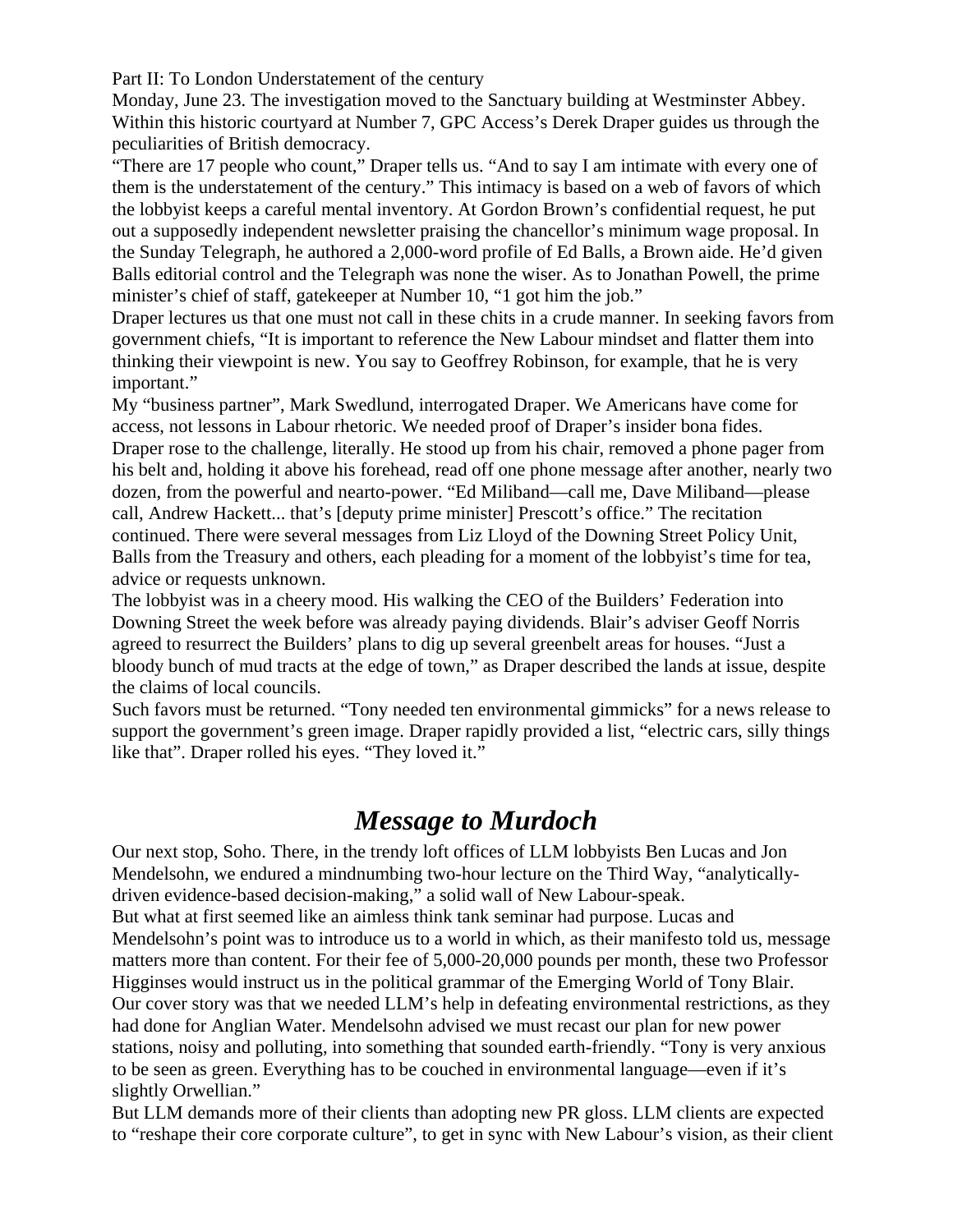Tesco had done to defeat the car park tax. Part of Tesco's cultural reshaping involved dropping 11 million pounds into Mandelson's Millennium Dome project.

Once we have changed our culture, we asked exactly how does LLM help us get a law changed? Lucas said, "This government likes to do deals."

He gave an example. Labour's anti-monopoly competition bill threatened LLM client Rupert Murdoch's media empire, a little problem with alleged predatory pricing practices. LLM carried the word from Downing Street to Murdoch's News International that, if their tabloids toned down criticism of the bill, the law's final language would reflect the government's appreciation. On the other hand, harsh coverage in Murdoch's papers could provoke problems for the media group in Parliament's union recognition debates. The message to muzzle journalists was not, said Lucas, "an easy one in their culture". However, the outcome pleased all parties,

Unlike his wheeler-dealer partners, Jon Mendelsohn, aloof and intellectual does not have an obvious ounce of fixer in him. Rather, he is their Big Idea man with a deep understanding of Blair's obsession with corporate and media contacts. "Labour's super-majority in Parliament means the only countervailing force is media and the business community. So when the economy turns soft, as it naturally must, we will make certain they stay with us. If we have business and media, the people will come along."

Given this grand plan, it was not difficult for LLM to secure places for their clients on official task forces. The problem was the opposite: LLM's challenge was to procure a steady supply of executives to feed Labour's insatiable appetite for industry contacts. Clients were complaining about the explosive number of task forces, panels and "quango" meetings that Labour asked them to attend.

Mendelsohn concluded, "'Lobbying' is a misnomer. The fact that you know someone is irrelevant. Friendship accounts for nothing."

But just in case, Lucas reeled off a list of their cronies and favors owed by each: "[Home Secretary] Jack Straw asked us to set up... Gordon Brown asked us to host... . " And so on. Lucas reviewed their awesome fee schedule, and we were on our way.

## *Over-priced claret*

Rush hour in Soho. We walked down the street to the Groucho Club where we would be guests of an operative with yet another lobby shop. He'd got word that these Americans were looking for political help. Over a bottle of overpriced claret, we listened to one more young Blairite make his pitch for our business.

We then detailed what his competitors had on offer: Milner's purloined reports, Draper's deals with Ed Balls, LLM's insider information from the Exchequer.

I waited for him to top their accomplishments. He put both hands over his eyes. "It's appalling," he said, "It's disturbing." If that's what we wanted, he'd have none of our business.

This was political consulting's finest hour.(I'm withholding the firm's name—exposing a lobbyist's rectitude could cost them. I discovered they had already lost the business of an American power company seeking to get to the Treasury's Ed Balls to reverse another quasijudicial decision by Minister Beckett. Their beau geste was for naught. Our information is that Blair personally stepped in over Beckett after a request from the White House.)

# *Mr Liddle's offer*

The next evening, GPC held its annual bash at the Banqueting Room in Whitehall Palace. Under vaulted ceilings inset with nine canvasses by Rubens, GPC's 200 guests washed down thin canap~s with a never-ending supply of champagne (Lambray Brut) poured by discreet waiters.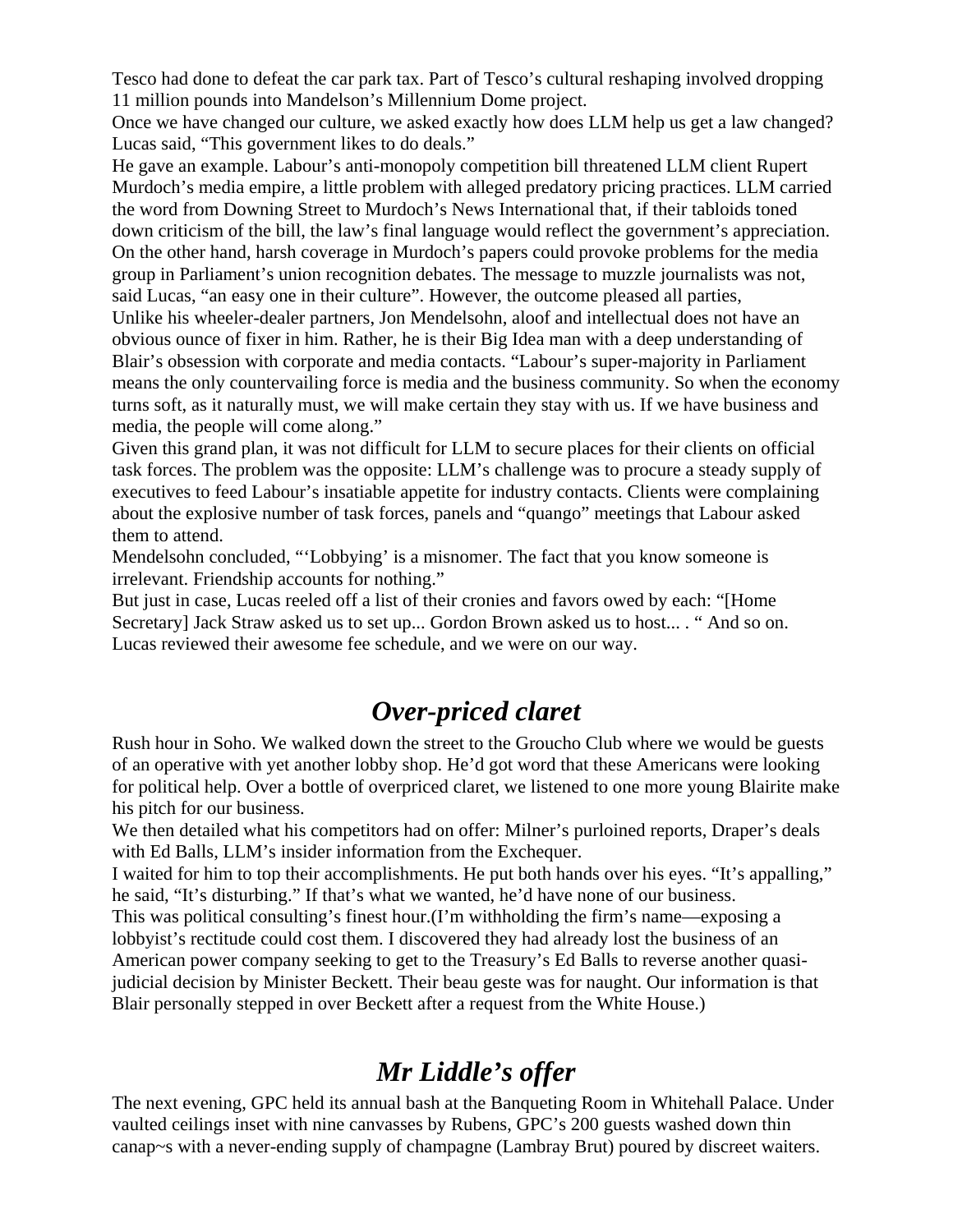Lords, MPs and Downing Street powers by the dozen mixed with the nation's business elite. It was Derek Draper's phone pager come to life.

At the center of this swirl, Draper held court. Yet, he graciously took the time to offer us free samples of his connections, introducing us to several government luminaries who could be useful to our projects, including more than half the prime minister's Policy Unit. From the chairman of the Select Committee on Trade and Industry we endured an earnest discourse on the development of Parliament's energy review (and we confirmed how lobbyist Milner of GJW received advance information of his committee's report).

We asked Draper to point us to someone who could vouch for his influence with government. He reached out, seeming to pull at random from the crowd the nearest figure. He grabbed a short, balding man with sweat beaded on his forehead. Derek told the official we were potential GPC clients, then walked off.

Roger Liddle is one of the more important men in government, in charge of European affairs for Blair's Public Policy Unit, with an office in 10 Downing Street. After some chit-chat about our electricity generators, we asked Liddle if Draper was as influential as he claimed. Liddle leaned forward. "There is a Circle." Liddle was now whispering. "There is a Circle and Derek is part of the Circle. And anyone who says he isn't is An Enemy." He reassured us that, "Derek knows all the right people."

Could Draper introduce us to key policy-makers? In response, Liddle handed us a card with his Downing Street and home phone numbers, and made this extraordinary offer. "Whenever you are ready, just tell me what you want, who you want to meet and Derek and I will make the call for you."

Derek and I. It was a strange locution. Swedlund remarked that Liddle sounded "more like a member of Derek's outfit than a member of the government". It was not until the next day we learned that Swedlund was not far off. Liddle had, until the general election, been managing director of Draper's firm. Officially, he'd placed his 25 per cent ownership interest in GPC Access into a blind trust when he took the post at Downing Street. Any new business Liddle cooked up for Draper could go right into the Liddle's "blind" piggy bank.

#### *Jail*

The next morning I received a call from the persistent lobbyist from the Groucho. He still refused to match his competitors' offers. "If Draper and Lawson delivered half of what they promise they'd be in jail! Half of Downing Street would be in jail!"

## *Phone call from Tony*

"What I really am," said Derek Draper the next day, "is a commentator-fixer. Your Mayor Daley has nothing on me." We were sitting in the exclusive Reform Club on Pall Mall. Draper sipped his trademark champagne and sank into a red leather armchair under a tall painting of an aristocrat from another century. He tossed a copy of Progress magazine on the antique table. "I own it," he said of the Blairite journal, "100 per cent of it, all the shares." The funds to launch the magazine came from an unnamed "Labour billionaire", is a financial arrangement accomplished by "a single phone call from Tony". In the lobbyists' world, there are no last names. (Later, Barnett, my partner at the Observer, would find out the secret billionaire was Lord Sainsbury, rewarded by Blair with a cabinet post most helpful to his business interests in genetically modified food production.)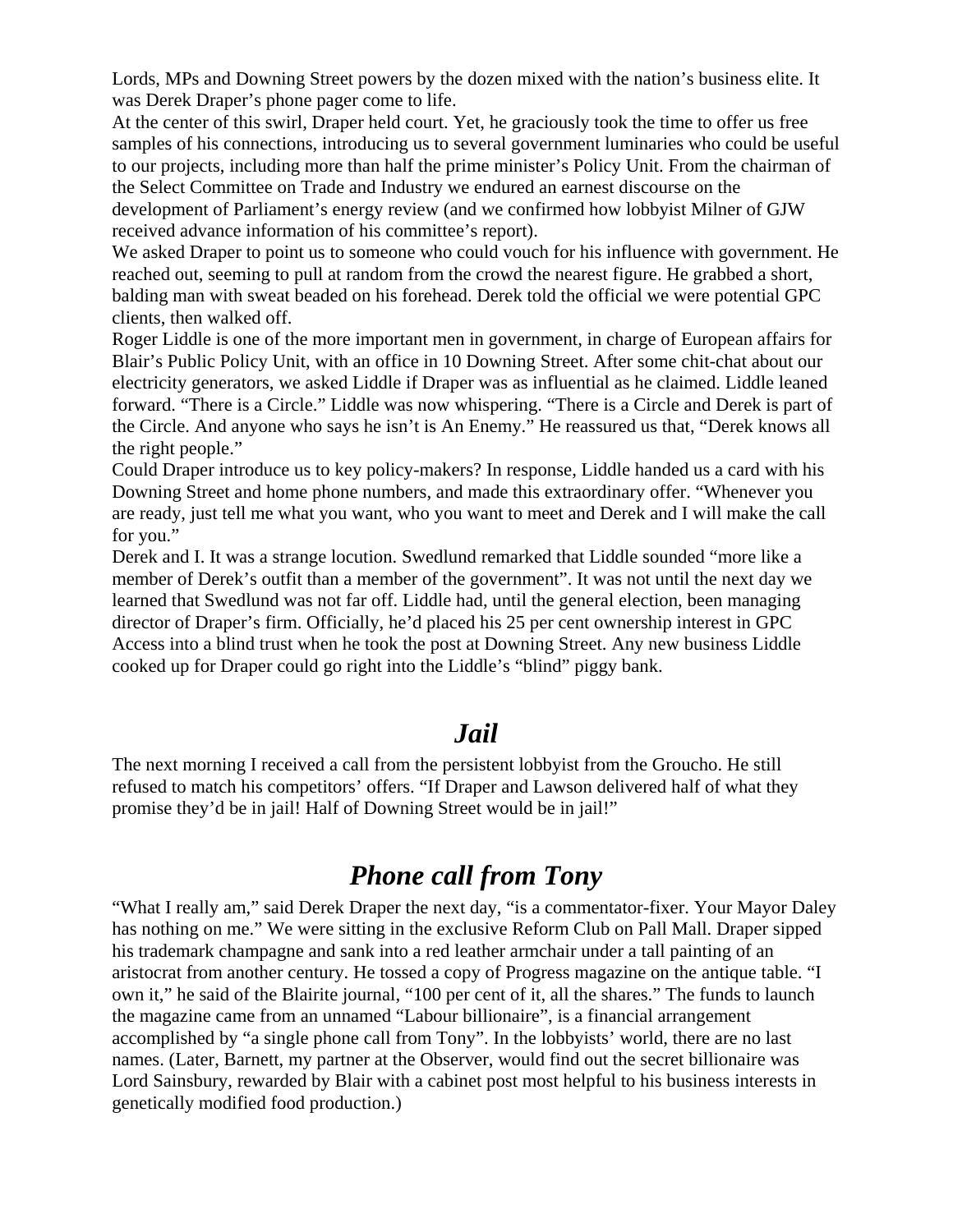Draper had just filed his weekly column published in the Express. His writings are edited in an unusual manner. "I don't write that column without vetting it with Peter Mandelson. They say, Oh Gordon will be mad at Derek, but he won't because his press secretary has vetted it." It was June 25. For Draper, it was a day of miracles he had prophesied. Only two hours earlier, the government released its energy review. The coal industry would be saved if PowerGen agreed to sell a few generating plants. Simultaneously, newspapers reported PowerGen would buy Midlands Electricity for 2 billion pounds, if the government approved. The suspicious alignment of the two announcements forced Trade Minister Beckett to deny categorically that a secret deal had been struck. "There has been no wink or nod to anyone about anything." But then, how would she know? Wallis's meeting at the Treasury was a quiet affair, no record of it was kept and, as Neal Lawson informed me, Beckett is "out of the loop". Draper should have been pleased with his success. But his mood was philosophical. "I don't want to be a consultant," he said. "I just want to stuff my bank account at 250 pounds an hour,"

Of all the things Draper told me, the most astonishing is that he was only 33 years old.

#### *Beer at Crouch End*

From the Reform Club, Swedlund and I took a cab for a get-together with Will Baker, another lobbyist of sorts.

We joined up with Baker at a friend's flat in Crouch End. Baker works as an anti-poverty campaigner for a large organization based in Liverpool. The group is pleading with Labour to eliminate electricity and gas heating disconnections, and this puts them squarely up against Draper's and Milner's key clients, the utility companies. The antipoverty group lacks the 8,000 pounds a month to hire an LLM or other professional consultants, so Baker and his colleagues must themselves act as lobbyists on behalf of their low-income constituents.

Over Budweisers at the kitchen table, Baker said his group failed to get a meeting with a single key minister during the government's Utility Review, not even contact with junior civil servants. "We can't get in the door. They tell us to submit our comments in writing. We are just totally excluded." He could not imagine an invitation to sit on a Task Force. (Ultimately, the government, despite campaign promises, chose to continue the system permitting private electricity, gas and water companies to disconnect poor customers behind in their bills—a big victory for Draper's and GJW's clients over Baker's group of clerics and poor people. Special access is not a victimless crime.)

#### *The curtain comes down*

It's hard not to like Draper, Milner and Lawson. They each have that Bart Simpson charm: mischievous, a bit immature, yet endearing. And they exude New Labour's enthusiasm for the New Britain. Do any of these young men harbour misgivings about renting out their contacts? They see no reason for apology. It's their world after all. They are convinced that they crafted New Labour and now, through GPC, GJW and LLM, they are merely charging admission to enter the show they produced.

But even the best players of the game fear for its future. Derek Draper, in an unusually reflective moment, said he had worried thoughts about the inside access to government that goes under the rubric "public-private partnership". Draper said, "I think there will be a scandal here eventually. The curtain is going to come down. I'm sure it will happen." Then he returned to discussion of fees and lunch.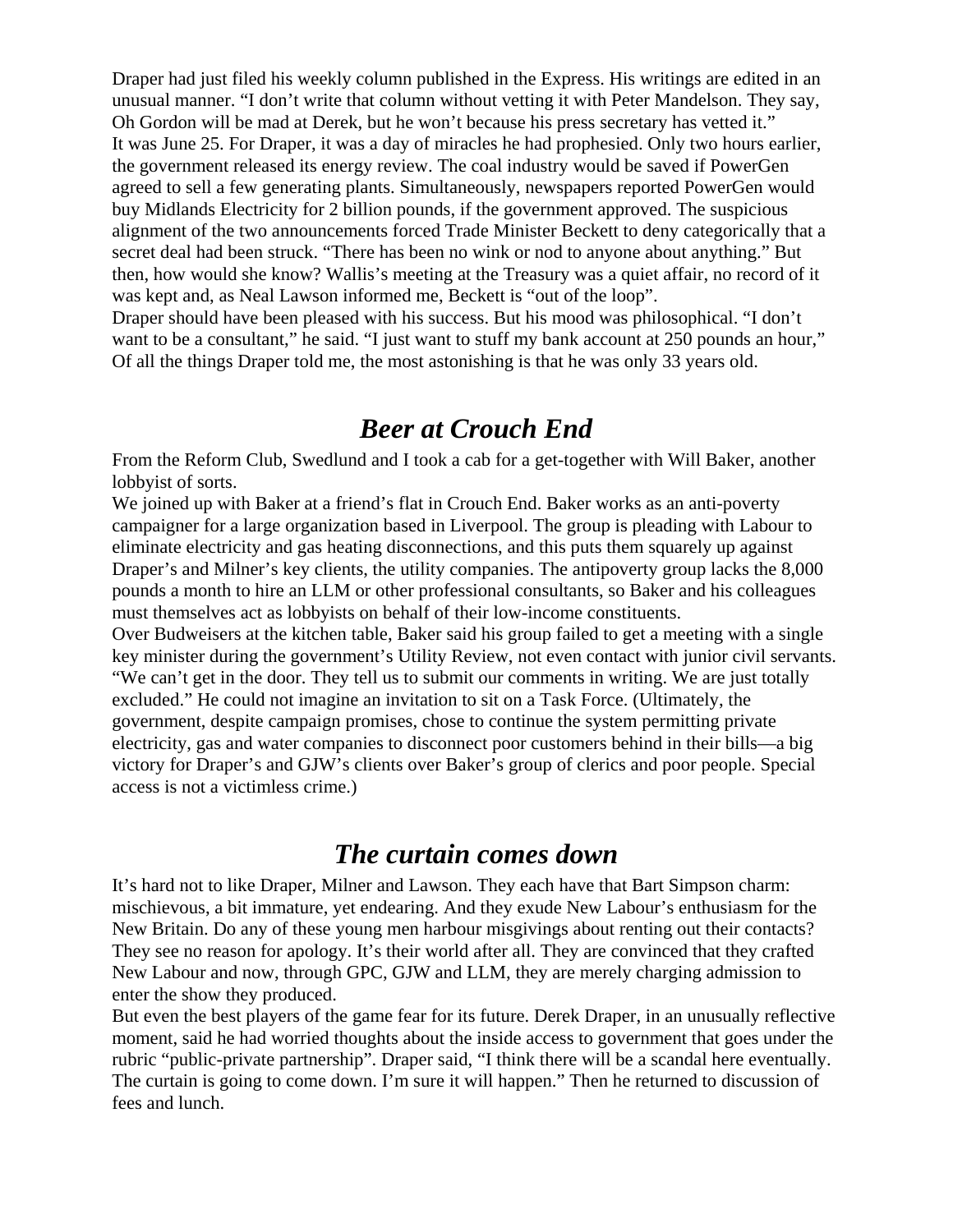#### *And inside the newsroom...*

Just before the story hit the streets, the Observer contacted Roger Liddle for his side of the story. Liddle was the squat little man who offered to get "what you want and who you want to meet" at Downing Street. This was no small fish in the net. Liddle and Peter Mandelson had co-authored the book The Blair Revolution. ThL three of them were the key architects of that revolution-inreverse, the program to seize the Labour Party, yank it to the right, and rename it "New" Labour. That was step one; step two was The Project—to merge New Labour with the LiberalDemocrats, Liddle's political bailiwick. Big business would provide the gilded glue, shepherded by the lobbying firm set up by Liddle and Draper, GPC.

Blair moved Liddle right into 10 Downing Street, and made him the real power on European affairs. Liddle's equity in Draper's lobby shop went into a "blind trust". Liddle's wife was a dear friend of the wife of my editor Will Hutton. When Liddle heard the story was about to break, he called Hutton at home, knowing full well that Will was about to turn Liddle's career into garbage with a pen stroke. Liddle begged. He claimed he was drunk, and when he's drunk he's a fool, everyone knows that, and he shot his mouth off, didn't mean it, didn't know what he was saying. Hutton told me this on Sunday morning over croissants at a little bistro in Belsize Park.

"Lobbygate" was on the streets, but we talked mostly, as we prefer, about industrial regulation and the political economy of Brazil. He was off that afternoon to Sao Paolo to meet President Cardoso—reluctantly, because of our influence-peddling story. I said, "Go. Brazil's the future, Britain's history."

In Hutton's view, Liddle was pathetic and sincerely remorseful. So Will gave him the benefit of the doubt and did not call for Liddle's resignation in the editorial leader. And besides, Liddle told him, he couldn't gain from swinging business to Draper: the blind trust had sold off his interest in Draper's lobby firm.

Hutton's as smart, maybe smarter, than his formidable reputation as Britain's leading intellect. So I paused to let him work it out himself. Liddle knew his interest had been sold? 'So, Will, the blind trust ain't so blind." Hutton, a big man, laughed so hard he almost knocked over the metal table. He'd been had. Liddle was a weasel and a liar. But not a very good one.

In the newsroom the next day, I met the deputy editor. With Hutton away, the wan young corporation man now in charge preferred to meet surrounded by a guard of lawyers and marketing people. By Monday afternoon, the full force of the New Labour government and their running dogs at the other papers were tearing our journalistic flesh. And the deputy wanted to throw them something to chew on. Preferably me.

In the meantime, he'd hand over our tapes to the government. 1 said, "Well, that's nuts, that's just straight fucking insane nuts." But he'd made an Executive Decision. "So give us the tapes." I explained about my wife. Didn't have'm. He looked ready to die on the spot. He figured he would lose his job. (He did.)

In the meantime, he had another brainwave: he'd tell Alastair Campbell, Blair's press python, which accusations we had on tape, and which were "merely" backed up by witnesses and contemporaneous notes. How brilliant. I opined: "The sleazy little shit-holes will talk away with excuses anything we have on tape then flat-out deny anything from notes, say we made it up." But there was no stopping him from stepping on his own dick.

At 4 am London time, I reached Hutton in Rio. "There's a Concorde leaving Sao Paolo tomorrow. For Christ's sake, Will, get on..."

Too late. The Observer showed our cards to Campbell and immediately, the government's guardians talked away what we had on tape, flat-out denied what we had from notes and witnesses, even though S w'edlund—he was with me at the meetings with Draper, in the huggermugger with Liddle—gave us a sworn affidavit under penalty of perjury.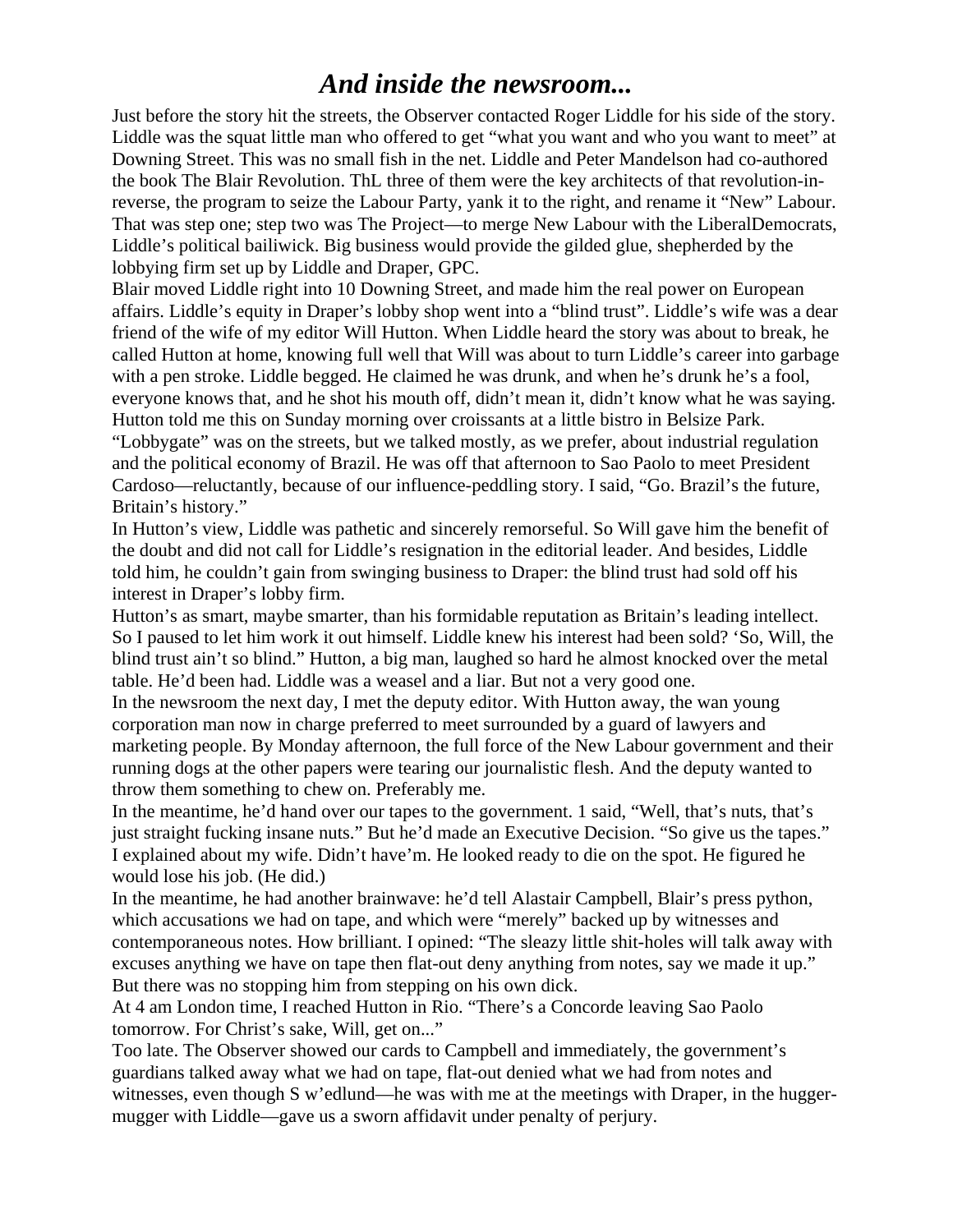Liddle was no longer the pathetic drunk contrite over his corrupt offer. At first, he announced he couldn't remember meeting me, certainly couldn't remember what was said. Once he knew we had "only" a sworn affidavit of a witness, he grew bolder, and in his third version, he suddenly remembered it all clearly. And what he remembered was that I was a liar; I'd fabricated his words.

Then the next morning, a hand-scrawled note came through the Observer's fax machine, no signature. "I've got your tape. What's it worth to you?" Linda thought she was quite droll. Lobbyist Ben Lucas, smugly assured that I had no tape, flatly denied to Newsnight's cameras that he had detailed to me passing on advance information from the Treasury to his client, the Government Association. Meirion Jones, one very smart producer at the program, let Lucas swallow that grenade—then played on air my tape of him saying the words he denied. Then it was Draper's turn to step on a landmine. Assuming I had no tape of our chats, Draper denied the words I attributed to him, but that day, Linda relayed the tape via phone, and anyone could hear Draper's incriminating statements about Downing Street cronies on the Guardian's web-site. Draper lost his job, but got a payout which will keep him in Lambray Brut for another decade.

In that first week, while I was The Liar and Blair's hands were shaking, I was sure I'd nailed Liddle. The mendacious little scamp was drunk, was he? Didn't remember me, did he? Never offered to bring me into Downing Street, give me his private numbers? In fact, the next day after his offer, and sober as a deacon, Liddle called me from 10 Downing Street to set up a time to get together, to seal the deal. He denied it, and that stunned me. Now I had him! All I had to do was go over the Downing Street phone records and point to my mobile phone number... when I discovered that, in Great Britain, telephone records of a public servant from a public phone were "private", or confidential or some kind of state secret. I was screwed. Liddle walked away smelling like a rose; and Blair rewarded him with the highest increase in salary awarded anyone in government.

Mandelson was promoted to minister for trade and industry, replacing Margaret Beckett—who knew me and refused Blairite requests to denounce me (as the deputy prime minister, John Prescott, had done, denying, weirdly, that he knew me, and in case he did, he never borrowed any jokes from me. But that's another story.) From his new position, Mandelson would carry out several deals dear to the heart of Bill Clinton's and George Bush's friends, which Beckett had resisted. We'll get to that.

## *The Politics of Emptiness*

#### *From the New Statesman*

Humiliating Draper and his lobby buddies was a dumb move on my part. The real story, about Treasury and Trade Ministry deals for Murdoch, Tesco's, GTech, Enron—about the corporate powers getting the inside word, the inside track, the inside deal—was all lost. Suddenly, the story became the lobby boy-liars. I shrugged my shoulders and flew home. Two months later, I mailed off this intemperate screed to the New Statesman.

The Observer splashed the story "Cash for Secrets" by Antony Barnett and me, on Sunday, July 5. By Thursday, July 9, I knew our three months' investigation had been a waste of my time and I got the hell out of your country. In the four days between publication and my escape, the media turned the story on its head. Derek Draper, on returning from his Italian vacation, hijacked the spotlight. Suddenly, it was all about Derek's Big Mouth and about other "boastful young men" exaggerating their insider connections. The story was now Lobbygate, or as Derek preferred it, "Drapergate". At Heathrow, I was tempted to write on the departure lounge wall,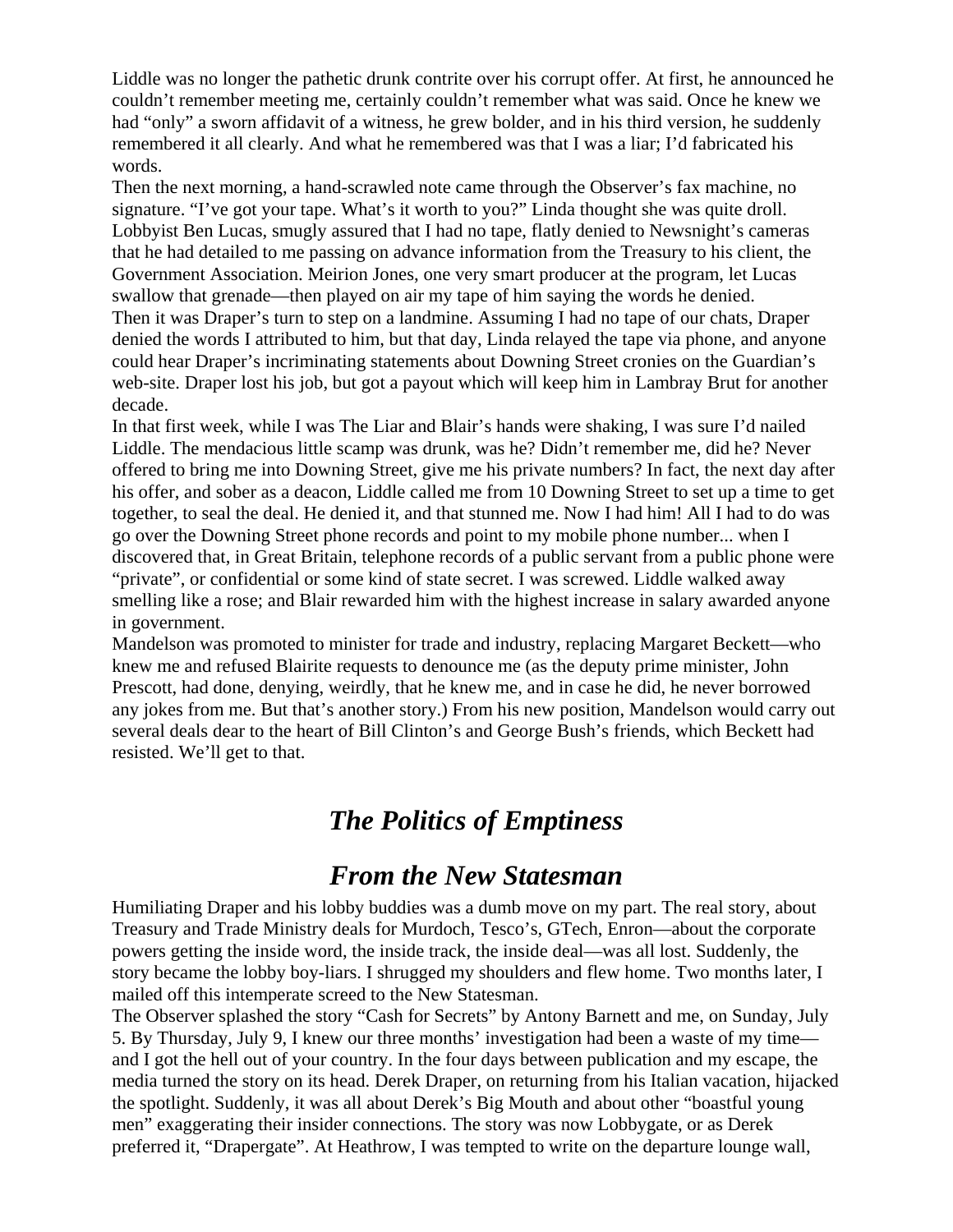YOU'VE GOT IT WRONG. IT'S NOT ABOUT LOBBYISTS. The real story was about Tony Blair and his inner circle. I thought we had exposed New Labour's obsessional pursuit of the affection of the captains of industry and media. It was a tale of the highest men in government twisting law and ethics to win the approval of this corporate elite. But by Thursday, the New Labour faithful could take comfort in the conclusion of the New Statesman that the Observer revelations were merely about Draper's "overselling his product," and therefore, the allegations were "almost trivial".

### *Trivial pursuit*

Indulge my penchant for trivia. Among other discoveries, the Observer disclosed lobbyists' revelations that:

...In return for Tony-praising tabloid coverage, the government offered Rupert Murdoch's News International valuable amendments to the competition and union recognition bills

...In secret meetings with the deputy prime minister following an11 million pound donation to the Millennium Dome, Tesco won exemption from the proposed car park tax. Value: 20 million pounds annually

...Using confidential government information and special access to Downing Street, American power company Enron reversed a government plan to block their building new gas-fired power stations

...A US investment bank and privileged UK businesses received advance notice of Gordon Brown's exact future spending plans. ("Valuable marketsensitive information," lobbyist Ben Lucas told me. "Worth a fortune," Draper confirmed.)

...PowerGen chairman Ed Wallis met a key Treasury adviser to obtain a sotto voce agreement to approve merger plans previously rejected by the Tory government. These deals were worth billions.

The list went on. We had not stumbled on a tawdry little fix or two. It was systemic. New Labour had opened up secret routes of special access to allow selected corporate chiefs to bargain, alter or veto the government's key decisions. Derek Draper was not the story, only my unwitting source. In his role shepherding his industry clients discreetly through back doors at Numbers 10 and 11, Draper, like the other young New Labour lobbyists, was nothing more than a messenger boy, a factotum, a purveyor, a self-loving, over-scented clerk.

## *Ubermensch of the New Labour order*

Pouring sherry cocktails at my Tower Hotel suite—this front operation cost the Observer a pretty penny—I asked one of Draper's competitors, Rory Chisholm, if he could match Derek's setting up the meeting between PowerGen and Treasury to talk mergers. "Now hold on there!" Chisholm, a Director of GJW, a lobbyist of the old school, put down his drink. "That's getting a bit illegal. It's a judicial process. It's like approaching a judge."

Why would New Labour skate so close to the ethics edge? I found my answer in a confidential booklet, "Understanding the World Today", given only to potential new clients of the hot new consultancy Lawson Lucas Mendelsohn. LLM, named for key campaign advisers to Blair, Gordon Brown and Jack Straw, is no influence-for-hire shop that can be purchased by anyone with a checkbook. To obtain their much-sought services, corporations must, Ben Lucas told me, "change their culture" by embracing the statement of principles and methods in LLM's sales brochure-cum-manifesto. On page 3, LLM prophesies apocalyptic transformations: "AN OLD WORLD IS DISAPPEARING AND A NEW ONE EMERGING." LLM then helpfully divides all human thought and emotion into two long columns, one labelled "The Passing World", the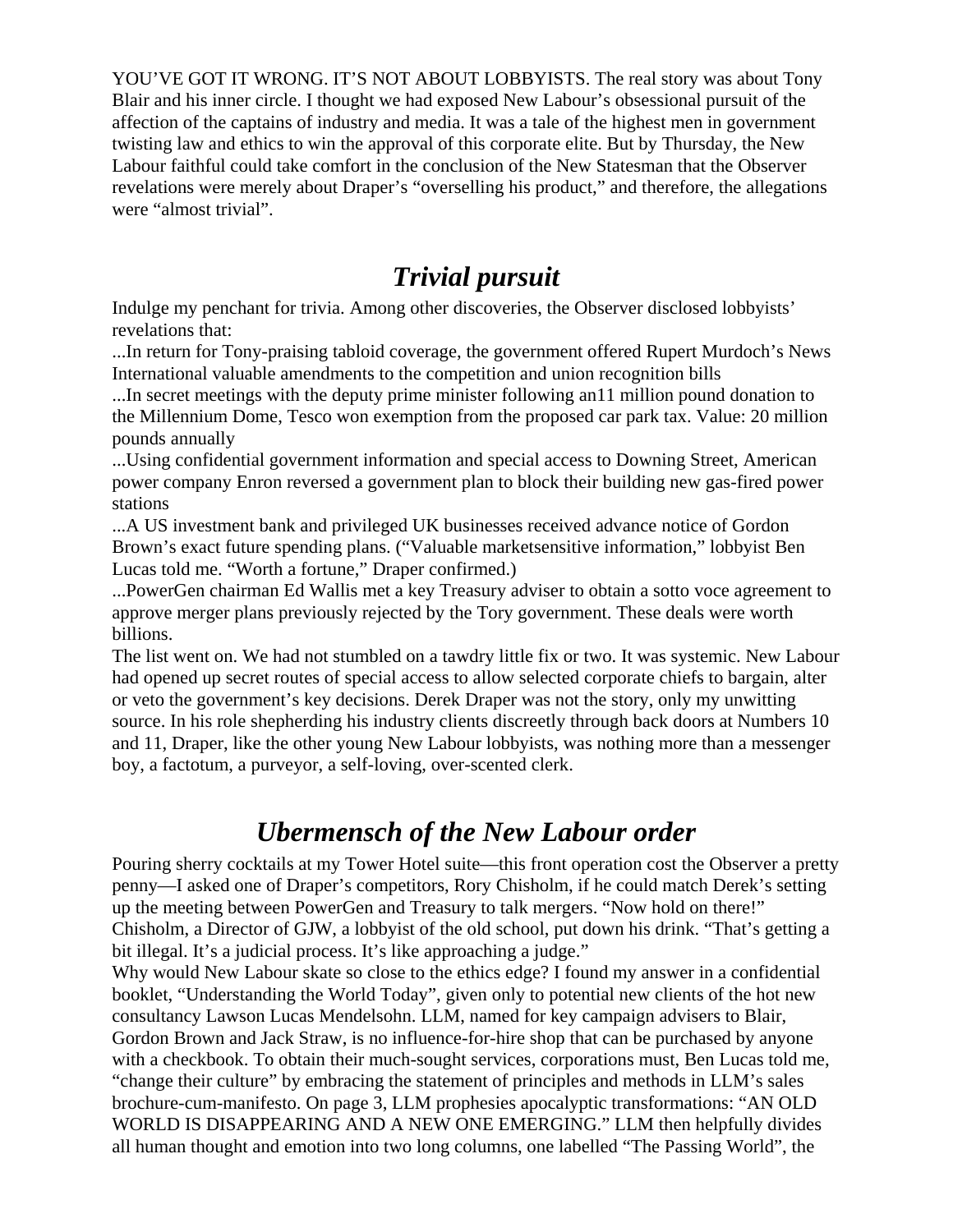other, "The Emerging World". IDEOLOGY and CONVICTION must be left behind in the Passing World. In the Emerging World, PRAGMATISM will replace ideals, and CONSUMPTION will replace convictions—BUYING takes the place of BELIEF. LLM admonishes new clients, "The emergence of this 'new world' has a profound effect on what is important." The listing shows that image is more important than accomplishment. Results from government are an obsolete concern of the Passing World, replaced by reputations. Style is everything. "WHAT YOU DO" is replaced by "HOW YOU DO IT" '

Here the investigation led me to the heart of New Labour. And I found nothing there at all. Stripped of ideology and lacking all conviction, nothing remained but ambition. Jonny Mendelsohn, brainy, aloof, bloodless, the perfect Ubermensch of the New Labour order, explained to me the party's addictive needs. [Our] super-majority in Parliament means the only countervailing force is media and the business community. So when the economy turns soft—as it must—we will make certain they stay with us."

In our hours of humorless discussions, I came to understand what a source told me: "LLM is not a lobby firm, they are an arm of government." Through LLM, New Labour has sent forth its young to scavenge for influential men of business and media and lock them into Labour through a skein of deals. Typical lobby firms bring their client's wish list to government. LLM inverts the process. As Lucas confided to us, Blair's circle made the initial approach to the Murdoch organization with the offer to trim the government's own union recognition and competition bills—in return for Murdoch's muzzling his papers.

It would be a mistake to view the politics of emptiness—in which ideals and beliefs are suspect—as a New Labour invention. Blair, Cardoso of Brazil, Frei of Chile, are all products of the factory that manufactured Bill Clinton, all bionic election machines who, in Mendelsohn's words, are "not ideologically constrained". LLM's manifesto dismisses "leaders who lead" as antique creatures of The Passing World. Today, markets lead. Industry CEOs lead. In the Emerging World, prime ministers and presidents LISTEN. Without the restraints of conviction, they are free to respond to the requests of the powerful while shifting their media images as the public mood demands.

All during the week after the Observer printed the expose we received an avalanche of calls of support and congratulations—from high inside the government. "You've got the little bastards. Keep digging." But outside of his longknifed cabinet, the prime minister had two key protectors, William Hague and Paddy Ashdown, erstwhile leaders of the opposition parties. Six months ago, no one could have imagined the Tory general lecturing Blair, "A government without convictions is a government for sale." But after the thrill of his initial attacks, Hague realized a full-scale investigation of sleaze could do him no good. Ashdown must have calculated that silence would reap more rewards than pestering questions. I waited to be called before a parliamentary committee. No one called. No one investigated. No one wanted to. The opposition seemed to go out of its way NOT to demand the release of Liddle's diaries, phone records or meeting notes, nor to call Gordon Brown's advisers for questioning on their dealings with PowerGen. Other suspect meetings—between Tesco and Prescott, between Liddle client Rio Tinto Corporation and Blair himself—drew no questions.

British commentators were quick to say that Lobbygate was no Watergate. But how would they know? The Watergate break-in was at first derided as a "third-rate burglary". It was the senators of Richard Nixon's own party who asked a hundred times, "What did the president know and when did he know it?" On television, I watched the US Congress grill every White House operative, open the files, play the tapes. But from this Parliament, nothing. I imagined some grand secret council of Britain's betters voting not to permit disclosure of the inner workings of power lest the lower orders become restless. And where were my fellow journalists? These little puppies yapped at the Observer's evidence, but none demanded the government open its records. The Financial Times did confirm Draper's passing confidential Treasury figures to a New York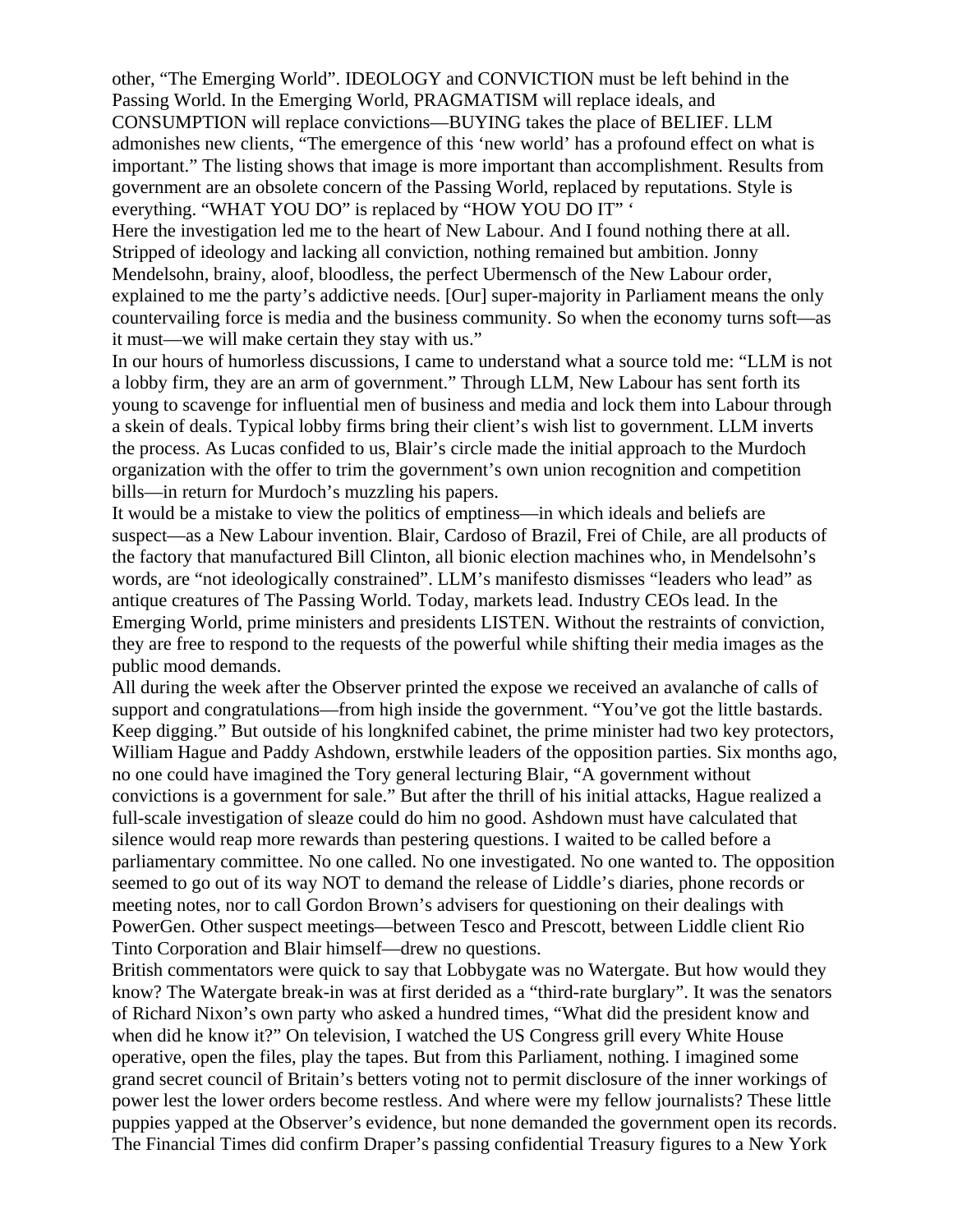bank—but no one asked who in Gordon Brown's office made sure Derek had a steady supply of inside information. Instead, all media eyes turned on Draper's antics. To the government's relief, Derek put on his cap and bells, played the boastful court jester and created a sideshow distraction while all the king's men escaped. As I slouched toward Blackpool for the Labour Party Conference, I could hear the chant of the party faithful, "At least they're not as bad as the Tories." Said repeatedly, this seems to calm the troubled hearts of believers, even if it isn't true. The New Statesman published this story in their special Labour Party Conference issue, flew me back to Britain and announced Id be their main speaker at their "fringe meeting", where I was to debate with Derek Draper. The boy flxer had enough sense to duck out, but I didn't and won my second front-page Mirror headline. I was The Liar again and worse. The Labour Party pulled my press credentials and, as a security threat(!), I was not allowed inside the cordon sanitaire of the New Labour faithful.

The morning after the "Liar 11" headline hit, Peter Wilby, editor of the New Statesman, called, frantic (or as frantic as the cool, cool Wilby ever gets). It was 30 minutes to press and he was going to retract a key accusation in my story. In the printed version, I'd identified Ed Balls, aide to Chancellor Brown, as the "Treasury aide" who met PowerGen executive Ed Wallis to arrange a secret merger approval, the fix that Chisholm described as "a bit illegal". Wilby printed an apology, accepting Balls's statement that he'd never met any representative of PowerGen. Though I don't blame Wilby, the retraction was wacky, at least half of it: I had seen the receipt for the luncheon between Balls and Draper, PowerGen's lobbyist. But Balls was right about one thing: he never met Wallis. The name was wrong, but the story was right. Who could have made this complex deal fly and kept it under wraps? Who met Wallis to cut the mergerforcoalcontracts trade? My partner Barnett got the answer to me within the hour: Chancellor Gordon Brown's PaymasterGeneral, Geoffrey Robinson. Robinson owns the New Statesman. (Wilby's a ballsy cat—he was prepared to print that Robinson met Wallis and was the center of the fix even though "This may lead to the unusual situation in which our proprietor will sue his own publication." I spared him the aggravation.)

You have to admire these guys. They simply have no shame. Exposure was embarrassing to the policy swapfest, but not an impediment. Three weeks after we revealed LLM's scheme to get Tesco's out of the 20 million pound a year car parking tax, I reported this for the Observer. To the surprise of green campaigners, out-of-town shopping centers will be exempted from the car park tax. Congratulations are in order for lobbyists Neal Lawson, Ben Lucas and Jon Mendelsohn, the firm at the center of the cashfor access. Downing Street has derided the Observer's disclosures as merely "boasting" by the politically connected lobbyists. But in this instance, the outcome is exactly as predicted in a taped telephone conversation on June I I between an LLM lobbyist Lucas and the Observer.

On July 7, 1998, following the publication of the first cash-for-access reports, Blair's spokesman released a statement denying that Tesco's 12 million pounds sponsorship of the Millennium Dome was timed to influence the government's decision on the tax. A government spokesman said that the donation was made in February, whereas "there were no proposals for car parking charges even suggested until April", Both new information obtained by the Observer and previously unpublished portions of the recordings of lobbyist Lucas contradict the government's statement.

According to those who took part in the creation of the government "White Paper on Transport", the car park tax was first proposed to Deputy Prime Minister Prescott's Department five months earlier, on November 17, by green activists Transport 2000 in a meeting which included industry representatives.

Lobbyist Lucas claims he informed Tesco even earlier than that. After telling us (while we were under cover) he could obtain "intelligence which in market terms would be worth a lot of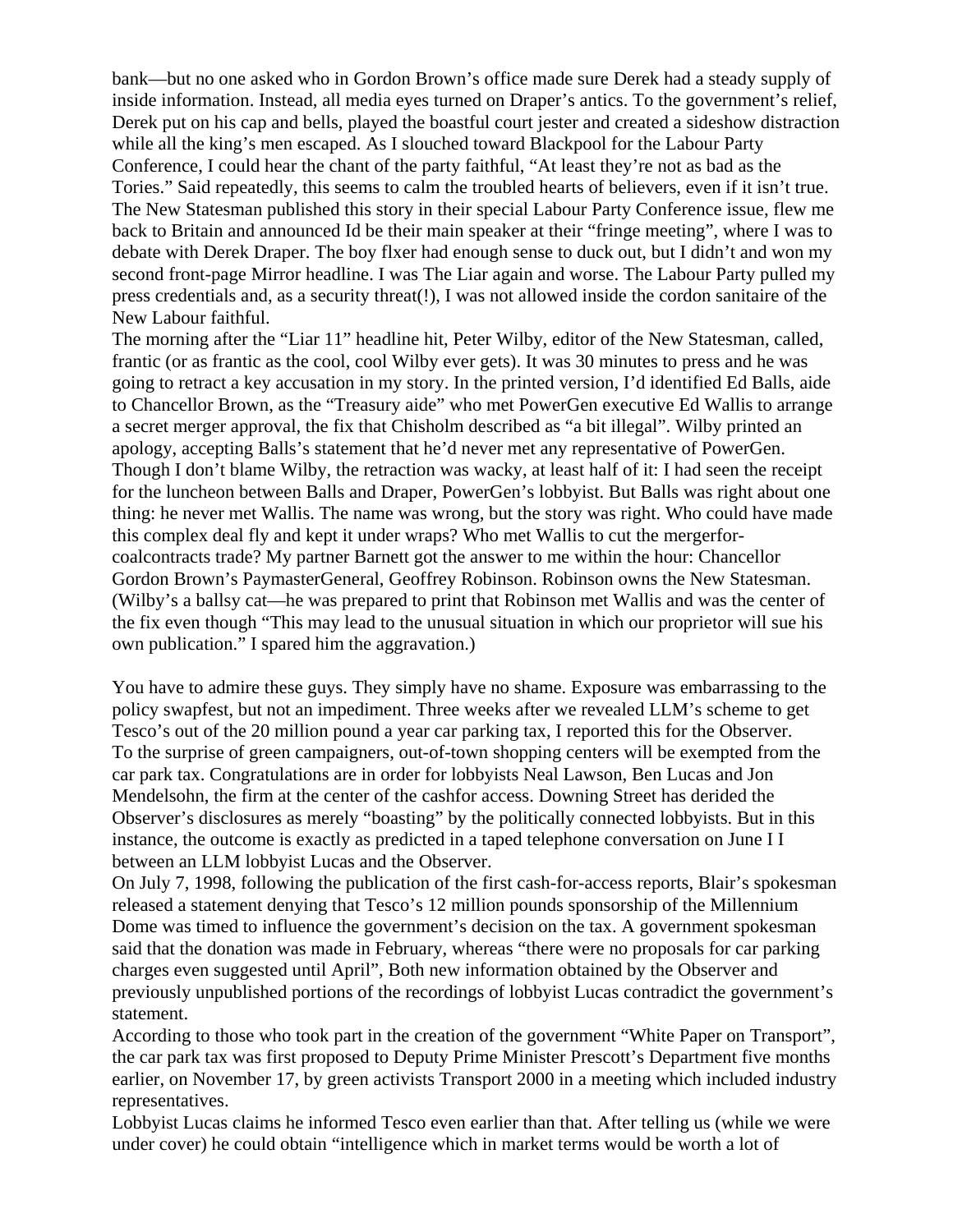money," he offered a "couple of examples," including this: "Our advantage for Tesco, going back to the car parks tax issue, is not that we started work on it now but that we'd warned them about it over a year ago, and we can plot as it were."

In a segment of the recording of the June I I call, previously undisclosed by the Observer, Lucas laid out in detail the bargain he claims to have made with the Labour government. "We've been developing a strategy for [Tesco] to head the government off basically and push them in a different direction in the plans which they're about to announce next month and to get them to effectively do a deal whereby the contribution to community transport which is already made by this company is seen as an alternative to them having to pay this tax." (Lucas warned the Observer that this information was "quite sensitive".)

The White Paper released two months after the taped call follows the lobbyist's plan exactly. Tesco and the other supermarkets would be left free of tax. In return local authorities would "build on the initiatives which some major retailers have already taken" to subsidize bus routes bringing customers to their shopping centers. The White Paper notes that large retailers "already provide" subsidies. For Tesco, new contributions would be small or nonexistent per their lobbyists' plan.

The release date of the government report was delayed from June 23 (the day the Observer operatives met Lucas), and shortly after that, the supermarket tax exemption was added to the White Paper.

The wording in the White Paper used to justify the tax exemption followed exactly the language crafted by LLM and revealed to "American businessmen" (the Observer team) eight weeks earlier. Blair promised investigation and "reform", put into the hands of Parliament's Committee on Standards of Conduct. After piddling with the topic for over a year, Lord Neill's committeemen reached their conclusions, recommending against opening all government diaries

and phone records. They'd heard Draper tell them, "I wasn't actually passed any confidential information about a government decision." The fixes, the meetings, the information swap, all denied—without a single probing question from the committee nor, heaven forbid, a demand for his phone logs and diaries, nor, heaven forbid, those of any accused minister.

From the lobbyist's testimony Lord Neill and his committee concluded, as one said, "We may have serious problems but they are not of the gravest nature. "

We must not think the committee acted without considering all the facts, although Lord Neill declined an offer to hear crucial new evidence from the Observer's investigations—tapes, faxes, witness statements. Apparently, the evidence was not needed. "The committee," said their official spokesman, "felt the subject matter had been covered completely in the testimony of Derek Draper."

## *Kissed Not Loved: Tony Blair, Globalization's Toy-Boy*

AfterLobbygate, I picked up the vibe that Blair and friends no longer felt affection for me. But why the vicious response to any dissent? What drove this man?

As I built the files for "Principles of the Project' for Ecologist magazine, I began to see Blair in a different light; not the soulless poll-puppet, but a man in love... with American

"entrepreneurialism". In all the creepy little deals, who benefited? GTech corporation of New Jersey, Entergy orLittle Rock, Arkansas; Reliant of Houston, Monsanto of St Louis. Lobbygate was less about England than about Clinton, Bush and the projection of American corporate powers onto one tiny, cold island, and their welcome by the always-grinning native chief, Mr Tony. Like Cardoso of Brazil and Vincente Fox of Mexico, Blair is bedazzled by the invitation to board the good ship Globalization.

Here was Blair's passion.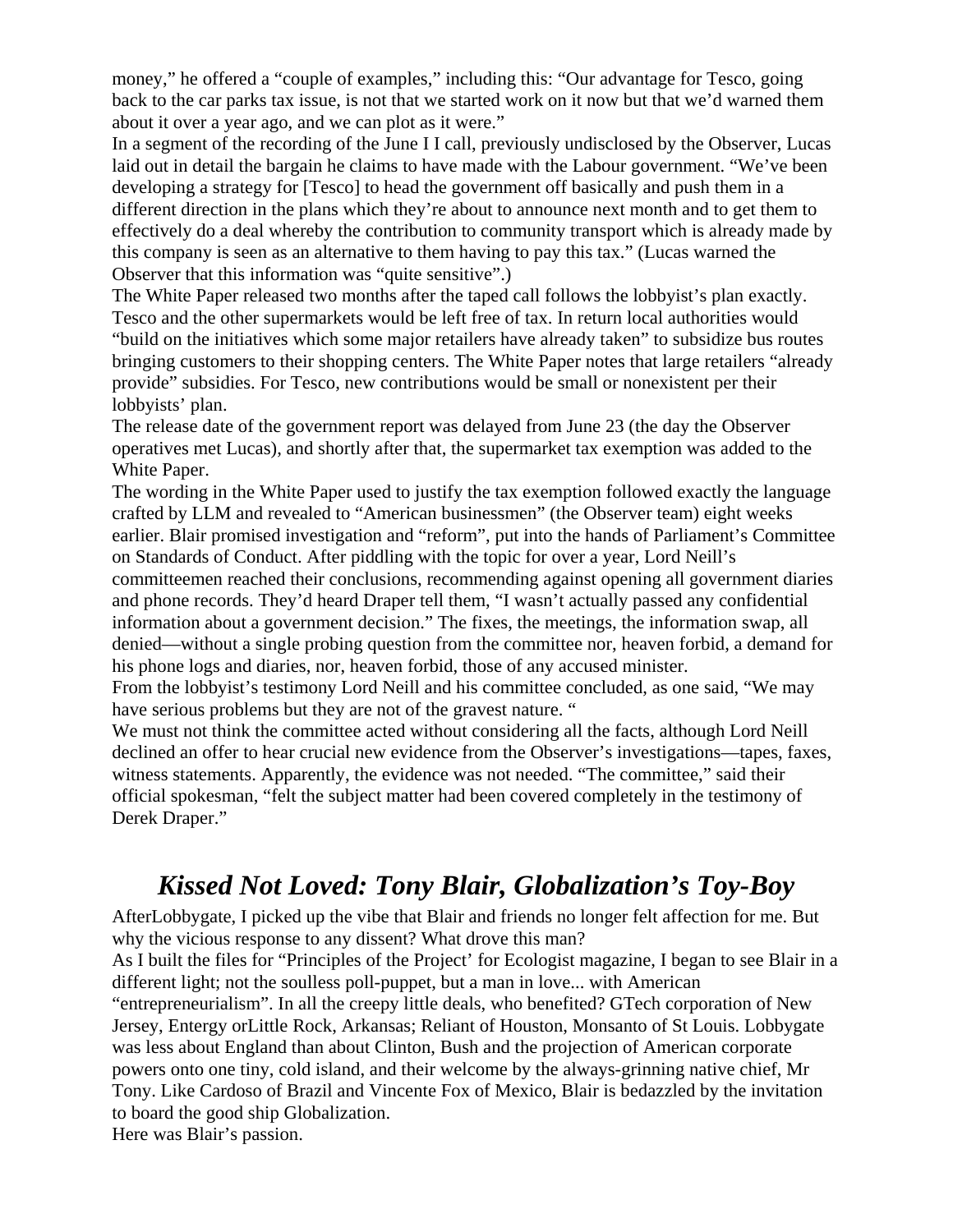## *Principles of the Project*

In his heart, Tony Blair hates Britain. This prime minister despises a nation lost in "How Green Was My Valley", weepy over the shutting of filthy coal pits; fossilized trade unions who chain workers to dead industries rather than build new ones. He cringes at the little bell ringing over the door of the hamlet chemist, so quaint and maddeningly inefficient; at the grousing farmers with two little pigs and tiny plots edged with dry stone; and over his right shoulder, at the rabid blue-hairs who demand he keep the Queen's snout on the coinage. For four years, he gazed with an almost erotic envy at Bill Clinton, Chairman of the Board of America, Inc. The prime minister dreams of birthing the Entrepreneurial State but finds himself caretaker of a museum of nineteenthcentury glories made somnolent by the lullaby of easy welfare and low ambitions. Blair's burden is that his nation doesn't understand him. The Left sees in the PM a hypocrite, toady to corporate campaign donors, traitor to Labour Party ideals. Writes a Mr Bob Spooner to stalwart gazette Left Labour Brieflng: "Tony Blair has betrayed everything that the early socialists believed in!" as if the PM could lose ideals he never had. Even those who merrily voted New Labour have the uncomfortable suspicion that there is no There in Blair, just an empty suit pulled this way and that by focus group puppeteers. One fool wrote, "Blair is a bionic election machine. He is a box of gears with a smile painted on the front. He could drink a glass of water and smile at the same time. The country is being run by people who are professionals at getting elected—they have no philosophy."

I was the fool. But one man got it dead right, minister Peter Mandelson. Days before he resigned for fraudulently concealing a loan from Geoff Robinson:

New Labour has to be more than a ruthless electoral machine. It has to be a political party of values and ideals.

Go ahead and laugh. You do so at your own peril. There really is a Project, with a moral design, international in scope, disciplined, principled, evangelical.

Blair's goal is nothing less than the transformation, the SALVATION, of his nation's socialeconomic soul. Blair has been to the Future, and from its source in Washington has taken the Promethean fire back to Bristol and Bournemouth. Tony Blair may be the most idealistic, visionary leader in the non-Moslem world. That should scare you.

Return with me to 1998. Treasury minister Geoffrey Robinson was Tony Blair's Can-Do Man. But taking care of PowerGen PIc and their Texas confederates would be a heavy lift. By 1998, PowerGen had managed to dictate 85 per cent of the prices bid for wholesale electricity in the England-Wales "Power Pool". Profits had been astronomical. But PowerGen's CEO, Ed Wallis, wanted more. He wanted East Midlands Electricity. But that seemed out of the question. Even the Tories had turned down his last request to take over a regional electricity company.

And Wallis wanted even more. His ambition was international, and his quick way to cross the globe was to propose a merger to Houston Industries, an unloved group of power pirates just past a brush with bankruptcy. For their part, the Texans were enticed by the invitation to own a piece of the fixed casino that is the UK power market. That too was out of the question: the Tories had killed a nearly identical American buy-out request in their last days in office—in response to the taunts of Labour in Opposition. PowerGen's dual merger scheme looked dead on arrival. For Geoffrey Robinson to bring it back from the crypt, he would have to overcome two formidable obstacles: the law and Mrs Beckett. The law was clear: only the trade and industry minister, Margaret Beckett, could review and authorize mergers not even the prime minister could interfere. Beckett was an Old Labour war-horse, and the hell if she was going to go easier on industry than her Tory predecessor. She had already turned down one US power company merger. In Downing Street they called her "Minister No", the Can't Do Gal.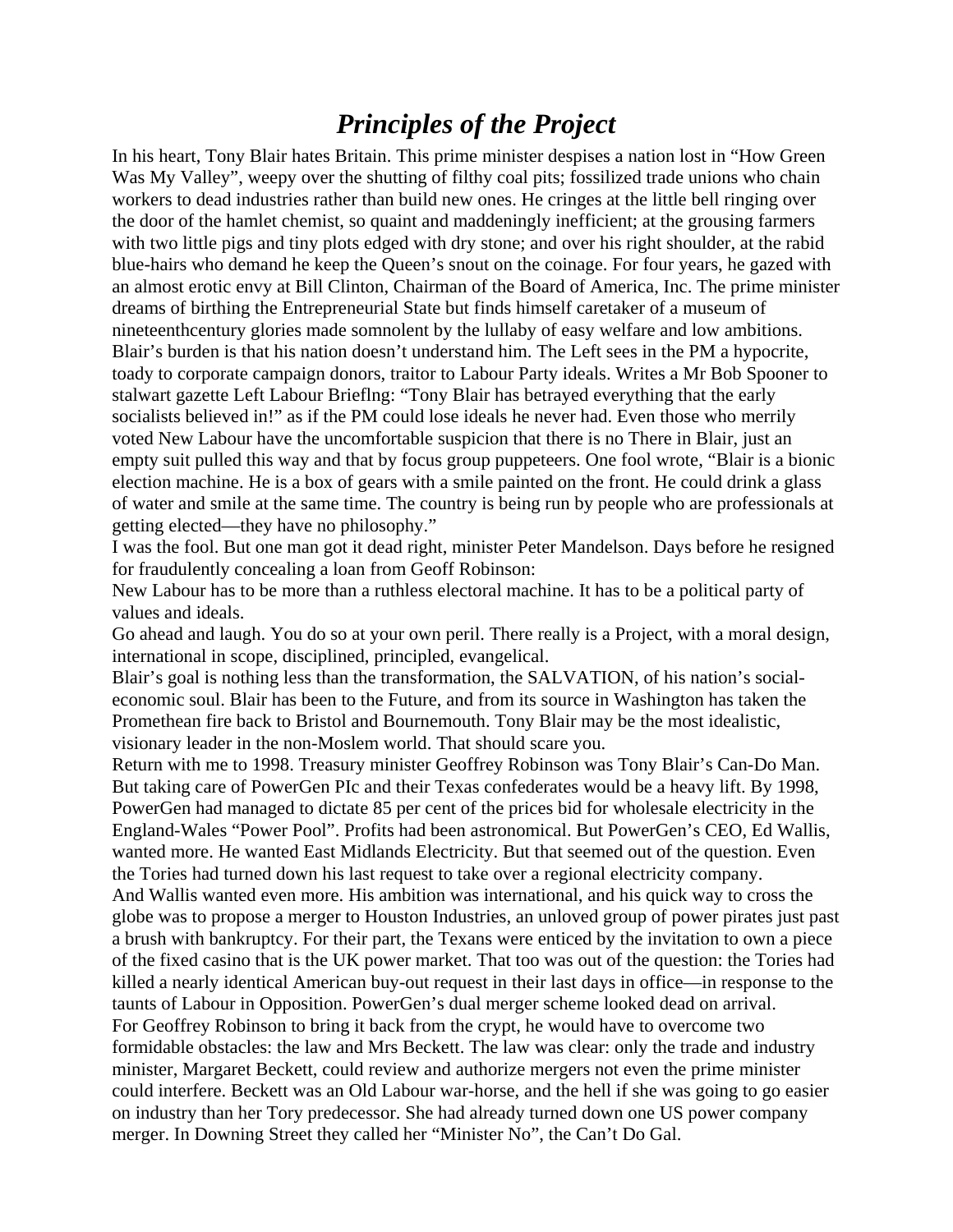But Beckett was sorted. PowerGen's lobbyist (Derek Draper) had learned, and unwittingly informed me in June 1998, that Beckett would soon be sent to pasture in a post far away from the delicate levers of competition policy.

The only big problem remaining then was to work the PowerGen requests in a way that would satisfy the wishes and desires of the man with ultimate authority over Britain's energy system: President Clinton.

And Bill Clinton had quite a wish-list. According to internal US Embassy files, Clinton wanted to keep a lid on Britain's windfall profits tax on US companies that already owned half the UK electricity system; to get this Mrs Beckett out of the way of several American merger targets; and to let Clinton's most favored friends, Enron and Entergy corporations, build gas-fuelled power plants.

This last one was trouble. Power plants using gas wiped out coal mining jobs, so Beckett had slapped a moratorium on building new ones. Clinton's top man, Commerce Secretary Bill Daley—son of Boss Daley of Chicago and, like his dad, rarely defied—phoned Beckett to go over the US government's shopping list. He got no satisfaction. The Americans were getting testy, even the US Embassy got into the act, slipping strained communiques under Beckett's door as a crucial June 4, 1998, Cabinet meeting approached.

For Robinson, crisis was opportunity. He knew exactly how to take care of PowerGen's needs and Bill Clinton's with one stroke. If the government could arrange for the trade secretary to reverse policy and bless the PowerGen/East Midlands merger and, at the same time, PowerGen were to commit to a big contract for British coal, despite its premium price, the Trade Ministry could then grant American companies waivers from the moratorium on building new gas plants without causing the loss of those last beastly jobs in the coal pits. Secretly, near the beginning of June, Robinson met PowerGen CEO Wallis.

On July 27, Margaret Beckett was removed from the Trade Ministry. On September 22, her replacement, Peter Mandelson, signed off on PowerGen's takeover of East Midlands. The next day, PowerGen signed contracts for 25 million tons of British coal. The government granted Enron its waiver, then removed the moratorium on gas plants altogether.

What may appear to the ethically rigid as a creepy little fix, a deal at the edge of the law, are to the New Men of New Labour sword thrusts at the knots of government gone sclerotic with legalisms. That is why the real work of governance requires movers and shakers of business, the Geoffrey Robinsons, to move and shake the system to get the damn thing done.

But do not reserve all the kudos for Mr Robinson. According to the US Commerce Secretary's notes, it was Tony Blair himself who stepped over his minister Beckett to "intervene to water down the gas moratorium".

What on earth would move the prime minister of Britain to hop like a bunny to Bill Clinton's bidding, to let America swallow his own nation's power industry, then lighten the US investors' tax load, to grant special waivers to Texas Enron which ultimately, contracts or not, will seal Britain's coal mines?

US power companies were first on his gift list, but other adventuring Americans wiped their feet on the golden doormat at Downing Street. The international chief of Wal-Mart, the retail dragon of Arkansas, swallowed Asda stores following a private, unprecedented meeting with the PM himself. Britain waved in Wackenhut prison company, Columbia (private) Health Care, GTech the lottery men, televangelist Pat Robertson and his Internet bank, and Monsanto with its strange harvest in English fields—not one, but a stable of Trojan horses that Blair sees as a stud pool to breed with the mangy local stock.

Back to the power deal. The US Embassy's timing was flawless, knowing, says an internal embassy memo, that "the Cabinet may take up the issue at its June 4 meeting". How did they know that? There are Members of Parliament who can't get their hands on the Cabinet's agenda. But Enron's operatives had a pipe in to the Select Committee on the energy review. "Many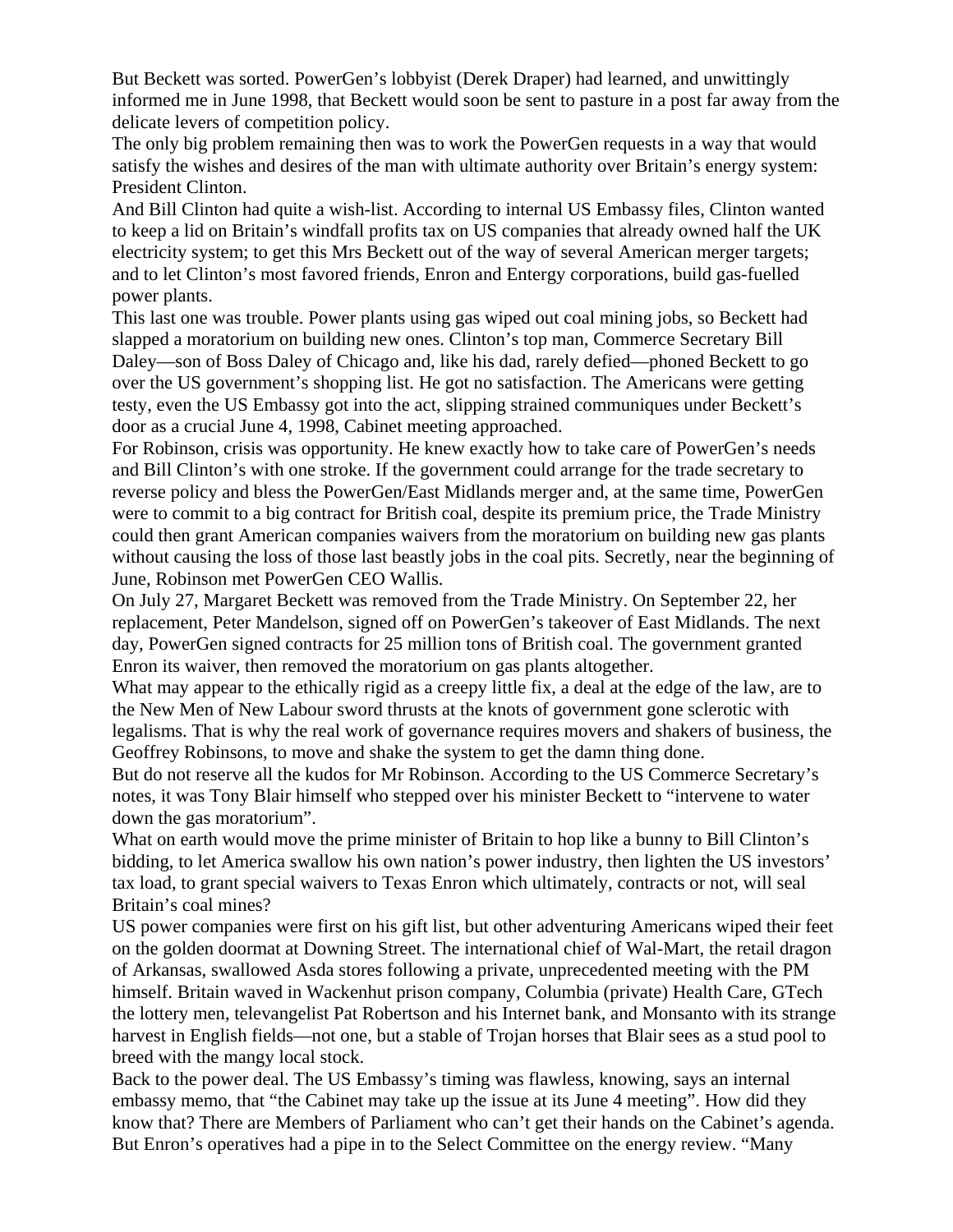friends in government like to run things past us to some days in advance." Enron, their lobbyist explained (unwittingly, and on tape), is "using us to influence that energy policy and we're having reasonable effects especially on the moratorium".

#### *Buying Brazil*

One humid night in July 1998, Peter Mandelson boogied until dawn in Rio with a young man named Fabrizio. Or so reported our moral watchdogs, the Express, Mohamed Fayed's Punch and William Hague. "Lord Mandelson of Rio." What the minister did without his portfolio is none of our damn business. But there were other names on his dance card—President Fernando Henrique Cardoso, tycoon Olavo Monteiro and the British Chamber of Commerce of Sao Paolo. And there was something on the Tropic of Capricorn more attractive than an expendable toy-boy: the Gas Company of Sao Paolo and other state assets, boodle worth one hundred billion dollars which British and American companies believed was rightly theirs, despite Brazilian resistance. To Brazilians, an Englishman shaking his booty may be a little off-putting, but no scandal. What caused a ruckus was Mandelson, a foreigner, endorsing Cardoso's re-election on national television, supposedly a slip of the tongue, but brilliantly crafted.

While Old Labour cannot help but think of the Project as a coup d'etat by the faction of their party who sneer at singing "The Red Flag" at party conferences, this view is small and provincial. Blairismo is the UK subsidiary of an international community, which encompassed Clinton, Mexico's Fox, India's Manmohan Singh, Jerry Rawlings of Ghana and a wide group of modernizers. Their golden child was Cardoso, whose new Brazil will provide the transforming Miracle for the Third Way religion, much as Chile provided the genesis fable for Thatcher's free market cosmology.

However, in July 1998, Cardoso's re-election to the presidency hung by a thread: his ability to maintain the stunningly high value of Brazil's currency, the real.

The World Bank and International Monetary Fund dangled a loan (ultimately \$41 billion) to prevent the real's collapse, but they would hand over nothing until after the elections.

Mandelson's crafty endorsement was a clear signal to Brazilians that only Cardoso had the safe hands into which EuroAmerican leaders would place the bail-out check.

Cardoso squeaked back into office in October. Thirteen days later, with Cardoso's re-election secured, the US Treasury gave the nod, a trap door opened and Brazil's currency plunged through, dropping 40 per cent.

Crisis has its uses. To pay its new multi-billion dollar debts, Brazil held a fire sale. British Gas picked up the SaoPaolo Gas Company for a song. As Brazil sank, our Texans Enron and Houston Industries picked up Rio and Sao Paolo electricity companies and a pipeline.

On November 23, just days before Mandelson, now trade minister, was scheduled to return to Brasilia for his victory samba with Cardoso, World Bank brass flew in to London to lay out what it modestly titled a "Master Plan for Brazil". At its center was a check-list of the bank's five measures for a "flexible public sector workforce":

Reduce Salary/Benefits;

Reduce Pensions;

Increase Work Hours;

Reduce Job Stability;

Reduce Employment.

The World Bank and its Latin stepchild, the Inter-American Development Bank (IDB), described for Britons the game plan for implementation, including the bankers' rewrite of Brazil's constitution. Five days later, Mandelson's wellbriefed contingent arrived in South America... but without the Secretary. That week, the UK press broke the story of Mandelson's Saturday Night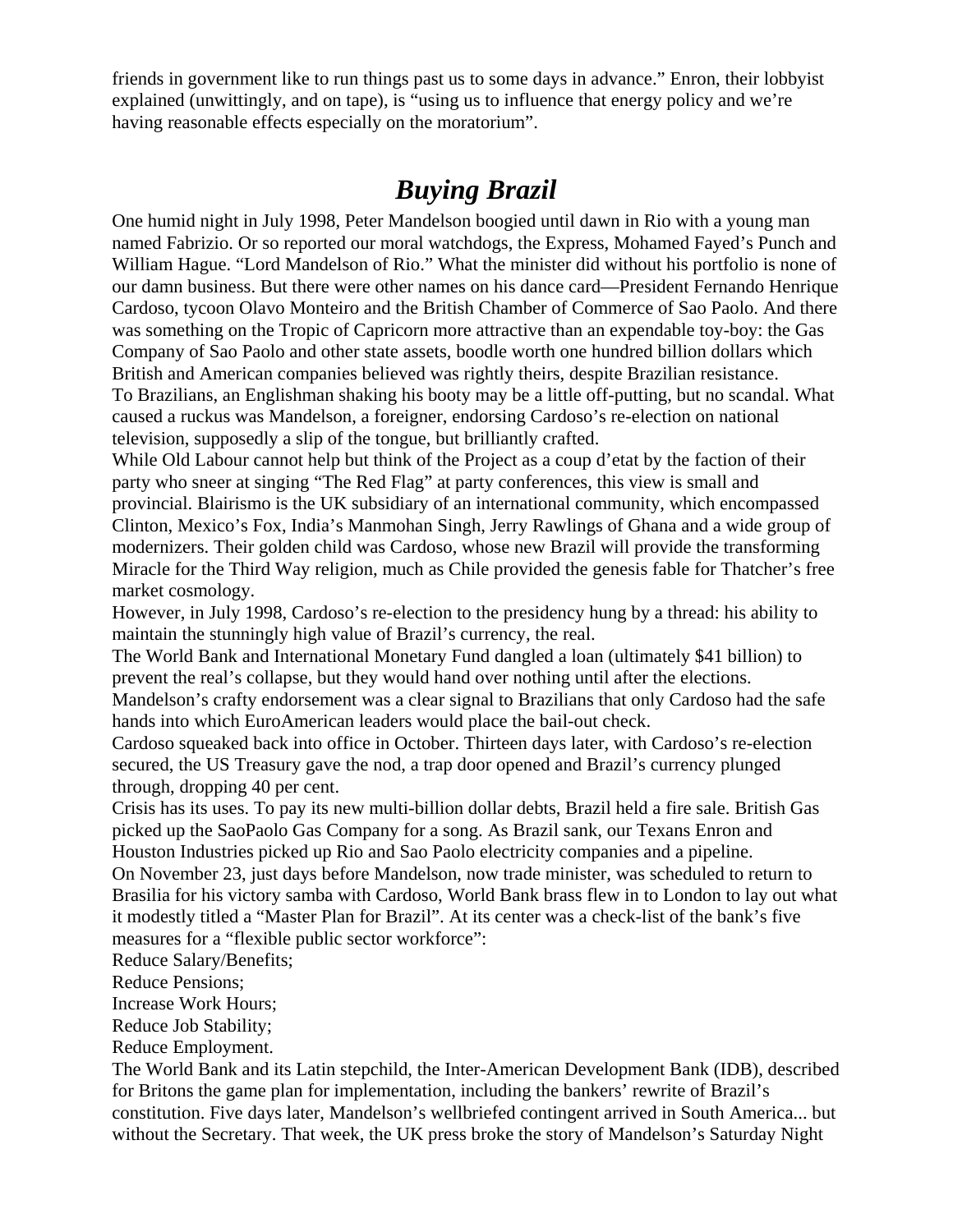Fever in Rio from his earlier visit, and it seemed impolitic for him to return at that moment. (And a month later, he resigned in disgrace over a secret loan from Mr Robinson. Both resignation and disgrace were temporary.)

## *The Transatlantic Business Dialogue*

On November 13, 1998, the New York Times printed a truly curious letter, "IT'S TIME TO REPAY AMERICA", by Tony Blair. Britain's chief of state gushed and bubbled and, editorially speaking, lifted his skirt over his head, to thank Bill Clinton and the whole of the United States (often conflating the two) for introducing him to the simple pleasures of bombing selected dictators and to leadership the American Way. "Governments should not hinder the logic of the market... results not theology... free from preconceptions and bureaucratic wrangling." It was a wee bit embarrassing, like getting a Valentine dipped in perfume from an office mate. For Tony it was love; Clinton thought it was just a business relationship.

Yet there was more to this twosome than I had credited. In May 1998, Blair and Clinton together acknowledged the birth of their love-child, the Transatlantic Economic Partnership. This was not a press release, but an extraordinary commitment to the program of the Transatlantic Business Dialogue (TABD).

For all you conspiracy cranks and paranoid anti-globalizers who imagine that the planet's corporate elite and government functionaries actually meet to conspire on their blueprint for rewriting the laws of sovereign nations, you may in fact get the schedule of the TABD's twice yearly confabs on the web. However, you aren't invited.

Who are these guys? The Transatlantic Business Dialogue is the working group of the West's 100 most powerful CEOs. Before presidents, prime ministers and other transitory heads of state meet at the World Trade Organization, this more permanent grouping provides them the details of their agenda.

According to an internal US Commerce Department memo, in their September 1997 meeting, the US Secretary was to tutor his British counterpart, Mrs Beckett, on TABD. "TABD is the most influential business group advising governments on US-EU commercial relations. Your encouragement," he was to instruct Beckett, "would be helpful."

The TABD's system is masterfully efficient. One US corporate Big is paired with one European CEO for each of three dozen "sectoral" or "horizontal issue" groupings. For example, Monsanto's Robert Harness and Unilever's F.A.H. Vigeveno are in charge of Agri-Biotech. Here's where the corporations get their power: both the US government and the EC assign one official each to report to an industry pair. The TABD pairs' privileged access is not to small fry either, but top bananas such as Pascal Lamy, European Commissioner for Trade, and Erkki Liikanen, Commissioner for Enterprise and the Information Society (what you and I call Telecommunications).

In May 2000 government assignees had to report to their corporate duo on the headway they had made on each of the items on a "TABD Implementation Table". The table listed 33 environment, consumer and worker protection laws in selected nations, which TABD would then defeat or defang. The corporate chiefs then judged each minister on their progress and rendered their verdict on what TABD call "the scorecard", which was turned over, along with a new Implementation Table, including agenda items for the next WTO summit meeting. The 1998 Implementation Table, one of the first documents obtained (grudgingly) from the EC under its Access to Information disclosure rules, makes good reading for those wanting to know what's planned for our brave new world. For example, several of the "tetra-partite groups" (the two-ontwo government-business trysting sessions) seek expansion of MRA. MRA stands for "Mutual Recognition Agreement", what the TABD describes as "Approved once, accepted everywhere."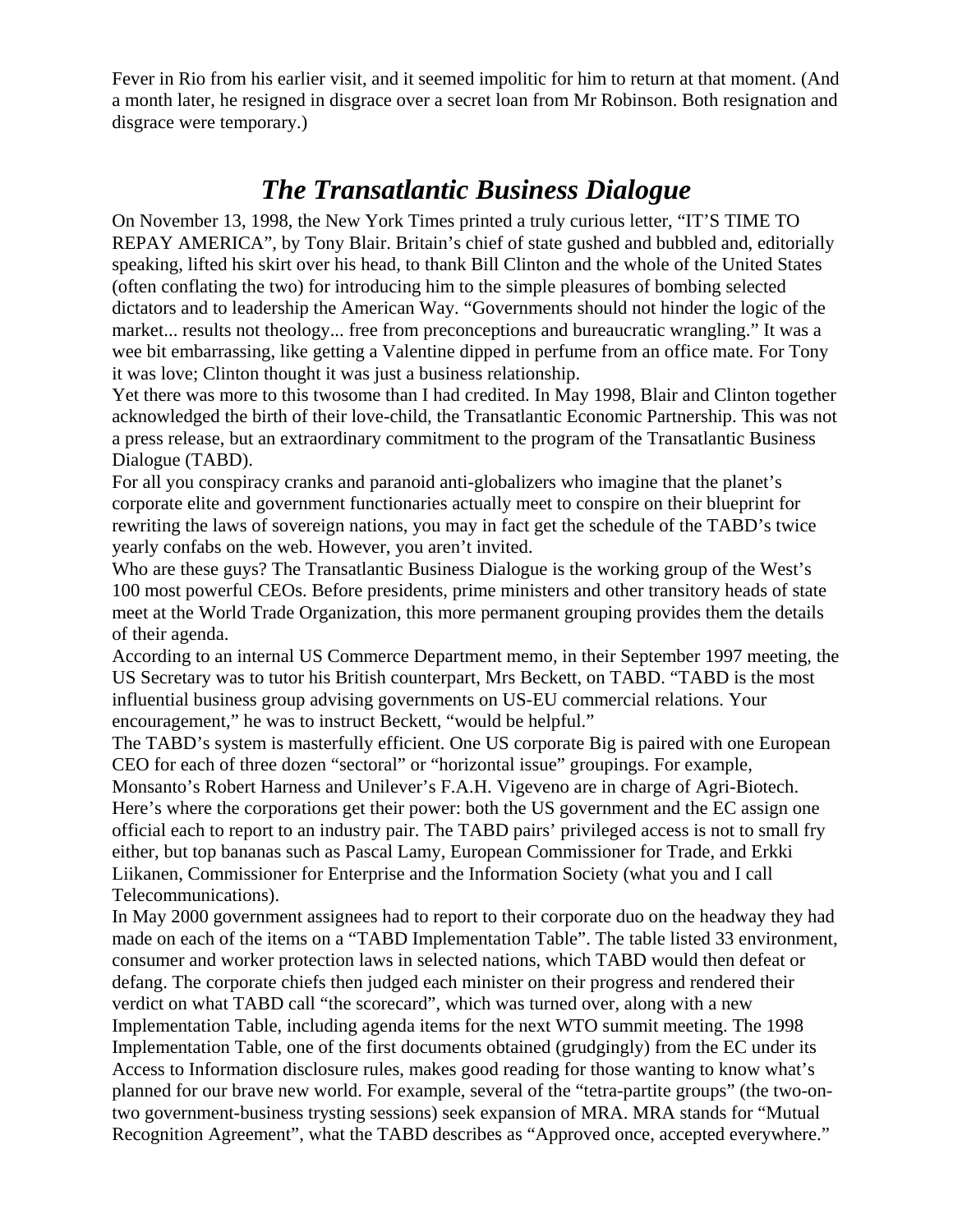It is the globalizers' cruise missile. "MRA," US Secretary Daley tutored Minister Beckett, "shows how influential the TABD can be in moving governments to act on business priorities." Here's an example of how MRA works. Years ago Pfizer company defectively fabricated heart valves which cracked and killed more than 169 patients in whom it had been surgically implanted. Understandably, this made Europe wary of accepting contraptions merely because they were blessed by the US Food and Drug Administration. MRA brushes aside individual nations' health and safety regulatory reviews—including individual regulation of medical device manufacturing plants.

Given the ill feeling of Europe to genetic modification, the MRA rules for GM products are devilishly complex and savvy, effectively applying only to the developing nations. Does Brazil have a problem with Monsanto's bovine growth hormone? Sorry, approval by the WTO's Codex Alimentarius committee means Brazil must accept the product or face WTO trade sanctions. The US too is a target of TABD's contempt for consumer protection. TABD's Products Liability Group, under the guise of eliminating "non-tariff" trade barriers, takes aim at American citizens' unique right to sue corporate bad guys. One TABD proposal would reverse the \$5 billion judgment against Exxon in the Exxon Valdez oil spill case.

Businessmen lobbying their way into government offices is an old story, but the supercharged TABD version of infiltration by invitation began only in 1995 as the brainchild of Ron Brown, Clinton's first commerce secretary. Brown, who died in 1996 when his plane crashed during a sales promotion tour of Bosnia, was Clinton's Mandelson, architect of the scheme to turn Democrats into New Democrats, party of business. When Brown died, Clinton's passion for pairing with business passed also, not uninfluenced by the demolition of the New Democrats in the 1994 Congressional elections. Clinton lopped off the "New" label—take note, Tony—when his good buddies in industry, sensing his weakness, rushed back to their natural home in the Republican Party.

"But Blair really believes!" says economist Jagdish Bhagwati of the prime minister's globalization fervour, who attended a gripe session with business bigs in Budapest in 2000 where they rejected "dialogue" with NGOs such as Amnesty International. "I don't believe that those who were in Seattle represented somebody with a legitimate stake," fumed Peter Sutherland, head of investment banking giant Goldman Sachs UK. Sutherland, who jumped to Goldman from his post as the WTO's director, prefers the company of his own kind. "We have to be very careful on engaging in this debate as those NGOs should not have a say with government!" Interestingly, the Goldman bank chaired the TABD when Sutherland directed WTO.

Bill Clinton could blow a mean "Heartbreak Hotel" on his sax. Clinton can feel your pain. (And several women attest he felt theirs.) But Blair has none of Clinton's cynical cool, nor Bush's. Blair believes. He can't help it. Those handsome arched swastika brows over eyes that never blink give him away.

Dr Faust had the great advantage of knowing he sold his soul to the Devil; he could always redeem the pawn ticket. But the prime minister, giving over Britain's high streets to Wal-Mart, jails to Wackenhut, power plants to Entergy, is convinced he's sold his nation's soul to Santa Claus. The Americans will sprinkle the fairy dust of commerce know-how over his laggardly island and—presto!—Enterprise will take flight.

It's sad, really. Unlike Clinton who wised-up quickly, Blair confuses the TABD crowd's selfserving wish-list with a program of economic salvation. He trusts his industry darlings will never leave his side. But eventually, as flies to faeces, industry will return to their Tory pile. And when that happens, Blair will find that, as they say in Arkansas, he's been kissed but he ain't been loved.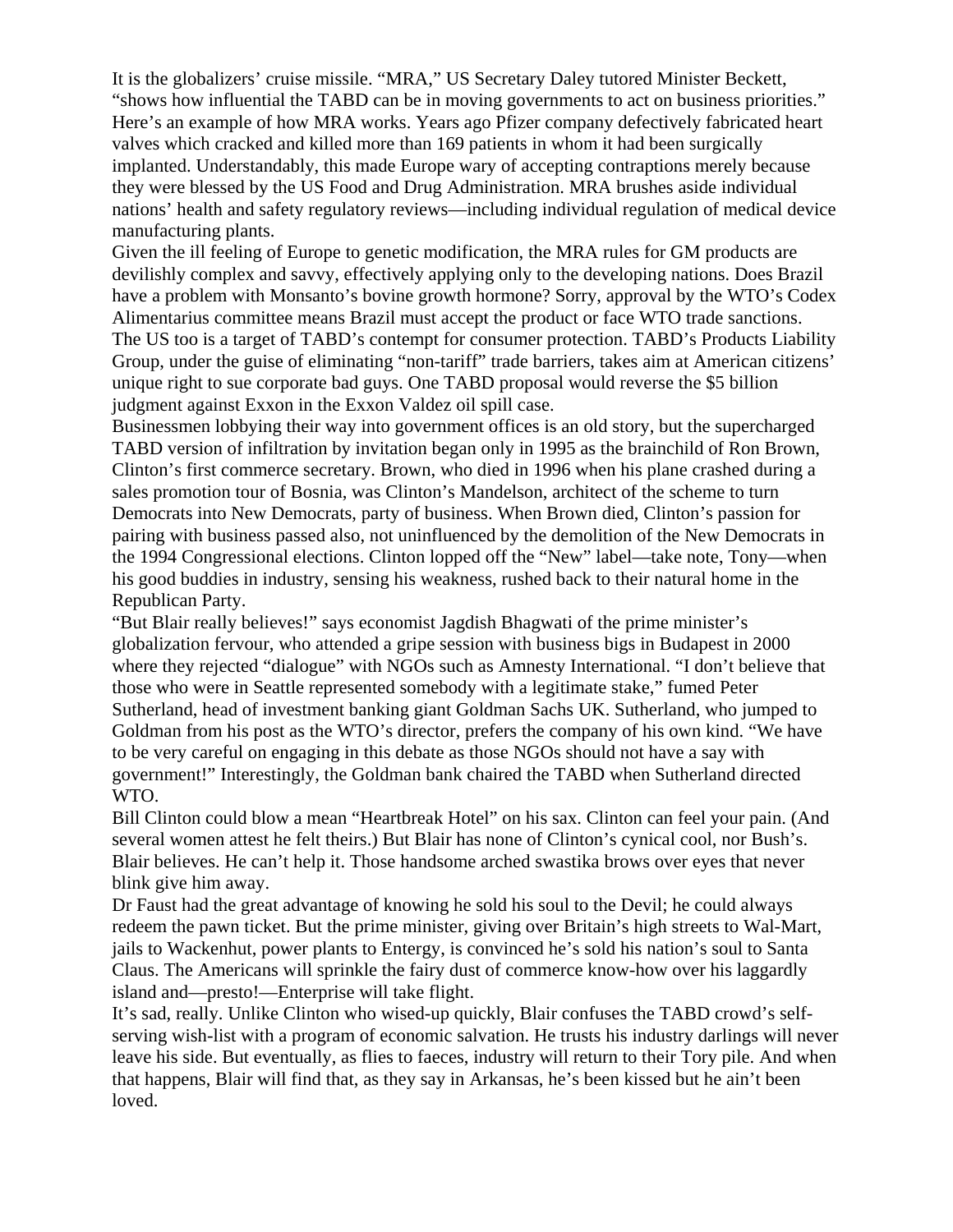# **[Chapter] 8**

# **Kissing the Whip**

Napoleon said that England is a nation of shopkeepers, but then, the Little Corporal never tried to purchase simple dietary staples (organic milk, Red Bull) from Tesco's Express in Islington. I queried the manager as to why they were out of stock again.

"It's Friday," was the answer, as if that were an unforeseen occurrence, like a rogue tidal wave engulfing Upper Street and preventing deliveries. I began to explain that "Friday" is what accountants call a "recurring event" and HAVEN'T YOU BRITONS EVER HEARD OF COMPUTERS—YOU KNOW THOSE THINGS THAT LOOK LIKE TELEVISIONS WITH TYPEWRITERS ATTACHED... and by then, everyone was looking around at that despised figure, the Complaining American.

I like that. In 1999, I left America in disgust, then discovered, to my surprise, I was some kind of freaking patriot.

Americans bitch, moan, complain and demand their tights. Sometimes. When our TV infotainment hypnosis wears off, when "Have a nice day" is an insufficient answer to getting screwed by the powers that be, Americans can surprise themselves, rise up and say, No thanks, we won't eat shit.

You can read my chapters up to here and get darned depressed: the big boys, the bullies, the brutal always seem to win. When your daddy was a president and your brother, the governor of Florida, counts the ballots, you don't have to win an election to become president. They don't call it the "privileged" class for nothing. Corporate cash beats democracy every time. So it seems.

But not always. It may seem like a battle of bears versus bunnies, but sometimes we little critters stand on our hind legs, fight it out and win. There's a long history in the US of biting back, from Andrew Jackson's challenge to the creation of these creatures called "corporations" to the Populist Movement's demand for public utilities commissions to limit monopolists' price gouging. In the USA, trade unions may fall, but credit unions rise.

The point of this chapter is that America has something to offer the planet besides McBurgers, cruise missiles and Madonna. Admittedly, it is a small chapter.

## *Blood on the Volvo*

On April 4, 2000, I called America and, to my surprise, it was still there. Mom and dad in California and big sister in Washington, coming up out of their deep shelters, squinted into their first glimpses of sunlight since the night before, when judge Thomas Penfleld Jackson dropped The Bomb—his ruling to break up Microsoft,

Microsoft's CEO Steve Ballmer had warned that a judgment in the US justice Department's antitrust case against the company would mean the end of "the freedom that is driving our economy". The American way of life was at risk! Who knew what civil upheaval would ensue and the prudent barricaded themselves in preparation for the worst.

Yet, America survived intact. Its lovers still cry, its poets still dream and McDonald's employees still lack health insurance.

The value of Jackson's ruling to the British public—beyond the giddy satisfaction of watching a centi-billionaire nerd pantsed and paddled by the court—eluded me until, dozing through the drizzle that passes for journalism on the topic of Monopoly Bill, I was jerked awake by my newspaper's advice to the judge. Our editorial admonished the US court to impose heavy fines to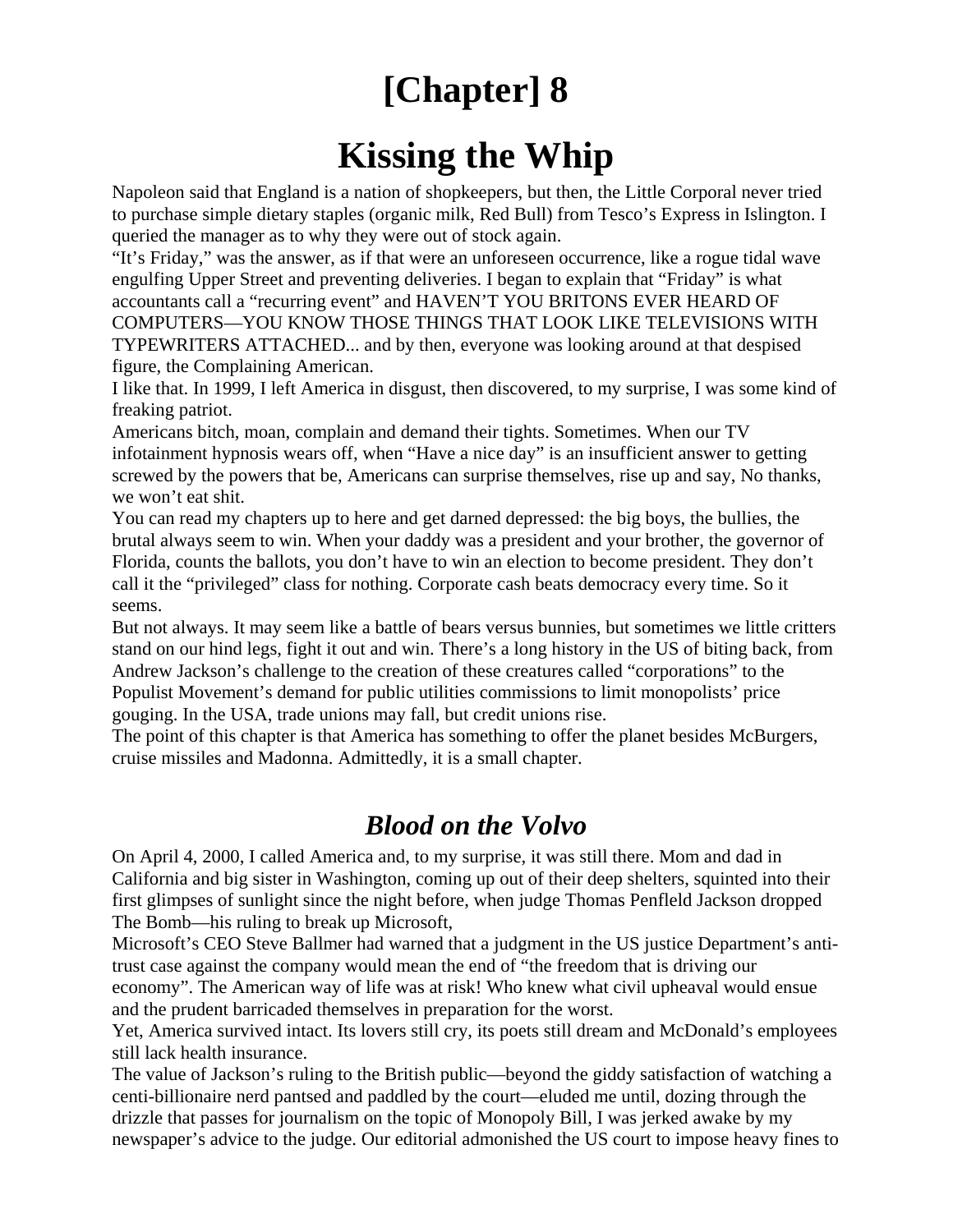punish Microsoft for ripping off Joe and Josephine Bloggs with unconscionably high charges for Windows.

Strange advice from a newssheet in London. The suggestion is better directed down the street to Her Majesty's Office of Fair Trading (OFT) which, only a month earlier, gained the legal authority to fine monopolists. For OFT, this should be a no-brainer. Judge Jackson ruled the Microsoft's evil-doings were "worldwide" in scope. And to make OFT's work easier, unlike secretive European monopoly investigations, the US Justice Department posts all its evidence on the web. UK authorities and curious insomniacs can download hundreds of hysterical, petulant and self-incriminating e-mails by Bill Gates and his buddies at www.usdoj.gov. For the record, OFT informs me they have "no investigation and no plan for investigating" of Microsoft.

The Guardian (besides aiming its advice at the wrong nation), in emphasizing state-imposed fines, evidenced a common misunderstanding of what makes American competition law work at least by comparison to the sorry codes in Europe. The simple brilliance of US anti-trust law is not in punishing the pricefixers (though it does that, with fines or jail time) but in compensating victims. If Gates's bully-boy tactics added \$20 to the price of Windows, then every PC jockey in America gets a check for \$60, triple the overcharge.

Americophilic columnist Jonathan Freedland postulates that tougher, citizen-friendly anti-trust laws in the US are rooted in the progressive theories of enlightened turn-of-the-century capitalists seeking to keep the marketplace free and fair. Washington anti-trust lawyer Kenneth Adams has a closer view. "Americans have 200 million hand guns. We've always had guns. If we didn't have a way for the average guy to get his money back, there'd be war." The 1890 Sherman Anti-Trust Act was the desperate defense of America's monied class aimed at defusing the Populist Movement, a million armed farmers on the verge of insurrection against the railroad barons.

Moreover, in the US, no victim has to wait for the government to nail the bad guys. Any overcharged customer can file a Sherman Act suit, even if the government concludes no monopoly exists. That's what drives the system. While Joel Klein, head of the US Justice Department's trust-busting unit, deserves credit for bringing Gates to heel, the government's case only followed on the path cleared by private suits brought by Microsoft's injured competitors, Netscape and Sun MicroSystems.

Klein's unit has slammed monopolists for nearly \$3 billion in fines over the past decade; but that is peanuts compared to the collections by millions of victims in class action suits totalling many times the government's take. In Britain, rippedoff consumers have to wait upon timid, befuddled, underfunded and politically vulnerable agencies like OFT to take up their defense. Their targets are few, action is rare and compensation is out of the question.

A month before the Microsoft ruling, Britain's OFT uncovered a ring of 14 Volvo dealers in a secret price-boosting pact. But the limp trust-buster did not order them to give the 4,000 pounds in overcharges back to their customers. (It's against the law to fix prices in Britain, but in the past 100 years, the number of price-fixing victims who have won compensation is exactly zero.) No question that if it happened in the US, there would be bullet holes in the salesrooms and blood on the bumpers.

Hot water again. That column got Volvo's knickers in a twist. Apparently, I was guilty of 'attempted mockery'. Well, there was nothing I could do but apologize to the company and my readers...

Is my face red! In an ungracious screed about Volvo and its dealers illegally fixing car prices, I noted that the auto company had not, despite news reports, publicly confessed to whacking their customers for 4,000 pounds each.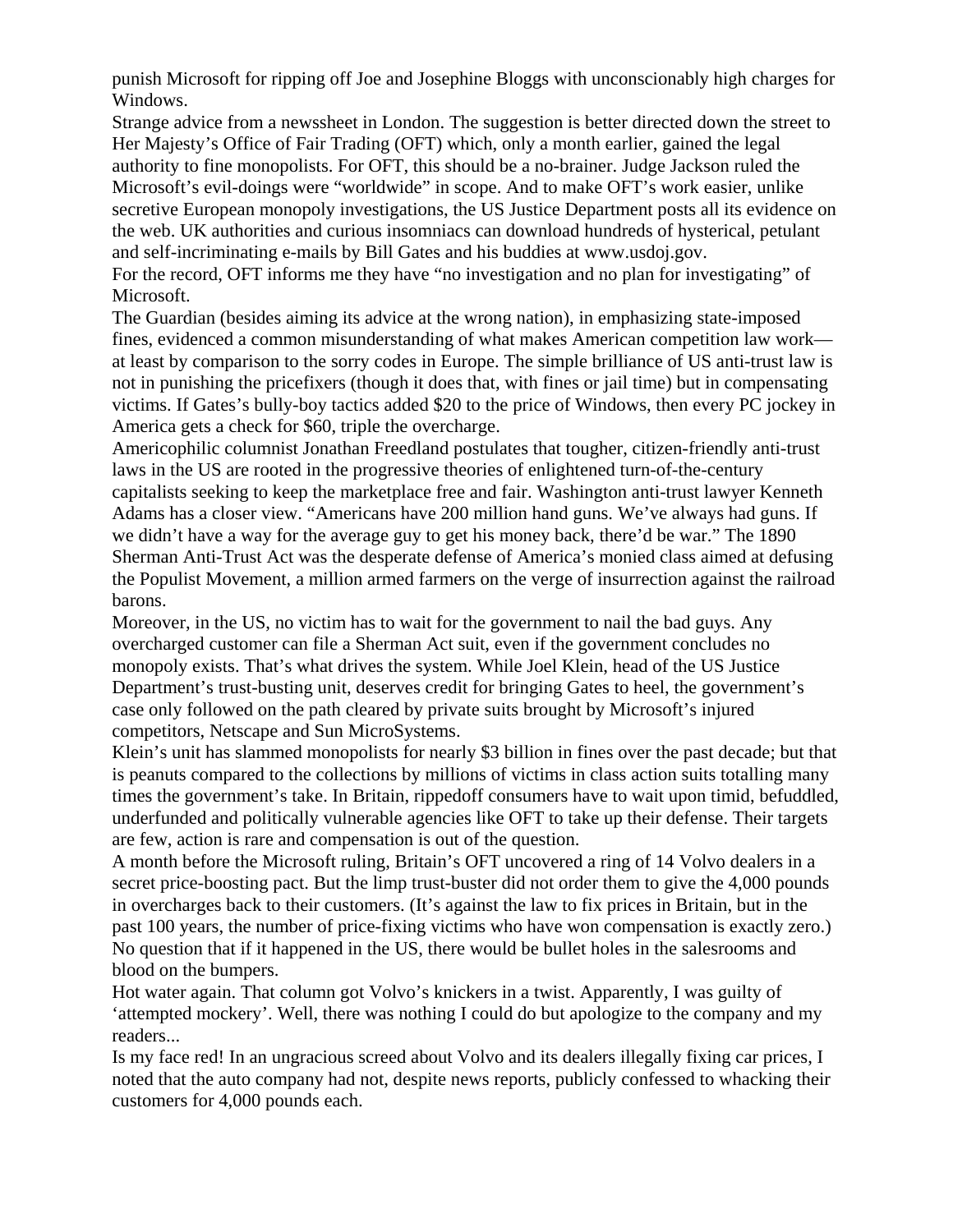The day after my story went to print, the postman brought a sharp note from Volvo UK challenging the figure of 4,000 pounds. Oh, really? In other words, Volvo now admits it fixed prices?

Well, not exactly, the official company spokesman tells us. "I think that all our customers felt comfortable that they were getting a deal that was right for them. "

Despite the jacked-up price, customers were happy?

"Yeah, or they wouldn't have bought the car would they?" You cannot assail such logic. Accept my apologies.

But the real steam in the letter—from Company Secretary Nick Conner no less—was over this column's "attempting to mock" Volvo's program for compensating their customer-victims. That was not my intent. In truth, I had no idea the company had any compensation program at all, a misimpression shared by Volvo's Customer Relations office which told a Volvo "owner" (actually, an Observer volunteer) that they were "not aware of any program'? for repayment. It seems some Volvo customers are also in the dark about the restitution program. Volvo sold over 100,000 autos in the three-year period over which the company was accused of punishing dealers who discounted, yet fewer than 50 customers have sought money back. This is another sign of customer satisfaction, says the flak, not the result of the company's failing to notify overcharged customers.

Rather than send a cold letter to ripped-off shoppers, Volvo has concocted a more exciting system for paying its victims, kind of like a game show. First, the consumer must get past denials of its customer service gatekeepers. Then, the buyer must correctly guess the three-month period for which the company will acknowledge "isolated" dealers conspired on prices. The purchaser must then correctly name a shady dealer. Volvo's spokesman assured us all the information, names and dates, are clearly laid out in the stipulation the company signed with the government—a copy of which they would happily give us if it weren't confidential.

Might Volvo at least give customers a sporting chance by listing the bent dealers? "That's unfair to go back retrospectively to pick out individual cases."

Have you taken any action against those dealers? Confiscated the bonuses they received from

Volvo for participating in the conspiracy?

"Retrospective action is not how this company works."

One lucky woman who did match both time period and dealer came within inches of compensation. But then Volvo decided she received a high trade-in allowance on her old car. No pay-out prize for you, miss!

I accept the 4,000 pounds figure is wrong. What, then, is the average restitution paid out? "We haven't yet compensated anyone."

Oh. Despite such minor glitches in the program, I am quite proud this American corporation (Volvo is a unit of Ford Motor) would voluntarily compensate customers. This proves the wider policy point: there is no need for governments to impose the kind of "retrospective" price-fixing punishments found in US law, criminal fines, triple compensation for victims, jail time for conspirators.

Interestingly, the Consumers' Association notes that Volvo's cooperation with competition authorities began in earnest after the Americans took over. I am certain Ford/Volvo's rush to a deal with the OFT was not motivated by a desire to preempt the "Long Arm" provisions of the Sherman Anti-Trust Act. The Long Arm empowers US courts to impose draconian Sherman Act penalties on American firms conspiring to fix prices anywhere in the world—unless another government acts, as did OFT, more or less.

Phil Evans, Consumers' Association auto expert, dissents from my praise of the Ford/Volvo compensation package. "They will pay you if you suffered a loss, but they've already decided you can't have suffered a loss, so they will compensate you but it will probably be nothing. It's something out of Alice in Wonderland. " I had to warn Mr Evans he was getting dangerously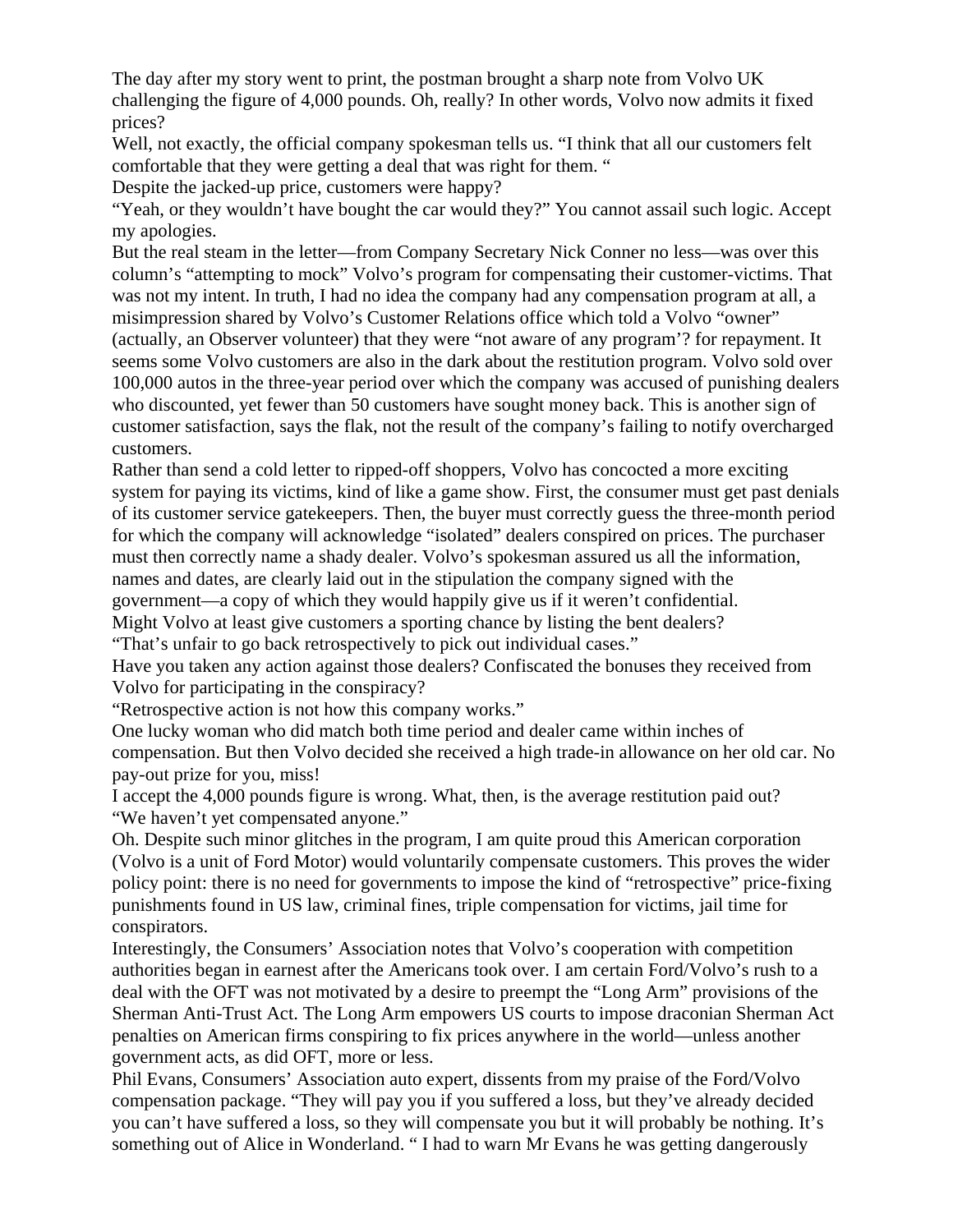close to mocking Volvo's commitment to compensation and that I could not allow him to use this column for that purpose.

Wanting to give Ford/Volvo the beneflt of the doubt, I took Mr Clair to his local Volvo dealer in Cobham, Surrey. The man had been cheated, the dealer and company admitted, so I simply asked if they'd give him back the overcharge. They didn't want to talk to me. It was either my hat that put them off or my BBC camera crew. Anyway, Mr Claire got nada, nothing, bupkis. So we went to Volvo headquarters in Swindon, then to Washington DC, Brussels, New York... and finally, Mr Claire got a check for 173 pounds. Who says there's no justice?

## *Ni Tuya, Ni Mia, De Todos*

New York, New York, it's a helluva town. just 15 years ago, you could walk down Third Street on the Lower East Side and count 23 boarded-up, abandoned buildings and only seven buildings inhabited. On the comer at Avenue B, the awnings of the local bank provided shelter for the open-air market where you could buy smack, crack, angel dust, you name it. In 1984, one of those dealers (no longer in the business) took over the bank—and heralded a revolution in US flnance.

Mary Spink, out of prison for running a drugs network, heard news that the bank, a branch of Manufacturers Hanover Trust, was about to shut its doors and re-open in a tony Midtown location. "Manny Hanny" was the Lower East Side's last bank—if you don't count the loan sharks—and without it, the neighborhood would finally die. Spink teamed up with the parish priest and local housing activists (including a former Weather Underground wannabe terrorist) and picketed Manufacturers' Hanover Manhattan headquarters. They won a face-to-face meeting with the bank's executives hosted by the Federal Reserve Board.

In the Fed's elegantly appointed Wall Street conference room, the Lower East Side crew demanded that the \$80 billion bank corporation hand over their branch building to the group to house a community credit union. They also demanded the bank kick in several hundred thousand dollars to get the credit union off the ground. The executives balked, but the Federal Reserve reminded them of the power of the Invisible Hand of the Marketplace (i.e. the iron fist of Alan Greenspan)—and the Community Reinvestment Act, CRA, a then new law obliging banks to serve the credit needs of communities in their areas of operation. Manufacturers' Hanover caved in. The launch of the Lower East Side Peoples Federal Credit Union, a novel use of the CRA, quietly marked an extraordinary shift in political power from boardrooms to the public. Their slogan: Ni Tuya, Ni Mia, De Todos—"Not Mine, Not Yours, But Ours". Today's monster-sized mergers of financial behemoths, such as the Citicorp/Travelers Group combination, are akin to elephants mating. It is such a fascinating spectacle, we forget about the effect on the ants below—the poor and workingclass customers for whom bank consolidation usually means bank abandonment.

But now in the US, the ants are fighting back and their weapon of choice is the Community Reinvestment Act. Armed with CRA, America's anti-poverty campaigners are holding megamergers hostage until banks cough up millions, and sometimes billions, of dollars for loan funds pledged to low-income borrowers. In March 1998, 130 angry citizens testified at Federal Reserve Board hearings against the takeover of Philadelphia's Core States by First Union Corporation. To avoid further challenge under the CRA, the banks settled with community groups by pledging to make \$5 billion in lowand moderateincome loans over five years, a huge jump over current lending rates. Then Bank of America made the mother of all pledges, \$350 billion over ten years, in return for the right to gobble up NationsBank. In all, merger-bound banks have signed 360 agreements to provide \$1.04 trillion in targeted financing to underserved communities.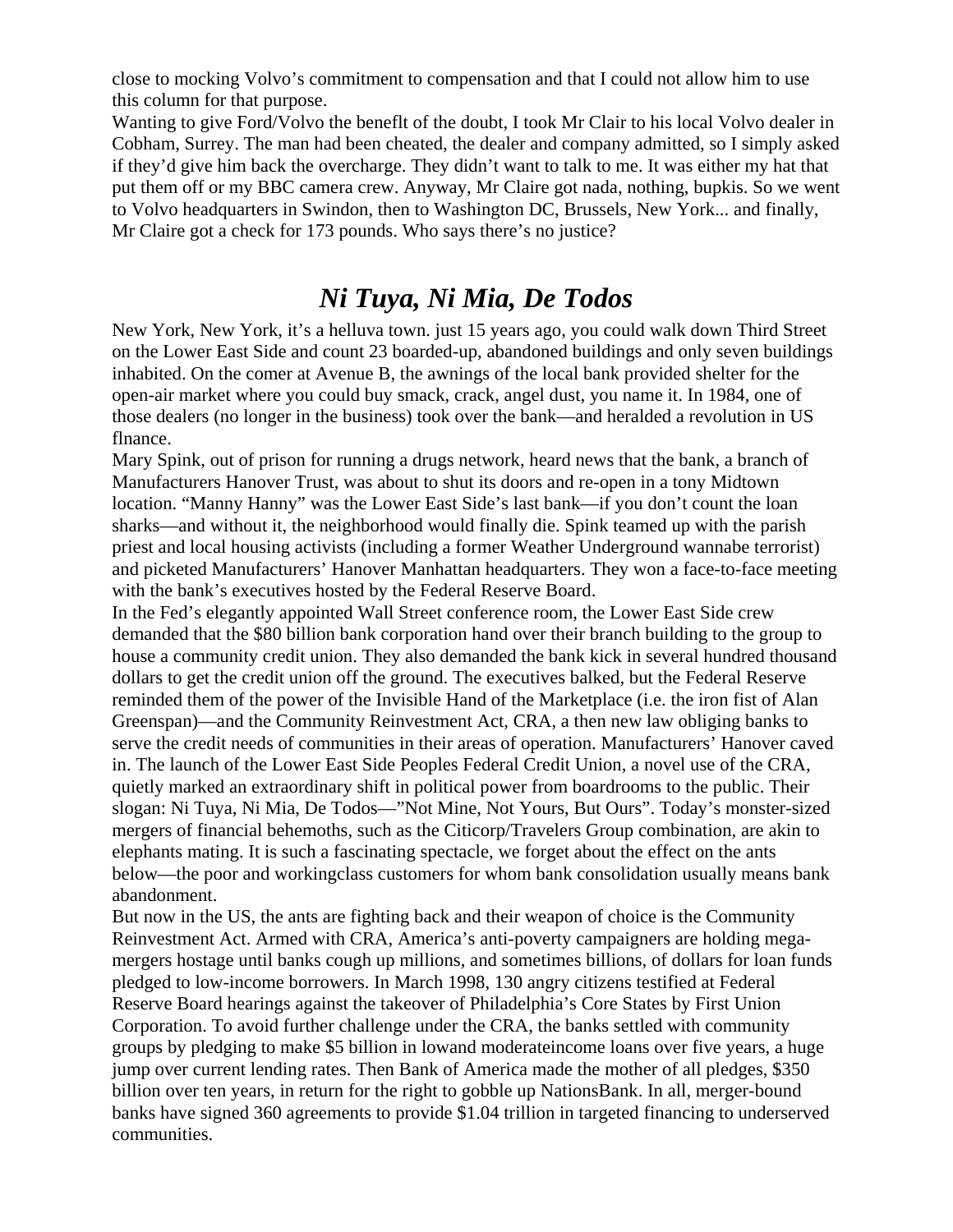But Matthew Lee isn't satisfied. Lee, now head of New York's Community on the Move, rejected a plea by Citibank and Travelers to end his challenge to their merger in return for the new bank's establishing a \$115 billion ten-year loan program for low-income customers and small businesses in poor neigbourhoods. An alumnus of the Lower East Side Peoples credit union, Lee is the Che Guevara of poor folks' banking rights. Like Che, he sports a beard. Unlike Che, he puts fear into the hearts of American capitalists. His convincing, detailed analysis of banks' lending patterns have exposed the dark, racist side of "red-lining", the practice of cutting off credit to deteriorating neighbourhoods, thereby accelerating the deterioration. Lee wrested a commitment of \$1 billion for loans to low-income customers from Charter Bank of Ohio after he exposed data showing the bank was three times as likely to reject loan applications from Blacks and Hispanics as from Whites, despite little discernible difference in creditworthiness. Lee, in rejecting the \$115 billion offer from Citigroup, emphasized that CRA compliance is not a game of piling up gargantuan loan funds, but a matter of justice for the poor in the provision of credit. He cites a case of unscrupulous treatment of an African American family, the Harrises, by Citigroup's Commercial Credit Unit. While homeowners in white neighborhoods receive mortgages at a 7 per cent interest, the Harrises paid 12 per cent despite their solid credit rating. The Harrises had signed blank loan forms, counting on the integrity of the world's largest financial institution. That was a mistake, one that Lee himself did not make by signing off on the Citigroup merger deal. Lee insists that the Harrises' predicament is not isolated, that Citigroup operations systematically overcharge and underfund poor and minority communities. It would be easy to list CRA's weaknesses—biased access to capital remains a fact of American life—nevertheless, CRA has helped boost the total number of home mortgages for Black Americans by 72 per cent in its first four years the books. The Republicans' chief banking spokesman charges that the loan funds are simply extortion payments to activists. Yet he could not find a single banker to testify against CRA's continuation. No mystery there: banks turn a profit on these mandatory low-income loans.

CRA's producing a heap of cash for depressed areas has not gone unnoticed by Britain's New Labour "social exclusion" policy mavens. Over the last three years, HM Treasury has sent teams to the US to meet with "Che" Lee, community credit union experts and activists—and brought some of these finance industry savages back to London for display before government task forces. Introducing the Americans to her task force the then economics minister, Patricia Hewitt, proclaimed, "This government believes strongly that wider access to financial services—through positive action by the banking community—is vital." Undoubtedly, imposing a community reinvestment obligation on British banks could revolutionize the credit system.

But don't hold your breath waiting. Hewitt immediately reassured the assembled bankers—the task force was headed by the Deputy CEO of the Royal Bank of Scotland—that New Labour had not the slightest intention of mandating any new lending requirements. "I should emphasize that we are not planning to copy the US legislation." Rather, she merely hoped that tales of moneymaking low-income loans in the US would encourage British financiers to seek "profitable banking in our poorer communities".

Back on the no-longer-mean streets of the Lower East Side, Mary Spink, dealer-turned-banker (today she's treasurer of the National Federation of Community Development Credit Unions) warns the Blair government not to assume they can cajole banks into doing the right thing, into voluntarily putting money back into Liverpool instead of into international hedge funds. The Blairites believe they can win over the hearts and minds of the banking community with sweet talk of profits from lending to the working poor. But Spink suggests that CRA succeeds in the US because it obeys the dictum of General Westmoreland, "When you've got 'em. by the balls, their hearts and minds will follow."

In March 2000, about a year after I wrote this, the Royal Bank of Scotland, which headed this task force on excluding small and low-income citizens from finance, finally did something about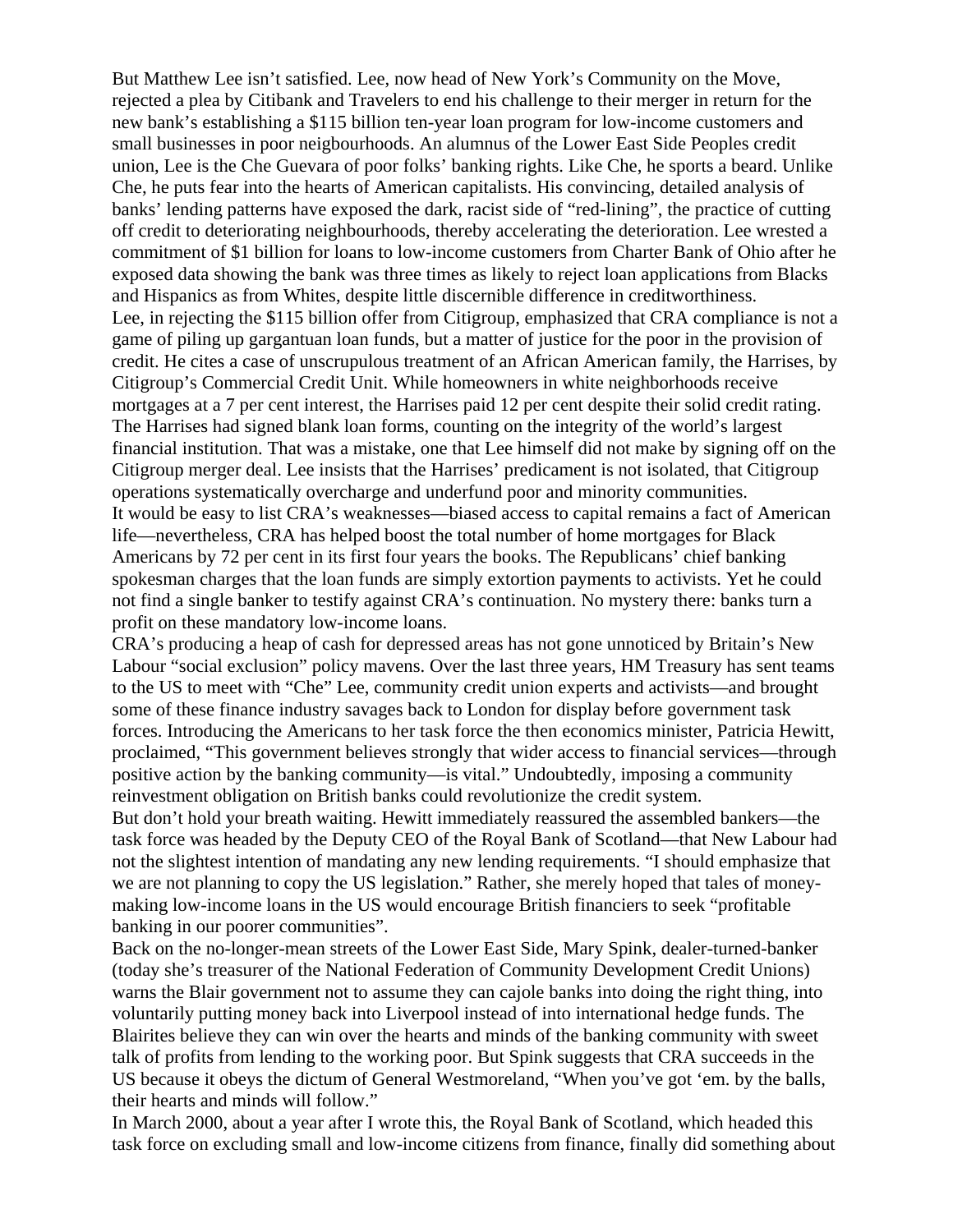it—the bank closed scores of branches all over the United Kingdom. Barclays Bank CEO, Matthew Barrett, would not be outdone: he closed 172 branches, a tenth of his system, mostly in rural areas; and Barrett picked up a bonus of 30.5 million pounds (\$46 million).

On the Lower East Side of New York, Father Jack Kenington aided Mary Spink's activist crew by organizing immigrant members of his parish for non-violent, but in-your-face direct action, which led to the takeover of the Manufacturer's Hanover bank by the community.

When the banks closed in Britain, another cleric wheeled into battle, Rowan Williams, Archbishop of Wales. He called for turning Britain's abandoned banks into community credit unions. But rather than surround the local Barclays with pickets or sitting-in at the offices of shoulder-shrugging officials, the Archbishop seemed resigned to administer last rites to the closing branches. "It's a bit utopian to imagine that government can intervene to make the banks behave."

The meek may inherit the earth, Your Grace, but seizing the bank buildings will restore your communities' financial services. So there it is: when a good soul like the Archbishop disparages his own demand for reform as "utopian", the call to action decays into another lesson in public acquiescence.

#### *Kissing the Whip*

After he was charged with treason, Daniel Ellsberg, who made the Pentagon Papers public, was beaten nearly to death by a group of thugs on the courthouse steps. "God Bless America," he told me. In Britain, Ellsberg noted, he would have been thrown in the slammer and never heard of again. The United Kingdom has an Official Secrets Act, libel laws that effectively privatize censorshipof journalism, privacy laws protecting politicians, no legal freedom of the press and there's not much dissent over it. An unholy number of British journalists seem to have fallen in love with their shackles. (Don't get smug, America. We may have no Official Secrets Act, but we are on the cutting edge of creating a corporate secrets act—see 'Silence of the Lambs' in Chapter 1). I put this notice in Index on Censorship:

On March 17, 1999, on an order from the London Metropolitan Police, my fellow reporter from the Observer, Martin Bright, our editors at the Observer and lawyers for the Guardian were called before a judge at the Old Bailey. On pain of imprisonment and unlimited fines, the British court ordered them to turn over all internal notes relating to stories about a former MIS agent. Bright and the editors, Roger Alton and Alan Rusbridger, refused.

One week later at a black-tie soiree at the Hilton Hotel, I found myself in a meandering, champagne-lubricated debate with a disturbingly articulate gent defending the government's right to censor and restrict news reports. My interlocutor (and my boss), Guardian editor and Observer CEO Alan Rusbridger, the very man facing time in the Queen's dungeon for refusing the court order.

I was not surprised.

It is the subtle brilliance of British censorship and news suppression that its prime victims, the nation's editors and reporters, have developed a nodding acceptance of the principles justifying limits on their freedom, a curious custom of English journalists to kiss the whip that lashes them. Rusbridger challenged me, "You wouldn't want a [news] photographer taking pictures of your family over your garden fence, would you?" Well, no. The death of Princess Diana—in the public's mind, a victim of invasive press hounds—has turned a concern for protecting privacy into a treacherous obsession. Privacy has become the first, attractive step down that slippery slope to journalists' accepting state censorship.

Under this banner of respecting privacy, Prime Minister Tony Blair's government obtained a court order blocking publication of his children's nanny's diaries. The convenient tool of privacy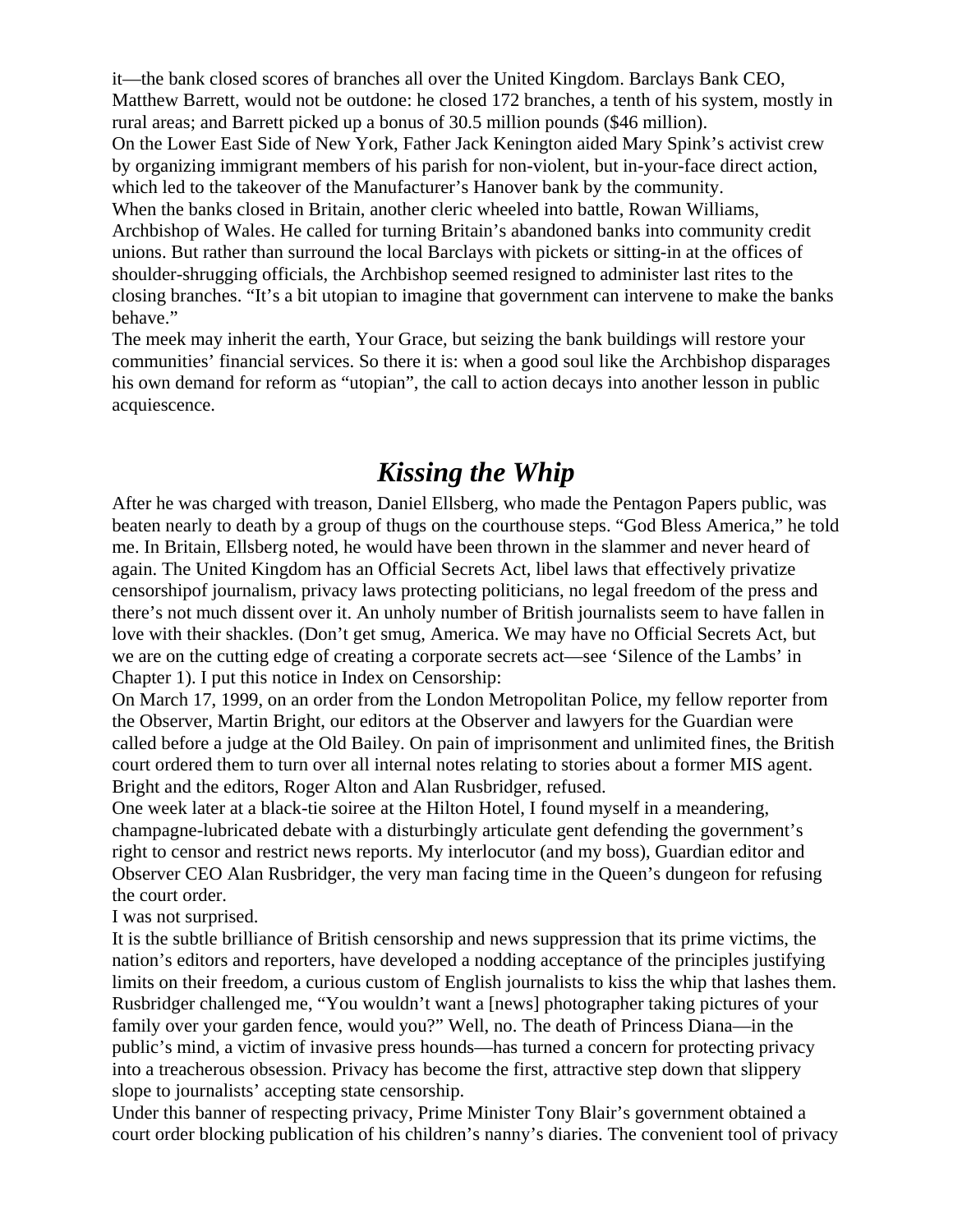also was the cloak to conceal public ministers' salaries. Even the records of a phone call from Downing Street in which a Blair adviser privately offered to sell me access to government office—that was private too.

The news community's response to the writs against editor Rusbridger, reporter Bright and their papers was slow to form. In a land of cautious protest and measured defense, the Observer itself delayed for a week covering its own punishment, unsure whether readers found their paper's repression newsworthy.

Weeks passed. Finally, Stuart Weir, the first Briton since Tom Paine to understand the word "freedom", got up a petition signed by media notables. However, with their plea to the government to drop the prosecutions, the petitioners conceded, "We recognise the need to protect national security," a mannered diffidence to the state's ultimate authority over the printed word grating to my American ears. The journalists also demanded: "The Official Secrets Act should be reformed to allow a public interest defense." Reform? The Official Secrets Act prohibits the publication of almost any document or fact that the government chooses to conceal, from crimes by M16 to educational statistics. The polite protesters would grant the right of the Crown to arrest journalists, but they requested wide exceptions. Petition organizer Weir knew a demand to abolish the repressive Act outright would have chased away key signatories. The Guardian editorialized in its own defense, but again, its complaint was carefully circumscribed. The paper targeted the plain silliness of the government's writ. The Guardian had done nothing more than print a letter to the editor from a former M15 agent, David Shayler. The government demanded the newspaper hand over the physical copy of the agent's letter (as it turned out, the computer tape holding an e-mail message)—despite the fact that David Shayler himself sent a copy of the letter directly to the authorities.

Similarly, the Observer report contained little more than a note that a US Internet site had posted information corroborating agent Shayler's accusations. Apparently, Shayler had tipped the Observer to this public information. While any communication by an ex-agent violates the Official Secrets Act, the police did not need the reporter's letter files, as they claimed, as unique evidence of Shayler's alleged violation of the law—Shayler himself had sent the government copies of his messages to the paper. Yet, the sheer foolishness of the government's demanding documents already in its possession is evidence of a more sinister aim. By showing it will punish minor infractions of its secrecy laws, government succeeds in freezing any journalist's attempt to dig out deeper and more dangerous truths concealed within secretive agencies. Worse, journalists, defending their minor infractions, trap themselves into justifying the greater censorship. "As a newspaper," wrote the Observer, "we have no difficulty with secrets or with the principle that secrecy, where necessary, should be protected by the law." By acceding to limit itself to "legitimate" inquiries, to use the timid terminology of the

journalists" petition, the papers open the door to state policing to root out the "illegitimate". Most American readers, who still think of Britain as mother of our democracy, will be surprised to learn that the United Kingdom remains one of the hemisphere's only nations without a written constitutional guarantee of free speech and press. That changed in October as Article 10 of the European Convention on Human Rights becomes UK law. The Convention will allow Britons, for the first time, "to receive and impart information and ideas without interference by public authority".

The court and government were quick to agree that the new Human Rights law applied to the current prosecution of reporter Bright and the newspapers. This was not good news. Whereas the US constitution states, "Congress shall not restrict the freedom of the press nor of speech"—no ifs, ands or buts—the European Convention adds a nasty little codicil, "Part 2". In the March 17 hearing, the judge ruled that the right to "receive and impart information"—freedom of the press—was subject to Part 2's "restrictions and penalties in the interests of national security". How fitting that in the land of George Orwell, the law bars the government's controlling the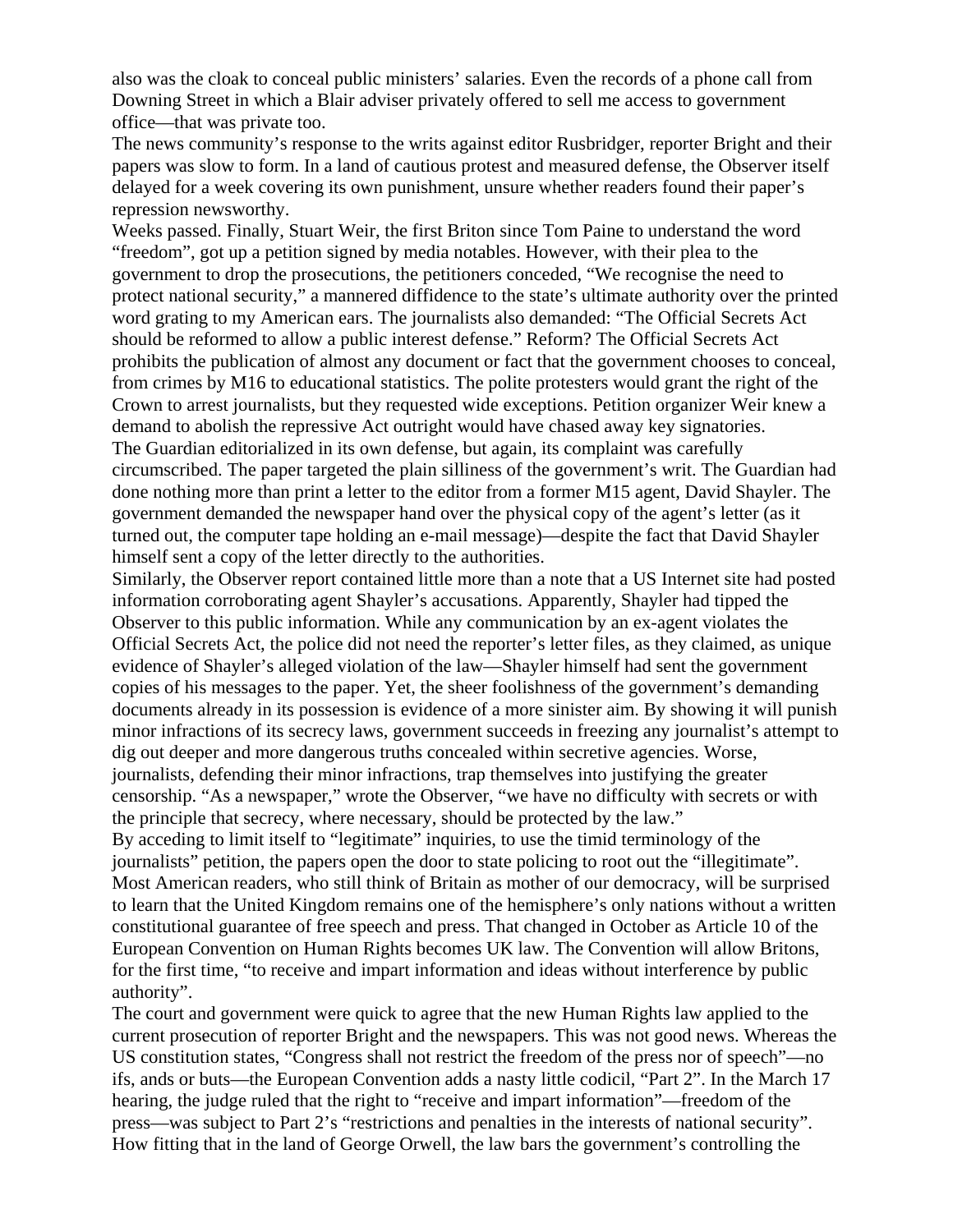press—unless the government decides to do so. Prime Minister Blair's minions clearly intended the Guardian Group case to establish from the inception of the Act that a right is no right at all.

#### *D-Notice Blues*

On April 15, the censorship/self-censorship vaudeville opened a new act. That day, reporter Bright saw a copy of a fouryear-old M15 document detailing the security agency's bungled attempt to recruit a Libyan spy, a cock-up which appears to have led to the murder of a Libyan dissident living in London. The "TOP SECRET DELICATE SOURCE UK EYES" document can be read by anyone with a mouse and time on their hands at www.cryptome.org. Observer reporter Bright drafted a story (with Antony Barnett) about the information on the website. Despite its open publication on the site, repeating this information invited criminal and civil penalties. (In fact, reading the web-site's content is a crime in the United Kingdom.) And if you think that's a joke, Blair's thought Gestapo arrested college student Julie-Ann Davies for reading letters from Agent Shayler published on his French web-site. To avoid another writ, the Observer contacted the Defence Advisory Committee, the "DNotice" committee, a kind of government confessional where journalists may whisper their unpublished thoughts and information and ask, in confidence, "If we publish, will we have sinned against the state?" The agency suggested that if our paper could prove our news report contained no new news—an interesting restriction for a newspaper—then prosecution might not follow.

However, there was another censor yet to contact, the Treasury Solicitor, who held a two-yearold injunction against any British newspaper publishing any information whatsoever from former agents. Just five minutes before the printing deadline, the Treasury telephoned. Four hours passed (and four editions with front-page filler where the article could have run) as the government bargained with the editors and the paper's lawyers who, in the face of ruinous fines, found themselves with little choice but to fax to MIS the unpublished draft of the story. The paper asked two simple questions: Would publication violate the law? And, can we publish? The government said it would not stop publication, but neither would it promise not to prosecute the reporters and editor if publication went ahead. MIS's position had a serpentine brilliance: blocking the article would get them an "OBSERVER GAGGED AGAIN!" headline. By keeping open the hint—but not the threat—of prosecution, the official spooks meant to lure the paper into withdrawing the story, while the government could claim it censored nothing. Laudably, the paper went ahead with publication for its last edition, though it "voluntarily" left off the web-site's address. Reporter Bright finds the procedure deadly to the ethics of news coverage. "It's crazy, but the law says we can't do what journalists should always do: check with the sources, review the key documents. We have to break the law to break the news."

## *Self-censorship is in the breeding*

The D-Notice Committee, the reluctance to ban publication outright, the seemingly sympathetic bargaining, all serve to foster the habit of self-censorship. Rarely does government have to brandish the implements of coercion because British news people are bred to a strong sense of the boundaries of public discourse. In this class-poisoned society, elite reporters and editors are lured by the thrill of joining the inner circle of cognoscenti with ministers and titled military intelligence men. The cost of admission is gentlemanly circumspection. Britons, as they constantly remind me, are subjects not citizens. British-born journalist

Christopher Hitchens, scourge of authorities on two continents, stunned Americans by submitting to deposition by US government prosecutors during the impeachment trial of President Bill Clinton. Clearly, habits of subjugation die hard. The state extends its power to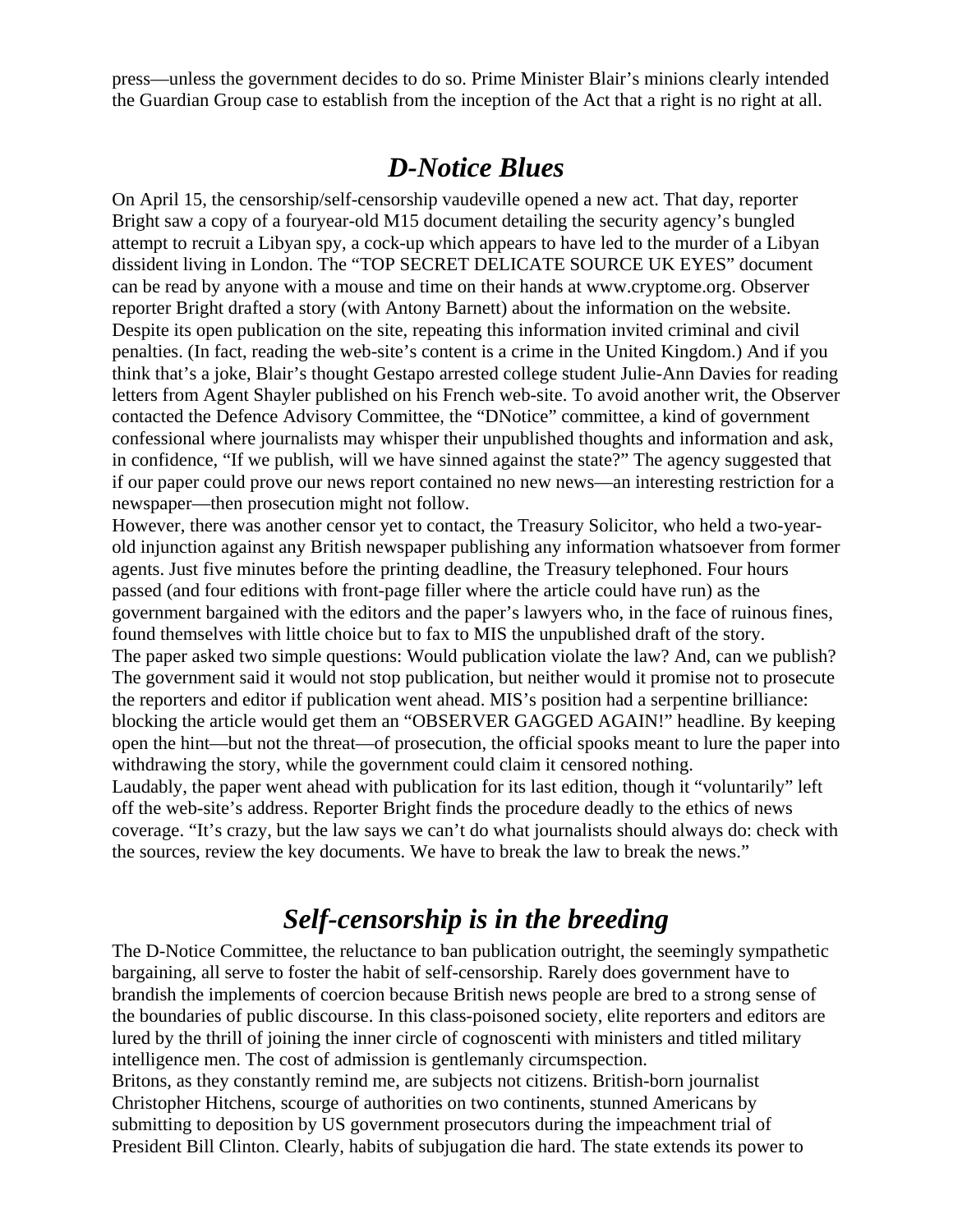punish unruly reporters through libel laws, which, in effect, privatize enforcement of state censorship. I have yet to publish a single column in a British newspaper as written, uncarved by lawyers fearful of ruinous court action by well-funded litigious bullies running the gamut from McDonald's Corporation to the prime minister himself.

Astonishingly, some British journalists are not shy about borrowing this brutal weaponry of the state to censor others. The government's writs to the Guardian followed just after closure of the magazine LM. The lefty periodical had disclosed that a powerful piece of British anti-Serb war propaganda, a photo of starving Bosnian prisoners behind barbed wire, was "manipulated". The pro-government photo-journalists, backed with corporate funding, made good use of the British court's revulsion with LM's admittedly vile and preposterous denial of Serbian fanatics' war crimes. The legal fees, more than the judgment, bankrupted the dissident publication.

These libel laws, while crippling the work of investigative reporters (the Guardian's computer won't accept any copy prior to a reporter's answering the machine's query, "LAWYERED?") hardly protect the public. England's tabloids like the Daily Mirror are notorious cesspools of character assassination, rumor and vicious fabrications.

When other arguments against unfettering the press fail, the ultimate defense by officials eager to censor and journalists ready to comply is that a government open to scrutiny is "not British". Certain freedoms offend what some Britons call their "culture" which, on examination, is nothing more than a debilitating combination of long-established habits of subjugation mixing too comfortably with the preferences of the powerful.

Talk about hot water, we'd done it now. Frank Fisher, managing editor of Index on Censorship and the type of troublemaker journalism desperately needs, was left in charge of publication while his superiors were out of London. Frank slipped into the piece the actual web-site address where anyone can read MI5 and MI6 documents. In case readers missed the point, he illustrated the story with a secret service document marked confidential.

When the chief editors returned to find the thousands of copies already printed, they called a meeting. Should Frank be boiled in oil or merely turned over to the authorities with a note pinned on him, "Do as you will"? How can we preserve the computer disks, keep the magazine running, out of bankruptcy, when the Metropolitan Police come to take the computers as they had done to the student arrested earlier? How do I prevent seizure of my passport? No matter the consequences, the issue would go out.

But we were not prepared for the stunning attack about to come by electronic post: Greg Palast's hastily-written article entitled, Kissing the Whip... What on earth is Index doing when it allows its space to be wasted, and its reputation for seriousness lowered, by ignorance and pettiness of this sort?

Christopher Hitchens, a British transplant in America, whose posh accent and carefully hedged nastiness made him New York's favorite cocktail party revolutionary, was in high dudgeon. The mild reproving mention of his collaboration with Republican officials would not be countenanced.

Everything in this passage is either false or irrelevant. The House Judiciary Committee, which prepared the case against Clinton, is not an arm of the US government... I did not "submit' to any process, but freely agreed to a request for my testimony... If Mr Palast does not understand the impeachment provisions of the US Constitution, he has no business patronising the hapless Brits for their lack of a Bill of Rights.

Chastened by this dressing-down, I replied with humility.

Mr Christopher Hitchens Washington DC Dear Sir,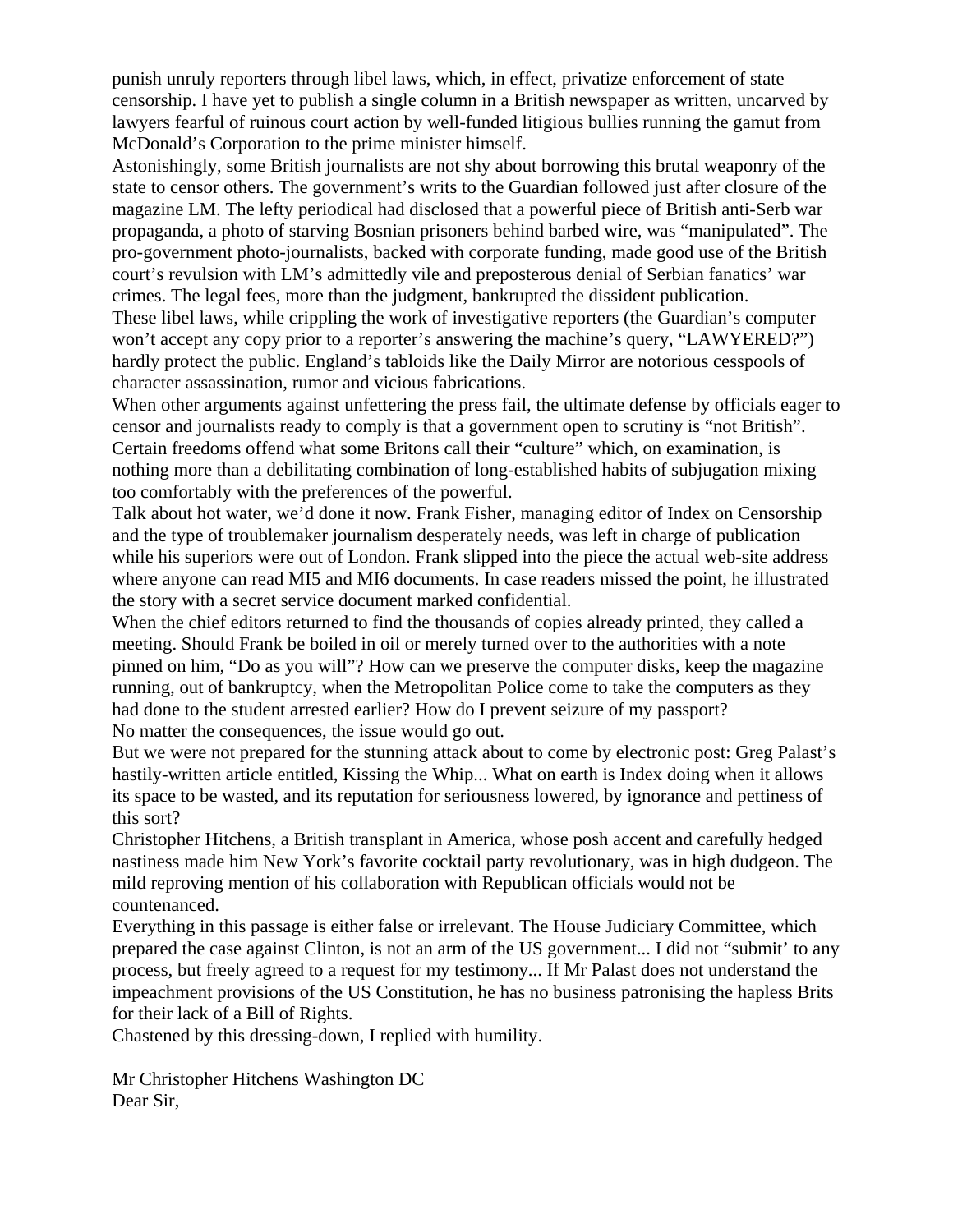I write to you to offer a sincere apology for my words in print which appear to have deeply wounded your pride and your justly earned sense of your own worth. I did not mean to offend a person as important and accomplished as yourself in the arts of essay and condescension. I often say that social critics such as ourselves, whose profession it is to censure others, should withstand with grace and humor that which so easily we dish out. But, given your stature and deserved celebrity, I agree we should make you an exception, and grant you an immunity from any and all criticism. For though your work seldom discomfits the powerful, it does flatter the Left at a time when we so need an appreciation of our prejudices.

I must admit that had I edited, as well as authored, the piece, I would not have concluded with any mention of your story... your antics in Washington were not as noteworthy in my estimation as you believe.

Forgive us, for we had other things on our mind as we approached publication. Index exposed the vicious system of British censorship—and came close to crossing the line of the Official Secrets Act as interpreted by MIS and MI6. We had long discussion about what to do in case Index were charged under the Act, our computers seized or the editors and I arrested. I admit, while focusing on the difficulties of facing down state repression, I did not give more careful attention to your personal feelings.

I am horrified that in what you rightly term my "ignorance and pettiness", I stated you "submitted" to a request to provide testimony in Kenneth Starr's prosecution of President Clinton. Had you done so, it would have been a violation of American journalistic ethics: reporters must never provide source information to aid a state prosecution. I now gladly correct the record. You did not "submit" to testify but, as you say, "freely agreed" to take part in Kenneth Starr's official witch-hunt.

Therefore, I would ask Index to run the following retraction:

Mr Greg Palast wishes to apologize unreservedly to Mr Christopher Hitchens whose actions are at all times honourable, commendable and always, without exception, beyond the criticism of socalled investigative reporters such as Mr Palast. Mr Palast is terribly ashamed. Sincerely,...

In the end, Her Majesty's intelligence services and Christopher Hitchens backed off. An English court of appeals ruled that the new European Human Rights law trumped British official secrets hysteria in this silly matter of publishing already public information, though the pernicious Act remains to punish those who cross a line, drawn at a place unknown, in revealing official evils.

# **[Chapter] 9**

# **Victory in the Pacific—A Conclusion**

I'm told readers want to know what it all means. What's there to say? Well, here's something I wrote for the International Herald Tribune. I got some hate mail, so it must mean something. In 1995, veterans of Silver Post No. 282 celebrated the fiftieth anniversary of their victory over Japan, marching around the catering hall wearing their old service caps, pins, ribbons and medals. My father sat at his table, silent. He did not wear his medals.

He had given them to me 30 years earlier. I can figure it exactly: March 8, 1965. That day, like every other, my dad and I walked to the newsstand near the dime store. He was an LA Times man. Never read the Examiner. He looked at the headline: US Marines had landed on the beach at Danang, Vietnam.